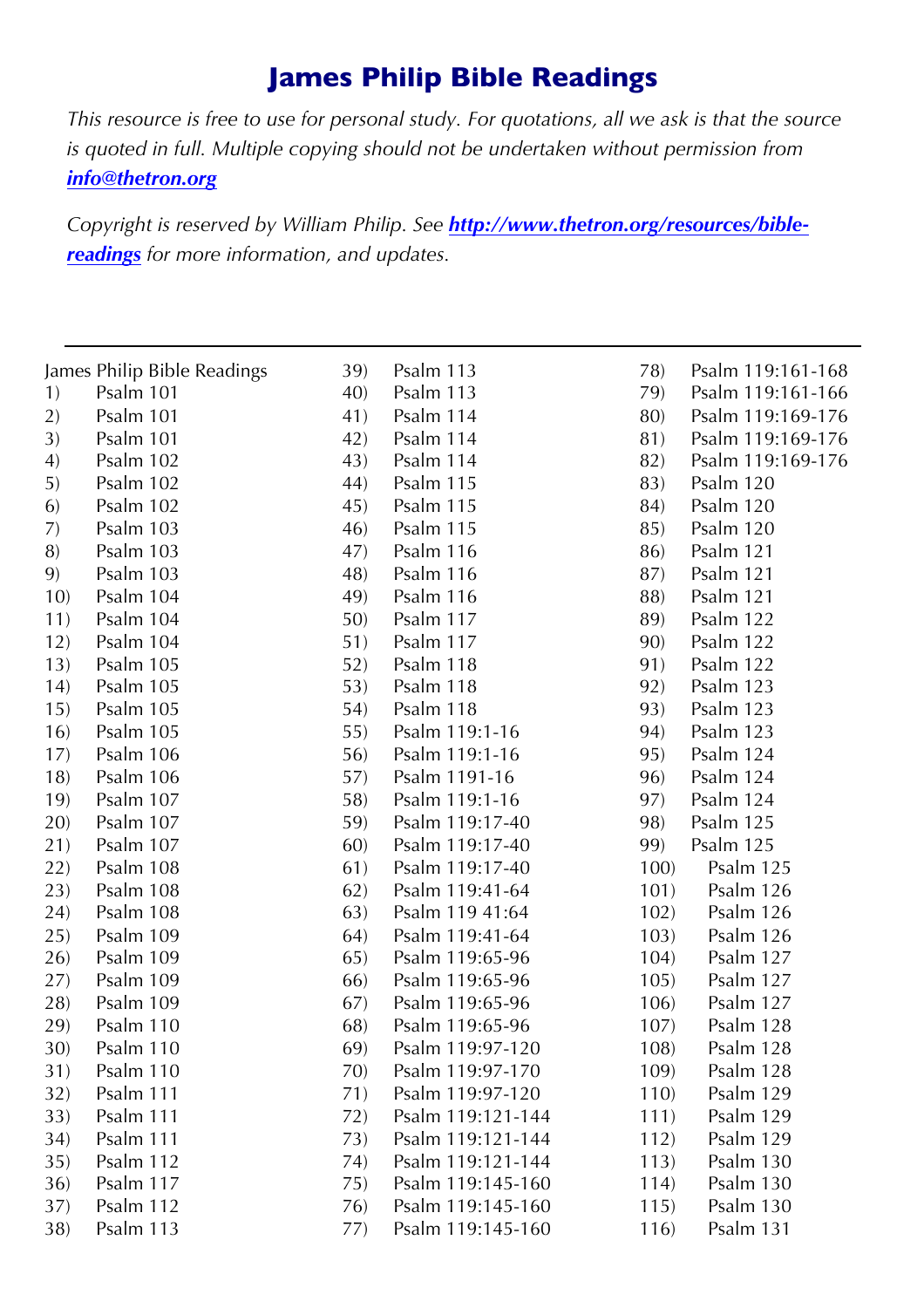|      |           | James Philip Bible Readings in BOOK (YEAR) | $\overline{2}$ | Psalm 101 |           |
|------|-----------|--------------------------------------------|----------------|-----------|-----------|
| 117) | Psalm 131 | 137)                                       | Psalm 138      | 157)      | Psalm 144 |
| 118) | Psalm 131 | 138)                                       | Psalm 138      | 158)      | Psalm 145 |
| 119) | Psalm 132 | 139)                                       | Psalm 138      | 159)      | Psalm 145 |
| 120) | Psalm 132 | 140)                                       | Psalm 139      | 160)      | Psalm 145 |
| 121) | Psalm 132 | 141)                                       | Psalm 139      | 161)      | Psalm 146 |
| 122) | Psalm 133 | 142)                                       | Psalm 139      | 162)      | Psalm 146 |
| 123) | Psalm 133 | 143)                                       | Psalm 140      | 163)      | Psalm 146 |
| 124) | Psalm 133 | 144)                                       | Psalm 140      | 164)      | Psalm 147 |
| 125) | Psalm 134 | 145)                                       | Psalm 140      | 165)      | Psalm 147 |
| 126) | Psalm 134 | 146)                                       | Psalm 141      | 166)      | Psalm 147 |
| 127) | Psalm 134 | 147)                                       | Psalm 141      | 167)      | Psalm 148 |
| 128  | Psalm 135 | 148)                                       | Psalm 141      | 168)      | Psalm 148 |
| 129) | Psalm 135 | 149)                                       | Psalm 142      | 169)      | Psalm 148 |
| 130) | Psalm 135 | 150)                                       | Psalm 142      | 170)      | Psalm 149 |
| 131) | Psalm 136 | 151)                                       | Psalm 143      | 171)      | Psalm 149 |
| 132) | Psalm 136 | 152)                                       | Psalm 143      | 172)      | Psalm 149 |
| 133) | Psalm 136 | 153)                                       | Psalm 143      | 173)      | Psalm 150 |
| 134) | Psalm 137 | 154)                                       | Psalm 143      | 174)      | Psalm 150 |
| 135) | Psalm 137 | 155)                                       | Psalm 144      | 175)      | Psalm 150 |
| 136) | Psalm 137 | 156)                                       | Psalm 144      | 176)      | Psalm 150 |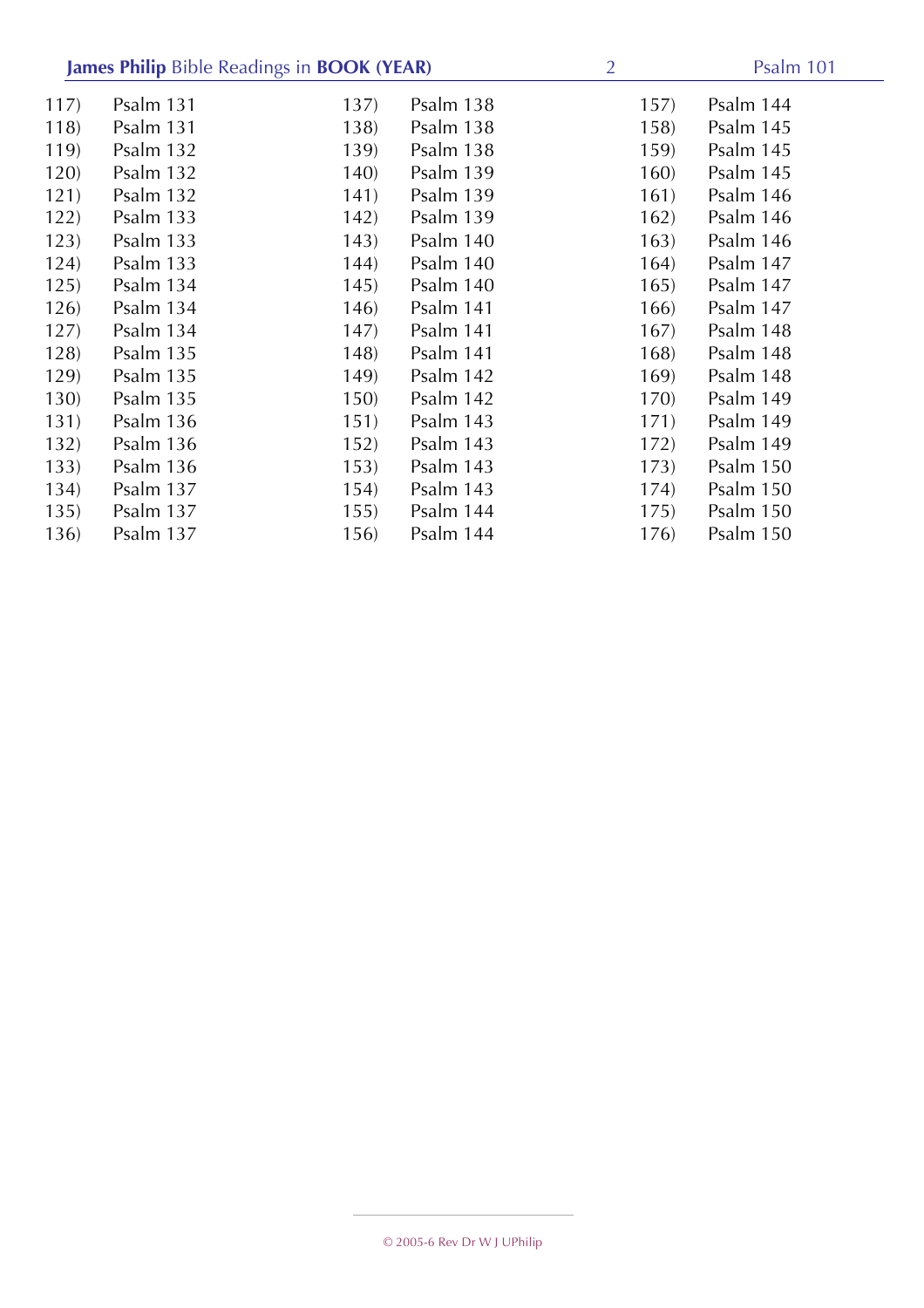This is a Psalm which records the solemn resolve that the King of Israel made as he assumed office under God, and it bears a message for all who would serve the Lord in His Church and kingdom. One commentator refers the question in 2 - "O when wilt Thou come unto me?" - to David's longing to see the Ark set in Jerusalem. This would mean that the dating of the Psalm would be towards the beginning of his reign, when there was so much of the previous reign - Saul's - with its abuses and confusions to be put right. This is the new king's desire, to make his reign worthy. But David says he will take heed to himself, before he seeks to purge the land of bitter things.

The Psalm opens with a statement which does not appear to relate to the rest of the Psalm, since it speaks of singing God's praise, and there is little of the note of praise in the remainder of the Psalm. Maclaren says that the verse prepares the Psalmist's purpose for his whole life - mercy and justice (judgment)". It is probably significant as an introduction to the theme of the Psalm, if it is meant to indicate and define the kind of pattern he wishes to develop, both in dealing with his own life and also with the bodypolitic of the nation -a wise and gracious attitude to adopt, for it surely reflects the attitude God Himself takes in His dealings with us. Then, in 2-4, we have an outline of David's resolve for himself. We could well entitle it 'truth in the inward parts', for that is what it is about - truth, straight, honourable living in private life, with nothing in which we are insincere with ourselves, or untrue to the highest we know. What is in view is a life of integrity - it is a high, austere standard self-ward - not ascetic but basically controlled and disciplined - a heart of fire toward God, a heart of love toward others, a heart of steel toward ourselves.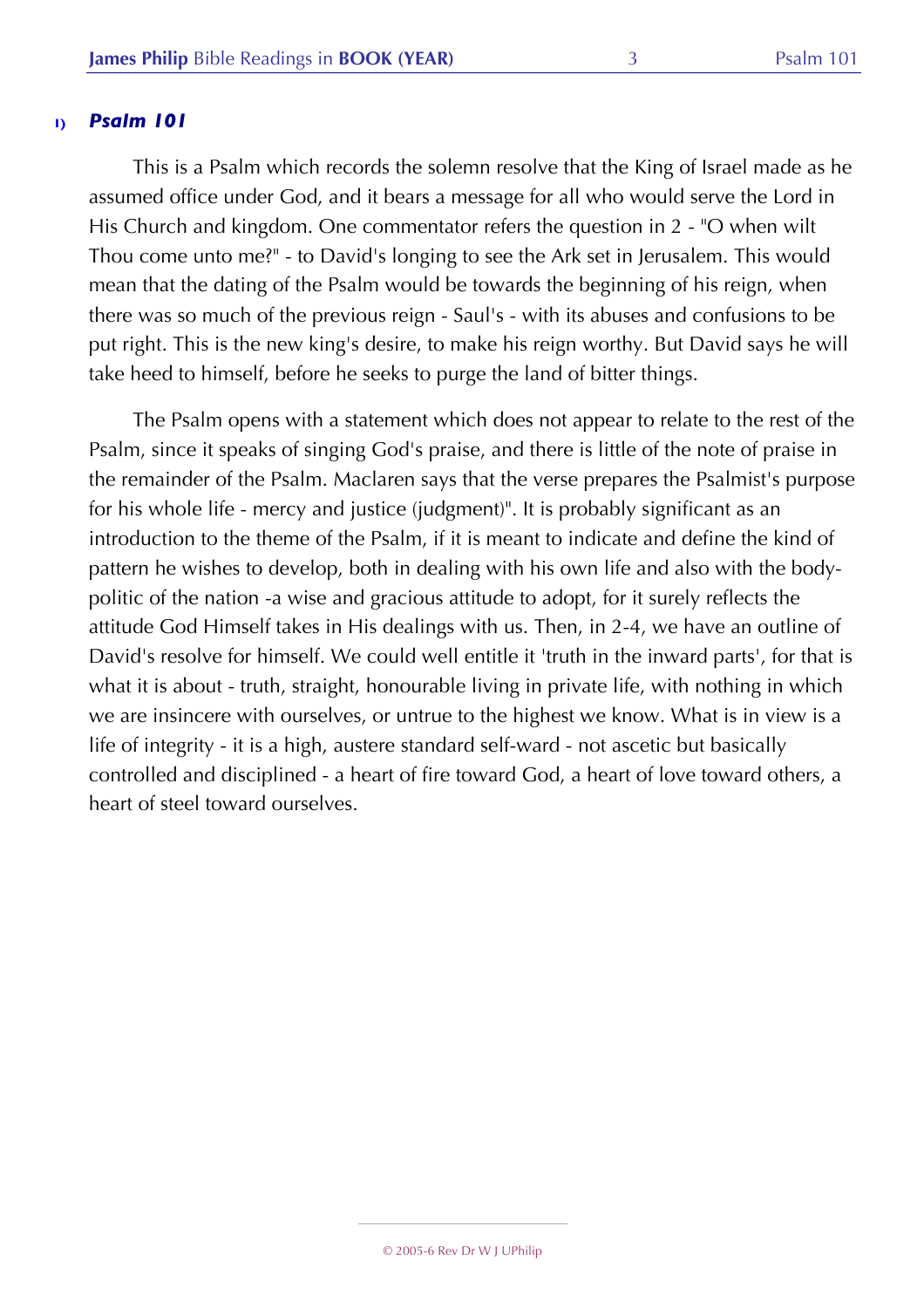The one effective safeguard in all this against any possible Pharisaism is that this standard, which the Psalmist sets, is for himself. He is not saying "I thank God that I am not as other men", and what he goes on to say in 5-8 is not application of his own standards to others in a self-righteous way but rather an expression of his concern for "a clean administration, honest from top to bottom" (Kidner). It is simply that he recognises that before he has any right to expect society to be clean, he himself must be true and clean. It may well be, if the commentators are right in thinking that David's longing to see the Ark returning to Jerusalem lies behind the thought of the Psalm, that his experience recorded in 1 Chron 13 and 15 provide an important commentary on what he says in the Psalm. For his first attempt to bring back the Ark to Jerusalem ended in failure and Divine displeasure, because the way in which that attempt was made betrayed elements of carelessness and superficiality, and a neglect of the clear instructions of the Divine law. In 1 Chron 15 things were very different, as the record of David's detailed instructions to the priests and Levites, that the operation was to take place in accordance with the teaching of the law of God, makes plain. For here was a man who had put himself under the discipline of the Word of God. It is this that we must read into the words in 2-4: here is a man whose conscience is captive to the Word of God, and who commits himself to living wholly by that Word. That is the significance of the first part of the Psalm.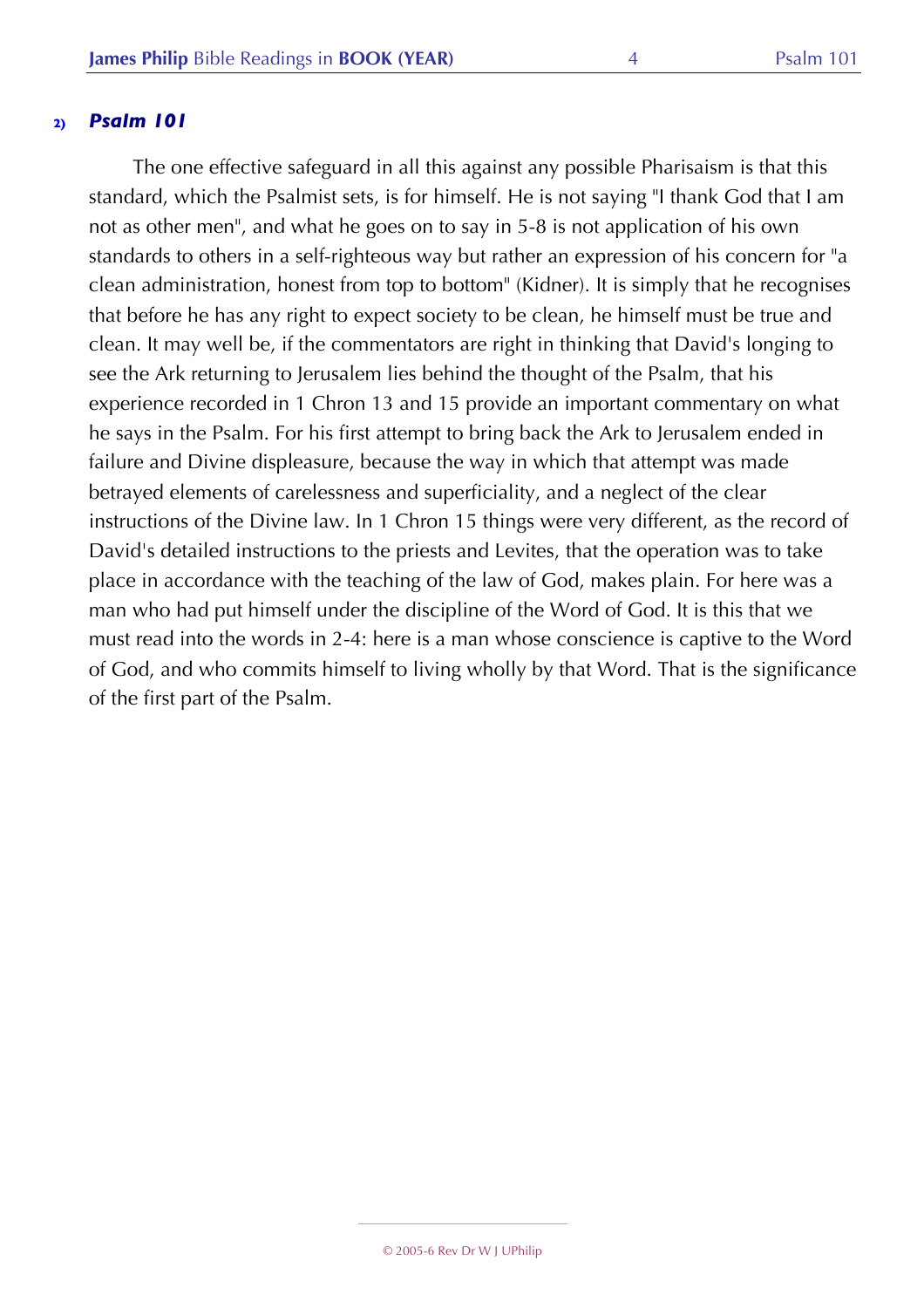As to 5 ff, it would be easy to take these verses as a charter for 'wielding the big stick' in a widespread purge of evil things. But certain things need to be said about this. For one thing, the holiness mentioned in 2-4 does not in fact necessarily express itself in widespread purges of the extreme sort. Holiness produces wisdom also, and wisdom shows great patience and understanding in its work. For another thing, the impact upon society of holy lives in the example they afford, and the influence they exercise, can be immense and far-reaching. It is significant to see that it is not gross crimes that the Psalmist dissociates himself from, but the more subtle ones of slander, superciliousness and inflated vanity. These are danger points in the work of the kingdom too! All the same, the Psalmist does concentrate on the faithful of the land - these are the ones he covets to have around him - and what a joy it is for anyone involved in the work of God to know this. We recall what Paul says to Timothy (2 Tim 2:2) "...the same commit thou to faithful men, who shall be able to teach others also". These are the allies he covets, in the continuing work of renewal and reform. And what a fellowship is theirs, when they are so involved! Maclaren concludes, "The Psalm is a God-given vision of what a king and a kingdom might and should be", and surely this has a message for every congregation and fellowship of God's people!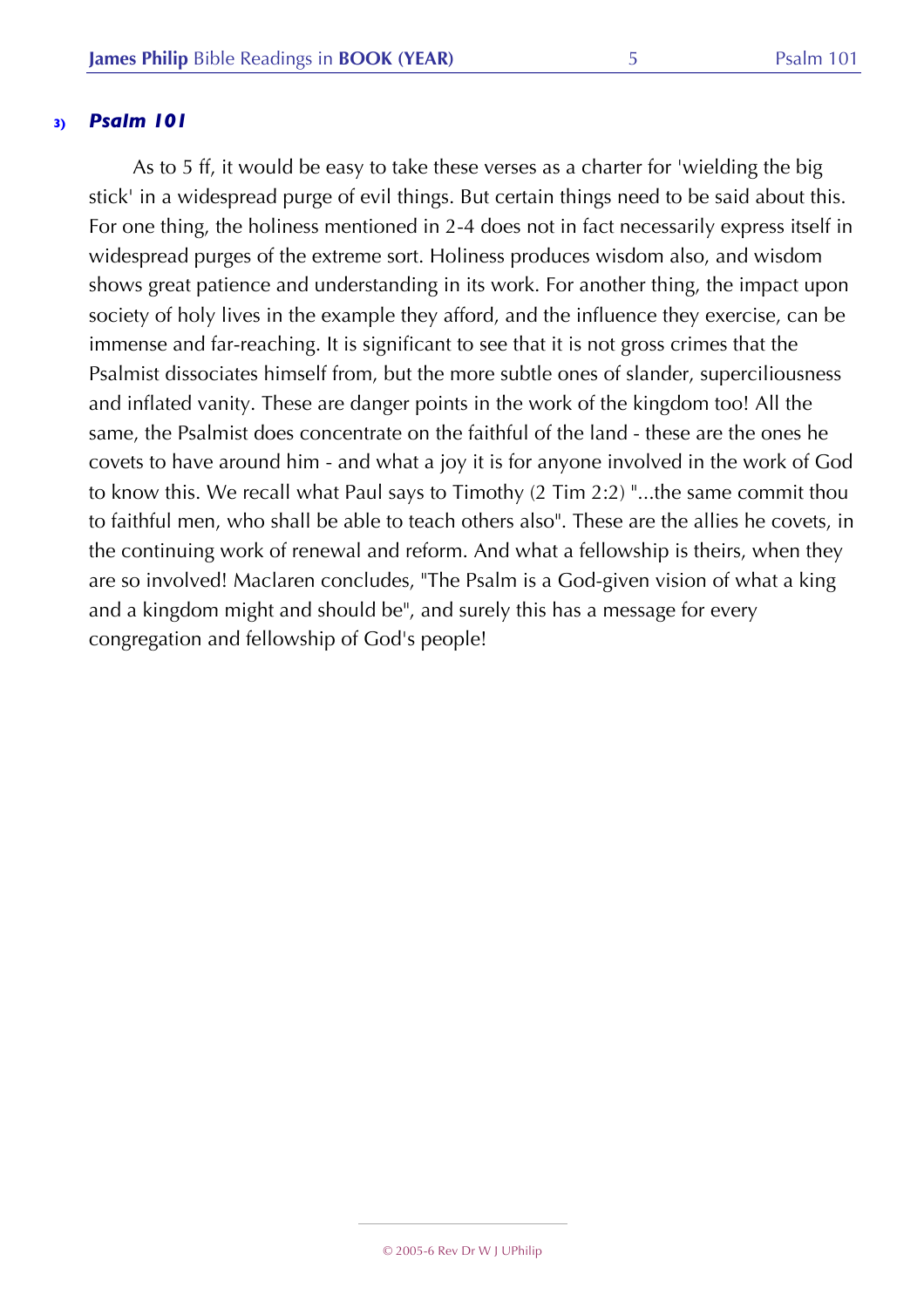This is a striking Psalm in many ways. The Psalmist is in deep distress, as 1-11 make clear, and the description of his personal suffering and the bleakness and isolation of his experience are very moving. An over-all view, however, indicates that his distress is offset by the assurance that God will visit and vindicate His servant, and that his numbered days are encompassed by the unchanging eternity of the Divine love and care. Also, the distress is interlaced with the assurance of God's intervention, and when once that assurance has been given, although the pain and distress surface again in 23, it is more quickly subdued by the reality of God's mighty grace. Not only so: the distress in 23 is different from the earlier manifestation, for it is now concerned with supplicating God to be allowed to see the answer of deliverance and not to be taken away before it becomes a reality. Also, and very significantly, in the fact that the Psalm begins with personal grief and the answer in 12 ff is deliverance for Zion, we learn that the grief in 1-11 is linked with and associated with the plight of Zion, and that therefore the answer on the larger issue proves to be the answer to the personal one also. This bears out something that the Apostle Paul indicates in the famous passage on the Christian warfare in Eph 6:10 ff, in the exhortation to make supplication 'for all saints', and the need to relate 'our' battle to 'the battle', and to know that when the battle on the larger scale is won, our lesser battles will share in the larger victory. This is the ultimate assurance the Psalm gives, that God will show mercy to Zion, and all of us, as individuals, will share in that mercy!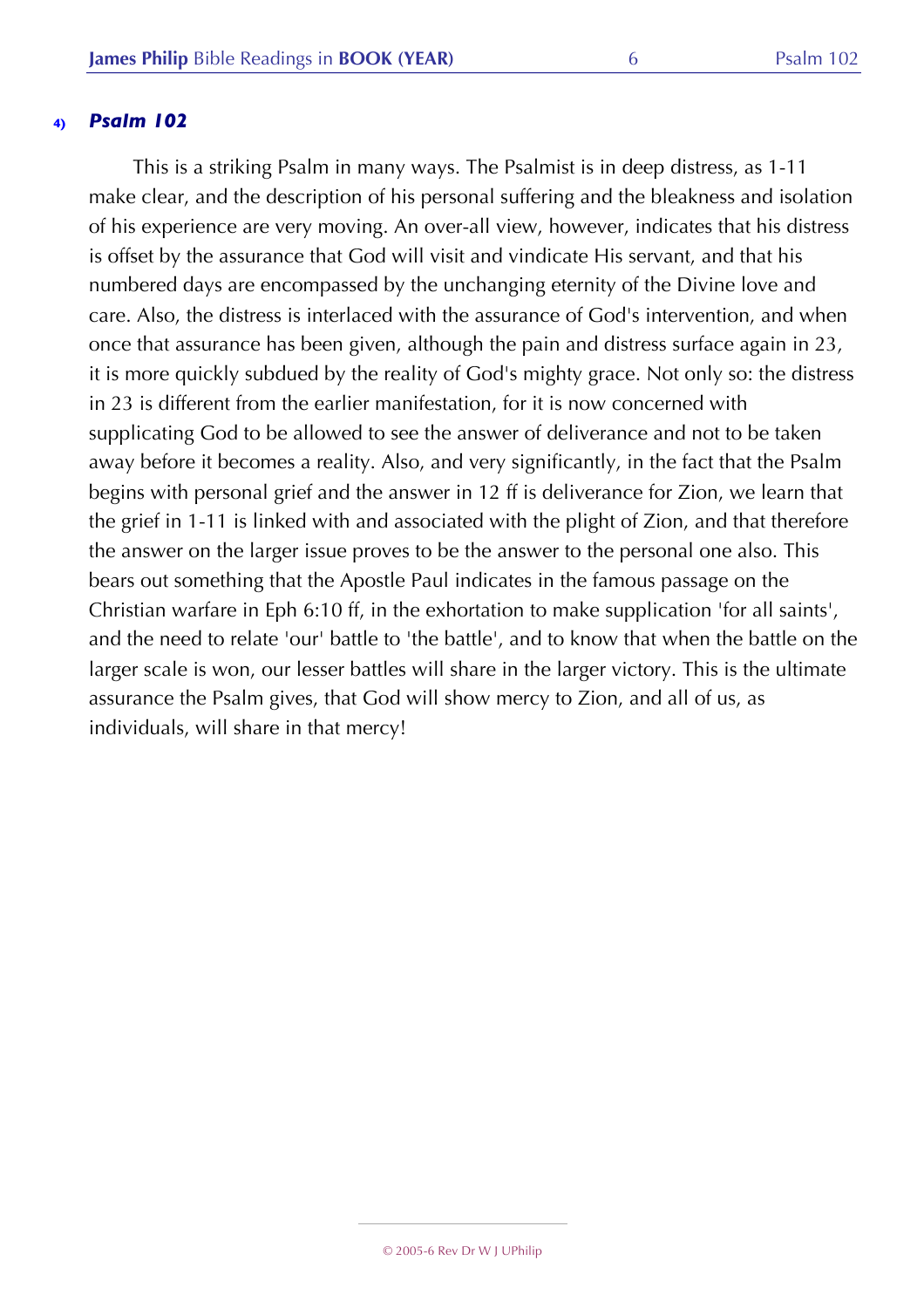With the general view of the Psalm established in the previous note, it is now possible to look at it in some detail. In the opening verses (1,2) commentators rightly point out that there are echoes and borrowings from the words of other Psalms: for 'let me cry....' see Ps 18:6; for 'hide not Thy face...' see Ps 27:9; for 'when I am in trouble...' see Ps 59:16; for 'incline Thine ear' see Ps 31:2; for 'in the day when I call' see Ps 56:9; for 'answer me speedily' see Ps 69:17. This could be regarded as artificial; but it is much nearer the mark to realise that the Psalmist's mind and heart were impregnated by the Word, and that in expressing his deepest feelings he used Scriptures naturally - it was part of his life. "They are none the less his own, because they have been the cry of others". The Psalmist's plight and plaint are unfolded in 3-11 in a series of graphic images, in which the physical and the emotional and spiritual interact with one another. He is passing through the fires (3); he is off his food (4); he is unable to sleep (7); he feels isolated (6 - the pelican is a solitary bird). The reference in 10, 11 is taken by commentators to refer to a consciousness of guilt and sin, which has caused the Psalmist's trouble. Yet, there may be another possible interpretations. One thinks of Job, in similar circumstances, uttering his plaint against God for so doing to him; and at one point (9:24) he cries out, "If it is not God, who is it?" Who, indeed? It could be the devil! Perhaps there is an element of the demonic lurking in this distress and desolation. It may not, in fact, be as dark as this in reality - it may be that Satan has clouded the issue more than he - or we - may realise. The darkness breaks in 12 ff - and sometimes the very recognition that Satan is at work in it brings light into the darkness - and the Psalmist catches a vision of the eternal changelessness of God: "I may be dying, but He is not dead!" This is the way out: the Psalmist's personal burden, and his burden for the nation, being interlocked, cannot be separated, and therefore the notion of deliverance, which comes from the vision of the Throne, is for both. Zion cannot die, nor can the Psalmist, while God lives.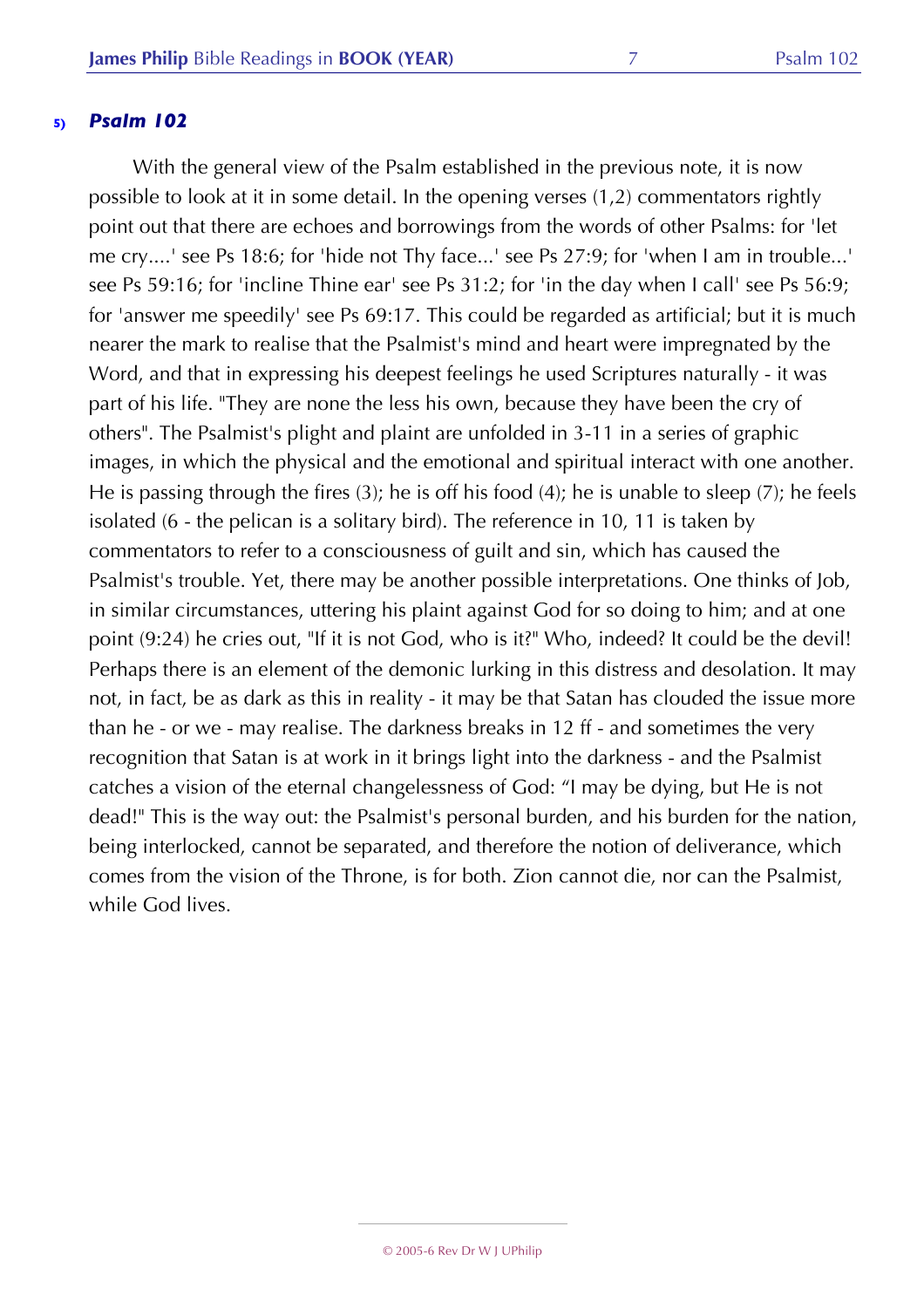We spoke at the end of the previous note about the vision of the Throne. And how much the psalmist saw in that vision! For one thing, there is the word about 'the set time' in 13. How did this assurance come to him? Is Jer 29:10 the answer, if the Psalm is post-exilic? He was, after all, as we have seen, a man of the Word! Even more wonderful is the realisation that God had been looking down to hear the groaning of the prisoner (19, 20) - this, over against the bleak desolation and aloneness of 6, 7! All the time God saw the situation. What an assurance this is, not only for the Psalmist, but for us, and for every burdened believer today!

The final section of the Psalm sees the renewing of the Psalmist's plaint - but with significant differences, for not only is it not so long or protracted as the earlier plaint in 1-11, but also such a recurrence is true to experience even in the context of having seen the vision. We are only human, after all. But even so, the plaint is full of faith, for now, convinced that God can and will deliver, the Psalmist cries to Him not to let him die before it comes to pass. And, once again, the vision brightens, as the reality of the eternity of God becomes his rest and assurance (27). For an important New Testament use of the words in 25-27 see Heb 1:10-12, where the Apostle applies them to the Lord Jesus. It is surely in Him that the assurances of the Psalm are sealed to us.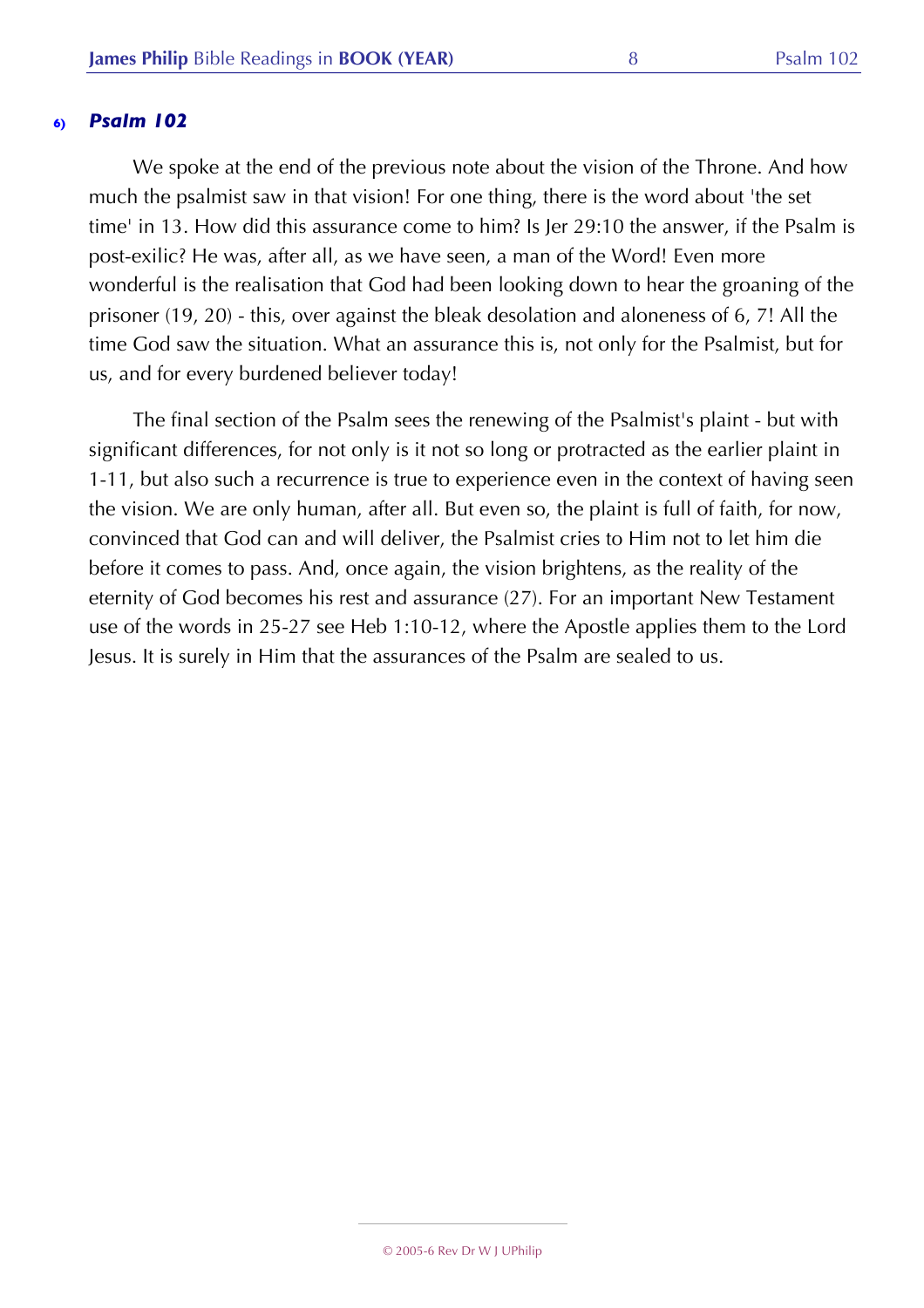Alexander Maclaren says of this Psalm: "There are no clouds on the horizon, nor notes of sadness in the music of this Psalm. No purer outburst of thanksgiving enriches the Church". This is surely true; but like many of the very well-known passages of Scripture, it is more often read, and savoured, or sung, than studied. And it is possible to miss its real greatness for this reason. It is good therefore to take a somewhat closer look at its message in these Notes.

The Psalm divides into four sections. In 1-5 there is a call to bless the Lord for all His blessings the Psalmist has experienced from His bountiful hand. In 6-13 there is a broader canvas, which provides the background for the experience described in 1-5. The Psalmist sees the blessings he has personally enjoyed against the background of his life in a nation that has been singularly blessed by God. In 14-18, man's frailty is given as one reason for the Divine compassion. Man is so frail; God is so great! In 19-22 we see that human praise is not sufficient for the glory of God - all creation, including heavenly beings, must join in.

In the first section (1-5) the Psalmist addresses himself, to rouse himself, to shake off apathy and gloom, using mind and memory to kindle his heart to praise. Memory especially needs to be stirred: we forget so soon. The Psalmist stirs himself to some purpose here, however, and it is the sheer riches and prodigality of God's bountiful dealing with him that inspires his praise. The healing in 3 is more than physical, and includes the removing of the effects of sin from the life - all the things that 'destroy' the believer's testimony. This is renewal indeed (5). Of such renewal one commentator writes: "The Psalmist realises that the opportunities which life offers lie before him just as they did in the sunny days of his youth; he is able to infer from his own experience that it always means a new beginning when God enters into a man's life". Spurgeon adds: "Why is there so little of the 'eagle' in our experience, and so much of the 'sparrow alone upon the housetop' (Ps 102:7)?" A good question indeed!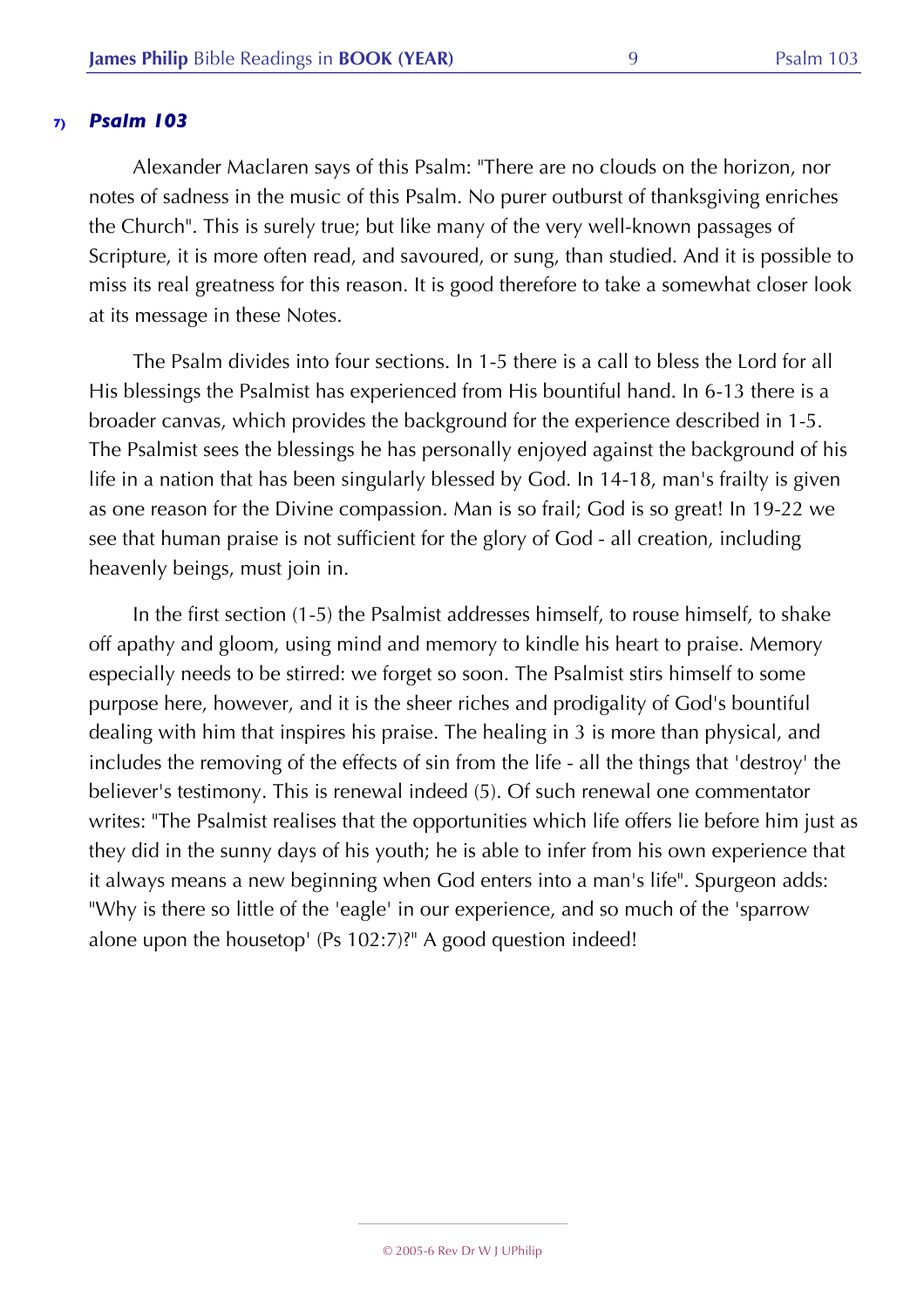Youth renewed like the eagle's, the freshness and exhilaration of youth, with its adventuresomeness and daring, its glow, vitality and joy - can this be possible for those who are no longer young? Yes, according to the Psalmist. But where to find this renewal? The answer to that question is given in 6-13. The significance of these verses is that the Psalmist underlines the fact of God's revelation to Moses, and through Moses to Israel. This is basic and significant in the Psalm. The Psalmist had learned all he knows from God's historical self-revelation, and it is this historical revelation which is the basis of the Psalmist's experience. A God Who had made Himself known in the history of His people as a conquering God - this is the basis of the Psalmist's, and of every man's, experience. But we need to see the implication of this. It means that all that the Psalmist has spoken of Divine grace is a truth in the Word, the historical revelation, first before it becomes a truth in experience. And therefore, to find the renewal of which the Psalmist speaks, we must look to the Word, and find it there. The reference in 7 to Moses being given the revelation of God's ways takes us back to Exodus 34:6 (but see Exod 33:13). The context is the story of the golden calf and Israel's backsliding. And, as no story surpasses Exodus for a record of human unworthiness, so also none gives a more abundant record of grace unbounded. This is where David learned the wonder of forgiveness and of not being dealt with after his sins, or rewarded according to his iniquities. He met this 'historical' God, and found Him to be the same unchanging God of grace. And happy is the man who meeting with such a God in the Word proves Him in his experience to be all that that Word says He is.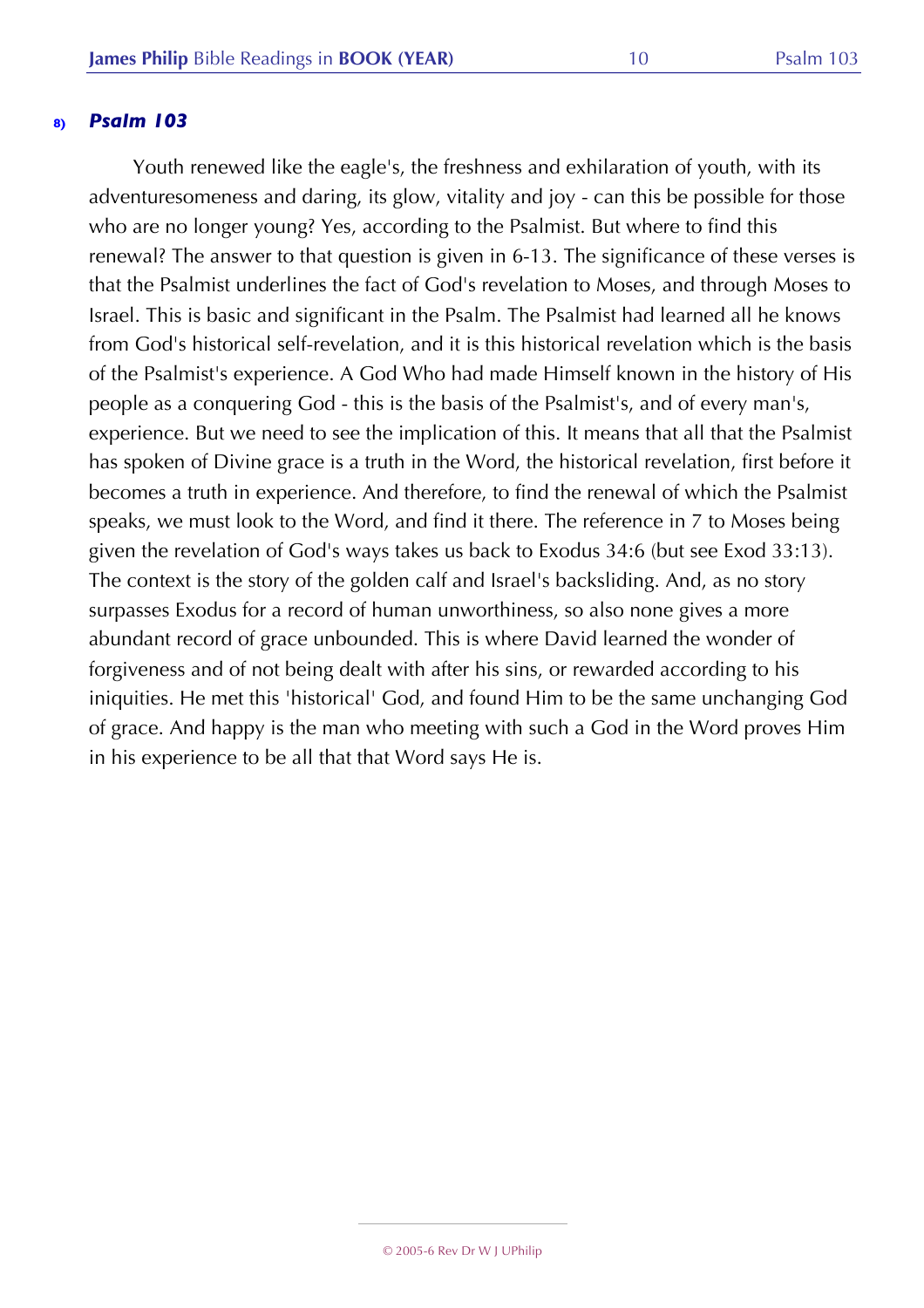Derek Kidner entitles the section 14-18, 'Fading life, eternal love', and this is a good way of pointing the contrast between the transience of human life - "Frail as summer's flower we flourish...." - the unchanging grace and mercy of God - 'God endures unchanging on'. In ourselves we are nothing - the creatures of but a moment yet we are 'caught up' into the everlasting mercy, and given a dignity that is unfading in its glory (cf 1 Pet 5:10).

In the final section (19-22) all creation is summoned to help frail man to sing the praises of such a God. And yet, is it right to think of man's praise as so much inferior to that of the angels? Not so. Man's is the solo voice in the choir-piece, and his is the special part. No angel can sing the song of the redeemed as man can. As Maclaren puts it: "The rest of the universe praises the mighty Ruler; he blesses the forgiving, pitying Jehovah. Nature and angels, stars and suns, seas and forests, magnify their Maker and Sustainer; we can bless the God who pardons iniquities and heals diseases which our fellow-choristers never knew".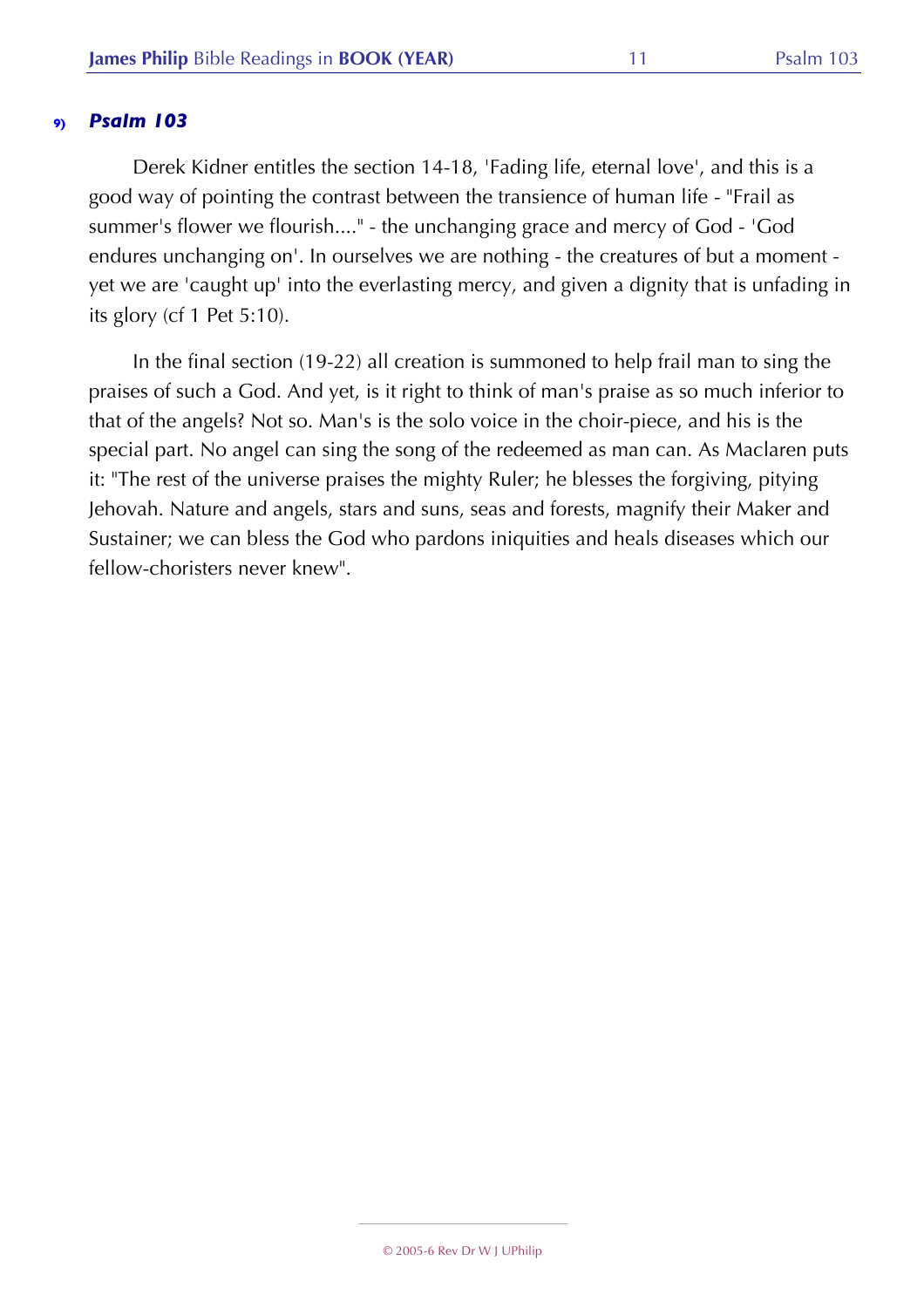In some ways this Psalm stands as a companion-piece to the previous one: both Psalms, as one commentator puts it, are 'exuberant in the praise of God', and both have the same opening and closing. The difference between them is that while Ps 103 celebrates the mercy of God revealed in His dealings with His people in faithfulness and love, Ps 104 rejoices in the God of creation. As Maclaren says, "The true lesson from it is that nature, when looked at by an eye that sees it to be full of God, yields material for devout gratitude no less than do His fatherly mercies to them that fear Him". It is perhaps understandable that Christian minds should rejoice supremely in the wonder of God's redeeming love in Christ, but they should not on that account underplay the undoubted emphasis in Scripture on the God of creation. Calvin used to say that creation is the 'theatre of God's glory'; and it is true that in the act of creation the invisible God has arrayed Himself in splendour and glory, making visible His inherent attributes. As another has said, 'The universe is the garment of God'. But we must be careful here in what we say. The garment of God -yes; as Paul puts it in Rom 1:20, "His invisible nature, namely His eternal power and Deity, has been clearly perceived in the things that have been made" (RSV). But they are perceived only by those with eyes to see. And it is a simple fact that many eyes do not see it, do not see the glory of God in creation. The words of the hymn are very true,

> Something lives in every hue Christless eyes have never seen.

It is the eye of faith alone that sees this. And the Psalmist is speaking from the standpoint of faith. This is something faith sees, and rejoices in!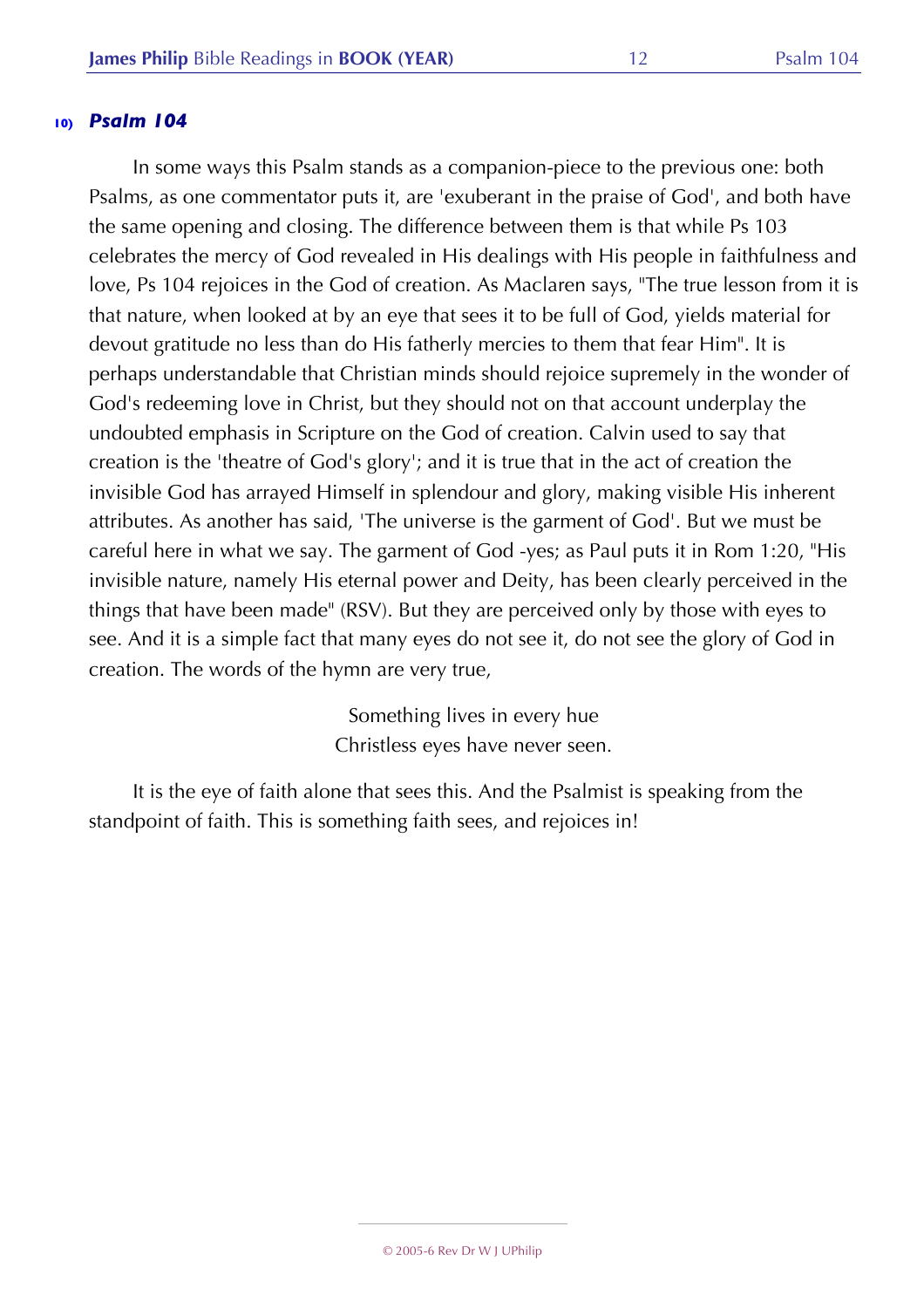The commentators all point out that the Psalm is modelled fairly closely on the account of the Creation in Genesis 1. We may therefore suggest a picture that may serve to bring out the significance of this. Here is the Psalmist, reading his Bible. He is having his quiet time, if you like, and is reading Genesis 1. And this is what he gets out of his reading! He reads the chapter over, and is gripped by its majesty, its sublimity, its greatness of concept, and as he goes over it again slowly, the Spirit of God begins to interpret it to him, bringing out its meaning and its message. And the more its meaning comes out to him, the more his heart is kindled to worship and praise in adoration, as he exclaims, in 24, "O Lord, how manifold are thy works! In wisdom hast Thou made them all: the earth is full of Thy riches". But this is not nature worship, and it is not by gazing on nature that he thus speaks. It is by studying the Word and seeing nature as the Word unveils and unfolds it to his gaze. One readily thinks of the words in Job 38:4 ff, "Where wast thou when I laid the foundation of the earth ...." The Psalmist has caught something of that spirit as he has meditated on the creation story. And what majestic pictures are kindled by the Word and the Spirit in his heart - the world as something God delights in, charged with His energy and alive with His presence (1-4) the world as being in His hands and in His control (5-9); God's creatures at home in His world and provided for, with only man having to work for his living (10-18); the majestic picture of the wild beasts under His control (21 ff); and over all, the bounty of God - His own hand (28), and His renewal of the face of the earth (30). Is not such a God worthy of the praise of our hearts!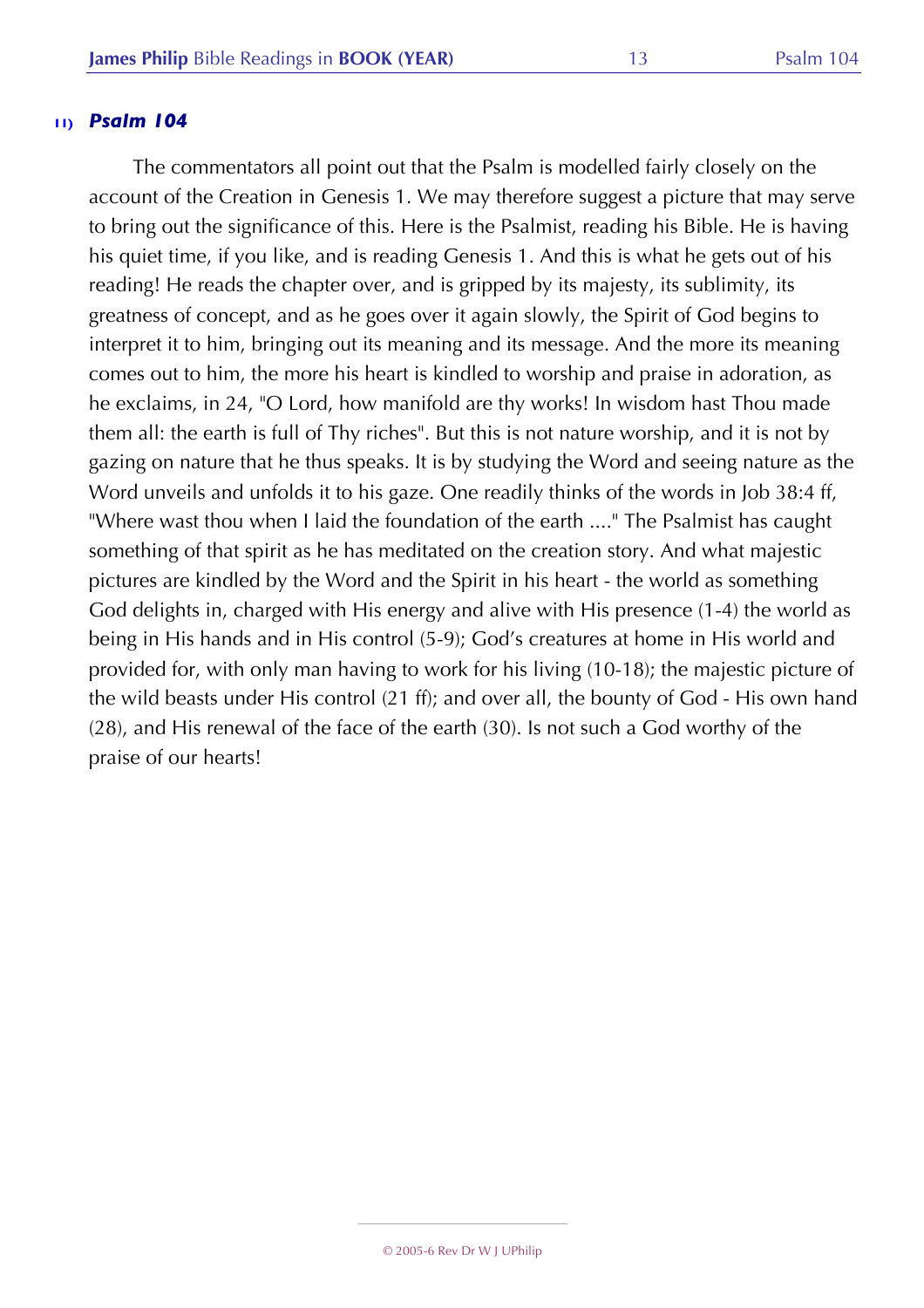The third and final lesson of the Psalm, in 33 ff, gives man's response to the revelation of God. Man alone can sing to God (33). Does this reply to, and respond to, 31 b, the Lord rejoicing in His works? Here, the Psalmist rejoices in God! Kidner says, "Here alone the song was content and is meant for God, and offered for His delight". This is the true end-product of Bible study and meditation - worship and adoration. This is the realm in which the words of 34 become meaningful. It is something, after all, when God's manifest joy in His creation (cf Gen 1:31, 'Behold, it was very good') comes through to gladden the Psalmist's - and our - heart. How wonderful when this happens in our Bible study!

Finally, is there an allegory here, which sets forth the basic thought that, as God is able to control the forces of nature, so He is also quite able to control all human agencies that are hostile to His oppressed Church? Perhaps: and also to put into order, and keep in order, our little world! We might well conclude our study of this glorious Psalm by reading the words of the hymn 'O worship the King, all glorious above', which is based upon it. Its final verse is a fitting climax:

> O measureless Might! Ineffable Love! While Angels delight to hymn Thee above, The humbler creation, though feeble their lays, With true adoration shall lisp to their praise.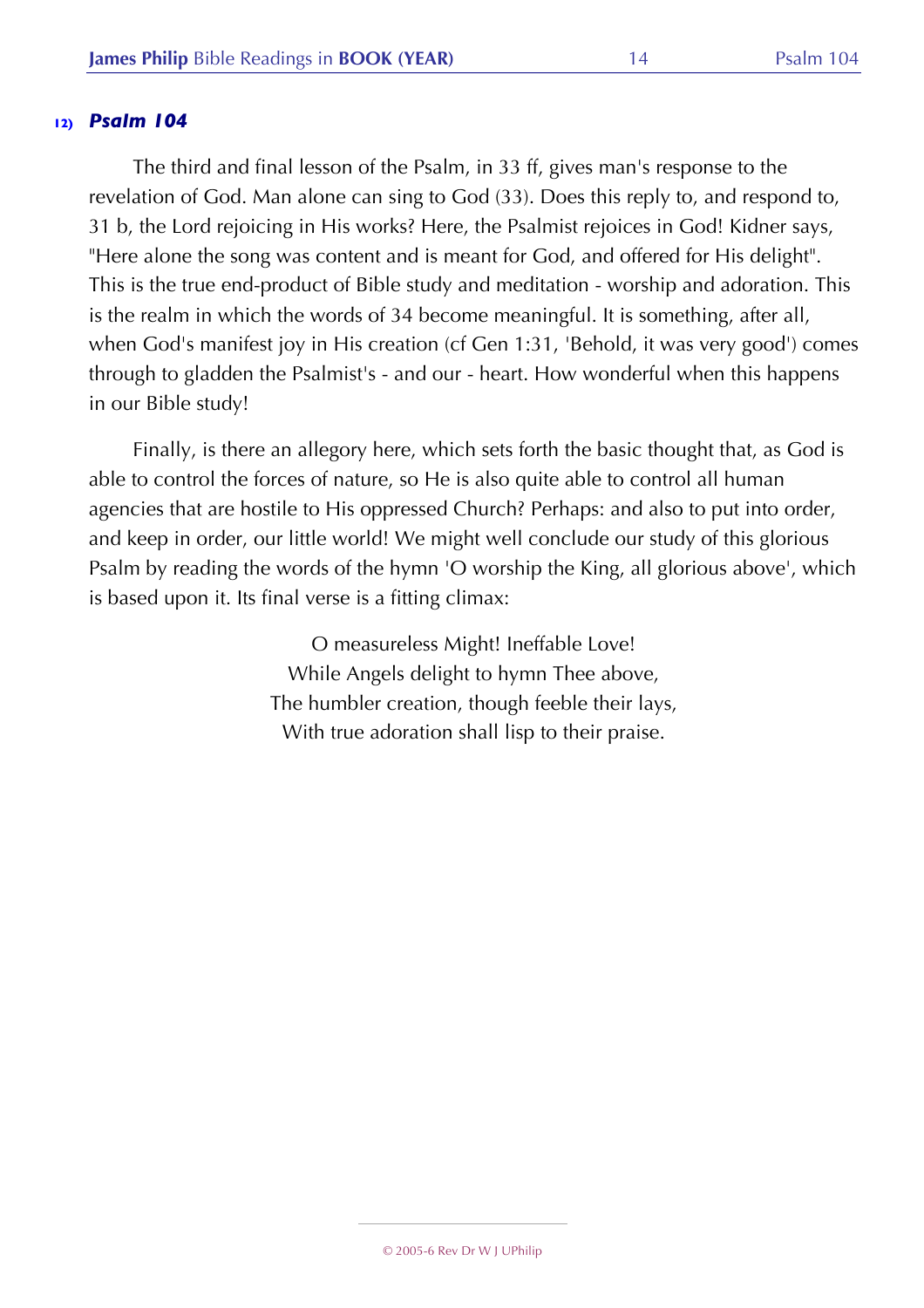This Psalm and the next are obviously companion-pieces. They represent, as Kidner puts it, "the two contrasting strands of sacred history: the acts of God the unfailing, and of man the intractable". Here, in this Psalm, the note of praise predominates, and the emphasis throughout is on the mighty acts and works of the covenant God, while in the next one it is more the ingratitude and impenitence that are stressed. Taken together, we get the whole picture of the Old Testament. Today, we concentrate on the bright side of the picture.

It is interesting to realise that 1-15 occur also in 1 Chron 16:8-22, a passage associated with the triumphant return of the Ark to Jerusalem early in David's reign, a time of consecration and dedication for the young monarch, and of his determination to order his life in accordance with the will and law of God (a fact of considerable significance, in view of its message, for it is when a man is most consecrated to the will of God that he sees most clearly what is really going on in the world, and in experience, around him). The great theme throughout is the covenant and the covenant God, and His faithfulness to it towards His people (8). The meaning of the Divine will for his life this is the awareness the Psalmist echoes, and which fills him with joy and exultation. This is what it means to be saved into purpose for life, for 'to call upon His Name' presupposes and implies a vertical relationship of fellowship with God, and therefore an entering into one's true - and truest - destiny; and to 'make known His deeds' and 'tell of all His wondrous works' means to be called into service for Him; and the praising and the singing redeem life from all that is empty and futile.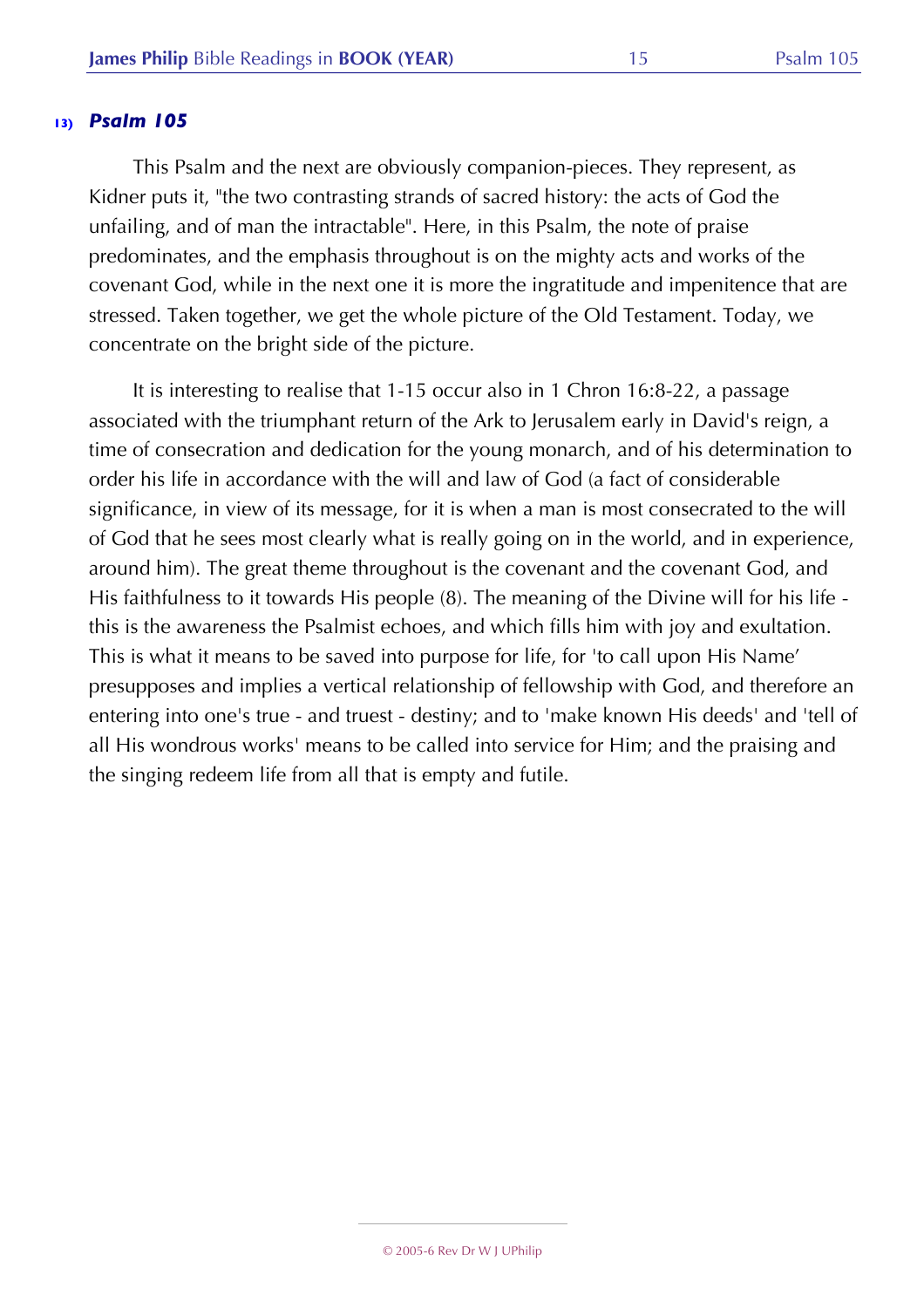In 6 ff we have the basic covenant statement - made and sealed with Abraham, Isaac and Jacob, the unchanging covenant, everlasting (10) and extended to a thousand generations. We should note what is being said in these verses: God, the covenanting God, laid His sovereign hand on one man, Abraham, and his family, few in number (12) and strangers on the earth (Heb 11:13), and took them up and made them, not only a great nation (24) but forged them into an instrument of His sovereign, redemptive purposes in the world. And this is the point that is being made: when God calls, when God lays His hand upon a life, that life is taken up, caught up, into meaning and purpose, and into the Divine energy and will for the world. That life comes into its own. And it does not matter how small, how insignificant, how unknown that life may be, it can be invested with glorious meaning and destiny. That is what 'covenant' means: it is the grace of a gracious God overshadowing a useless bit of clay and making of it a vessel unto honour and glory. It is to this high dignity (14, 15) that our worthless lives are brought. Is not this something very wonderful, and are there not many salvations involved and implied in such a staggering reality? In 16 ff - and this is the heart of the Psalm's message and thrust - we are shown how that covenant worked, first of all in Joseph's life (16-22), and then in the life of the nation (23-45). On the one hand, we are given the story of Joseph, and the dark and terrible experiences through which he passed; and the most important thing said here is expressed in 20: "The king sent and loosed him". That is covenant grace. On the other hand, we are also given the story of the people of Israel, in all the dark and terrible experiences of captivity through which they passed; and the most important thing said of this is expressed in 37: "He brought them forth also with silver and gold". That is covenant grace.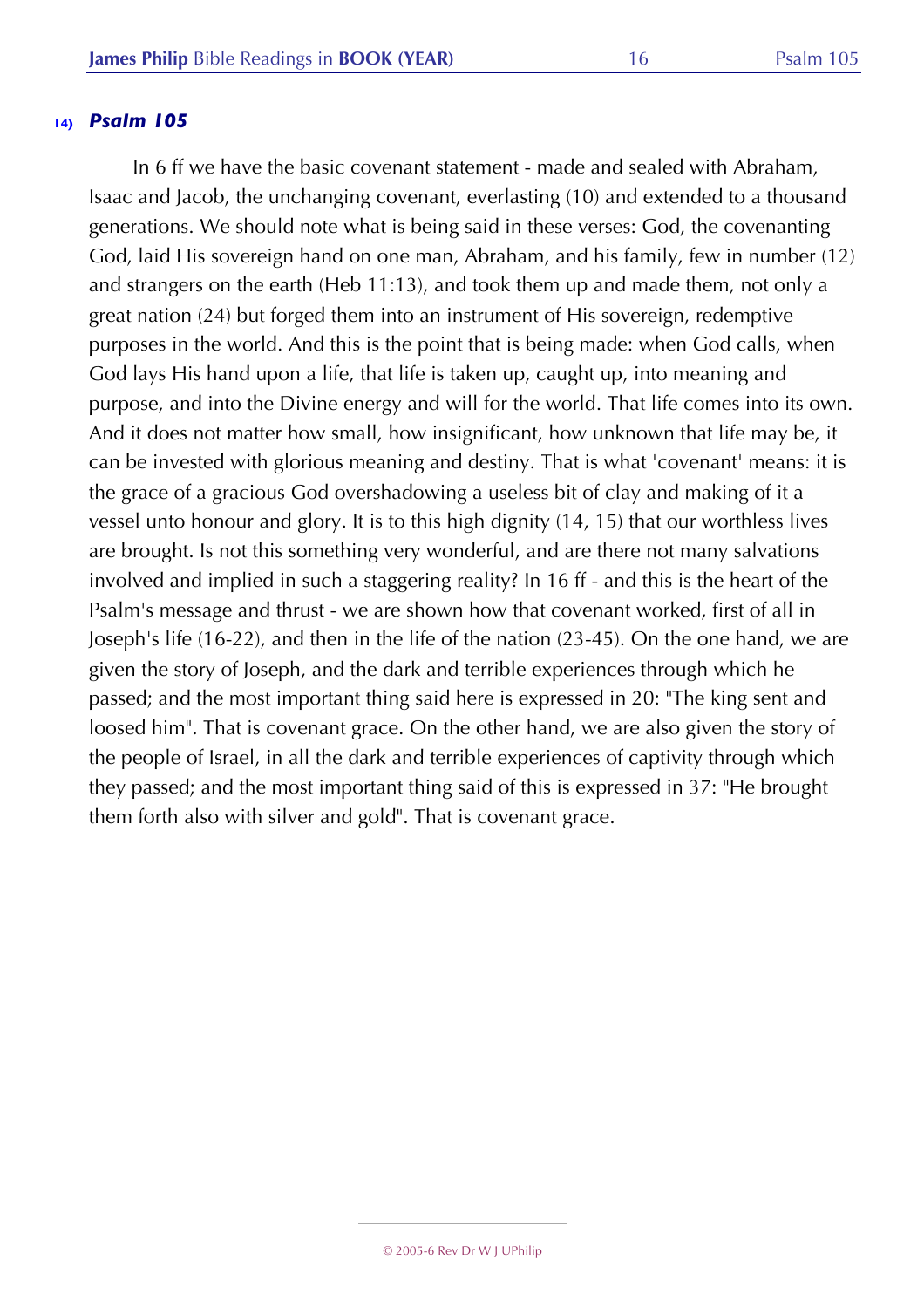We should observe the link between these two main sections of the Psalm, 16-22 and 23-45: the story of Joseph is a kind of parable that has meaning and significance for the nation, a promissory note, so to speak, to assure the people that what God had done in the individual He could, and would, also do in the nation. We should note also, in 16-22 the emphasis on the sovereignty of God in all that happened. He - God - called for a famine! Has this got something to say to us today, in our situation of recurrent crisis? "Shall there be evil in a city, and the Lord hath not done it?" The record of God's dealings with Egypt (27-36) is likewise a reminder of what He can do in a society that refuses His Word. And it could just be that - if there is any purpose of grace in our land at all - He will bring us low in order that, with the consciousness of being at an end of ourselves, He might raise us up again. Israel, after all, was brought into captivity because of her sin and rebellion and neglect of God, then brought out again in a glorious deliverance and made into a spiritual people. What is said in 42, 43 was true so many times in Israel's history. And if we are His at all, all that has been said about the covenant applies to us also. He has purpose for our lives - and whether it is in discipline that He sometimes puts us 'through the mill', or in judgment, there is ever the 'afterwards' of grace and blessing. Even the time when it will be true to say what the Psalmist says in 20, 37, 42 and 43. Here, then, is a word for those conscious of being under discipline: call upon the Name of the Lord (1).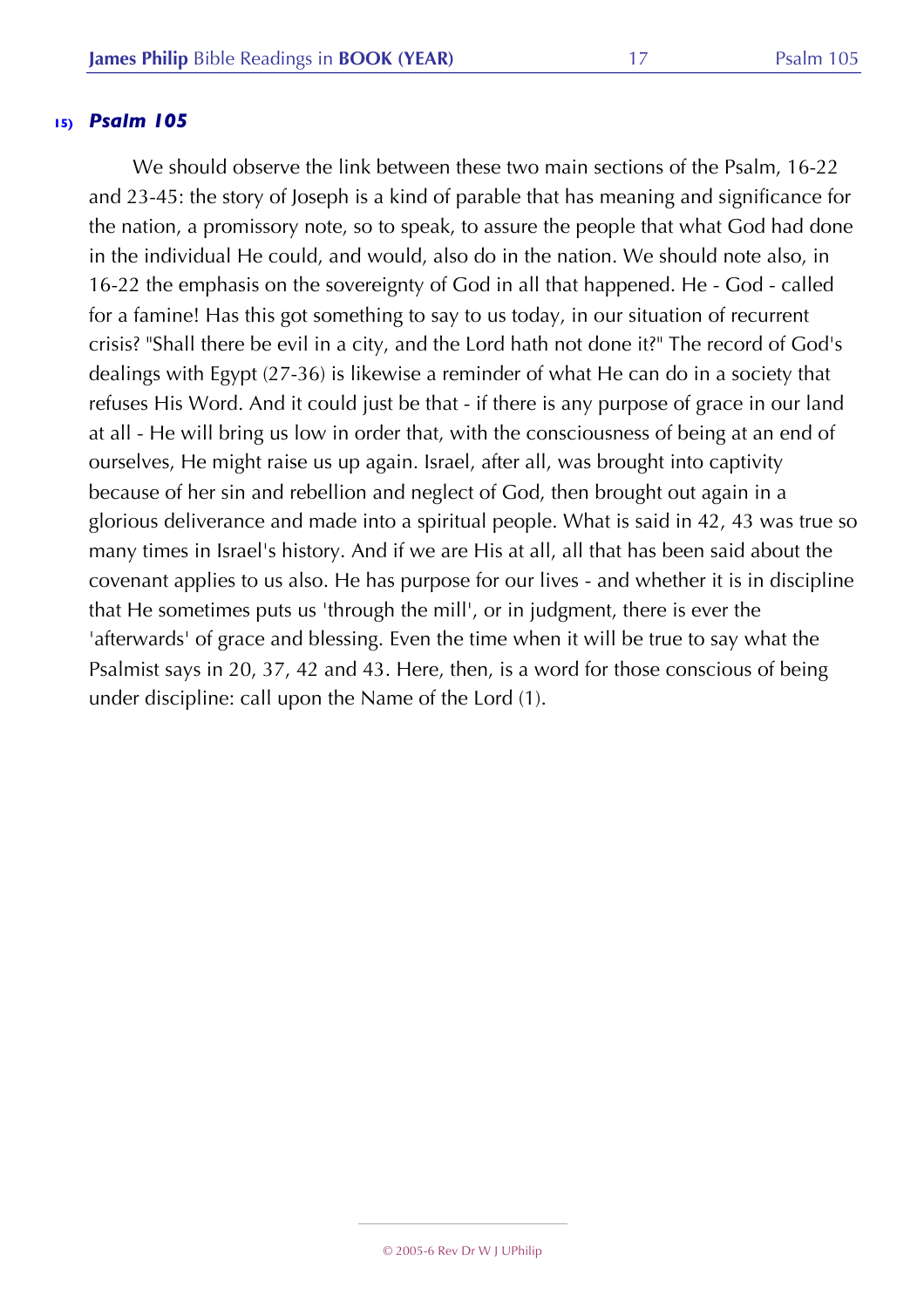This, as we pointed out earlier, is the companion-piece of Psalm 105. There, it was the faithfulness of the covenant God; here it is the faithlessness of God's people in face of that covenant. In the one, the key note is "Remember His mighty deeds"; in the other it is "they forgot His mighty deeds". After an introduction (1-6), instances of Israel's faithlessness in the wilderness (7-33), and in the Promised Land (34-39) are enumerated; in 40-46 the theme is judgment and mercy; and the Psalm closes (47, 48) with a prayer for restoration. In the opening verses the Psalmist's praise on remembrance of God's goodness (1-3) and a prayer for himself (4, 5) lead into a confession of sin in 6. It is this verse that announces the main theme of the Psalm. And what a confession it proves to be: the murmurings of the faint hearted at the Red Sea (7-12), the lusting for food (13- 15), the revolt of Korah, Dathan and Abiram (16-18), the golden calf (1923), the refusal to go into the land at Kadesh (24-27), Baal-Peor and Baalim (28-31), the waters of Meribah (32,33), the disobedience of the Divine command to destroy the nations when they had entered the land (34,35), and their involvement in idol worship (36-39). Not to spend time looking in detail at these episodes and learn many lessons from them; our concern from this study is more to grasp the message as a whole, and see what it is saying to us. The first lesson we may gather is that here is an inspired commentary on Old Testament history; and it is of enormous value to study the Old Testament with this kind of key. Several of the Psalms have such an emphasis, and as such are worth their weight in gold (cf also Stephen's apology in Acts 7 and Paul's interpretation of the Old Testament in Acts 13). We are wise to place such an interpretation on Scripture and to be able to see it like this.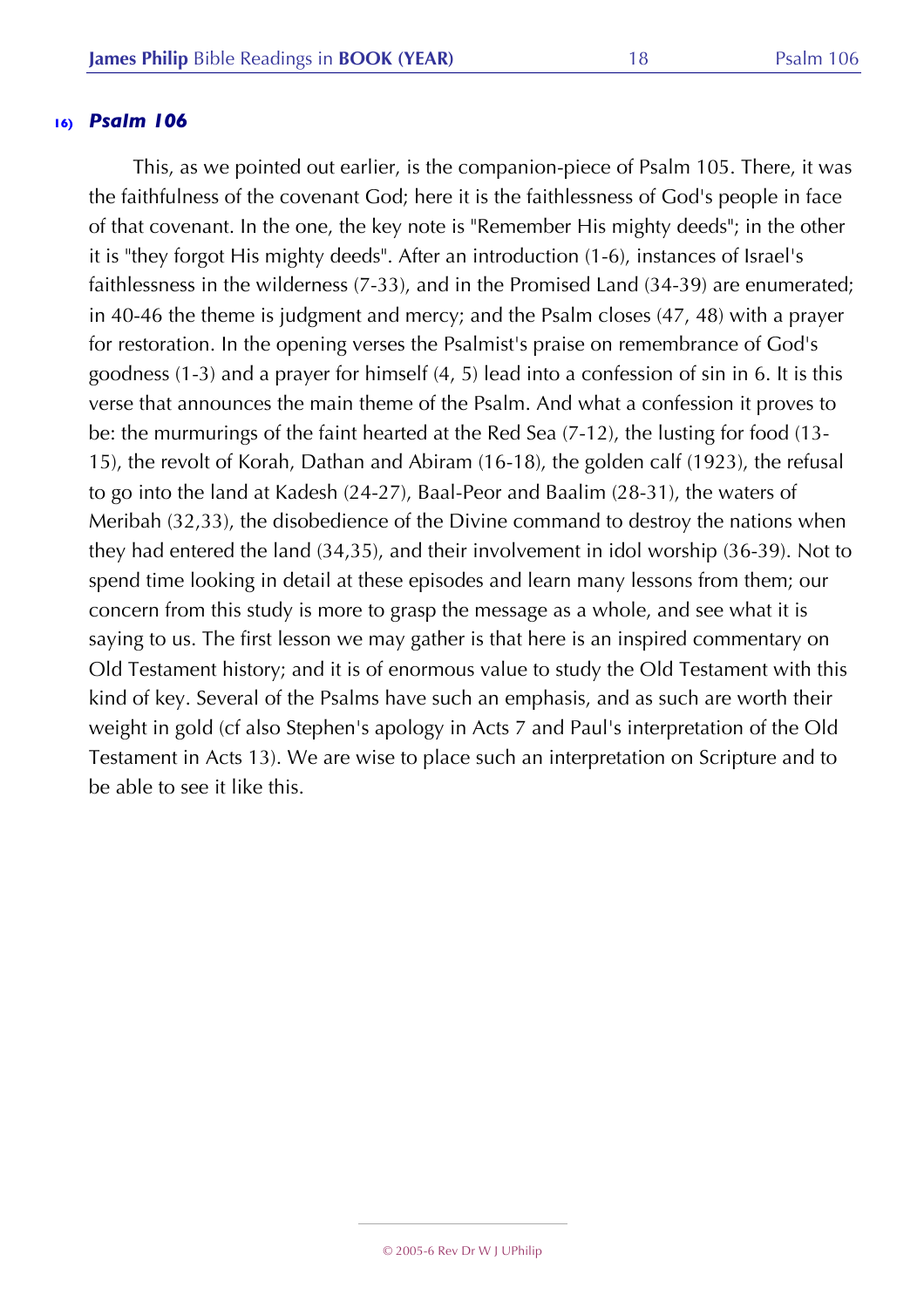The second lesson that we may learn from this Psalm is that to be able to have such an interpretation of the Old Testament as this Psalm does one has to know the Bible at depth. This is where long familiarity with Scripture is so important and essential for the Christian if we are going to be able to gather the lessons it holds for us. The present writer can recall the experience of reading the Old Testament during the war years in India - there was little else available to read except the Scriptures - and the revelation that came in the study and mastery of the Old Testament period of the Kings. This is how he came to the point where he could really say, "The Bible speaks today". This is not something that takes place over a week or two; it is a life-long study, everdeepening, it is built into us like second nature.

Another lesson is this: the kind of message that this has for us is a twofold one. On the one hand it has application on a national level. Is there any way in which we are able to interpret our national history in this way? The trouble with Israel, as with us, is that so often they did not see this is what they were doing. They had no insight. And it needed this revelation to, and through, the Psalmist, to make them aware of it. As do we! One has only to look at the history of the 20th century, to go no further back than that, to see the truth of this. The First World War - the war to end wars - taught lessons that were alas unlearned. There might have been awakening and renewal, but the opportunity was lost. And World War II came. And afterwards, what opportunity there was! But we lost the peace - and look at the country now. Nationally, we need to take a tumble to ourselves; we need an incisive, prophetic voice to interpret history to us, in the light of the Word of God.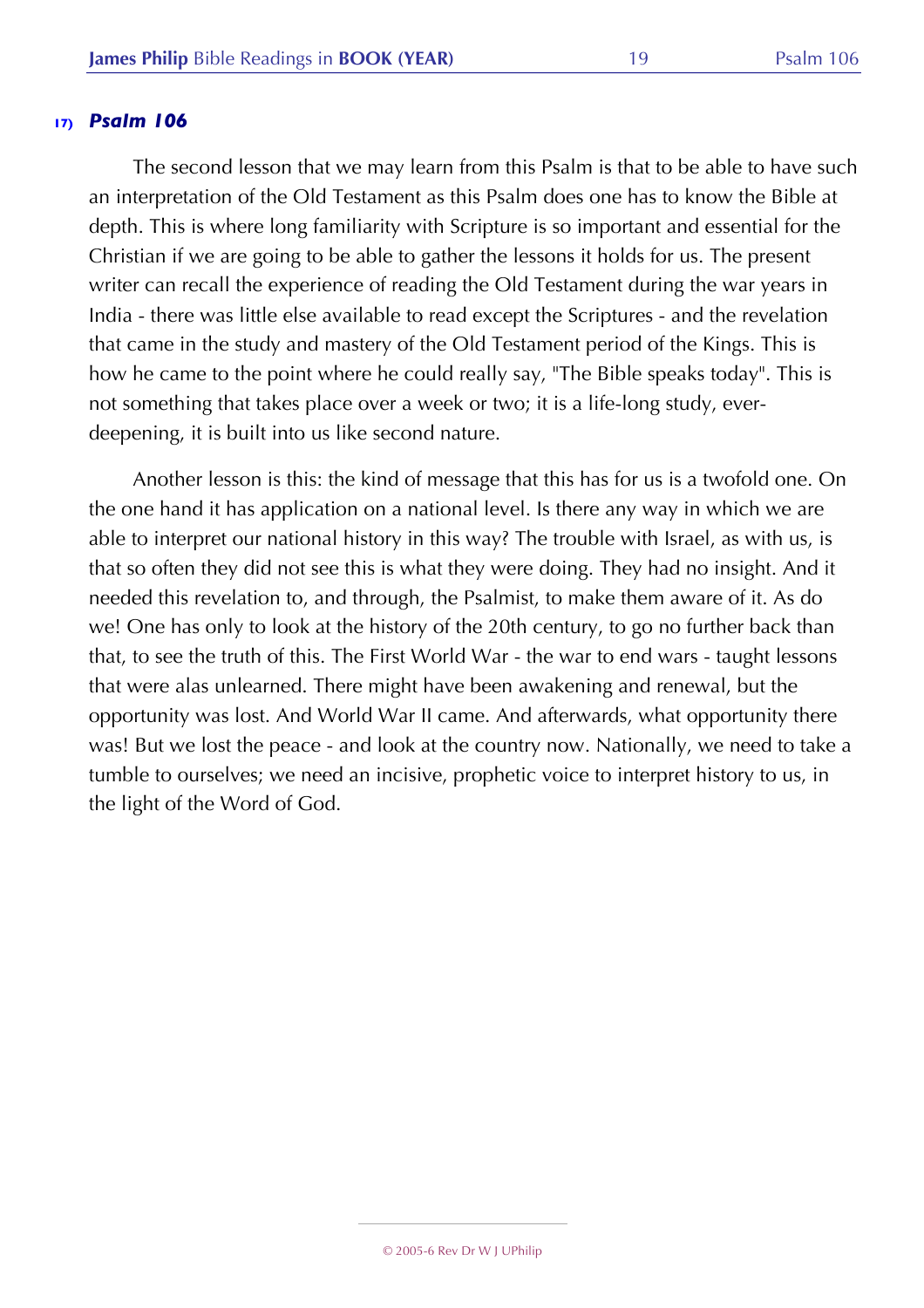What is true on the national scene is just as true on the individual and personal level. It is also possible to have blinkers on in this realm, and not to be aware of the pattern that is evolving in our own personal lives. Does not the message of the Psalm make us say, "Is the story of my life like this? Is this how it is with me, Lord?" Just as, in the history of God's people of old, one of the most desolating features of that tortuous story is the repetition of the same sins and rebellions in succeeding generations, prompting the question, "Do they never learn?", so also in personal life it is not so much the fact that we sin and fall as that with almost monotonous regularity we make the same mistakes and sin the same sins again and again, prompting the same question, "Do we never learn?" This is the kind of lesson Paul draws from Old Testament history in 1 Cor 10:1-14 where he solemnly reminds us that "all these things happened unto them for ensamples: and they are written for our admonition, upon whom the ends of the world are come. Wherefore let him that thinketh he standeth take heed lest he fall" (1 Cor 10:11, 12). Well might the Psalmist conclude with the prayer in 47, "Save us, O Lord our God, and gather us from among the heathen, to give thanks unto Thy holy Name"!

The doxology in 48 provides a fitting close to the fourth book of the Psalter.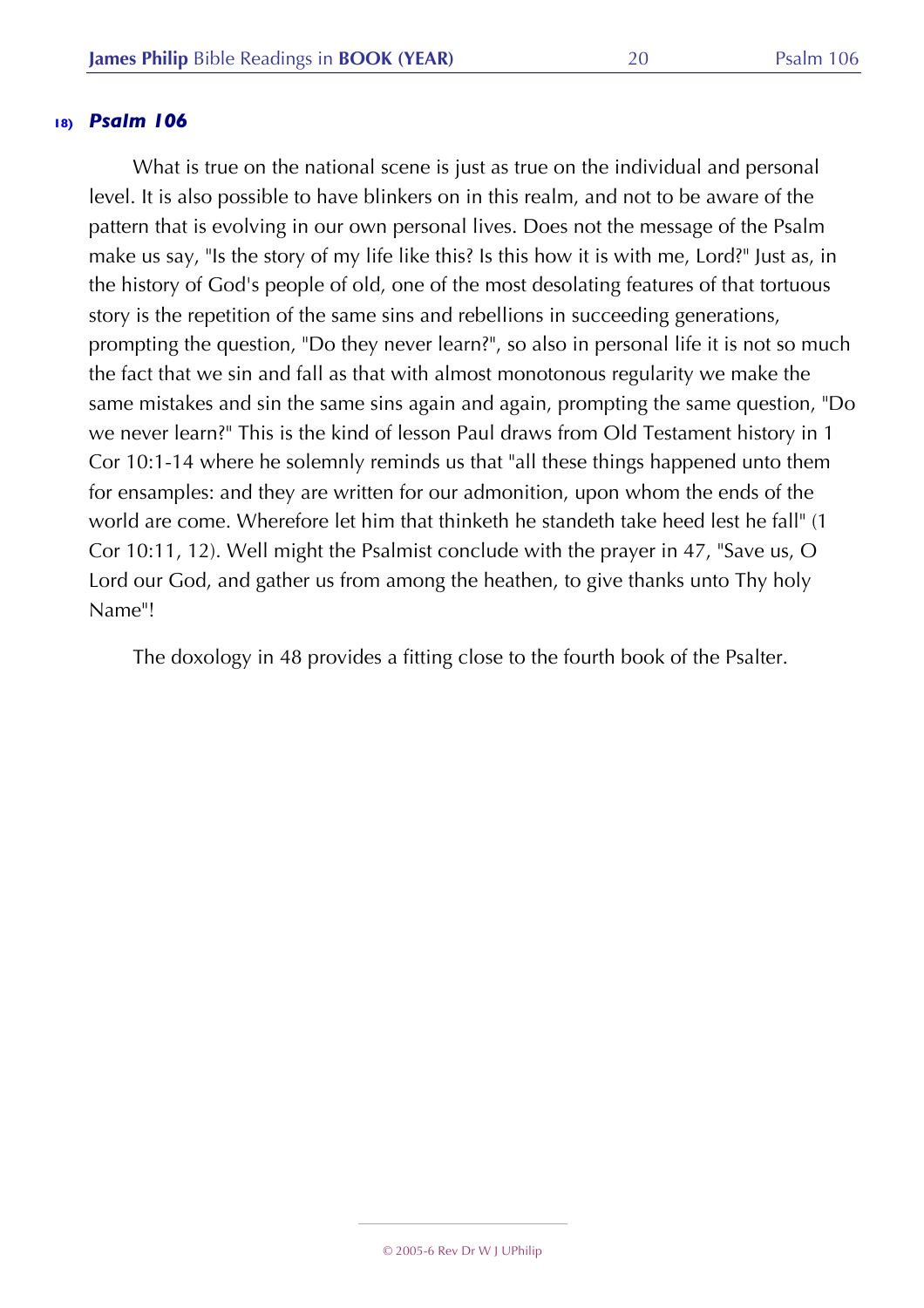With this psalm we begin the fifth and final Book in the Psalter, which opens on a key note of thanksgiving and praise, as Israel, God's people, are summoned to acknowledge with grateful hearts God's unchanging loving-kindness toward them (1-3). In 4-32 a series of four pictures is unfolded of 'the loving Providence which delivers, in all varieties of peril and calamity, those who cry to God', with the Divine sovereignty implied throughout. A kind of code follows in 33-43, in which that sovereignty is implicitly stated. God is on the throne, and He has the whole world in His hand, powers and super-powers included; and there is not a crisis anywhere which is not in His control and under His direction. It is because this is so that the implications underlined in this Psalm are true - or, to put it another way, they are true because this also is true. There is something awesome, but very salutary, in the knowledge that, as 25 puts it, "He commandeth, and raiseth the stormy wind". It is this that gives force to the lesson the pictures in 4-32 give, underlining four kinds of human predicaments and four Divine interventions. If anything is clear from the Psalm, it is the folly of neglecting God and the things of God, on the one hand, and on the other, the immensely hopeful results of seeking God in national life. Well might the Psalmist cry out, "Oh that men would praise the Lord for His goodness, and for His wonderful works to the children of men!" (8, 15, 21, 31). Nor should we forget that the Psalmist is speaking from the standpoint of the Lord's deliverance. He could not have written and sung this, if he had not in fact experienced the deliverance of God. He is writing and speaking from experience.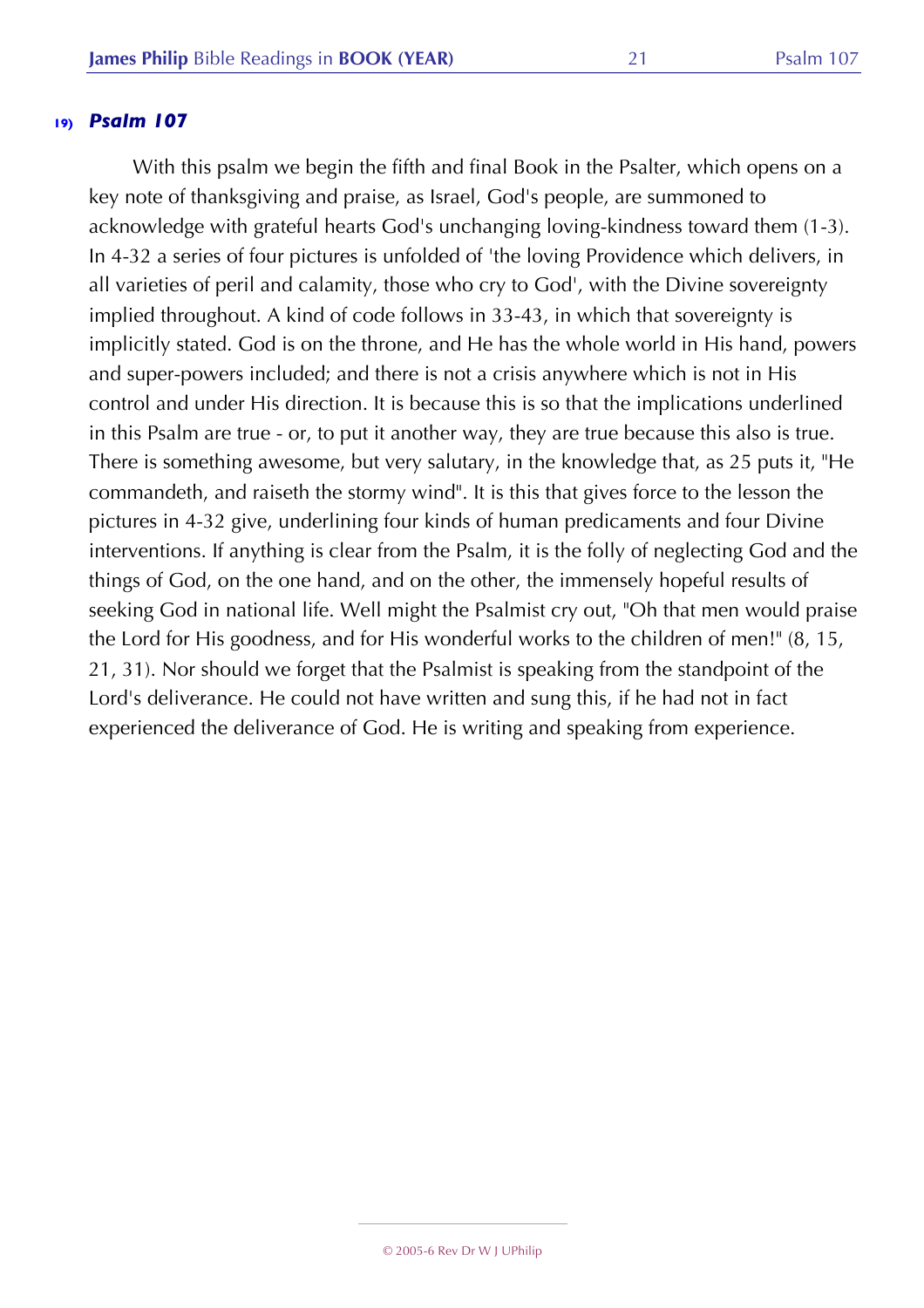The Psalmist's first picture (4-9) is that of lost travellers being restored to the way and being brought through the perils of their journeyings. The reference to the wilderness wanderings of Israel is very eloquent, because Israel wandered because they sinned. This is a graphic picture of life apart from God. One thinks of the secularisation of our society today, its lostness and its emptiness and its need. We should not miss the force of the 'they' in 6, 7 - it was a nation that was delivered out of its distresses. This is something God can do for nations that have lost the place and are floundering in a morass, unable to find the way forward. The second picture (10-16) is that of the prisoners being set free. Here, the captivity is explicitly related to rebellion against God and the despising of the Divine counsel (11). There is a price that nations have to pay, as well as individuals, for such an attitude - darkness, toil and bondage, with no way out. And when a nation is in bondage to its own greed and materialism, its politics of envy and bitterness, it is time to be crying to the Lord for deliverance. The third picture (17-22) is that of the sick being restored to health. This is a still more graphic picture than the previous one: in addition to the bondage, a great and grave sickness is afflicting the nation, a sickness unto death (18b). But a word of hope in 20! "He sent His word, and healed them". One thinks of the time of apostasy and faithlessness at the end of the period of the Judges, when 'the Lord appeared again in Shiloh" (1 Sam 3:21). The coming of the word of the living God into a national situation is fraught with infinite hopefulness. The fourth picture (23-32) is that of the rescue of the storm-tossed. The graphic words of 27 say it all. A nation staggering from one crisis to another, from one winter of discontent to another, 'at their wits' end'. Does not this Psalm speak to our own national situation today?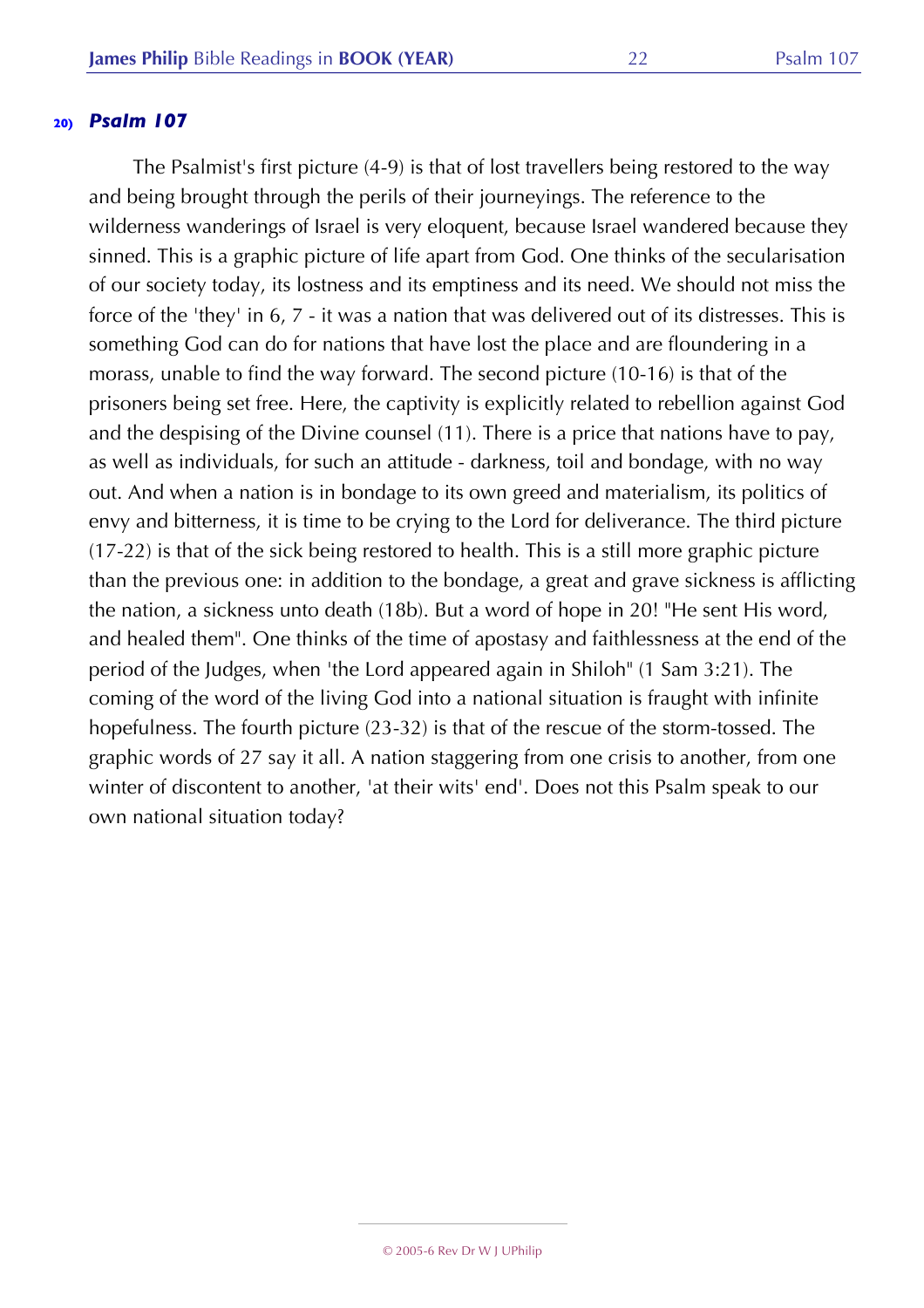The tone of the Psalm changes in the final section (33-43). With the facts of Divine deliverance still in mind the underlying principles are now meditated upon. The Psalmist reflects on the changes that can take place, and often do take place, in a national situation with, on the one hand, economic growth and prosperity becoming blighted by recession because of the people's sin (33,34), and on the other hand, prosperity returning (35-38), in terms of 6, 13, 19, 28. This, in turn, can also change, as 39 ff indicate. There is nothing irreversible in national situations, either in good or ill: and what the Psalmist is insisting is that there is a moral and spiritual basis to both prosperity and recession, and that this is something that nations forget at their peril. The Psalm therefore closes with a call to all who would be wise to see these things, to recognise the moral dimension in the affairs of a nation, and to learn and be persuaded, however late, that "Except the Lord build the house, they labour in vain that build it: except the Lord keep the city, the watchman waketh but in vain" (Ps 127:1).

© 2005-6 Rev Dr W J UPhilip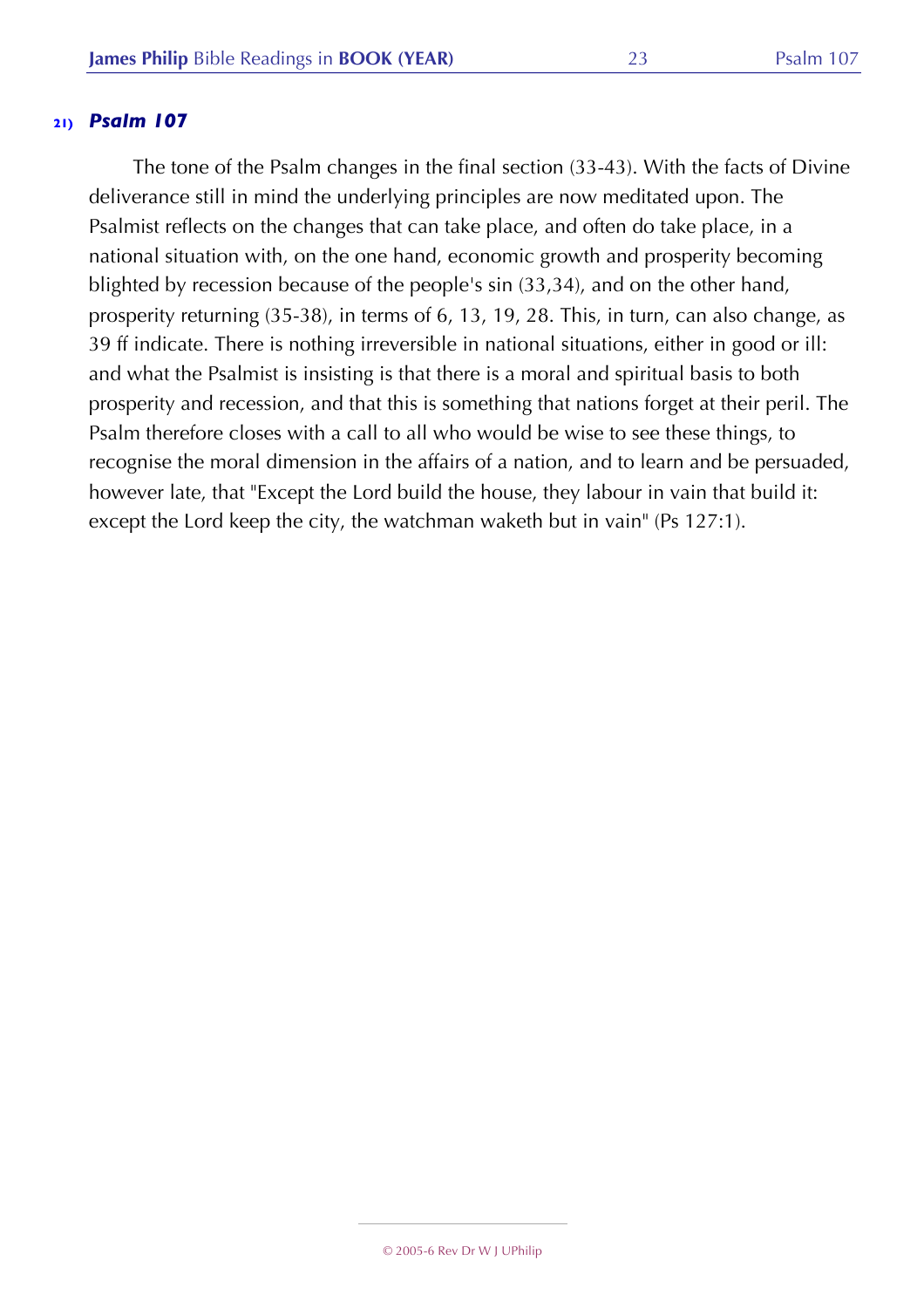This short Psalm is found on examination to be composed of two excerpts from other Psalms - 1-5 come from Psalm 57:7-11, and 6-13 from Psalm 60:5-12. As it stands here the Psalm is a combination of an act of praise and a battle hymn. In the first section, the Psalmist is not cowed by danger but spurred by it; in the second he is not demoralised by failure, but baffled to fight better! Both the earlier Psalms belong to David's reign, one in his pre-kingship days, when he was still on the run from Saul, the other in his ascendency and at the peak of his power, when an enemy (Edom) discomfited and defeated him unforeseenly. Here, the Psalm belongs clearly to a later period, either of David's reign or some subsequent time (Maclaren thinks it may be postexilic). It is interesting and significant that the parts of both Psalms are the more encouraging parts, with the emphasis on the Lord's deliverance. One commentator says that 'the recent deliverances suggested to some devout man, whose mind was steeped in the songs of former days, the closeness with which old strains suited new joys'. There is nothing, indeed, very unusual about this combining of two different parts of the Psalter together for a particular purpose - the well-known devotional book 'Daily Light' does this constantly, to great effect. And sometimes we do the same ourselves, as for example combining the words of Psalm 102:13-18 with Psalm 72:17-19, in metrical version for our opening praise. Also, we might often quote an appropriate verse or two of a hymn, for a particular purpose while omitting earlier (or later) verses. All the same, when we do quote thus, it is generally true to say that the other verses which we leave out are very much in our minds. And surely it is so also, with this composite Psalm.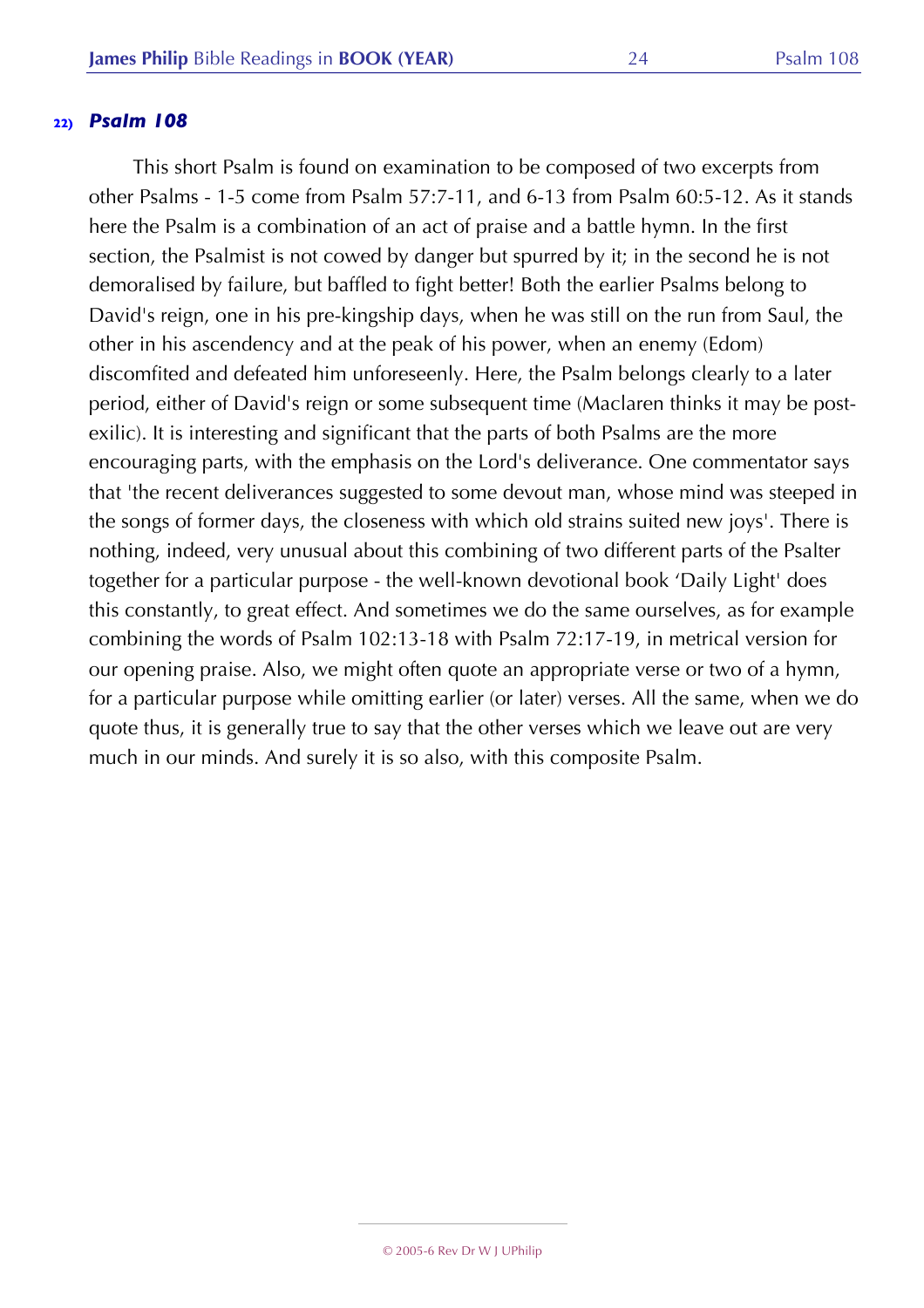When we studied Psalm 57 (from which the first part of this Psalm is taken) in a sermon, we gave it the title The Triumph of Faith'. David was 'up against it', on the run from Saul, yet triumphing over adverse circumstances. The battle to attain this position is graphically described in 57:1-6, and the expression of confidence in 57:3 is very reassuring, all the more so when David's circumstances are described in the verse which follows. Maclaren says, "Two bright angels -Loving-kindness and Faithfulness their names - will be dispatched from heaven for the rescue of the man who has trusted. That is certain, because of what God is and has done. It is no less certain, because of what the Psalmist is and has done; for a soul that gazes on God as its sole Helper, and has pressed, in its feebleness, close beneath these mighty pinions, cannot but bring down angel helpers, the executants of God's love". It is something indeed to be able to say 'my heart is fixed' when in circumstances of stress and danger, as David was at this time, and in the midst of his enemies. To quote Maclaren again, 'What power can steady that fluttering, wayward, agitated thing, a human heart? The way to keep light articles fixed on deck, amidst rolling seas and howling winds, is to lash them to something fixed; and the way to steady a heart is to bind it to God. Built into the Rock, the building partakes of the steadfastness of its foundation. Knit to God, a heart is firm. The Psalmist's was steadfast because it had taken refuge in God; and so, even before his rescue from his enemies came to pass, he was emancipated from the fear of them, and could lift this song of praise."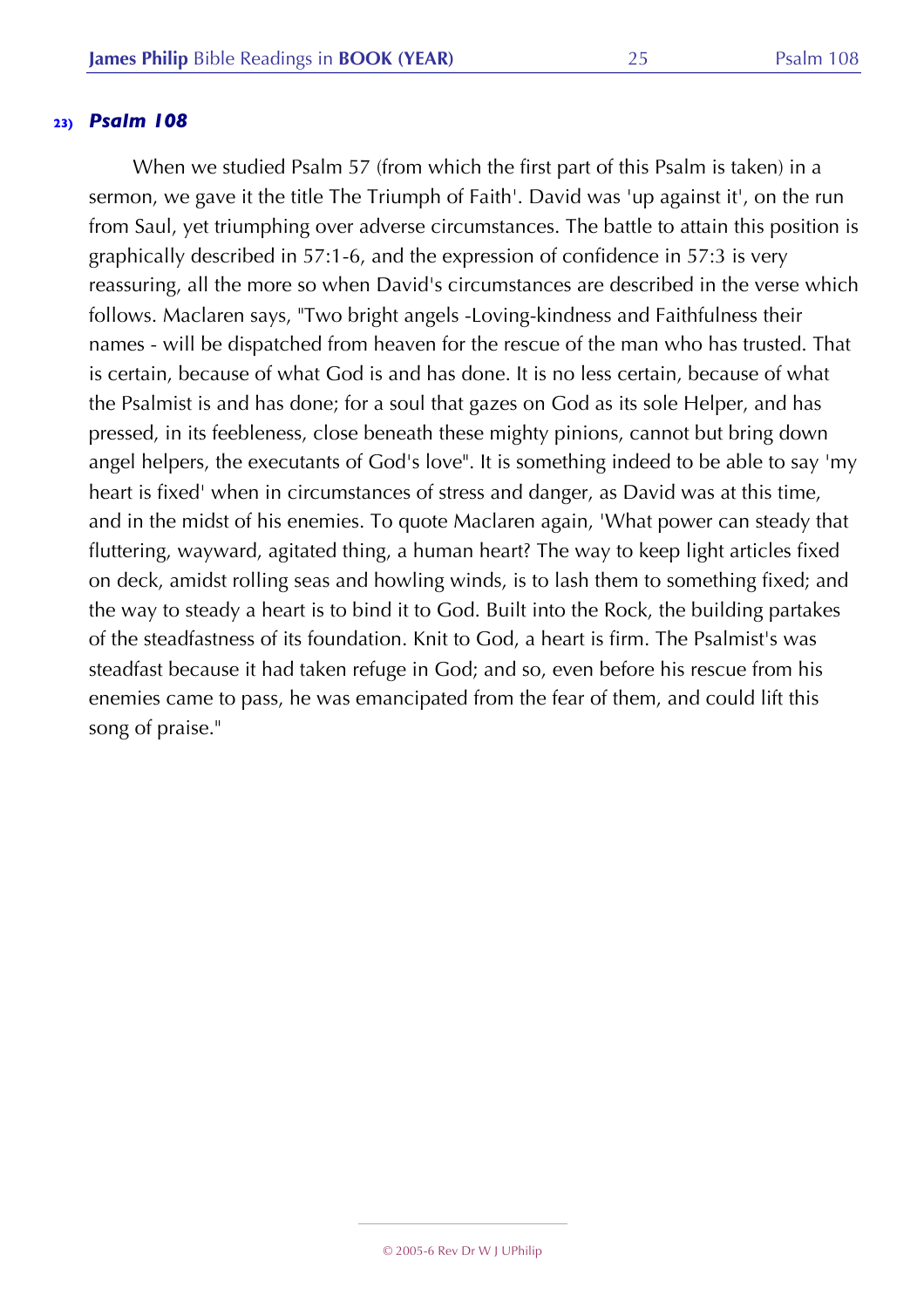The second part of the Psalm derives from Psalm 60, which begins with the Psalmist's reaction to an unexpected defeat, which has knocked the bottom out of his world (1-4). The prayer in 60:5, which is where this Psalm begins to borrow, is one which is full of faith and hope. 'Beloved' is a word which speaks of the covenant relationship between God and His people, and there is always confidence when that covenant is pleaded in prayer. Here, in 7 cf, is the reason for the Psalmist's heart being fixed - God has spoken, and what is unfolded in these verses is an expression of the supreme authority of God over the nations of men, over Israel and Israel's enemies alike. The final verses of the Psalm (10 ff) indicate that David recognises the greatness of the task before him, in the context of his ongoing battles with his enemies. In face of the assurance of God's unfailing promises, he nevertheless looks hard at the long haul before him, and he is asking, as it were, can God really help me here? Is He able and willing to do even this for me? This is where the Psalm speaks so graphically to us. There are times when we are 'up against it' (Ps 57:1-4), times when we fall and fail, and are chastised by God for it (Ps 60:1-4). But, in face of this, and in spite of it, it is still possible to be at peace, and praising Him - not cowed by danger or pressure, but spurred by it, not despondent because of failure, but baffled to fight better - because God has spoken! He has made promises concerning us, and has purposes for us. Will He lead us into battle (10, 11)? Will He go forth with us into the future? Ah, yes! His promises are sure. And since this is so shall not our response be "Through God we shall do valiantly"?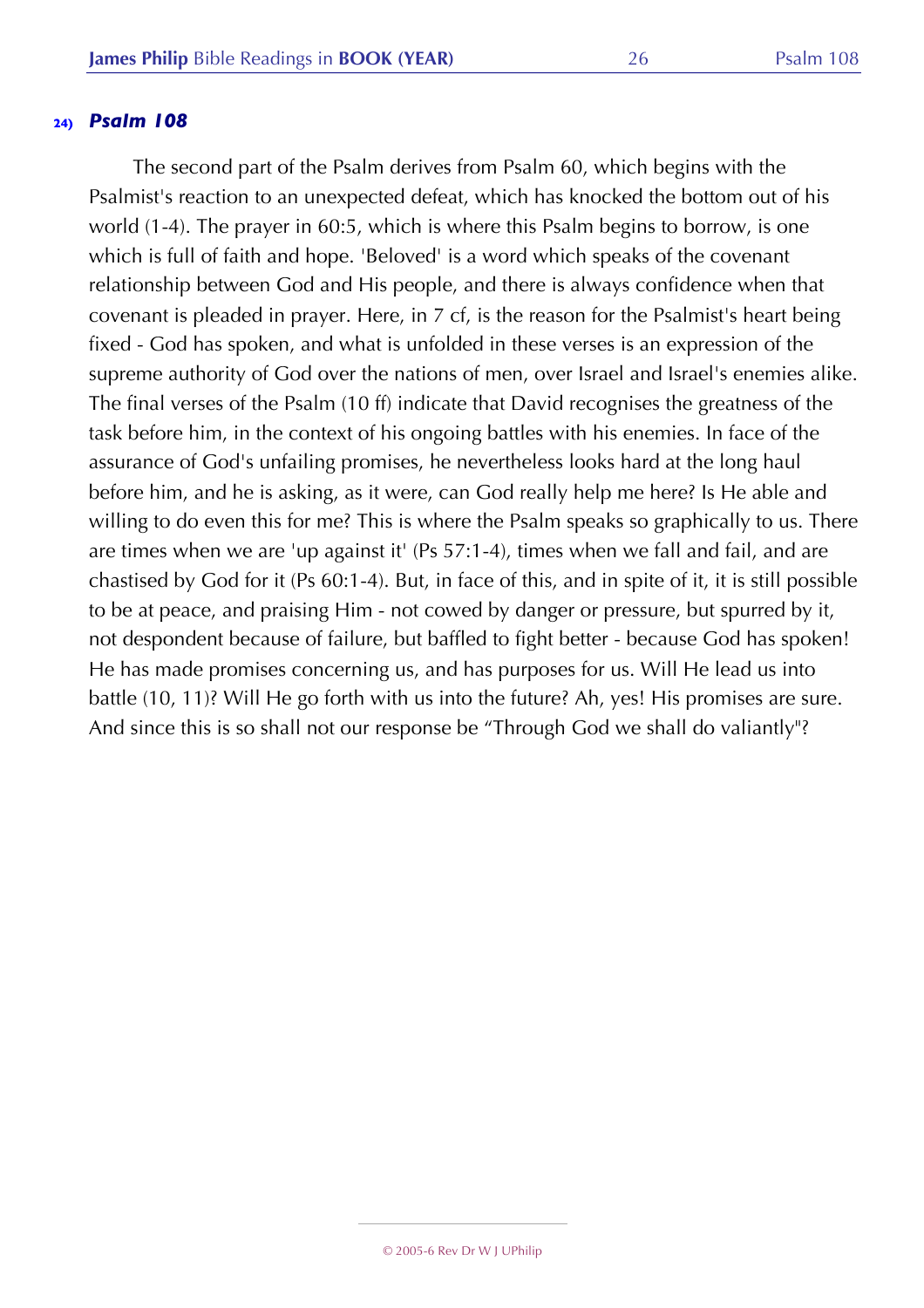This Psalm presents us with considerable problems, because of its central section (6-20), a passage full of imprecations and cursings. Its outline - 1-5, the complaint; 6-20, the cursings; 21-29, the prayer; 30,31, the vow of praise - gives a striking, contrasting combination of thoughts: "The plaint of a loving soul, shrinkingly conscious of an atmosphere of hatred, and appealing gently to God (1-5); while 21-31 expatiate in the presentation to Him of the suppliant's feebleness and cries for deliverance" (Maclaren). Taken together, these two sections, and omitting 6-20, paint a familiar enough picture, which we have seen in other psalms, with the Psalmist under pressure, with baseless and unjust accusations brought against him. Kidner aptly entitles the Psalm 'The Character Assassin'. The depth of the Psalmist's hurt is seen in 22 - 'My heart is wounded within me'. The hurt that evil men can inflict on God's servant is often very deep and very terrible, and the clinging faith shown in this Psalm is very moving indeed, as cf 4b, 28a, 31. It is this sensitive, spiritual attitude of the Psalmist's in 1-5 and 21-31, which serves to make the problem of 6-20 even greater. How are we to square these imprecations and cursings with such a spiritual and gracious attitude? As Maclaren says, "The combination of devout meekness and trust with the fiery imprecations in the core of the Psalm is startling to the Christian consciousness". Because this is so, attempts have been made to 'explain away' or attenuate the difficulty, in different ways. We shall look at some of these attempts at explanation in the Notes which follow. In the meantime, however, we should not become so preoccupied with the problems that 6-21 raise that we lose sight of the deep spiritual content of the rest of the Psalm. Let us, for today, therefore, read 1-5 and 21-31 together, and savour the pathos of the psalmist's attitude. This may be a better background than we realise to our examination of the imprecations in 6-20.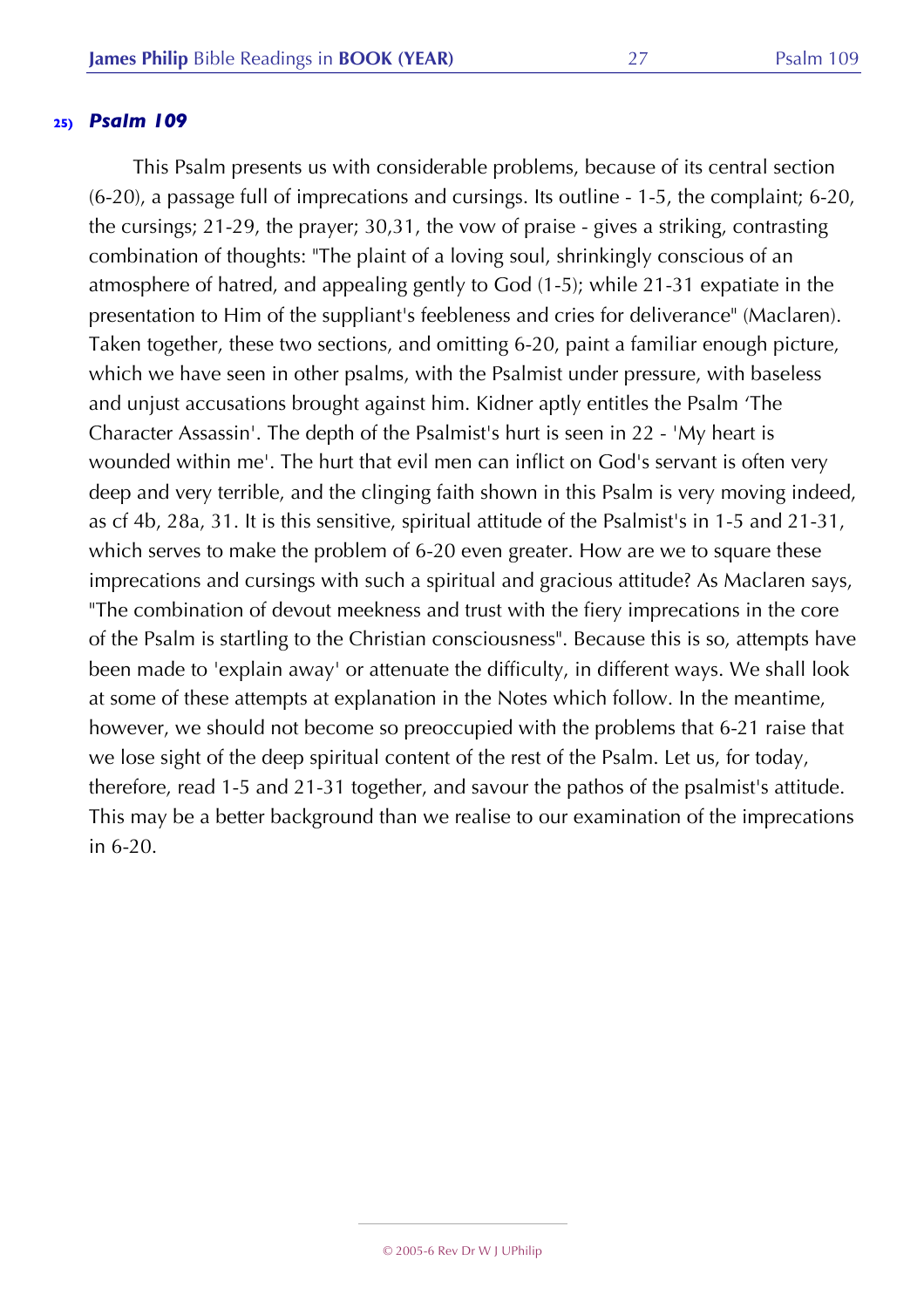One possible explanation of 6-20 is to suggest that the curses are not really curses, but rather predictions of what would happen to the evildoers. Another is to take these verses as a quotation, i.e. The Psalmist incorporates into his song the things that his enemies were saying against him, and that he is simply repeating the terrible imprecations that they had uttered against him. Maclaren thinks these are two obviously makeshift ideas that simply cover over a difficult problem. Kidner also questions this kind of interpretation. Nevertheless some notable commentators maintain this line of interpretation including Artur Weiser who certainly is not a commentator that can be lightly dismissed. It is pointed out, in support of this view, that in 6 there is a sudden change from the plural (used in 1-5) to the singular. Also, the words in 28 "let them curse...." seem likely to refer to 6-20, and the enemies' imprecations upon David rather than otherwise. Weiser maintains that the accusation is that the Psalmist has been guilty of the death of some poor man (16), presumably by means of magically effective curses, 17 ff (cf the sometimes baseless accusations brought against missionaries of the gospel in primitive societies, when they are blamed for sickness and death in a tribe) - this is by no means a far-fetched notion or idea in the service of God. On this interpretation 27 takes a new and specific meaning: the Psalmist's prayer is that God would show the enemies that the poor man's death (16) was caused by God Himself, not by the Psalmist (so Weiser). A practical lesson here in this connection is this: men of God are always very vulnerable to baseless accusation, and often helpless to prevent it. There will generally be those who will take the attitude of 'no smoke without a fire'. It is all very well to dismiss this by saying "It is simply mud-throwing". It may well be; it generally is; but the trouble about throwing mud is that some of it will stick and stain and mark, sometimes indelibly.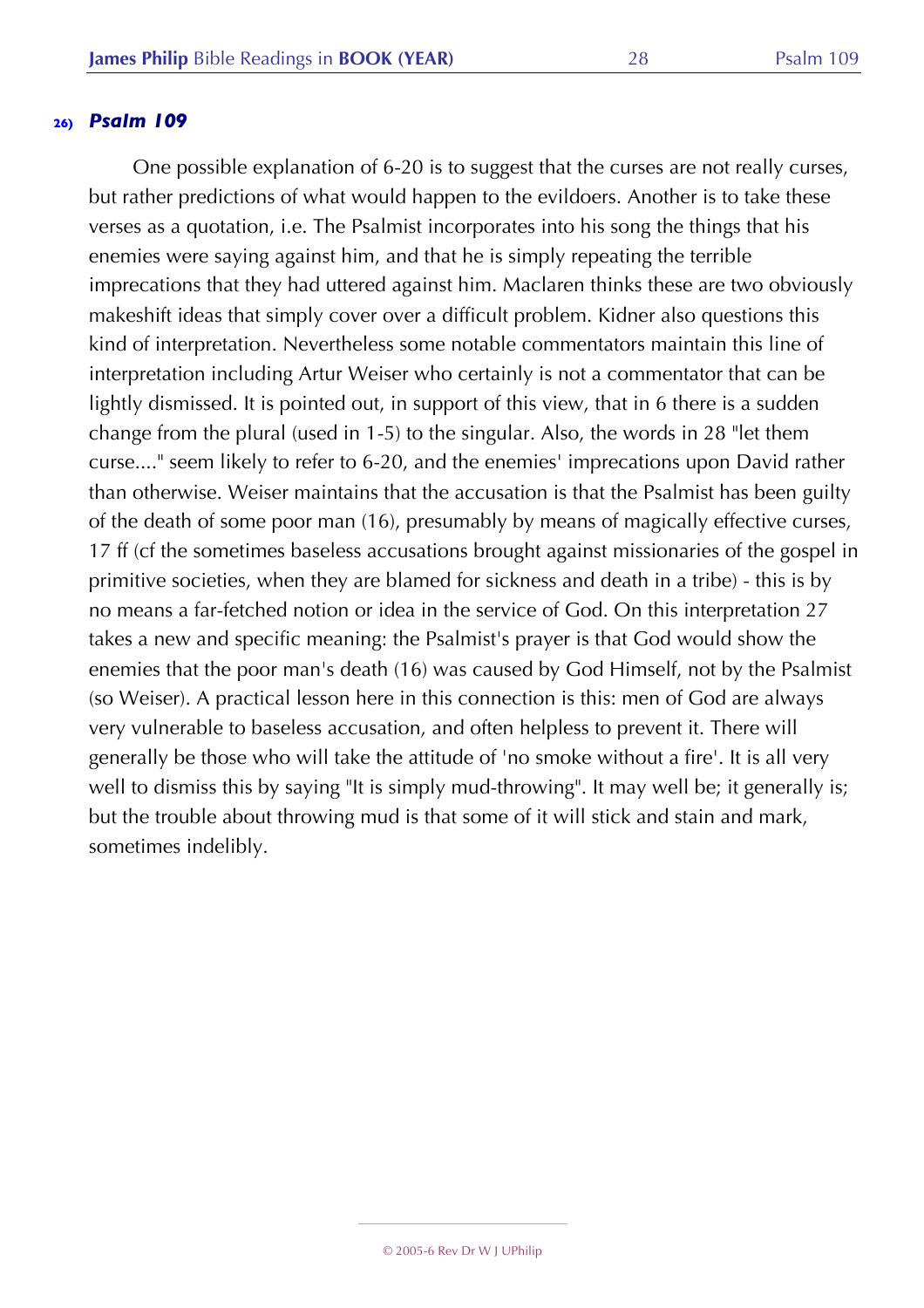If, however, we think the above interpretation is not satisfactory, and that in fact 6- 20 are David's words, what are we to say about them? The fact is, this is not the only imprecatory Psalm. There are others, although this is the fiercest of them all; and certainly there is no possibility of interpreting the others as the words of the Psalmist's enemies. We must therefore say something about the occurrence of these imprecations as falling from the lips of David himself. One commentator speaks of the vindictive spirit that breathes throughout these verses, another of the festering hatred, gloating, undisguised, that seems to stand out in the Psalm. And this is what prompts liberals to assert that some parts of the Old Testament - such as this - are obviously sub-Christian. But we are uneasy about this kind of confident assertion - as we are about the assumption that this is a case of a man giving way to vindictive spleen against his enemies And for this reason: one recalls other times in David's experience, when he was being persecuted so terribly by king Saul, times when some of the hardest and sorest trials came upon him. And yet, in the midst of them - as witness that time in the cave, when he had his arch enemy at his mercy - he showed such generous magnanimity, even when incited by his commanders to put Saul to death. And the question we must ask ourselves is this: was David specially 'Christian' on these occasions, and 'unchristian' on this one and at other times? Were there two David's? It seems hardly probable that he was a man who sometimes was generous and sometimes vindictive. What if these imprecations are really something else, namely the expression of a passion for justice and righteousness? One of the commentators who is most critical of the 'vindictive' spirit concedes that in the Psalmist's 'book' the enemies of the righteous are regarded also as the enemies of God. Kidner's comment is helpful: "While giving due weight to the element of righteous anger and of rhetorical hyperbole, we see them as comparable to the outbursts of Jeremiah and Job: recorded for our learning, not for our imitation; yet voicing the cry of innocent blood which God is pledged to hear (Mt 23:35; Lk 18:8), and thereby becoming God's mouthpiece in pronouncing judgment on the unrepentant."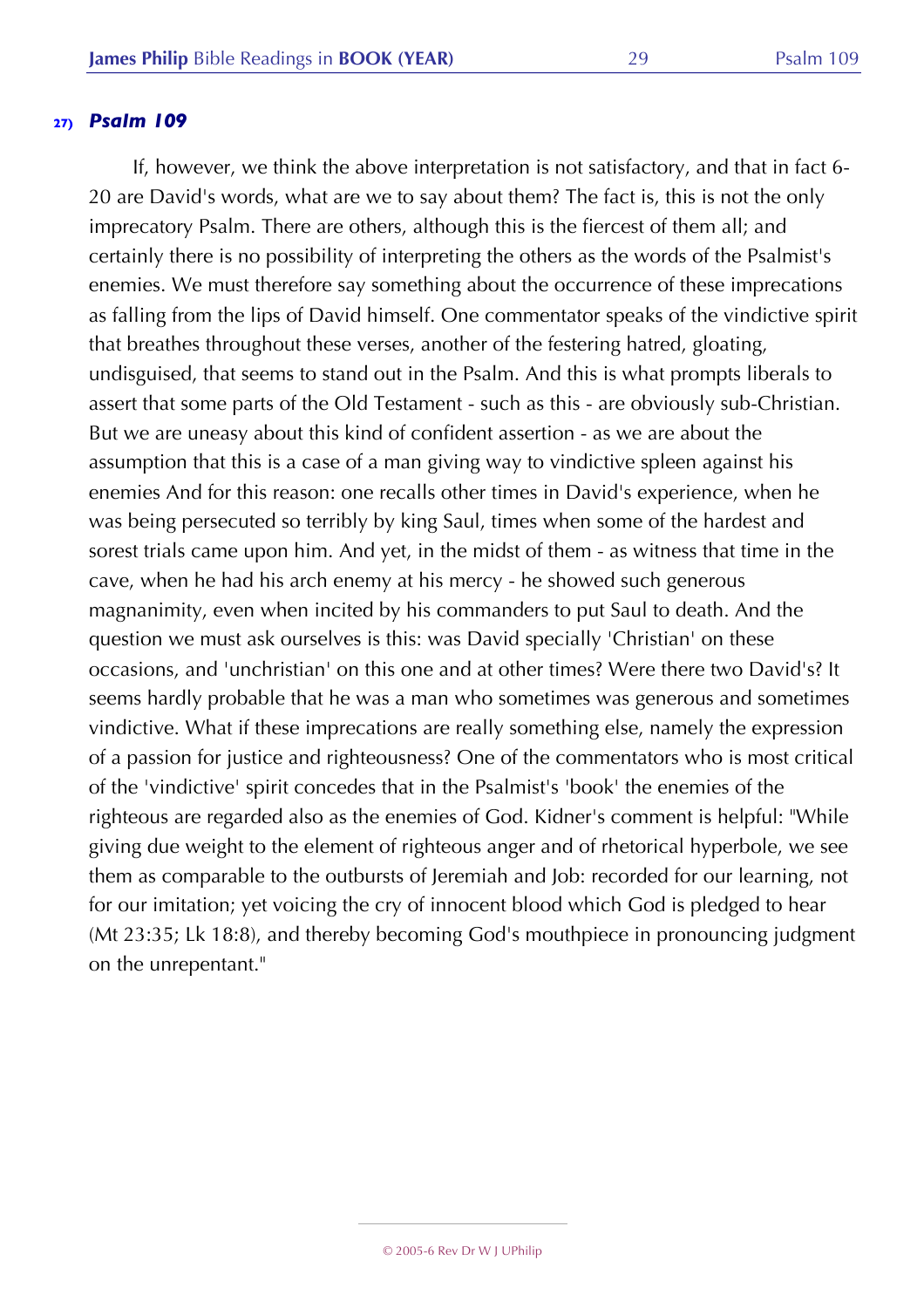Kidner has a most valuable excursus on this whole subject in Vol 1 of his commentary on the Psalms (pp 25-30), in which he discourses on the substance of these cursings, their tone, their New Testament use, and their present relevance. He so rightly underlines that David's passion for justice was genuine, and not a cover for vindictiveness. Another helpful book is C.S. Lewis's 'Reflections on the Psalms', in which a notable chapter on the judgment references, points out that judgment is something longed for, and to be rejoiced in; that when we think of judgment, the 'fear' element is predominant; and he distinguishes between our picture, which is of a criminal court, and their picture which is of a civil court, where men look for a triumph with substantial damages. In another chapter on 'the cursings', he points some very fine lessons, such as the experience of the natural result of hurting a human being. If the injury I inflict does this to a man, makes him so bitterly resentful, what does that make me? We have robbed the man of his humanity. And, if so, whose is the greater sin, his in uttering such maledictions, or mine whose action has called them forth? And when all is said and done tolerance of diabolical wickedness is not necessarily the sign of a more Christian spirit than that of the Psalmist! Perhaps we need to think more deeply than we do about these difficult issues.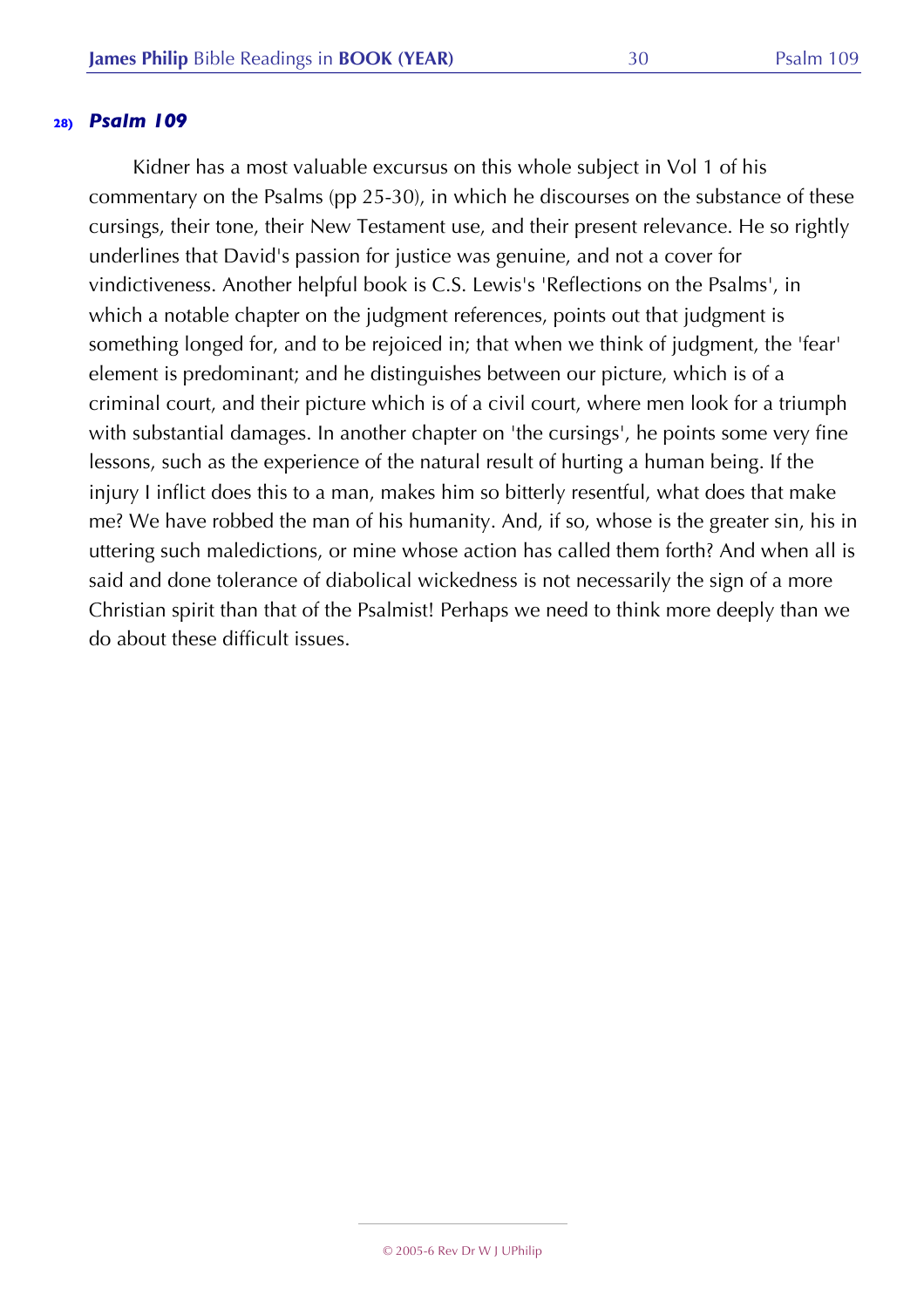The importance of this Psalm may be seen from the fact that it is quoted in the New Testament more than any other Psalm. That is one great significance that it has for us as Christians. Furthermore, the manner in which the Psalm is quoted, in relation to the Person and work of Christ is also of immense significance, and it invests it with a unique quality. It is a Messianic Psalm, but, while other Psalms are also Messianic in a 'typical' sense, with their primary reference to an earthly king, this Psalm is directly prophetic of the Messiah and of Him only. It is this aspect that our Lord Himself takes up in His reference to the Psalm, and it is here that we need to begin our study (cf Matt 22:41ff, Mark 12:35 ff, Luke 20:41 ff). In His conversation with the Pharisees Jesus showed them that their answer to His question about the Messiah - i.e. that He was the son of David raised a very real difficulty, which He brought out by quoting the first verse of this Psalm, where David, He said, speaking under the inspiration of the Holy Spirit, calls the Messiah his Lord. David, then, saw prophetically that the Messiah was to be exalted to the right hand of the Majesty on High, and he called Him his Lord. If so, then how can the Messiah be his son? This was Jesus' question to the Pharisees. And for them it was unanswerable. Not that it was an unanswerable question; there is an answer to it, but it was an answer they could not give, holding the views they did about the Messiah. For they thought of the Messiah merely as a human figure, greater than David but similar to him, a warlike, lion hearted hero. But Jesus' question - and the Psalm, and indeed the gospel itself - requires the Messiah to be more than merely David's son; he is also Son of God, "Whose goings forth have been of old, even from everlasting" (Micah 5:2), made of the seed of David, but declared to be the Son of God with power (Rom 1:4).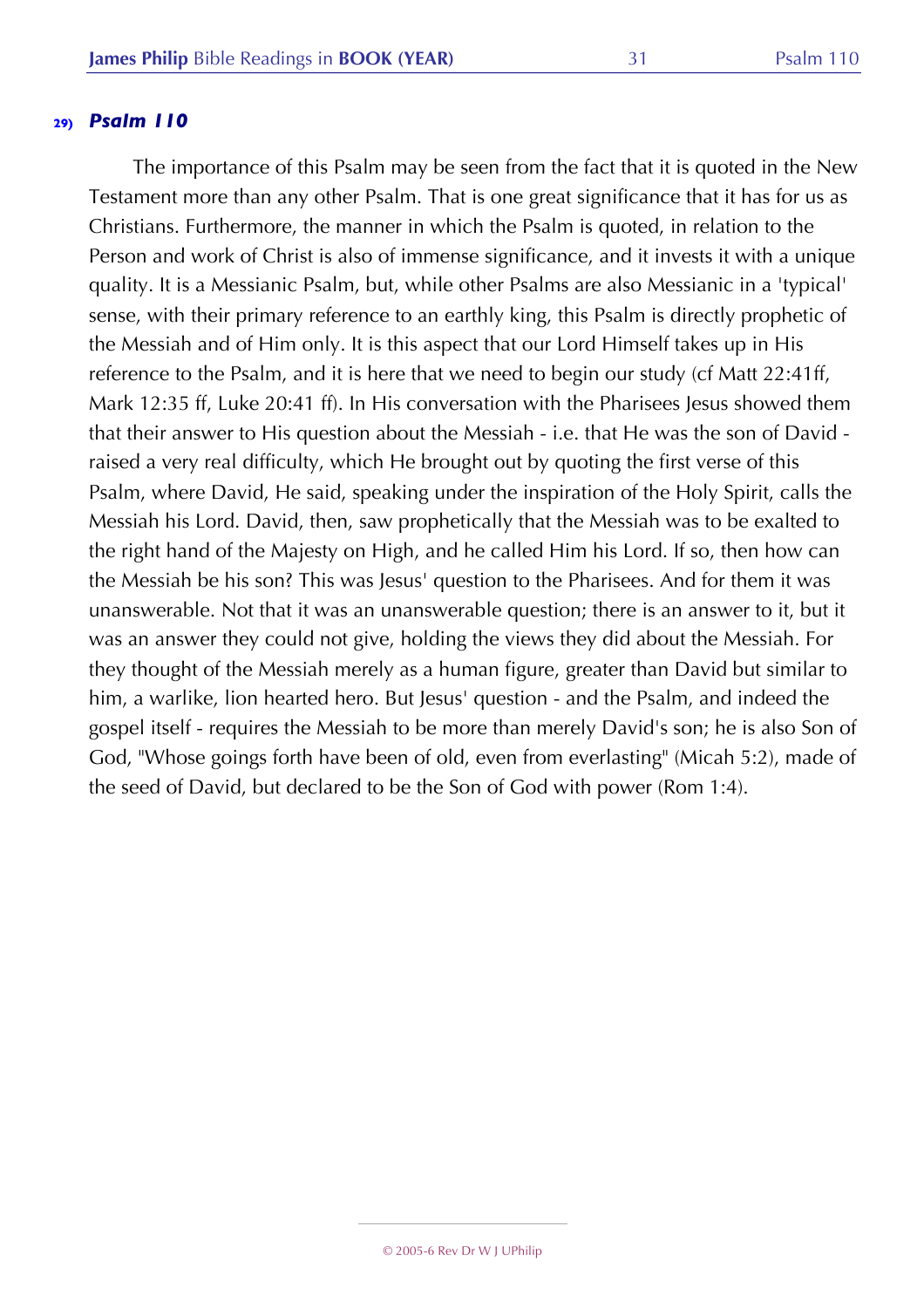The implication of our Lord's words about this Psalm is surely that David in spirit saw the completion of His atoning work and victory and the Divine attestation of it (Rom 1:4; of also Acts 2:34, 5:30ff; Rom 8:34; 1 Cor 15:25ff; Heb 1:13, 10:11ff). The general picture in these references substantiates the Psalmist's words in 2 about 'the rod of thy strength' going forth from Zion - it is surely that of the victorious Christ going forth conquering and to conquer. What follows in 3 is the natural and inevitable accompaniment of that picture - "a host of volunteers rallying to their leader in a holy war' (Kidner). One thinks readily of the words of Deborah's song in Judges 5:2, "the people willingly offered themselves". The thought is of 'willing sacrifices' ('freewill offerings'), and this readily links with Rom 12:2 as indicating the one adequate response to the mercies of God in Christ and the gospel. It is the enthusiasm of dedicated spirits that is expressed here, and this is surely something worth its weight in gold. Of the phrase 'in the beauties of holiness ' one commentator says "For such high warfare as that which is here involved, certain moral qualifications must mark those who participate". One thinks of the beauty and attractiveness of the Early Church in Acts - the beauty of the Lord their God was upon them. The 'dew' in 3 has reference to the willing people': there is always a freshness about them - not old and jaded, but ever young, with youth constantly renewed (Isa 40).

The statement in 4 about the 'priest forever after the order of Melchizedek' almost interrupts the flow of the Psalm, with 5-7 continuing the picture of the warfare and warriors and we shall make some comment on this in the next Note.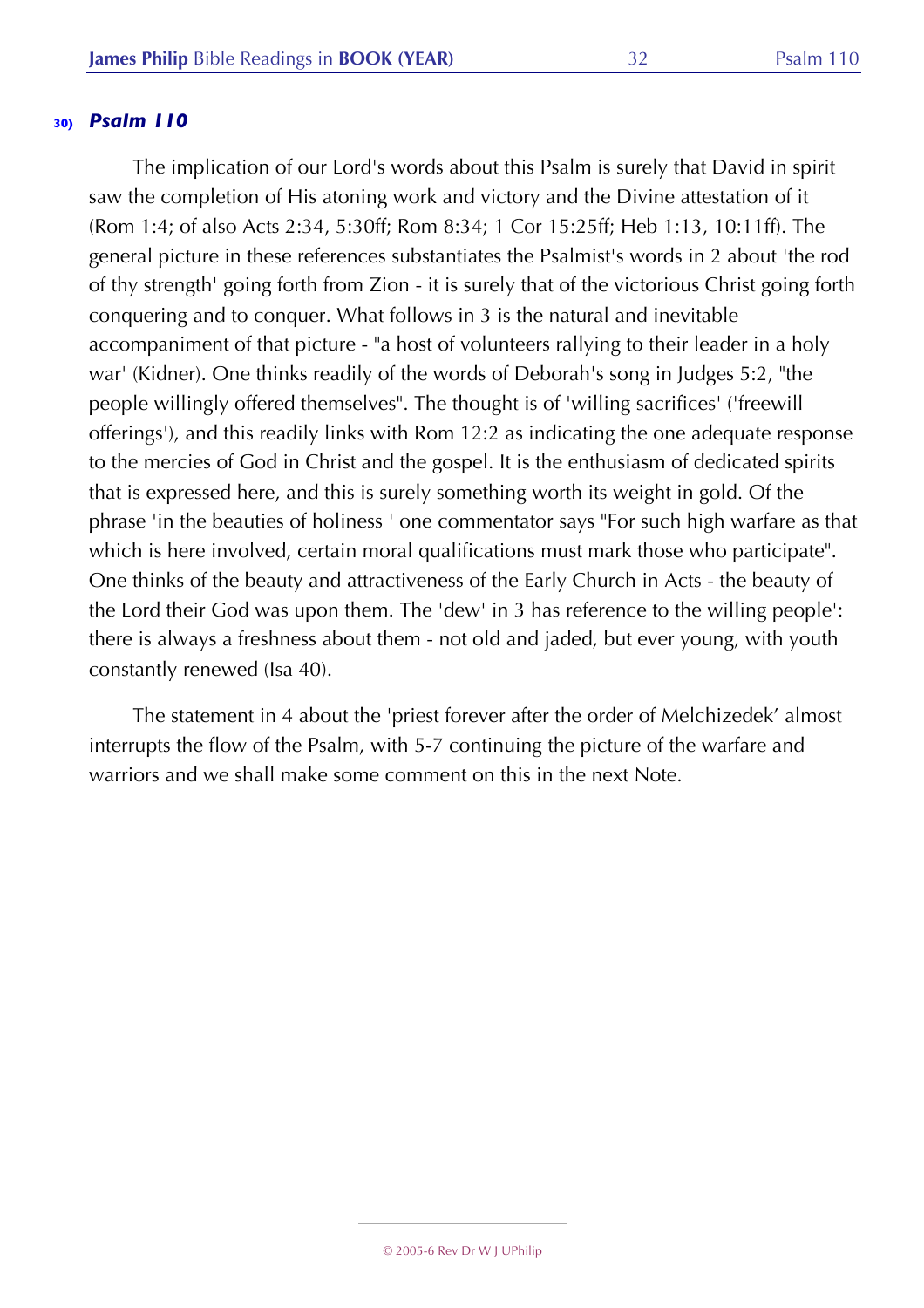The Messiah is not only a King, He is a Priest also. But why is this emphasised here? Could it be that there is a reference to the fact that what is said in 3 is an ideal picture, which is not always realised in experience - and that therefore it is always needful to remember that we need the priestly mediation of Christ to forgive us and cleanse us and renew in us that willing spirit of dedication and commitment. One commentator suggests that David wrote this Psalm after his great sin, when he was made conscious of his need of priestly mediation (Ps 51: "Create in me a clean heart, O God; and renew a right spirit within me". cf also Heb 5:5-10; 6:19-7:28).

The description of the successful warfare is continued in 5-7. We should note especially the words in 5 "The Lord at thy right hand", and compare them with what is said in 1 "At My right hand". The two statements are complementary aspects of the same truth. It is because Christ is at the right hand of the majesty on high, pleading our cause that He by His Holy Spirit is ever at our right hand, to aid us in the strife and make us more than conquerors through His deathless love. The spiritual life is a battle, not a bed of roses; but in the King's army it is a high privilege and honour to serve, and by His grace we fight not for, but from, victory. Derek Kidner's final comment on the Psalm is worth noting: "But the Psalm, by its very form, recalls us to a situation still in movement. We are left with the picture of the Warrior following up his victory, like Gideon and his three hundred at the Jordan, 'faint yet pursuing (Judges 8:4), pausing only to renew his strength and press on to complete the rout. Such is the leader, we are to infer, who beckons us to follow."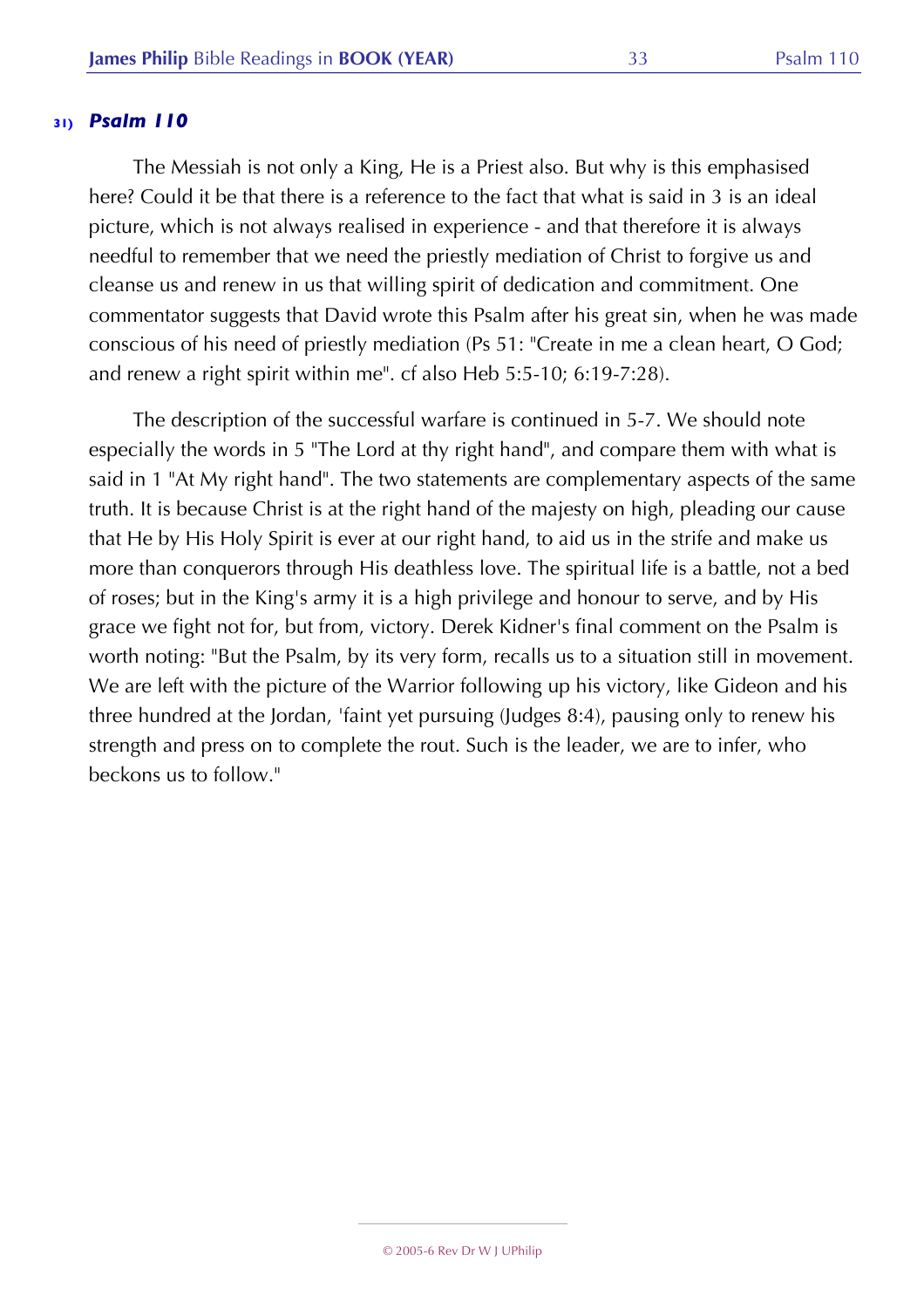The phrase in the opening verse of this Psalm - "with my whole heart" - gives us a clue as to how to look at it. This is how we should worship and praise God (it corresponds with Ps 103:1 "all that is within me bless His holy Name") and this is what whole-hearted praise should be like as to its content. The Psalm is strangely and impressively similar in content and message to the Christmas songs in Luke 1/2, and especially to the Benedictus (Luke 1:68ff) - one has only to read this to see the common emphasis, the visitation, the redemption, the mercy promised to our fathers, and above all, the covenant and the grace and compassion of the God of the covenant. The Psalmist first of all extols the 'works' of the Lord (2). This occupies 2a-4a. He is giving voice to the truth that God is known by what He does. In both the Old and the New Testaments, God is always the God of action. What is more, it is not so much the works of creation that are in view as those of redemption and power, as we see in 4bff. God is the God of history, and it is His works in the history of His people that the Psalmist extols. A good deal is said about these works before they are specified and elaborated: first of all, they are 'great' (2), and sought out and explored by those who have pleasure in them. This seems to mean that it is to the eye of faith that the works of God become apparent. They become a study to those who love God, in the sense that the saints see ever more deeply into His ways. This is just as true if we take the 'works' to refer to the creation, for it is the man whose eyes have been opened by grace who can see God's glory in nature. As the hymn says 'something lives in every hue, Christless eyes have never seen'.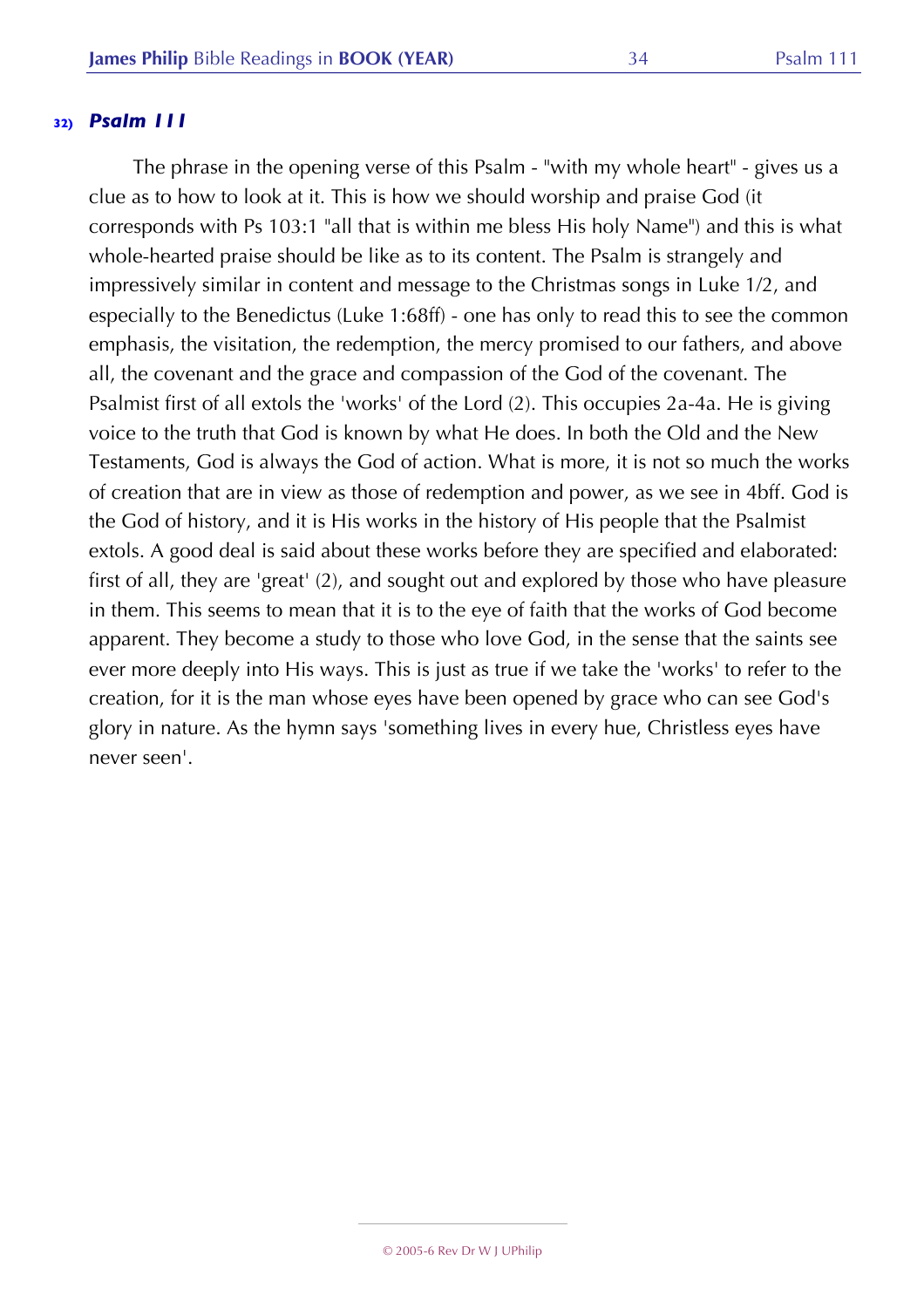The next reference to God's work is that it is 'honourable and glorious' (3). Maclaren says, "What was at first but dimly apprehended as 'great' resolves itself, as we look; and, first, 'Honour and majesty', the splendour of His reflected character, shine out from His deeds, and then, when still more deeply they are pondered, the central fact of their righteousness, their conformity to the highest standard of rectitude, becomes patent." Well might the Psalmist say, that these Divine works are to be remembered, and never to be forgotten. The word 'memorable' in its classical meaning is the real idea here: God works in such a way that what He does is not soon or easily forgotten, and the wonder of it engages the thought of His people from generation to generation. In 4b-7a the 'works' are specified. There seem to be references to particular episodes in Old Testament history in the very wording of these verses: the idea of the 'memorial' in 4a echoes Exod 12:24; in 4b 'gracious and full of compassion' is borrowed from Exod 34:6; the 'food' in 5 is a reference to the provision of manna in the wilderness. In thus providing for them God gave a striking instance of how He was ever mindful of His covenant. It was not their worthiness that brought them this great boon, as Leopold puts it, but God's fidelity to what He had promised. The giving of the land of Canaan to His people is the next great act mentioned (6). And all these the Psalmist enumerates as 'verity and judgment, true and just' (7a). To see in these Divine provisions not only the power and majesty of God, but His mercy and compassion - this is the inspiration of the Psalmist's worship.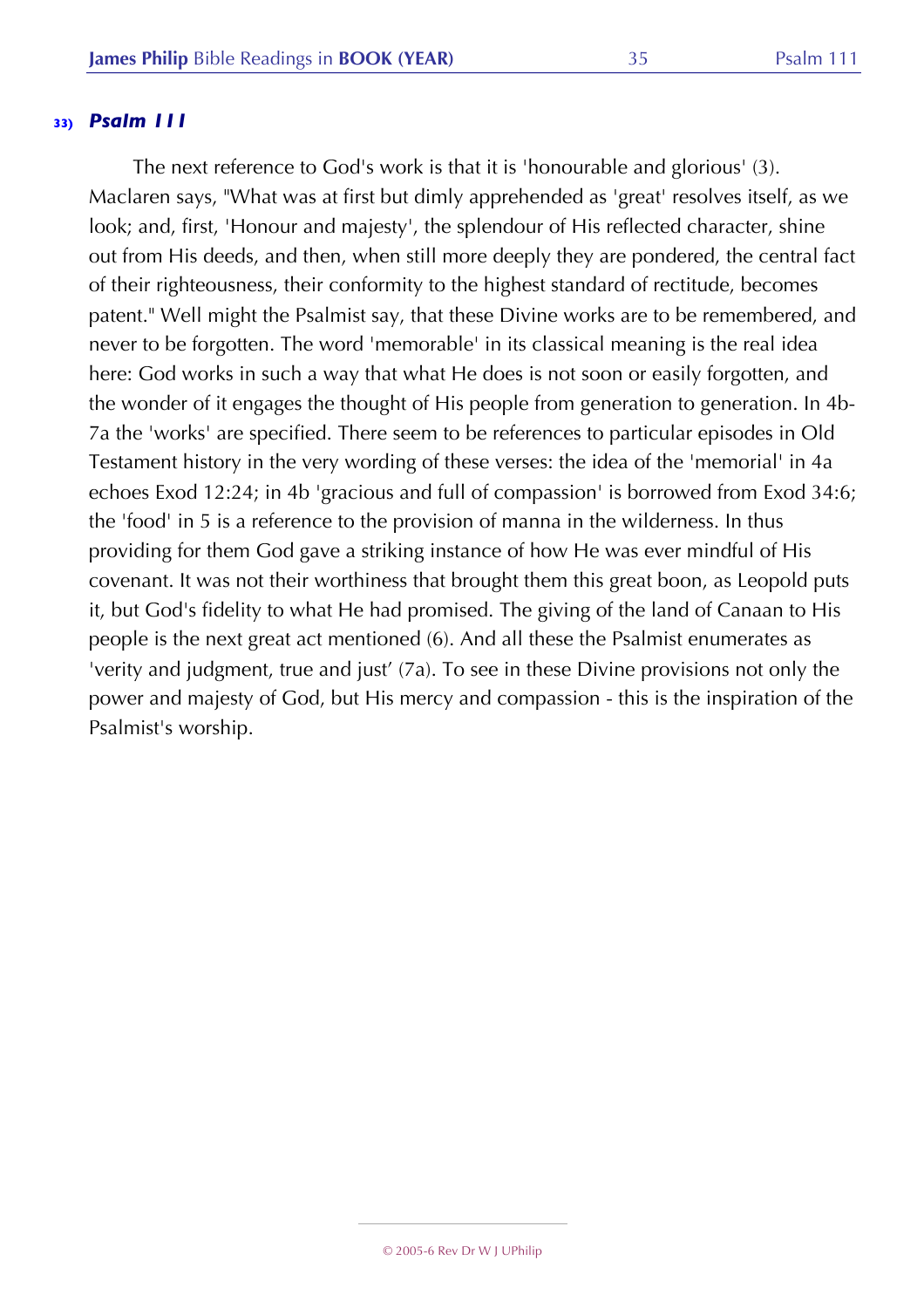The Psalmist extols yet another gift of Divine grace in 7b-9 – not only food and provision, not only a land for a possession, but also His law, His precepts. Here, the giving of the of the law is spoken of as something to rejoice in, a work of God full of majesty and glory, mercy and compassion - the law, both a revelation of what He is (a commentary on His acts in history) and a standard of what we should be. The Psalmist speaks of a twofold expression of the law of God in 9 - the sending of redemption to His people, and the establishing of His covenant. The phrase 'holy and reverend (dread) is His Name' in 9b is expressive of the frame of mind to which we are brought by a true attitude of praise - and, adds the Psalmist, when we are there, we are at the beginning of all true wisdom (10). On the final words of the Psalm, 'His praise endureth forever' (10b), Lepold comments, Those who are firm in their reverence for the Lord and in their keeping of His commandments, will have such experience of the faithfulness of God as will give them ample reason to utter the praises of the Lord forever". This is a word for all seasons, and especially for those times when we tend to look back and see God's faithfulness. It is a Psalm to encourage and hearten our faith by showing us the nature of God's works throughout the history of His people For He is the same yesterday, today and forever: as He gave (to the Israelites), so He gives today, to us and to our children. Blessed be His great and holy Name.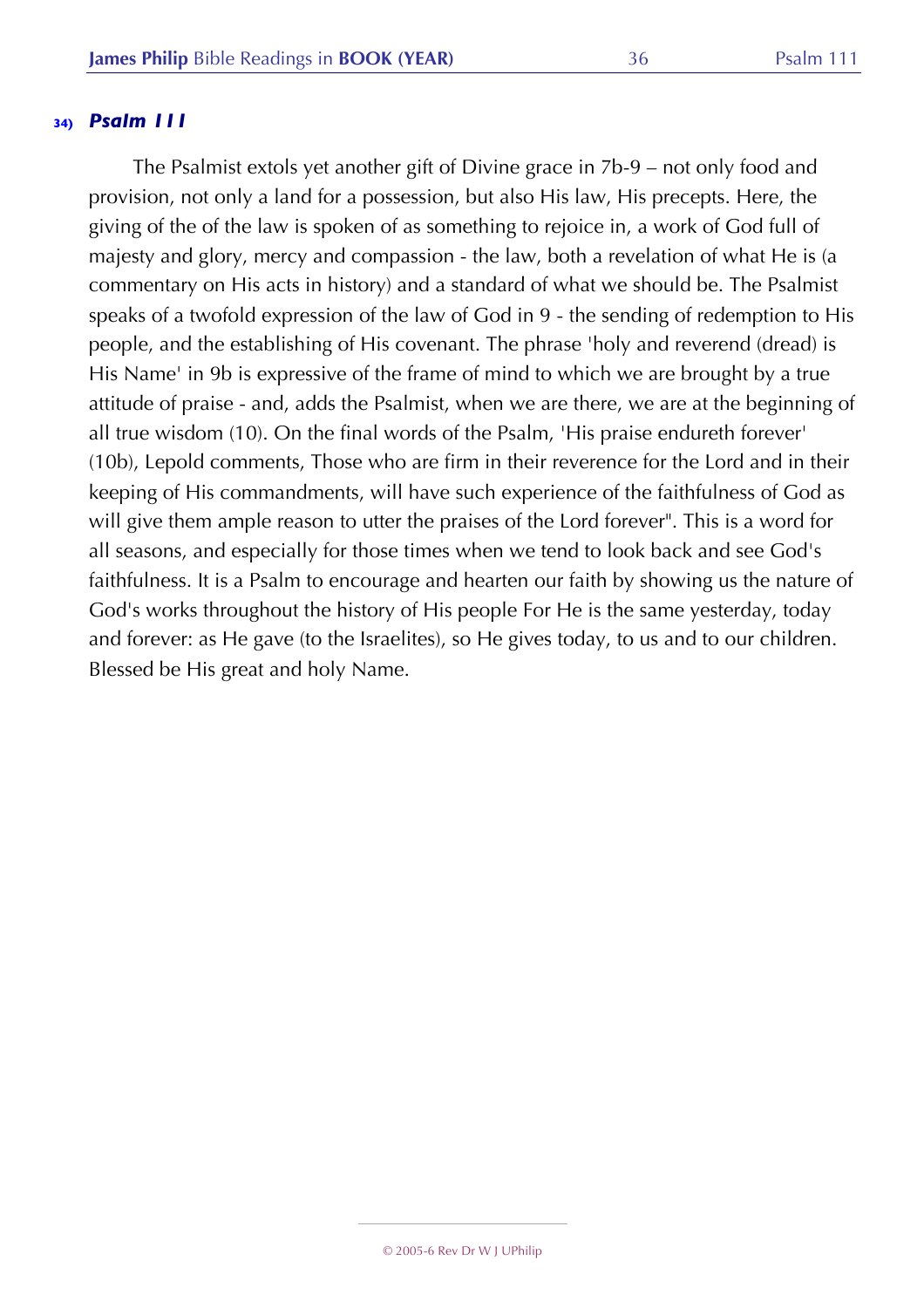This is a Psalm which portrays with great clarity the attractiveness of the life of godliness, and the magnitude of its impact upon society. One readily recalls the Apostle Paul's words to Timothy (1 Tim 4:8): "Godliness is profitable unto all things, having promise of the life that now is, and of that which is to come". We should note first of all the connection between this Psalm and the previous one: the former magnifies the character and acts of God, and this one, the character and acts of the godly man, with similar phrases used to describe God in the first and the godly man in the second (compare especially the third verse in each Psalm). The point of this kind of similarity is that the man of God is in a very real sense a reflection of God in the world, His image, no less (are we not to be conformed to that image, and is not the work of sanctification precisely to make us more and more like Him?) This is the dynamic concept at the heart of the Psalm, and we shall see its significance at different points as we go on with its exposition. One thinks of Paul's marvellous phrase 'magnifying the Saviour' (Phil 1:20) making Him bigger to the gaze of men, making Him easier to see. This is what distinguishes the godly man - he makes it easier for others to believe in God. We should note first of all the juxtaposition of 'fear' and 'delight' in 1. Real godliness, contrary to general belief is something delightsome, and something to delight in, not a bandage or a burden. C.S.Lewis well points out that although Christianity seems at first to be all about morality, duties and rules, "yet it leads you on, out of all that, into something beyond. One has a glimpse of a country where they do not talk of those things, except perhaps as a joke. Every one there is filled full with what we should call goodness as a mirror is filled with light. But they do not call it anything. They are not thinking of it. They are too busy looking at the source from which it comes". Have we found out that secret yet? Or is our Christianity very much a chore, a burden?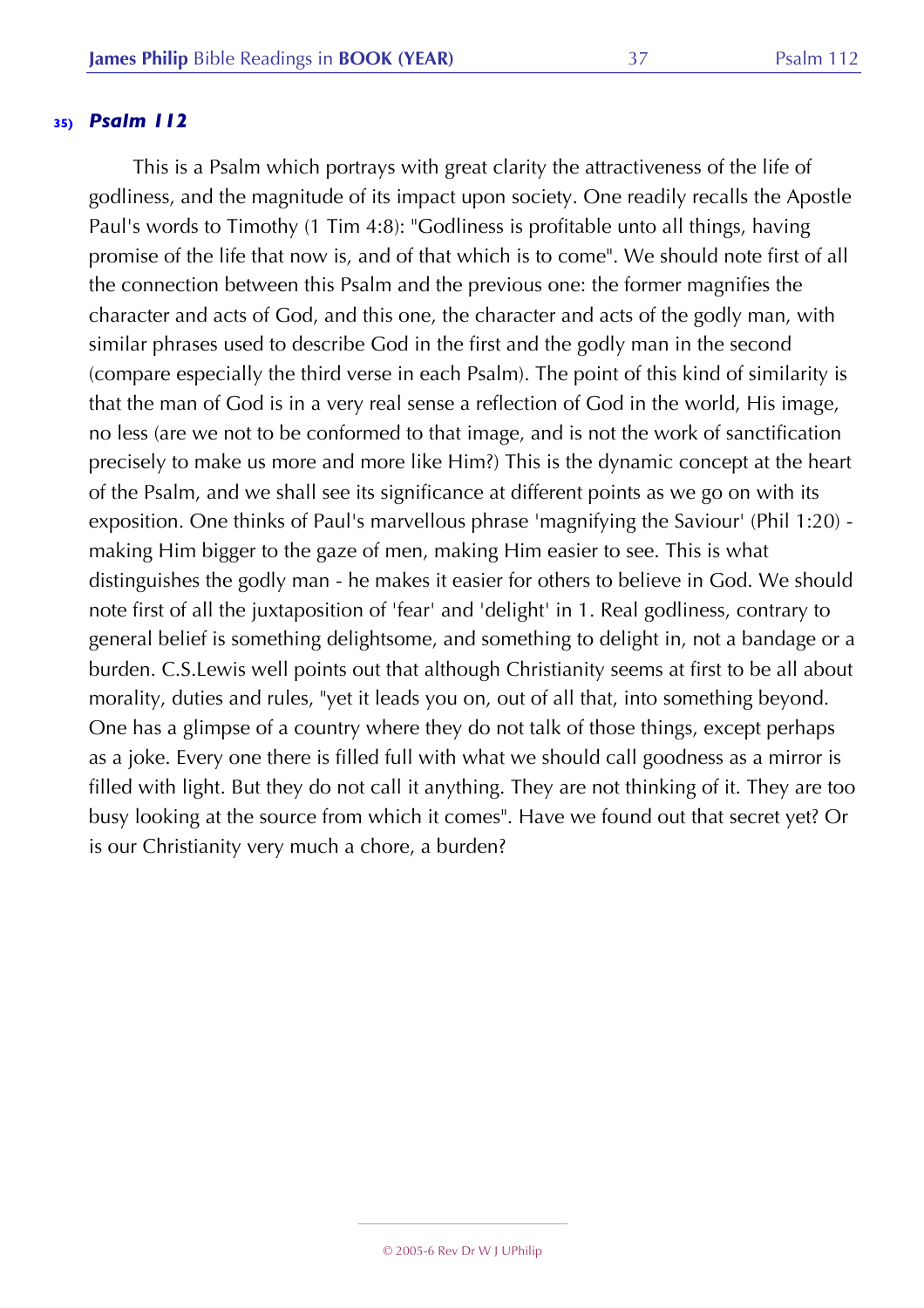The implication in 2 of the words 'seed' and 'generation' is considerable. Here is what we might call the entail of grace, and the impact of godliness on future generations (cf Isa 58:12). We should not have little ideas of what we are involved in, in the (often) painful battle for Christian character and integrity, for this will indeed lay the foundation of many generations. This is the contribution that godly families can make to the nation, both in the introduction of standards of integrity and rectitude in society, and also in the ultimate provision of men of stature for public life. Material prosperity for the upright (3) is more an Old Testament theme than a New Testament one; but then, there are different kinds of wealth, and the homes and families of truly godly men are rich in many things, and these are riches that do not fade or change, but continue and persist over the years and indeed the generations. There are varying translations of 4: the AV rendering is admissible, and makes very good sense, especially in view of what is said in 7. 'Goodness' is no guarantee that dark times will not come. Other translations of 4, however, personalise the verse, and read it in some such way as, "To those who fear God he (the godly man) is like a light that shines in darkness" - i.e. he becomes a blessing to other people, shining as an example to others, a living testimony to, and an indication of, God's mercy, grace and forgiveness. This will express itself (5) in beneficence, a beneficence that is a reflection of God's. This, we are meant to understand, is a principal trait in the godly man's character. True godliness does not make a man stern or forbidding, or mean-spirited, but broad, genial and warm-hearted. And it is by this that the godly are remembered (6).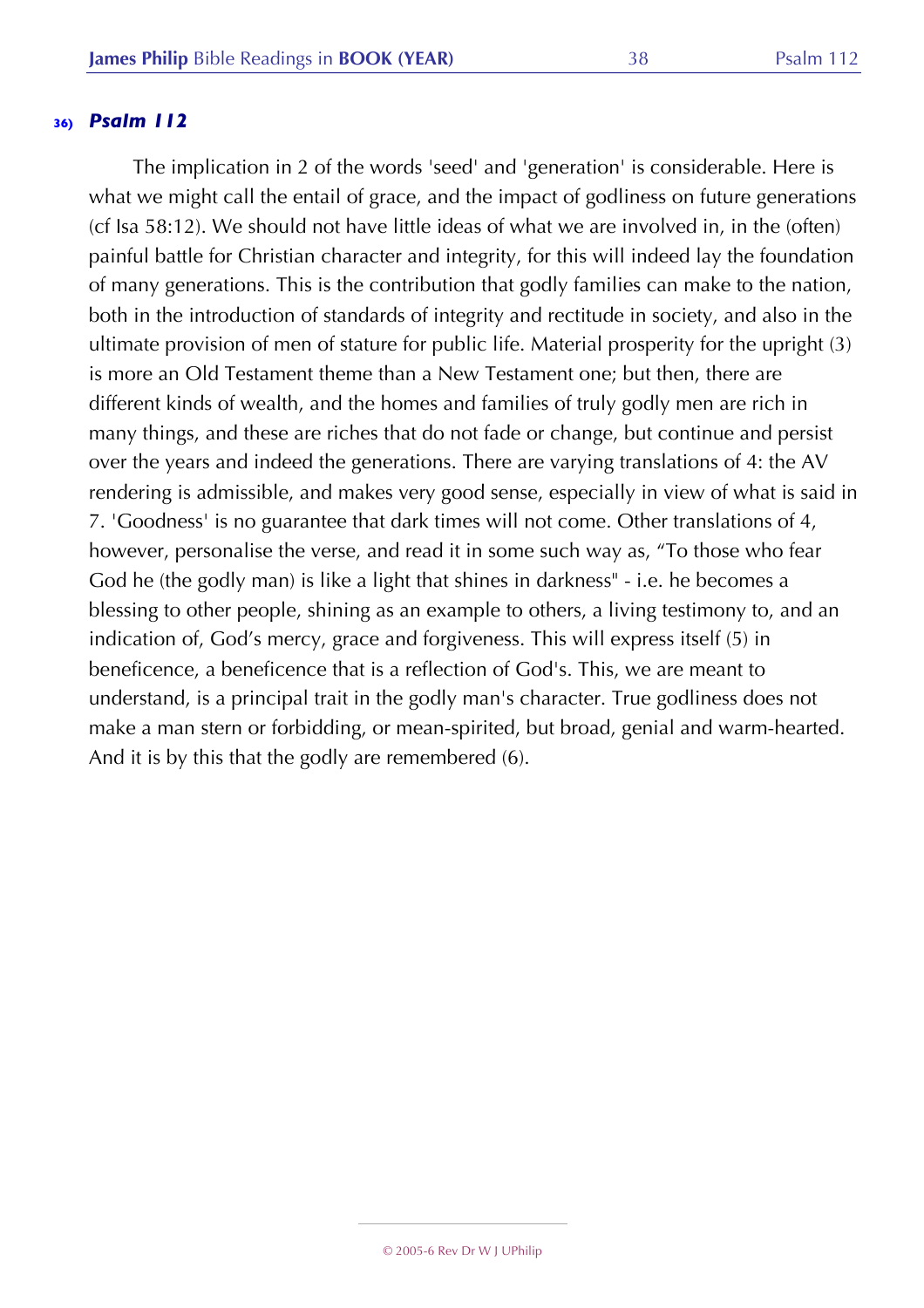The emphasis in 6-8 is surely the stability that godliness of life imparts. One recalls the words of the hymn, "Stayed upon Jehovah, hearts are fully blessed". Maclaren comments, "The heart that delights in God's established commandments is established by them, and, sooner or later, will look in calm security on the fading away of all evil things and men, while it rests indeed, because it rests in God. He who builds his transient life on and into the Rock of Ages wins rocklike steadfastness, and some share in the perpetuity of his Refuge. Lives rooted in God are never uprooted." Spurgeon has a characteristic summing up of the substance of 7: "The waves: 'evil tidings'; the steady ship: 'he shall not be afraid': the anchor: 'his heart is fixed, trusting': the anchorage: in the Lord." And with all, as we see in 9, the godly man will come out 'at the other side' of the storm, strong and unchanged and unscathed - still generous-spirited and still beneficent. The Psalm ends (10) with a brief glimpse of how different it all is with the ungodly. What Maclaren calls "The crumbling schemes and disappointed hopes which gnaw the life of the man whose aims go athwart God's will" are seen in all their pathos and sadness in this final verse. How dark, how very dark, is life without God.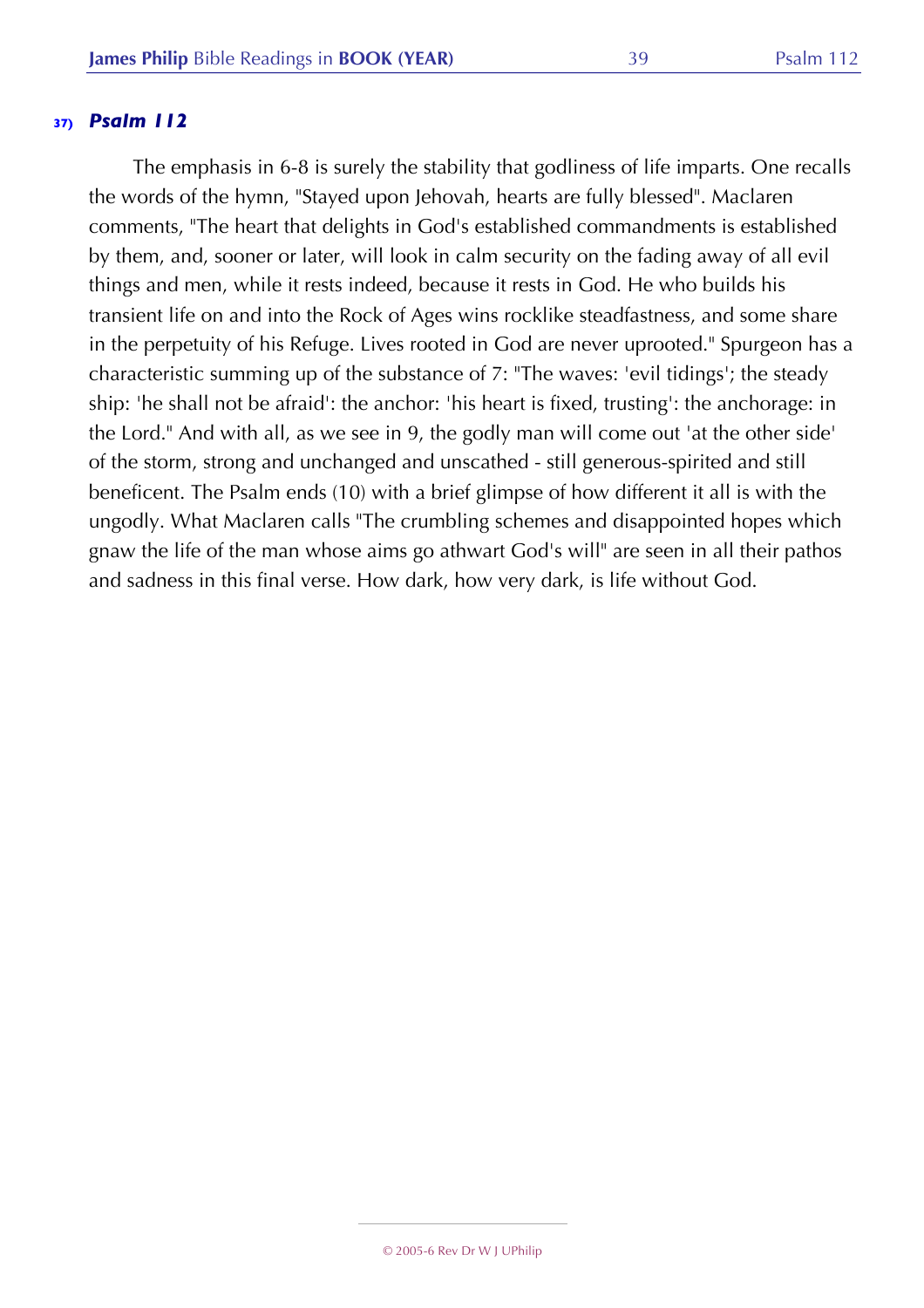This Psalm is the first of a number of Psalms (113-118) called the 'Hallel' Psalms the 'Egyptian Hallel, so called because of the great song about deliverance from Egypt in Psalm 114 - which were sung by the people of God at the three great festivals of the Passover, Weeks (Pentecost) and Tabernacles. The first two Psalms (113,114) were sung before the Passover meal, and the other four sung after it. There is little doubt that the 'hymn' referred to in Matt 26:30 and Mark 14:26, as having been sung by Jesus and His disciples in the Upper Room, was one of these 'Hallel Psalms, and that this one was sung by them at the beginning of the Feast. What a glorious - and moving - light this throws on the message of the Psalm The Lord is high, says the Psalmist (4); yet He is lowly - how lowly is expressed in 6 and 7. And our Saviour took these words upon His lips, words pregnant with meaning for Him. One inevitably thinks of John 13:1-5: He humbled Himself - like this. Supper being ended He embodied and exemplified the Halle theme of this Psalm in His own action, as a prophetic parallel of what He was about to do, when "He humbled Himself, and became obedient unto death, even the death on the cross", in order to raise the poor from the dust and lift the needy from the dunghill to set him with princes. It is not possible for us as Christians to study this Psalm without seeing it in the context of our Lord's singing of it, and acting it out in the events that were soon to take place for Him - a second exodus being effected, indeed, and the blood of the everlasting covenant being shed for men.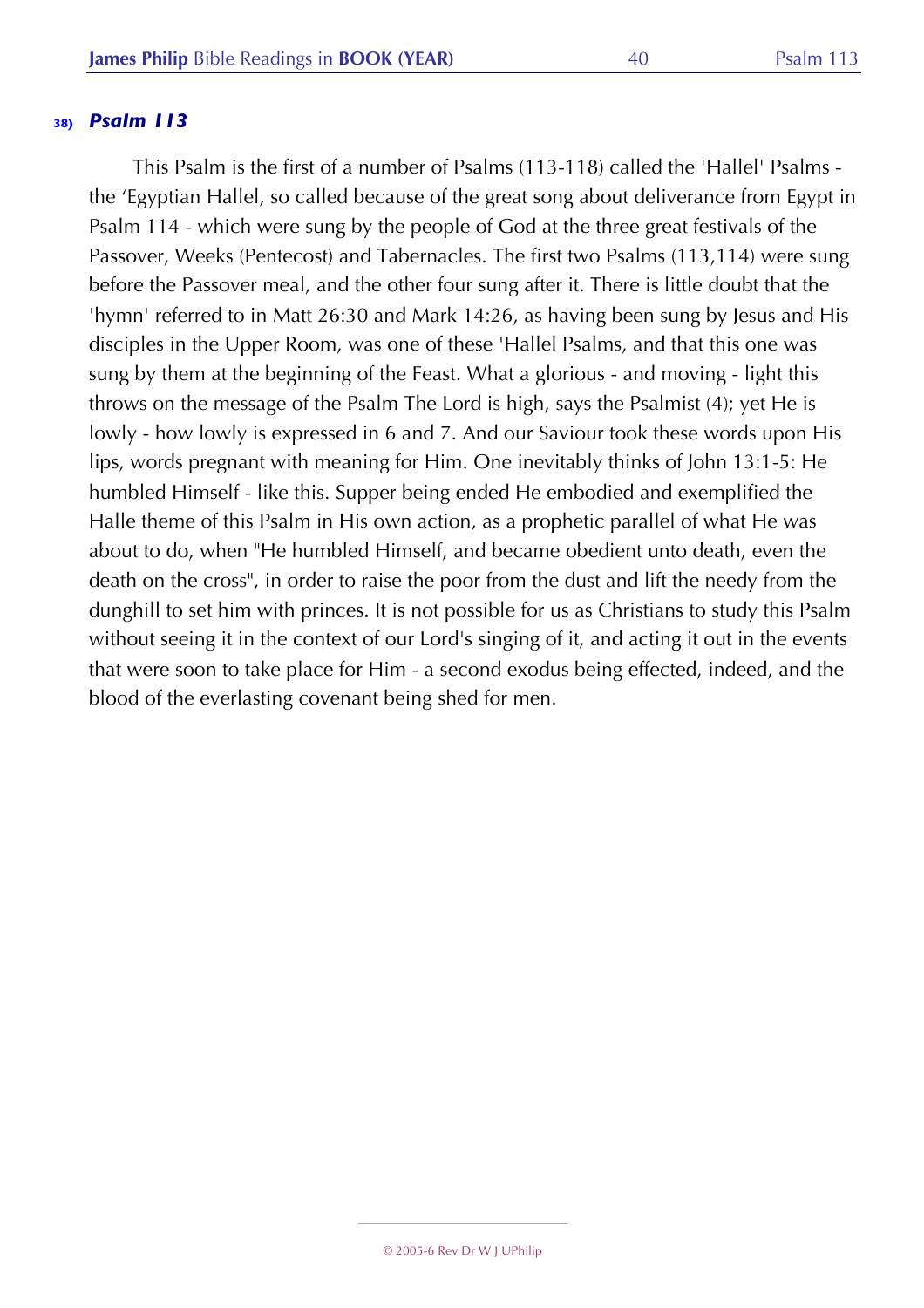The Psalm consists of three stanzas, 1-3, in which Israel is summoned to praise the Lord; 4-6, in which God's exalted greatness and sovereignty in history and nature are stressed; 7-9, in which God's greatness is seen in His condescension to the poor and needy. In 1-3 the threefold emphasis on 'the name' constitutes a comprehensive summary of all that God has revealed about Himself in word and deed. 'Name' is the revelation of character and this is the source and inspiration of praise ('Hallel' means 'praise' - cf Hallelujah) - hence the use of these Psalms at the festivals when the mighty acts of God were celebrated. One commentator says "It is impossible to read a Psalm such as this, in which the threefold mention of the name of God occurs so impressively, without recalling the words of the Lord's Prayer, "Hallowed be Thy Name". In 4-6 it is the transcendent sovereignty of God over history and nature that is in view. One thinks of the encouragement this would be, for example, to the struggling exiles in their attempts to rebuild Jerusalem after their return from Babylon (some commentators suggest that the Psalm belongs in fact to the post-exilic period), but it is surely an encouragement to all hard-pressed souls (what must it have meant to the Apostle Paul in the situation he describes in 2 Cor 1:8-10). There seems to be an echo in 5a of Exod 15:11, from the song of Moses, and 5b and 6 resembles Isa 57:15. The incomparable greatness of God does not, however, make Him remote or detached. On the contrary, He has a care for the lowly, the oppressed and the poor. Indeed, this is precisely the mark of His greatness, that He has regard for them in their need. More of this in the next Note.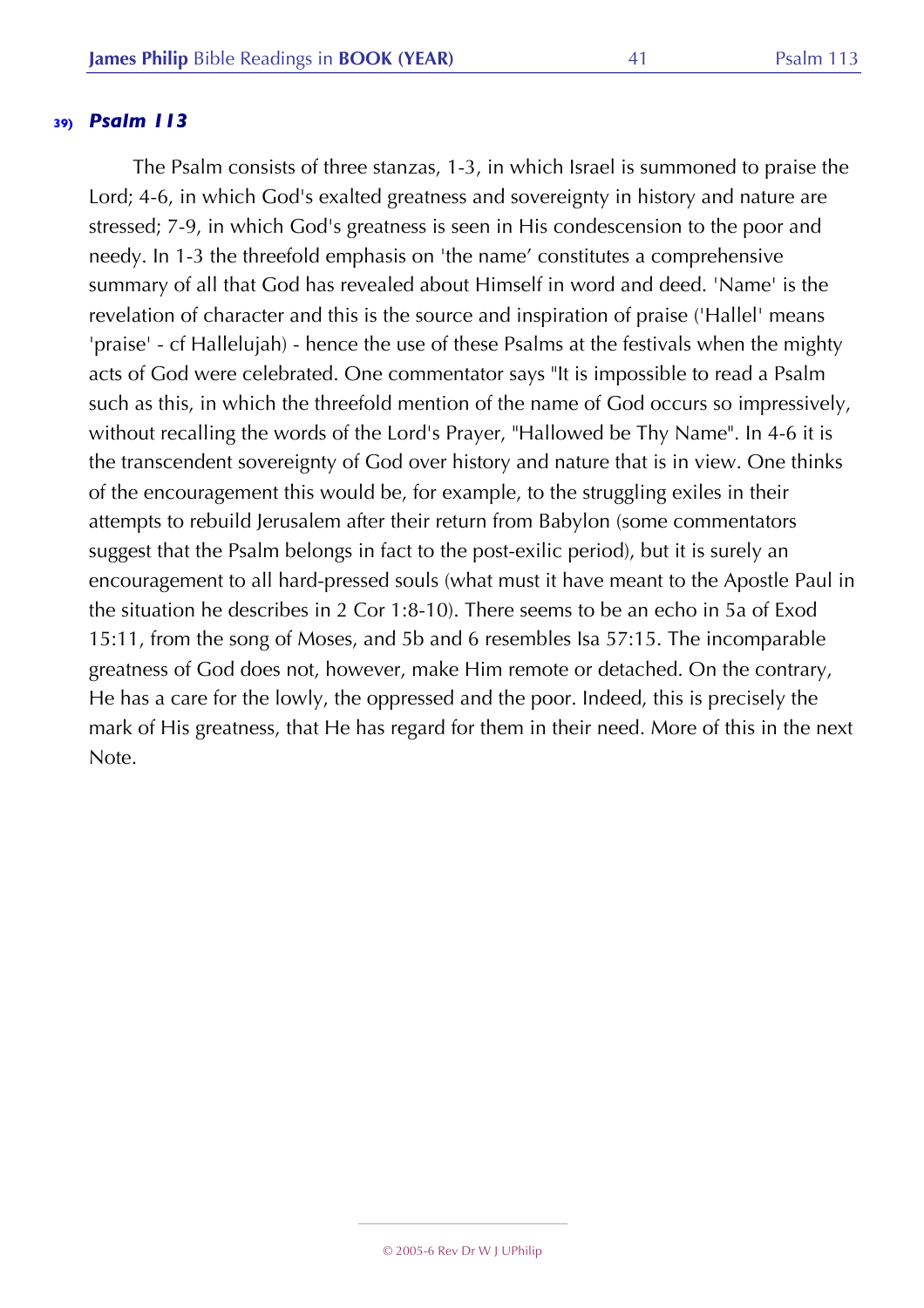The reference to Exod 15:11, made in the previous Note, is apt and apposite, for the Exodus deliverance perfectly illustrates not only the incomparable sovereignty of God in the deliverance He wrought, but also His condescension in love and compassion for His poor people (cf Acts 7:34, "I have seen, I have seen, the affliction of My people....and am come down to deliver them"). This Divine condescension is elaborated and spelt out in 7-9, verses in which we find echoes of the song of Hannah in 1 Sam 2. Israel's restoration from exile may be in view here, and some commentators think that 9 refers to the same event, in which case the 'barren woman' would represent Israel. But there is no reason why the literal rendering should not also be taken. Indeed, in the song of Hannah (1 Sam 2) it seems clear that the literal gift of a son to Hannah is not the only thing in view, but that the wider and greater gift of deliverance to the nation is also included, and indeed linked to the other. Hannah's joy became all Israel's, just as centuries later, Mary's joy, expressed in the Magnificat, became joy to the world. Finally, one thinks of our Lord's experience in singing this Psalm on the threshold of His atoning work - here is the promise of fruitfulness and increase. As Isaiah puts it (53:11) "He shall see of the travail of His soul and shall be satisfied", and the writer to the Hebrews (12:2) "Who for the joy that was set before Him endured the cross, despising the shame, and is set down at the right hand of the throne of God".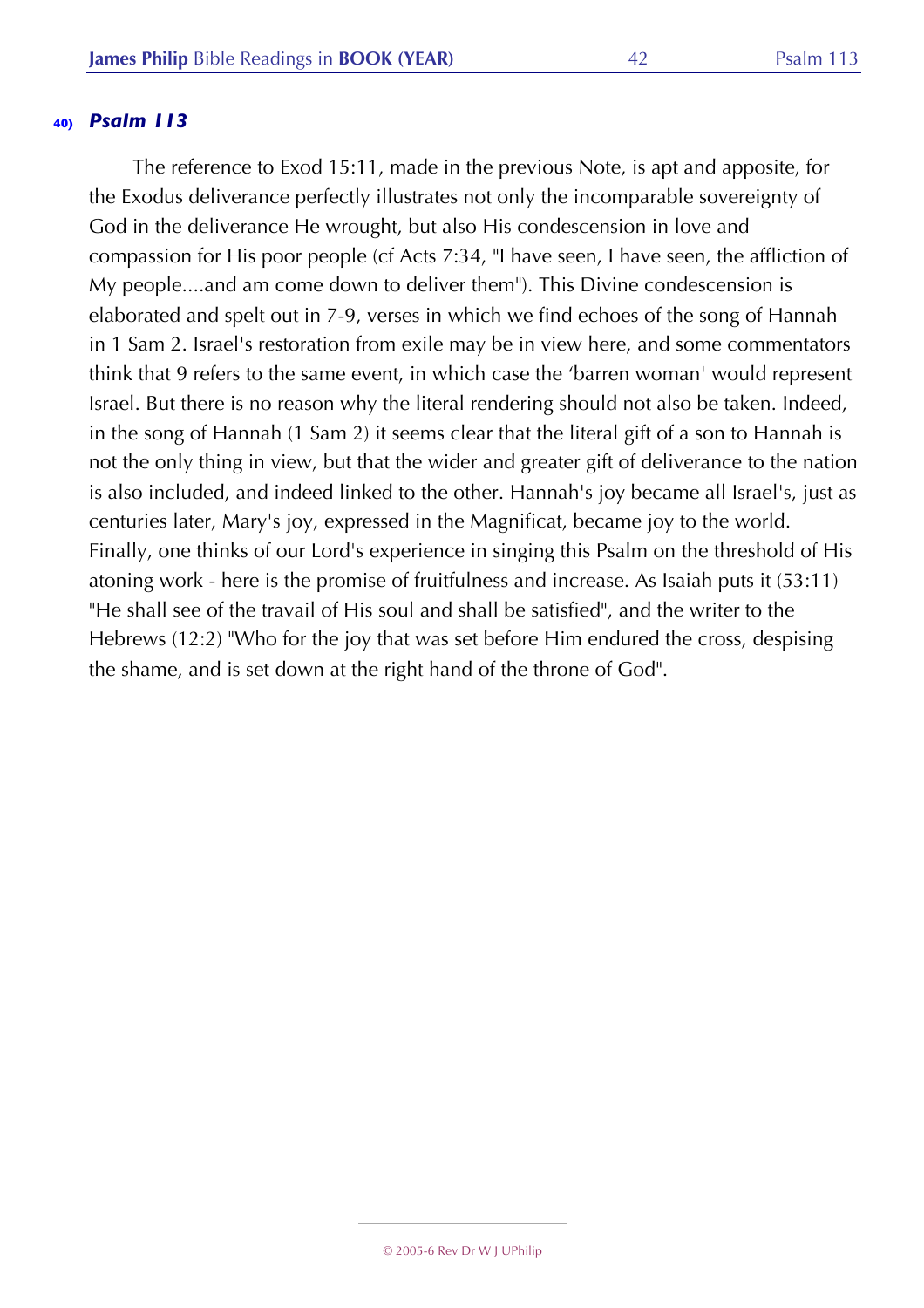This, the second of the Hallel Psalms, is the only one of the series which speaks directly of the Exodus, and it certainly gains in significance when it is remembered that our Lord and His disciples sang it at the time of the Passover (Matt 26:30), when another and greater Exodus was about to be accomplished. That is the first consideration in a study of this Psalm; the second is to recall to whom these words were probably first referred, namely the returned exiles from Babylon, engaged in building up the walls of Jerusalem, and apt to be discouraged and disheartened in their work. This twofold reference to the returned exiles and to our Lord, serves to illuminate the message of the Psalm, and show its relevance and its thrust in a very marked way. The immediate purpose of the Psalm is likely to have been, has commentators point out "To encourage the downhearted people who seemed to be encountering nothing but difficulties and disappointments", and it does so by recalling the mighty deeds of God wrought in the past, and reminding them that the same God is mighty still. In 1,2 we are introduced immediately to the fact of the Exodus, by which Israel was delivered from a people of unintelligible language. But this is mentioned particularly in relation to what it led to, for Israel was constituted the people of God by the Exodus and were given a certain status, by which they came to be God's sacred possession, His sanctuary, the place in which He dwelt. This is the end-result of the redemption wrought by Divine grace. And the New Testament counterpart and parallel to this is expressed gloriously in Eph 2:19-22, where the Church is spoken of as "an habitation of God through the Spirit". If this is true, if God has come to dwell in His people, then no pressure, no discouragement, can serve finally to bring down their spirits. This is the message of the Psalm.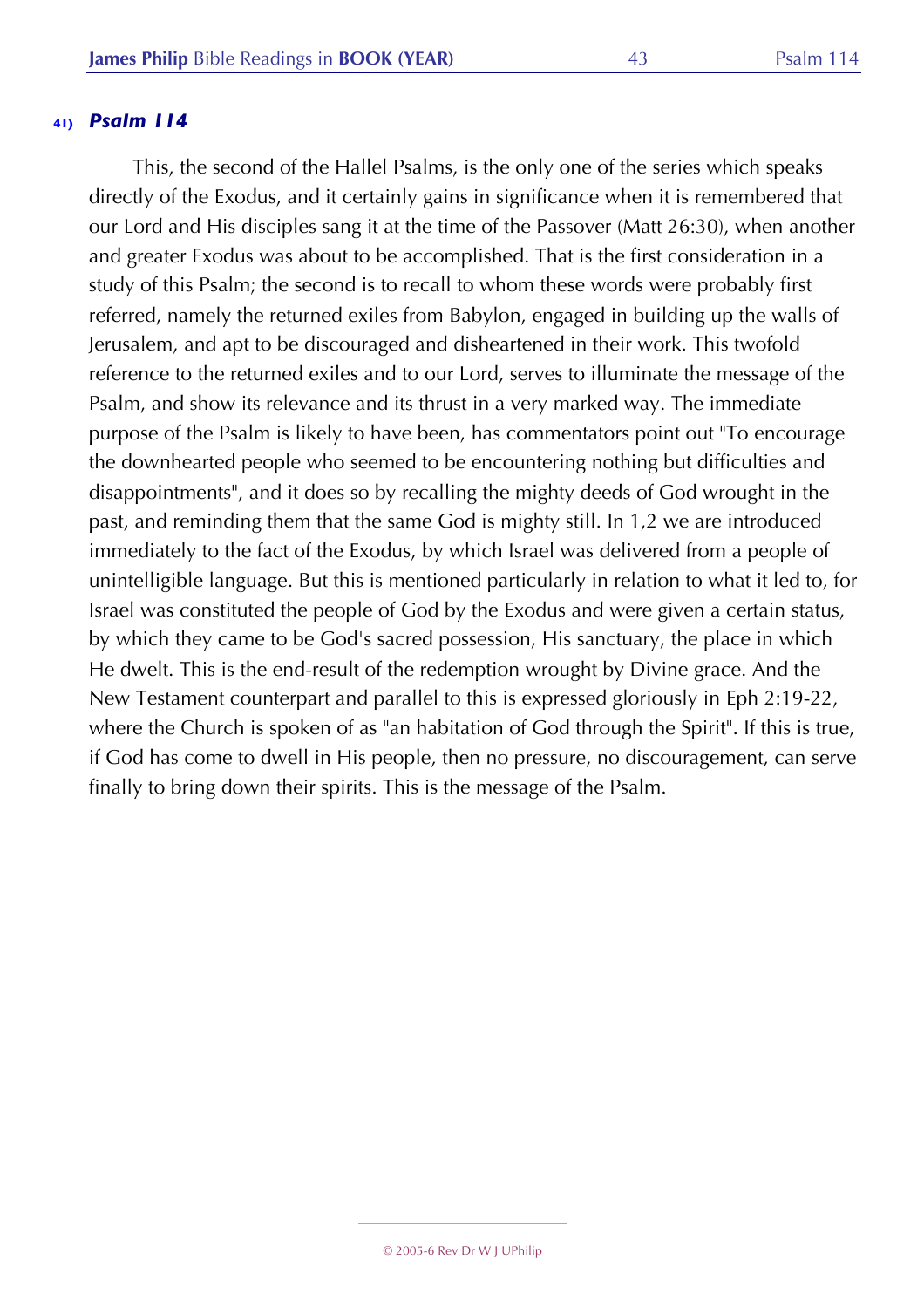The rehearsal continues in 3,4 with the events following the Passover - the dividing of the Red Sea and the crossing of the Jordan, marking the beginning of the journey through the wilderness and its ending respectively, and by implication, all that took place in between, accompanied by miraculous signs and wonders. The message is that all their experience was bounded, from beginning to end, by the activity of a wonderworking God. It was a message to the dispirited exiles that they were encompassed by the Divine love and power in all their way, and a reminder to them that the God Who had brought them out of Babylon with a mighty hand would be with them in all the hazards and pressures and oppositions they might encounter. It is the kind of encouragement that was given to John on Patmos, in the wonderful expression, I am Alpha and Omega, the beginning and the end", that is, all his experience was bounded by the unfailing Presence of the risen Lord - at the beginning and at the end and all the way through (cf Isa 43:1-3; 52:12). The message continues in 5, 6. The RSV seems to have the right of it when it renders 5 in the present tense: What ails you, O Sea, that you flee?" There is a great deal here for us, for in the use of the present tense, the Psalmist is not merely 'living in the past' as if it were present; on the contrary faith sees it all happening again in the present. That is the point that is being made. It is faith recognising -and therefore seeing as accomplished - that as He did once, so He ever does, for His people, since He is the same yesterday, today and forever. In such a faith, it is not surprising to see the exuberance of spirit and the exultation that it begets in the Psalmist. Take the exulting spirit, the Psalm seems to say, into your discouraging situation. It is the pulse of victory beating in the Psalm that is so thrilling.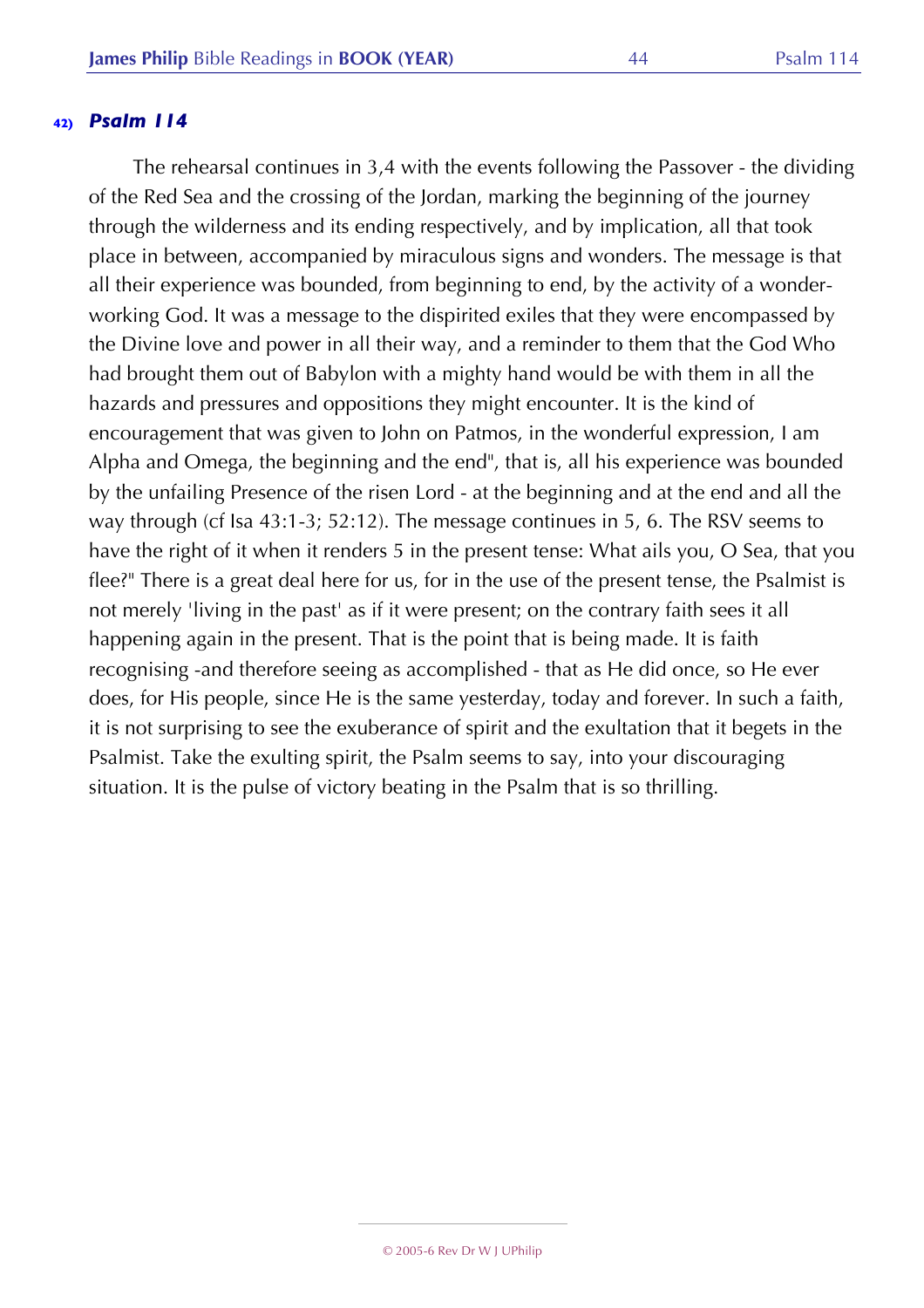The rest of the wilderness journey is covered in 7, 8, underlining the sufficiency of the Divine provision. What the Psalmist is saying to the returned exiles is: Israel of old did not lack one good thing all the time of their pilgrimage, and the all-sufficient God will not fail you either.

But we must also think of our Lord's inmost thoughts as He faced His future, to accomplish the new Exodus which would seal the new covenant in His blood. Shortly after He sang that Psalm in the Upper Room He went out into the agony and anguish of Gethsemane, and said, "My soul is exceeding sorrowful, even unto death", as the crushing weight of the world's sin came down upon Him. In such a context, what must this Psalm have meant for Him, with its assurance of the all-sufficient, covenant God, standing with Him all the way through. Perhaps especially we should think of the association of ideas in what we said about 1,2, and of Judah being His sanctuary, for this, surely, was our Lord's goal, to gather a people for His Name that He might dwell in them and among them forever. We should recall His words to the disciples in the Upper Room, in John 14:21, 23: "....he that loveth Me will be loved of My Father, and I will love Him, and will manifest Myself to him....if a man love Me he will keep My words; and My Father will love him, and we will come unto him, and make our above with him". The writer to the Hebrews speaks of 'the joy that was set before him'- this is the joy, of having an habitation through the Spirit, a place and a people in whom to dwell.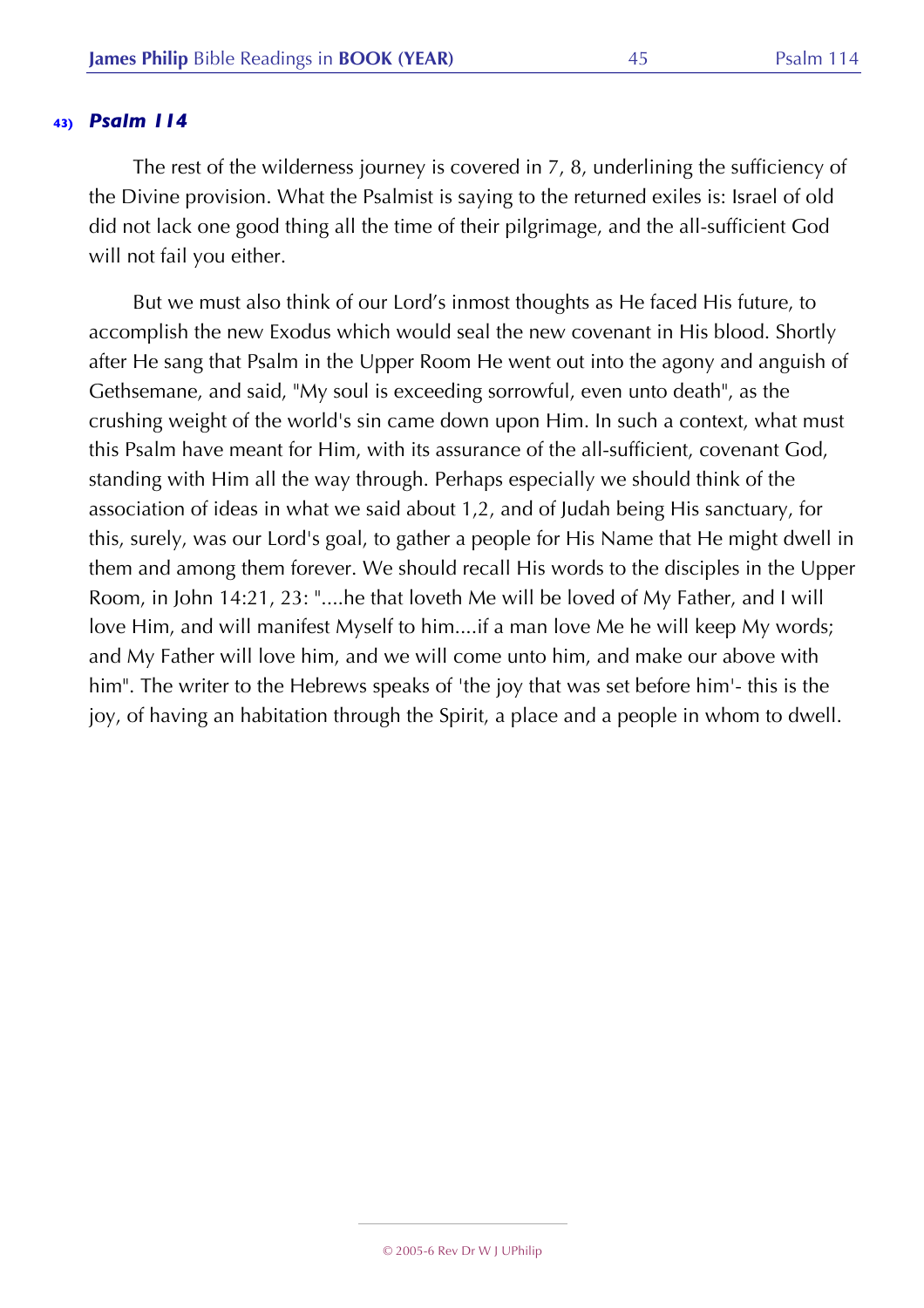This, the third of the Hallel Psalms, opens with a well-known ascription of glory to God that has taken its place in the liturgy and the praise and worship of the church. But its exact meaning and significance, in the context of the Psalm needs a little examination to ascertain. There are two possible interpretations: one is to take it as having reference to a great deliverance that has just been accomplished - in which case 2 would have to be given the meaning of "what right have the nations now to say....?" (i.e. now that God has saved us). The other interpretation is to take it as representing Israel in a situation of pressure and extremity, and in that situation an appeal for help is made, not only for their sake but for His Name's sake. This second possibility seems the more likely one. The Psalm probably dates back to the post-exilic times, when the returned exiles were under pressure, with their enemies taunting them and saying, "Where is their God?" It seemed to them, and perhaps indeed to the exiles themselves that there was little or no sign of the Lord being with them or doing anything for them. One sees the relevance of the Psalm for the exiles' situation. But what must it have meant for our Lord, on the threshold of His great redeeming work, to take these words on His lips, for how well they fit His spirit and attitude as He went forth to do the Father's will. For the motivating power in our Lord's entire experience on earth was His passion for the will of God and the glory of His Name: "I delight to do Thy will, O God' was His cry. How apposite, then, to sing this Psalm when He was about to go out to fulfil that will for us men and for our salvation.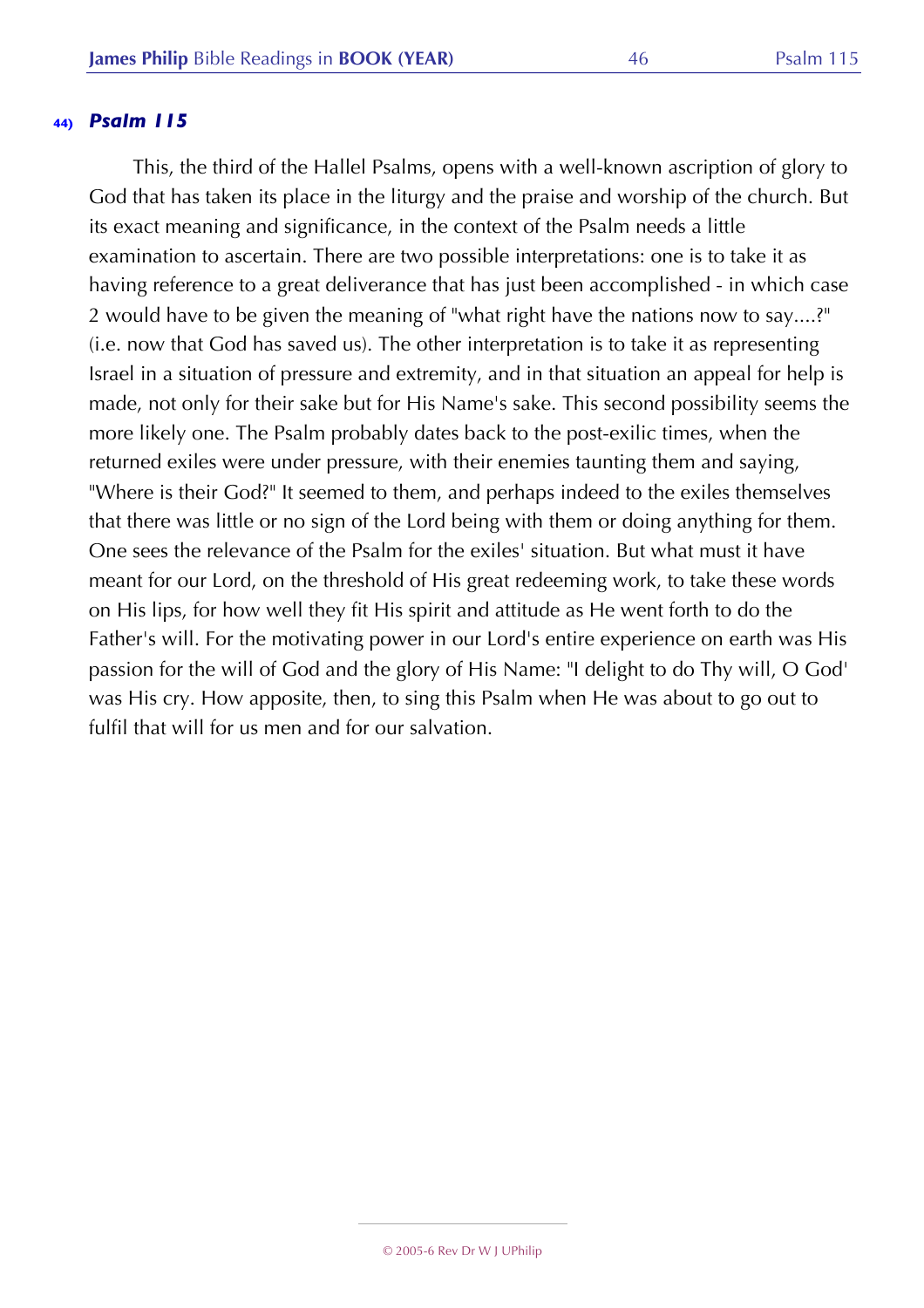The affirmation of faith expressed in 3 is significant - whether made by the exiles in their predicament or by any other in like circumstances: God is in control, and sovereignly so. That is where their God is - on the Throne. It is this that sets the contrast with what follows in 4-8, in the caustic and sarcastic exposure of idols. We should observe what is happening here: Kidner rightly observes that the Psalmist regains the initiative from the scoffers in 2. This is salutary to remember, when under pressure and subjected to the contempt of the ungodly. And it prompts the question, "Why should we always be so much on the defensive as Christians?" True, men scorn us, and make our stand the butt of their jokes and laughter. But our God is on the throne, and He controls the destinies of men and of nations. What have they to offer? Look at the idols they worship. It is a salutary exercise to consider this - TV personality cults, pop-idols, sports stars – these empty, clay-footed 'gods' of the modern world. And they are pathetic, look at the final statement in 8, "They that make them are like unto them". How true this is! One has only to look at their faces, on TV, on the street, to see the emptiness, the hardness, the coarseness, the futility of their whole lives. What a way to live!

> Fading is the worldling's pleasure All his boasted pomp and show; Solid joys and lasting treasure None but Zion's children know.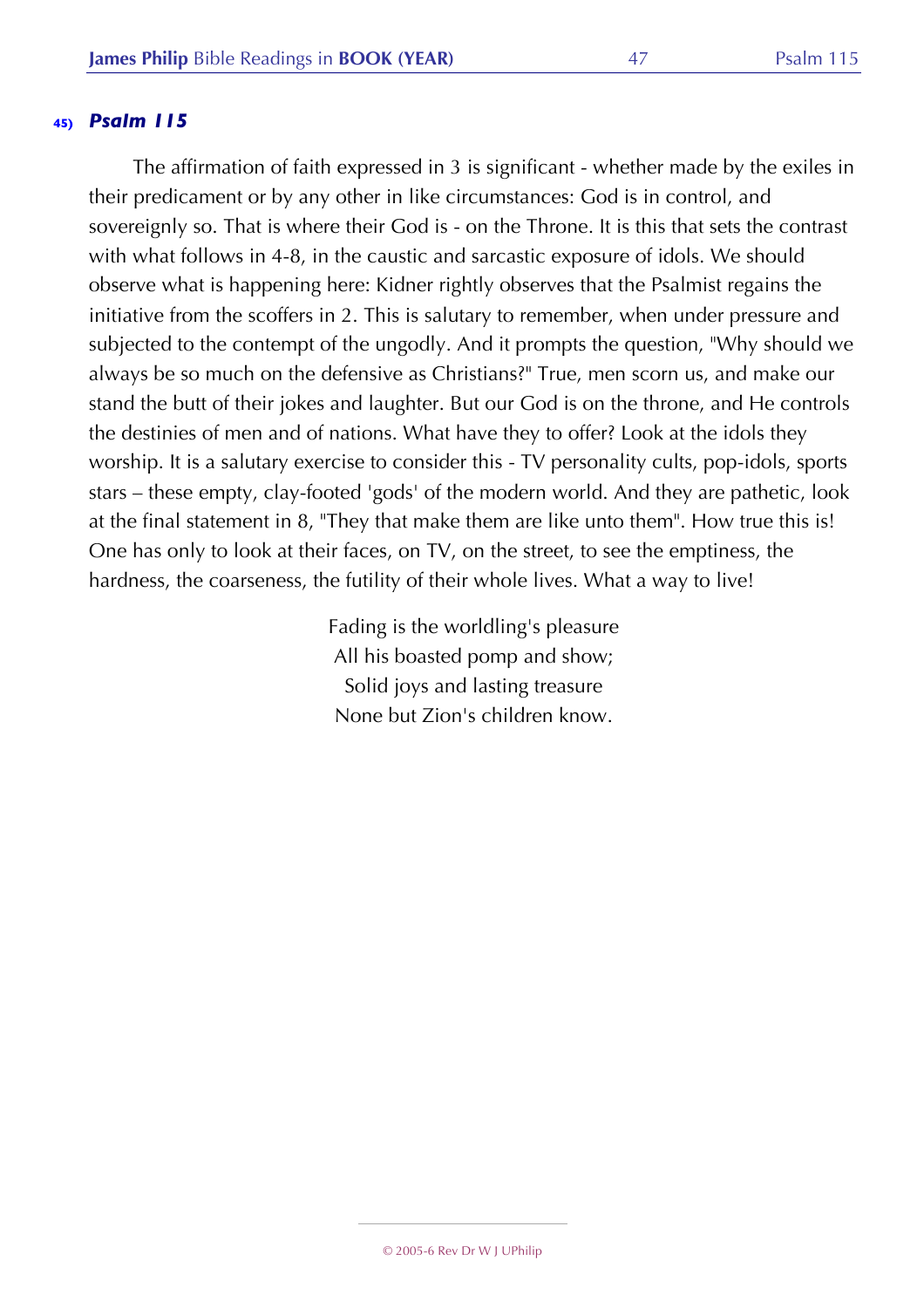Over against all the emptiness referred to in 4-8 the firm and substantial trust in the living God expressed in 9 ff is all the more impressive. The threefold exhortation in 9-11 makes it likely that the Psalm was arranged to be sung in parts, with sub-choirs coming in one after the other, each in turn stressing the activity of God in helping His people, over against the dumb idols that can do nothing. At 12, there is a change of tone in the Psalm: "The Lord hath been mindful of us". Some commentators think that between 11 and 12 some Divine intervention has taken place; others that the sacrifice has been offered, giving rise to confidence. But perhaps it is simply the secret work of the Holy Spirit - as so often in the Psalms - bringing an inner peace of faith in answer to prayer, i.e. the consciousness that prayer has got through, and the assurance that God had not forgotten them - before there was any sign of the answer coming! The phrase from the hymn, "Lost in wonder, love and praise" aptly sums up the theme of 16-18: the praise of heaven is perfect and complete, the praise of those on earth may be worthy and full, the dead cannot praise - this threefold declaration sounds the note of triumph even over death, for the praise of God's people is to continue for evermore (18). This is the force of the 'But' in the last verse: not only will death not silence the praise of God's people; that praise will continue and indeed be transformed and immeasurably enhanced in the world to come.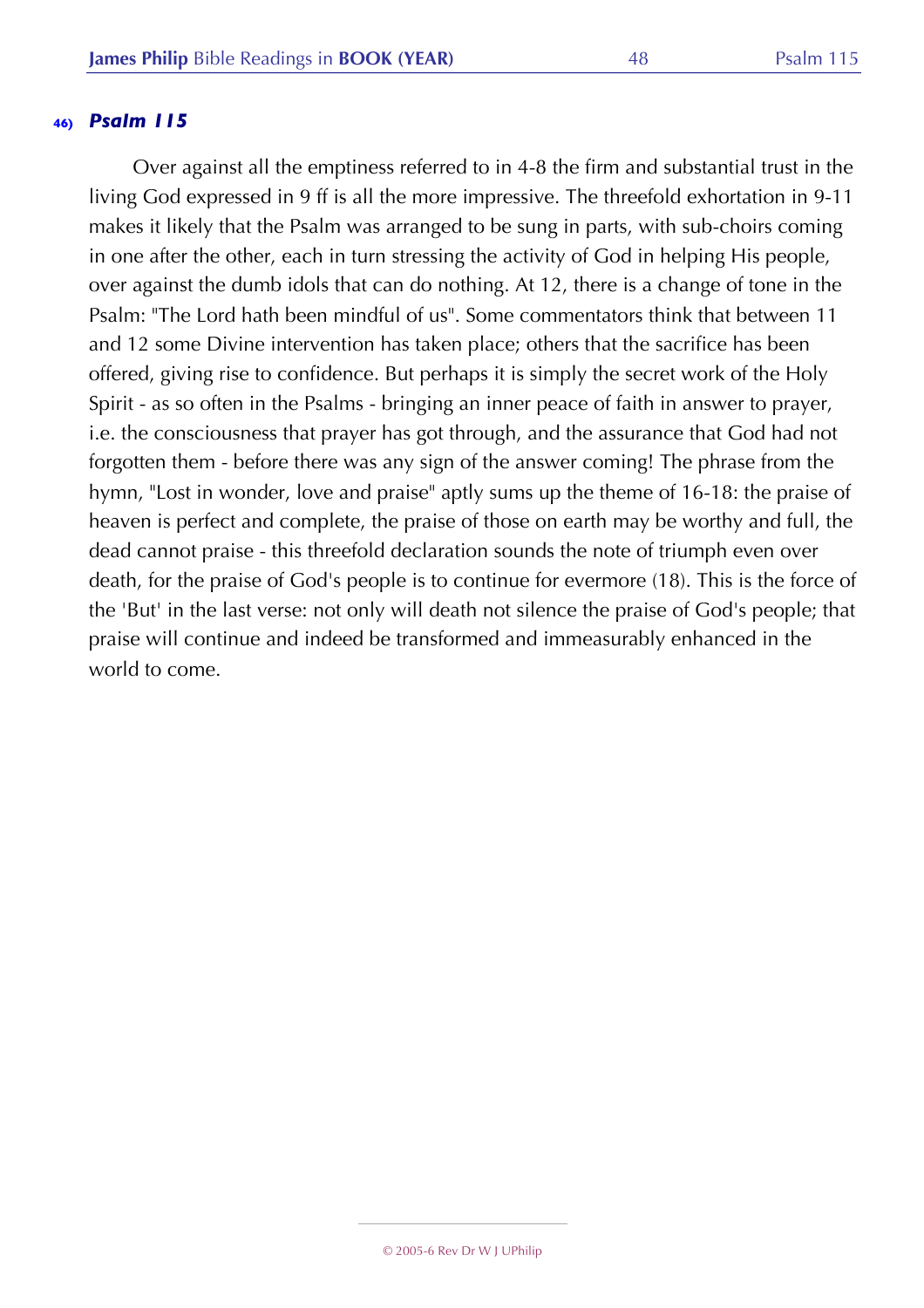This next Psalm continues to offer the same striking association of ideas as those that precede it, in relation to our Lord's own experience. He had celebrated the Passover in the Upper Room with the disciples, and uttered the memorable words "This cup is the new covenant in My Name...." Then they sang this Psalm in the midst of which (13) we have the words "I will take the cup of salvation...." It is not possible to grasp the message of the Psalm without taking note of this. Also, at the end of Psalm 115 we had the note of triumph over death; and here, in this Psalm, there is the experience of going down into the sorrows of death and the pains of hell (3,6,8,15), and being lifted up and delivered. We must consider, then, our Lord taking these words on His lips as He faced His great work of atonement and redemption, and bear in mind that He Himself fed upon the Word of Scripture for His sustenance and encouragement, and had fellowship with the Father in and through that Word. The progress of 3-8, as applied to our Lord's experience is very striking, with 9 as the end-product of it all, "I will walk before the Lord in the land of the living" - this, following 8, is surely a testimony to the reality of the resurrection. In this connection, we should also recall our Lord's words in the Upper Room (John 14:19), "Because I live, ye shall live also", and realise that all that is said here is made over to His own as their triumph song over death (cf Eph 1:21ff "....Head over all things to the Church"). This Psalm is true for us, because Christ has made it true, by His death, resurrection and exaltation. Praise be to His Name!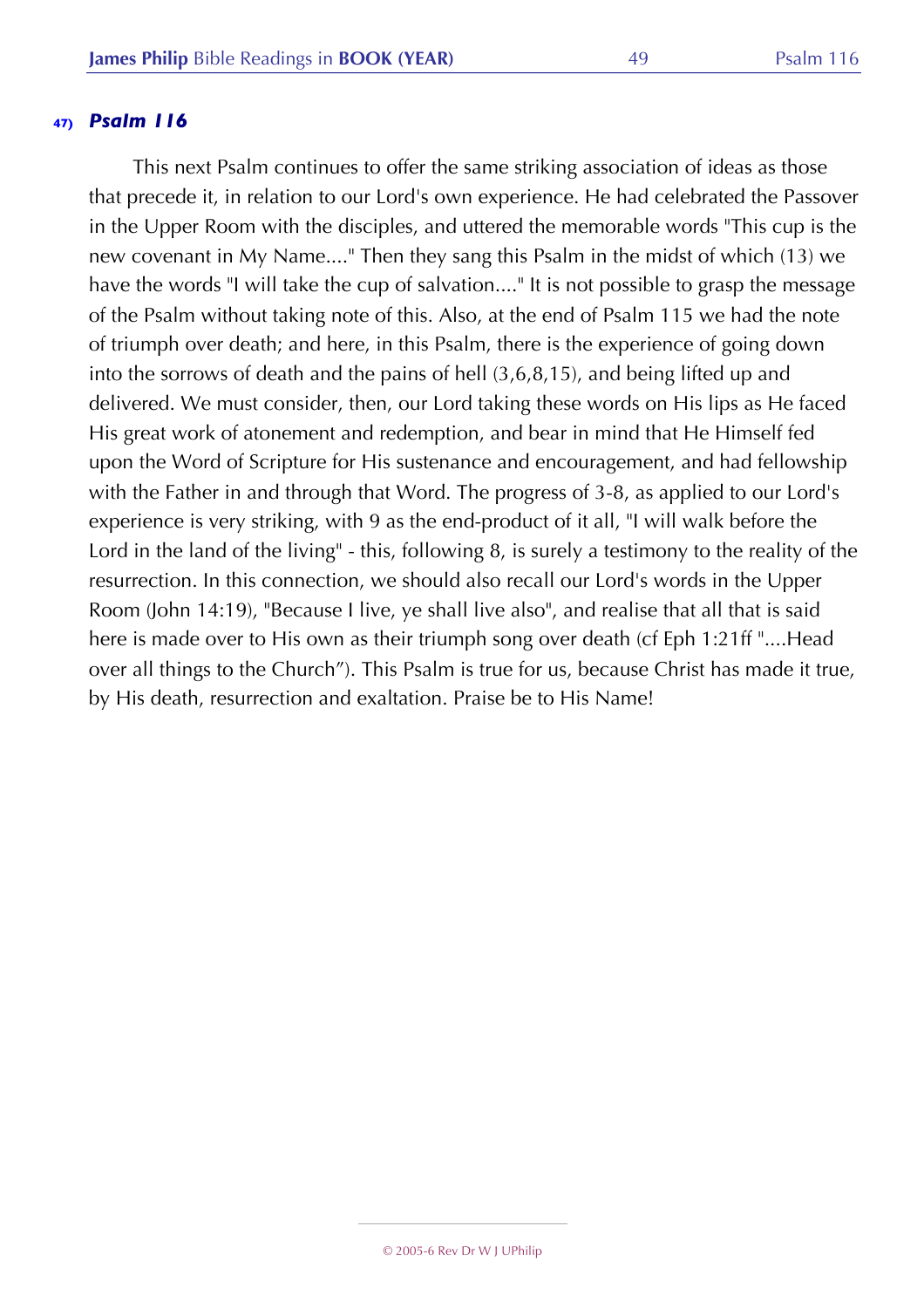There are four stanzas in the Psalm, 1-4, 5-9, 10-14, 15-19. In the first of these (1- 4), the reason for the Psalm is given. The Psalmist records some grave peril or distress through which he has passed, and in which he cried in desperation to the Lord, who heard him, delivered him from his distress, and awakened a new response of love from his heart. The words 'I love the Lord' are a reminder that the fundamental reality of spiritual experience is not an intellectual grasp of the doctrines of the faith, but a heartresponse of love to the God Who has saved us. It is not without significance that one important definition of Christians in the New Testament is 'them that love God' (Rom 8:28). There are echoes from other Psalms here, especially Ps 18:1-6. The earlier songs were clearly this Psalmist's mediation and study, and he thought in terms of what Scripture said. How natural, therefore, that he should express his distress and his joy in the same words. The second stanza (5-9), describing the deliverance that came to the Psalmist, also underlines new discoveries made about God, a reminder that every fresh deliverance discloses something new about Him that we had never fully appreciated before (5). That is the wonder of it all. 'Simple' in 6 has the force of 'simple-hearted' those like children in their defencelessness and vulnerability. There is a perceptive thought here: perhaps we are sometimes too complicated and unsimple for the Lord to do very much for us or with us. 'Return....' in 7 is significant: to be in trouble (6b) is to be 'away from home', and home in the Lord is our proper place as believers. The word 'rest' is plural in Hebrew, signifying the completeness of it and its many sidedness. The Lord indeed deals 'bountifully' with us, and we receive so much more than we ask, as 8 makes clear - this is bounty indeed. God is able to do exceeding abundantly above all that we ask or think!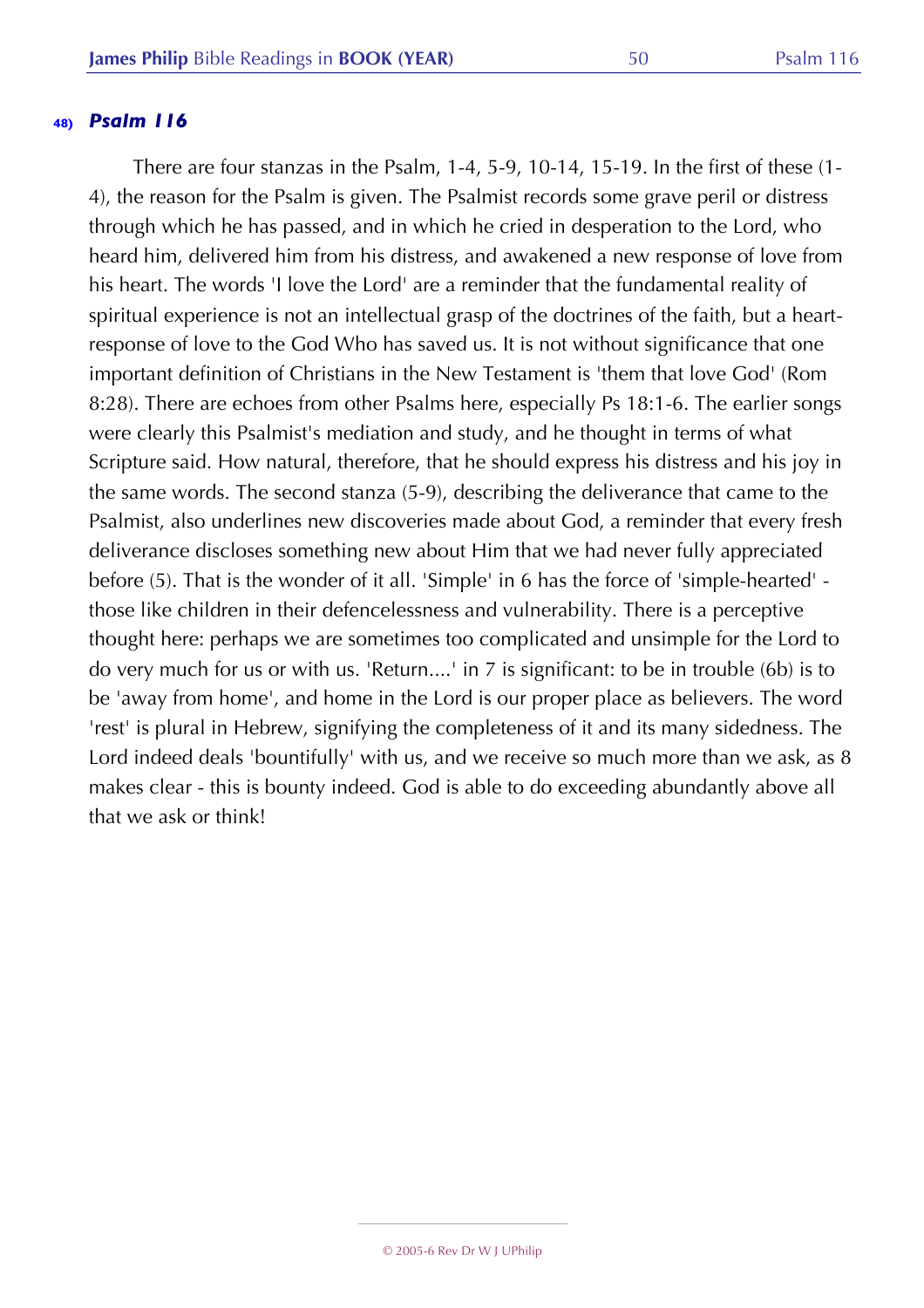The third stanza (10-15) looks back again to the distress and trouble through which the Psalmist passed. The AV rendering of 10 is difficult. The best meaning appears to be 'I kept my faith even when I said....', or 'even when I said, I am afflicted and men fail me, I had not lost my faith'. Throughout the experience there is an unshaken centre of rest in God. One thinks in this connection of Job, who even in his darkest moments could say 'When He has tried me, I shall come forth as gold". The gratitude expressed in 12 and 13 is indicative of the expansiveness of heart that the Divine deliverance wrought in the Psalmist. This continues in 14, of which Maclaren says, "God delivers His suppliants that they may magnify Him before men." The final stanza (15-19) begins with the acknowledgement of another lesson that the Psalmist has learned from his experience. Leopold suggests that the words "involve at least two things: one is that He is manifestly watching over what takes place even when His saints are not rescued but seemingly perish. The other is that He frequently intervenes and will not allow them to perish. His saints can have assurance either way" (cf Ps 72:13, 14). The remainder of the stanza repeats the thought of paying the debt of gratitude to God Who delivered him, recognising afresh that the loosing of his bonds (16) has made him the bondman of the Lord. We should not miss the significance of the phrase 'the presence of all His people (18) - this is to be a public avowal, in fellowship with others, not on his own (cf 'with all saints' in Eph 3:18). Some things are too big and important for private devotion and worship, they need the company of the faithful for full and adequate expression.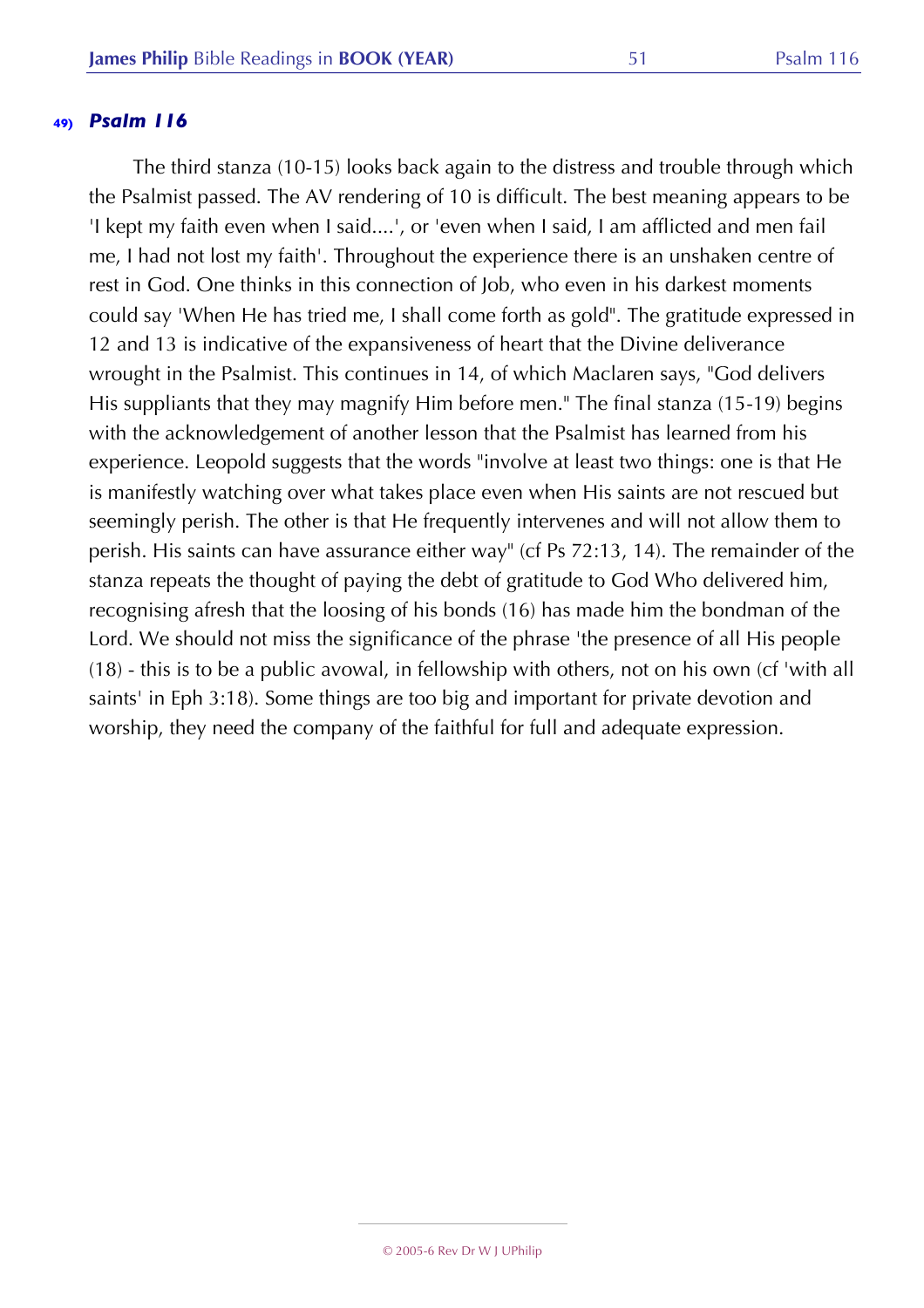This is the shortest Psalm in the Psalter, but it says a great deal, and its range of implication is enormous. The first lesson we must draw from it is one that the apostle Paul himself draws, and uses, in Rom 15:11. It lies in the contrast presented, in these two brief verses between 'us' and 'people' or 'nations', 'us' referring to the people of God and 'nations' to the Gentile world. What the psalmist is doing is to call on the nations of the Gentiles to praise God for the mercy God has shown to His own people. It is important to see the implications of this, for it is the recognition by the Psalmist of the real purpose of God's calling of His people, to be a light to lighten the Gentiles. This is one of the basic and fundamental ideas of the Old Testament and indeed of the Divine revelation itself. The whole point in God having chosen Abraham to be the father of the faithful was that, "In thee, and in thy seed, shall all families of the earth be blessed". One sees, therefore, that this little psalm is dealing with fundamental issues, and with the main over-riding theme of the Old Testament. In Genesis 10, God numbers the nations and, so to speak, bids them farewell, leaving them to their own devices, while he takes up this one, specially chosen people, that through them, in the long discipline of His dealings with them, He might in the fulness of the time bring forth from them a Saviour Who would be for all peoples. It is a sad fact of history that again and again the people of God lost sight of this truth, and therefore lost sight of the real purpose of their calling to be a 'light to lighten the Gentiles.' The narrow exclusiveness of Israel at different points in their history, their contempt for the nations around them and - paradoxically - also their desire from time to time to be 'like other nations' when the point of their calling was to be different from them - all this bears witness to the tragic blindness which so often jeopardised their very existence.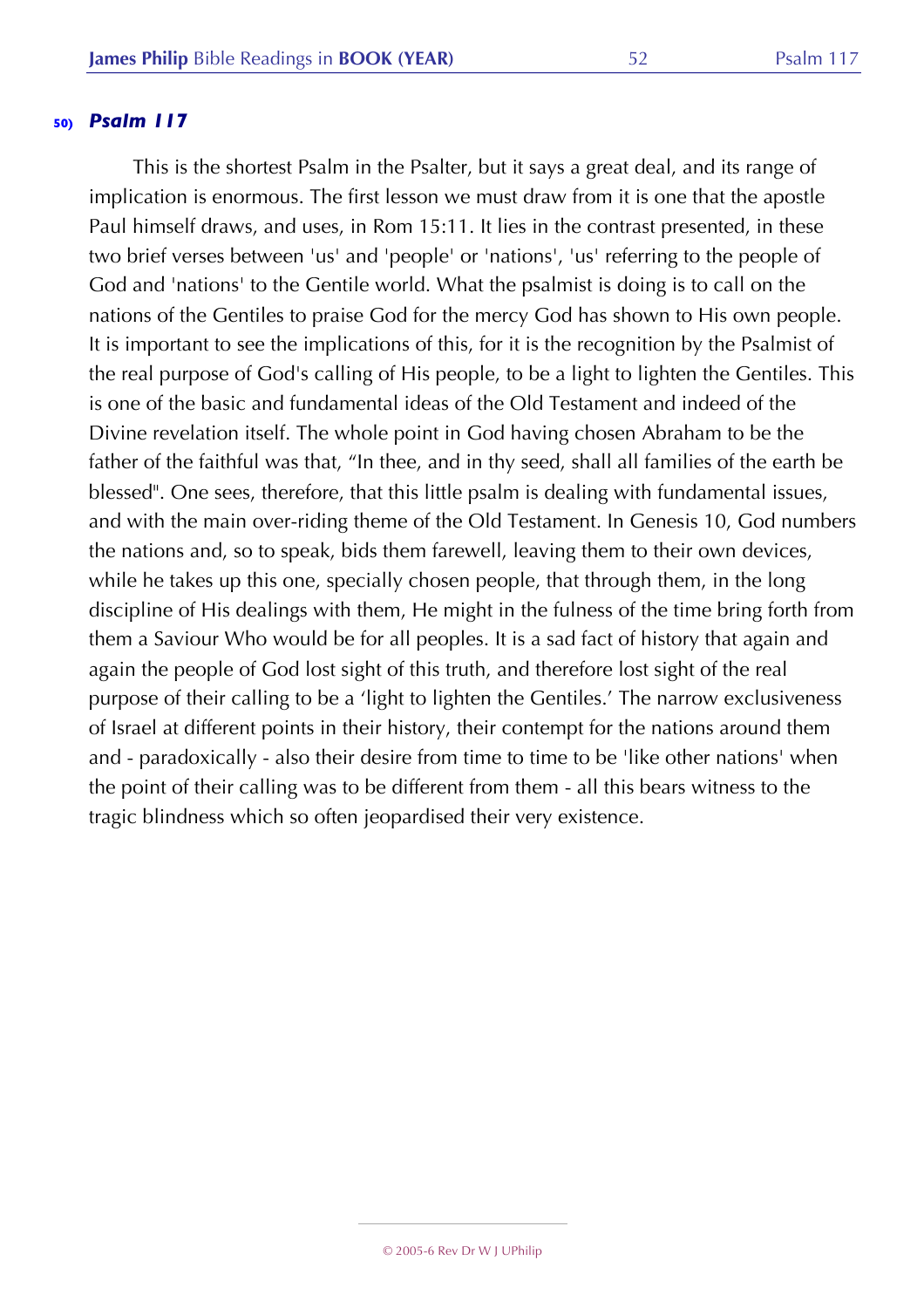In New Testament times also we see evidences of the same phenomenon, in the bigotry of the Jews, and indeed of the Christians themselves, in their unwillingness and inability to see that the gospel was designed by God to be for all nations (cf Acts 10, and Peter's prejudice against the Gentiles receiving the blessings of the gospel, and Paul's repeated experience of being shouted down in his preaching the moment he began to speak of the Gentiles inheriting the promises). But Paul could see what the Psalmist saw here, that the whole fulfilment of the Divine purposes in the world lay precisely in the fact that the 'middle wall of partition' between Jew and Gentile was broken down in the death of Christ on the cross, and that that death effected a great reconciliation, not only between man and God, but between Jew and Gentile, abolishing the enmity between them and the 'making of twain one new man' (Eph 2:15). That is the first lesson of the Psalm. And when we link it with Paul's teaching in Rom 15 we see just how integral to the message of the New Testament it is. Furthermore, we must think of our Lord's use of the Psalm at the time of the Passover -it is one of the Hallel Psalms - and consider what must have been His thoughts as He went forth to His Cross, the cross that would in fact fulfil and accomplish that reconciliation, and send forth the light to all the nations of the earth. The use of the words 'merciful kindness' and 'truth' in 2 is significant. We can truly say that these were the realities that were at work in the fulfilment of the Divine purposes in the world to which we have referred. Indeed, they are given as the grounds of the praise that the nations are to offer God, for it is through the mercy shown to Israel that the nations are blessed. The Hebrew word translated Merciful kindness' is 'Hesedh', rendered elsewhere as 'loving kindness'. It characteristically refers to God's covenant love, the love in which He binds Himself sovereignly and irrevocably to His people (for one of the most notable and moving descriptions of this love few passages can compare with Isa 54, climaxing in the wonderful tenth verse. What more eloquent commentary or better incentive to praise could be found than these marvellous verses?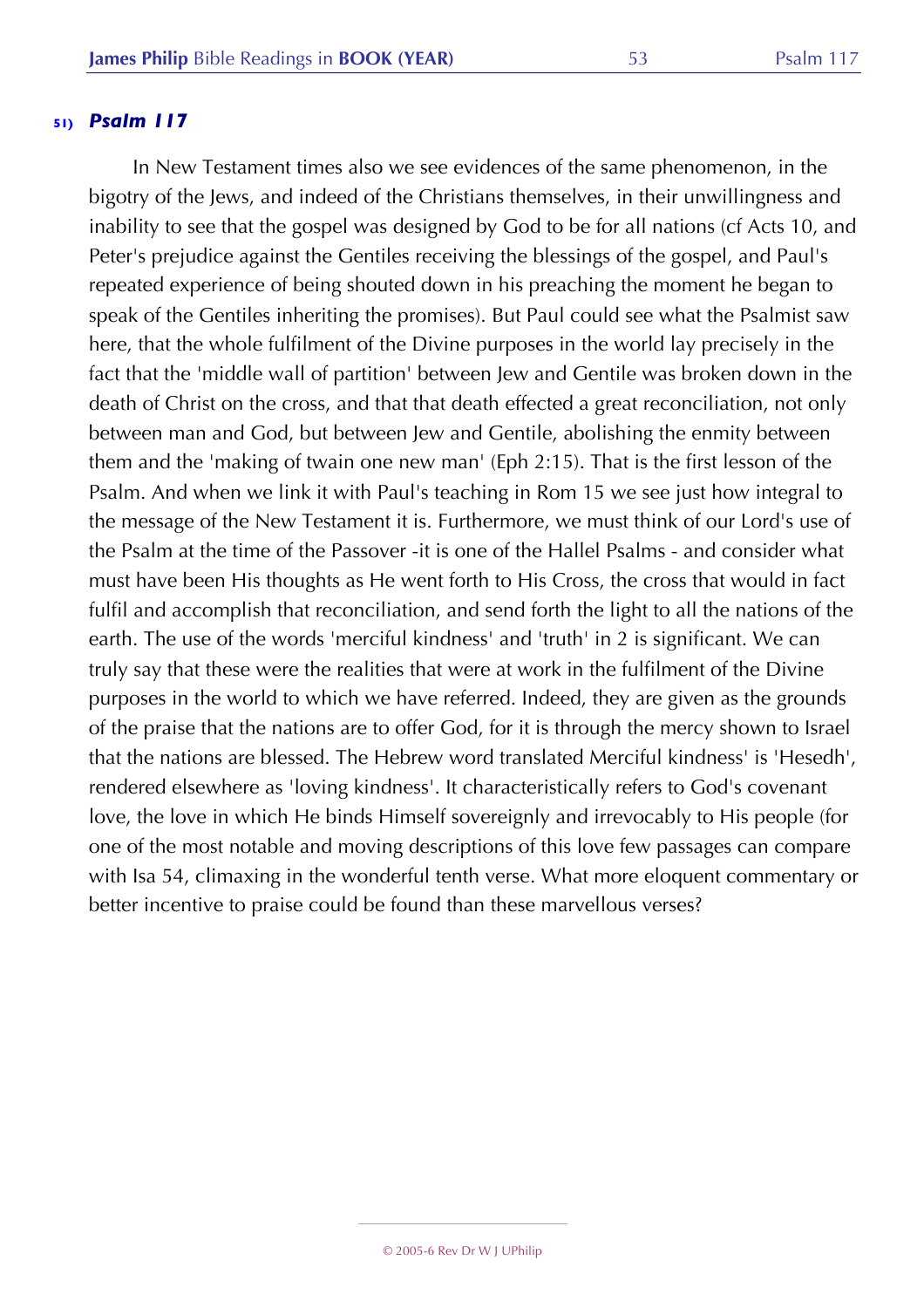This is the sixth and final of the Hallel Psalms sung at the Passover and therefore on the lips of our Lord when He went forth to die for the sins of men. It is a wonderful Psalm, and it becomes all the more rich and satisfying to study when (a) we decide its probable occasion, and (b) we see its association of ideas as it was sung by our Lord and His disciples. First of all, a word about its historical setting. There is general agreement that the Psalm is post-exilic, but, there are without question echoes of the Exodus deliverance in the Psalm, as Kidner points out - 14 is a verbatim quote from the victory song of Moses (Exod 15:2), and 15,16 and 28 likewise correspond to Exod 15:6, 12. There is little doubt that these differing 'times' are linked together, and that both are linked to the deeper New Testament fulfilment in Christ's redemptive work. After all, there is "His exodus which He was to accomplish at Jerusalem" by which the building of God, 'the habitation of God through the Spirit" has to be established. Any analysis of the Psalm can only be tentative and rough, as there are a number of different divisions of it in different commentators. A useful outline to follow is Delitzsch's, under the title 'A Festive Psalm at the Dedication of the New Temple'. The picture it gives is a festive procession going up to the Temple for the celebration; 1-4, at the setting out; 5-8, on the way; 19, at the going in; 20-27, those who receive the festal procession; 28, answer of those who have arrived; 29, all together.

The New Testament associations with this psalm are manifold. Our Lord's own singing of it in the Upper Room at the Passover must have had many moving moments for Him, as 6,10,13, 17,19 & 22 must surely make clear. We must also think of the use of this Psalm in relation to our Lord's triumphal entry into Jerusalem on Palm Sunday. In Matt 21:9, Mk 11:10) the words "Hosanna to the Son of David: Blessed is He that cometh in the name of the Lord" are a literal echo of 25, 26 ('Hosannas' literally translated means 'Save, we pray' or 'Save now'). Our Lord's entry into Jerusalem was the King's offering of Himself, and He was rejected by the 'builders' (compare 22 with Matt 21:42). And the stone that the builders refused became the chief cornerstone, a theme taken up in other parts of the New Testament (Rom 9:32, Acts 4:11, Eph 2:20, 1 Pet 2:6 ff).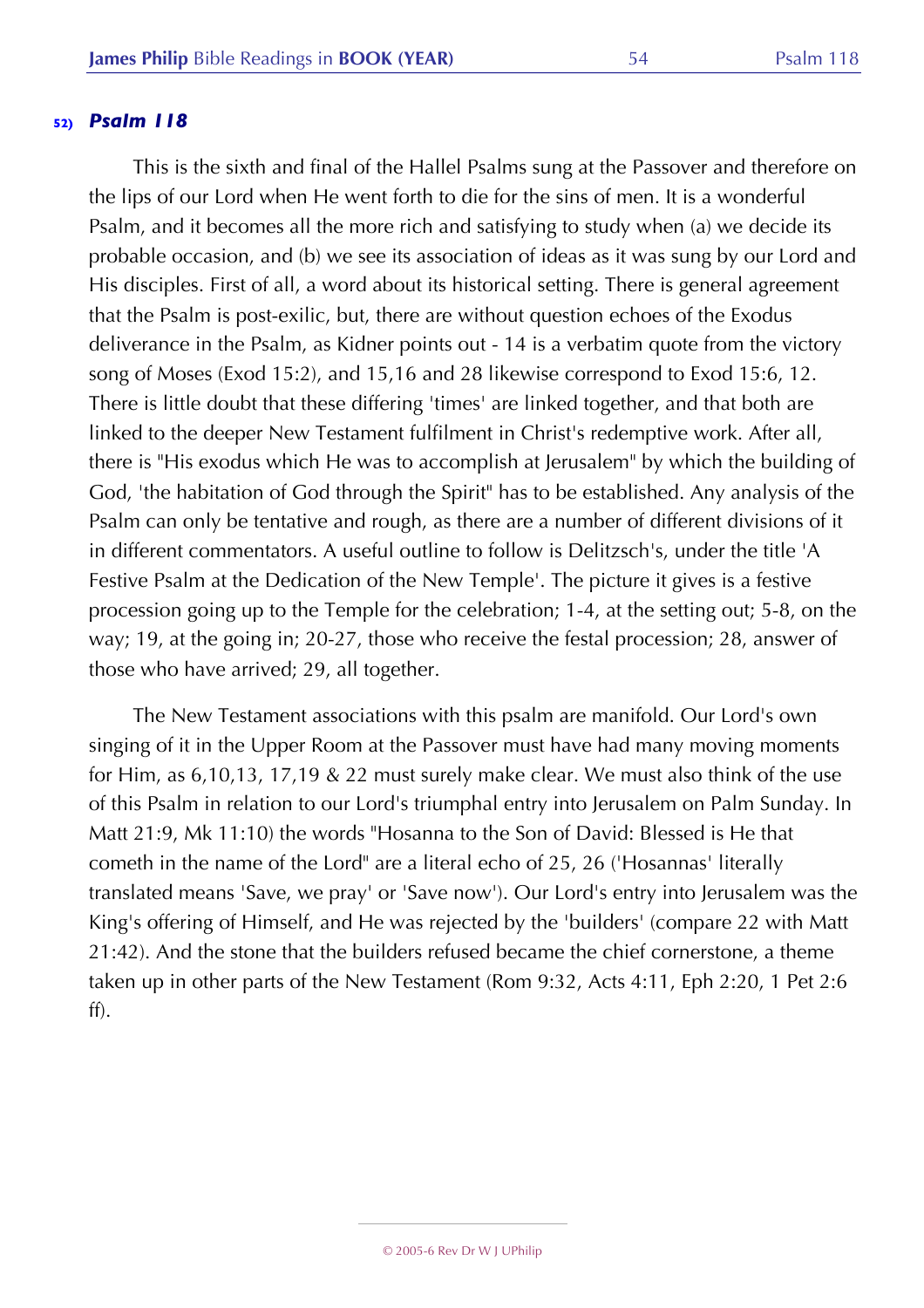In 1-4 (following Delitzsch's analysis) the procession to the Temple begins with a full-throated proclamation of the mercy of the Lord in a spirit of glad thanksgiving. The Psalm begins and ends with the same words (1,29). Kidner quotes Jer 33:11 as an instance of the timeless nature of this great truth, and this is surely a pointer to the way in which the worship of God's people should always be shown forth. The 'I' in 5 surely represents the nation. It may, of course, refer to a true individual experience, which reflected the experience of the nation. If 5-9 give expression to Israel's faith under testing and trial, 10-14 surely express her confidence in the testing and her assurance of the ultimate outcome of the battle. It is significant to see how this confidence developed - the words in 14 are a reference to the Red Sea victory (cf Exod 15:2). This is the God Who has come to their aid, the unchangeable One, the same yesterday, today and forever. To look back, in the Word, to what He once did provides a sure ground of confidence in present need. In 15-18 there is the rejoicing in the victory, and again there are echoes of the song of Moses (15b, 16, and cf Exod 15:6). The severity of the testing is emphasised in 17a, 18a, but the triumph of divine grace and power over the chastening experience is complete -life, not death, is the outcome of the testing. This is the real cause of rejoicing for God's people.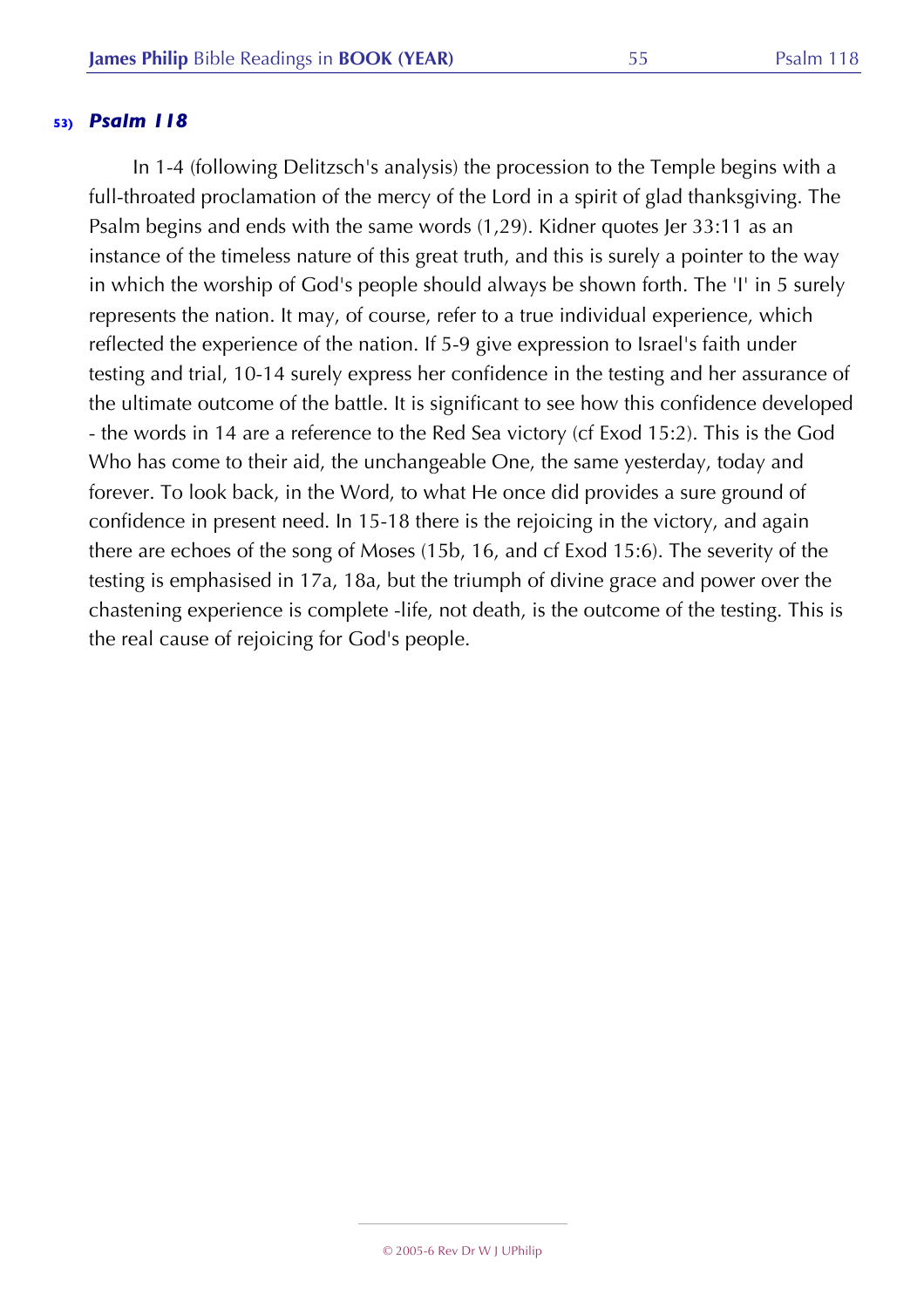With 19 we are to understand that the festal procession arrives at the Temple (or city) gates, and asks for admission. The picture is of a delivered people entering in to share fellowship and communion with their God. In 20 we have the answering call from within the gates. The Hebrew of this verse plainly reads "This is the gate to the Lord", i.e. into the presence of God. The thanksgiving expressed in 21 gains in meaning when we think of its being expressed by the returned exiles, who see in the completions of the temple the answer to their prayers in exile. God's deliverance of them is reflected upon in 22 ff, in the words about 'the stone'. This is what Israel's experiences mean. The application of these words to Christ, and by Christ to Himself, is striking. One recalls the jeering mockery of the crowd at Calvary, "He saved others: Himself he cannot save". He was crucified in meekness but raised in power; rejected by men, but chosen of God and precious. What must this have meant to him, as He went out to Gethsemane and the cross - the assurance that out of the rejection, victory would come! And - by application - surely there is a message for us also. For He entered in for us. Is not this a source of encouragement and assurance for any weak and despised minority, held of little account and dismissed by the builders of today's world. In this regard we may well say, with the Psalmist, "This is the day the Lord hath made" even if it seems to be a day of small things. All days are His - even the most pressurised and darkened - if we are able to say "Thou art my God, and I will praise Thee" (28).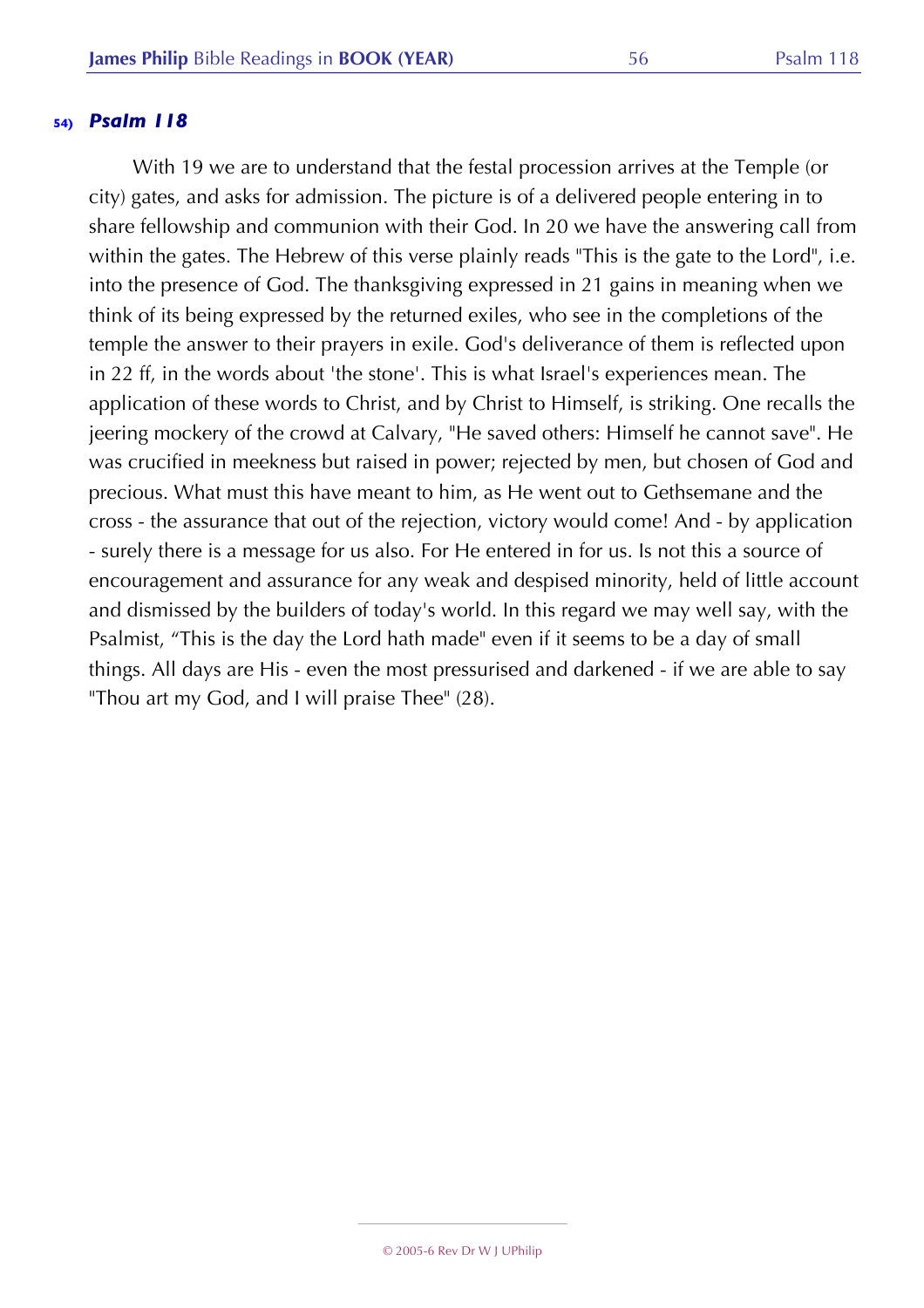# **55)** *Psalm 119:1-16*

We come now to the remarkable 'long Psalm', comprising 176 verses. We shall try to study it and gather its message by taking two or three stanzas (or even more) together, in order to gather some general themes from the various groupings of verses. Some commentators seem to see a unifying theme throughout the Psalm, others see none, and speak in terms of a series of disconnected thoughts and statements. There is, however, one basic and fundamental focal point around which everything that is said in the Psalm revolves, and that is the Word of God. There are some eight different terms used in the Psalm for the Word, the law (torah), the revelation from God. It reminds us that revelation is not for our interest but for obedience. The testimonies -God's witness to His own faithfulness; precepts - particular instructions of the Lord; statutes, emphasising the binding force and permanence of Scripture; commandments, underlining the authority of what is said; ordinances, 'judgments', decisions of the all-wise Judge about common human situations, and hence the revealed tights and duties' appropriate to them; the Word, God's truth in any form, stated, promised or commanded; promise, sometimes translated 'word' (so Kidner in his commentary on the Psalms).

Why this tremendous, almost monotonous, emphasis and insistence on the Word? There is a historical reason for this, relating to the time when the Psalm was written - the scholars tell us that it is post-exilic and this has significance in our understanding of the emphasis that the Psalm makes. That significance we shall discuss in the next note.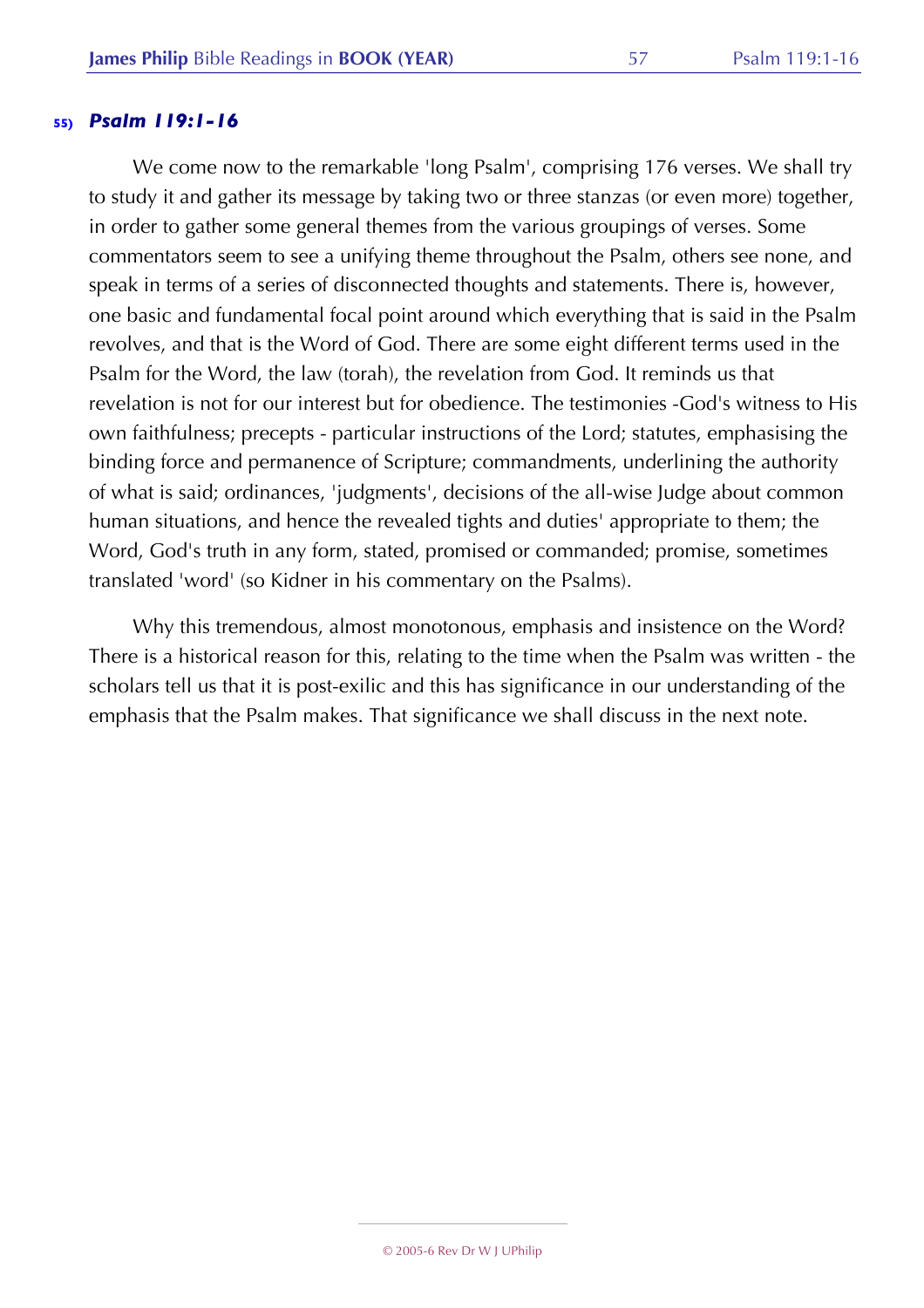The following excerpt from an Holyrood Church Congregational Letter (March 1981) makes plain the historical significance of the Psalm's emphasis on the Word' "It is a remarkable and impressive fact that in the history of God's people before the exile, even in those times when renewal and reformation took place, there seemed to be so little emphasis on the Word, in the sense of allowing the exposition of the Law of the Lord to shape and fashion the life of the nation. Apart from the time of quickening in the reign of king Jehoshaphat, when that good king established a teaching ministry throughout the cities of Judah (2 Chron 17:7,9), there seems to have been little awareness of the need for such a bulwark for national life. Rather, the renewals that did take place (as, for example, in the reigns of Asa, Hezekiah and Josiah (2 Chron 15/16, 29/32, 34/35) were all effected in terms of the re-establishment of the great feasts, such as the Passover and Tabernacles - that is to say, the new consecration of the people was expressed in a renewal of worship and liturgy.

"There are those - and there always have been those - who would settle for that, in the conviction that it meets all possible needs. But the later history of the people of God - as well as the more recent history of the Church in modern times - makes it all too plain that the restoration of worship and liturgy without the Word to undergird, direct and inspire it, becomes all too quickly subject to the law of diminishing returns: the worship, and the liturgy too, accomplish less and less, and in the end become lifeless; and we have to confess, with Isaiah (26:18), that we have not wrought any deliverance in the earth.

"This, it would seem, was one of the lessons learned at bitter cost by the exiles in Babylon, and it explains their pre-occupation with, and insistence upon, the centrality of the Word in their personal and corporate life when they returned to their own land once again, as may be seen from the important passage in Nehemiah 8, and particularly Psalm 119, in its absorption with the law of the Lord."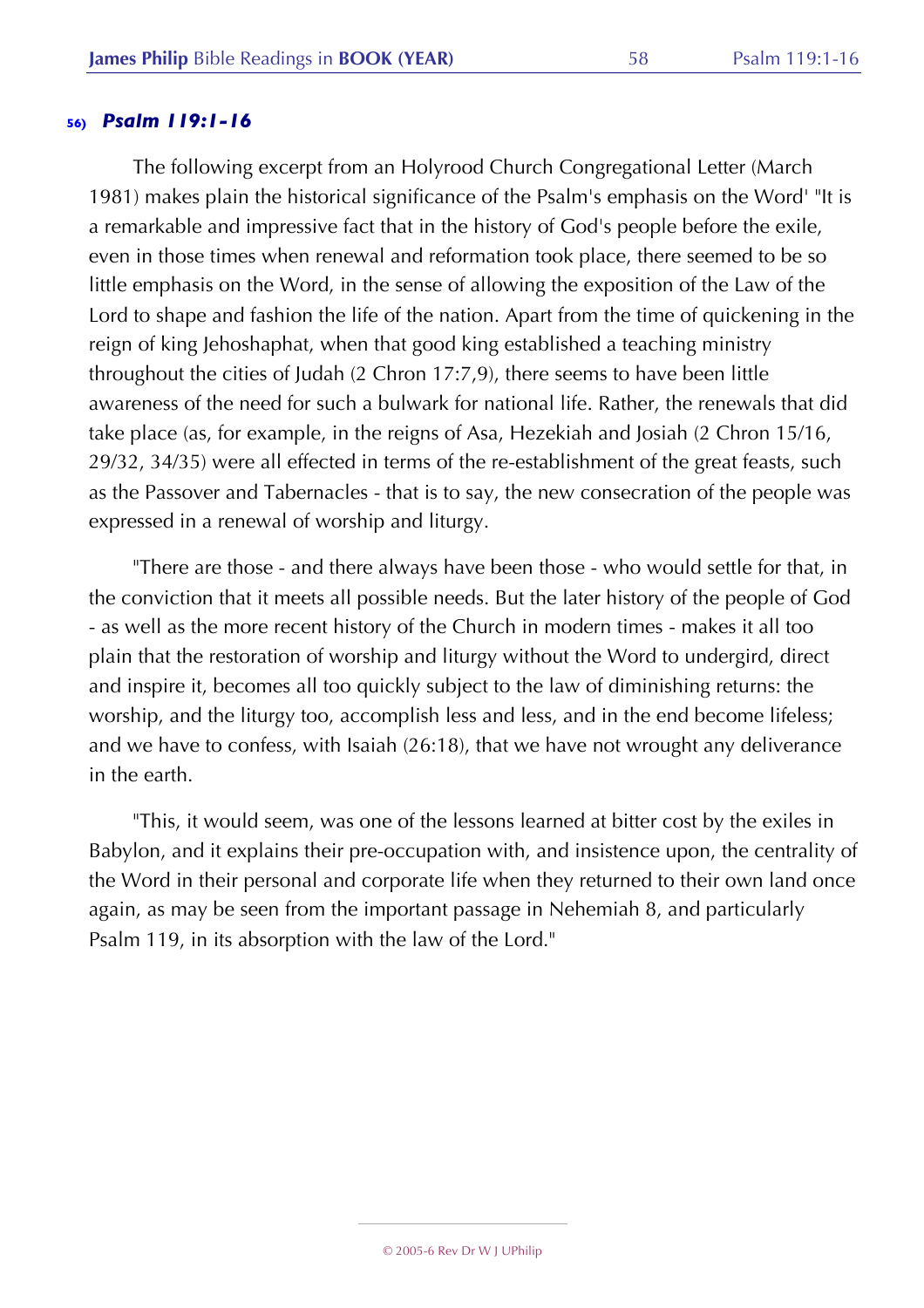It has been easy to misunderstand this emphasis on the Word, and see dangers in it and maintain that it displaces God Himself as the object of worship; but as Kidner points out, every reference to Scripture without exception relates it explicitly to its Author, and that every verse is a prayer or affirmation addressed to God. Of course this is always a danger; but there is danger in anything living, but it need not be. The recovery of the Word, in reality, is worth any risk and any danger.

The first two sections seem to belong naturally together: the first has as its subject matter the law, and the need to observe it, and the second underlines the careful study of the self. One thinks readily of Paul's word to Timothy: "Take heed unto thyself, and unto the doctrine; continue in them" (1 Tim 4:16). Here, 1-8 gives the doctrine to which we are to take heed; 9-16 gives the inward look to the self. The opening stanza, then, depicts the blessedness of the doers of the law and of the undivided heart, the joy of walking in the precepts of the Lord. But the Psalm goes even deeper, praising the advantage that the law of God gives to those who walk in it. It is only because they walk in the law of the Lord that they become the subject of this beatitude.

The first section stands in some ways as an introductory one to the whole Psalm stating the main thesis, as it were, which will be elaborated in various ways and in different aspects in the stanzas that follow. The elements of the blessedness are given in 1-3. To walk in the law (1) is to order one's life in conformity to its teaching. It is this that ensures 'perfectness' or 'undefilement'. In 2 'keeping the testimonies' is the consequence and the proofs of seeking Him with wholehearted devotion and examination. In 3, to 'walk in His ways' is the preservative against evil doing. Then, in 4, comes the command of God, and the Psalmist, conscious of his weakness and waywardness of heart (5) prays longingly for grace to enable him to fulfil it. For, apart from Divine help and grace, he must inevitably fail (6-8).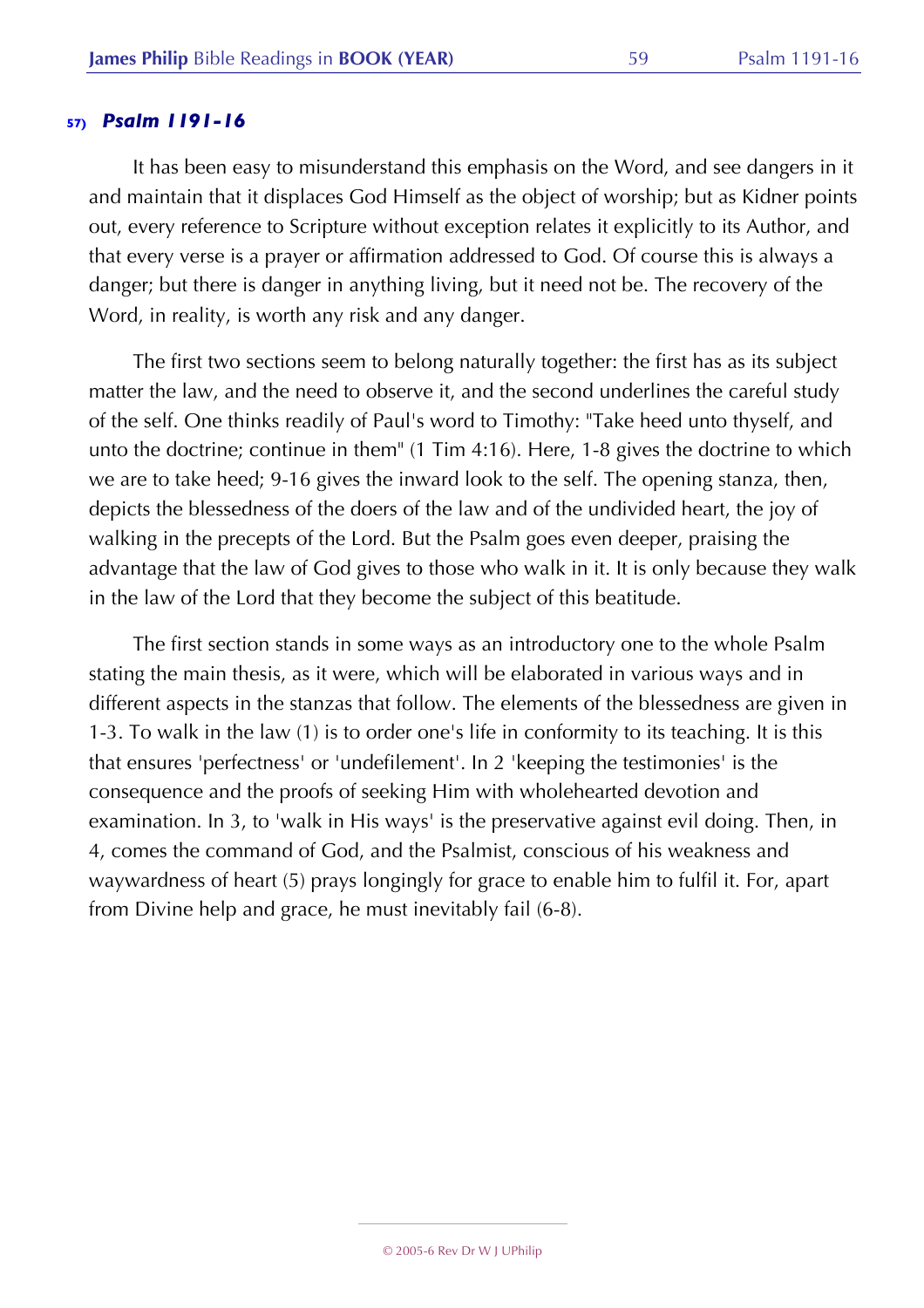# **58)** *Psalm 119:1-16*

There is, as it were, a 'question and answer' pattern evident in these verses: one voice, the voice of God speaks of a life of blessedness (1-3), and another, the Psalmist's, asks 'How?', as if to say, "I see what you are getting at, I see a blessedness and how attractive it is, and I want to know how to find it". And the answer is given in 9b "By taking heed thereto according to thy word", that is to say, by allowing the message of the Word to command, shape and direct our lives. And the Psalmist's response to this answer is given in 10,11 "With my whole heart have I sought Thee....Thy word have I hid in mine heart". Hiding the Word in his heart betokens his determination to let the Word do all its gracious work in him, not merely cleansing him from specific sins that have marred his life, but touching the deepest springs of his being, allowing the searchlight and disciplines of the Word to make fruitful impact upon the whole of his being: in mental thoughts and habits, in emotional, psychological development, those areas of life where disquieting symptoms of unreliability and inconstancy so often appear, and which makes sustained goodness and sheer integrity of character such uphill work. This is what Paul means by the phrase in Eph 4:12, "the perfecting of the saints" - bringing them into their proper condition in the mind and purpose of God. This is the Psalmist's desire and concern, to be taught of God (12), to rejoice in the Word (14), meditating in it (15), and delighting in it (16). Such was his response to the answer given in 9. Please God ours will not be less.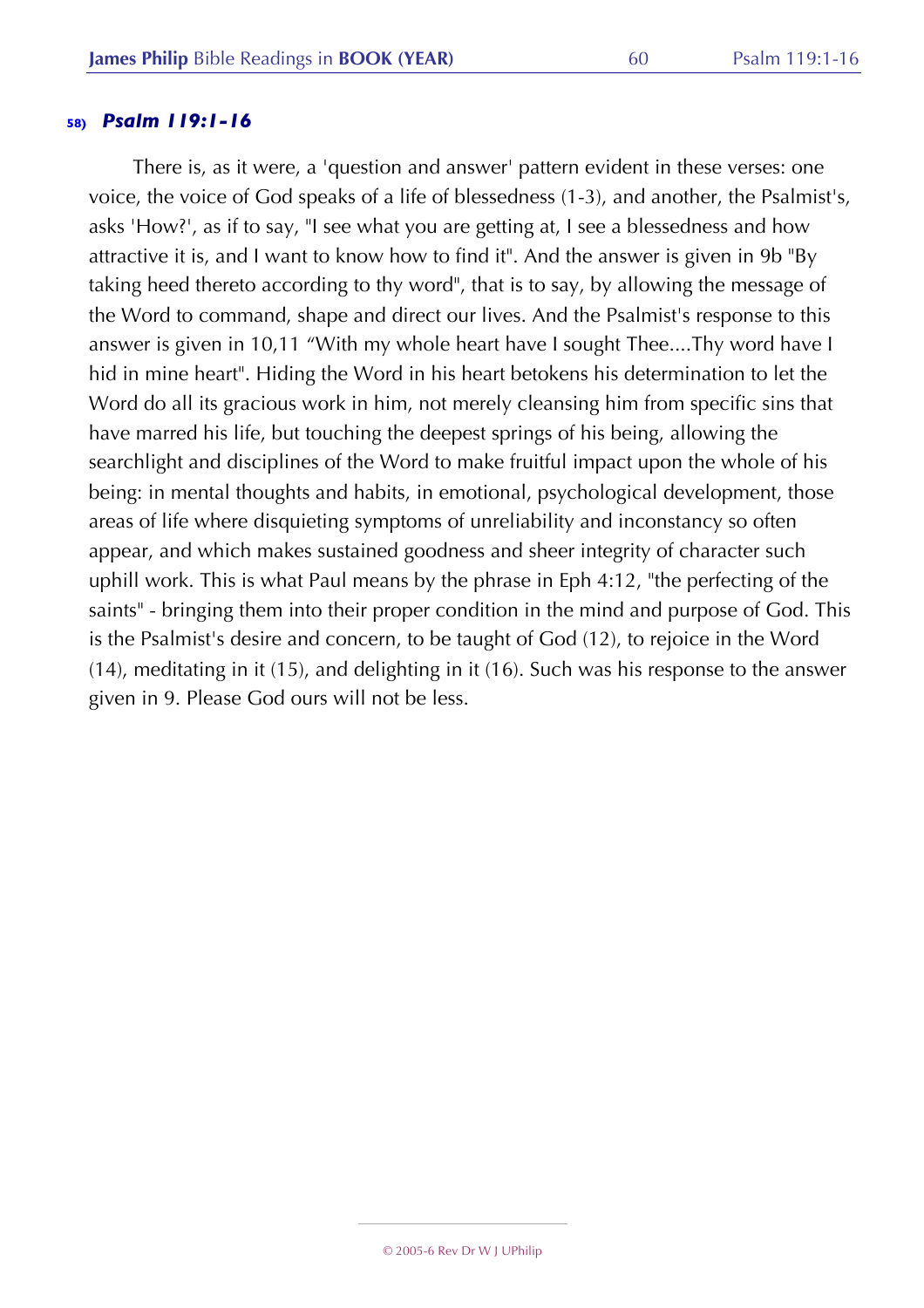#### **59)** *Psalm 119:17-40*

The next three sections of this long Psalm can be usefully linked together in such a way as to see a clear message in them. Again, as throughout the Psalm, the emphasis is on the Word and its centrality in the believer's life. In 17-24, it is the word in relation to the insight it gives to life, and into the meaning of life. The well-known words in 18, "Open thou mine eyes, that I may behold..." may be taken as the central half of the section. It is a prayer for illumination, for insight. In 17, we already see this insight at work, in the prayer with which the section opens. The Psalmist is expressing something he has discovered about real life, which is possible only in and through the mercy and grace of God. It is when a man is dealt bountifully with by God that he begins to live in the real sense of the term. This is life, he means, to live day by day in obedience to the Word of God. And this is a great discovery to make. 18 and 19 are linked together in their emphasis on subjective illumination and objective revelation respectively. Opened eyes are useless if the commandments are hidden, and the disclosure of the latter is in vain, unless there are eyes to see them. Scales cover our spiritual vision which only God can take away, and His revelation has in its depths truths and treasures which can only be discerned by His help. The phrase in 19, 'stranger on the earth' bears witness to the consciousness of being an exile on earth. And it is the word that brings us both the consciousness of what this feeling is, and how it can be assuaged. God has set eternity in our hearts (Eccles 3:11), and only God can meet the deep in us. In this consciousness, the Word is paramount, for in it God meets with us, and assuages the hunger and the longing and gives us solace in our 'cosmic' loneliness. Hence the longing expressed in 20. Doubtless, there are many (21-23) who are contemptuously impatient of such an attitude; but the Psalmist's heart is at peace, for he has access to hidden resources. And the section ends very beautifully with the expression of delight in God's Word, the hidden manna that makes all the difference to life.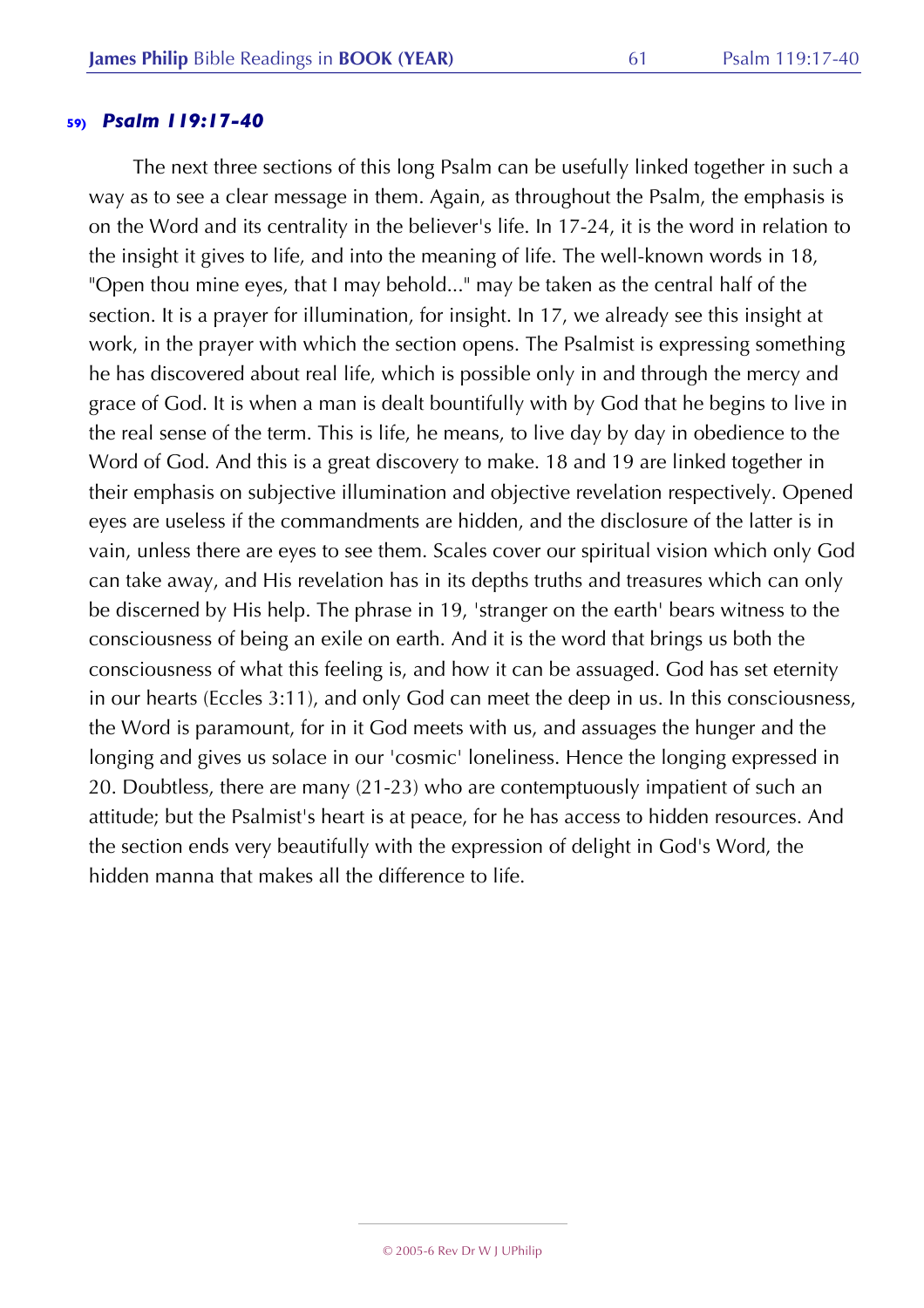# **60)** *Psalm 119:17-40*

In 25-32 the Psalmist is in a very different frame of mind. He is down in the depths, with his soul cleaving to the dust, and melting for heaviness (25, 28), and he longs for a time of 'enlargement of heart' (32). The theme of this particular section could well be summed up thus: "What to do when you are cast down and depressed". The sense of emergency and crisis in 25-28 is obviously very real: he feels 'dead', and therefore asks for quickening; he feels bewilderment and therefore asks to be taught and given insight into his situation; he is conscious of utter weakness and therefore asks for strength. Such is his prayer. But there is something else also: in 26, he had 'declared his ways', i.e. he has told it all to the Lord. This is the prescription in time of depression. "Tell Me all about it", says the Lord, and in the words Thou heardest me," we have an assurance for those 'walking in darkness': God hears and God answers! But sometimes this assurance does not suffice to still the distress and lead us into peace. Our souls melt, and wilt, for heaviness. What are we to do then? First of all, we must remember that this is the heart of the crisis, and hold grimly on until His answer does come through. That is the first thing; and the second is this: we must stick grimly to the routine of spiritual life. Go through the motions! This is the point made in 30, "I have chosen the way of truth" and in 31, "I have stuck unto Thy testimonies" (or, "I have cleaved to Thy Word" - we should note the two 'cleavings' in this section, cleaving to the dust and cleaving to the Lord). By and by, an assurance will dawn: 'Thou shalt enlarge my heart. This is the same thought as expressed in Psalm 43:5, "I shall yet praise Him".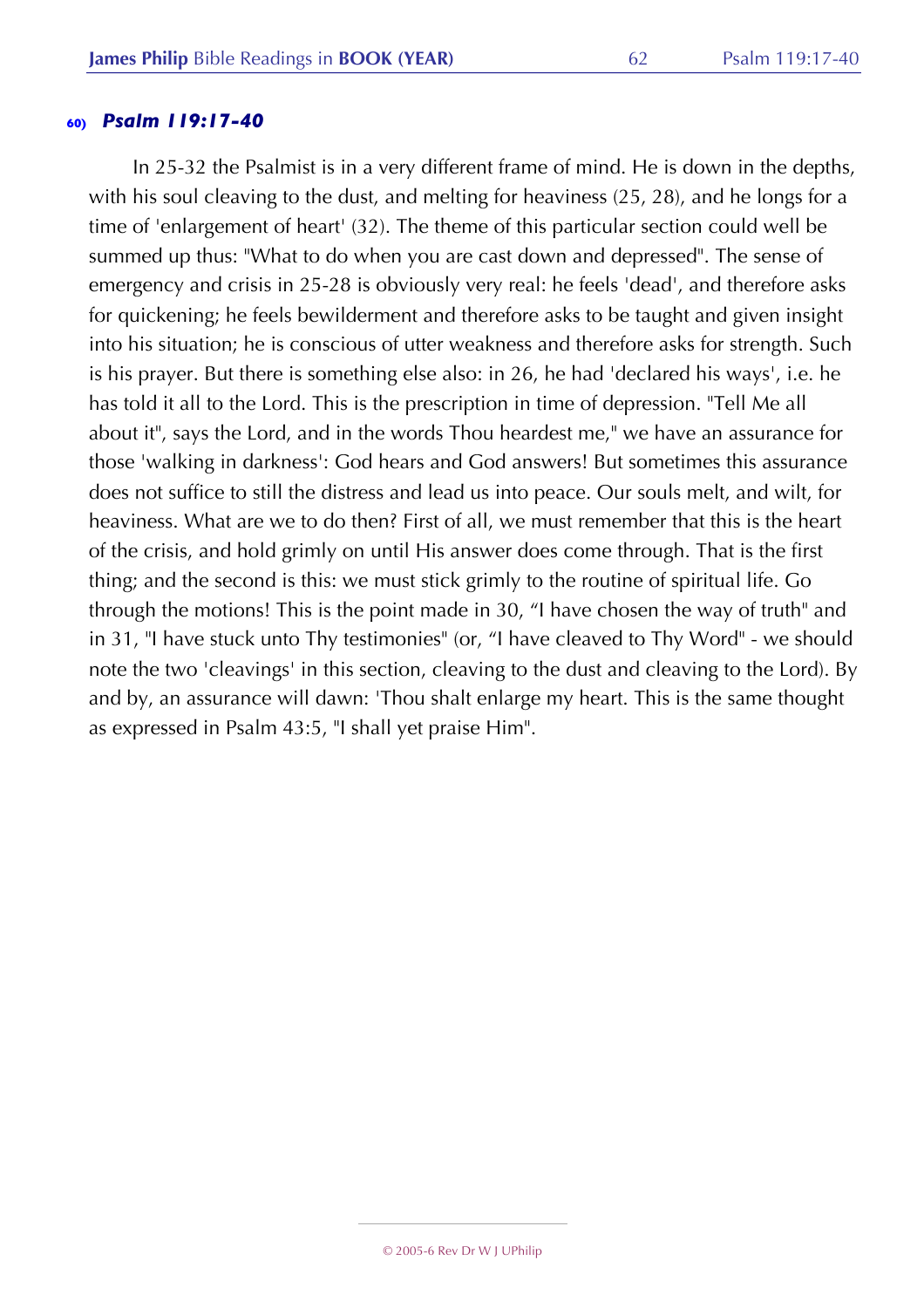# **61)** *Psalm 119:17-40*

In 33-40 we have a prayer for understanding and guidance. and it may be that this has something to do with the expression of depression and darkness in the previous verses. For, in such an experience, there is so much that we do not understand and cannot seem to grasp, and we ask all the deep questions - Why? Why? Why? We want light, hence the prayer here. But, of course, the words are true in a more general sense also, without reference to the earlier stanza, for here there is the consciousness that there are hidden depths in the Divine revelation that cannot be searched out except by God's help. One thing that it is important to note here is the emphasis on the mind and the understanding. This is not merely an intellectual matter, but something basic in spiritual life. For it is through the mind that all truth comes to men, and it is thus that it influences and shapes the will to obedience (33b, 34b). The Psalmist is conscious, 36, 37, of the things that militate against obedience - worldly gain, temptation via the eyes and his prayer is therefore to be delivered from such temptation, in the consciousness (wrought in him by the Word itself) that the only real life for man is union with God and obedience to His commandments. The reproach referred to in 39 may be a reference to his consciousness of failure in this regard in the past. Whether or not this is so, he expresses in 40 his real and truest self, in his desire to be revived by God. As Maclaren puts it "The necessary precursor of deeper draughts from the Fountain of Life is thirst for it, which faithfully turns aside from earth's sparkling but drugged potions".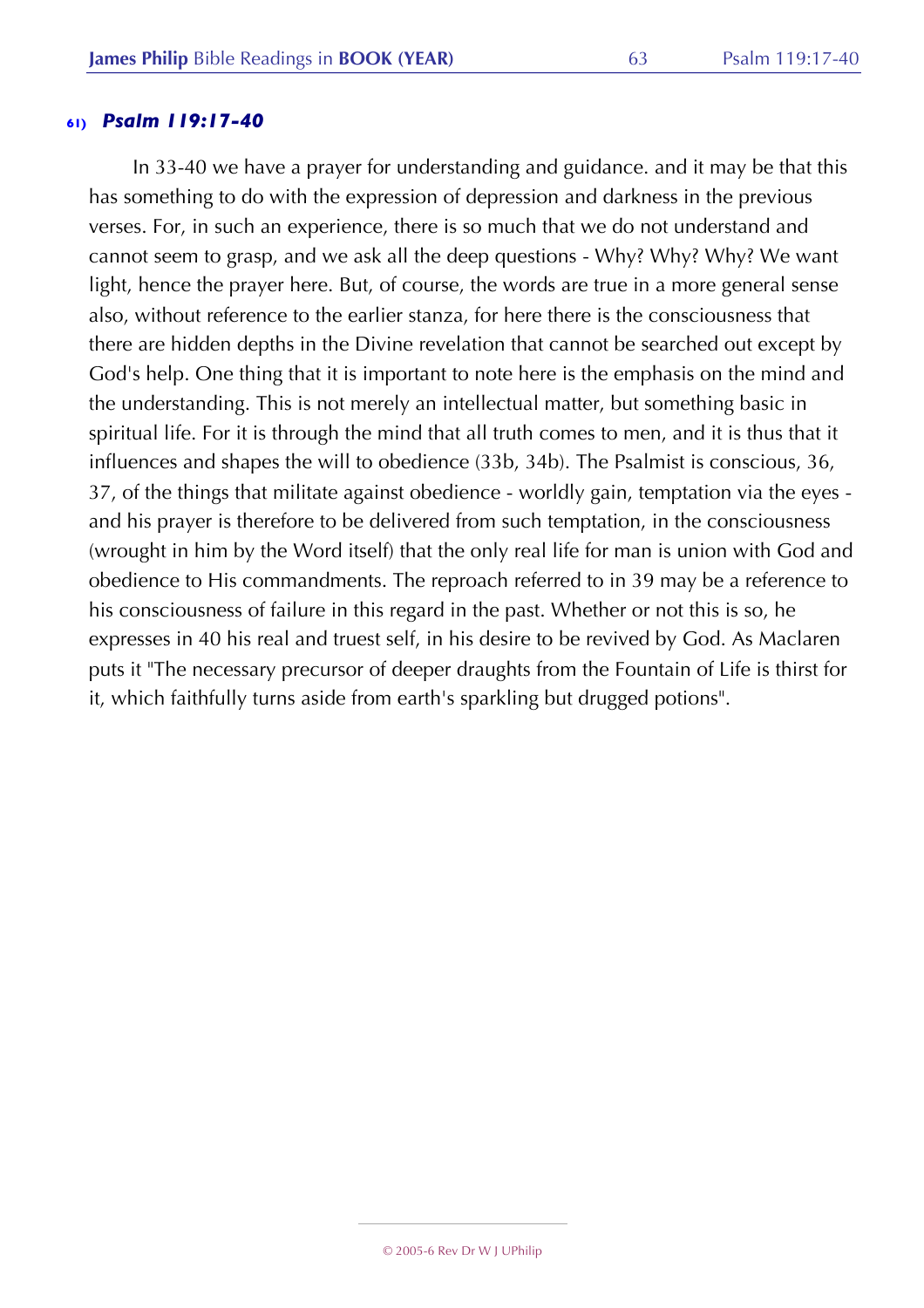#### **62)** *Psalm 119:41-64*

The next three sections of the Psalm seem also to belong together in such a way as to enable us to gather one central message from them. In 41-48, which commentators have variously entitled as a prayer for grace and courage, a prayer that the Word may be the Psalmist's support in all his worldly concerns, as the inspiration of his testimony, the theme relates to the duty of bearing testimony, and the resources needed to witness a good confession. As such, it is similar in content to Paul's striking words in 1 Tim 6:11ff, "Fight the good fight of faith..." Here, then, is the Psalmist praying for the mercies of God to come to him, so that, thus enriched and equipped, he might be able to give a reason for the hope that is within him. It is a thought echoed also by Paul in 2 Cor 4:1 ff, "...as we have received mercy, we faint not...." Blessed by the Divine mercy, our lips are opened to bear witness to him, for so our hearts are enlarged and enriched that we have something real to say to the world. Here is an important prescription for spiritual life. When witness is faltering, what we need is not so much new and better techniques, but a new experience of the mercy of God. If our hearts are really touched with the Divine mercy, if mercy seems a wonderful and glorious thing, gripping us and thrilling our souls, then our lips will be opened to speak well of Him. The quality and extent of the answer to the psalmist's prayer in 41 is unfolded graphically throughout the section. First of all, lips are opened (42) to testify to God's word and grace, and facility and fluency given (43) - the lips and the mouth remain open, and there is an ongoing testimony. It is not a 'flash in the pan', but a settled characteristic of life. Next, there is a sense of liberation given (45). A man is brought into a large place by the Word, and he 'comes into his own'. Thirdly, testimony 'before kings' (46) has a twofold reference: on the one hand it speaks of the extent of the influence that such a testimony can have; on the other hand, it speaks of the dignity that the Word imparts to life. It creates stature in a man. In 47, 48, the delight in the Word indicates how far removed this is from any barren, restricting legalism. This is liberty indeed.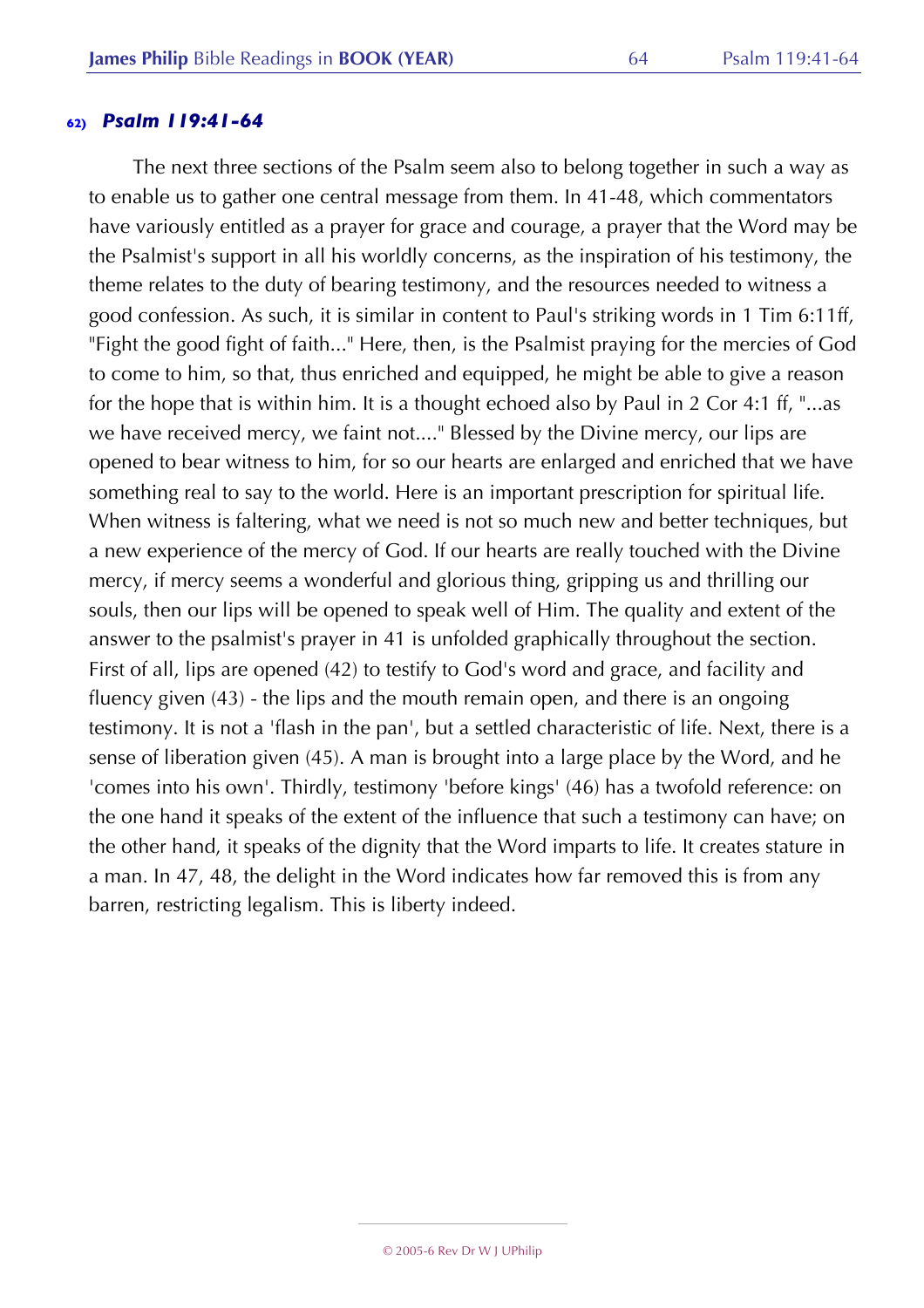#### **63)** *Psalm 119:41-64*

The theme of 41-48 forms a good background and context against which to consider that of the next (49-56), where once again the Psalmist is under pressure and affliction (as in 25-32). This serves to remind us that the ideas of stature, liberation, and delight expressed in 41-48 are not incompatible with affliction and being cast down. But the one (41-48) is the foil to the other (49-56), and the latter needs to be looked at in the light of the former. Here, then, is the message: there is comfort, in time of affliction, through the Word of fife. The meaning in 49, 50 is: "remember the Word given to me, because thou hast made me hope, i.e. hast comforted me by promising me a blessed issue in my trouble". It is the kind of thought expressed by Paul in Phil 4:6, 7, when he speaks of the peace of God that passes understanding. Here is the Psalmist passing through a time of affliction, worry and anxiety. It could be any of several situations -that of a believer trying to maintain a faithful witness to Christ, and coming up against the scorn and contempt of his fellows, which he finds hard to bear; that of a burden of a society in declension, appalling and depressing the spirit when involved in an ongoing work of the gospel and seeing little or no response; that of a more personal and private problem, even a health question, that keeps a man from sleep at night (as in 55). In his burden and distress the Psalmist has betaken himself to the Word, and that word has become alive for him, as the Divine promises glow and gleam like lights in the darkness. Or, possibly, it is that he has known this to happen in the past, and he is looking now to God for the same to happen in this present time of affliction. This is a great way to pray, in time of trouble. And we may surely do so with confidence, for when God gives us His Word, He binds Himself to us, and obliges Himself to help us. It is this remembrance that brings comfort to the Psalmist's heart, and songs to his lips.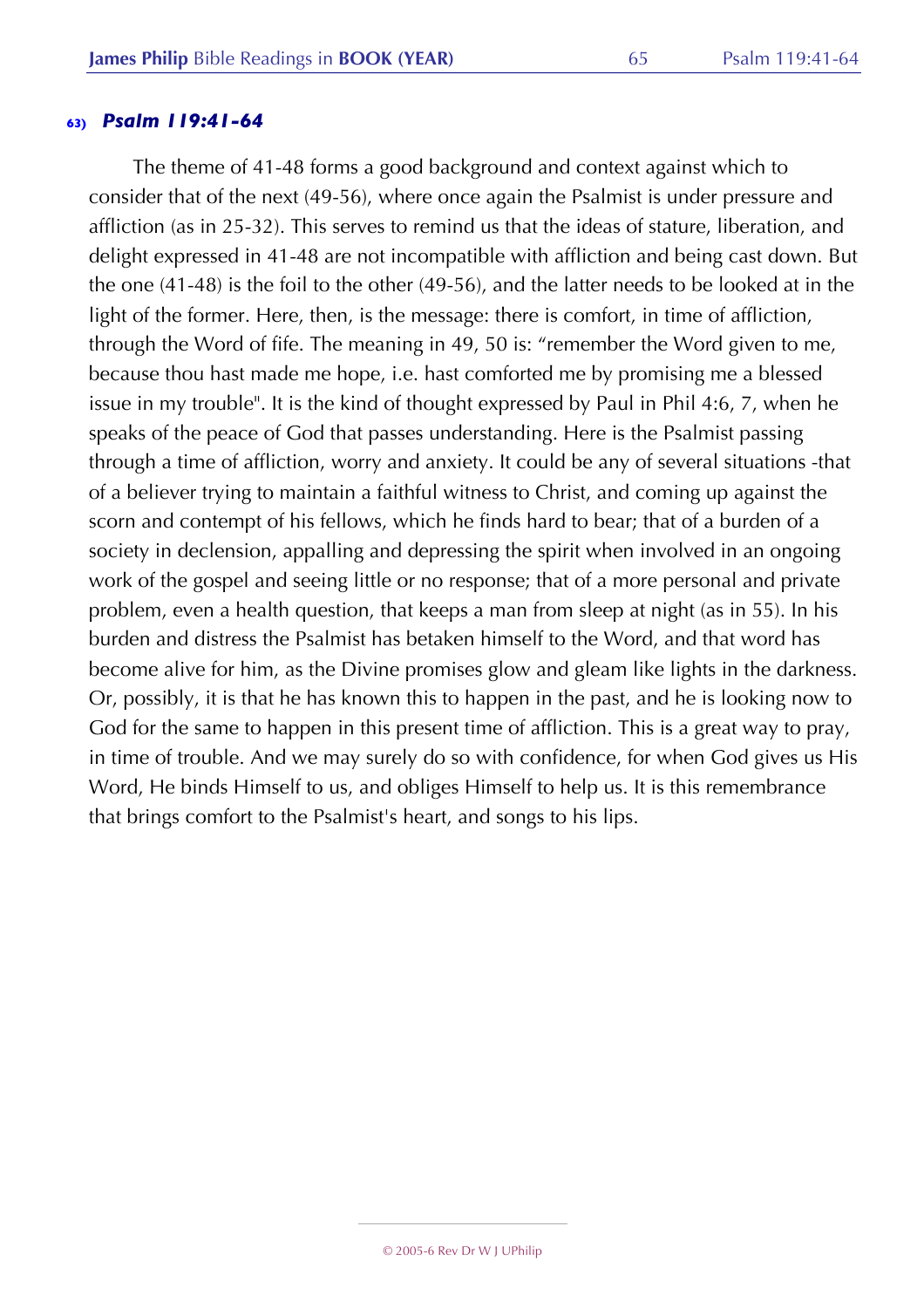# **64)** *Psalm 119:41-64*

The third stanza in this series (57-64) is described by one commentator as speaking of the happiness of resting on the Word from day to day. This is an important consideration for long-term Christian living, whereas 49-56 deal with a short-term experience of affliction. The verses speak of the main direction of our lives. How, then, are we to get to this happy place? The answer to this question is found in 59: we take stock of ourselves, we take a tumble' to ourselves, and we betake ourselves to God, and His ways, and His Word. To look at oneself in the light of the Word is to be seeing clearly, perhaps for the first time. We should note particularly the sense of urgency about doing this, expressed in 60. Maclaren comments: "Such turning of our feet to the right road has many foes, and chief among them is lingering delay. Therefore resolve must never be let cool, but be swiftly carried into action." We should also note what is said in 63. Having one's portion in God does not mean 'solitary religion': on the contrary, it draws us to the fellowship of like-minded people. This is something very important: it is a corporate experience, 'with all saints' (cf Eph 3:18), not something one can comprehend on one's own, but only in the fellowship of God's people. The section ends with the outburst of a full heart (64). The hymn says,

> "Everywhere His glory streameth, God is wisdom, God is love"

- this whole hymn (RCH 33), especially its last two verses, expresses the thought of 64 beautifully. Ah yes, but eyes need to be opened to see this. It is not self-evident. It is the man who through the Word has found God to be His portion that discovers this. It is through the Word that we learn that even in our affliction the mercy of God is at work. One last word: in these three stanzas we see that the experience of affliction is encompassed on the one hand by the victory expressed in 41-48, and on the other by the satisfaction of living under the mercy of God, in 57-64. It is ever so. We only need eyes to see it.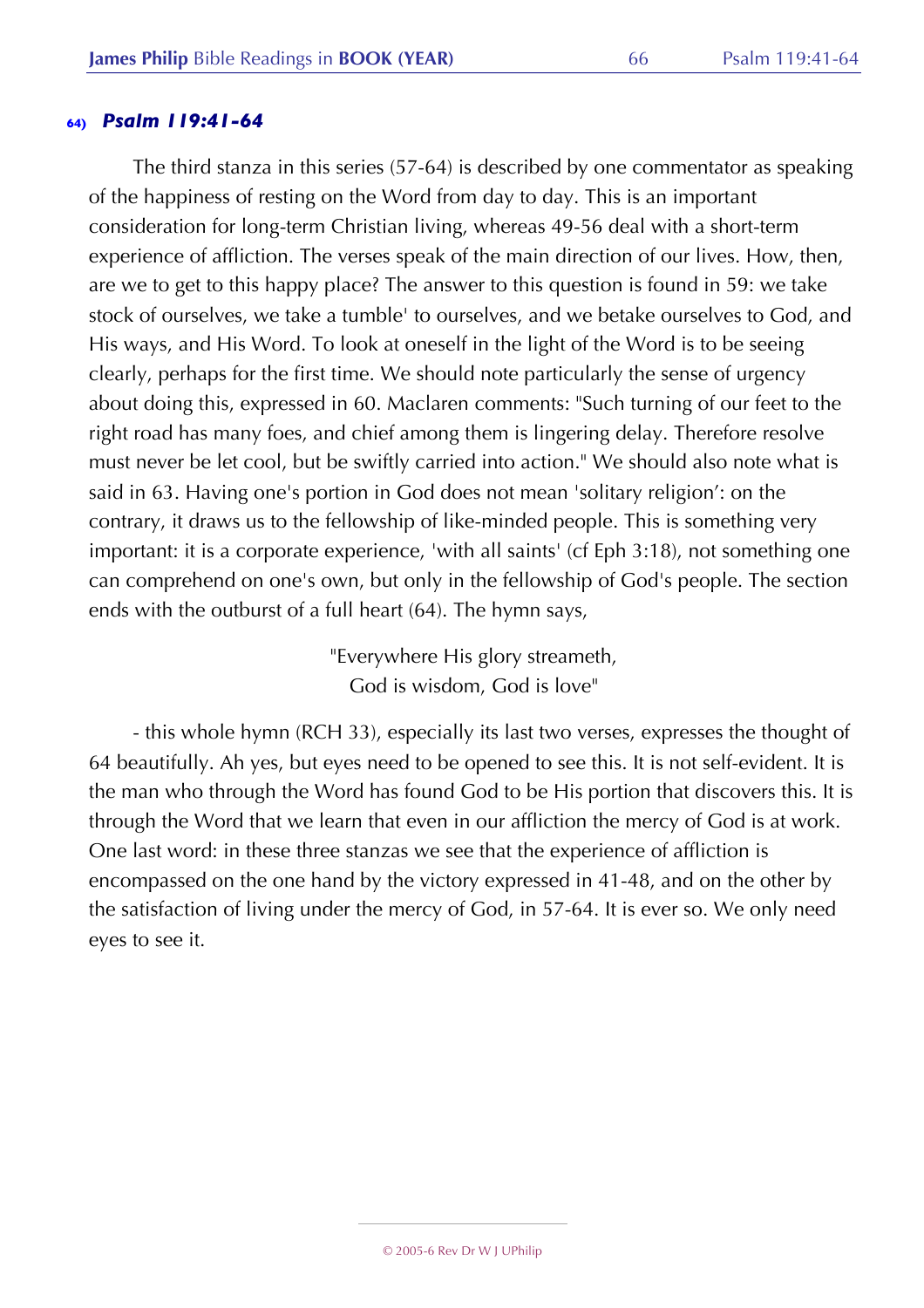We shall attempt to cover the next four sections of the Psalm as a unit, since they seem to have a common factor threaded through them - the note of affliction (67, 71; 75; 81-87; and 92). In 65-72 affliction is the prominent note throughout. But it is not an ordinary run-of-the-mill account and record of misfortune, no hard-luck story. There is no preoccupation with pain and suffering, still less any bitterness or 'chip-on-theshoulder attitude - as there can so often be! - but on the contrary something very different, and well exemplified by the contrast between Jacob's attitude to his adverse circumstances and that of his son Joseph. Jacob complained, "All these things are against me" (Gen 42:36); Joseph said, "God meant it unto good" (Gen 50:20). This latter is undoubtedly the emphasis the Psalmist makes here: indeed, the word 'good' occurs five times (65, 66, 68, 71, 72). This reflects his view of life, and constitutes a statement - and a standpoint - of faith. It is this that his faith rises to and lays hold of, hence the prayer in 66 for discernment. It is as if he were saying, 'This is the deepest and truest thing; help me, O Lord, to see that it is so. This is a necessary prayer for us also, for we need to see things as they really are. It is the faith that Paul gives expression to in Rom 8:28, 'We know that all things work together for good...." This naturally leads on to what follows in 67, 68. Affliction itself has proved to be good, since it serves to have brought him back to God's ways and, having come through the affliction, the Psalmist asserts, not now by faith, but by experience , that God is good (68) in all His dealings. Maclaren observes that there is a deepening emphasis in the later verses of the section: "There (67) the beneficent influence of sorrow was simply declared as a fact; here it is thankfully accepted, with full submission and consent of the will. 'Good for me' means not only good in fact, but in my estimate."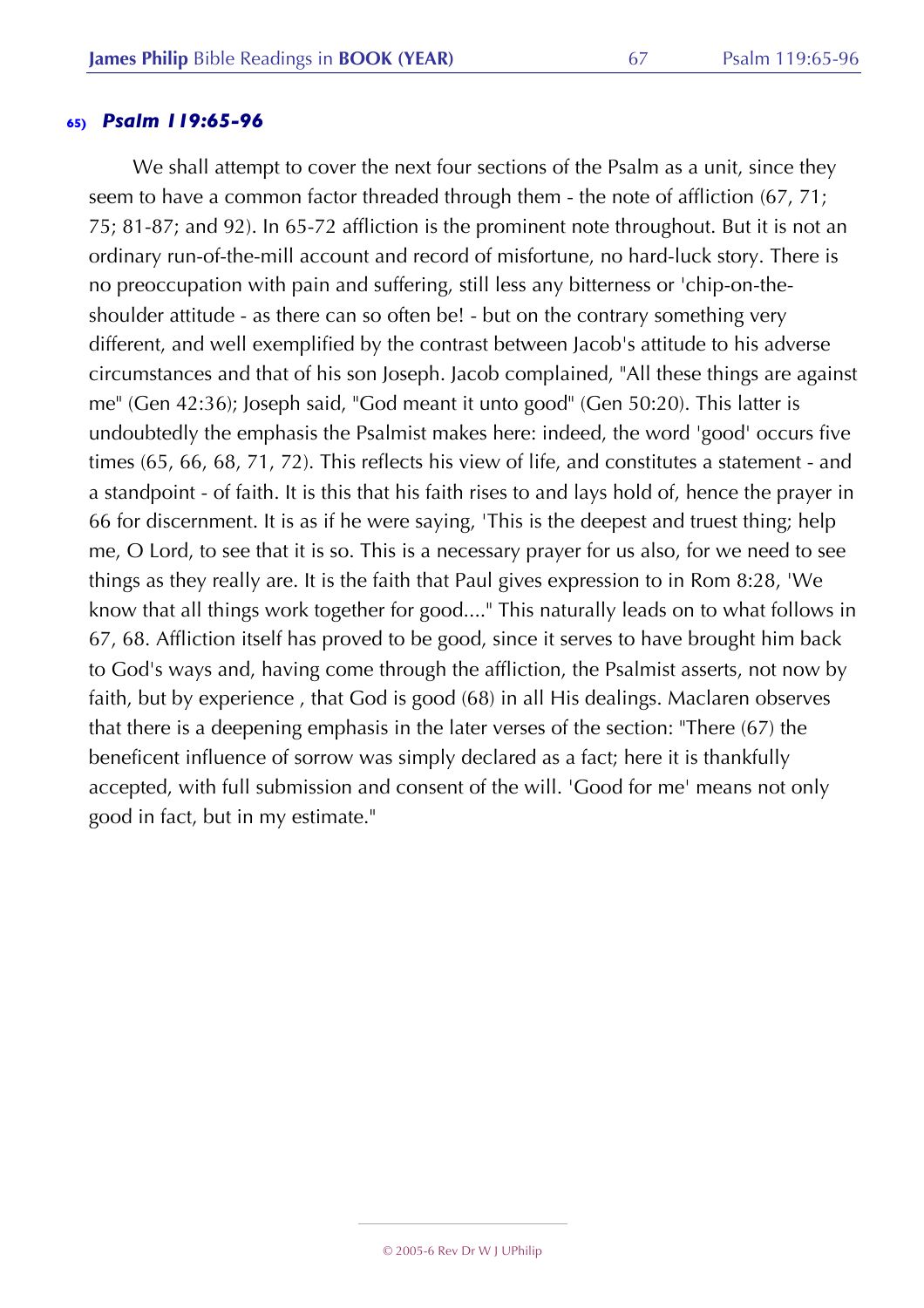Affliction lies at the heart of 73-80 also but with a particular emphasis, that of comfort (76, 77), both for the Psalmist himself, and also for those who see and understand his experience. "When God delivers His servant who has kept His Word, such deliverance will mightily comfort others of God's servants" (Leopold). The section begins (73) with an interesting and suggestive comment on the purpose of creation, as having understanding breathed into life so as to enable men to learn the Word of God. Physical creation finds its true meaning only when spiritual understanding is given by Him. In 74 there is a prayer that the Psalmist may be a witness that hope in God's Word is never vain, and so that his deliverances may be occasions of widespread gladness. 'Judgments' in 75 seem to refer to the providences of God, much on the lines of Rom 8:28. It is in this context that we best understand the prayer in 76 for the Divine comfort. The fact is, even when we know that trials are from God and for our good, they are still sore; and we need comfort and quickening in the midst of them. The Psalmist is no stoic, and there is nothing in his words to suggest that even feeling the soreness is a mark of failure, or that believers should be 'above' this. In 78-80 a threefold petition is unfolded, first with regard to the proud, then to the devout and godly, and finally to himself. The Psalmist prays that the ungodly will be baulked and set at naught; in 79 the prayer of 74 is repeated, namely that the godly may, from contemplating the Psalmist's security, come to know the worth of Gods testimonies (Kirkpatrick translates, "Let my experience of Thy mercy show the godly the blessedness of keeping Thy testimonies"); for himself, he prays that his heart may be sound in the Word (80, cf Eph 3:17; Col 2:7, 3:16). It is something, is it not, to get through to this, by being in the crucible of affliction!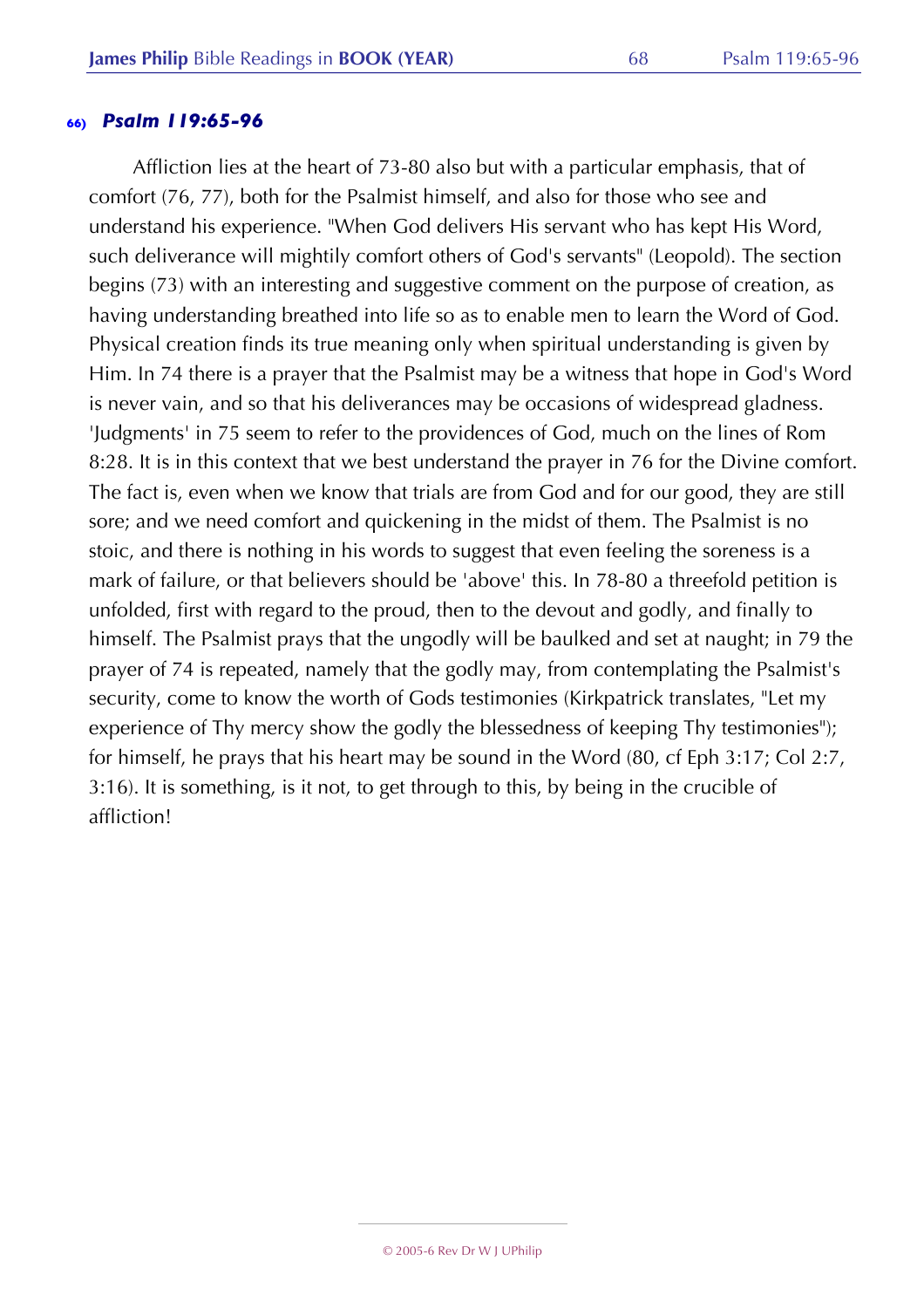In 81-88 we see the Psalmist in 'the Slough of Despond'. The picture in the opening verses of the section is a very graphic and moving one. Yet one wonders whether 'Slough of Despond' is the best way of describing it, for the phrase suggests depression, which may or may not have outward causes or precipitating factors; and here the Psalmist is being oppressed and persecuted by his foes (84-86), and so beset by them that he is all but beaten down and put a finish to. As such, the section bears a message very similar to that in 25-32, and it tells us what to do when under extremes of pressure. The Psalmist's soul is fainting (81), but he hopes in the Word; he seems to sink deeper into the darkness in 82, and his heart is shrivelled in 83, but he does not forget God's Word. Yet, after verses in which the malevolence of his enemies is described and emphasised (85, 86), and he is conscious of almost going down under, he is nevertheless, in that dire extremity, holding grimly to the Word. We see, then, the dingdong battle, with the Psalmist finally emerging out of the extremity of it into faith, trust and confidence. Maclaren says of 88 that the Psalmist "is heartened to pray for reviving, and to vow that then, bound by new chains of gratitude, he will, more than ever, observe God's testimonies. The measure of the new wine poured into the shrivelled wine-skin is nothing less than the measureless loving-kindness of God; and nothing but experience of His benefits melts to obedience."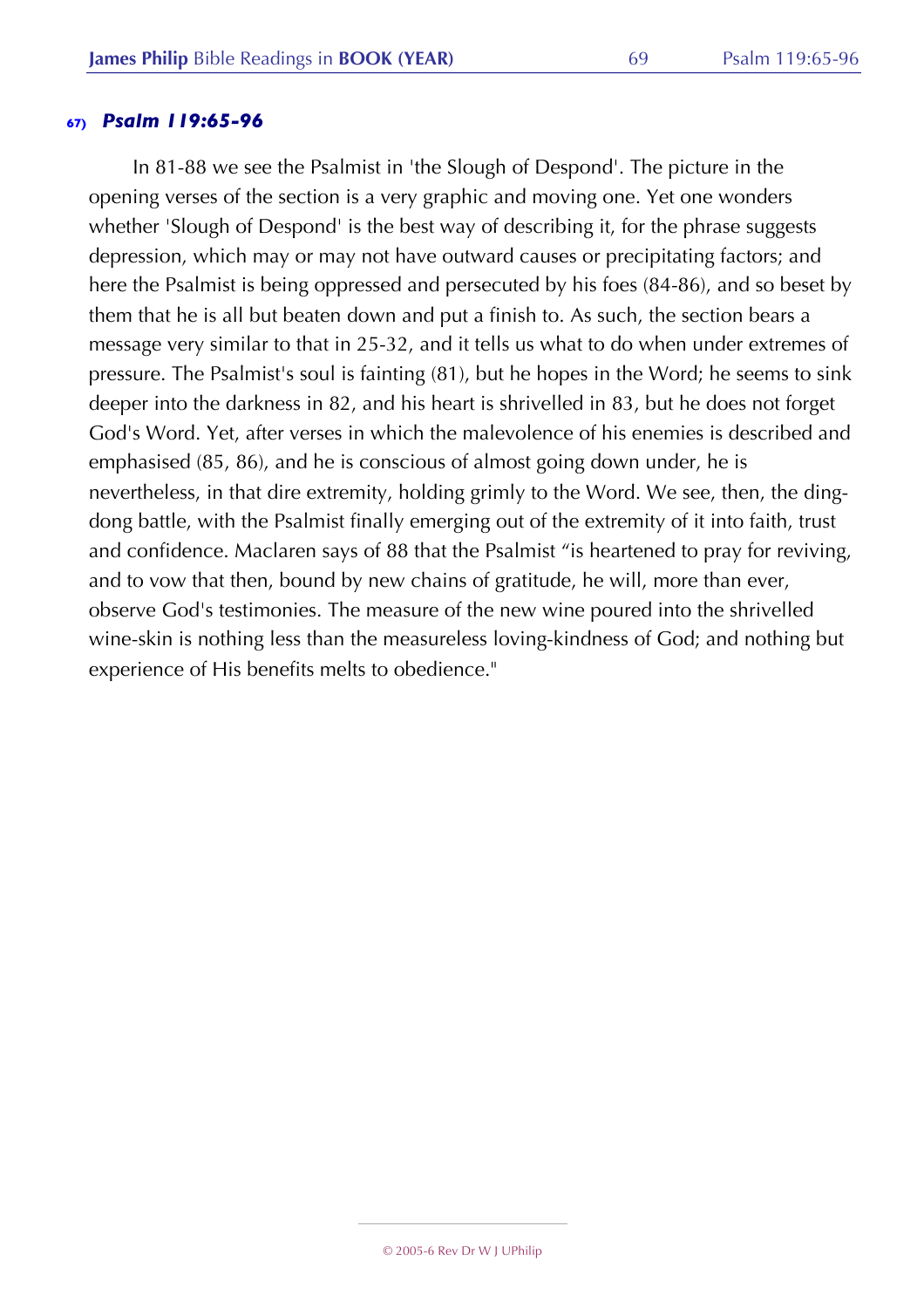In 89-96 affliction is still the theme, but the Psalmist is now looking back over his experience, and has realised in a new and deeper way how and why he has won through to peace and deliverance: it is through the Word. And he has such a view of the Word and its place that he explains in terms of 89. The Word is the one impregnable, unchangeable and dependable reality. So 89-91: what a picture of the essential stability of a world undergirt by the Word of God! That is the one picture, the objective one; the other, the subjective response, is delight in God's law (92). And delight in God's law, through being in harmony with all the created order (89-91), "Changes affliction from a foe, threatening life, to a friend, ministering strength" (92), as Maclaren puts it. The Word of God, when loved, not only averts destruction, but also increases vital power (93) and invigorates the soul. But we should note the realism here. All that we have said does not idealise life. The pressures are still there to be coped with, as we see from 94, 95. In 94 it is the fact that he belongs to God that is the ground of his appeal. It is a question of God safeguarding what is His own. "He cannot but protect His own possession. Ownership has its obligations, which He recognises" (Maclaren). This is the truth inherent in the idea of the covenant: God binds Himself to help His people, and therefore no enemies can prevail against them. The final statement in 96 has been rendered "To all perfection I have seen a limit" - lifelong experience has taught the Psalmist that there is a flaw in every human excellence. But over against this the commandment -God's Word and purpose - is exceeding broad, of wide scope, broad, open spaces of liberty, freedom and fulfilment. The idea is that within the limits imposed by our sinnerhood, the scope of the Divine Word is simply without parallel as far as other earthly things and values are concerned" (Leopold).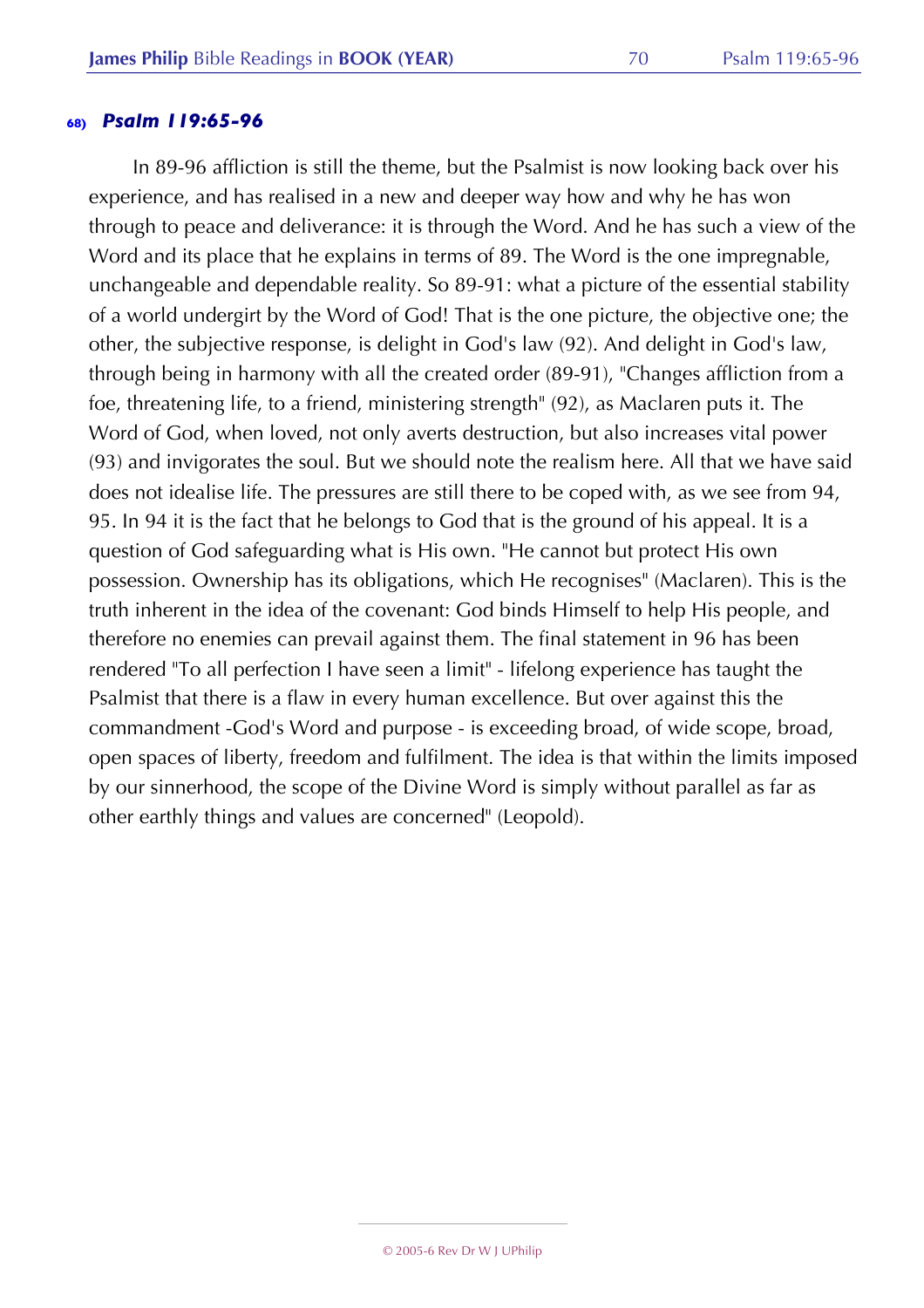#### **69)** *Psalm 119:97-120*

The next three stanzas of the Psalm have as their themes, Communion (97-104), Guidance (105-112) and Refuge (113-120). Here is the Psalmist rejoicing in the communion he enjoys with the Lord through the Word, and the effects of that communion in his life, imparting rich heavenly wisdom to him. In this respect the thought is akin to that in 41-48 (which see), where we spoke of the dignity that the Word imparts to life. Here is part of that dignity, in terms of the wisdom that the Word imparts. Two qualifications, however, require to be added here. The first is that it is not technical knowledge of the law of God, but heart-love for it that is in view in these verses. It is a deep, personal relationship that the Psalmist speaks of, and the intimacy of communion which is so central to true spiritual life, as the phrase in 98, "Thou through thy commandments...." makes plain. The second qualification relates to the Psalmist's claim to a wisdom superior to his enemies (98), his teachers (99), and the ancients (100). This could be open to serious misunderstanding, but it is to miss the point to accuse the Psalmist of self-righteous, pharisaic arrogance here. Rather, the kind of contrast being made is similar to, and paralleled by, that made in the New Testament by our Lord and His apostles alike - cf Luke 10:21, "....hid these things from the wise and prudent, and revealed them unto babes", and 1 Cor 2:7f "...the hidden wisdom....which none of the princes of this world knew...." There is a spiritual wisdom, spiritually revealed and spiritually discerned; and it is quite possible for a teacher, or one of the ancients, not to know that wisdom, which the simple and the babe may grasp fully. Look at Nicodemus! He was a ruler of the Jews, and in a teaching office, yet he did not know what many a Sunday School child could witness to. These are the kind of teachers the Psalmist is referring to.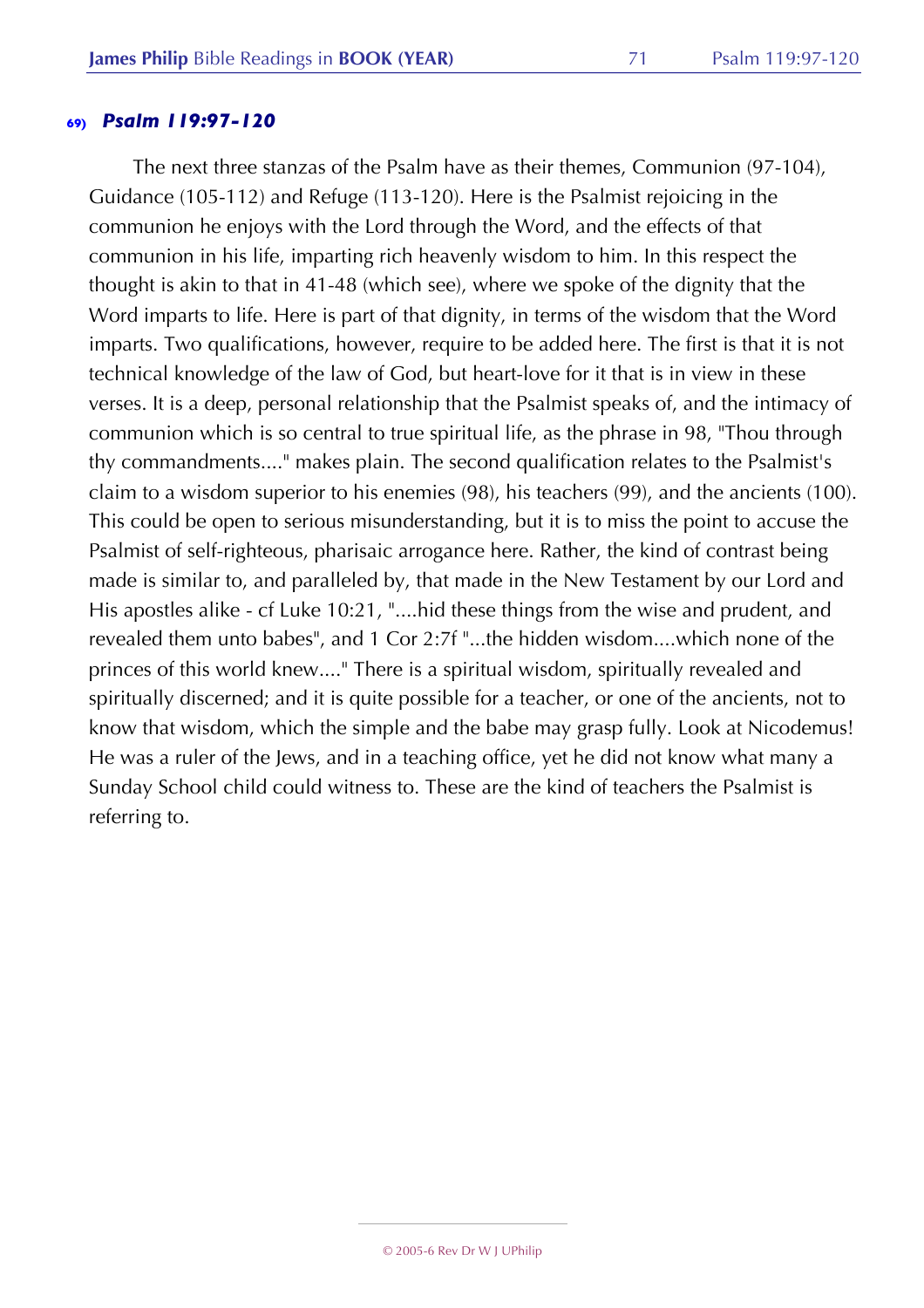# **70)** *Psalm 119:97-170*

The theme of 105-112 - that of guidance - may profitably be taken up by considering something which flows from the thought expressed in the previous note. Nothing the Psalmist says about spiritual wisdom gives any one the right and entitlement to dispense with human teaching, and it is a misinterpretation of 1 John 2:27 (a verse similar in meaning to that in 97-104), 'ye need not that any man teach you...." to suppose that we can arrogantly dispense with the teaching of men in favour of so-called Divine inspiration, which may turn out to be nothing more than our own (rather poverty-stricken) thinking and ideas. The Holy Spirit gets the blame for a good deal in Christian life. There is no warrant either in John's words or the Psalmist's for the misguided assumption that we can depend on the inspiration of the moment for Divine direction, and dispense with the accumulated spiritual wisdom of God's means of grace. When some believers, thus misguided, refuse to take human counsel, what they are doing is not trusting wholly in the Lord, but in their own subjective feelings (often very unreliable) as to what the Lord is saying. Far better, surely, to grasp the heart of the verses before us now (105-112) with their statement of the power of the Word to lead and direct us in all our ways (105), and also the expression of determination to live wholly by that Word (106). This is a great way to live, but it has its hazards and pressures, as 107-110 serve to underline. No one should doubt but that to live in such a way is a costly matter involving affliction, both outward and inward. Consider our Lord's experience: there is a sense in which the discipline of temptation, in which He conquered with the words, 'It is written', is fully expressed only in the Garden of Gethsemane, where His determination to do the will of God made Him sweat drops as of blood. This is the cost of living by the Word, and it will not be less for any of us. The Psalmist's testimony here is very impressive: in spite of the intensity of the pressures (109,110) he neither forgot nor erred from God's precepts, and the words at the end of 112, "Alway, even unto the end" crown his testimony. God grant that it may be so with us.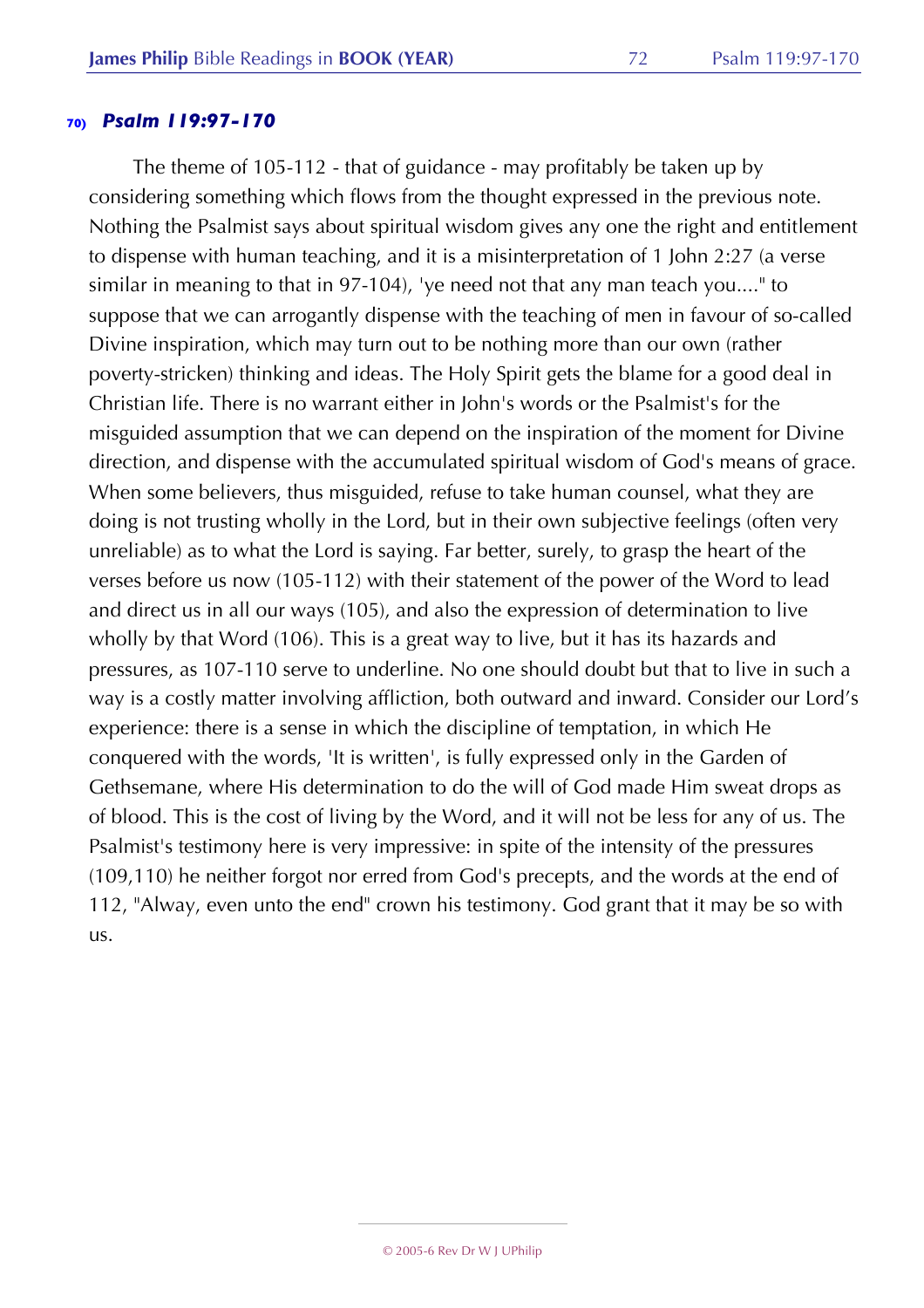# **71)** *Psalm 119:97-120*

The next section (113-120) seems to follow naturally from the previous note's emphasis, from the pressures that come upon faithfulness to the thought of a refuge from these pressures that will comfort the heart. One commentator entitles the section as a prayer to be loyal to the Word in face of much opposition; and this is done by hiding in God (114). What is said in 113 is better rendered "I hate double-minded persons", and seem to have a connection with what has been said in the previous sections, where whole-hearted commitment was the order of the day. To those who are totally committed, 'half-and-half' people necessarily seem suspicious. Love for the law is the only way, even if it brings opposition. Hence the idea of protection and refuge throughout the section. Nor is this negative and cowering, but a quiet resting in God and waiting on His Word (cf Ps 57:1). Not only so, in 115 the Psalmist exercises a positive, even aggressive, faith: "Depart from me...." Here is a resistance from the base of refuge (cf Mark 11:23, "Whosoever shall say to this mountain...") - not prayer, but assertion and commanding. This is something we can do when we are hidden in God! In there, too, one's eyesight becomes wondrously clear: we see the emptiness of sin and its fallacy. This is the meaning of 'their deceit is falsehood' in 118. "All godless life is a blunder as well as a sin, and is fed with unrealisable promises" (Maclaren). The end of the life of sin is dross (119), to be cast out as slag from a furnace. Hence the sense of dread expressed in 120, as he sees what God does to the wicked - a fear lest any wickedness might persist and prevail in his own life, and incur that judgment too.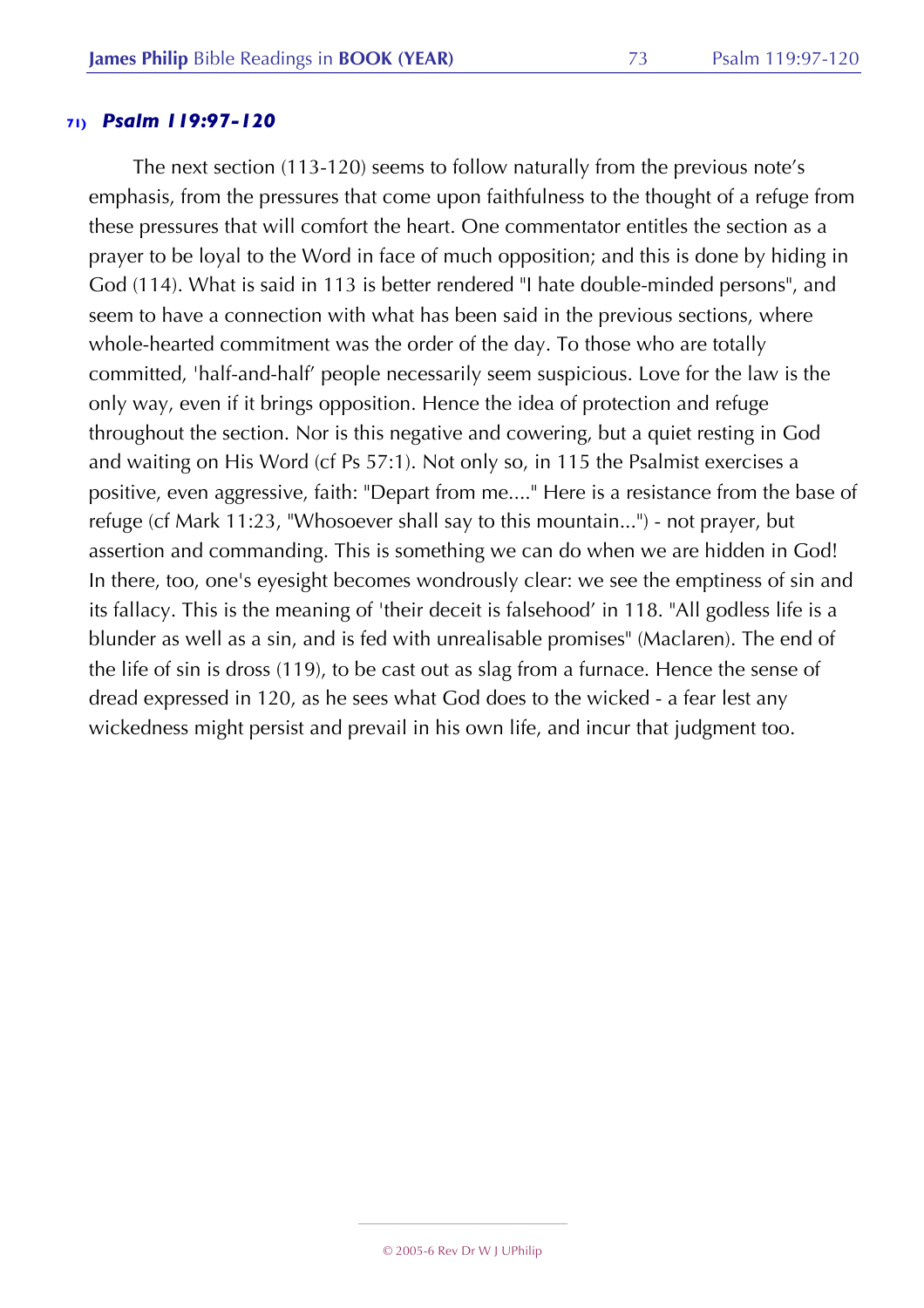### **72)** *Psalm 119:121-144*

These three stanzas seem to have one underlying theme which could be summed up in the phrase 'burden and longing' (cf 123,126; 136; 139). This is not surprising as an emphasis for, given the other ideas expressed in the Psalm thus far, we realise that the closer we draw near to God in fellowship and love, the nearer to His heart we come and therefore the more we will identify with his cause and concern in the world. There is a twofold thrust in 121-128: first of all we have - yet once again - the pressures on the Psalmist, and the desire and longing for Divine protection and vindication. His testimony is that he has done rightly (121) and it seems as if this has brought upon him the ire and opposition of the enemy. Righteous living in this sense makes one very vulnerable and this is something the godly feel very keenly, hence the cry to God for protection and not to be left alone - a very human cry and met with a very divine succour (as the word 'surety' in 122 implies). The second point is the Psalmist's identification with the larger issue, as he becomes conscious that his troubles are simply an expression of something very much bigger, the ultimate conflict between God and Satan, good and evil, and that he is caught up in it. This is the same thought as is expressed in the great battle passage in Eph 6:10 ff, where Paul by implication, in the words 'for all saints' urges us, "relate your personal battle to the battle, strike a blow for the larger cause in your prayers. Look at the main strategy of God, not merely the one infinitesimal part that is your problem". This is the kind of understanding (125) that we need - to understand our little battle in relation to the larger reality. Hence the stirring prayer in 126 - here is the identification with the Divine will and purpose which is so tremendous in the Psalm, and the sense of burden the Psalmist has to see the Lord's vindication in the land. And this is how we as Christians today need to think.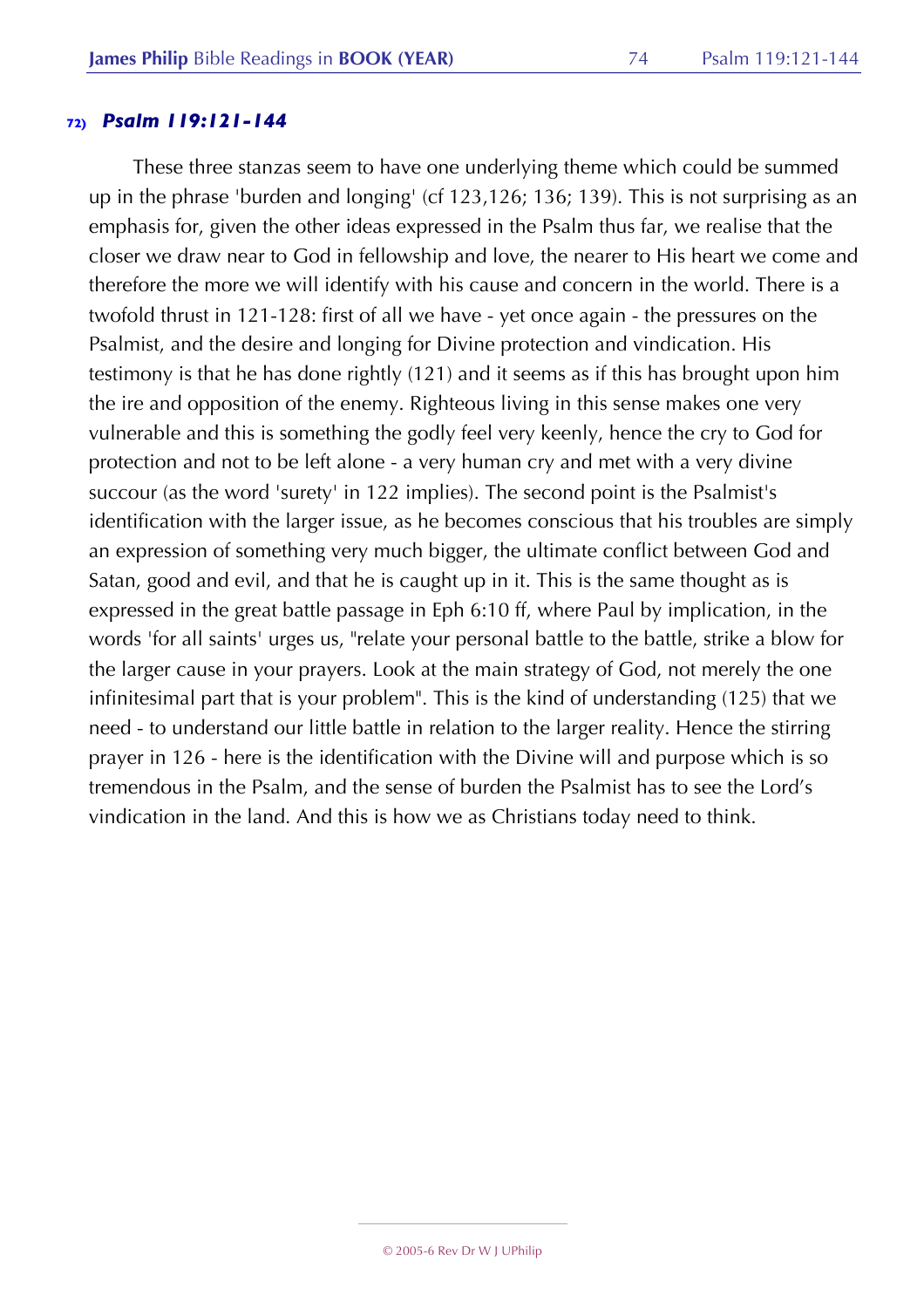### **73)** *Psalm 119:121-144*

The sense of burden referred to in the previous note is just as evident (129-136, cf 136) and there is the same association of ideas as before: desire for the Word, in ever deeper measure (130-131) serves to align one ever more closely with the mind and heart of God, making us feel the woe of the affront to Him when His law is violated. One inevitably thinks of our Lords tears as He stood looking down on Jerusalem in Luke 19:41 ff, "If thou hadst known, even thou, at least in this thy day, the things which belong unto thy peace...." In 130, it is because the opening of God's Word gives light ('entranced' - 'unfolding') that the Psalmist longs for more of the Divine truth (131). Leopold says, "One of the wonders of the Divine Word is that, when its truth is unfolded to men, it brings with it new and deeper insights to all men and particularly to the 'simple' who are the ones who keep their hearts open to its beneficent influences". It is indeed the simple heart, rather than the sharpened intellect that penetrates furthest into the deep things of God. The Psalmist's longing in this regard (131), puts us to shame, with our so feeble and fitful desires for spiritual things. It is this burden for deeper knowledge and experience that leads to the other burden in 136. This is always where it begins. What a testimony this is to the primacy and priority of the Word and its teaching. When once we get and give that its proper place, it will do so many things in us!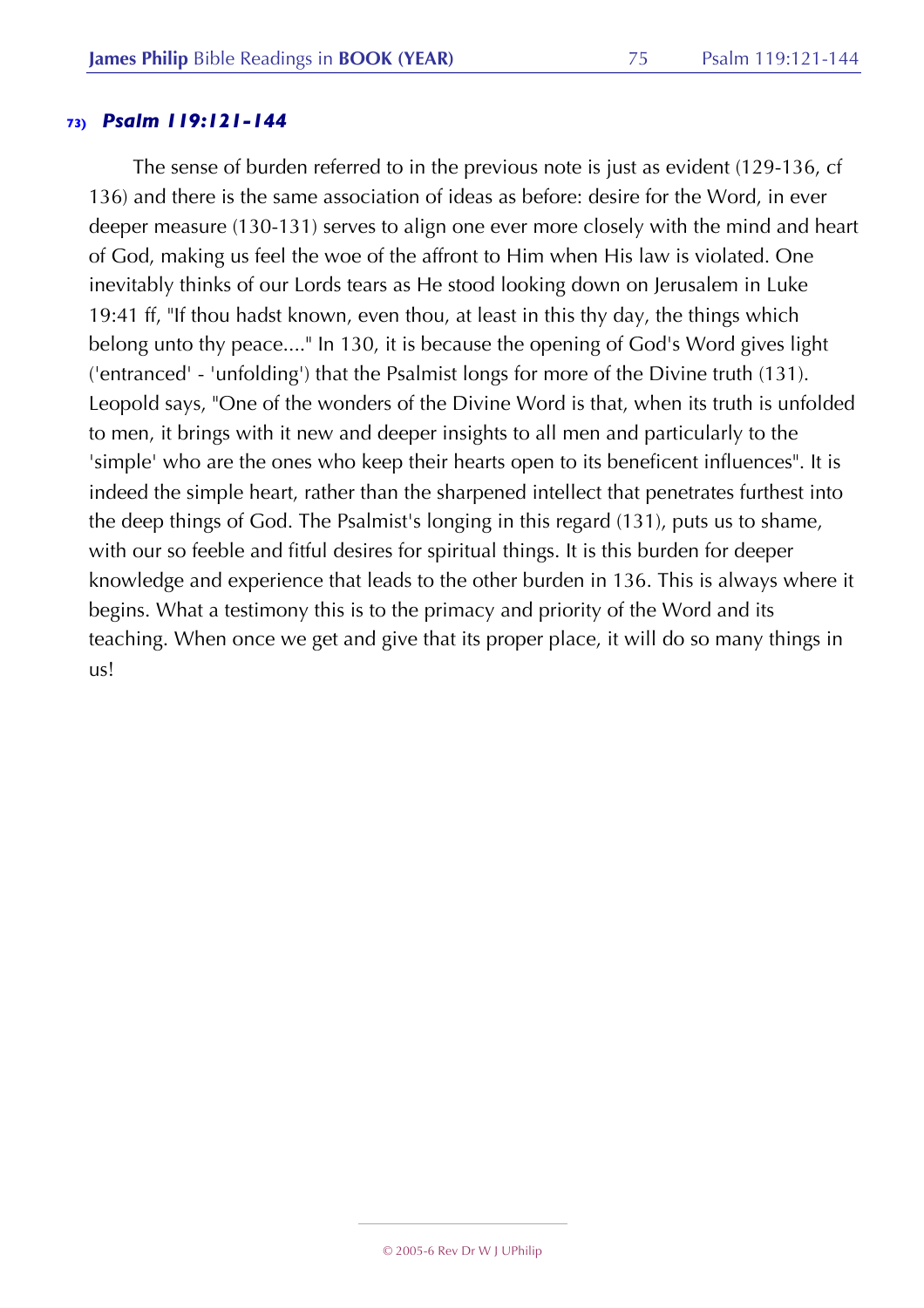# **74)** *Psalm 119:121-144*

We should note the 'mixture' of righteousness, pressure from enemies, love for the Word, and zeal for God in 137-144, and also the contrast between the Psalmist's own sense of smallness and insignificance and the greatness of the Divine will and purpose. Trouble and anguish may be his lot, but - he is caught up in the Divine purposes and given a place therein. That for him is the overwhelming reality which makes all the difference in the world.

Looking at these three sections together we are able to observe the progression, in a unified theme: in 126, 'It is time for thee, Lord, to work: for they have made void thy law'; in 136, 'Rivers of water run down mine eyes, because they keep not thy law ; in 139 'My zeal hath consumed me because mine enemies have forgotten thy word's. First, there is the indignation at the making void the law, and the prayer for God to work; then the tears and sorrow at the godlessness all around; then, finally, the zeal - leading to action. Here is a programme for action indeed! And the zeal that has its origin in this kind of progression, with the action that issues from it will always be both fervent and controlled, since it has its origin in the righteousness of God. One thinks of a similar progression in Paul's words in Romans: "I am proud (of the gospel) - I am debtor (to the Greeks and to the barbarians) - I am ready (to preach the gospel)", ready indeed for anything (Rom 1:14-16).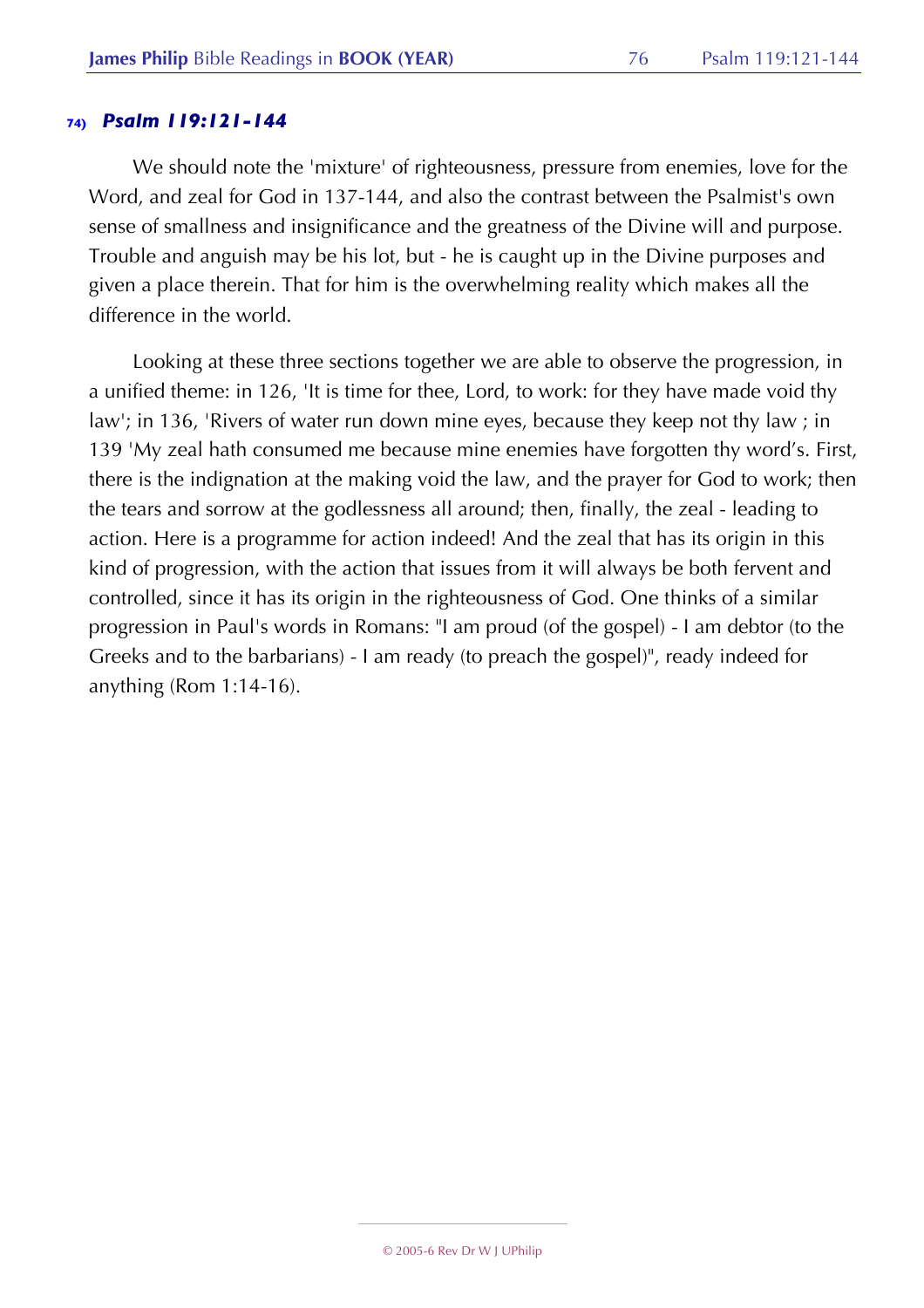### **75)** *Psalm 119:145-160*

The emphasis on 'crying to God' which runs through the first of these two sections (145-152) prompts the reflection that every cry, every prayer in the pages of the Old Testament is validated and authenticated by one glorious and fundamental reality - the fact of Christ and His triumph in death and resurrection. It is essential for us, in our studies of the Scriptures, to realise that the message of Christ crucified and risen is the foundation and basis of all the true and valid interpretation we place upon any part of Scripture that we study. It is only because Jesus died and rose again that the lessons we have been gathering from this Psalm, and indeed from all the others, are valid at all, and not a matter of wishful thinking. This is why we can say, to every heart cry here or elsewhere, "Yes, it will be heard, because Jesus died and rose again."

We should note the expressions of the Psalmist's faith in 145-148, "I will keep thy statutes", I shall keep thy testimonies", "I hoped in thy Word", "That I might meditate in thy Word". Here is the Psalmist resting in the faith of the promise. His heart is fixed, and because he is there his faith is going to be honoured. He will be heard (145), he will be saved (146), his long night of weeping will be brought to an end (147,148), and he will be quickened (149) - and all on the ground and on the strength of something that had not as yet taken place, but only promised, i.e. the victory of Christ. Faith in the Old Testament is always faith in the promise. As the Westminster Confession puts it (VII.5) that promise was "for that time sufficient and efficacious, through the operation of the Spirit, to instruct and build up the elect in faith in the promised Messiah, by whom they had full remission of sins, and eternal salvation."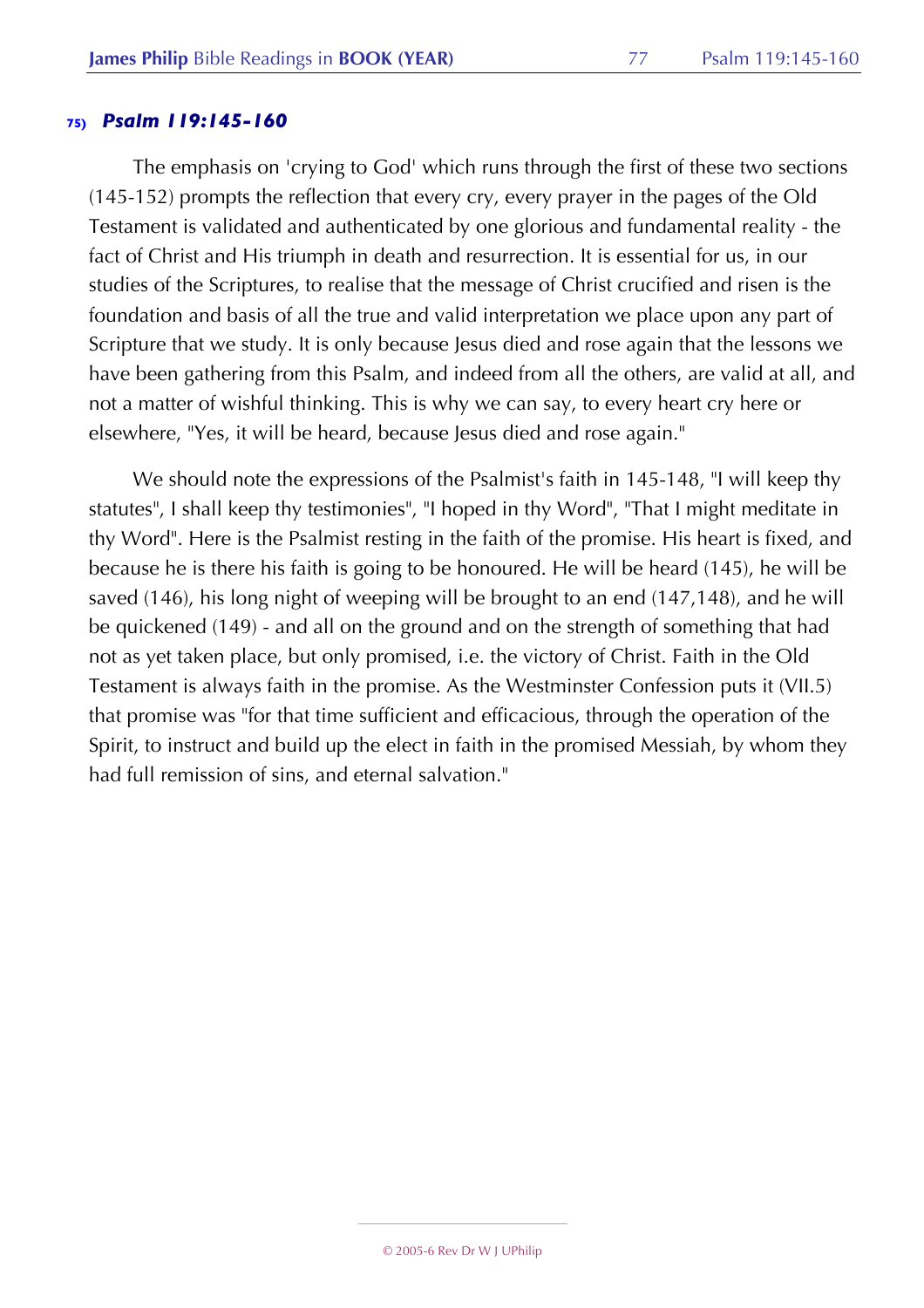### **76)** *Psalm 119:145-160*

The words quoted from the Westminster Confession at the end of the previous note seem well substantiated by the Psalmist's statement in 152, in his conviction that God's testimonies - His eternal truth -stated at the beginning of time in a gracious covenant of promise, are incapable of being broken. This is his assurance that God will, and must, answer his prayers. The prayer for quickening in 149 is repeated in 153-160 on three occasions (154, 156, 159). We need, however, to understand this word in its context: it does not so much ask for spiritual quickening as "for removal of calamities, which restrained free, joyous life" (Maclaren). It is the cry of a burdened heart, and the Psalmist is in affliction and under pressure. We would not be far from the mark, in view of 154, "Plead my cause" to think of Job's affliction, and the pressure upon him, in the words in Job 19:25, which the NEB renders "I know that my Vindicator lives and that he will rise last to speak in court; and I shall discern my witness standing at my side and see my defending counsel, even God himself...." It is the sense of the Psalmist's human helplessness that is so prominent, and that makes him call on the Lords Name as he does. He is a defendant in court, helpless in face of the accusations that are being hurled at him (154); he is surrounded by swarms of enemies intent on doing him despite, and burdened by the faithlessness of those who scorn God's Word and law and it is what he does in such circumstances that is important for us. This we will consider in the next note.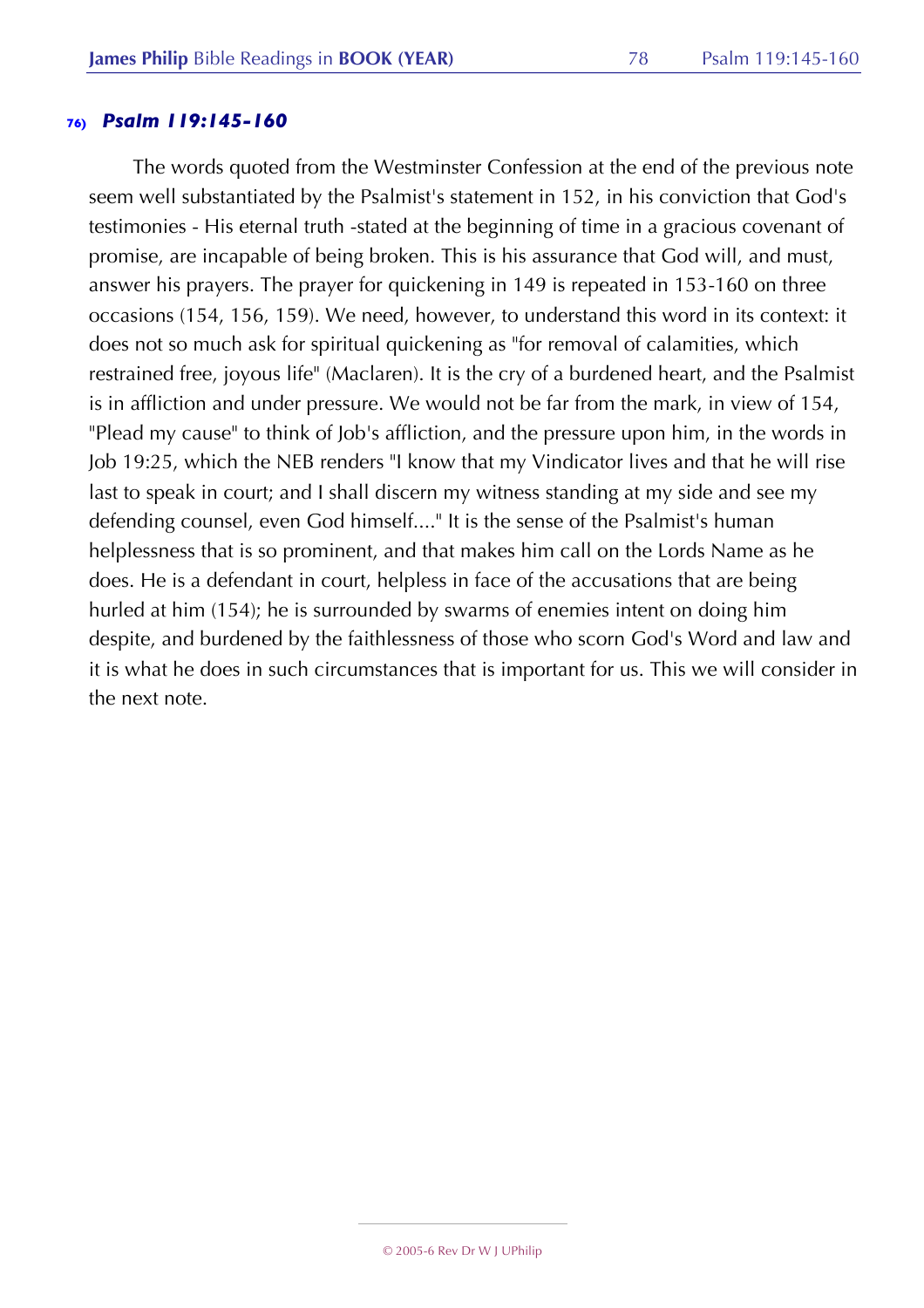# **77)** *Psalm 119:145-160*

What the Psalmist does in his predicament is first of all to affirm his faith roundly and unmistakably. This is the stance he takes in his affliction: 'I do not forget thy law' (153); 'I do not decline from thy testimonies' (157); 'I love thy precepts' (159); 'Thy word is true from the beginning' (160). He is, in fact, standing on the impregnable rock of Holy Scripture. One is reminded of the words of the hymn,

> How firm a foundation, ye saints of the Lord, Is laid for your faith in His excellent word

The soul that on Jesus has leaned for repose He will not, He cannot, desert to its foes.

In the next place, we must note the basis of his pleas for reviving or deliverance: 'according to Thy promise' (154); 'according to Thy judgments' (156); 'according to Thy loving-kindness' (159). One commentator suggests that 'judgment' in 156 is equivalent to 'custom', with the meaning of 'according to thy wont', i.e. for that is what Thou art like'. Thy promise, Thy nature, Thy loving-kindness - what a basis on which to pray! This is praying ground indeed. Not for something in us, but for something in Him does He hear and answer our prayers. Thirdly, in 160, we have the foundation for everything. The Psalmist comes out into the open ground of this wonderful declaration that God's Word is nothing but truth, from beginning to end. With this bedrock consciousness the Psalmist has reached something fundamental and unshakable. As Leopold puts it, 'The Word is one of the few things that continue unshaken and immovable through the ages. Happy the man whose life is built on that foundation!"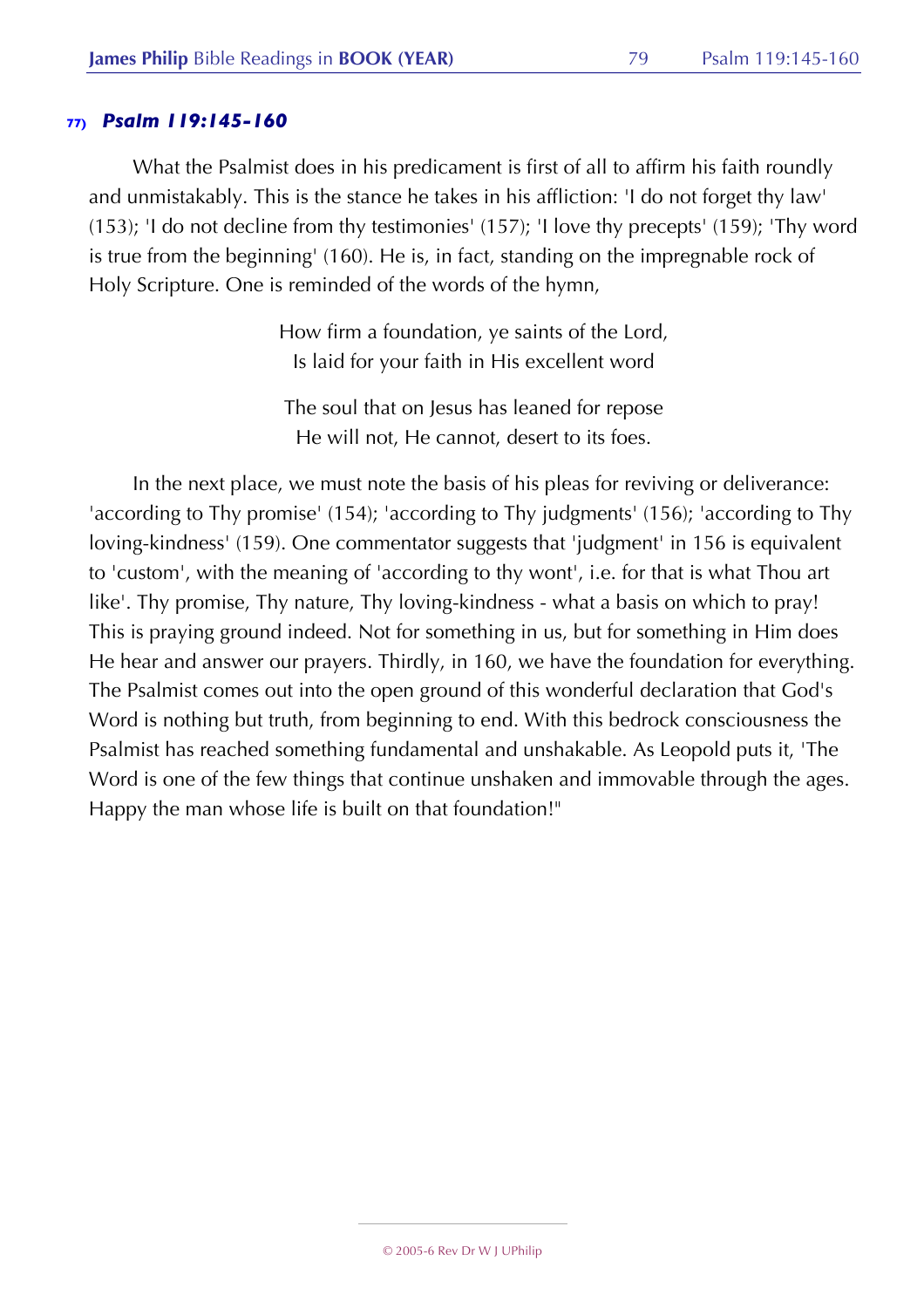# **78)** *Psalm 119:161-168*

The atmosphere of this section stands in striking contrast to that of the previous verses, and yet there seems to be a real connection between the two. The first verse (161) indicates that the situation is still what it was in 153-160, and the persecution is still there, as it was in 157. But what was true at the end of the last section, namely that the Psalmist himself was heard and answered before his petition was answered for deliverance, is shown to be very true here, for in face of the persecuting princes (161) and in spite of them, here is the Psalmist in a 'large place', in 'the secret place of the Most High' (cf Ps 91, with the glorious assurance of protection and peace in the midst of the battle). The thought is well expressed in the words of the hymn,

> There is a place of quiet rest Near to the heart of God, A place where sin cannot molest, Near to the heart of God.

A place where all is joy and peace, Near to the heart of God.

Here is that place, in this section of the Psalm! It is surely the mark of victory for the Psalmist to have got there, in face of all that has beset him!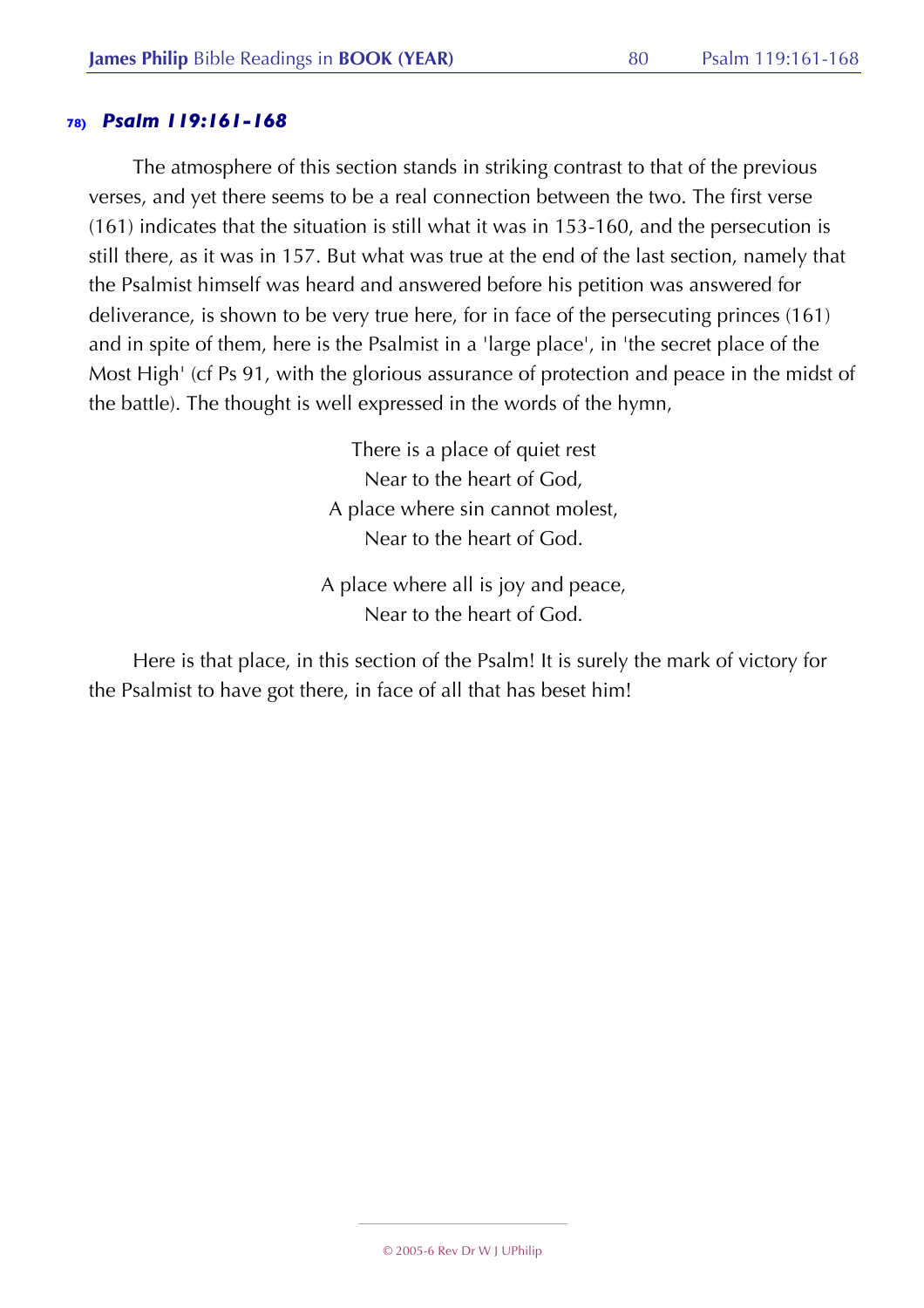# **79)** *Psalm 119:161-166*

We should note the expressions used in these verses by the Psalmist about his attitude to God's Word - he stands in awe at it (161), he rejoices in it, as in great spoil (162), he loves it, and knows its peace (163,164), in his love, he keeps the Word (167). It is impressive, is it not, and true to deepest experience that 'reverential awe and exuberant gladness' (to use Maclaren's words) blend as the result of listening to the Word. Is not the joy ever touched with a sense of awe, that God should condescend to come to us in His Word at all?

> That Thou shouldst love a worm like me And be the God Thou art, Is darkness to my intellect But music to my heart.

That is the awe - and it is surely expressed in such hymns as RCH 27 and 406.

Then, there is the phrase 'great spoil' in 162. The thought here is that of the battlefield and of the booty that falls to the conqueror as his legitimate prize. P.M. Taylor, a former Principal of Aberdeen University and a devout Christian, once said of the Scriptures that they 'do not yield their treasures to chance enquiry'. One has to dig, and one has to fight. And the reward of victory- often battling against the sloth and disinclination of our hearts, and the indiscipline of our spirits, and our disobedience and negligence - is spoil. One thinks of Isaiah's words (25:9), "lo, this is our God; we have waited for Him" - we knew that it would be worthwhile, but nothing like this!". The other note in the section is peace (165). Maclaren says, "The love of God's law secures peace, inasmuch as such love brings the heart into contact with absolute good, inasmuch as submission to God's will is always peace, inasmuch as the fountain of unrest is dried up, inasmuch as all outward things are allies of such a heart, and serve the soul that serves God. Such love saves from falling over stumbling-blocks and enables a man to walk firmly and safely on the clear path of duty."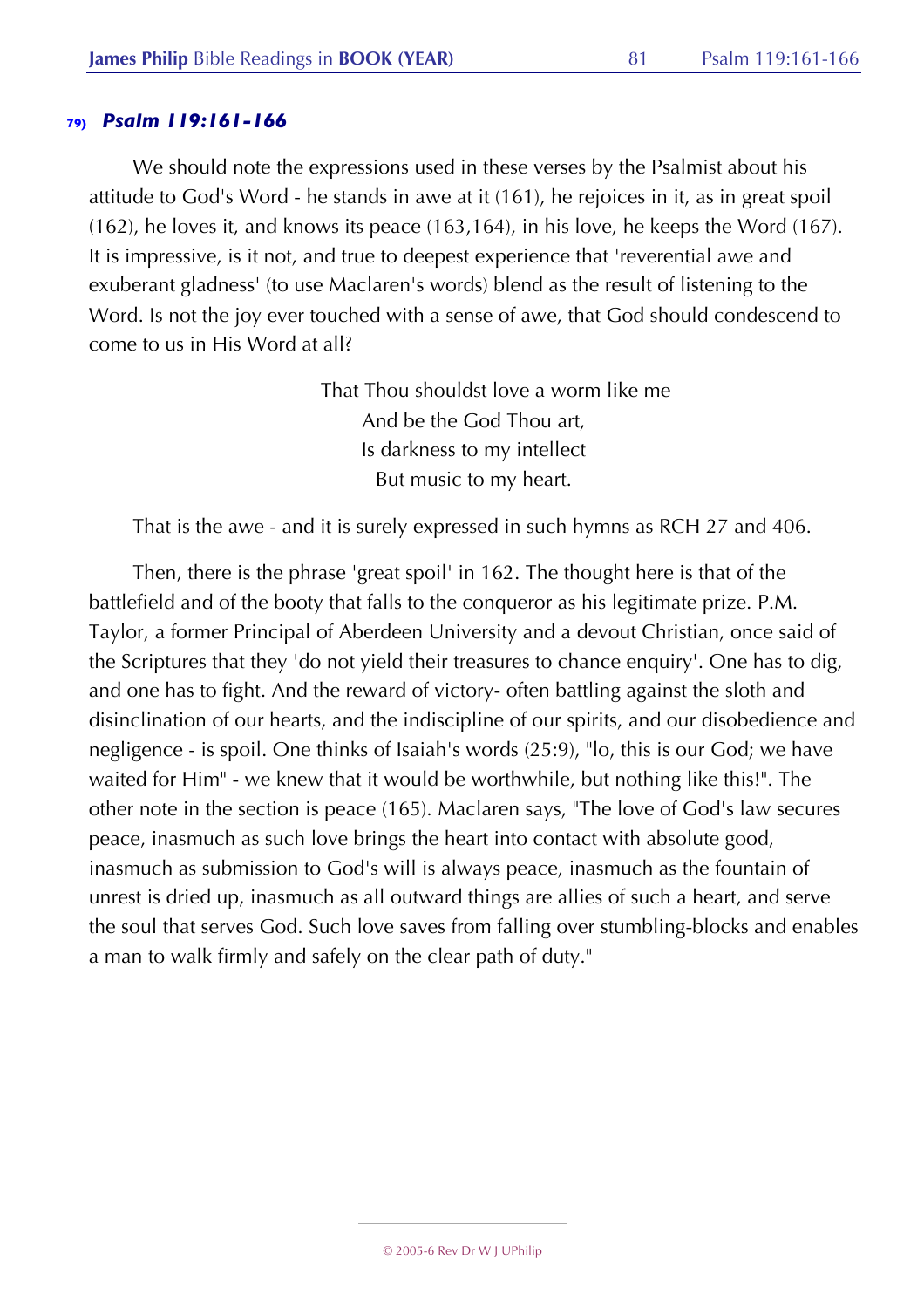# **80)** *Psalm 119:169-176*

We come now to the final stanza of the long Psalm, which serves to sum up its whole message. It readily falls into four pairs of verses, and we shall look at these in turn. In 169,170, we have a twofold petition, for understanding and for deliverances. How often these two cries have rung out throughout the Psalm. As Maclaren puts it, "The one covers the whole ground of inward illumination, and the other comprises all good for outward life". And is not the one needed for the other? For without understanding of all that is ours in Christ, how could we ever know the full glory of the deliverance that He gives? It is when we are deeply taught in the Word that we have access to the riches of Divine grace (cf Eph 5:17,18 and Col 3:16, with their parallel emphasis on the infilling of the Spirit and the rich indwelling of the Word). It is when we are gripped by the Word, in a true understanding of it bestowed by the Spirit that we have victory and deliverance.

In 171,172 the prayer of the previous verses passes to praise. One readily recalls the Apostle's words in Phil 4:6, "In everything by prayer and supplication with thanksgiving......" The Psalmist offers a wonderful example to us here, for even in the midst of crying and urgent needs, there is surely so much to give thanks for, His many mercies that daily and without charge bless our way, and enrich our lives - and, withal, we always have His faithful Word, whatever else may beset us. It never changes! Thanks be to God for His unchanging Truth!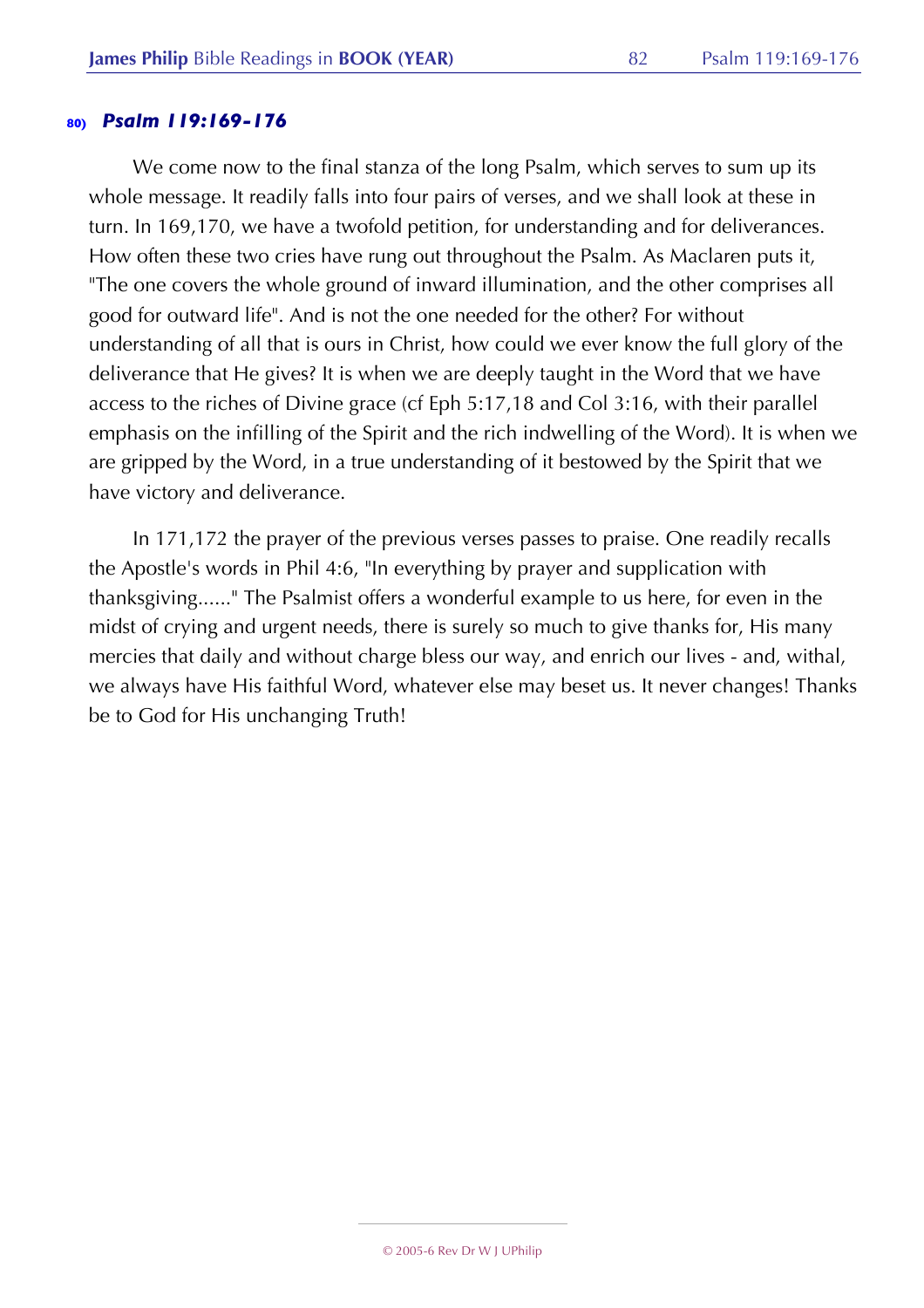### **81)** *Psalm 119:169-176*

In the next pair of verses, 173,174, as Maclaren puts it, "the emphasis lies, not on the prayer for help, so much as on its grounds in the Psalmist's deliberate choice of God's precepts, his patient yearning for God's salvation, and his delight in the Law, all of which characteristics have been over again professed in the Psalm." The Psalmist has committed himself to God, and to His Word, and it is inconceivable to him that God, being Who He is, should fail to help him when in need. Understood like this, there should be no question of supposing that he expected help because he was 'a deserving case'. That would be to miss the point. The last two verses (175,176) speak of fellowship and communion with God. To live at all is to be a debtor to grace, and therefore praise is the order of the day (175). "Life drawn from God, turned to God in continual praise, and invigorated by unfailing helps ministered through His uttered will, is the only life worth living" (Maclaren). We should note, however, that the Psalm closes on a somewhat sadder note: "I have gone astray like a lost sheep". All that has been said is high ground, and the Psalmist wistfully recognises that he is often tempted to take lower ground than this; he does not always attain to it, and is conscious of his waywardness and weakness. Are we not all obliged to confess this, even when we genuinely try (176b) to keep His way? But - blessed be God - the last word does not lie with our waywardness and failure. There is a Shepherd, and He seeks the sheep that was lost, not resting till He finds it. And no appeal to Him can ever be in vain!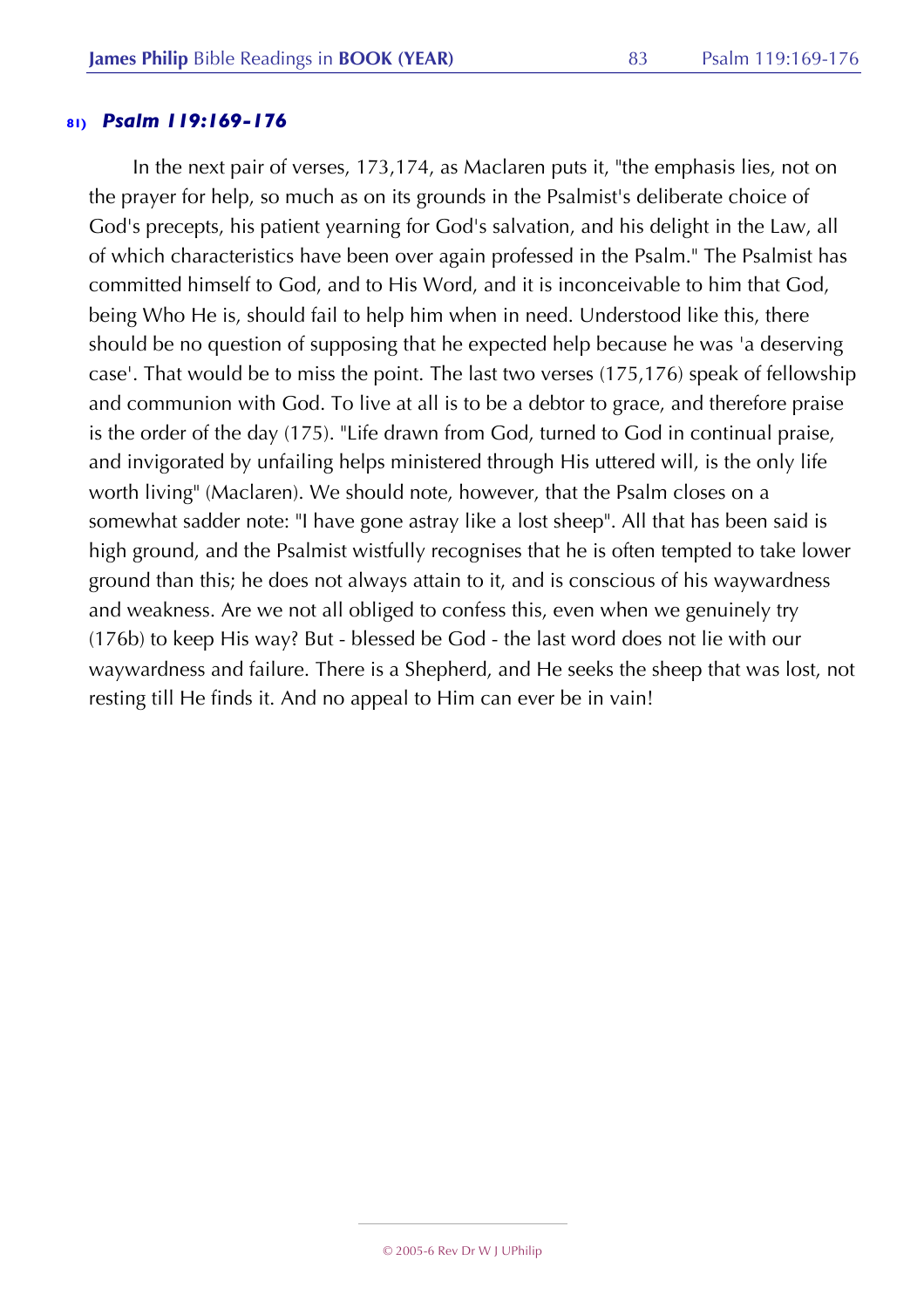# **82)** *Psalm 119:169-176*

As a postscript to our study of this wonderful Psalm, here is a final comment from C.H. Spurgeon's 'Treasury of David': "I do not think that there could possibly be a more appropriate conclusion of such a Psalm as this, so full of the varied experience and the ever-changing frames and feelings even of a child of God, in the sunshine and the cloud, in the calm and in the storm, than this ever clinging sense of his propensity to wander, and the expression of his utter inability to find his way back without the Lords guiding hand to restore him; and at the same time with it all, his fixed and abiding determination never to forget the Lord's commandments. What an insight into our poor wayward hearts does this verse give us - not merely liable to wander, but ever wandering, ever losing our way, ever stumbling on the dark mountains, even while cleaving to God's commandments! But at the same time what a prayer does it put into our mouths, 'Seek thy servant, -'I am thine, save me'. Yes, blessed be God! there is One mighty to save. 'Kept by the power of God through faith unto salvation'."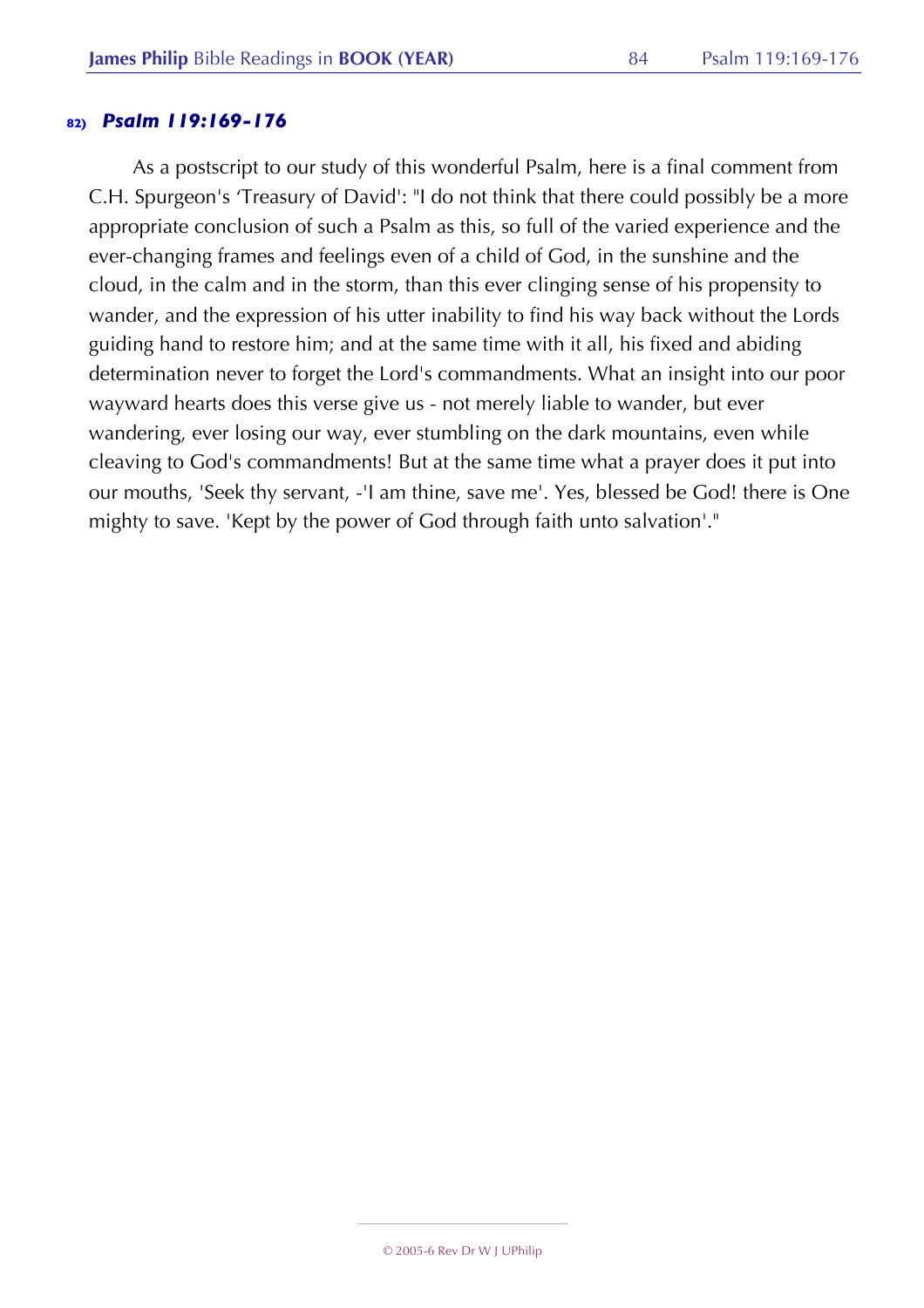We come now to a series of fifteen Psalms that are entitled, in the AV 'Songs of Degrees', and elsewhere as 'Songs of Ascents'. They all have the same general character and theme, and in fact constitute 'a Psalter within the Psalter' (it will help to illustrate this point if we think of the kind of 'mini-hymnbook' some use at Christmas time, in which we have gathered together a group of carols and Christmas hymns, all dealing with the same basic theme of the coming of the Son of God into the world). Historical interpretations of these Psalms have been as follows: (i) that the 'degrees', or 'ascents' or 'steps' refer to the internal structure of the Psalms - that is, literary devices; (ii) that they refer to the actual steps that lead up to the steps that led up from the court of the women to that of the men, and that the fifteen songs correspond to the fifteen steps (Maclaren refers to this as 'a very uncertain tradition!); (iii) that they have reference to the going up of the children of Israel from their captivity to Babylon to their own land, and that they were sung in their long march home; (iv) that they were pilgrim songs sung by the people 'going up' to Zion for the great festivals of the Passover, Pentecost and Tabernacles. This last explanation of the title seems the most reasonable and likely one, and we are best to take these fifteen Psalms as 'The Song book of the Pilgrims'. With the addition of Psalms 135 and 136, the group was known as the Great Hallel, as distinct from the Egyptian Hallel, Pss 113-118. We are going to consider them in the above sense, therefore, as Songs of Pilgrimage, with an important additional consideration underlined by Dr Paul Re'emi, who has done considerable and detailed study on these Psalms, that they represent not only the physical ascent up to Zion, but also a spiritual ascent for "in these Psalms the thoughts and feelings of the believer progress....from the lowest state of distress to the highest degree of exaltation."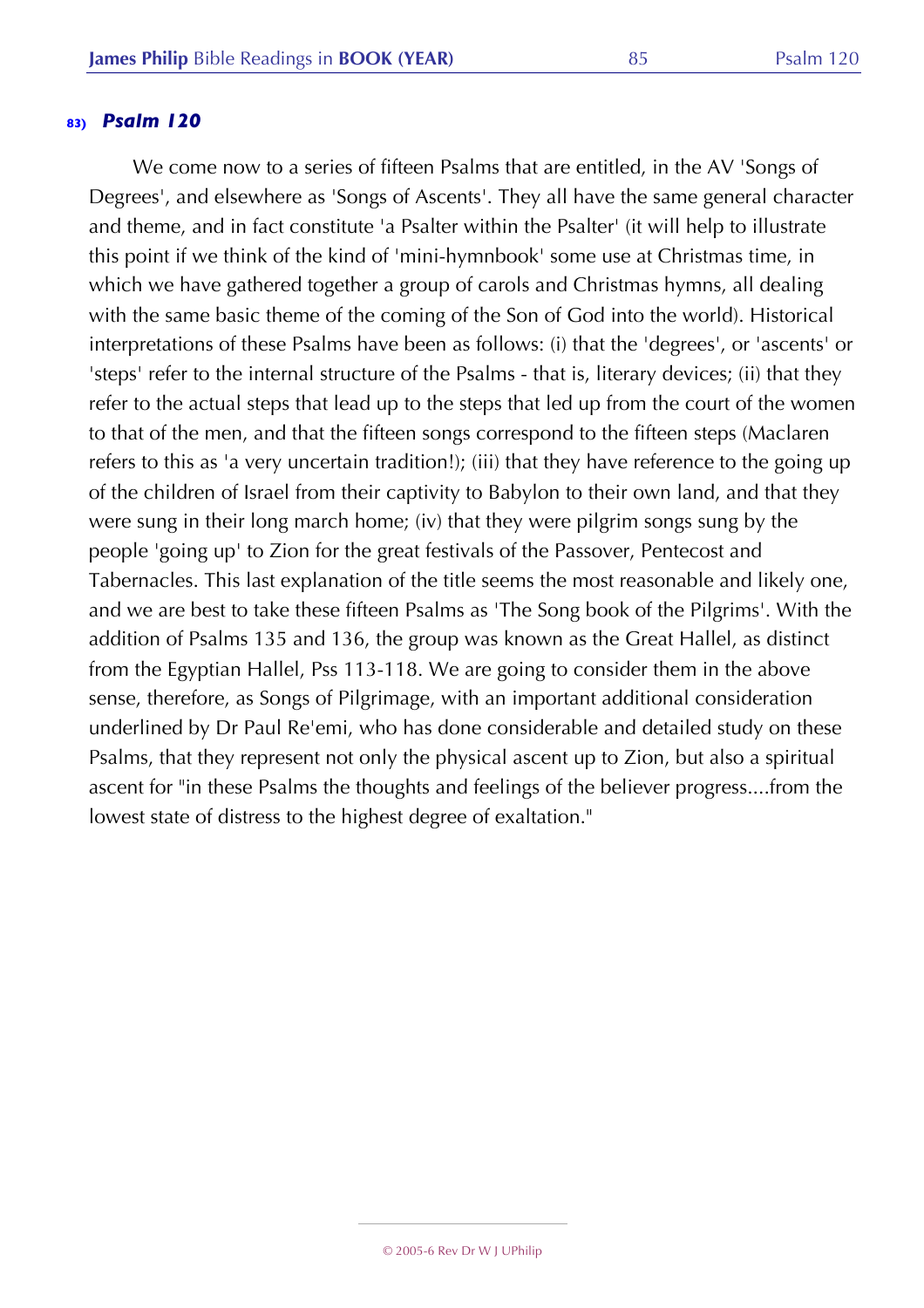Dr Re'emi helpfully suggests a threefold division of the group:

The Exile - Pss 120-123

Homecoming - Pss 124-128

Restoration - Pss 129-134

This is a useful and valuable framework within which to study these Psalms. As to this first one, although now incorporated in the Pilgrim Song book, it may well have originated in an experience of the Exile. It certainly voices 'the home-sickness of those who have settled among strangers and enemies'. Also, 'it appropriately begins the series in a distant land, so that we join the pilgrims as they set out on a journey which, in broad outline, will bring us to Jerusalem in later Psalms'. We should note first of all that the verbs in 1 are in the past tense, while all that follow are in the present. This suggests that 1 is an introductory statement, which is commented on in 2-4 and 5-7. There are two ways of interpreting what is said in 1 - one is to take it as referring to a past experience, in which the Psalmist cried to the Lord in his distress, and that 2 ff is a description of that cry. In which case the rest of the Psalm is to be taken as an outline of that earlier experience. The other interpretation is that the Psalmist is reminding himself of God's faithfulness in prayer in the past, and making this the ground of his confidence in praying now, in terms of 2-7, as if to say, 'What God did once, He will do again, if I call upon His Name'. the Psalmist's concern in 2-4 is the distress that lying lips and false accusation and slander have brought. It is not certain who were his enemies: some refer all the allusions to the circumstances of the exiles in Babylon; others to the slanders of the Samaritans and others who tried to hinder the rebuilding of the Temple; others think that his own hostile fellow-countrymen are the Psalmist's foes. There is insufficient indication in the Psalm for us to be sure. The important thing is that he has appealed to the Lord for help, and has been assured of an effective answer: God will vindicate him and deal with his accusers and persecutors. This is assurance indeed, and calculated to bring peace to his troubled soul.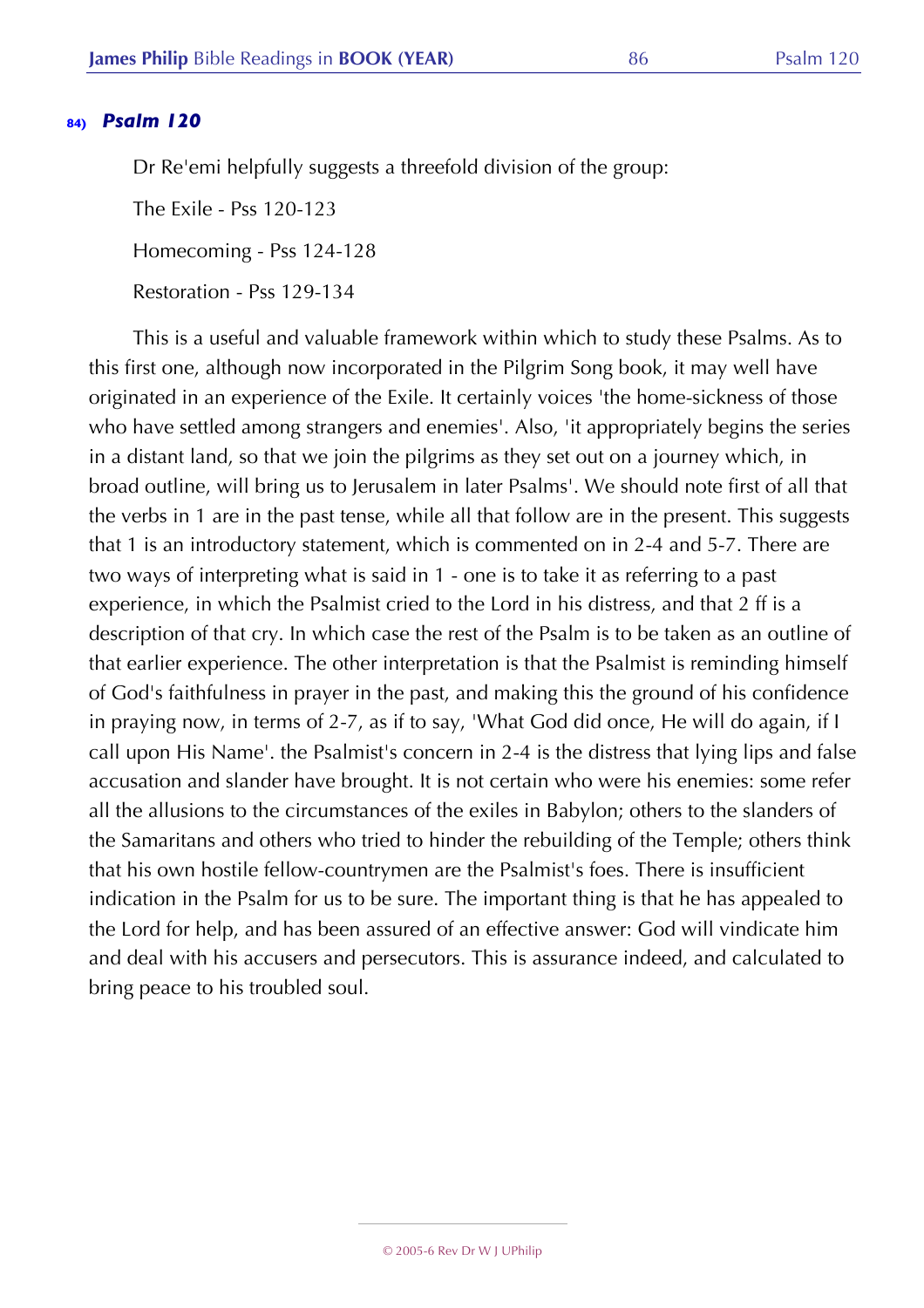The reference in 5 to Meshech and Kedar can hardly be taken literally, for they are places far apart from one another, and the Psalmist could not have been captive in both. It is best to take them as figurative, indicating referring in general terms to the heathen (cf our figurative use of the phrase 'in the hand of the Philistines' or 'the wilds of Borneo'). What is in view is the totally alien and strange environment in which he found himself - an environment fraught with such pressures that he feels (6) nearly at the end of his tether. The words in 7 are particularly poignant: 'I am for peace...but they are for war' - that is, much as he desired it, his adverse circumstances would not let him alone. Are there not times when we also feel like this? We long for respite, but, in spite of our desperate cry 'Leave me alone' they still keep at us, denying us rest and peace. This is where we need to look back to 1, and remember that God is the Hearer of prayer. And yet, the Psalm ends with this unresolved note. As Maclaren comments, "It thus sets forth more pathetically the sense of discordance between a man and his environment, which urges the soul that feels it to seek a better home. So this is a true pilgrim Psalm".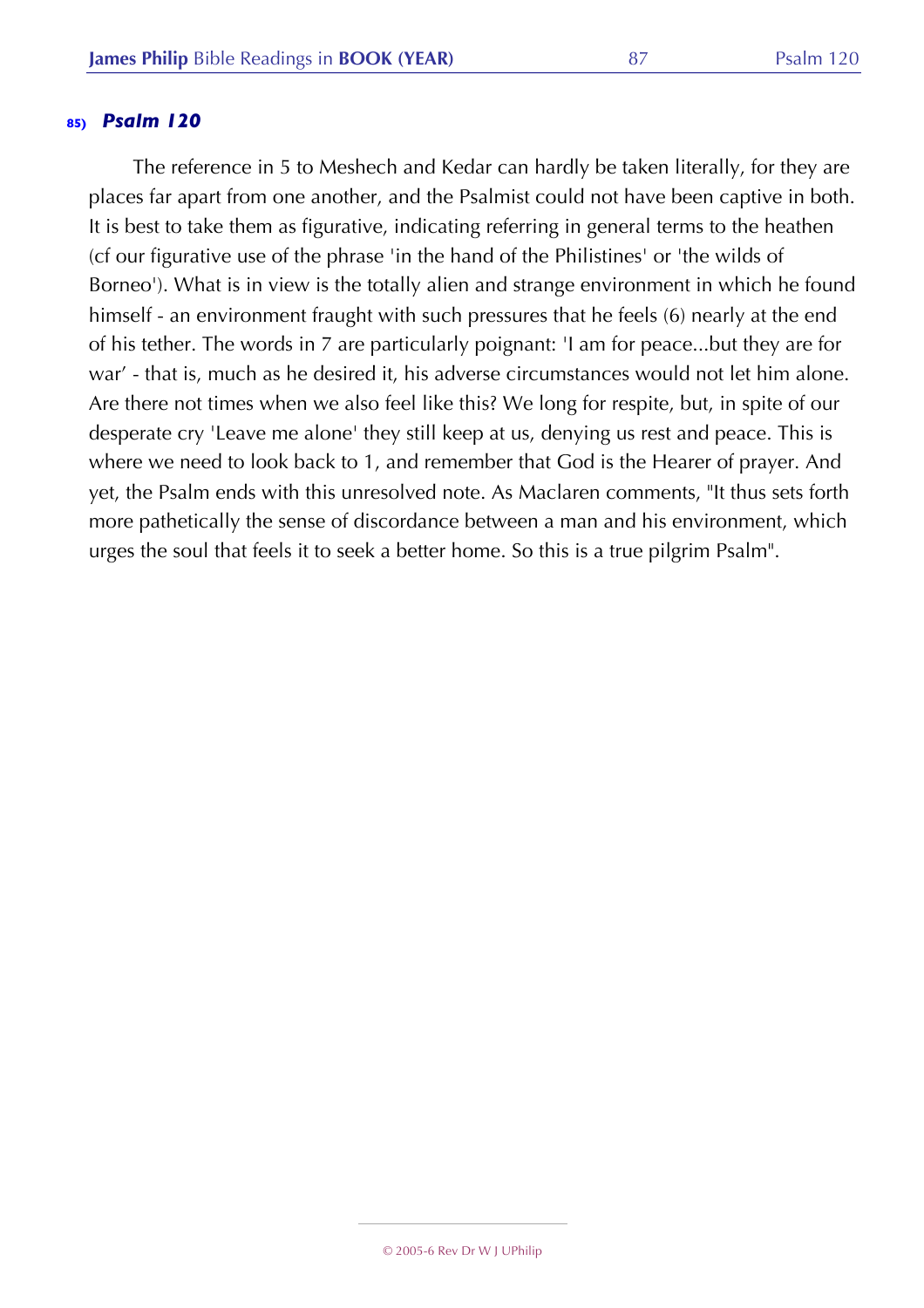With this priceless Psalm, which has been the comfort and inspiration of countless saints down the ages, we are brought a stage further in the developing pilgrim journey. The picture may be, and has been, interpreted variously - either that of an exile looking westwards from Mesopotamia to the blue hills of home, which are there, but which he cannot see, except in imagination; or, that of the pilgrim catching the first sight of the mountains on which Jerusalem is built. The question whether the Psalm represents a dialogue or a monologue is uncertain. Perhaps the Psalmist is speaking to himself, reasoning with himself, and strengthening his faith with the recollection of the promises. 'To the hills' in 1 raises some questions. The second part of the verse is certainly in the form of a question; but it may not, as is often supposed, be saying 'There is no help there, but only in God'. It could mean that the Psalmist is lifting up his eyes from his troubles and fixing them on the heights, where God is ! Or, it could mean that he was looking to the far-off hills and, conscious of the distance yet to go, cries for help. Or, it could mean that, conscious of the hazards and perils of pilgrimage, and that there is a long way yet to go, he is thinking, 'How will I ever manage, who will help me to get there? Will I make it?' In this trepidation, he fixes his eyes on the upward look. He knows that his help comes from the Lord. It is the sentiment so wonderfully expressed in the word of 'Amazing Grace':

> Through many dangers, toils and snares I have already come; 'Tis grace that brought me safe thus far, And grace will lead me home.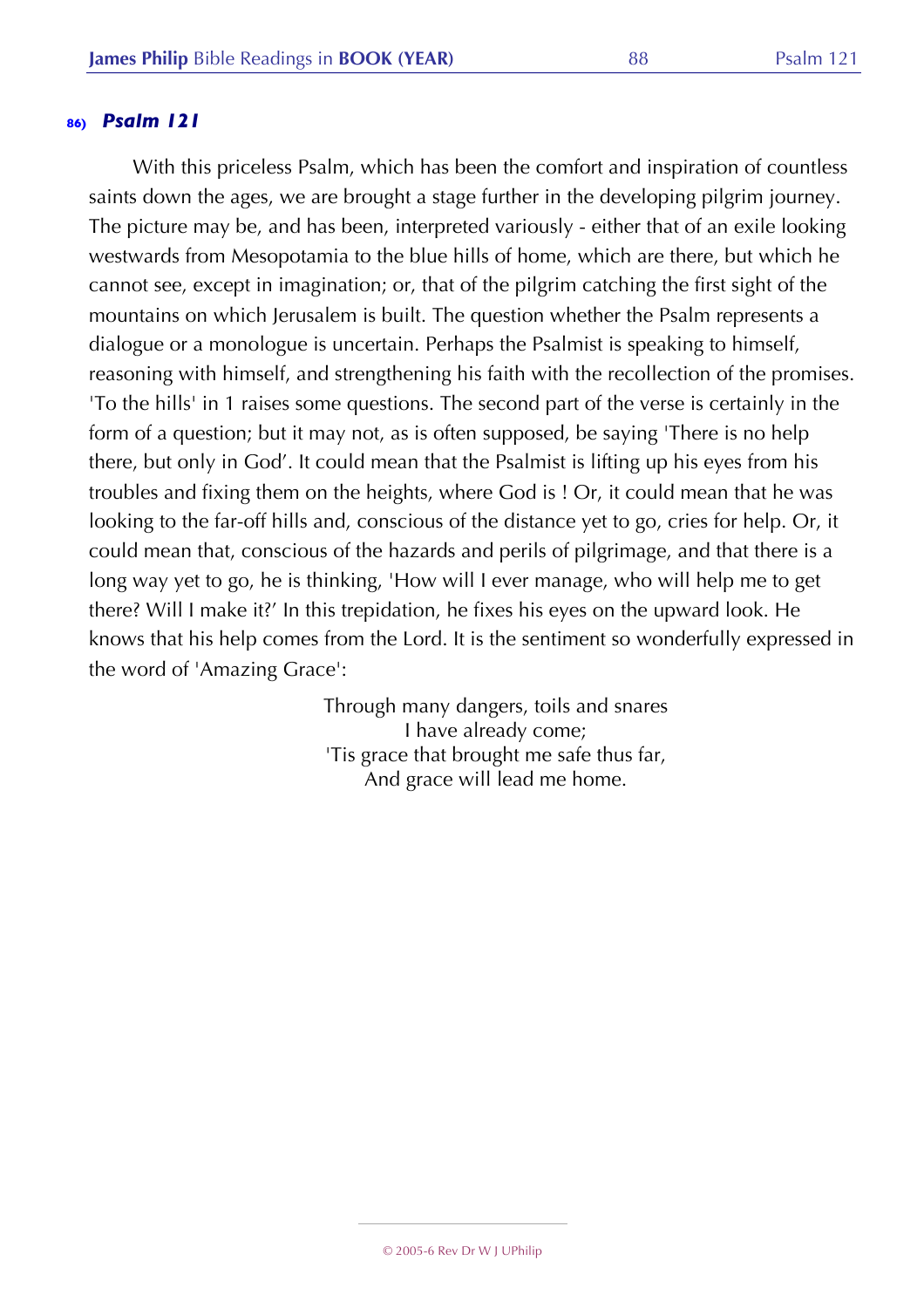The trepidation, the longing, the fear, even, embedded in 1, are abundantly answered in the rest of the psalm. The sense of exile is met at the outset by the assurance of grace. The words in 3 should be read as a prayer "May He not suffer thy foot to be moved; may thy Keeper not slumber. On the pilgrim journey, there are many hazards, and the roads are dangerous and paths slippery in the wilderness. It is perhaps best therefore to take these words as the breathing desire and prayer, as if to say, "0 soul of mine, may the Lord not suffer thee to be moved...? This is the kind of prayer that lifting up one's eyes to the hills of God, the hills of home, awakens and inspires in us. We get through to Him! We should note the progression in 2,3: my help comet from the Lord - O Lord, be my help now, in this my present need I All along the journey, by day, by night, the pilgrim bespeaks and beseeches the Divine help. It is the invocation of the pillar of cloud and fire:

> Let the fiery cloudy pillar Lead me all my journey through.

The reality of this prayer in 3 is expounded in 4-8, as is the assurance that it will be heard: "He that keepeth Israel shall neither slumber nor sleep" and "The Lord is thy Keeper". We should note the threefold assurance that the Psalm gives: Jehovah is Maker of heaven and earth, and what He has created He watches over; He is the Guardian of Israel; He is likewise the Guardian of every individual. All this is very wonderful: so often, God had seemed to be asleep while they were in exile, and had been beseeched to awaken (cf Ps 44:23, 'Awake, why sleepest Thou?'). Here is the assurance that, however much it may seem to the contrary, God never sleeps, He is ever watchful and wakeful. He knows, He loves, He cares - this is always true, and this is the thought behind the idea of the non-slumbering God.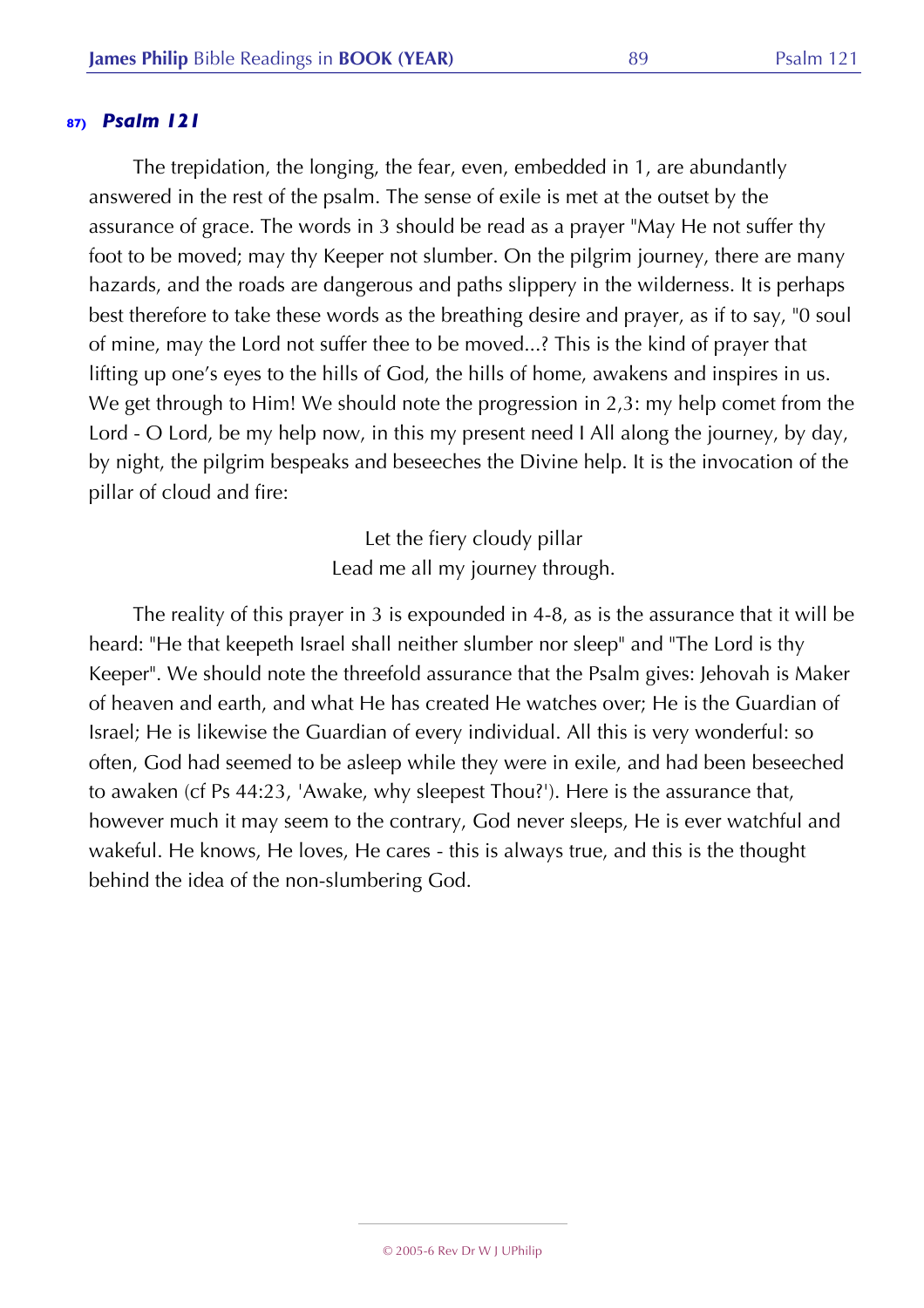The 'shade' that the Lord provides (5) is not so much from the heat of the day as a defence from danger, and protection from known and unknown dangers and perils, by day or by night. In 6, however, the reference is to perils from physical causes - the fierce sunlight by day, and the evil influence of the moon by night (our word 'lunatic' is derived from 'moon'). Kidner, in a footnote on this verse, remarks: "Some kinds of mental disturbance vary with the phases of the moon. (Not all popular belief on the subject is unfounded). In 7 the increasing scope of the Divine protection is underlined, to cover the whole of existence, as is indicated in the phrase 'thy going out and thy coming in'. What is in view is one's whole earthly way, in every aspect, all ventures and enterprises. It is salutary at this point to look back to the fear and concern and apprehension implied in 1 and 2 (see comments on these verses), and realise that this is the measure of the answer given. The repeated emphasis on 'keep' in 7,8 is immensely reassuring: one recalls Paul's famous words in 2 Tim 1:12, "He is able to keep that which I have committed unto Him against that day". Maclaren comments: "He keeps Israel, so long as Israel keeps His law; for the word so frequently used here is the same as is continually implied for the observation of the commandments". In relation to Paul's words just quoted, this means that He keeps just as much as we have committed to Him, no more, no less. The final words of the Psalm, "from this time forth...." are very evocative. We can begin with the 'committing' from today!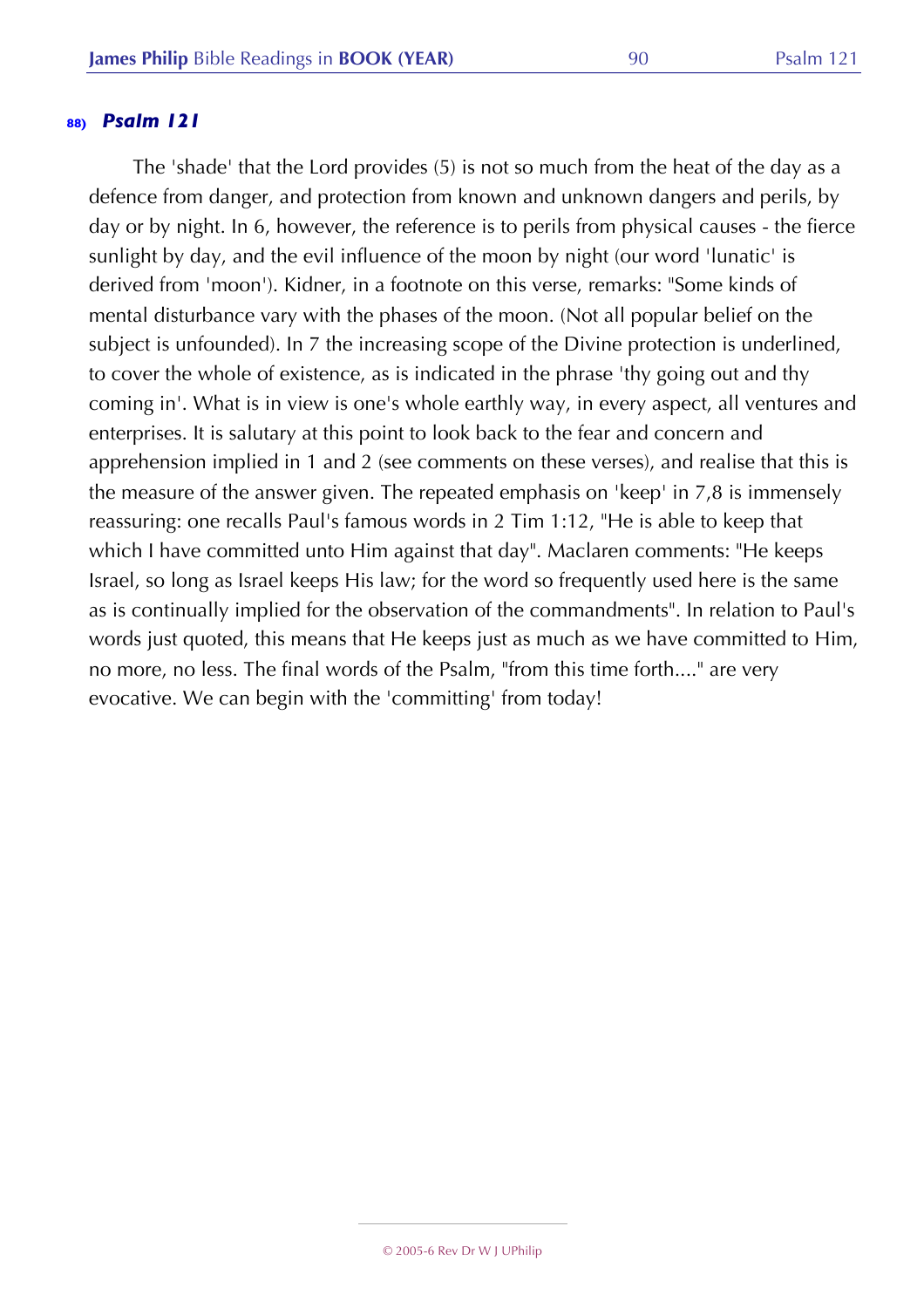This, the third of the Songs of Ascents, is a most beautiful and moving utterance, immortalised as it has been in its metrical version in the minds and hearts of the Scottish people. It would be true, however, to say that because of the sheer beauty and familiarity of the words we tend to savour them rather than grasp the initial and original meaning with which the words were first invested. And this must be our first task in studying it. The first problem and difficulty is that of determining the Psalmist's position and point of view as he utters these words, for 1 and 2 have been variously interpreted and translated, particularly 2. The AV renders the verb in 2 in the future tense, but all the commentators and versions agree that a future tense is impossible here - either past or present is possible but not future. If the present tense is taken, the opening verses mean that the Psalmist recalled the joy in being invited to join the pilgrimage to Zion (1), and now rejoice in reaching the goal. Then, in 3-5, he paints the sight that so gladdened his eyes, as he gazed on the longed-for city of God. With the past tense, however, the interpretation must be, either that the psalmist has 'been and gone' so to speak; he is recalling a past experience, how he had rejoiced to be invited on pilgrimage and how wonderful it had been to stand together within the gates of the city. He is recalling the joyful events of the festival which now lie behind him; or, he is still in exile, but he remembers and recalls the joy of former occasions when he had stood within the walls of the city. and this recollection is comfort and strength to him in his exile now. There is a third possibility of interpretation, combining in part both the first and the second. It is this: in his exile, the Psalmist is projecting himself forward, in faith and in imagination and longing, to what he believes will yet be his position and happy lot, to be there at last - that is, it is an expression of faith in the promises of God, and faith sees as already present what is as yet in the future (perhaps this is what the AV translators had in mind when they used the future tense, "our feet shall stand...."). We shall continue discussion of these possible interpretations in the next note.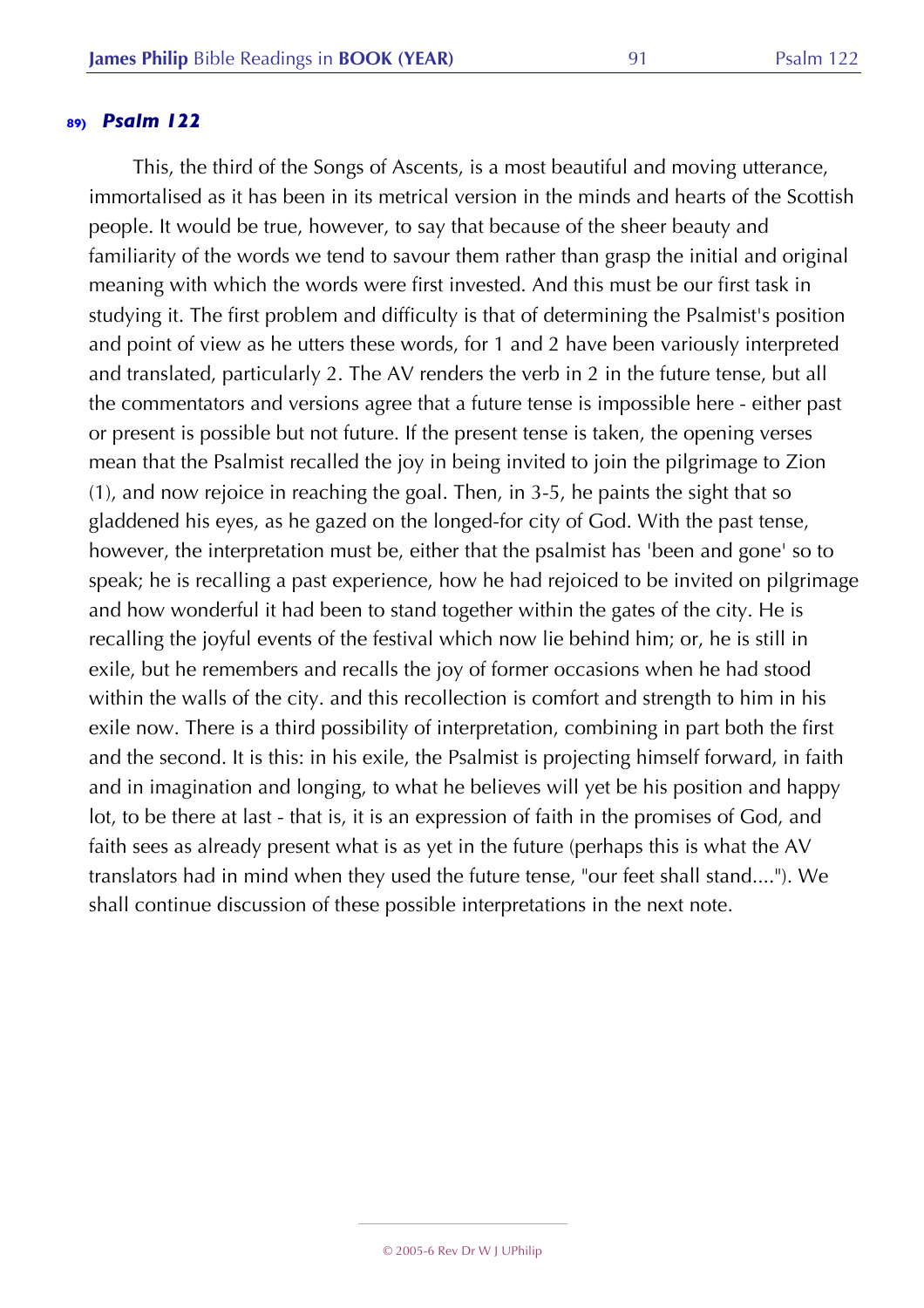The longing in the hearts of the people of God for Jerusalem is something very powerful and compelling, even today, as may be gathered from the well-known phrase "Next year in Jerusalem!" From one point of view, the first interpretation is most attractive ('and now our feet are standing...') At long last, the pilgrimage is over, and all the hazards and dangers of the road are past and fading into insignificance in the full attainment of the longed-for hope. The joy of fruition surpasses that of anticipation, and difficulties and dangers are forgotten. And - from a spiritual point of view - how fruitful is the application to the pilgrimage of the Christian life, and its glad consummation. All the same, if there is a sequence and progression in this group of Psalms, it may be that the second interpretation is a fitter one, especially if we follow Dr Re'emi's unfolding pattern – (see pages 85, 86) - which suggests that the deliverance from captivity is signalised only at Psalm 124 which speaks of having escaped out of the snare of the fowler, and that the Psalmist is still in exile, and that he is recalling the joy of former occasions. As Dr Re'emi puts it "The memories of his youth come back to him. He remembers the joy of attending the services in the Temple, where he saw all types coming up to praise the Lord".

In 3-5 we are given a picture of the city - whether in the Psalmist's imagination or memory, or in amazed present realisation. Is it the city as it once was, the seat of the monarchy, hallowed by the sanctity of its history, as he recalls its former glories, or is it the city rebuilt that he rejoices in? And what of the 'spiritualised' concept? What is it that moves the heart of the Christian when he goes today on pilgrimage to Jerusalem? He does not have Jewish blood in him, to be moved by the 'stones' and 'towers'. Is it not because it speaks to him in symbol, of 'another Jerusalem' to which he will one day come, nay, indeed, first of all, one to which he has already come? More on this in the next note.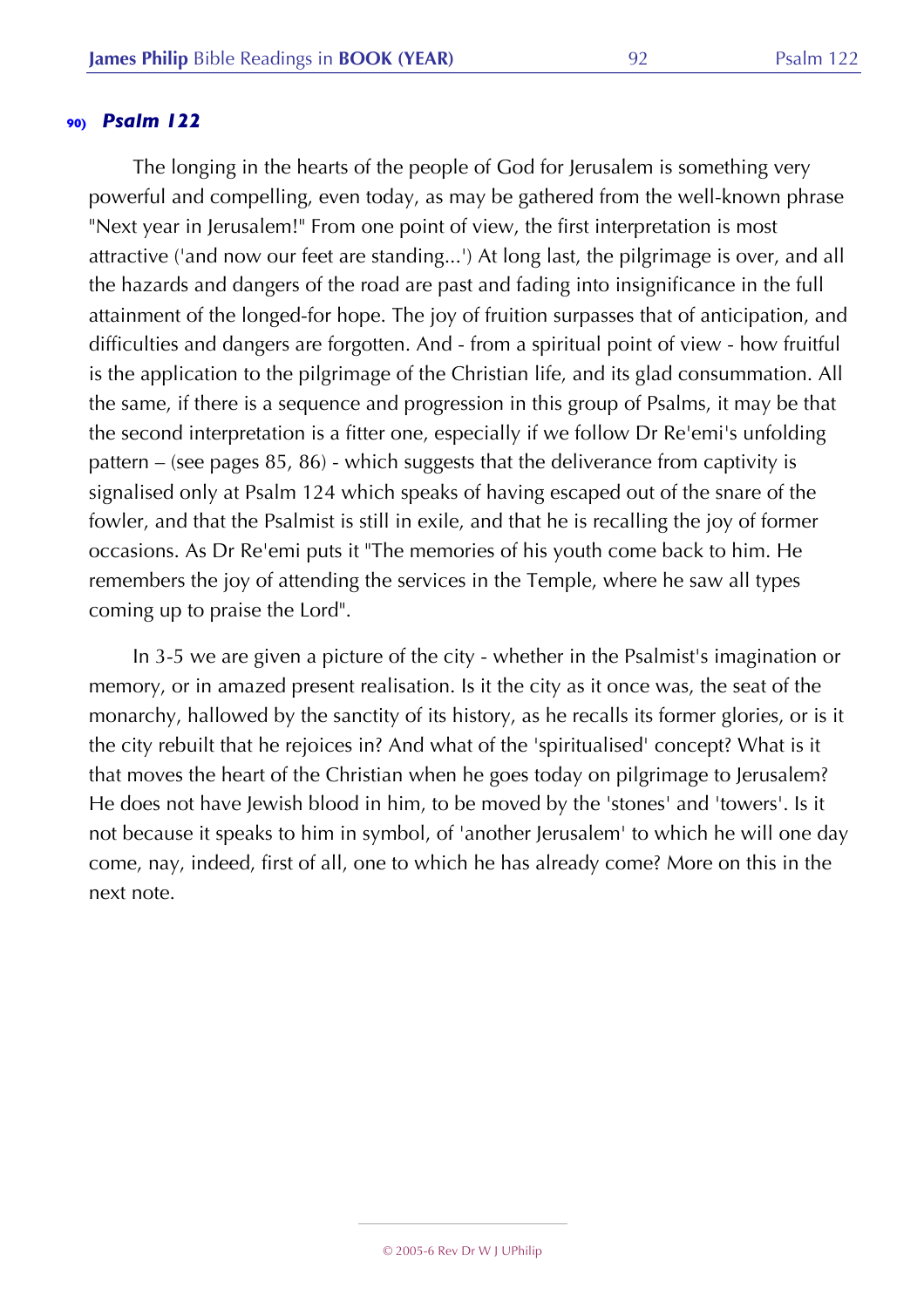The writer to the Hebrews says, "Ye are come unto Mount Zion, and unto the city of the living God the heavenly Jerusalem, and to an to innumerable company of angels, to the general assembly and church of the firstborn, which are written in heaven, and to God the Judge of all, and to the spirits of just men made perfect" (Heb 12:22,23). This, ultimately, is the ground on which we can best understand, and participate in, the prayer for the peace of Jerusalem. For us, ultimately (although in the present critical Middle East situation it must always be incumbent upon us to pray literally for peace for that troubled area), it is a prayer tor the coming of the Kingdom. And consequently, it pledges us to work for that Kingdom, and for bringing the King back (cf 2 Sam 19:10) the vision of what one day will be, 'the glorious company of the apostles, the goodly fellowship of the prophets, the noble army of martyrs' joining in the worship of God, and the prayer that it may come to pass. Even so, come, Lord Jesus!

> Finish then Thy new creation: Pure and spotless let us be; Let us see Thy great salvation, Perfectly restored in Thee, Changed from glory into glory, Till in heaven we take our place, Till we cast our crowns before Thee, Lost in wonder, love, and praise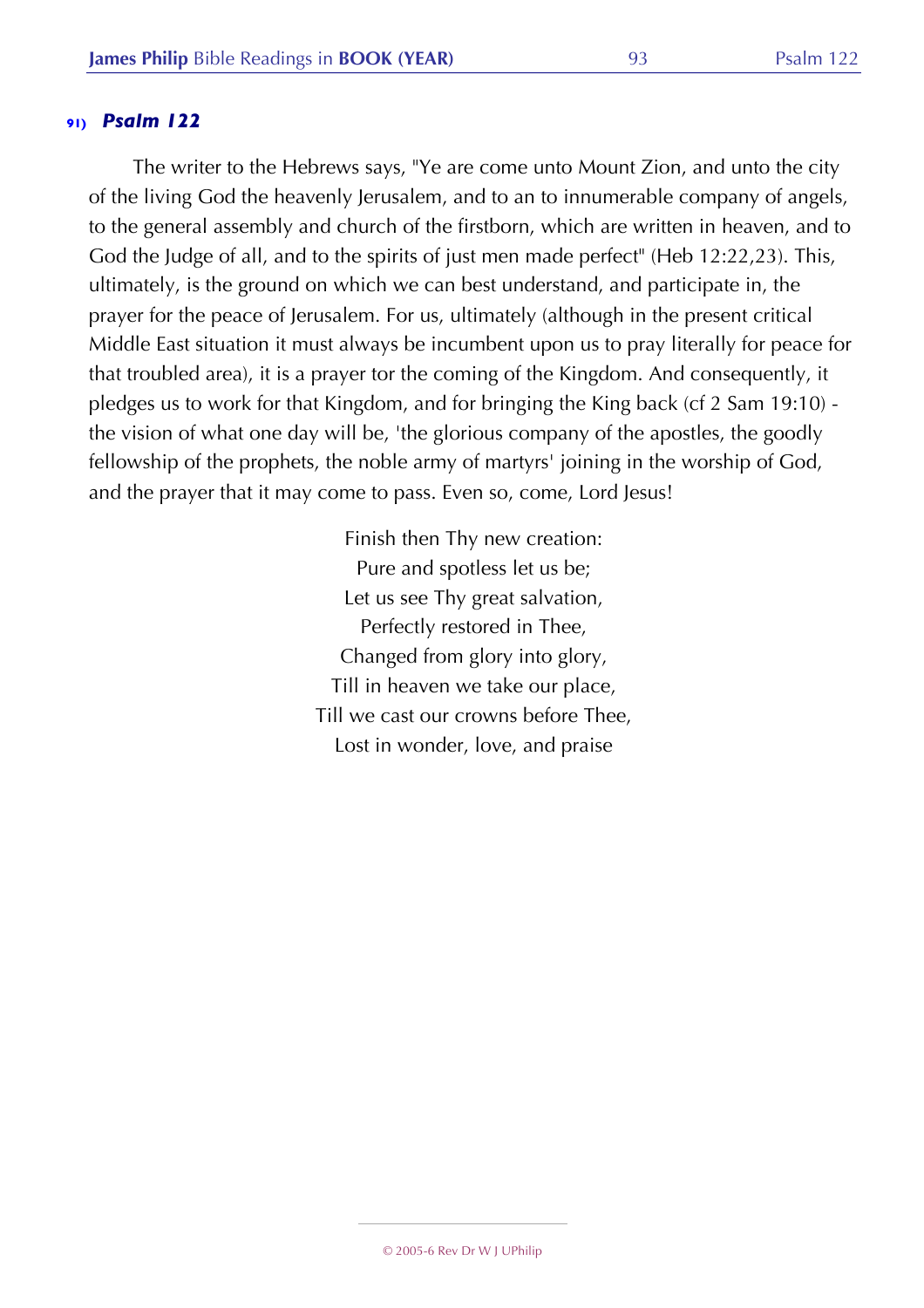If we maintain the idea of a sequence in these Songs of Ascents, and if Psalm 124 represents the liberation of the people of God from Babylon, then this psalm must be taken to precede that liberation. It therefore represents the longing for deliverance, characteristic of the exiled Israelites. Some commentators, however, think of it in terms of the exiles having returned to Jerusalem, and having encountered opposition and contempt from their enemies, and quote passages such as Nehemiah 2:19, 4:1-4,7ff in support of this interpretation. Certainly the sentiments of this little Psalm match such situations. It is hardly necessary to decide between the two interpretations; for even if the exiles were back, they certainly did not know full deliverance from their enemies when they first returned. That came only later, when the Lord had vindicated them. Either way, therefore, Pss 123,124 stand together, the latter proving to be the answer to the formers prayer. This is important for us to learn: when hearts go out to God in agonising prayer, there is the assurance of an answer from the hand of God.

It is a beautiful jewel of a Psalm, and its imagery in 1,2 is very moving. In 1 and 2a the verses use the first person singular, but in the remainder of the Psalm it is the first person plural. It seems clear that the personal prayer in 1,2a is on behalf of the whole people of God. The Psalmist is praying for them all, and he identifies with the nation's need. And what an affirmation of faith the Psalmist makes at the outset of his prayer, 'O Thou that dwellest in the heavens'. Even in the distress of their experience there is the upward look to the Throne. It is the same kind of confidence as is expressed in Ps 121, 'my help comes from the Lord'; but it is even more so, for it is the reminder that God is in control. This is the one great circumstance that validates all prayer.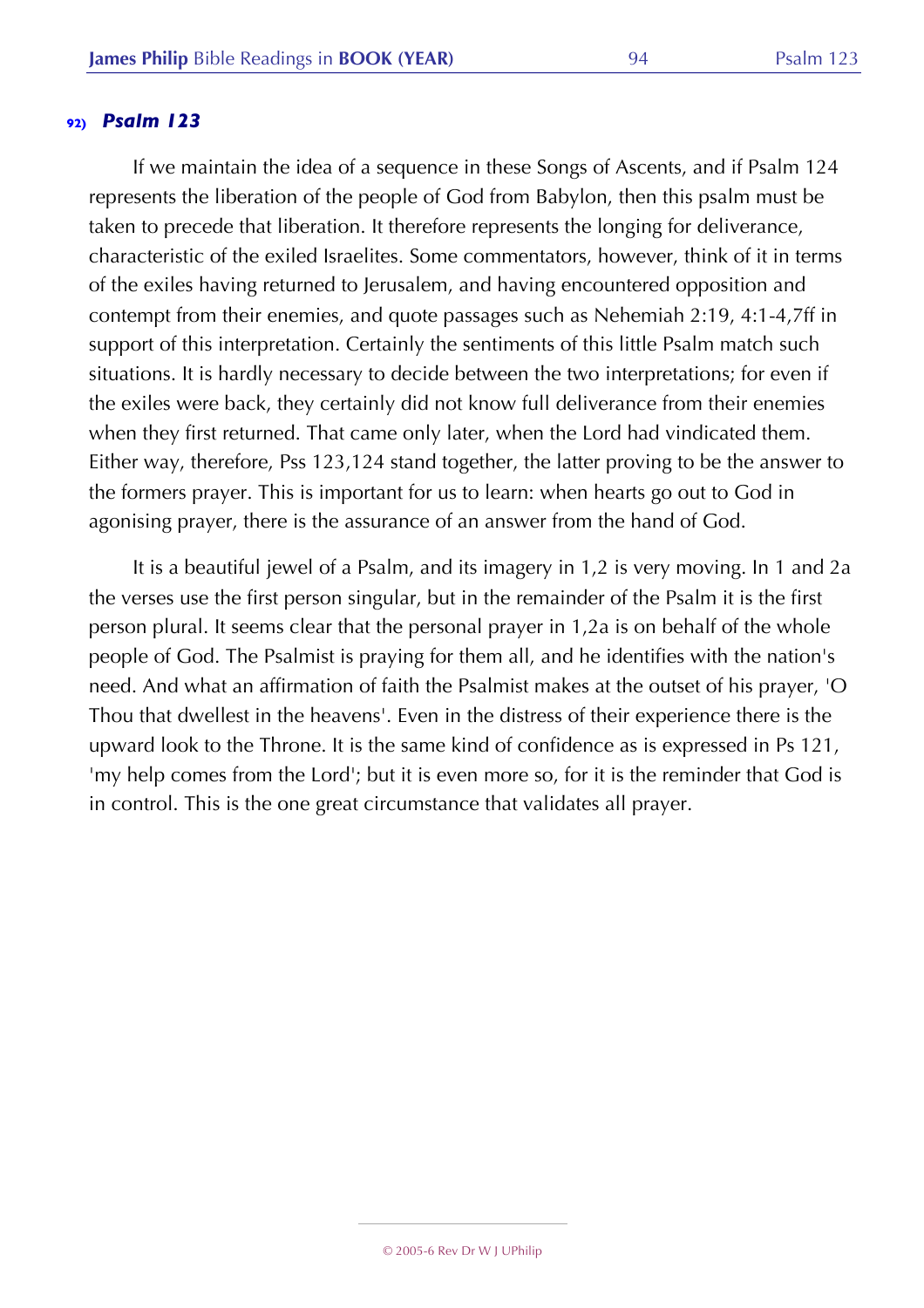There is a wonderful double metaphor in 2 - slaves and their master, handmaid and her mistress. What these eloquent pictures convey is this: slaves wait silently, submissively, expectantly on their master, as do handmaids on their mistress. The picture is one of quiet submission and trust, and this is what looking to the God Who is on the Throne does to our hearts. Its gives a peace and assurance in the midst of great pressures. That is the first thing: we are answered, before our prayers are answered (cf Phil 4:6, 7). The next point to note is the nature of the pictures given in 2. There seems to be a juxtaposition between 'the hand' of the master and of the mistress and 'the Lord'. It is perhaps unwise to press the metaphors too far or too literally -either the dread that slaves have of their master, lest he punish them, or the timid waiting for a sign of mercy from a strict mistress, although reverential awe, and the consciousness of trustful hope in the family care experienced in a good household, are both present. But they do represent two different sides of the Divine attitude to His people. It is the same kind of distinction as is represented by the forensic terminology of justification, in which God the righteous Judge acquits the guilty, and the family language of the doctrine of Adoption, in which we are 'pitied, protected and provided for...and never cast off' (Westminster Confession). This is the background against which we need to read 3 ff. The cry for grace and mercy does not deny the trust expressed in 1,2, but rather explains it. It is a cry of confidence, not a plaint of distress and despair.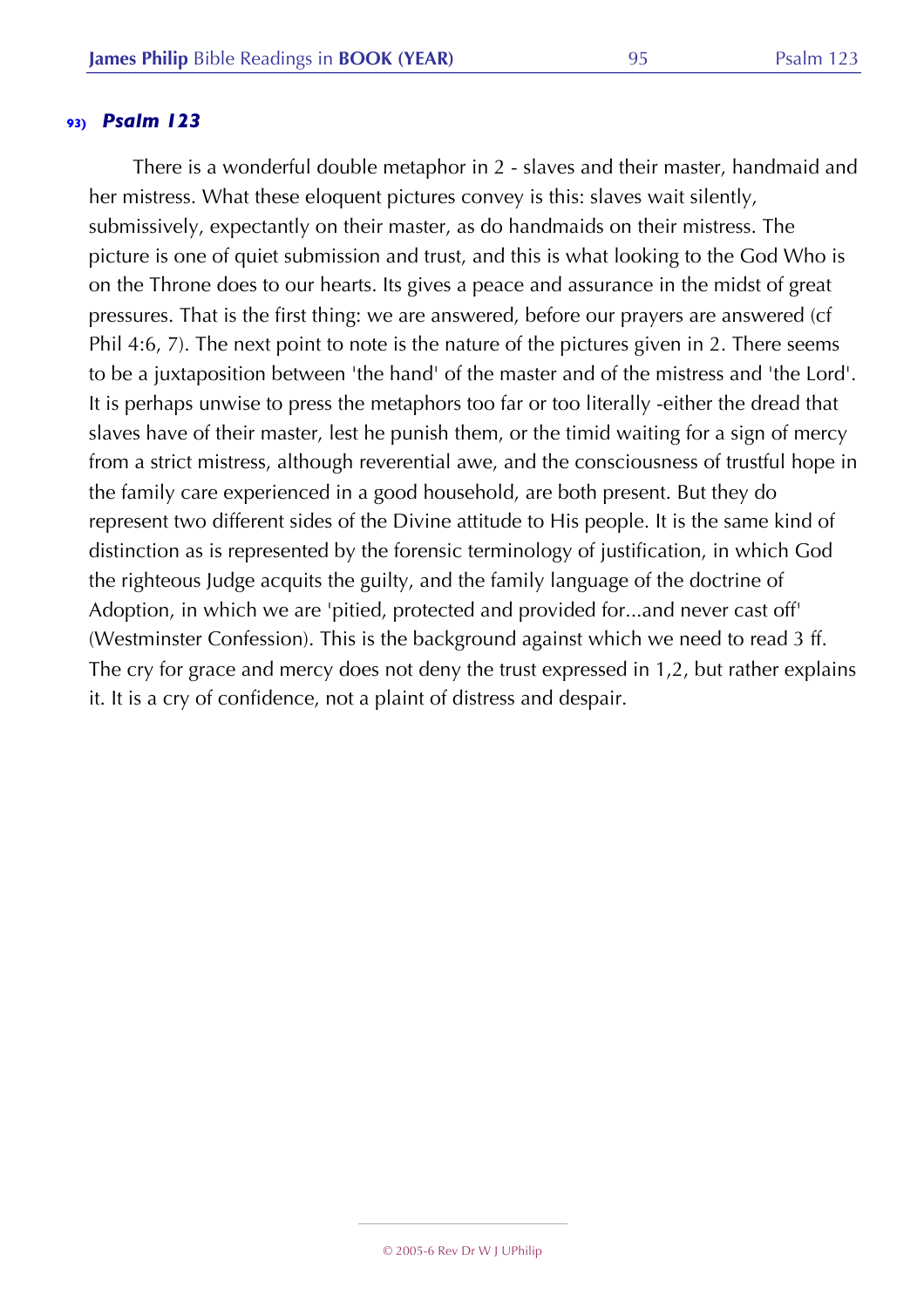It is not difficult to find illustrations in Scripture itself of the quiet waiting upon God expressed in this Psalm. Mention was made in the note on page 94 of Nehemiah 2:19, 4:1-4, 7 off, which described the ongoing saga of the returned exiles' difficult times, and which echo the thought of the Psalm perfectly, as for example, the sudden failing of spirit in 4:10, and Nehemiah's rallying cry in 4:14, "Be not afraid...remember the Lord, great and terrible..." Nehemiah could well have prayed the prayer of the Psalm, and passed on the assurance of the Lord's grace and power to the struggling people. Another instance may be found in 2 Chron 20, in the story of Jehoshaphat and the invasion by Moab and Ammon, especially 20:12, 'Our eyes are upon Thee'. The story is a thrilling and moving one, and the answer to prayer (cf Ps 124) just as thrilling and sure. A similar pattern unfolds in the prophecy of Habakkuk, whose first chapter unfolds the distress and perplexity of a difficult situation, and the answer to it is unfolded in 2:1, where the prophet goes to the watchtower to see what the Lord would say to him. Then in 2:20 the wonderful calm and stillness in the consciousness of the Lord's Presence, and finally in 3:17-19, the expression of utter trust. Other references abound, as for example, Isa 40:26; 49:18; 51:6; 60:4, all alike inviting us to 'look up' (cf also 2 Kings 6:17). What a picture of the waiting church, looking expectantly to God! May this Psalm produce such an effect on us as we read it!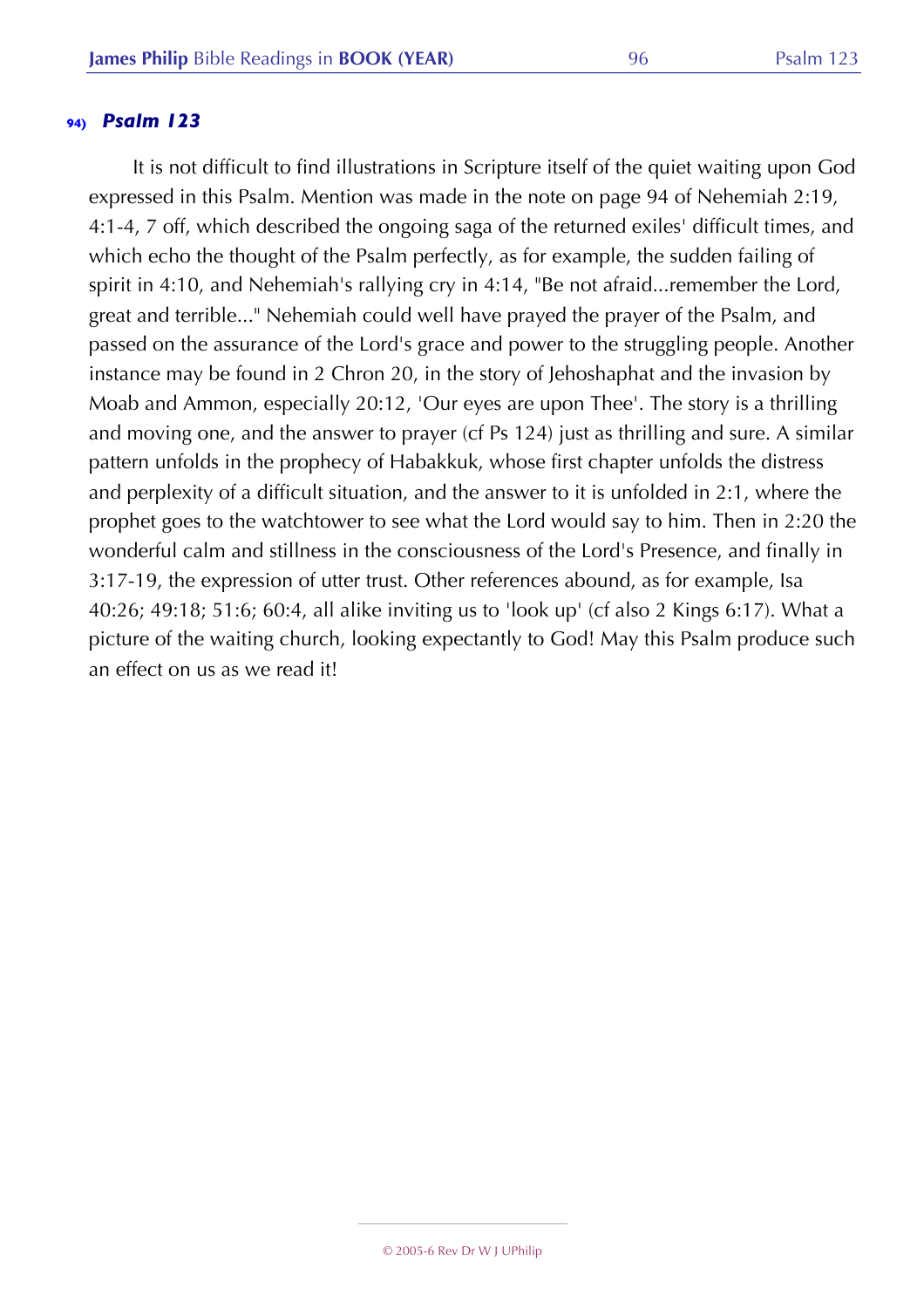This glorious burst of victory and praise is the first of the 'Homecoming' Psalms, and deals with deliverance and redemption. The sequence of the Psalms up to this point is as follows: "The Psalmist remembers his years in exile, the oppression of the enemy, and his distress. He dwells among a people who hate peace (Ps 120). So he lifts up his eyes to heaven, to the Lord Who is his keeper, in his longing for Zion (Ps 121). The memories of his youth come back to him. He remembers the joy of attending the services in the Temple, when he saw all the tribes coming up to praise the Lord (Ps 122). He looks up in his weakness to the Almighty Father in heaven, but also in devotion like a slave to his master, in hope, and waiting for deliverance (Ps 123). And now the chains of slavery are broken at last. They have escaped like a bird out of the fowler's snare (Ps 124). Free to live in the joy of the Lord, the Psalmist lifts up his hands in gratitude to God". One sees the force of the title particularly here - Song of Ascents -since the Psalm speaks of an ascent from the misery of exile, from the mocking and slander of the enemy (Ps 123:3f), from their brutality and insolence, into the freedom of the people of God. There is a sense in which there is not very much in the way of exposition necessary in the Psalm. Its message is simple: the people of God are set free. If our idea of continuity in these Songs of Ascents is valid, then the reference must surely be to the deliverance from the captivity of Babylon. The wonderful passages in the latter part of Isaiah's prophecy are a good commentary on this, cf Isa 48:20-22; 49:24, 25; 51:9-11,12; 55:11, 12.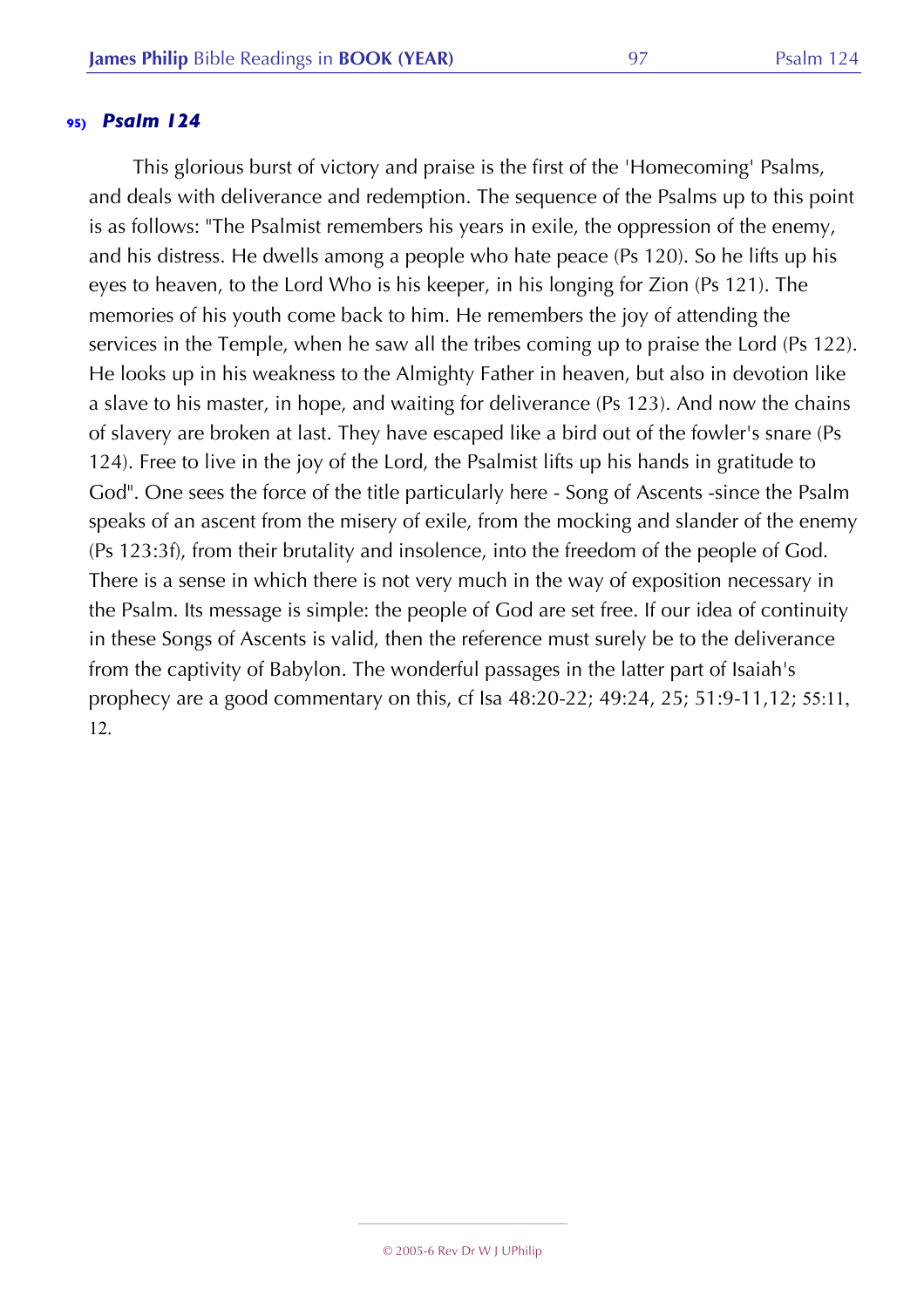The imagery in the Psalm is impressive. There is a threefold picture or metaphor used to describe the danger and predicament that the people of God had experienced, and the deliverance that God worked for them. In 3, in the words 'swallowed us up quick' the idea expressed is that of a monster devouring them. This is not fanciful, or mere poetic imagery, but something very profound. One recalls the 'monster' themes in the Book of Revelation, and it is not difficult, in the light of what we read there, to think of great, godless nations rising up as monsters to devour helpless and defenceless peoples. And this kind of 'monster-like' swallowing up is so much part of our modern scene. In 'the waters had overwhelmed us' (4, 5) the idea is that of a roaring, raging torrent of flood water coming down resistlessly, carrying all before it. In 7, in the 'bird out of the snare of the fowlers', it is the picture of a weak and helpless creature, hapless and hopeless, and with no prospect of escape. Together these metaphors underline the totality of the disaster, its overwhelming nature, and the people's utter helplessness in face of it, and they underlined the magnitude and the glory of the deliverance accomplished for them by God.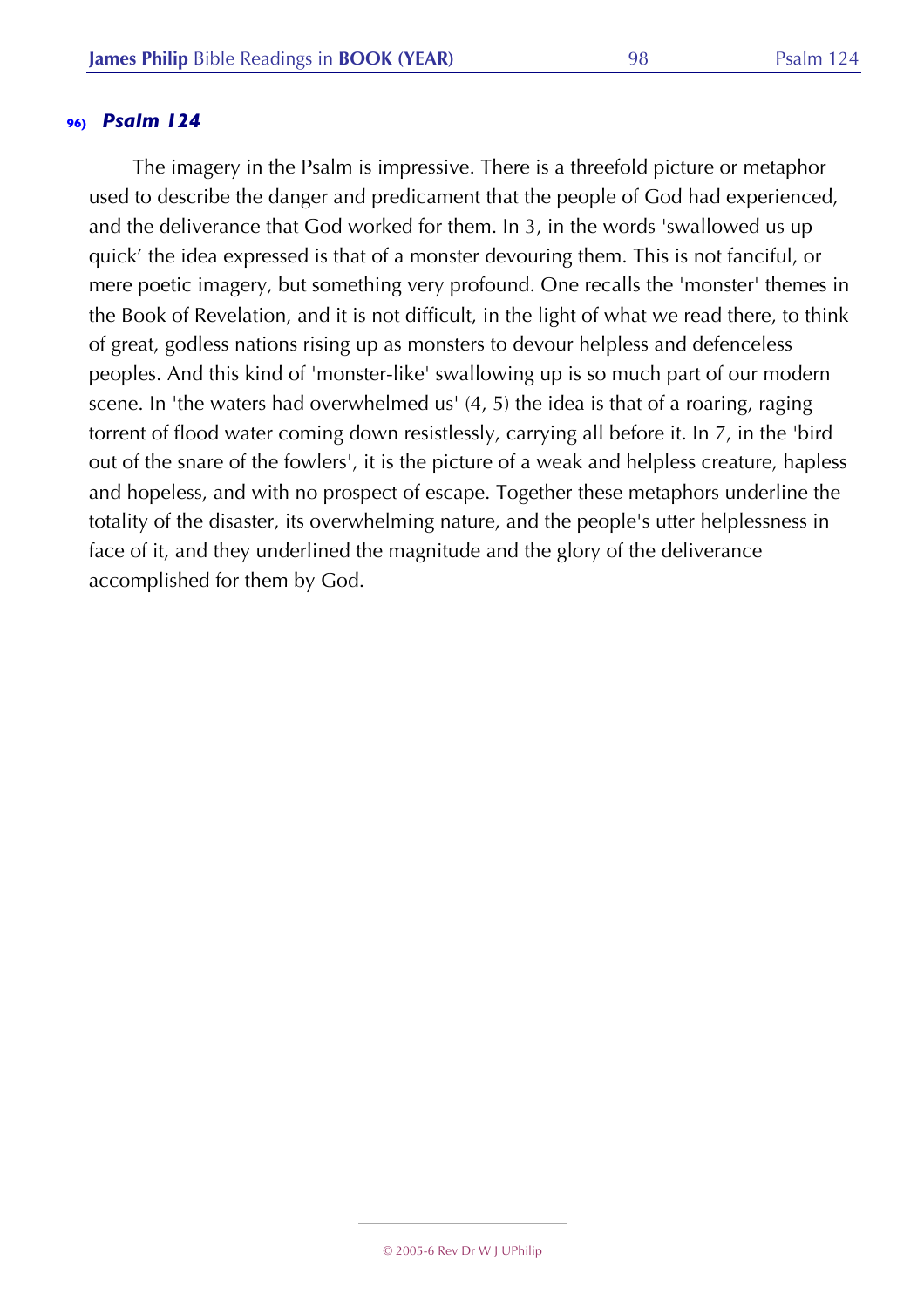The Psalm has an even wider application, however, and it is well illustrated by all kinds of scriptural incidents (as indeed is the case with many of these Songs of Ascents). One thinks, for example, of Jerusalem in the time of Hezekiah, under attack by Sennacherib in 701 BC (cf Isa 36-39 and 2 Chron 32). One thinks also of Jehoshaphat and the invasion of the Ammonites and Moabites (2 Chron 20), and the glorious words in 2 Chron 20:17, "Ye shall not need to fight in this battle....stand ye still and see the salvation of the Lord with you", words that echo yet another deliverance much earlier, in Exod 14:13,14. One thinks of David in 1 Sam 23:19 ff, kept by the power of God, and delivered 'in the nick of time'. He could truly have said "If it had not been the Lord Who was on our side...." One thinks of Acts 12 and the record of the Apostle Peter's deliverance from prison. But for the Lord's intervention he would have been 'swallowed up', overwhelmed by the flood of persecution. There he was, 'snared', and in prison. This is undoubtedly the word on which Wesley based the words of his wonderful hymn,

> Long my imprisoned spirit lay Fast bound in sin and nature's night; Thine eye diffused a quickening ray, I woke, the dungeon flamed with light; My chains fell off, my heart was free, I rose, went forth, and followed Thee.

All the joy and thrill of deliverance are underlined in Acts 12, not excepting the amazed incredulity of Rhoda, the servant girl, who could not believe the evidence of her own eyes when Peter turned up at the door, even as they were praying for him. To use the words of a later Psalm (126:1,2), they 'were like them that dream', and their 'mouth filled with laughter and their tongue with singing'. This is always the result when God intervenes on behalf of His people.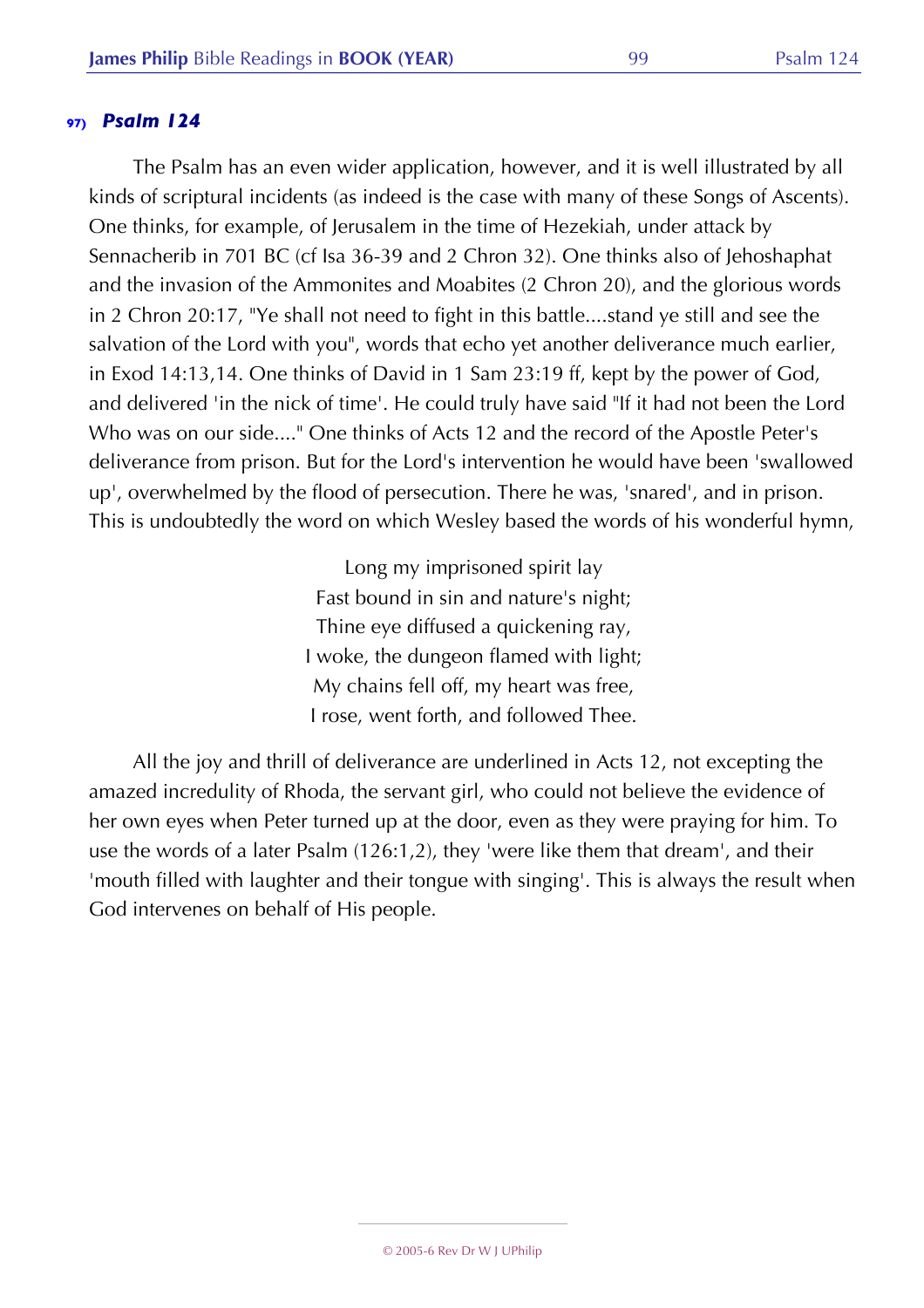This Psalm stands in natural sequence, both historically and spiritually, with those that precede it. For, after the return of the exiles from Babylon, and the first rapturous joy of their homecoming, they soon began to realise that, set free and liberated though they were, the war was not over, and there were enemies to cope with and pressures to come to terms with. One has only to read the book of Ezra to realise just how real these pressures were, and how easy it was to lose heart and even hope. It is against this historical background that we can best understand the words of this Psalm. We are told in Ezra 4 that the work of rebuilding the Temple was brought to a standstill by the enemies of Israel. This was not due to anything wrong in the returned exiles; but it certainly led to a situation in which something became wrong, for their discouragement turned into complacency, backsliding and apathy. and the Lord sent the prophets Haggai and Zechariah with His life-giving and life-restoring Word, which galvanised the people into action and into a new enthusiasm and dedication. The Psalmist stands in the tradition of these post-exilic prophets, and speaks the same language as they did. This is how we are to understand the message of the Psalm: it is one of encouragement and reassurance to hard-pressed and frightened people, and exhortation to trust and faith in the living and true God. 'Look at Mount Zion', cries this prophetic Psalmist. 'It remains evermore the same, unchanged and unchanging. Nothing affects it, it is a fixture. And those who trust in the Lord are like that. To trust in Him imparts this kind of immovability and impregnability to a man's life. There need be no fear. Such is the first picture, given in 1.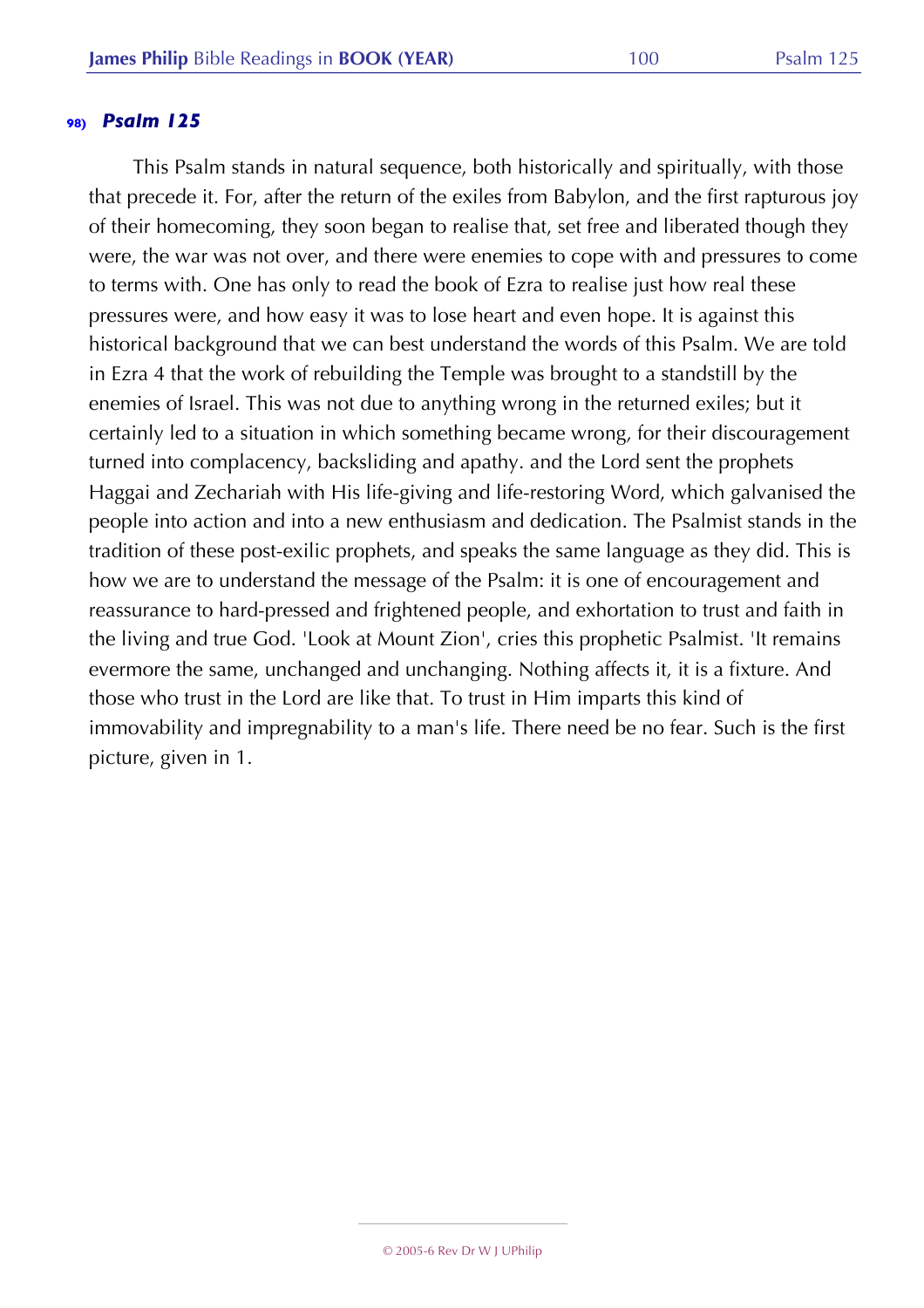The second picture, in 2, is just as wonderful as the first. The force of the metaphor is this: Jerusalem nestles among the hills, with Olivet to the East, Scopus to the north, and higher ground on the south and on the west not so much high hills, but hills that successfully hide the city from those approaching it until these hills are scaled. To get to Jerusalem, you had to conquer and overcome these surrounding hills; and, to get to God's people, enemies need to get past and over the insuperable object of the living God (cf Zech 2:4,5). In 3 the Psalmist gives voice to the fear that some of the people might lose their faith under the pressures that were upon them and begin to abandon the ways of righteousness and become careless and complacent (this, in fact, is what happened, as can be seen, in Haggai and Zechariah). And the Psalmist gives the assurance that the Lord will not allow the wicked to rest too long upon them. To the cry, 'How long, O Lord?' came the assurance 'yet a little while, and he that shall come will come'. The old hymn says,

> Ho, my comrades, see the signal, Waving in the sky, Reinforcements now appearing, Victory is nigh.

The prayer in 4 is not so much a prayer expressing a doctrine of salvation by works - for that would be to contradict the whole biblical revelation of salvation by faith rather, it is a prayer asking for the fulfilment of God's own promise, "Them that honour Me I will honour" (cf Ps 18:24 ff). The truth is, God does all He is allowed to do, for us and in us. And the same applies to what is said in 5 also. We shall look at this further in the next note.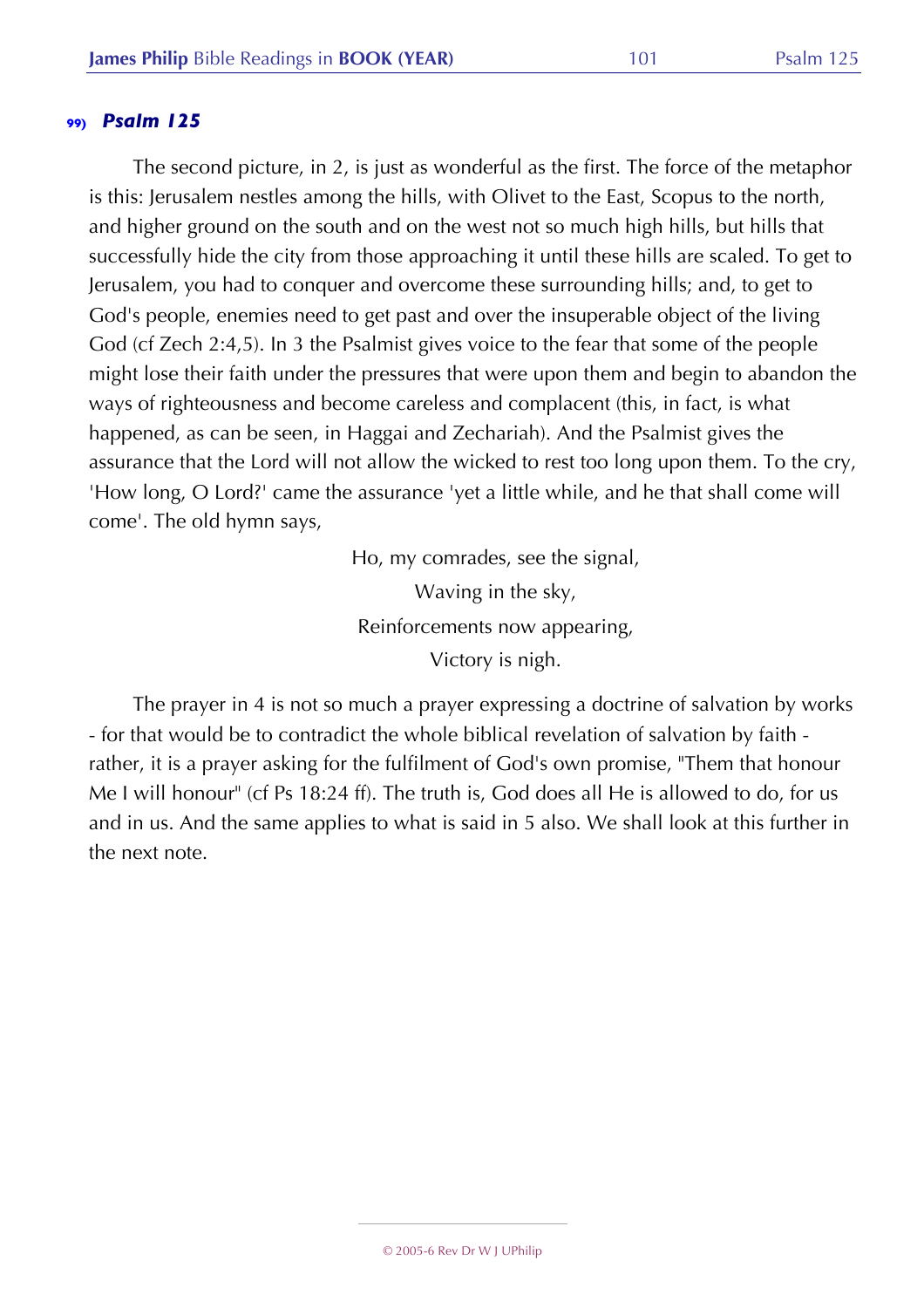What is in view in 5 (as also in Ps 18:24 ff already referred to) is the total correspondence of God's dealings with character. There are lives that have not known God's lifting up, and have not known His victory, because He has not been allowed to lift them up or to give them the victory. We sometimes use a phrase like "He is not a right man", and this well expresses what the Psalmist refers to as 'crooked ways', a phrase which Maclaren renders 'they bend their ways, so as to make them crooked' and he adds "Sometimes the tortuous path points towards one direction, and then it swerves to almost the opposite. Those crooked, wandering ways, in which irresolute men, who do not clearly know whether they are for Jehovah or for the other side, live lives miserable from vacillation, can never lead to steadfastness or to any good". This is the classical expression of the Apostle James' 'Double-minded man' who is 'unstable in all his ways' - the waverer, the sitter-on-the-fence, neither the one thing nor the other, Mr Facing-both-ways. And when a man is there, it is very easy to slip into the wrong camp. Indeed, the Lord ultimately 'makes them go with the workers of iniquity' (5b). This is the danger for those who with faint or double hearts tend to temporise. The need is for out and out dedication. The Psalmist knew where he stood, and he knew which side he was on. Do we?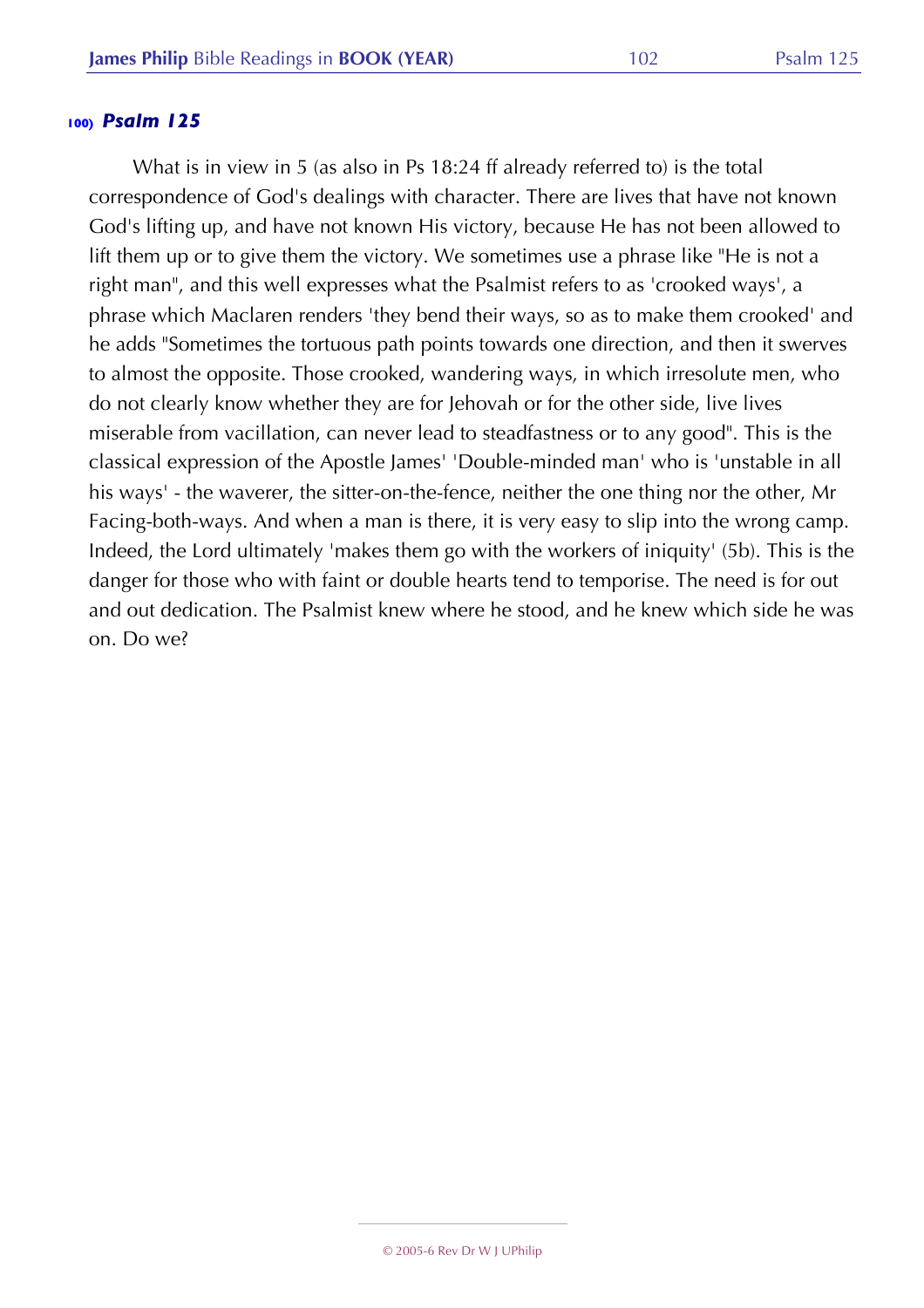This psalm is a very beautiful one, although it is not without its difficulties for interpretation. Luther translates 1 in the present tense, "When the Lord turns back the captivity of Zion", pointing the deliverance to the future, and taking 4 ff as a prayer for the fulfilment of that golden age in the future. But the tense of the verb is past, and we are really obliged to take it as such. The question therefore that arises is, how can the Psalmist be rejoicing in deliverance in 1-3, and supplicating God for deliverance in 4-6, at one and the same time? But there is surely a simple answer to this: 1-3 speak of the first, initial setting free of God's people, with all the joy and exaltation that that brought; while in 4-6 the Psalmist prays for still further and more complete deliverance, in the context of all the pressures and difficulties, not to say discouragements and setbacks, that the returned exiles experienced, as we see in Ezra and Nehemiah. In other words, there is the deliverance in, and the deliverance yet to be given. This makes very good sense, and is amply illustrated in the history of the time. Much hard work and discipline faced the people of God, and they needed God's continuing enabling and empowering for all they had to do. Some think (e.g. Kidner) that there is a wider reference than to the return from the Captivity and that the Psalm should be taken in general terms for the restoring of the fortunes of the people of God at different times. It is certainly legitimate to apply the Psalm's message in this way, if we are to maintain the sense of progression in these Songs of Ascents, we must surely take the Captivity as the real subject here.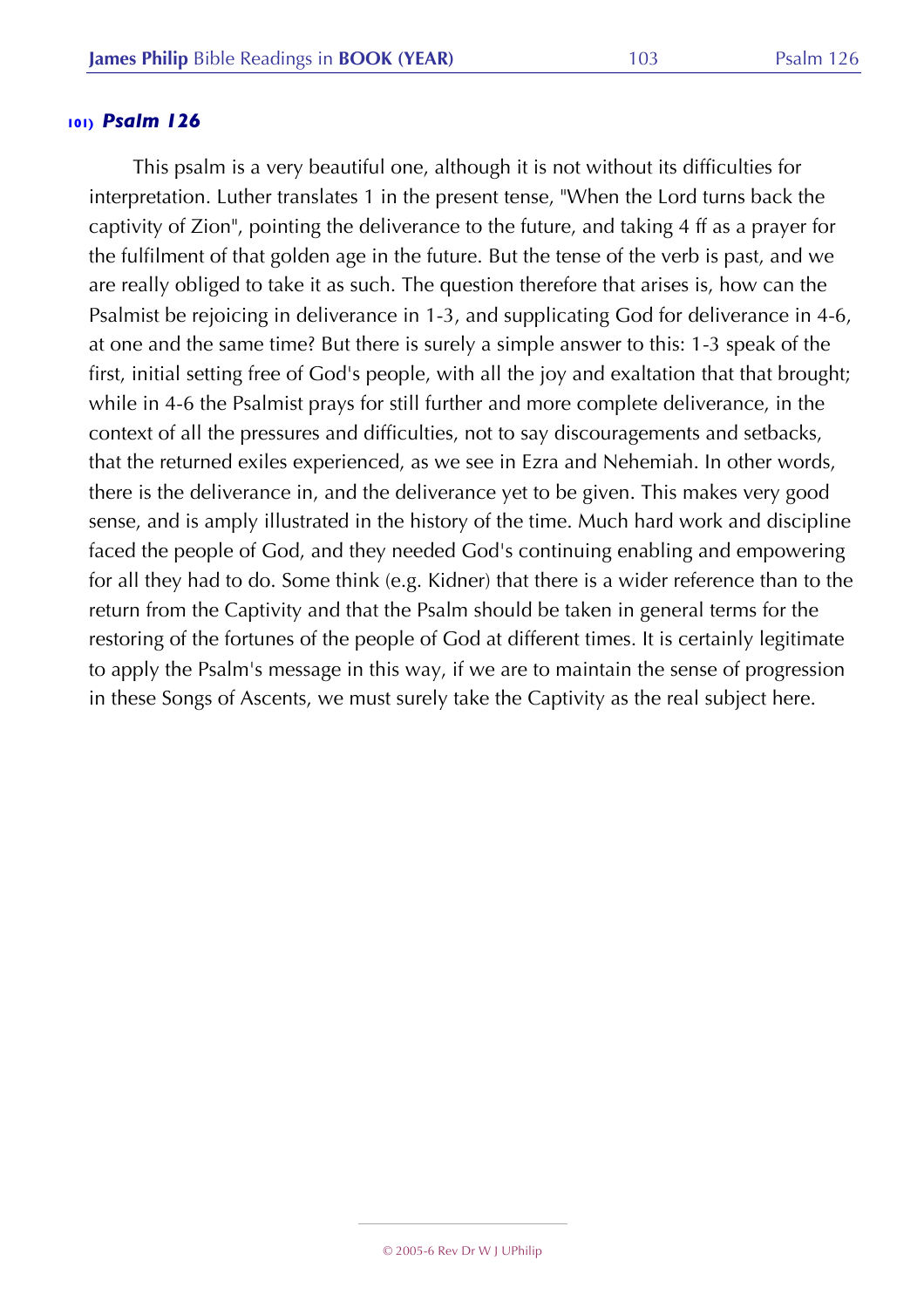The people of God, then, are looking back in recollection to the experience of deliverance from Babylon. There was a dream-like quality in what happened, and they could hardly take it in. But it set them rejoicing and singing - these are always the marks of Divine visitation, and the history of the Church down the ages affords ample and unmistakeable evidence of this. The Reformation set all Europe singing; the Wesleyan revival of the 18th century brought songs of joy in all England; and every subsequent revival has made the hearts of men rejoice in the greatness of God's salvation. And, as 2b makes plain, the world heard it and heard of it, and took note. Every visitation of God is a witness to the world. A fire does not need any publicity, it announces itself, and the world knows of it. We sometimes speak of the problems of communication today, but when God begins to work, men get the message over, they hear! The point that is made in 3 is that the people of God themselves take up the strain, and echo the world's verdict (2b), saying, "How truly you speak of our great God". In 4-6 the Psalm takes a different turn, with a prayer for release from captivity, in the language of 1. And the reason is this: The work was but partly done. Difficulties and hardships were not abolished from the world by that first manifestation of Divine power. There remained yet much land to be possessed. And so the Psalmist prays for the renewal of Divine power with this connotation and implication: What God did once, He can do again. "Do it again, Lord!" Just as He had broken the power of Babylon, so He could also break the power that even then was holding them and hindering their ongoing work. As Kidner puts it, 1-3, "set the tone and scope for confident intercession".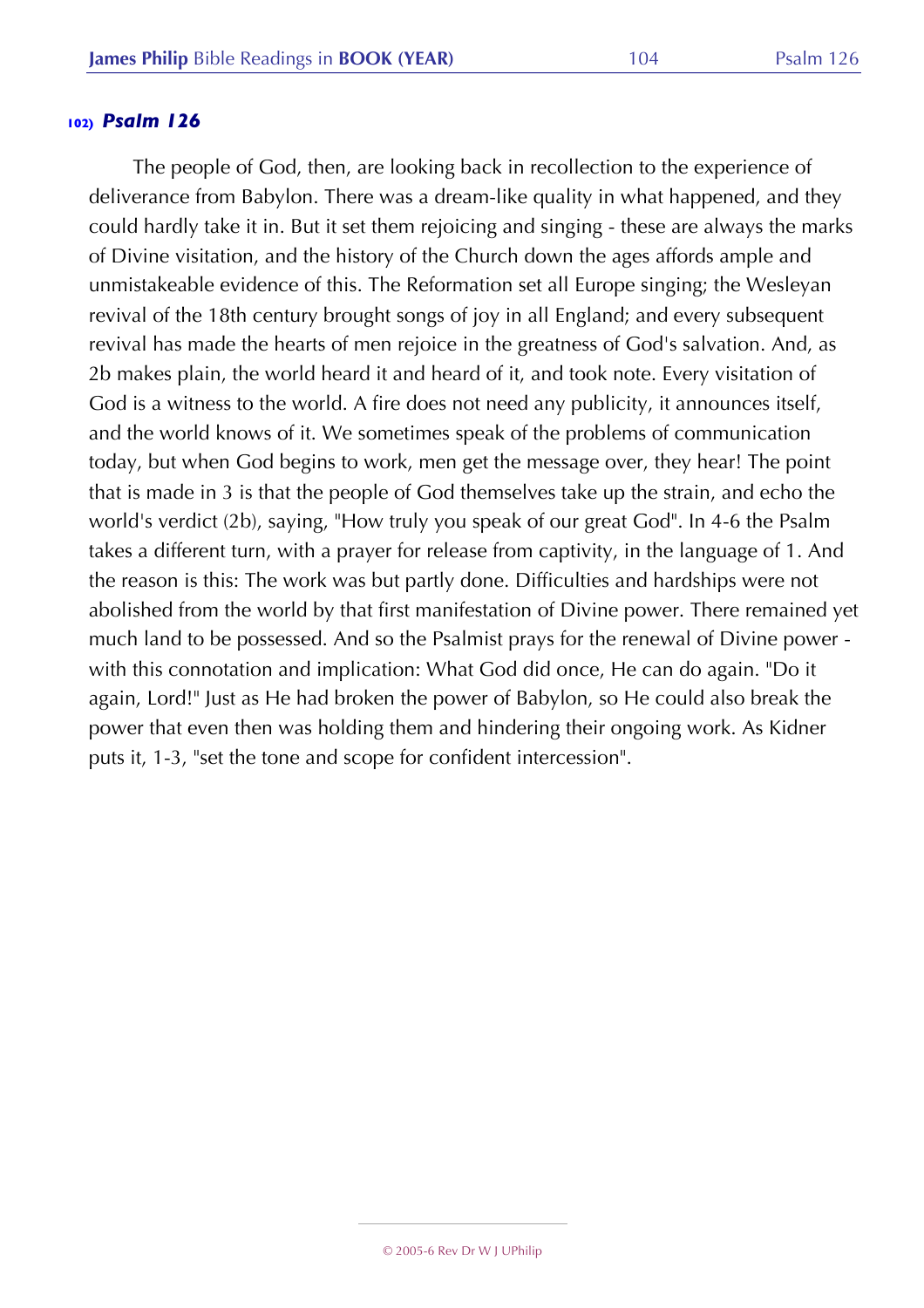A word about the structure of 4-6: 4 is a prayer, while 5, 6 seem to be the answer to that prayer. Perhaps in the singing of the psalm 4 was sung by the people, and 5, 6 sung by the priest. But, better still, it could be taken as the voice of God answering the prayer in 4. We should note also the two different pictures given of renewal in these verses. In 4 it is the 'givenness' of the blessing that is underlined - it is all of God. The parched south is transformed by the torrents and rivers of water made by the refreshing rains. But the second picture is very different. The first gives the completed picture. The second is not saying something other; rather, it shows how the completed picture is to be completed, and here the metaphor changes to that of farming at its most heartbreaking: all its joys hard-won and long awaited. Here, the Psalmist means, is how the miracle is going to happen. The hard, arduous toil of sowing is what brings the assurance of reaping. And, in the more general context for us today as we look for, and long for, awakening and revival, long to see 'streams in the south', this is also the way, the faithful sowing of the seed of the Word. As the hymn says,

Send them Thy mighty word to speak,

Till faith shall dawn, and doubt depart, Then all these wastes, a dreary scene, On which, with sorrowing eyes, we gaze, Shall grow, with living waters, green, And Lift to heaven the voice of praise.

© 2005-6 Rev Dr W J UPhilip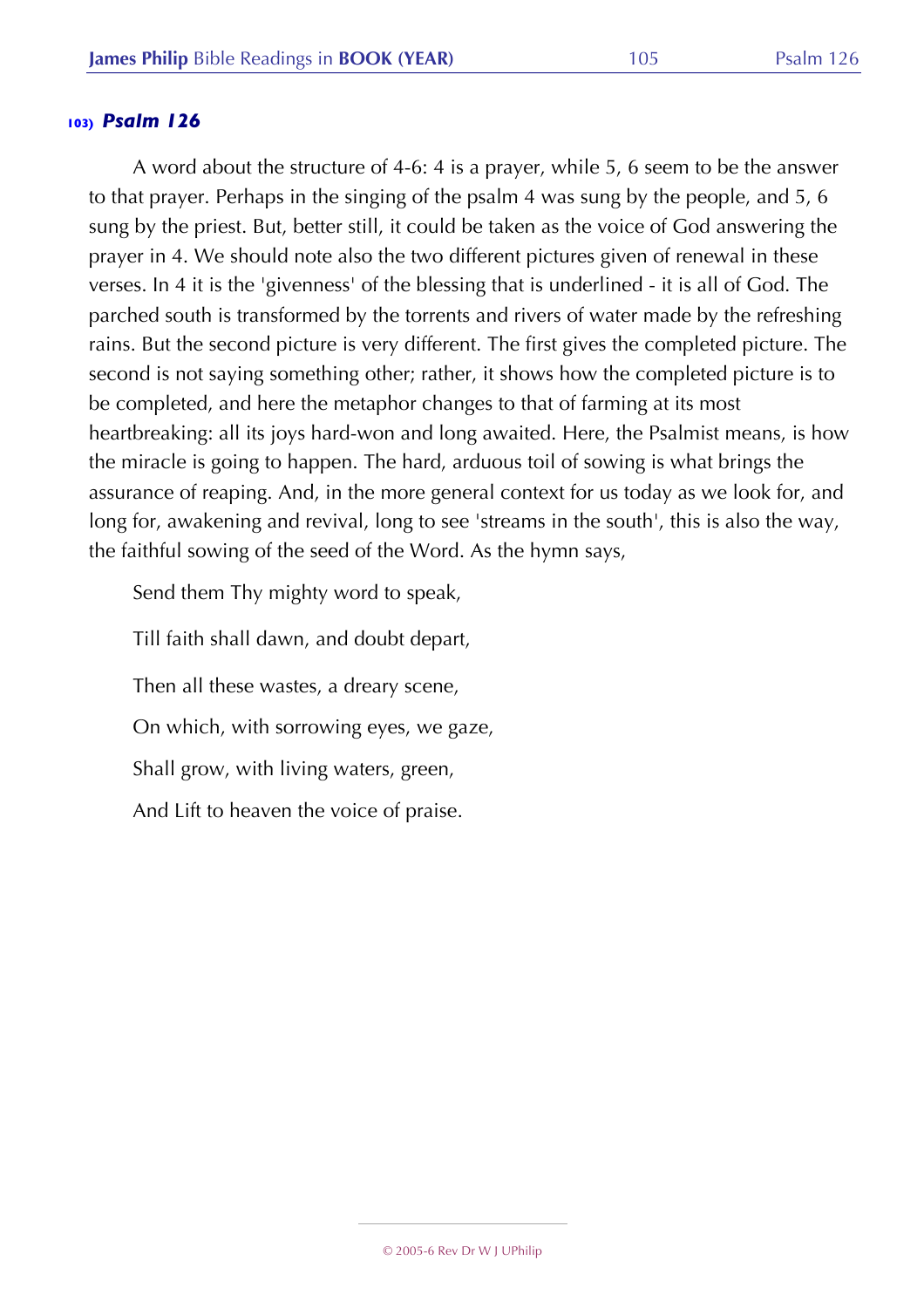The next Song of Ascents, or pilgrim Psalm, begins with words which are amongst the most familiar in all Scripture - but, like so many other verses of this nature little more is known of the rest of the Psalm. We should remind ourselves of the sequence we have seen in those songs of pilgrimage. The message here has to do with the ongoing work and activity of the returned exiles. They are engaged in a work of reconstruction and rehabilitation, building the Temple and the Walls of Jerusalem, and refurbishing the depleted nation of Israel, building up its family life. And the Psalmist reminds them that, as they proceed with this work, in face of many difficulties from without and within, they will succeed only with God's help. Some scholars maintain that 1, 2 and 3-5 are so distinct that probably two separate Psalms have been brought together. But the message of both parts is the same: that "only what is from God is truly strong" (Kidner). Indeed, as Kidner goes on to point out, the word 'house' in 1 can have two meanings - a building, and a family. And we may legitimately take the implication that both kinds of 'house' are in view in the Psalm and that the 'except' in 1 applies as much to 3-5 as to 1, 2. We should note that the phrase 'in vain' is mentioned three times in 1, 2, referring in turn to 'the house', the city' and 'one's work'. The application of these words is very wide, and we are entitled to take as wide an application as we may, for any building - whether homemaking and marriage, life and career, or the home of the soul - but the first reference must surely be to the rebuilding in which the returned exiles were involved and the Psalmist gives a timely reminder that their work could only be done with God's help and in His strength. They were looking around them at the ruin and devastation of a generation that had not made God their portion. Hence the Psalmist's forthright challenge to them.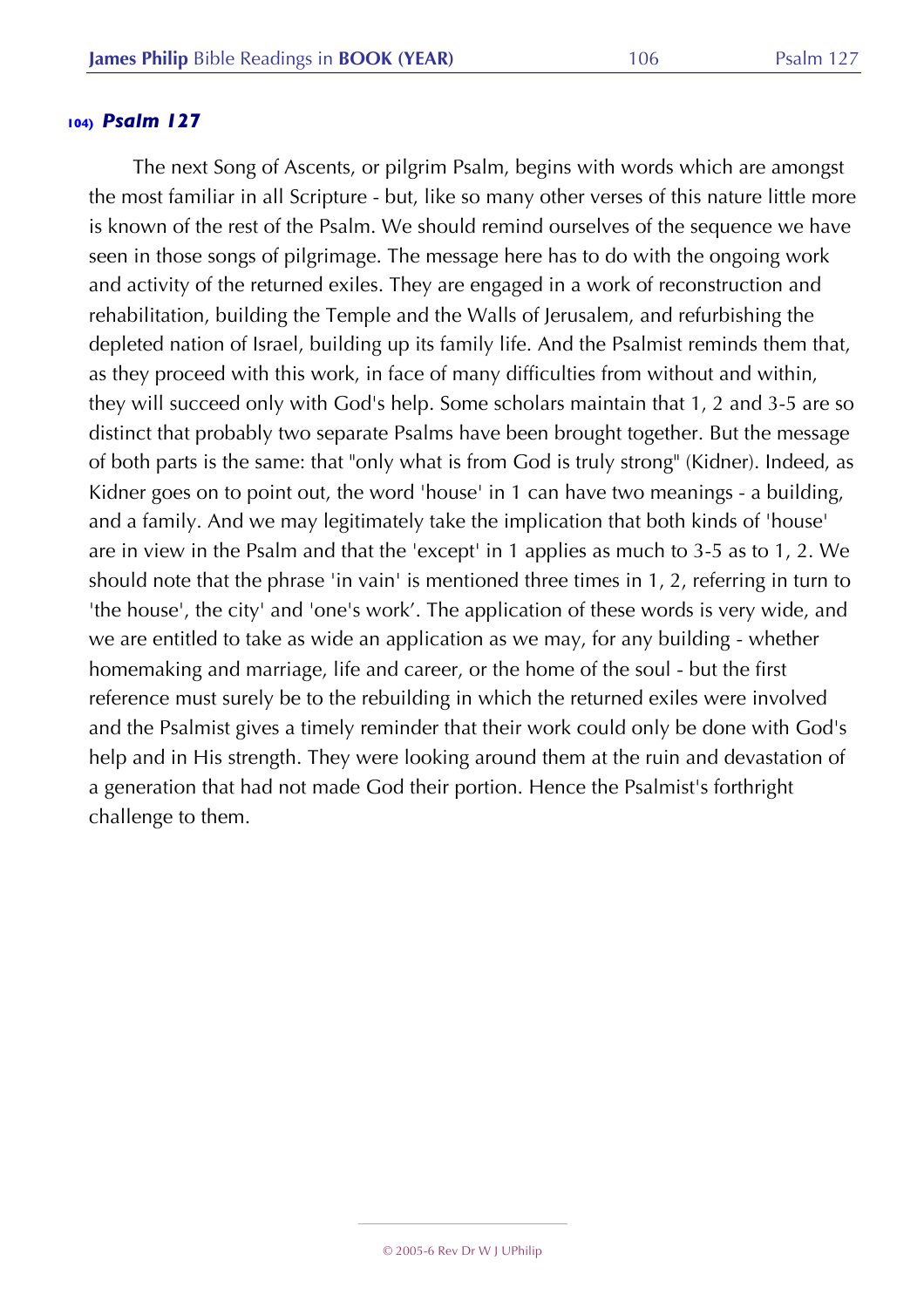In 2 what is in view is domestic life within the built house and guarded city. Except the Lord be in this also, the Psalmist means, it will be in vain for a man "to eke out the laborious day by early beginning and late ending. Long hours do not mean prosperous work" (Maclaren). Kidner comments very trenchantly, "It is not simply that our projects will fail - there is at least 'bread' to show for them - but that they lead nowhere. In terms of 1, the house in the city may survive, but were they worth building?" Here is a man who, as we say, 'works his fingers to the bone', in his determination to do things his way, according to his plan and his ideas. Poor man, he has started off wrong, with the wrong programme, and has been wrong right from the outset, for it was not God's plan and programme for him. But he did not see it, would not see it, perhaps; but it 'took him over until he was totally taken up with it. He did not lack application or determination; but alas the question does arise: Was it worth it? Does it get anywhere? No; it is in vain, for it has left God out. It is not easy to see the connection that the last sentence in 2 has with the rest of the verse, 'He giveth his beloved sleep'. The contrast seems to be between labour which effects nothing, and God's gift of the good which the vain toil had aimed at. There may be a possible allusion to Solomon's experience in 1 Kings 3:5 ff (which see - Solomon's other name was Jedidiah, which means 'beloved of God'). As one commentator says, "God's gift to His beloved secures to them the same result as is ineffectually sought by godless struggles".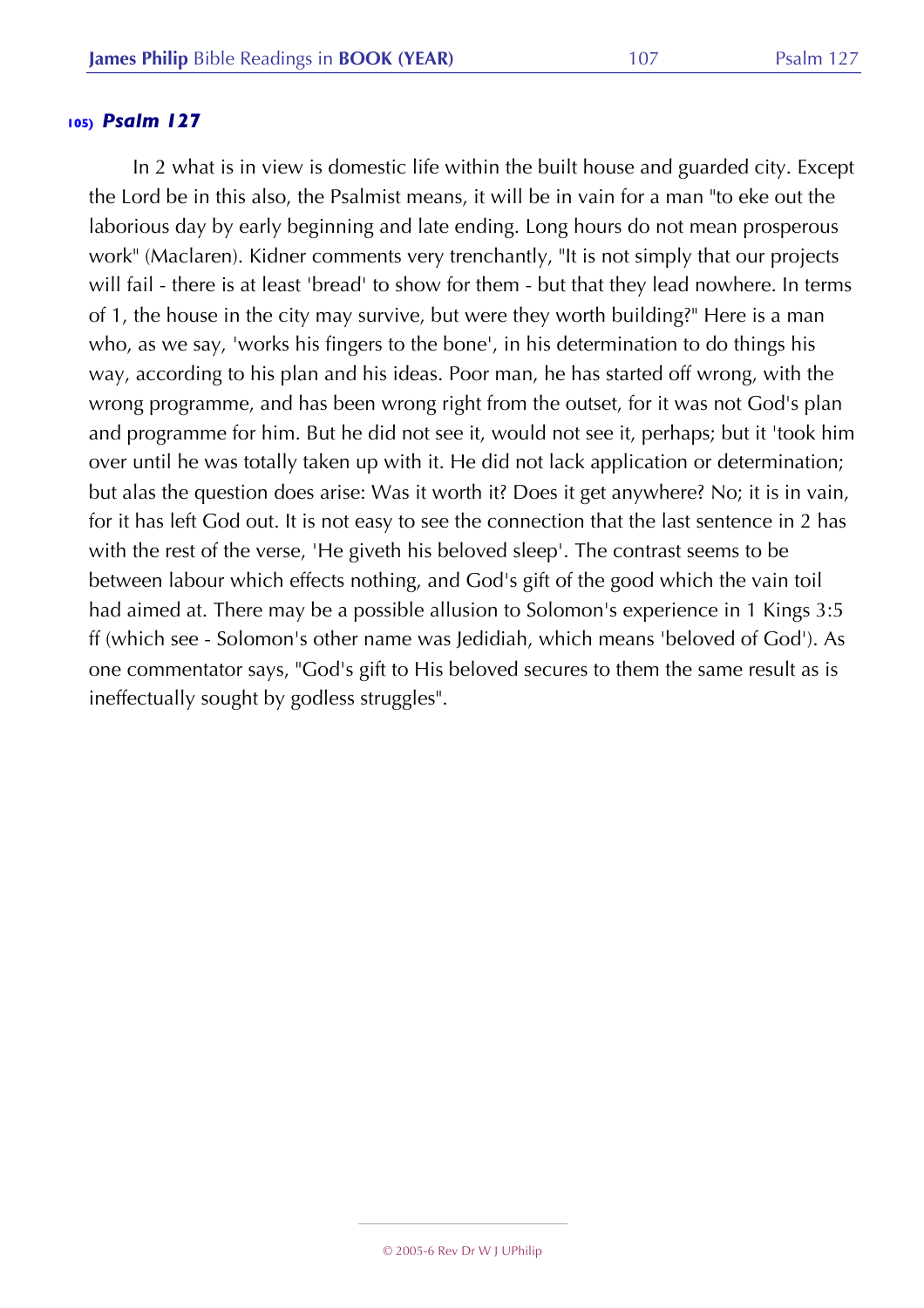The second part of the Psalm, 3-5, dwells on one special instance of God's gifts, that of a human family. And it is the way in which children are given by God, not engineered by man's planning and efforts, that stands in contrast with living in independence of Him. Commentators mention the illustration that is given of the two parts of the Psalm by the first and last paragraphs of Gen 11, the one giving the story of man's abortive building of the tower of Babel, and the other the gift of a numerous progeny to Terah, the father of Abraham. The contrast is between the pretensions in the tower of Babel story and the quiet and obscure man whom God blesses and enriches with a notable family. The fact is, so often we just do not allow God to bless us. He longs to do so; but we clutter up our lives by our foolish pretensions and determinations and ambitions, which effectively cut us off from the blessings He purposes to give us. Maclaren's final comment on the Psalm is helpful: "There are two ways of going to work in reference to earthly good. One is that of struggling and toiling, pushing and snatching, fighting and envying, and that way comes to no successful issue; for if it gets what it has wriggled and wrestled for, it generally gets in some way or other an incapacity to enjoy the good won, which makes it far less than the good pursued. The other way is the way of looking to God and doing the appointed tasks with quiet dependence on Him, and that way always succeeds; for, with its modest or large outward results, there is given likewise a quiet heart set on God, and therefore capable of finding water in the desert and extracting honey from the rock."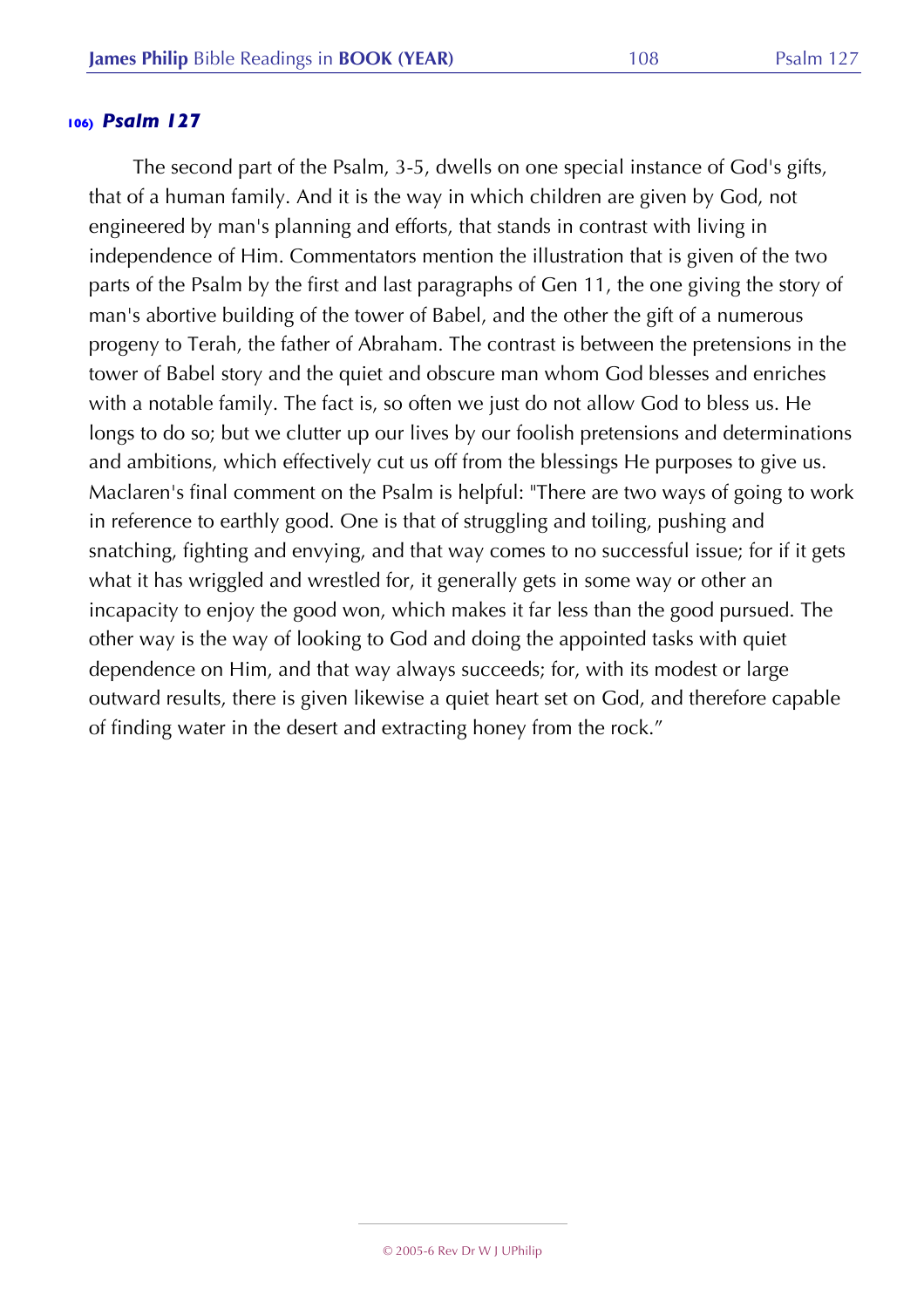This Psalm follows naturally from the previous one, in which the Lord is spoken of as the alone Builder and Establisher of the home. Here we have the voice of experience speaking of the happiness and blessedness of having the Lord as Builder and Establisher, and finding the reality of this blessedness through walking in His ways. The sentiments expressed here are very beautiful, but they raise problems and questions in thinking minds. For example, as Maclaren comments, "Outward prosperity does not follow good men's work so surely as the letter of the Psalm teaches". Indeed! And what are we to say to those, and of those, to whom the blessings of 3 are withheld and denied? Do we have to assume that it is because they do not fear the Lord or walk in His ways? Hardly! And one has only to think of the trials and tribulations that the apostle Paul endured on his missionary travels to realise that life is no bed of roses for the dedicated believer who walks in the ways of the Lord. What are we to say, then, about the emphasis in the Psalm? That it is too simplistic? That it is only sometimes true? That we are not meant to take it literally, in terms of literal blessings? There are two ways of looking at these problems. On the other hand (following one scholar's comments), "The deeper meaning which the Psalmist associates with both these similes (the vine and the olive) and wants to bring out is that a man's delight in wife and children is experienced as joy in God, and that the happiness of his family is thankfully recognised and experienced as God's blessing....It is a universally valid truth that true blessing dwells only in a home in which the fear of God reigns and provides the inner strength and unity of the members. It is the pedagogic intention of the Psalmist to lead man to that stage where he learns with God's help to be satisfied with what he has, to see the importance of homely things, and to find in them his riches and dignity…. The Psalm deliberately confines itself to a strictly limited field of devout conduct in everyday life and should be understood within these limits."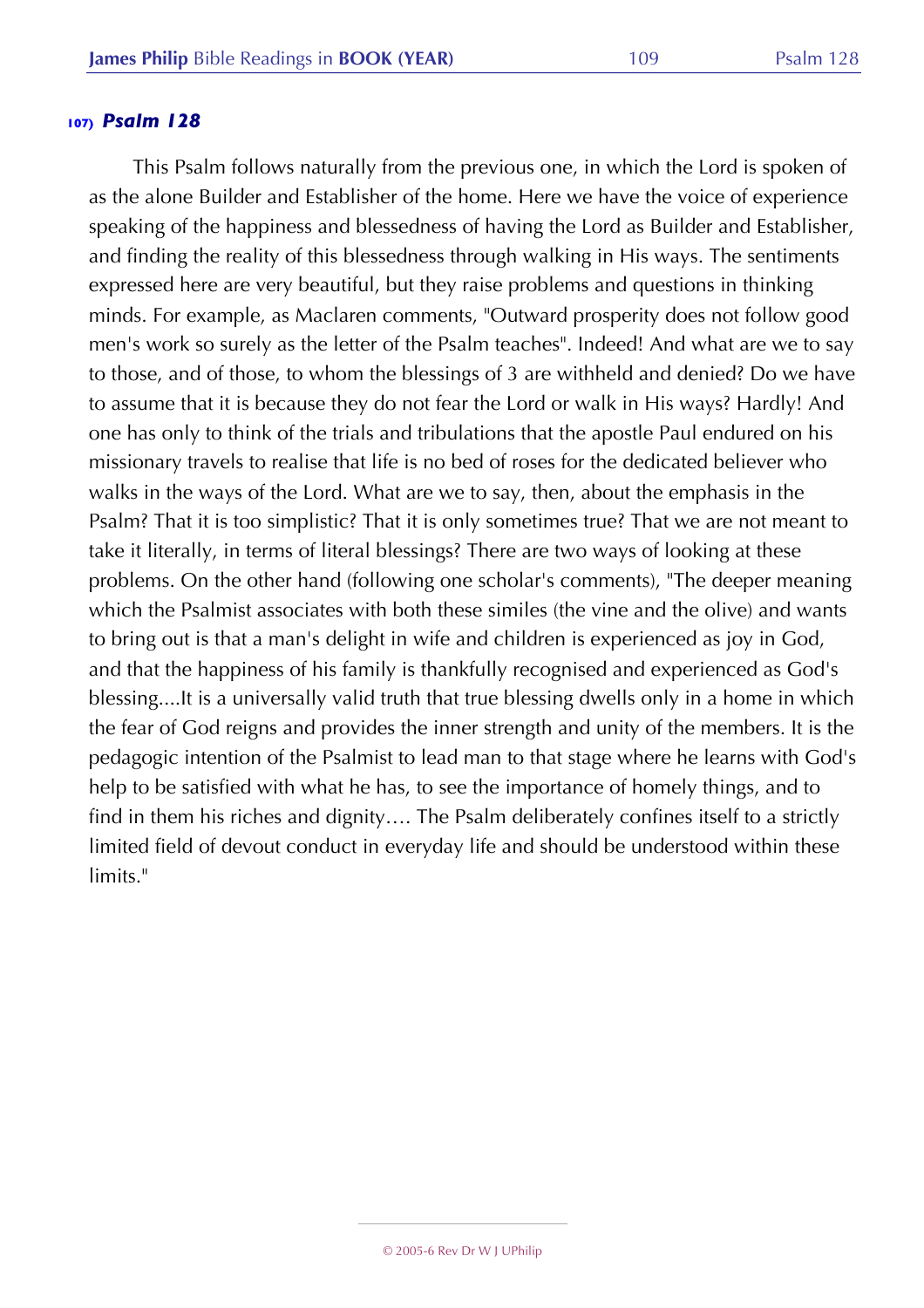The other, and even more important, thought is this: it will be noticed that the earlier verses of the Psalm envisage the earlier stages of married life, with the family as children in the home; in the later verses, however, it is the man's children's children that are in view. That is to say, the Psalm sweeps through the whole of life, and in a sense it is a retrospect of that is given. This is an important consideration, for it is when we look back on life that we tend to see it in perspective, and are able to say, with the Psalmist in another place, "I have been young, and now am old; yet have I not seen the righteous forsaken, nor his seed begging bread" (Ps 37:25) - although at times it may have seemed very much otherwise. There are many who can look back over life and say, even in the context of hard and difficult times (not excluding the pain and anguish of unrequited longings and yearnings), that the true picture of life for them has been that the blessing of the Lord has been upon them because they have sought to build their life and their home in obedience to the way and will of God. As such, this is surely a Psalm for the young as well as the old. This is how to do it, the Psalmist means: "Build your life, and your home, according to this teaching. Young lads and lasses, boys and girls, make this your aim, catch this vision, and settle in your minds and hearts that when you grow up, this is how it will be with you."

The pictures in the Psalm are clear enough not to need much in the way of formal or detailed exposition, and what has already been said serves to put their teaching into proper perspective. But there are other important implications in the Psalm and we shall turn to these in the next note.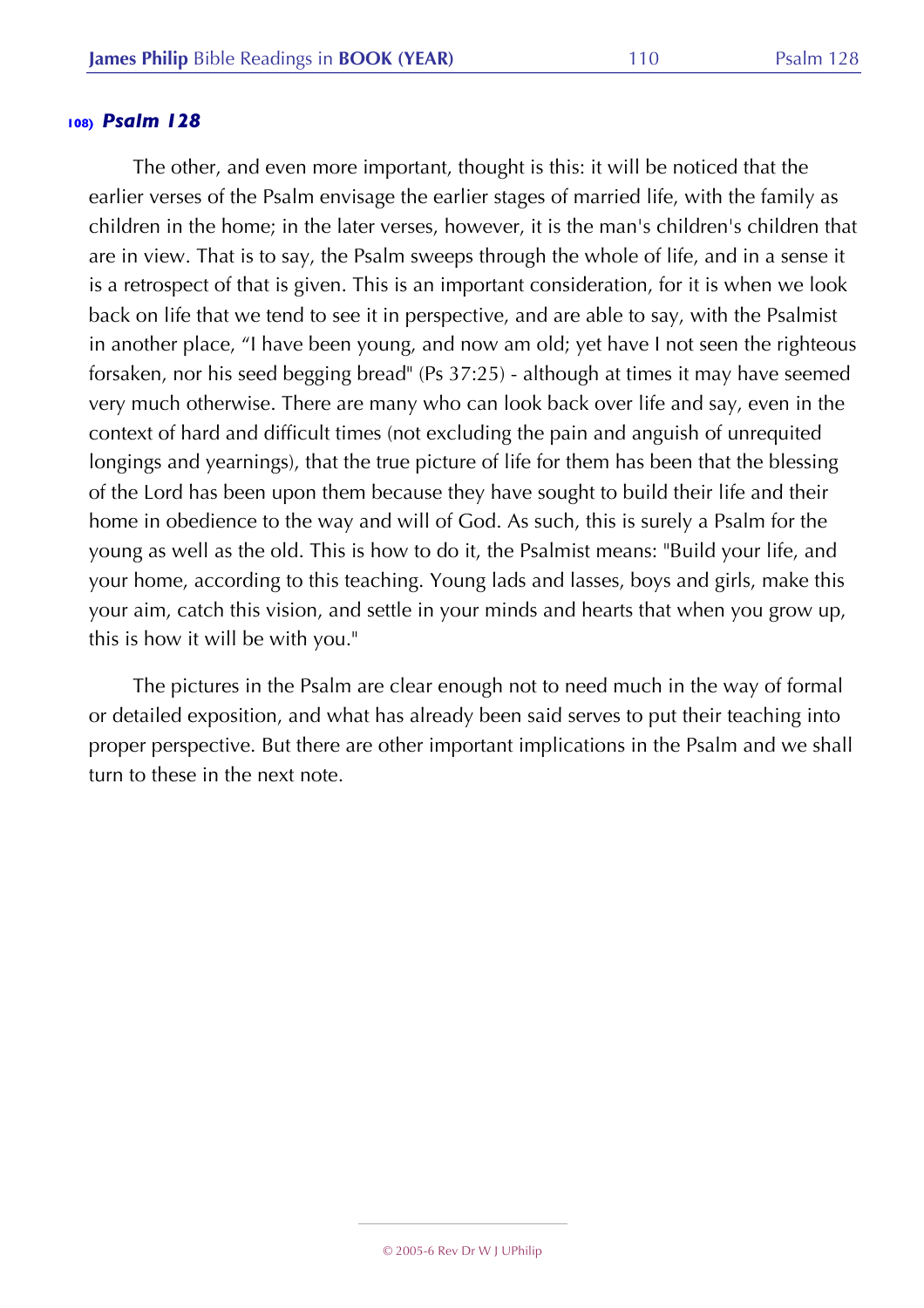The further implications of the Psalm are twofold. In the first place there is the influence of godly families in the life of the community and of the nation. In this regard we should note the progression in the Psalm - the man (1); the family (3); the city (5); the nation (6). Such a progression is not accidental, for the influence of true godliness is something that in itself will inevitably spread and make fruitful impact in society, like a good leaven. For the true family does not become self-absorbed and selfish; it has an outward look. This does not so much mean that godly Christians ought to be involving themselves in public life (although this is certainly a Christian duty, and there is much need of Christian influence in this area), as that the existence of godly families will prove a bulwark to society, simply by being there. And for this reason - and with this we come to the second consideration - the influence of right thinking on society can be critical and decisive. For with godly families there will be godly thinking, that is based on fundamental biblical positions, and this is something that will have a great deal to do with the framing of responsible public opinion. One of the great realities of the 19th century was what came to be called 'the Nonconformist conscience', which had an immense influence on public life. What need there is today for such an influence, in relation to the many vexing problems of our society. It is humanistic thinking, not godly theology, that has undermined so much of society in some of the great public issues of our time, and led to such confusion and uncertainty in society's thinking about things like abortion, euthanasia and other such issues. This is why it is so important not only to be godly but also to know one's theology and one's biblical position, and the basic biblical principles that constitute godliness of life. In this way, influence for good will surely be brought to bear upon society, through the testimony to a clear-cut, unequivocal moral and ethical position that is in accordance with the ways and will of God.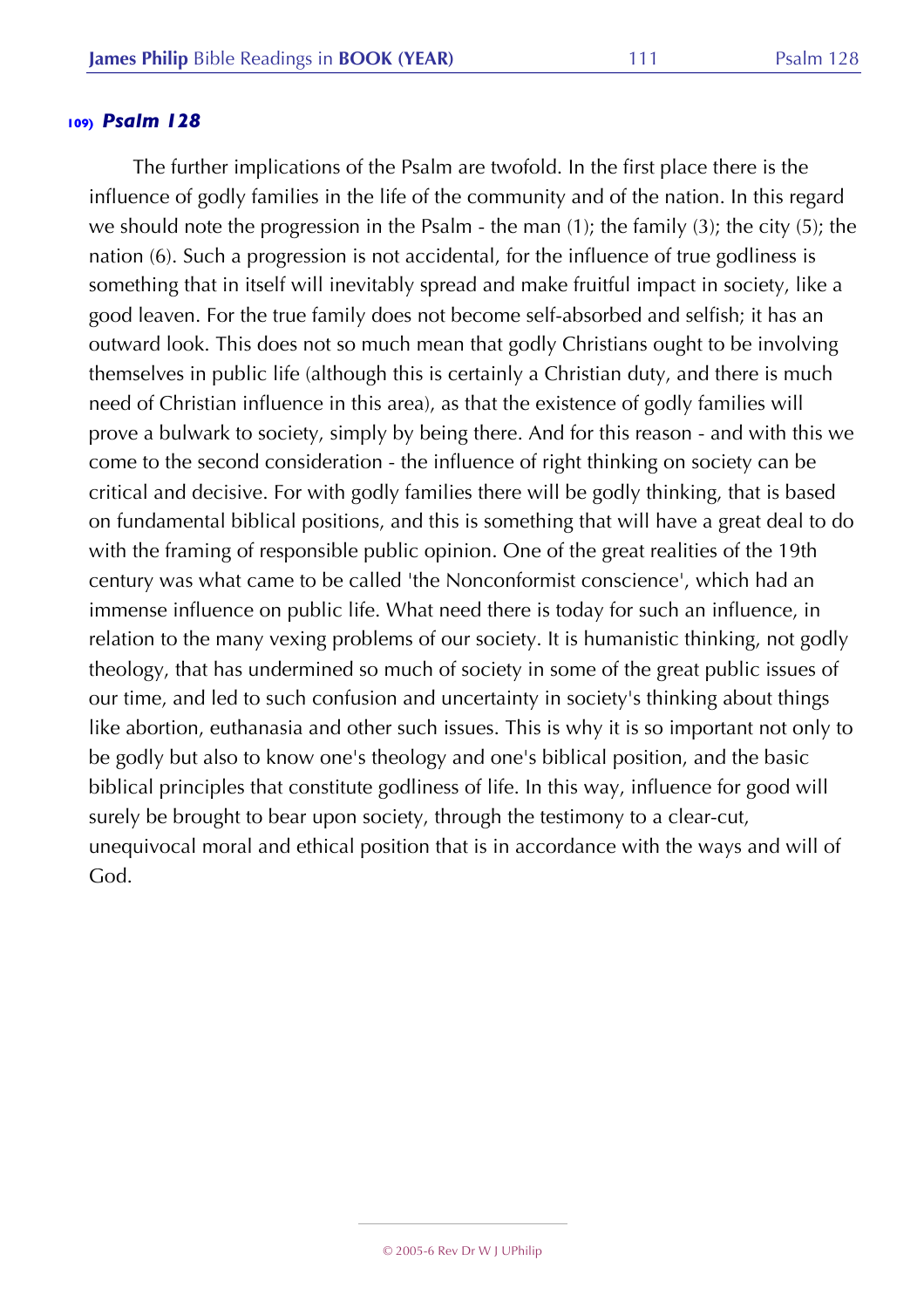With this Psalm we come to the third division within the group of Songs of Ascents: Pss 120-123 dealt with the Exile itself; Pss 124128 with Homecoming; now in Pss 129- 134 it is the theme of Restoration. The context in this Psalm is the situation in which the returned exiles found themselves in Jerusalem. As we learn in Ezra and Nehemiah, the fact that they had returned to their homeland did not mean that 'everything in the garden was lovely' now for them. On the contrary, there were many difficulties, and many oppositions from enemies all around them, which on more than one occasion were like to overwhelm them. It is over against this that the Psalmist exhorts them to look up in faith to God, and look back on the many deliverances wrought by Him on their behalf in the past, and the way in which the Divine guardian care had preserved them, often against all odds and probabilities. It is therefore a Psalm of assurance for the people of God and, as such, it can be applied very generally in any situation of pressure. For example, Calvin says, "What the Psalmist intends to stress is that the world is fraught by innumerable enemies, whom Satan arms for the destruction of good men, and that the people of God have to be continually on their guard and cling to their Lord, Who is righteous, and will give the final victory to His faithful people." This is one obvious application of the Psalm for the believer. That there are other applications will become clear in the Notes that follow.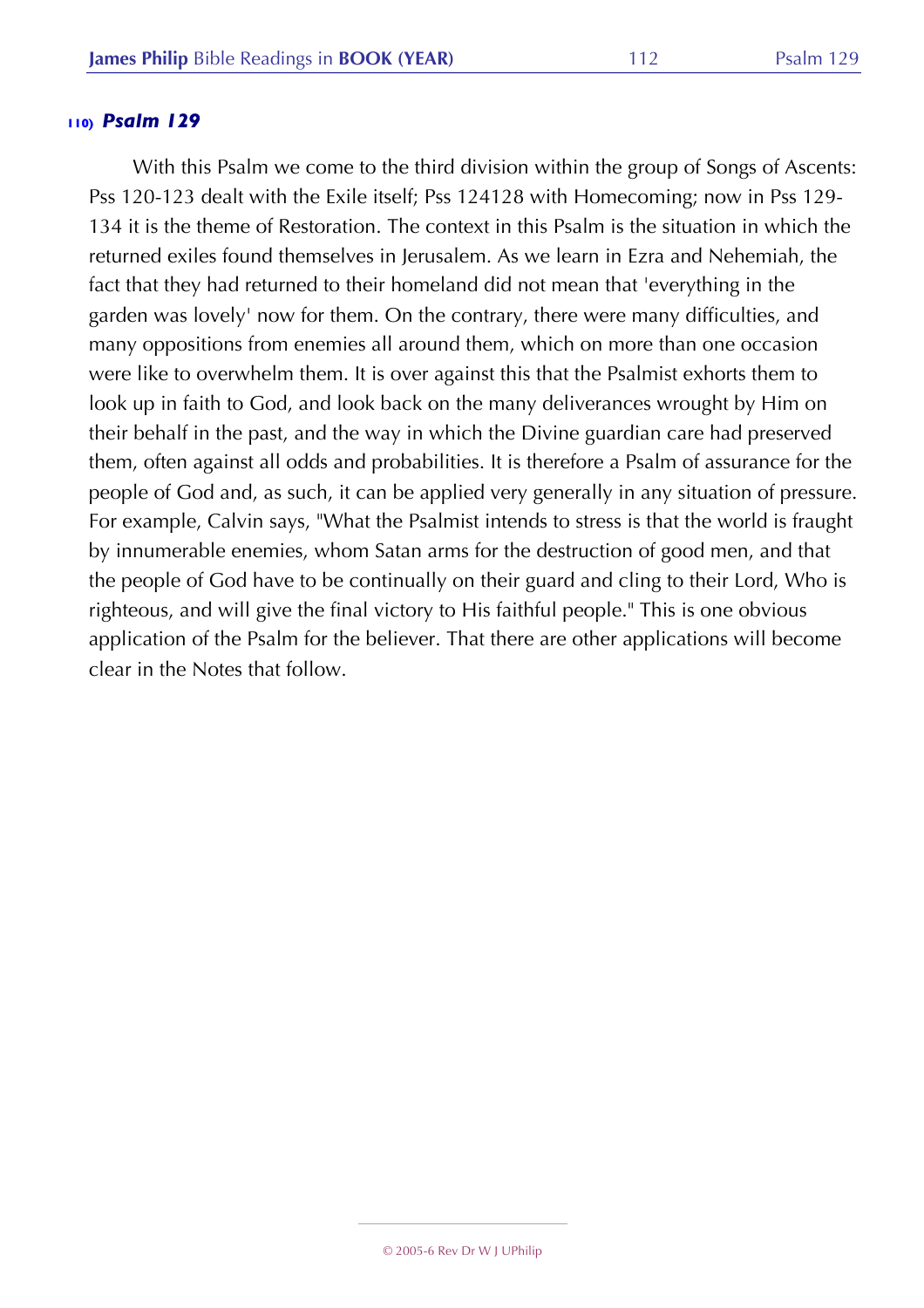The Psalm begins very similarly to the beginning of Ps 124, and the point of view in both Psalms is very much the same - sore affliction and wonderful deliverance. We could well take Paul's words in 2 Cor 4:8,9, "Cast down but not destroyed" as the theme, for the Psalmist looks back on all Israel's history, from its 'youth' in the deliverance from Egypt, onwards to his own time. The consciousness of God's deliverance in the past gives confidence for present dealing with enemies, and all future dealings also. In 3 the 'afflictions' endured by Israel are described in graphic metaphor, combining two figures, a slave under the lash, and a field furrowed by ploughing. Yet another metaphor is seen in 4, this time of Israel as a beast of burden that has been whipped and scourged, and now the yoke is severed and it is set free. God is both the righteous One and the rescuer - His righteousness is an active, powerful force that goes into action on behalf of His people. In the second half of the Psalm (5-8) it is the certainty of the Lord's vindication that is in view. It is interesting and significant that now the picture is of harvest time, whereas in 1-4 it was that of the ploughing. The suggestion seems to be that those who sow evil and wickedness against God's people will reap a bitter harvest for themselves. The general prayer is stated in 5, and it is elaborated in 6 ff in the 'harvest' picture. But there is another idea also expressed in the harvest metaphor, besides the reaping of the whirlwind. It is that no real harvest will ever be reaped from such a sowing and such reapers can have no joy in it, nor can the blessing of God be invoked on their work. It is with Israel, not her enemies, that the blessing of God rests, in fruitful harvests.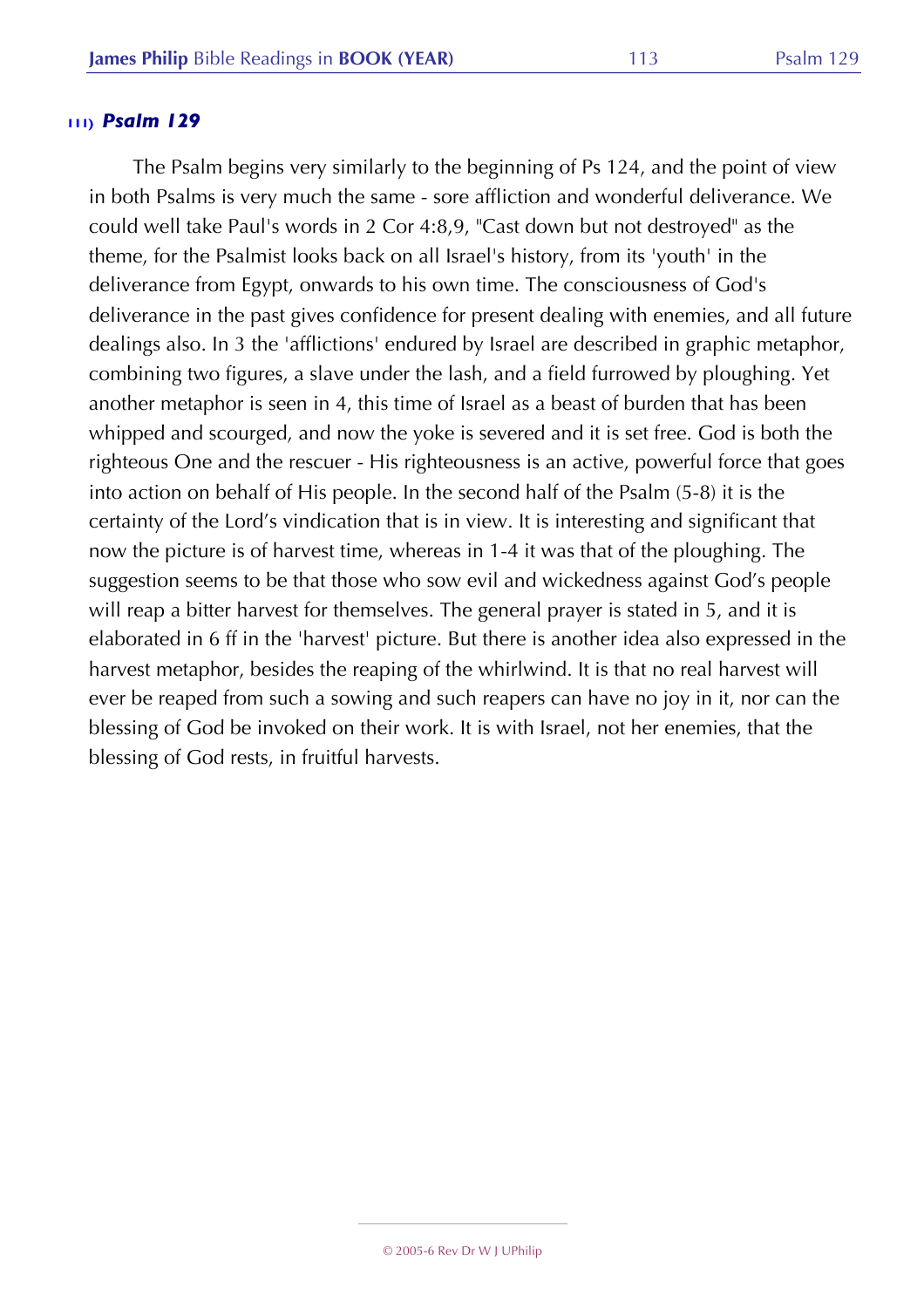Another application of the Psalm is this: we are confronted in its opening words with a mystery of momentous importance and significance, namely, the persistent survival of the people of Israel down the ages, in spite of all efforts on the part of various enemies to exterminate and destroy them. Pharaoh of Egypt tried to destroy them; so did Nebuchadnezzar of Babylon, as did Antiochus Epiphanes; the Roman Emperor Titus tried to destroy them, the Turks tried to destroy them, as did Hitler, then Stalin, in modern days. But they would not be destroyed, for God had willed them to continue in existence, because they are His chosen people. And - historically - this is the awesome thing: even in their rejection they are still God's chosen people, the instrument of His revelation in the world, a light to lighten the Gentiles. And even having refused their calling and election, they are still His people, rejected though they be. Now it is here that we see the depth of the mystery, in the link that exists between the ancient, covenant people of God, and Christ the Messiah. It is certainly no accident that some of the most characteristic passages in Isaiah about the 'light to lighten the Gentiles' are just as applicable to Jesus as to Israel, for both alike are instruments of the Divine revelation of salvation. Why is it that anti-Semitism is, and has been down the centuries, such a grim and constant factor? And why was it inevitable, a foregone conclusion, that when Jesus came into the world, He should be put to death? The answer to both questions is the same: Israel - and Jesus - were both instruments of revelation to the world, representing God in the world, and the world's reaction to both alike is inevitable because the world is in revolt against God. Christians and Jews share common round in the persecutions they suffer: both alike stand for God; and the opposition in the human heart against God is primal and fundamental, going back to the Garden of Eden. This Psalm bids us think on these things.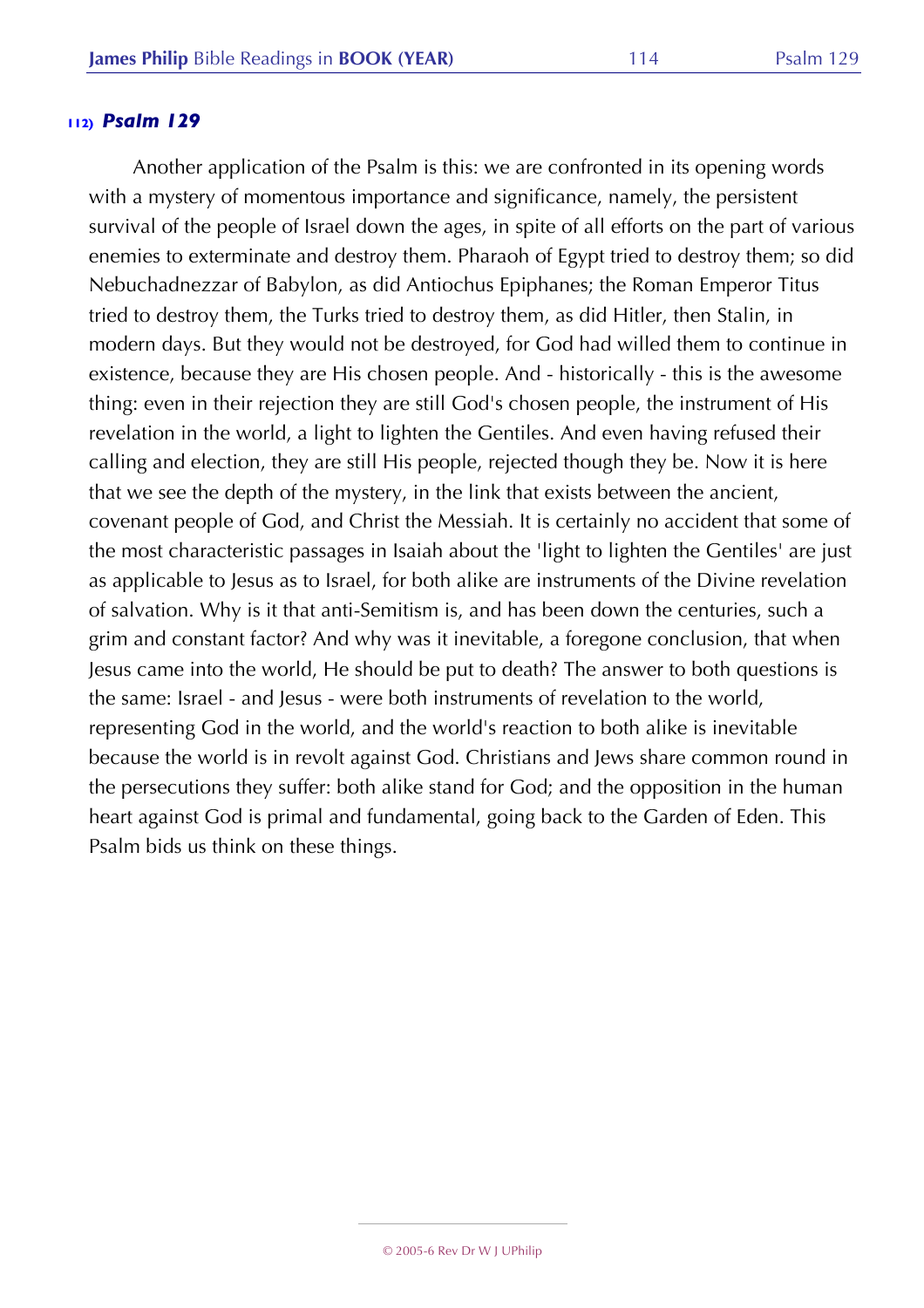We said in an earlier study that the Songs of Ascents have a spiritual as well as a physical and geographical message - not only the ascent of the pilgrims to Jerusalem for worship, but also the ascent of the soul from the lowest state of distress to the highest degree of exhortation. This is particularly true of the great and tremendous Psalm now before us, of which one commentator says "It is the confession of a God-fearing man who was able to rise from the uttermost depths of anguish engendered by sin to the assurance of the Divine grace and forgiveness". The first part of the Psalm is an address to God, while the second includes Israel and applies the message to them. In other words, the Psalmist's experience becomes his message to the people, an invitation to taste and see that the Lord is good and that the experience of forgiveness is the greatest experience in all the world. The Psalm contains four stanzas of two verses each. In 1, 2 the Psalmist's cry issues from the depths, which here refer, not to distress and trouble, nor to depression of spirit as such, although these are included; rather, he is in the depths because of sin. It is the consciousness of sin, and the awfulness and seriousness of it that the Psalmist feels. In such a position, there is only one thing that can be done, and that is to cry out to the Lord to hear our prayer for pardon and release from the intolerable burden of sin. In 3, 4 there is a further sense of awareness: it is the terrible consciousness that if God were to deal with him according to justice, there could be no hope for him. The very awfulness of this thought brings the Psalmist to a confidence about God: "there is forgiveness with Thee". One commentator points out that he does not directly ask for forgiveness: "He feels too strongly that his situation scarcely justifies such a request". Whether or not God will forgive will depend on His free, sovereign grace. But he reminds himself of Who God is, and what He is like. Maclaren points out that the word for 'forgiveness' here is used in only two other places (Neh 9:17, Dan 9:9). It literally means 'cutting off', and so suggests the merciful surgery by which the cancerous tumour is taken out of the soul. Some think that the word 'feared' in 4b would be better changed to 'loved', this misses the point that is being made - it is the awe that comes in the experience of forgiveness, the sense of the awfulness of the act of forgiveness that grips the Psalmist's mind and heart. That is something for us to think about today.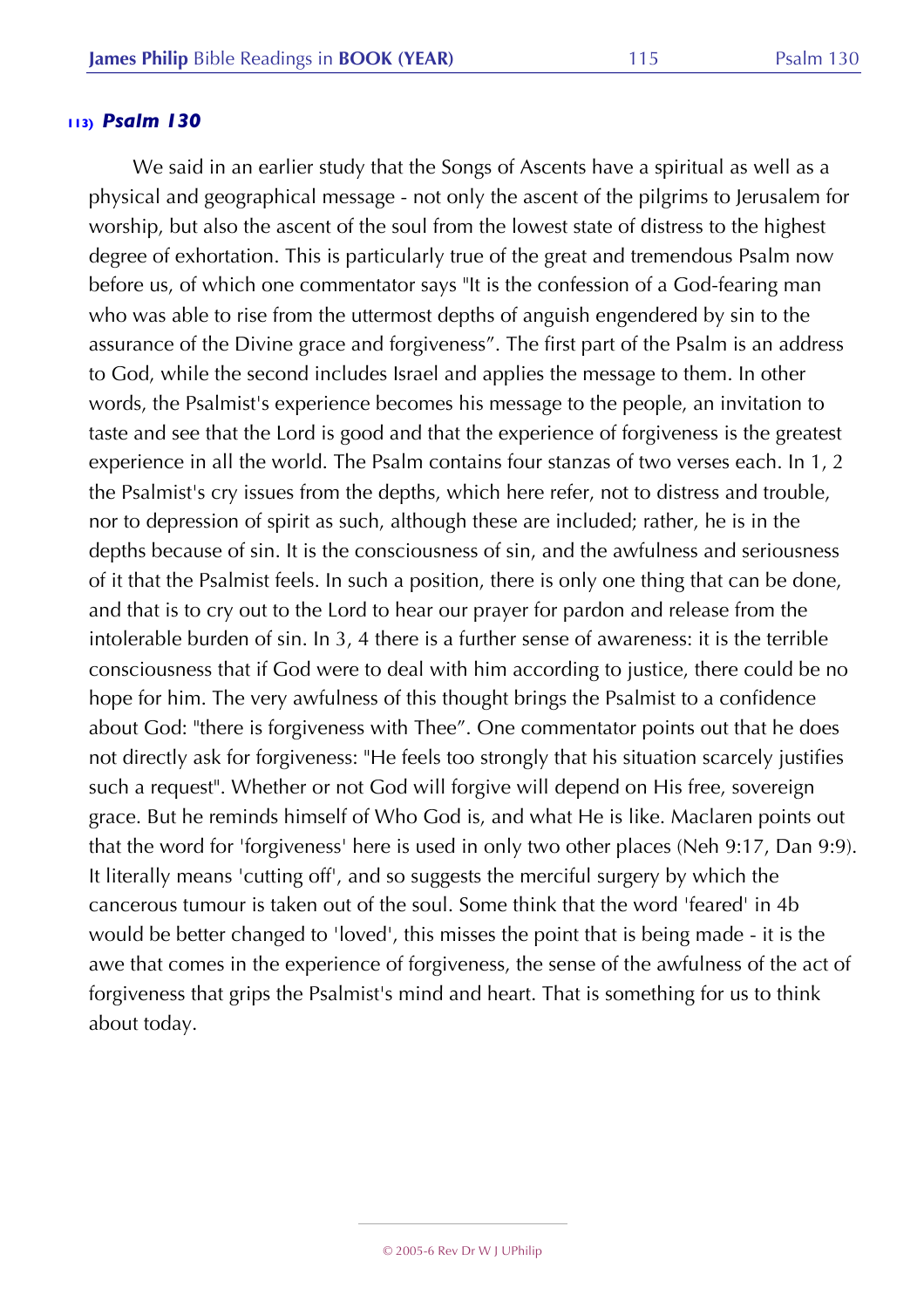In 5, 6, following the 'indirect' appeal for forgiveness we see the Psalmist waiting for God. This can be interpreted either in the sense of waiting for God to be gracious, or in the sense of an attitude of peaceful patient hope in God consequent upon the experience of forgiveness. Both experiences are true for the believer, and can be true at different times. The metaphor of waiting for the dawn in 6 is a graphic one, from two points of view: on the one hand, forgiveness is like the dawning of a new day, after a long, dark night; on the other hand, dawn is certain to come after the darkness of night, and so forgiveness is certain to come, God being Who He is. In 7, 8 the Psalmist becomes an evangelist, inviting Israel to share in his hope and his experience. His message expands from 'forgiveness' to 'mercy' and 'plenteous redemption' - that is, the motivating power of forgiveness is shown to be the mercy of God, and its content plenteous redemption, from all iniquities. Maclaren adds, "In the depths he was alone, and felt as if the only beings in the universe were God and himself. The consciousness of sin isolates, and the sense of forgiveness unites". When men learn the sweetness of Divine pardon, they are impelled to invite others to learn the same lesson.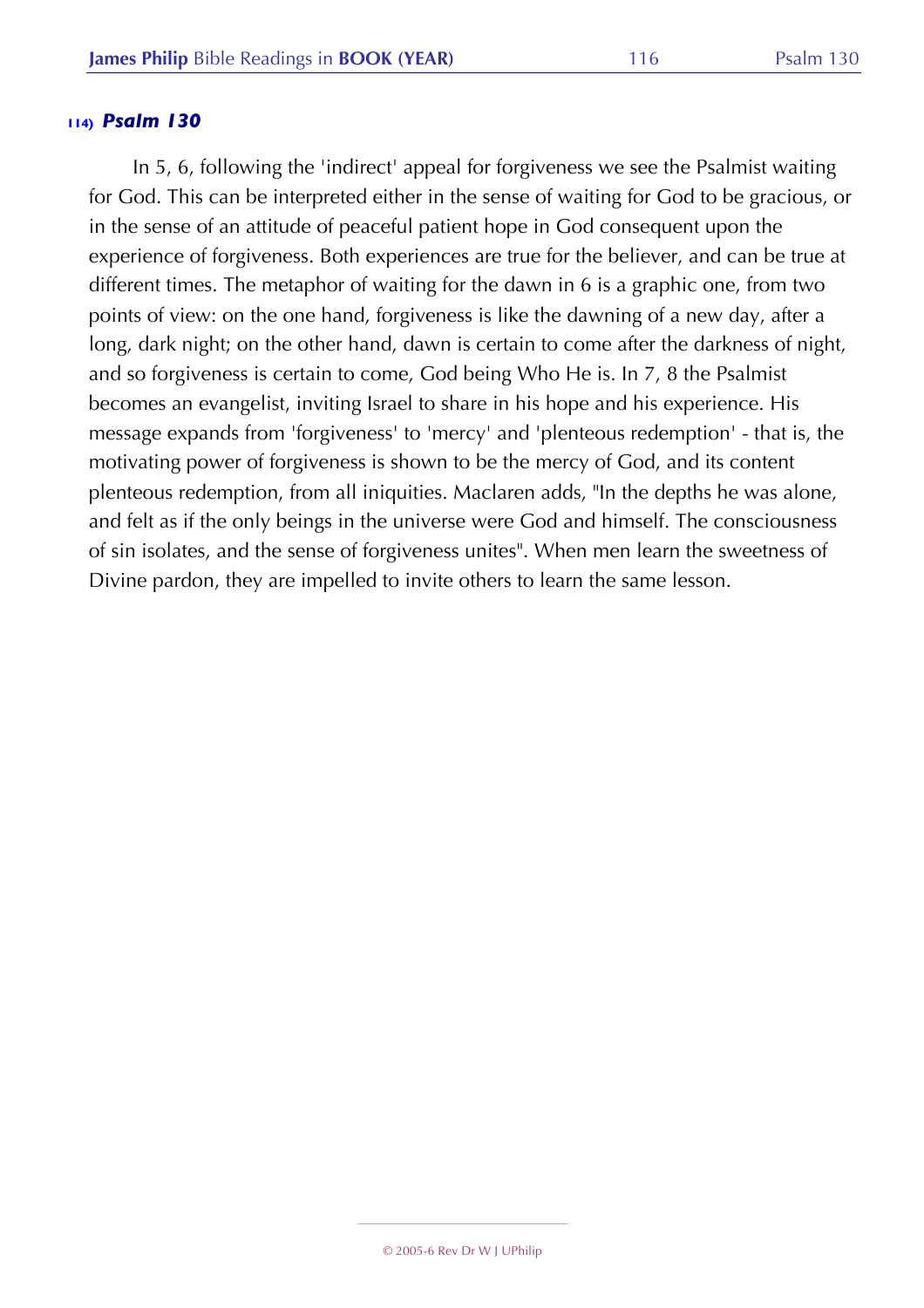We may apply this wonderful Psalm in two ways, first of all to Christian experience. One is bound to say that so often Christian experience does not seem to include much of a sense of sin nowadays. This raises some very real questions, both about the teaching of the Church and about the depth of contemporary Christian experience. The Methodist scholar, Norman Smith, in his book on the Penitential Psalms, points out that in earlier days, people were conscious that a man had to be saved from something, as well as to something. There are a number of reasons for this loss: one is that there has been a loss of emphasis on the reality of hell and the wrath of God upon sin. Another is the contemporary emphasis on the gospel as the fulfilment of human need, the adoption of psychological categories to describe the predicament of man and the answer to it in Christ - alienation, disorientation replaces sin, guilt; identity crisis replaces crisis of faith, and so on. It is not so much that these modem categories are wrong, but it is wrong when they displace biblical emphases. Our task must be to translate into biblical terms the modern manifestations of alienation and disorientation, and trace them back to their origin in the fact of sin. We need to think biblically, and take a good look, again and again, at the basics of the gospel, and why Jesus died on the cross, and what the real alternatives to sin are.

The other application of the psalm is to see it as a gospel challenge. Luther regarded it as breathing the spirit of the New Testament, and especially in its doctrine of grace and justification. The 'depths' referred to in 1 represent the experience of anguish that comes from being separated from God, by the unbridgeable chasm of sin. Without God man is lost, and only He can throw across the gulf the bridge which man has broken off by his own guilt. So from the depths he stretches out his hands to God, and pleads that He may graciously stoop down to him. There is a true consciousness of helplessness expressed in the Psalm which makes it impossible for man to do anything for salvation. Only God can save. And it is only the Spirit Who can illumine the darkness of the soul, and enable a man to grasp the truth as it is in Jesus, and close with God's offer of mercy in the gospel.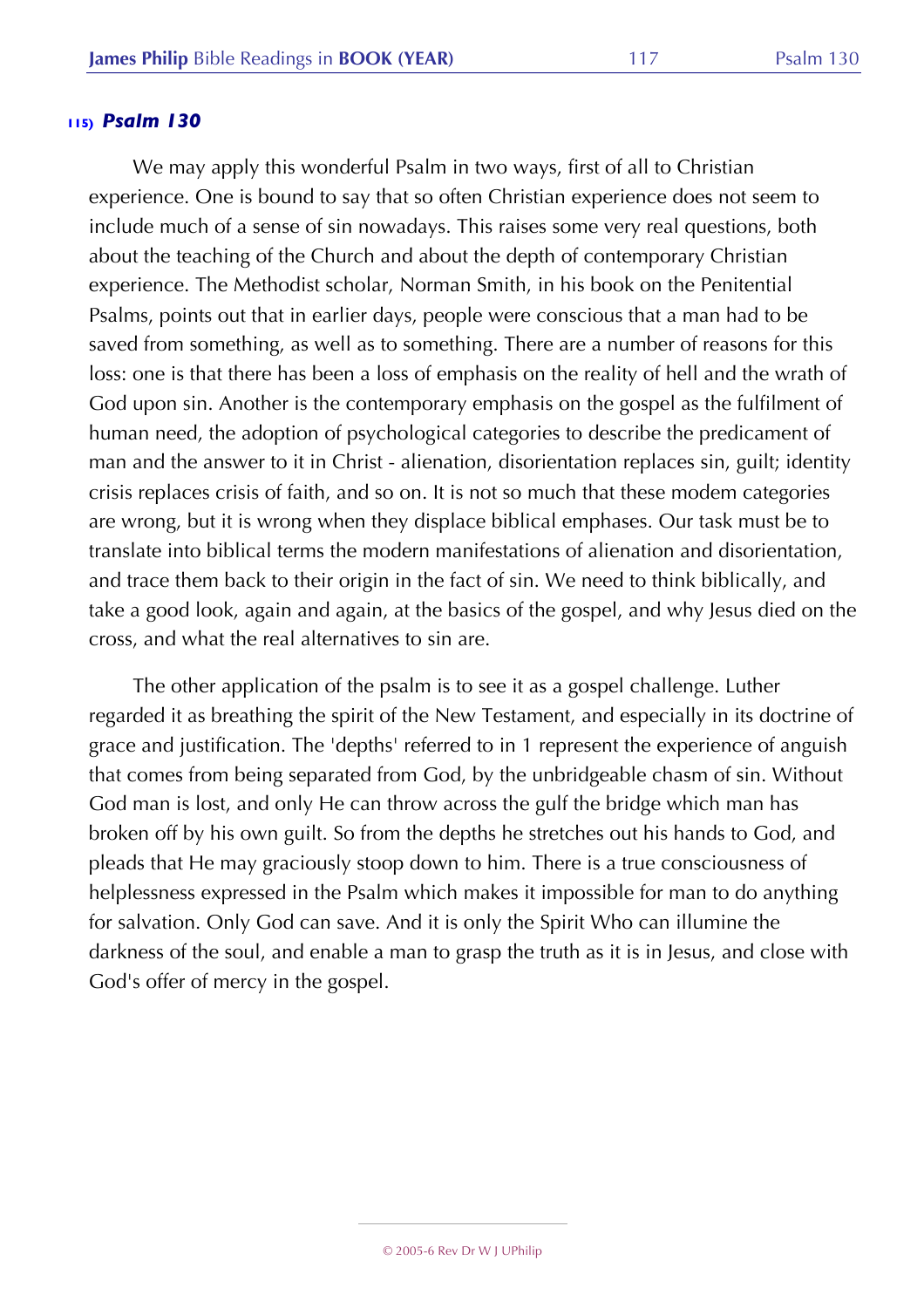This is a beautiful Psalm, short and brief though it be. Maclaren's initial comment is very apposite: "Simple words best speak tranquil joys. One note only is sounded in this Psalm, which might almost be called a lullaby. How many hearts it has helped to hush!" It is a Psalm of trust, a wonderfully tender and intimate song, reminding us of the words of the hymn,

There is a place of quiet rest

Near to the heart of God.

It may not be accidental that it follows immediately upon Psalm 130, and may well be designed as a companion piece to it. At all events, there is little doubt that the experience of forgiveness and quiet waiting upon God is what enables a man to see his life as it really is, and cuts him down to size, so that he is the more ready to take 'his proper place' before God. Hence the confession in 1 about presumption and arrogance. The Psalmist has learned a lesson that some apparently find very difficult to learn. Restless striving for what can in the nature of the case never be ours is a fruitful source not only of discontentment but of breakdown also. There is, in fact, a twofold danger in coveting the task that belongs to another: one is that you are perhaps not cut out for his task and not big enough to undertake it; the other is that in coveting it you will neglect the task that is yours. This is why the Apostle Paul warns in Rom 12:3 against cherishing exaggerated ideas of your own importance. There is nothing so calculated to cause trouble in one's own experience as persisting in holding an unrealistic estimate of oneself and refusing to face up to one's God-given limitations. A true surrender to Christ is the only thing that can shrink our inflated 'ego' to its proper size, in relation to Him and to our fellows, and impart reality to our lives. And it is always better to be real, even if being real means being quite small, than to be an inflated, unreal creature. A man with exaggerated ideas of his own importance is living in a dream world of unreality from which he is liable to be rudely awakened at any moment. It only needs one pinprick to burst a balloon.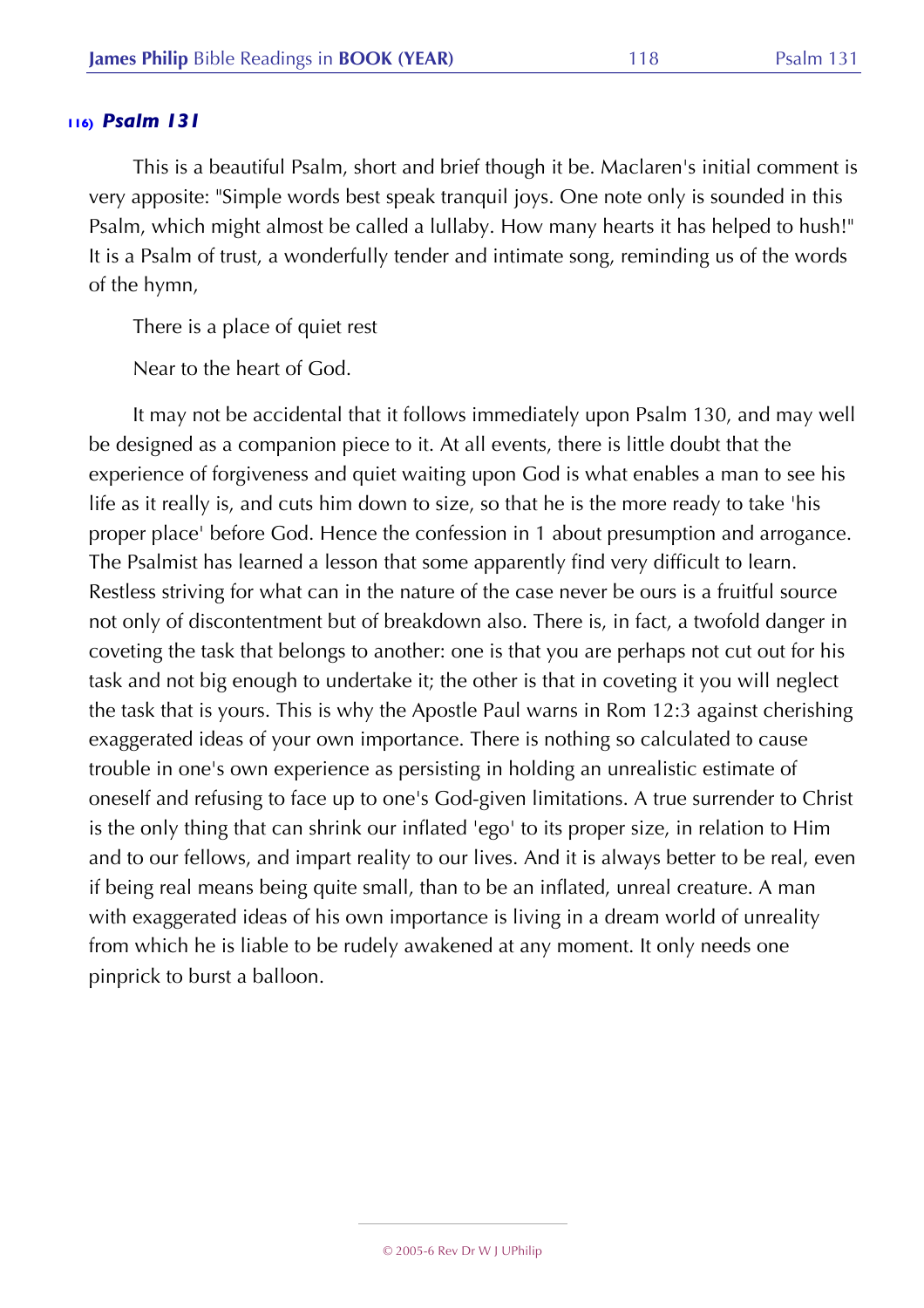In 2 the indication seems to be that it was not without considerable struggle and effort that the Psalmist got himself sorted out and brought to this place of quiet rest. As one commentator puts it: "The poet briefly and simply indicates this fact: 'I have calmed and quieted my soul'. We can but surmise how many struggles against his own arrogance and sinfulness and against striving for honour, wealth and recognition, how many renunciations of the beautiful dreams of youth and the headstrong ambitions of manhood, are concealed behind that statement, till at last he holds in his hands the prize of victory: the peace which passes all understanding". The metaphor of the weaned child is a very graphic one, and when some thought is given to what it is really saying it becomes very graphic indeed. As has been said: "That for which the child craves it at last comes to be content without. So the soul of the Psalmist, which once was ambitious and restlessly attempted to walk in ways for which it was not fitted, is with him in quietness and contentment". As Paul would put it, 'I have learned to be content'. What the metaphor is saying is this: when an unweaned child is at its mother's breast, its instinct and its nature is to suck and to feed. Life, for that child, at that moment, consists on feeding: and if it could conceive anything consciously, it could not conceive life as anything different from that. To conceive that there could be a life in which it could lie quietly at its mother's breast and not want to suck is something beyond it. But we know that there is such a life. And so it is also in the spiritual realm, as we shall consider in the next note.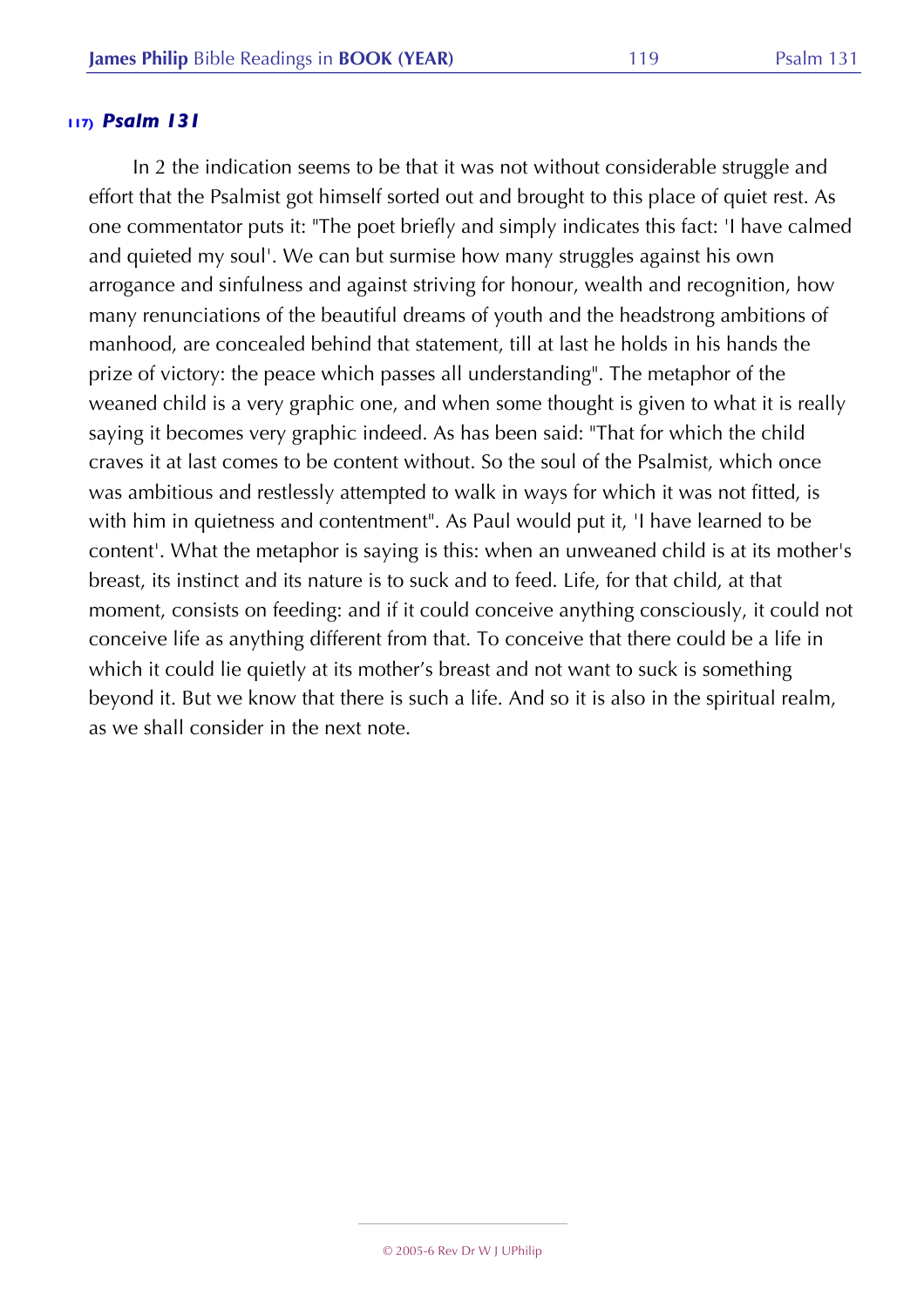Sometimes, in some situations, the things that 'bug' us, whether temptation, ambition, or other aspirations, are so pressing upon us, so clamant, so demanding of fulfilment, that we simply cannot conceive of any sort of life in which they were not so demanding. Yet there is such a life, in which victory is given, not from these things but in them, in their presence. That is the wonder of it all. Our soul can be as a weaned child on its mother's bosom, in contact with its mother's breast, but no longer wanting or needing to suck. That is the point that is being made. And there are countless situations in which it needs to be that sort of deliverance and victory, for the good reason that it is just not possible to opt out of real-life situations. The man with a drink problem obviously has to take various steps to keep himself clear of drink, places where it is available, company which would be a source of temptation, and so on. But just as obviously he needs something more, namely the kind of deliverance which can enable him to be in its presence, in close proximity, and not want it, and not feel a desire and craving for it anymore. The same can be said about the problem of impure thoughts, which many young folk agonise over. Obviously there are things to do to help oneself guarding the picture gallery of one's mind, etc. But there is also the kind of deliverance not without many battles and struggles! - which can enable a man to be in the midst of the things which would set him off, and not want them, and not feel a desire and craving for them. In this, it is not absence of desire, so much as desire disciplined and at rest, that is the all-important consideration. That is the message of the Psalm.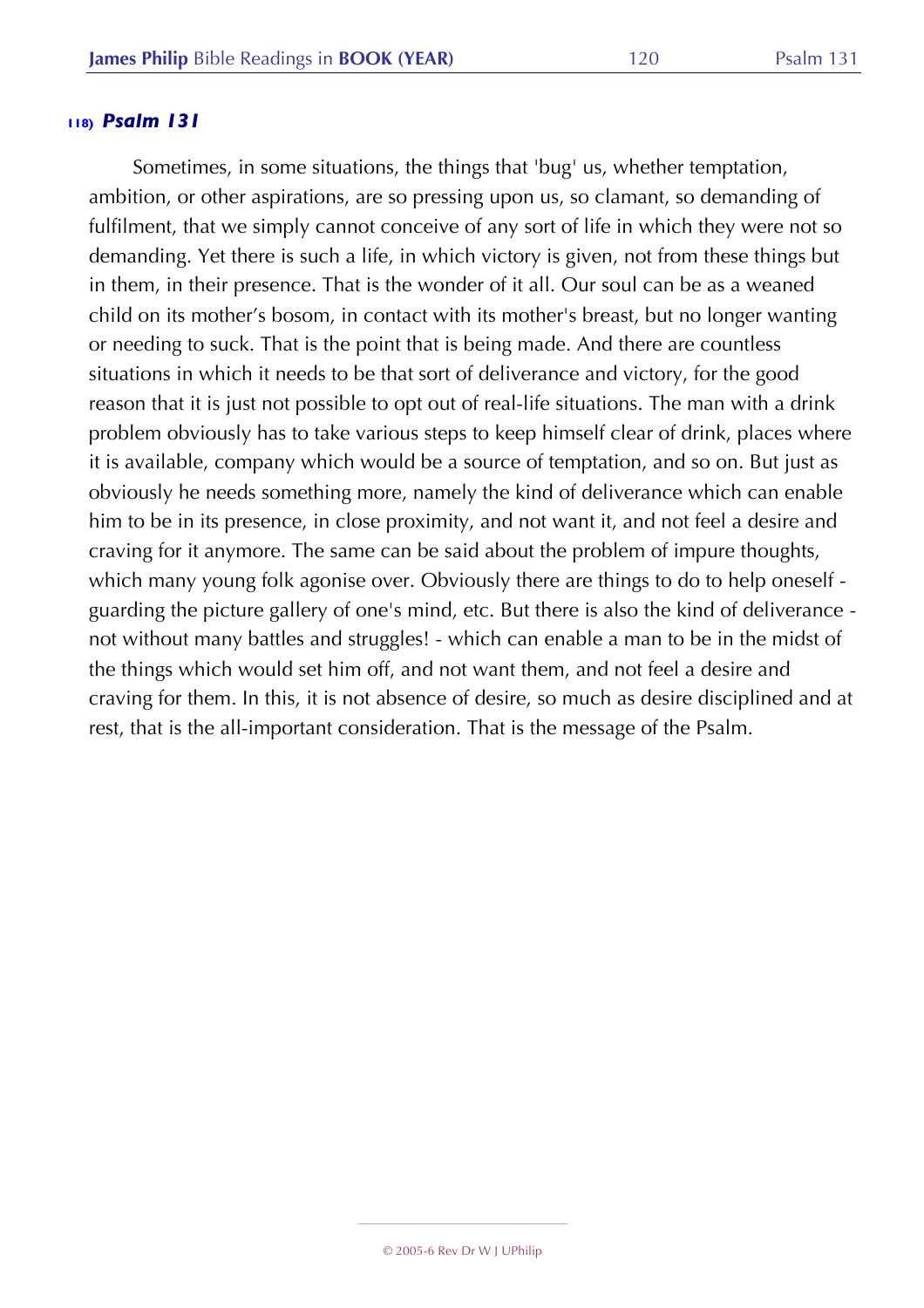This is the only Psalm in which the Ark of the Lord is mentioned (8), and it is clear that the return of the Ark to Jerusalem (cf 2 Sam 6:12ff) is the initial subject matter in the opening ten verses of the Psalm. The significance of the Ark for Israel was that it symbolised the presence of the Lord, from the time it was built for the Tabernacle in the wilderness. In the wilderness it had guided God's people all the way to the Promised Land and when the Ark was captured by the Philistines, the word 'Ichabod' aptly expressed the situation, 'for the glory had departed from Israel'. This is the background against which the theme of the Psalm needs to be seen and understood, and it explains the burning desire in the heart of David to find a place for the mighty God of Jacob (5), and so give Him His rightful place at the heart of His people. Such is the theme of 1-10; and 11-18 unfolds God's resolve and oath to stand by David's dynasty. Such is the general outline of the Psalm. A problem arises in the Psalmist's clear reference to another 'anointed' than David. Commentators differ as to who this refers to, but it is quite likely that the Psalm belongs to the time of the completion of the Temple in Solomon's reign, and that the recollection of the psalm is of the long years of preparation that David made for the building of the Temple. If we think of it in these terms, the whole Psalm lights up. The Lord's anointed in 10 is Solomon; and the prayer of the Psalm is made for him, and the promises of God to David are pleaded on Solomon's behalf. It is the Psalmist saying, as it were, "do as Thou hast said, O Lord".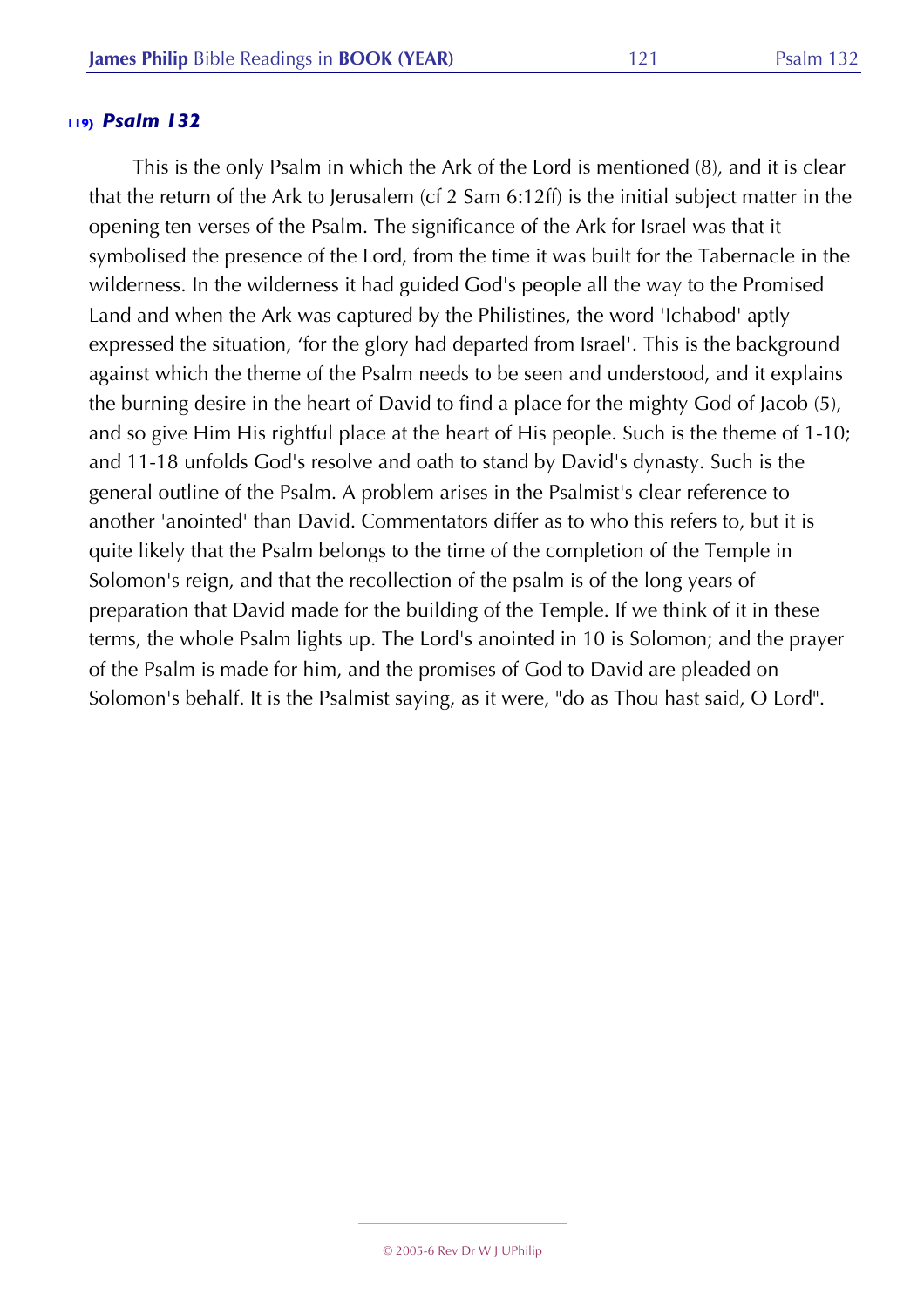In 1, the 'afflictions' refer not so much to the hardships of David's earlier life, as 'the heart-searchings which he brought to his task' (Kidner) - that is, the agonisings after the will of God, not excluding the distress in the matter of the death of Uzzah, at the first attempts to restore the Ark. The language of David's vow in 2-5 breathes a spirit of earnestness and total commitment, and it is not surprising that down the history of the Church these words have been used as a prayer for spiritual awakening and revival. They certainly embody a burning passion and determination to give God His true place. The imagery in 8ff goes back to Num 10:33-35, with this difference, however, that whereas in Numbers the Ark guided Israel on pilgrimage, here the Ark was 'come to rest' in Zion itself, and the Temple. Hence the joy and felicity in 9 (cf 1 Chron 15:25 ff). If God (represented by the Ark) be with them, then there will inevitably be joy, a joy which is the fulfilment of the prayer and agony in 3-5.

In the second part of this Psalm (11-18) the Psalmist petitions for answer and God's oath and vow match David's, with a pledge to perpetuate the house of David. The historical background is outlined in 1 Chron 17:1-27 in which we see that while David wanted to build God a house, God promised to build him a dynasty. Thus wonderfully God answers the longings of His servant's heart. "The Divine promises teach the great truth that God over-answers our desires, and puts to shame the poverty of our petitions by the wealth of His gifts. He is 'able to do exceeding abundantly above all that we ask or think'...." (Maclaren).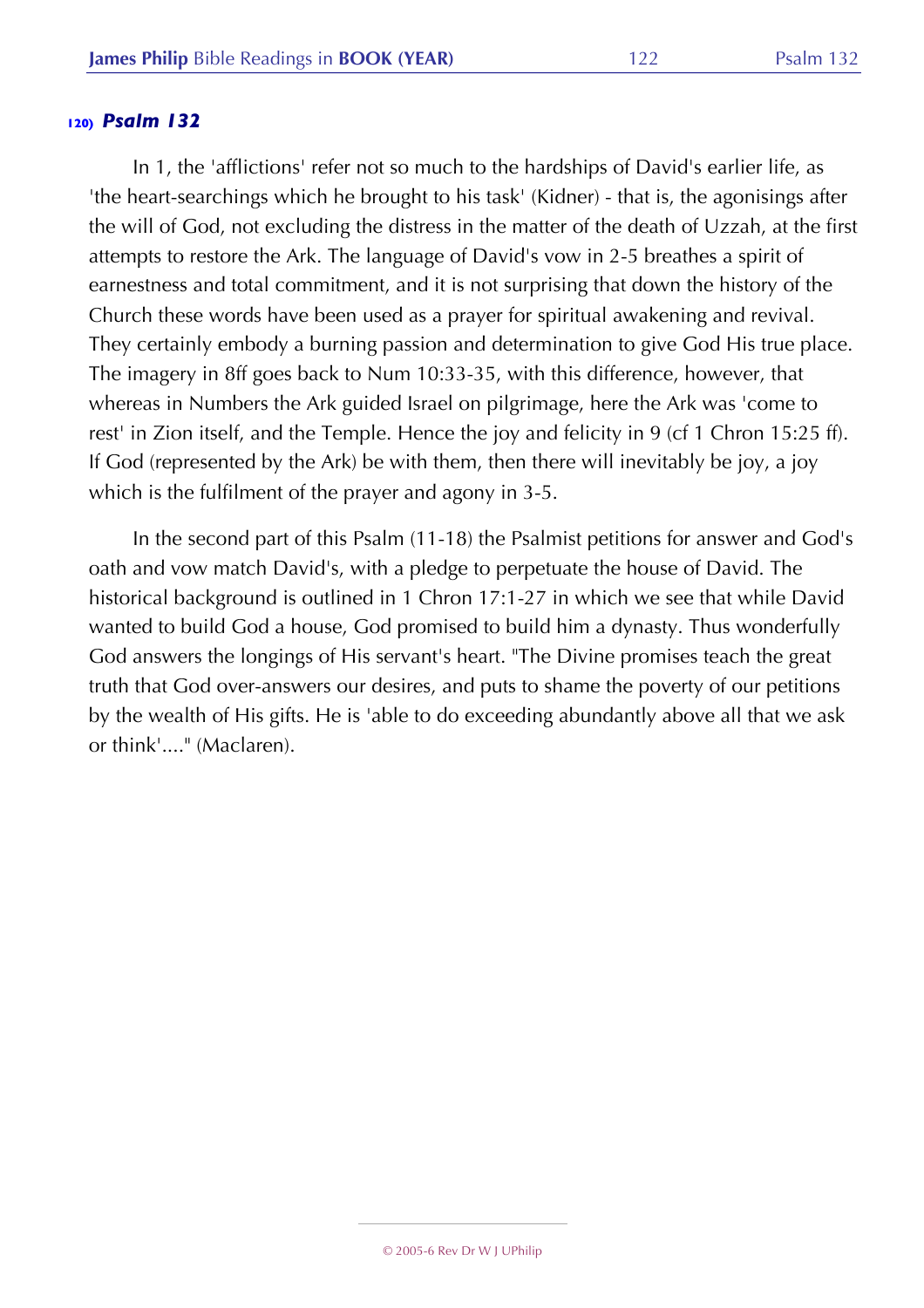It is impressive to see how David's desire for the Ark - and for the Lord - to dwell in Jerusalem is simply a reflection of a prior purpose and intention in God Himself to dwell there. In other words, David's Prayer was itself planted by the finger of God in his heart. As Maclaren says, "He Himself had chosen His habitation long ago. He is throned there now, not because of David's choice or Solomon's work, but because His will had settled the place of His feet. These correspondences of expression point to the great truth that God is His own all-sufficient reason. He is not one to dwell with men by their importunity, but in the depths of His unchangeable love lies the reason why He abides with us unthankful." It was Wesley who said that the prayers of the saints are the decrees of God beginning to work. When God raises up a praying people in the land, it is not, primarily, something they are doing, but something He has already done in their hearts, to awaken them to pray for His will to be done. In this regard what it said in 14-18 is immensely encouraging, for in every case, the answer is larger than the prayer. What we see in the psalm is the 'over-ruling' and 'upgrading' of David's prayer. God will not give us less than we ask; He may give far more. Here, He takes up, and far surpasses, the people's prayers. And what we have groped after, in labouring for the recovery of our lost heritage in Scotland, He may yet far exceed, and grant above all that we could ask or think. Prayer for revival could be answered far more wonderfully than we could suspect or imagine! What an incentive this Psalm is to pray.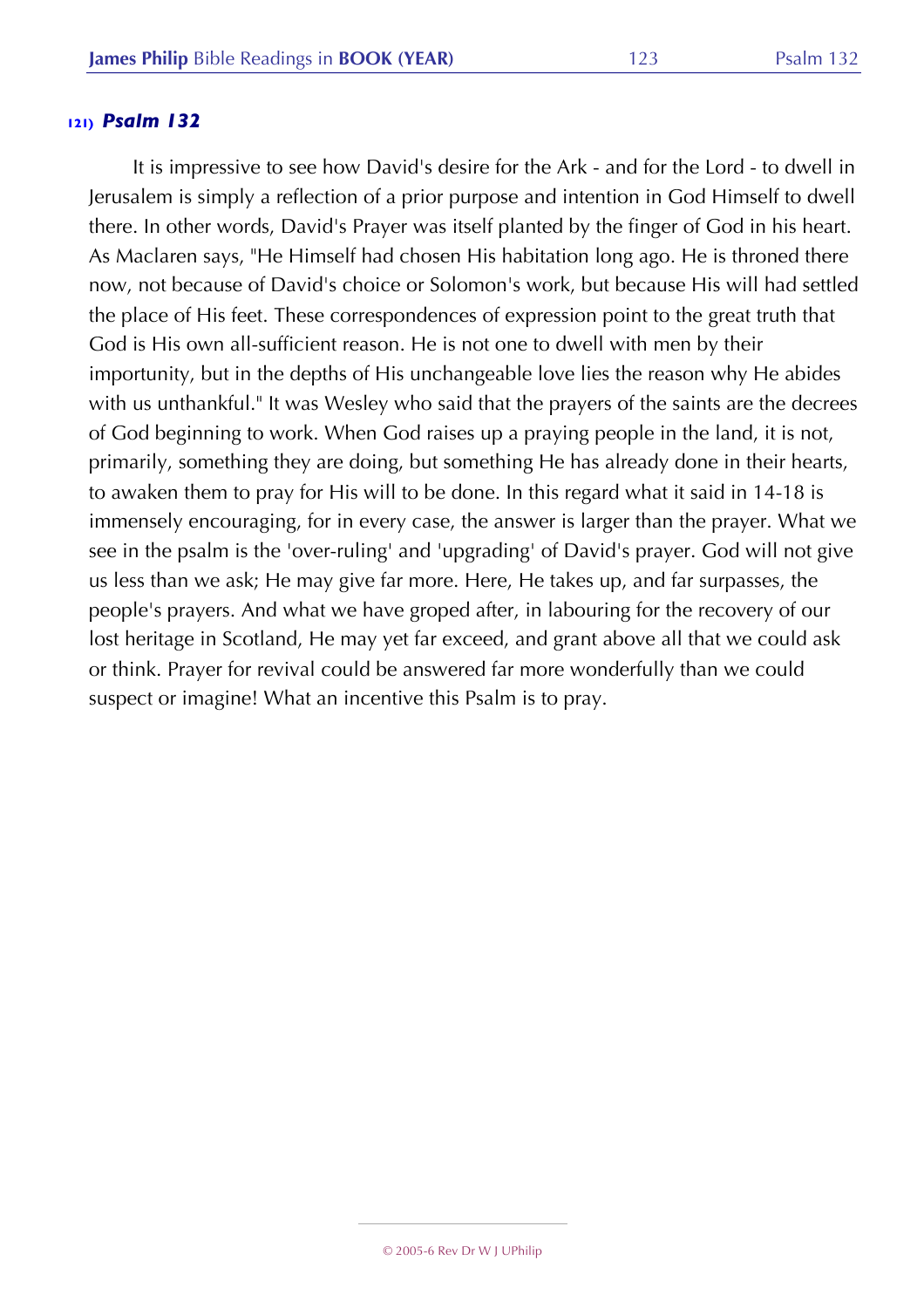The message of this brief but beautiful Psalm on the theme of unity is simple: it sings the joys and the blessedness of true fellowship. Its value for us lies in the various association of ideas that are conjured up in our minds as we study it and think of its implications. First of all, there is the association with the message of Ps 132 about the restoring of the Ark to Jerusalem, symbolising the coming of God in the midst of His people. There, it was the Psalmist's burden and desire to find a place for God; and it is when God comes in His grace and power that the blessings and sweetness and unity become very evident and very precious. The history of revival movements afford ample evidence of this (cf also 1 Chron 29:9 ff and Ezra 3:11 ff). But there are other sorts of association also. For example, some scholars take the Psalm as referring to the time when David became king of the united kingdom, after reigning for seven and a half years in Hebron (2 Sam 5). Whether or not this is a correct interpretation of the Psalm, it affords a good illustration of its meaning. It may also, however, refer to the gathering of the pilgrims to the holy city to celebrate the Feast of Tabernacles, the Old Testament's Harvest Thanksgiving, as they rejoiced in God's goodness and remembered His provision for them during the wilderness years (cf Ps 122:1). But to see Israel gathered together in unity is itself a source of joy, just as any large gathering of God's people is a source of joy; and it is not difficult in this regard to pass to Eph 4:3 ff, and to Paul's great utterance on Christian unity -"Endeavouring to keep the unity of the Spirit in the bond of peace", remembering that that unity comes from our being in Christ.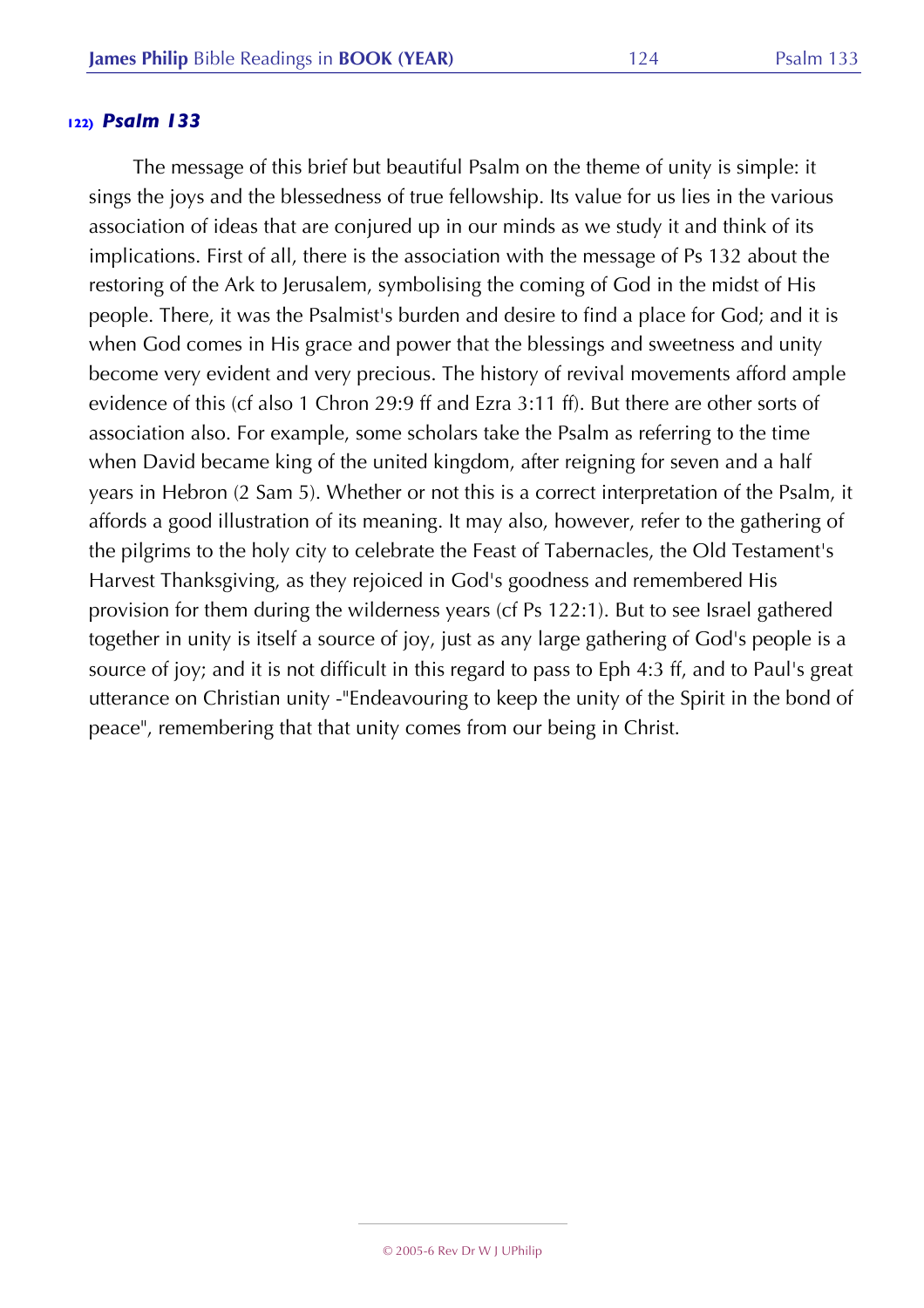The twofold metaphor, in 2 and 3, which the Psalmist uses to illustrate his point the anointing oil upon the high priest, and the dew of Hermon upon the mountains of Zion - is very graphic and full of instruction. Let us look at each picture in turn. Unity among the brethren is like precious ointment, having a sweet perfume but we should note first of all the emphasis on 'descending' - 2a, 2b, 3a - that is, it comes down from above. It is bestowed, rather than achieved or contrived, and bestowed indeed by God Himself. This is the source of its sweet perfume (cf Exo 30:22-33). It is also a holy thing the ointment was used only in the Lord's service. It is a diffusive thing: being poured on the high priest's head, the oil dropped on his garments and all his robes were touched by it. It had a special use, setting apart the high priest to the special service of God; and this spirit of fellowship and love and unity is a necessity for all who would serve Him. But the main point of this metaphor lies in this: the anointing oil did not remain at the point where it first fell, but spread to Aaron's beard, and his robes; and in the same way a spirit of fellowship and brotherly love and unity "distils and descends, anointing as it runs, and perfuming all it lights upon once set in motion, it would not cease from flowing". So said Spurgeon, and he adds, "Even thus does brotherly love not only flow over the hearts upon which it was first poured out.....but it runs where it is not sought for, asking neither leave nor licence to make its way. Christian affection lays no limits of parish, nation, sect or age".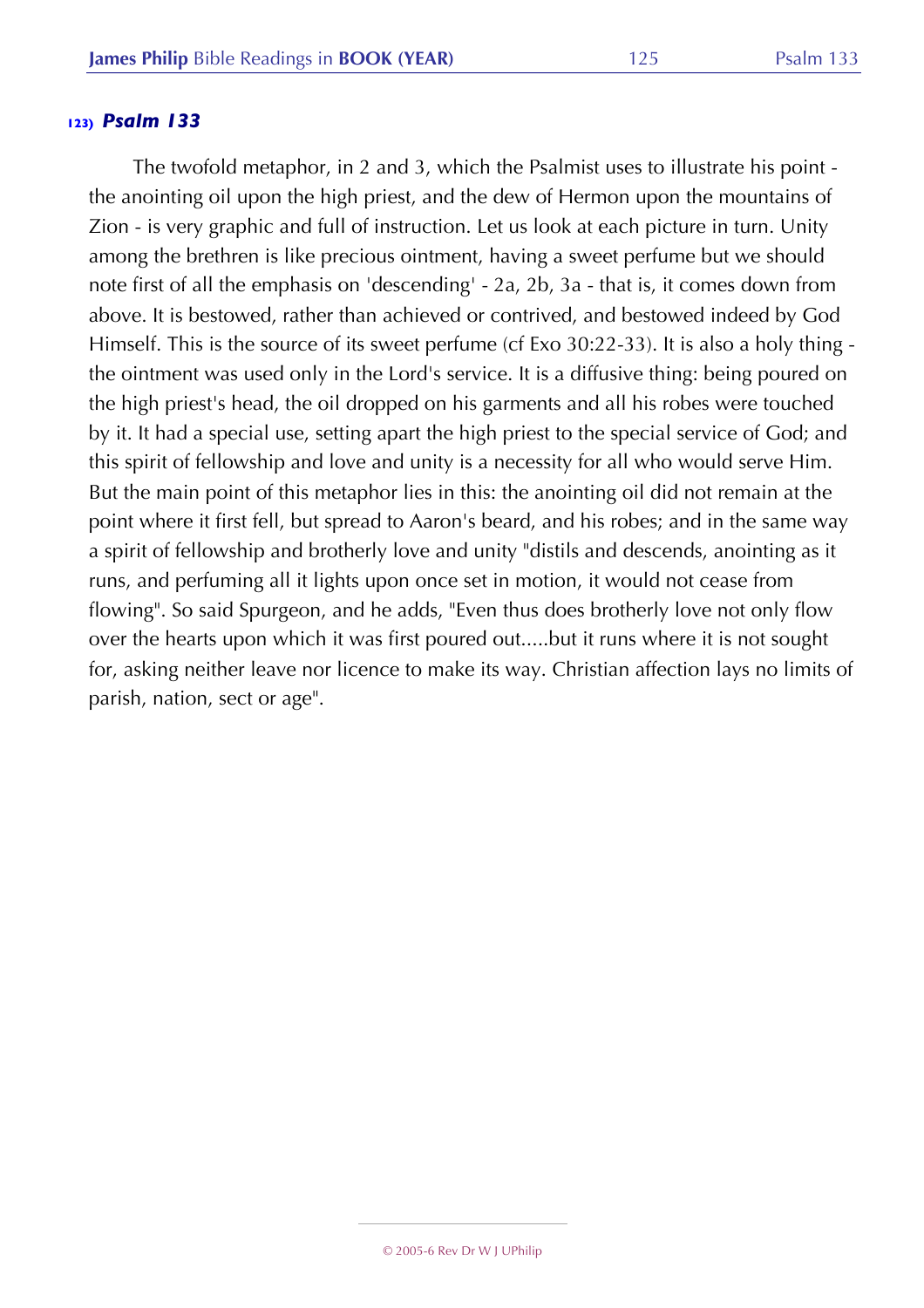The same emphasis and point is made in the second metaphor as in the first, the dew of Hermon touching the mountains of Zion. Some commentators take this idea literally: Delitzsch comments: "An abundant dew in Jerusalem might rightly be accounted for by the influence of the cold current of air sweeping down from the north over Hermon". But Maclaren wisely adds: "There is no need to demand meteorological accuracy for a poet!" The point that is being made is that the Lord's refreshing in one place can mysteriously affect and bless other places also. The history of revival certainly shows this. Blessing in one place mysteriously has brought blessing to others in other places - often on the mission fields of the world, in what Maclaren calls 'a mysterious chain of transmitted good'. It is not difficult to understand this when we remember the blessed reality of the doctrine of the communion of saints, who are united together in one common Lord (this is one reason why we often think of our missionary colleagues throughout the world on Communion Sunday as we sit at His table, and ask Him to bless them as He blesses us). The last statement of the Psalm (3b) explains all this: there, that is, in the place of unity, God commands His blessing, life for evermore. And here is something important: this spirit of unity is something that God gives, and that comes down from Him; but at the same time, it is something we have to strive after. As Paul makes plain in Eph 4:3, 'Life for evermore', the blessing of God, may depend more than we realise on getting things right and sorting things out in relationships with one another. The Psalmist invites us to take this 'picture' to heart, and to let it search out our own situation.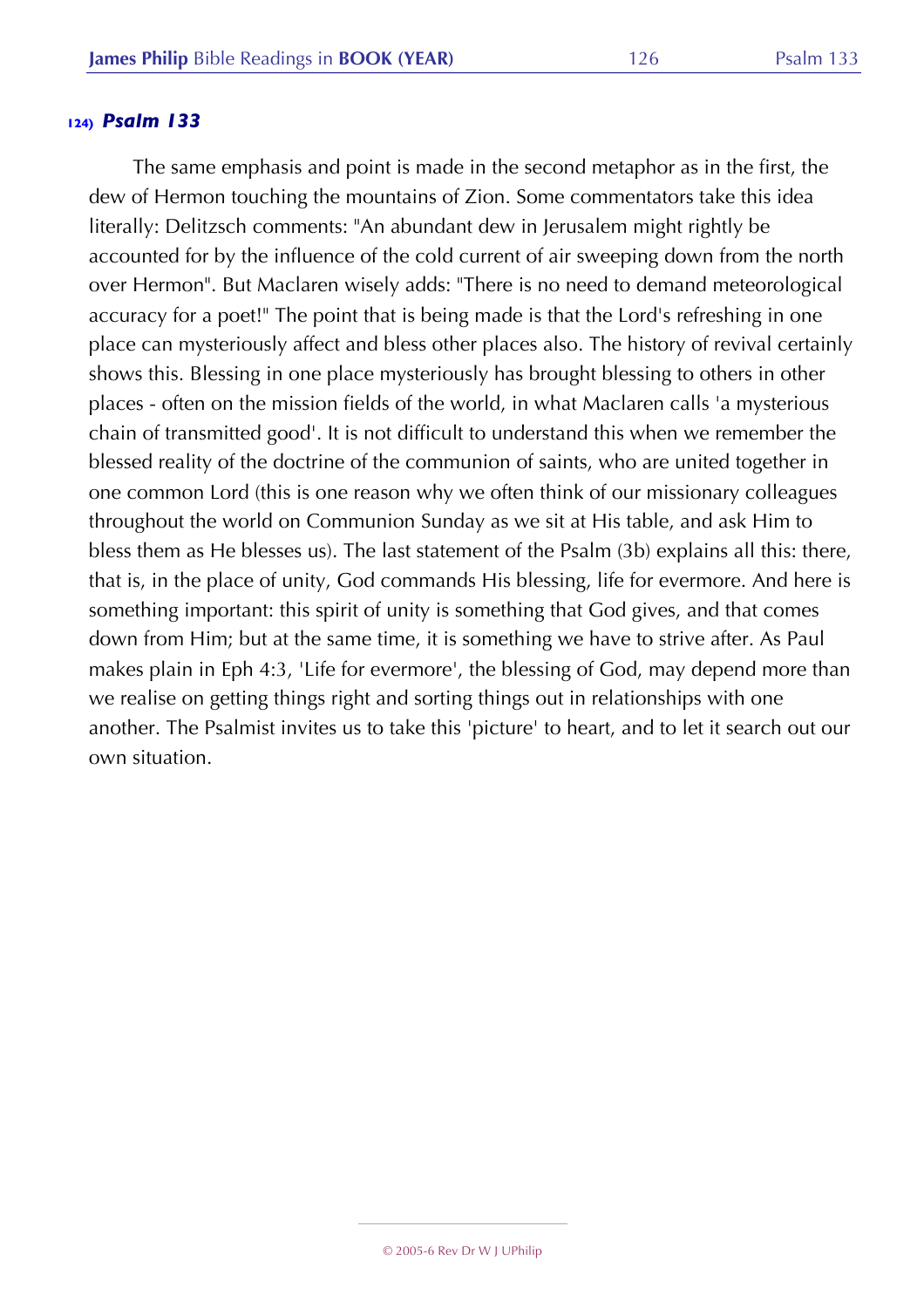This is the last of the Songs of Ascents, or of pilgrimage. These pilgrimage Psalms, as we have seen, have a wide application, whether we take them as illustrating the pilgrim journey from captivity back to the Promised Land or the 'spiritual' pilgrimage up from the depths of darkness and despair to the heights at spiritual communion with God, or the pattern of every pilgrimage from different parts of the land to Jerusalem to celebrate the feasts. This final Psalm is illuminated by either and all of these differing applications; for the blessing of which it speaks is the blessing of consummation, first of all as the culminating grace of the long pilgrimage from captivity - the returned captives are back in their own land, and the longed-for blessing of their God is now theirs; secondly, as the fruition of the long 'journey' from distress and bondage to the brightness and joy of deliverance and peace; and thirdly, as a final blessing on the departing pilgrims, having fulfilled all the joys of the feast, and how they receive a parting benediction to bless them on their way home. It is in this light that we should look at the Psalm. We should note first of all that in the first part of the Psalm more than one person is addressed - 'bless ye the Lord' - while in the last verse a single person is addressed – 'the Lord bless thee'. Those addressed in the first part of the Psalm are the 'servants of the Lord', that is, the priests and Levites whose charge it was to patrol the Temple through the hours of night to see that all was safe and right there. Some think that it was the high priest who thus addresses them, but it is more likely to be the pilgrims themselves, and that they in turn receive the blessing from the priests, in 3, as they depart from the Temple and from the city on their way homewards. It is the priests and Levites, then, rather than the whole congregation who are here called to bless the Lord and to praise Him.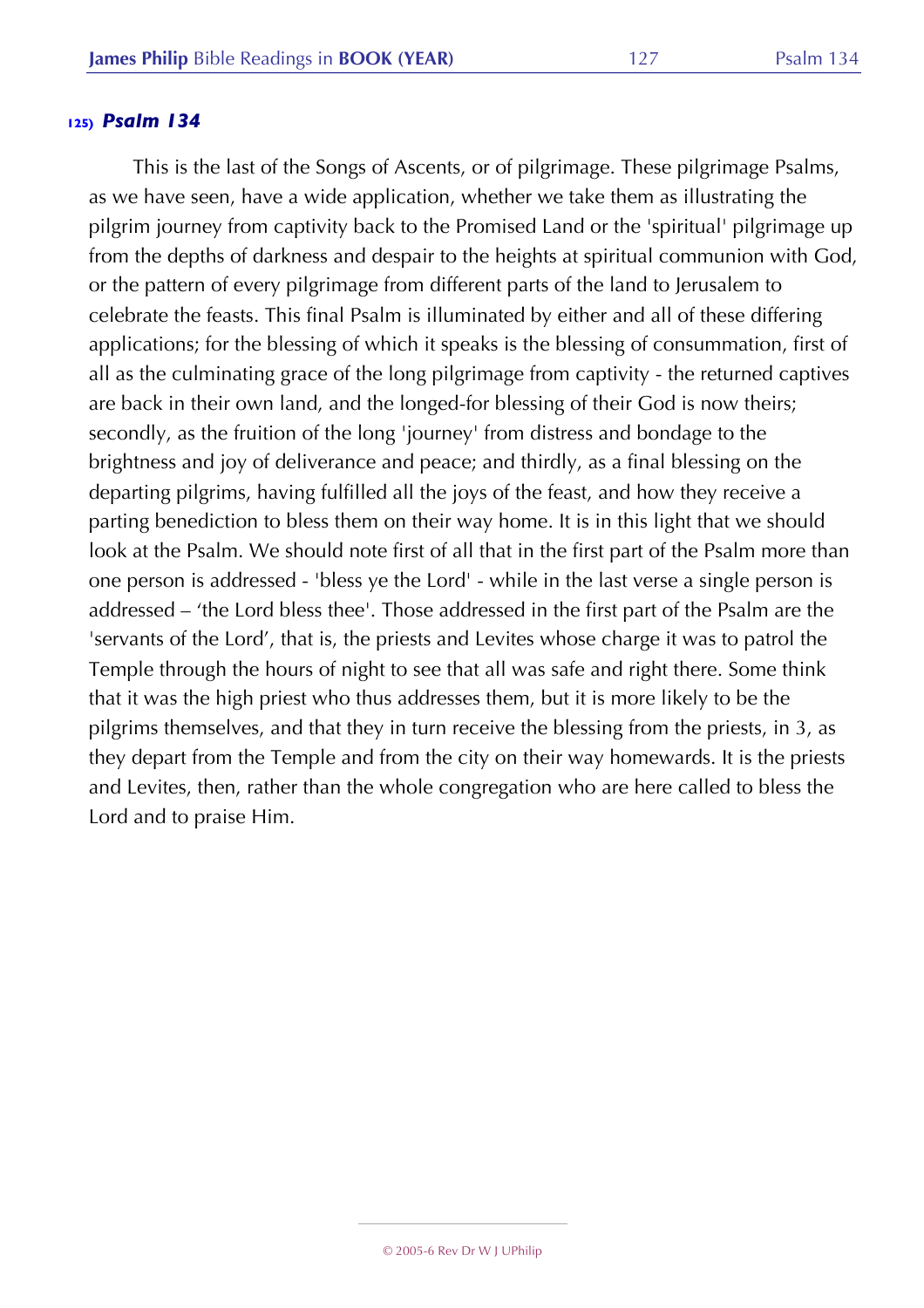The application of the Psalm for Christians is that we, who name His Name, are 'a royal priesthood', that we should show forth the praises of Him Who has called us out of darkness into His marvellous light. This, after all, is the climax and consummation of all spiritual pilgrimage - a praising, worshipping community. But we should also note the praise in 2 'lift up your hands'. Praise and prayer must always belong together. Praise in the sense of service can be outward, and dead and barren, hence the need for service to be undergirt and shot through and through with prayer. This may be the origin of Paul's phrase in 1 Tim 2:8, 'lifting up holy hands'. It is possible, after all, to keep others' vineyards, and neglect one's own. Praise and prayer - this is the exhortation from the pilgrims to the priests, reminding them of their proper task, and summoning them to be all they can be for God. This is never out of place, and all God's servants need it not in terms of criticism or critical, censorious appraisal, but in terms of a longing in people's hearts for men of God to be all they can be, and their continuing, constant prayer for them, that they might be just that. For where there is a godly, praying ministry, there the Church will be blessed and enriched, and will be prosperous in the only sense that really matters.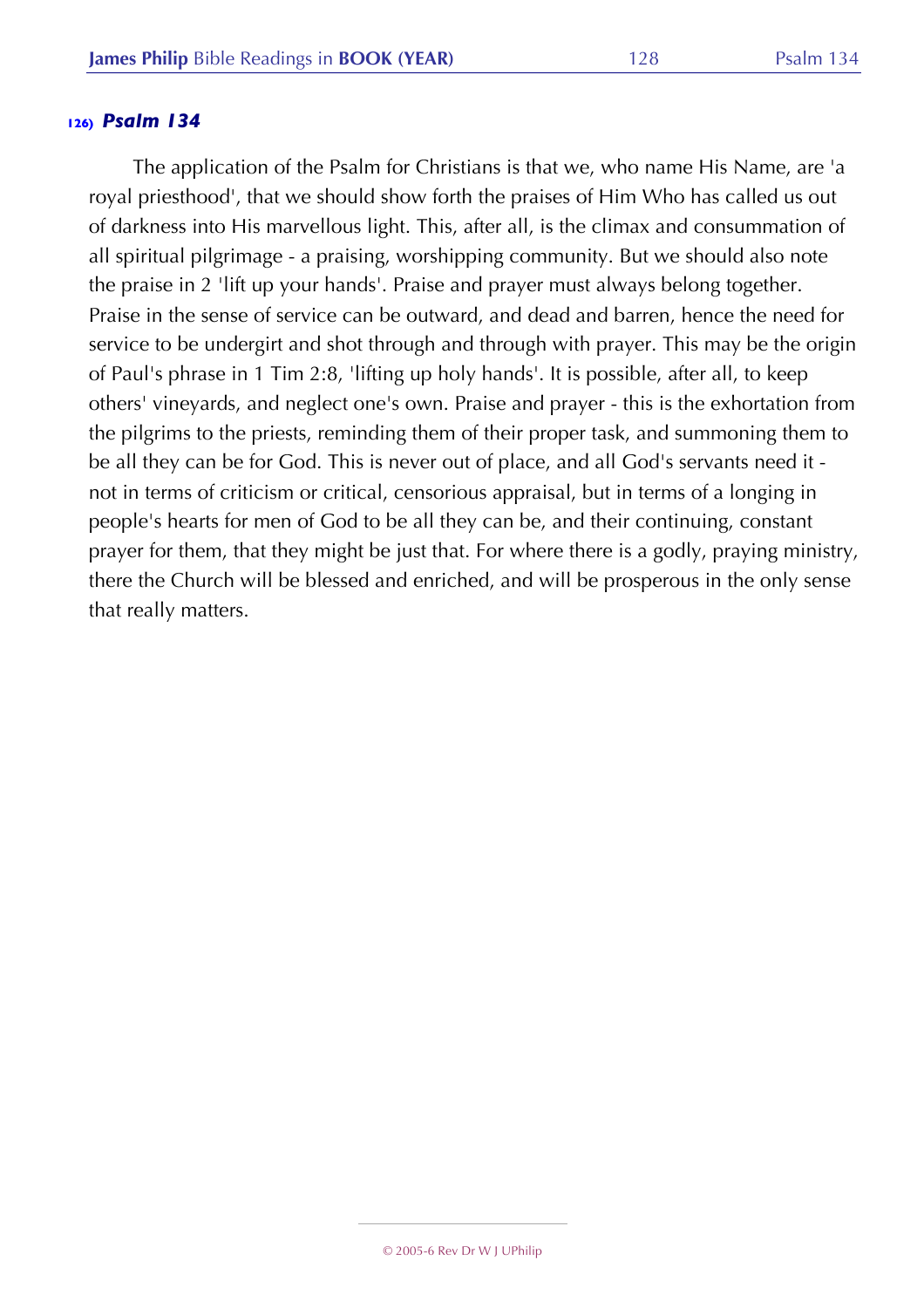The response to the exhortation in 1, 2 comes in 3, when the priests in turn pronounce blessing on the speakers in 1,2. But we need to note the difference between the two 'blessings'. To bless the Lord is to speak well of Him (cf Eph 1:3); but for the Lord to bless us is not for Him to speak well of us, but to make of us what we are not, and to give us what we do not have. Divine blessings are specific and decisive, they do something, and are irrevocable. As Maclaren puts it, "Our blessings are but words. God's blessings are realities. We wish good to one another when we bless each other. But He does good to men when He blesses them ...God's blessings are powers. They never miss their mark. Whom He blesses are blessed indeed". What is more, the God Who blesses is the Creator of the ends of the earth. He gives without measure, and creates new things with which to bless His children. Furthermore, the blessing of the Name of the Lord on our part, praising His Name, leads in itself to the blessing of God coming upon His people. As C.S. Lewis finely says, "It is in the process of being worshipped that God communicates His Presence to men'. When hearts really go out to God, in worship and adoration, they are really blessed by Him.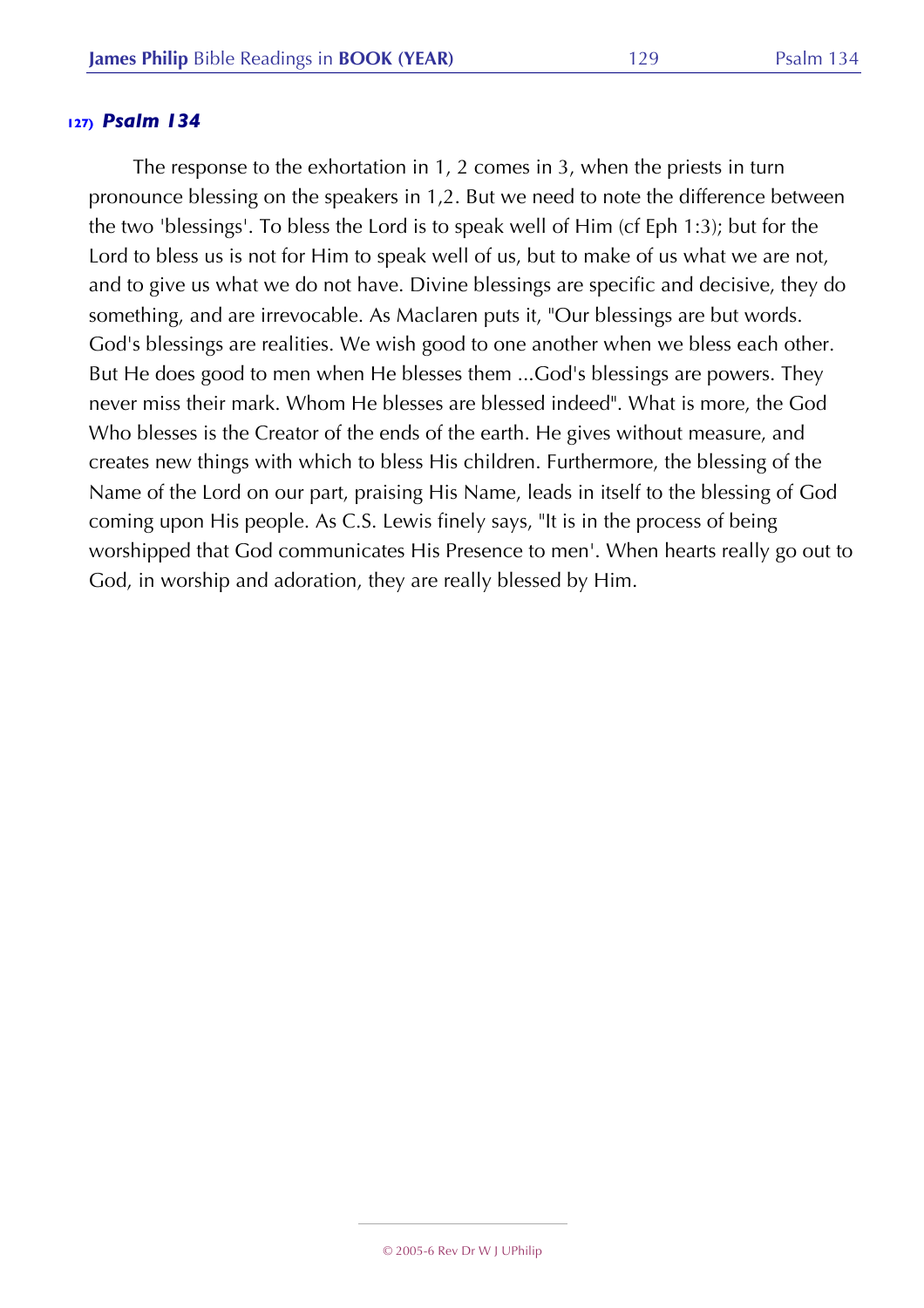This Psalm is a psalm of praise. The scholars point out that it borrows from a number of other Psalms, as some others do. Maclaren says, "We have not here to do with a song which gushed afresh from the singer's heart, but with echoes of many strains which a devout and meditative soul had made its own. The flowers are arranged in a new bouquet, because the poet had long delighted in their fragrance. The ease with which he blends into a harmonious whole fragments from such diverse source tells how familiar he was with these, and how well he loved them". This is a lovely way to put it, dispelling any suggestion of artificiality in the psalm. Perhaps the best way for us to think of it is along the lines of the way some old saint of God, weary and worn, and nearing the end of the road, will softly repeat well-known words from the psalms as they are read to him. It is in such an experience that we see so clearly that this is no mere rote, but something precious to him, and absolutely real and authentic. The first thing to note is the eulogy in 1-4, the speaking well of the Name of God, and the exaltation that this God has chosen His people to be a peculiar treasure to Himself. The phrase in 3 'it is pleasant' has been interpreted in different ways. It can have the meaning of 'it is pleasant to sing praises'. In support of this Ps 147:1 is quoted, where in the AV it is the act of praise that is pleasant. But there are other renderings: the RSV renders the phrase, "For He is gracious", and it translates Ps 147:1 in the same way. In other words, the reference is not so much to the act of praise as the subject of praise, namely God, and His great Name. The American Standard Bible translates the verse thus: "Sing praise to His Name, for it is lovely". This is attractive as a translation, ringing truly in our hearts and thoughts, for the Name of God is a lovely Name. As we sing, "How sweet the name of Jesus sounds in a believer's ear."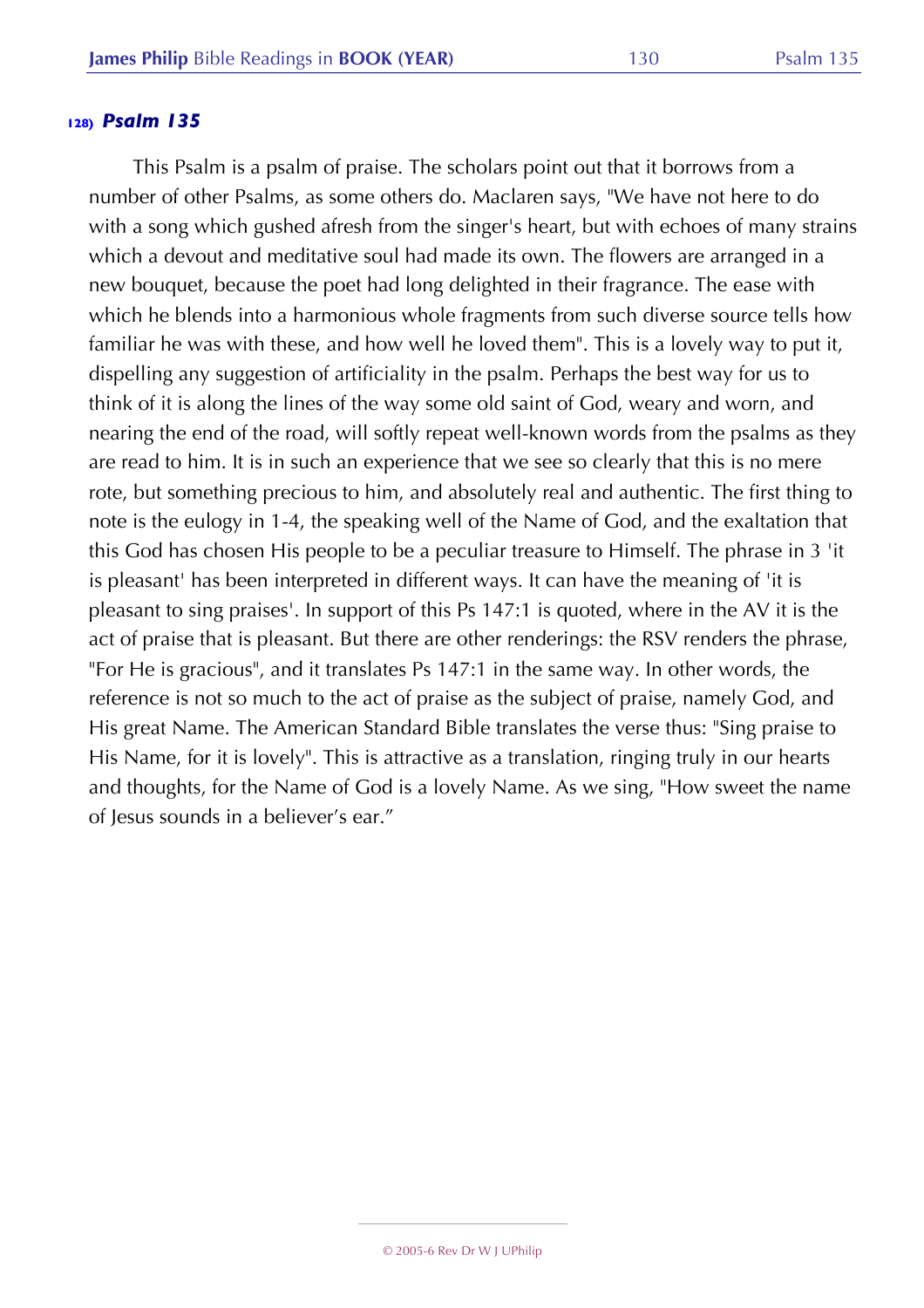The other side of our exalting in God's lovely Name, and speaking it forth in our praise, is His exalting in us, His people. We are 'His peculiar treasure' and He treasures us. This is the unaccountable, amazing mystery of grace, that the Lord should take pleasure in His people (cf Ps 149:4). In 5-7, His Name is worthy of our praise because He is the God of our creation. The majesty of God is set forth in nature. This is a great theme in many Psalms: the Old Testament saints unquestionably rejoiced in God as Creator (our next Psalm also emphasises this in even greater detail). It is the power of God that exalts the Psalmist's heart: the God of creation is a great and glorious God (cf Ps 95:3). But His Name is also worthy of praise because of what He has done in the history of His people (8-12). It is impressive to see how the God of creation does really become the God of history in the experience of His people. His 'power and Godhead' are translated into Divine intervention on their behalf (the great and notable example of this is seen in Ps 18, where the glorious theophany proclaims that the living God is prepared to move heaven and earth to come to the aid of His people). This stands in very marked contrast to the emptiness and ineffectualness of the idols of the heathen, spoken of in 15-18. Only a living God can do things for His people. One readily recalls Elijah's taunting of the prophets of Baal on Mount Carmel, with his 'Call him louder, and their frenzied and unavailing cries to their dumb idol. Well might the Psalmist exult in such a living God, and well might we!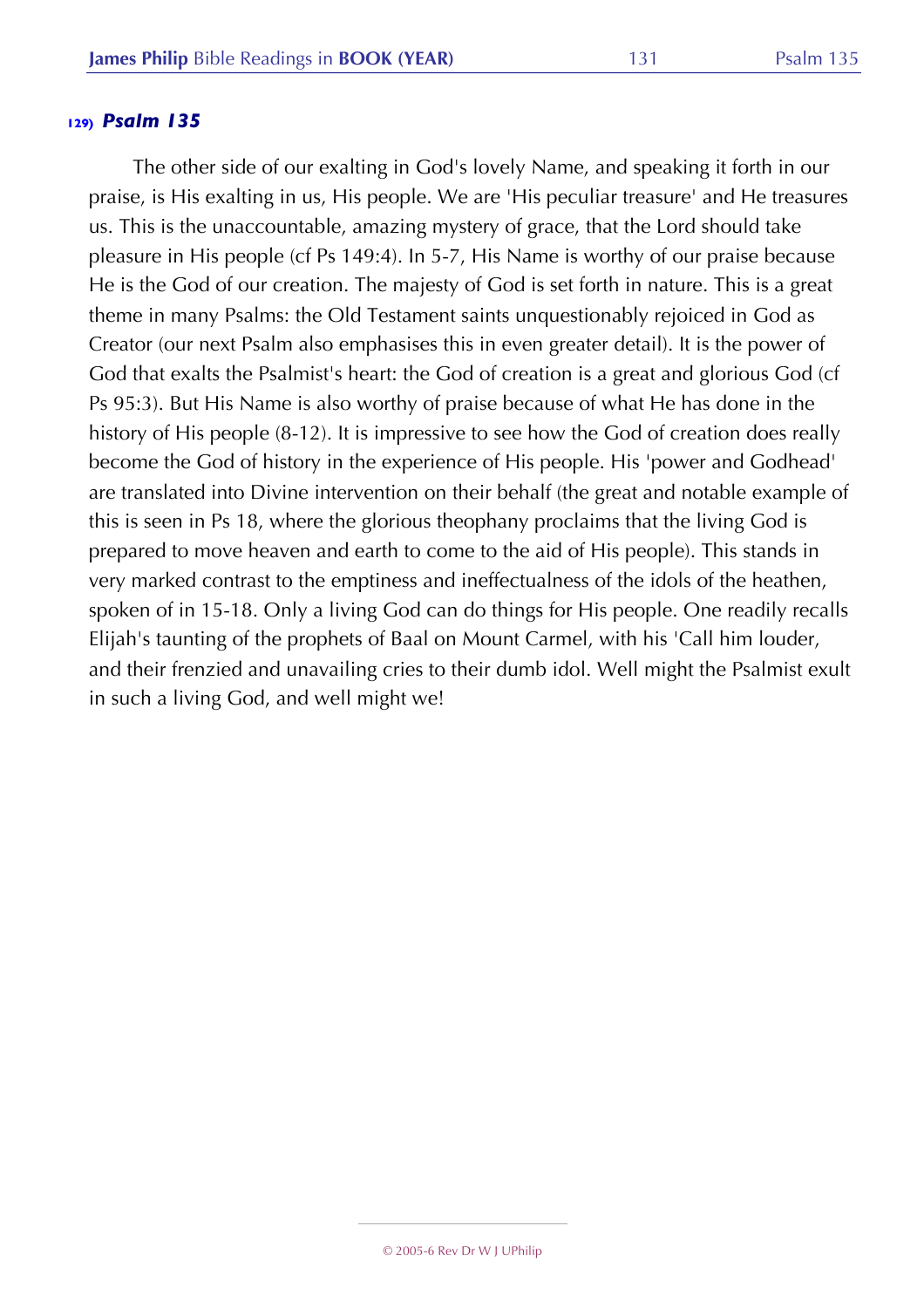The point of the Psalmist's reference to the great historical acts of God on behalf of His people is not in doubt. As Maclaren says, "The Psalmists are never weary of drawing confidence and courage for today from the deeds of the Exodus and the Conquest....That Name, proclaimed then as the basis of Moses' mission and Israel's hope, is now, after so many centuries and sorrows, the same, and it will endure forever....That judicial deliverance of Israel is at once a sign that His Name, His revealed character, continues the same, unexhausted and unchanged for ever, and the reason why the Name shall continue as the object of perpetual adoration and trust". Ah yes what He did once, He can do again. This is the point that is being made: confidence and courage for today from all He has done in the past. This is what it means when we speak of God being the God of history, for He is also the same yesterday, today and forever!

15-20 are taken almost word for word from Psalm 115. In 21, which looks back to the last verse of Psalm 133 speaking of the Lord's blessing coming out of Zion to His people, the peoples blessing in return goes from Zion and rises to the Lord. "They gathered there for worship, and dwelt with Him in His city and Temple. Swift interchange of the God-given blessing, which consists in mercies and gifts of gracious deliverance, and of the human blessing, which consists in thanksgiving and praise, fills the hours of those who dwell with Jehovah, as guests in His house, and walk the streets of the city which He guards and Himself inhabits" (Maclaren).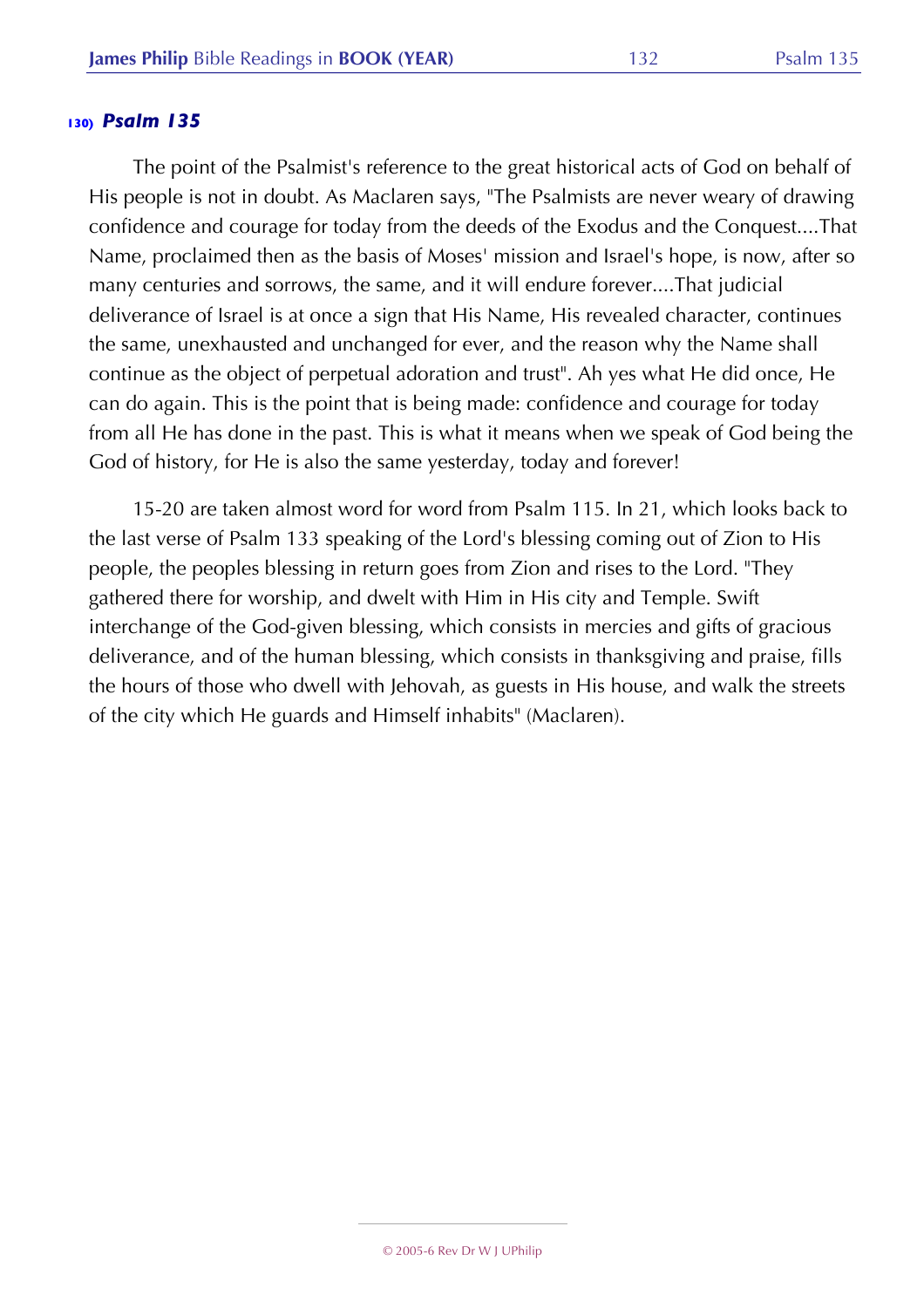This is a Psalm evidently intended for liturgical use. In this particular structure, it is unique in the Psalter. Probably the first line of each couplet was meant to be sung by the priest, with the congregation echoing the refrain 'His mercy endureth forever, 'each time. The exposition of this refrain therefore constitutes an exposition of half the entire Psalm. The Hebrew word for 'mercy' is 'hesedh', and is translated variously in the versions. The RSV has 'steadfast love', with NIV, NEB and TEV rendering it love. The commentators ring the changes with words such as 'fidelity', 'loyalty', 'kindness'. The word actually refers to 'covenant-faithfulness and 'covenant-mercy', with the emphasis on covenant. The idea of the covenant must certainly be read into any understanding of it. The word 'kindness' is a good one if we read into it the covenant idea. Perhaps the most striking reference we could look at - and there are many in the Old Testament - is Isa 54:10, with the verses on either side of it: "For the mountains shall depart, and the hills be removed; but my kindness shall not depart from thee, neither shall the covenant of my peace be removed, saith the Lord that hath mercy on thee. What a message from on high at the outset of our study of this lovely Psalm - as, indeed, at the outset of any act of worship! What could be more calculated to warm the heart and make it go out in love and adoration to God!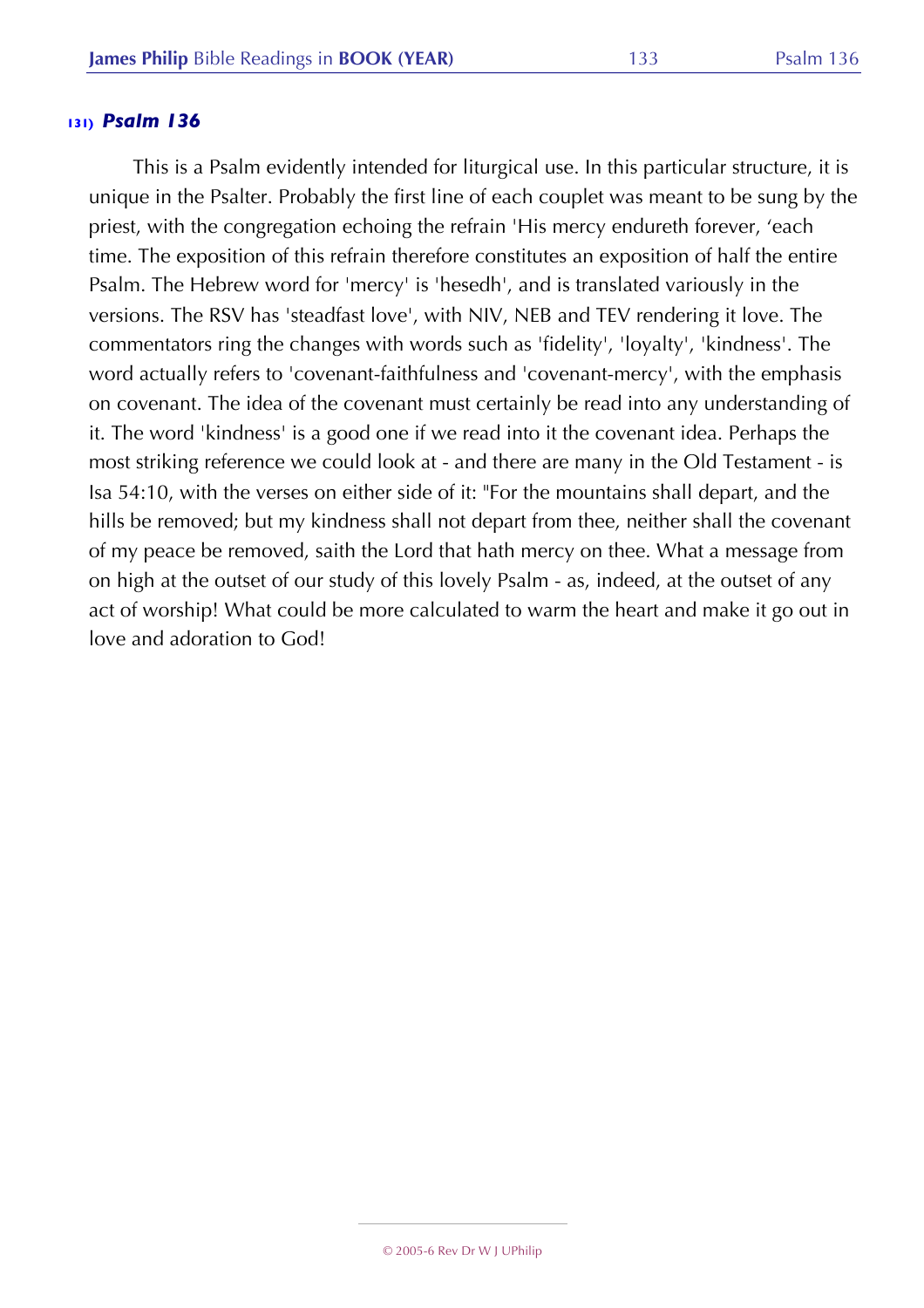It is helpful to read the Psalm without the refrain (but not ever forgetting it!) to see what is being said in it and savour the richness of its teaching. After three verses of invocation (the first stanza, 1-3), in which a threefold summons to give thanks to God is given, the second and third stanzas (5-6 and 7-9) celebrate God as Creator. The emphasis in 5 on wisdom (or understanding) being involved in the creation surely implies that there is meaning, purpose and design in the universe for those with eyes to see it (cf Ps 8:3 ff), also implied is an understanding of what man, the crown of God's creation, might need in the world, hence the ordering of creation - earth, sun, moon and stars (6-9). Above all, the accompaniment of the refrain underlines very graphically that creation is an act of mercy, grace and love. The kindness of God toward man is seen in it, in that everything was right in every detail, with nothing left undone, before man was brought on the scene. This is the deepest truth about things God has made. "They are the witnesses, as they are the result, of loving-kindness which endures forever". In the next stanzas, 10-12, 13-15, 16-18, 19-22 - as in the previous Psalm - the celebration of the God of creation is followed by that of the God of history. It is a rehearsal of the mighty acts of God on behalf of His people. We need to remember that one constant point in recalling and recollecting these mighty acts is to realise that God is the same yesterday, today and forever. Furthermore, all that is said in these verses is said against the background and in the context of the covenant. The judgment of Egypt was 'the other side', so to speak, of the fulfilling of the covenant grace to Israel; the pillar of cloud and fire, such a comfort and assurance to Israel, was a source of troubling to Egypt. This prompts the observation that God is One, and it is our attitude to Him, whether of obedience and submission, or rebellion and stubbornness, that determines how we find Him!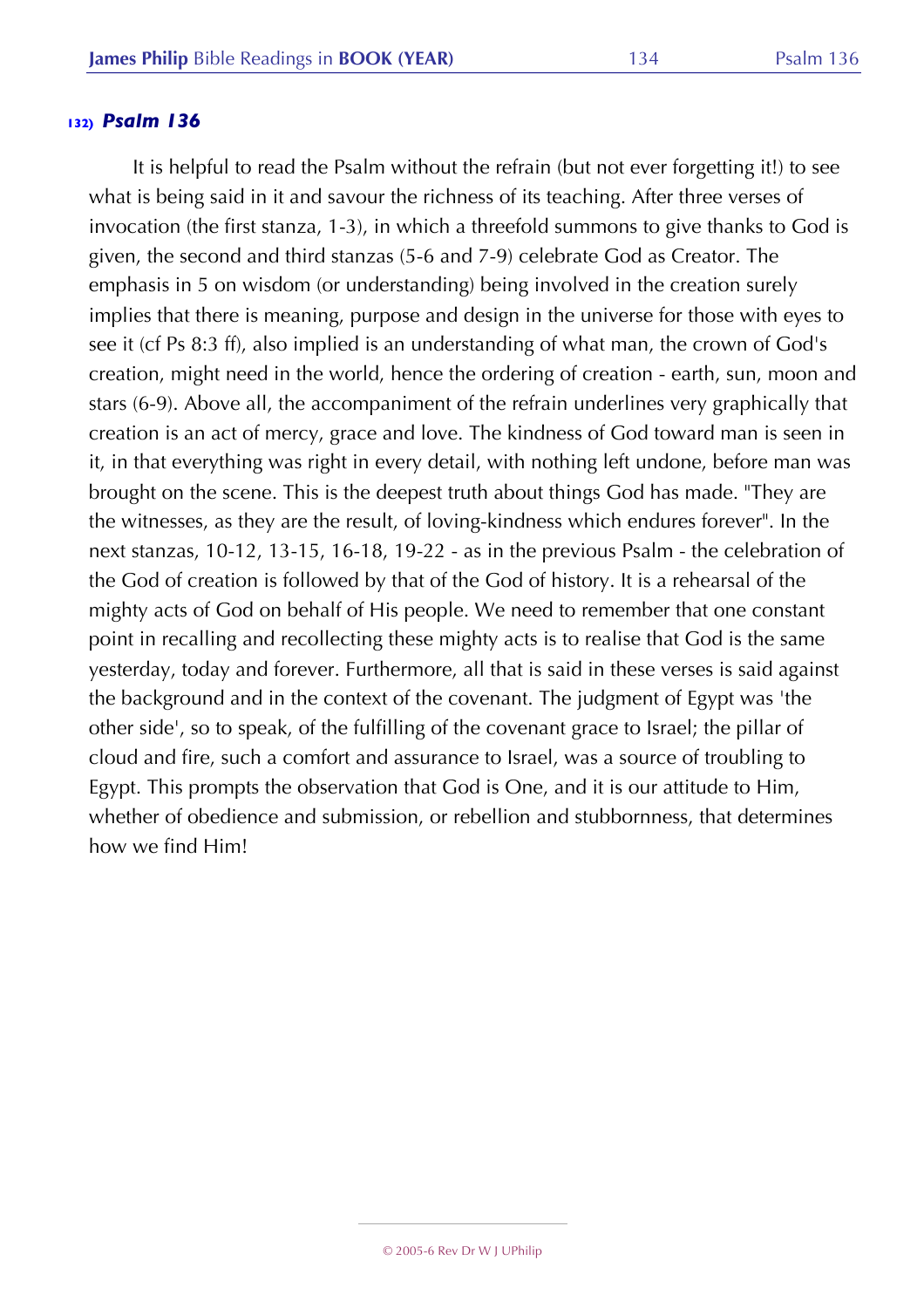The covenant idea is seen particularly in what is a remarkable allusion in 13, in the reference to the dividing of the Red Sea into parts. The word for 'dividing' means to hew in pieces or in two, while the word for 'parts' is a noun from the same root, and is found in Gen 15:10,17 to describe the two portions into which Abraham cut the carcasses in the ritual in which God made a covenant with him. This is what the Psalmist sees in that mighty event of the cleaving of the Red Sea - God going through between the two cleft pieces, and His people following His footsteps - the establishing of the covenant and the grateful response of His people accepting His grace. The use of these words must mean that that kind of significance was in the Psalmist's mind when he wrote them. Indeed, the whole Exodus and Passover operation was, in the thinking of the Old Testament saints, the instrument by which the covenant was established and Israel was constituted as the people of God and brought into fellowship and communion with Him. This is the real heart of the Psalm's message. If we have felt our sin, and realised how utterly it shuts us out from God and from heaven and from hope, and then experienced the covenant mercy, bringing forgiveness, cleansing and newness of life, then we know the wonder of God's covenant faithfulness, and realise in a new way that it is not something in us, but something in Him that has redeemed us. This is what the Psalmist exults in, the fact that in all the experiences through which Israel passed, in all the many vicissitudes of their chequered history, the God of the covenant remembered them (23 ff) and delivered them, even in the lowest depths and extremities of their need. In 25 the range of the Divine kindness extends to 'all flesh'. In a Psalm which extols covenant mercy to a chosen people it is impressive to have this testimony to the fact that God's mercy is over all His works. This is, implicitly, an evangelistic thrust, as if to invite the 'stranger' into the blessings of the covenant.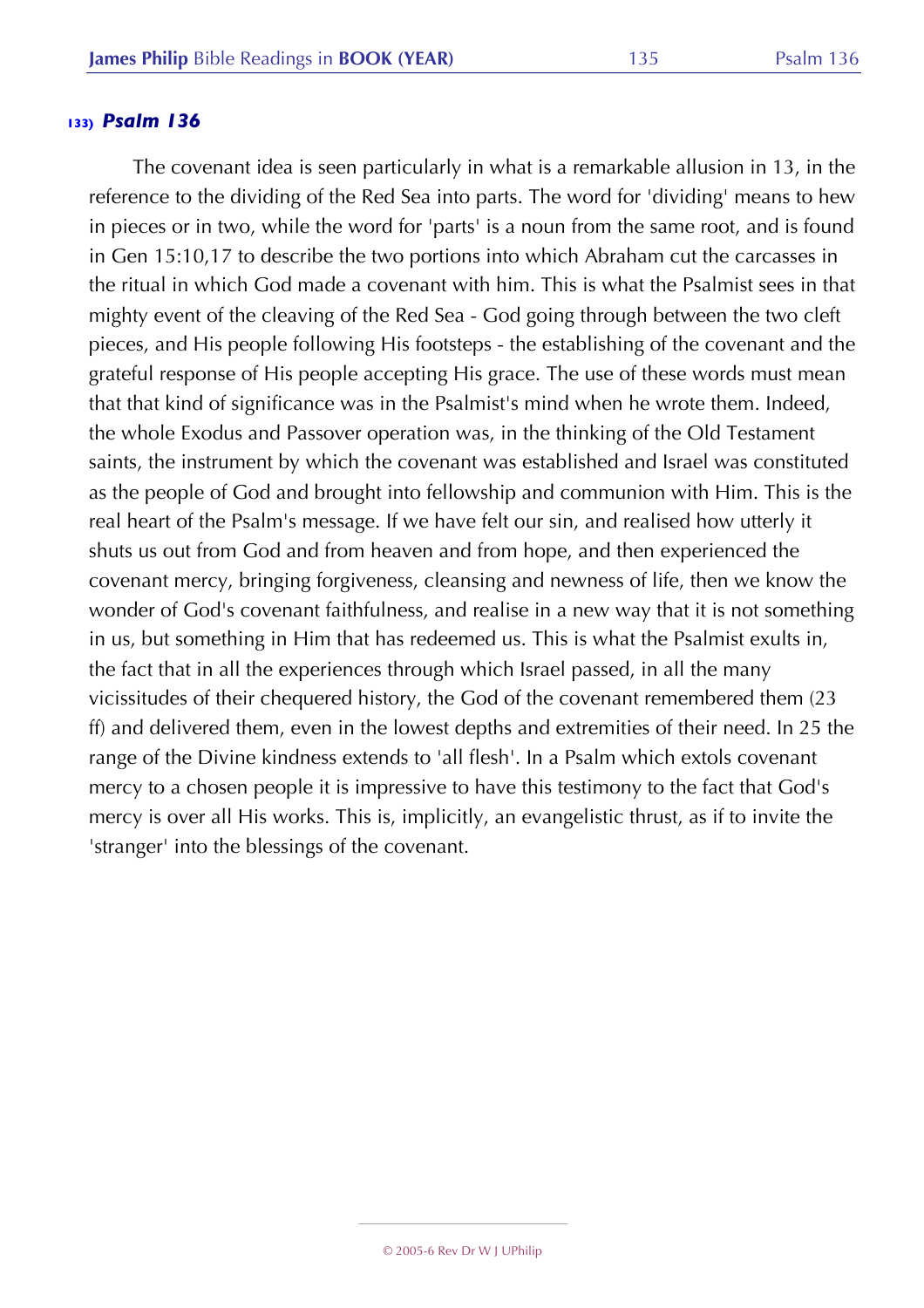In many ways this Psalm is one of the most moving in the whole Psalter, standing in marked contrast to those that precede it. It is difficult to think of anything sweeter or sadder than this deeply felt picture of the exiles by the rivers of Babylon. But it is the conflicting emotions within its brief compass that move us most of all: "The singer passes....from tender music breathing plaintive remembrance of the captive's lot, passionate devotion, and at last to an outburst of vehement imprecation, magnificent in its fiery rush, amply explicable by Israel's wrongs and Babylon's crimes...." (Maclaren). The Psalm evidently belongs to a time when the captivity in Babylon was passed, but only recently passed, with the bitter meaning of it still very vivid and still able to churn up the Psalmist's heart (Ps 126 also belongs to this period and its theme is the obverse of this one, and both need to be taken together to get the full flavour of the deliverance). The relation between the two Psalms can perhaps be illustrated in this way: in the Second World War, many men were held as prisoners of war, languishing for long weary years and pining for home, with many suffering untold horrors in concentration camps. When the allied armies liberated them, surely there must have been a dreamlike quality about their experience, in terms of Psalm 126, followed by rejoicing and glad exultation. But this also is true: for so many of them, there followed times when they recollected their imprisonment and all they suffered; and it is hardly possible for them even now to look back on these days without feeling moved and churned up all over again, in terms of Ps 137. It is this latter experience that is reflected in these moving verses. There is ample evidence in Scripture to indicate what an appalling tragedy it was for Israel to be taken out of their land into captivity. This is one underlying reality in the deep emotion of the Psalm. But more: they wept when they remembered Zion because they realised now why they had been taken captive. It was their sin, and their having, sat light to their privileges and their neglect of their calling to be a light to lighten the Gentiles, and their remembering this when it was too late. In this regard, it is easy to see how what is said in 3 about singing the songs of Zion must have rubbed salt in their wounds. They must have felt they would never have the opportunity to sing to the Lord in their homeland and in their Temple ever again. This is the context in which we must seek to understand the message of the Psalm.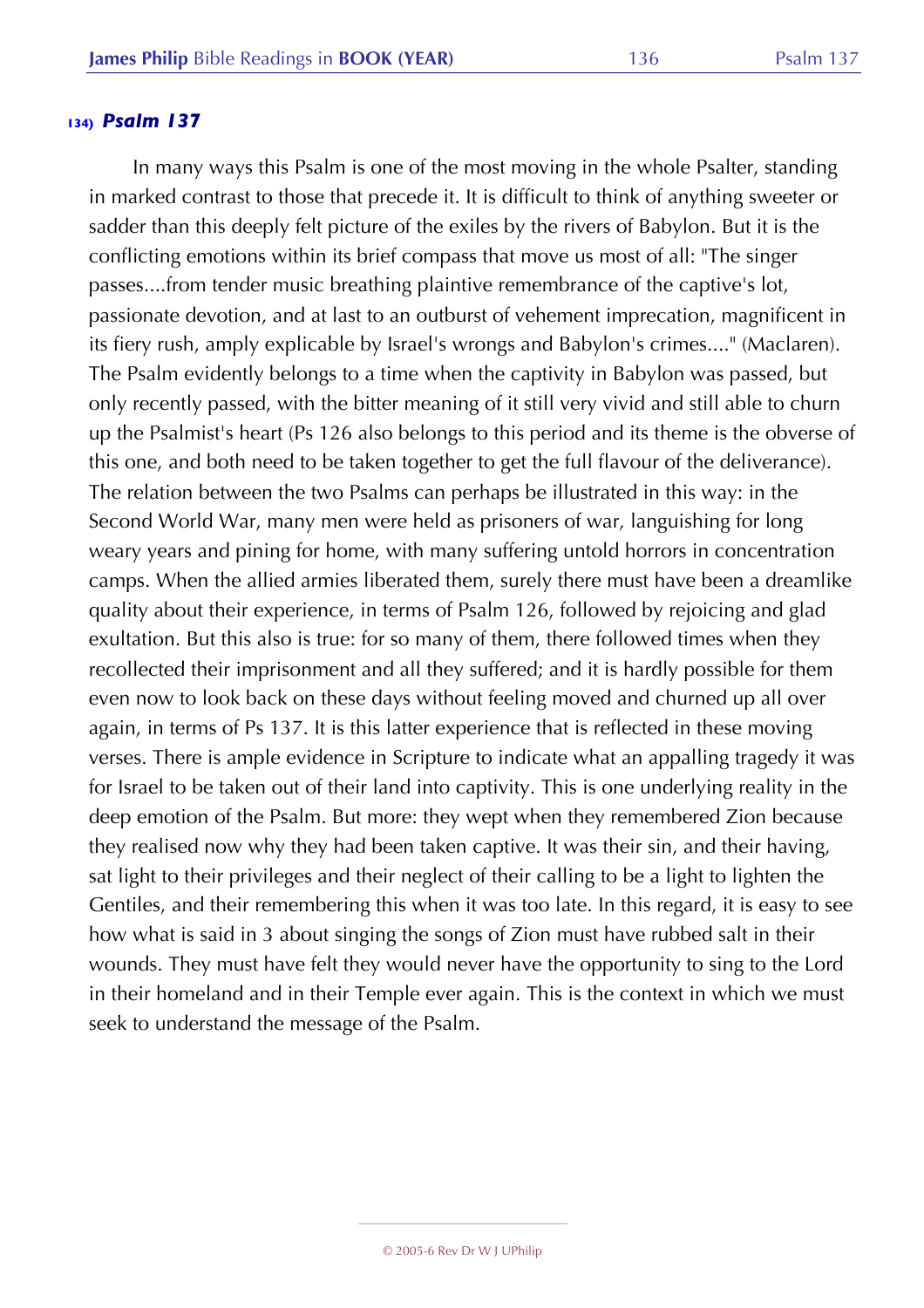Israel was in captivity, and in captivity because of sin; and the contemptuous amusement on the part of their captors in asking them to sing must have been very bitter for them, stinging them deeply, the more so since they were conscious of their sin. It was like being kicked when they were down. And the world that is hostile to God and the things of God is never slow to rub it in when His people have fallen and failed, and marred their testimony. It will pour its contempt upon us to compound our shame. But that very shame sends a new spirit into repentant Israel, and in 5, 6 we see a surge of passionate renewal of vows, a taking a stand, a committing of themselves to God. 'Remembering Jerusalem' is equivalent to 'remembering God', and to making Him the object of trust, consecration and devotion in a renewal of vows, and bringing themselves back into a true position and calling as His peculiar people. That is the upshot, the result, of this recollection. And, paradoxically, although they feel they cannot sing the Lord's song in a strange land, this experience through which they passed became one of the precious songs of Zion! The words 'If I forget Thee' (5) were being said after their return from exile; but they also truly reflect their attitude before the return, while still in captivity, the new attitude that the discipline of exile had produced in them, and now, back in the land, they see clearly the issues, and express the prayer and longing that they might never forget again!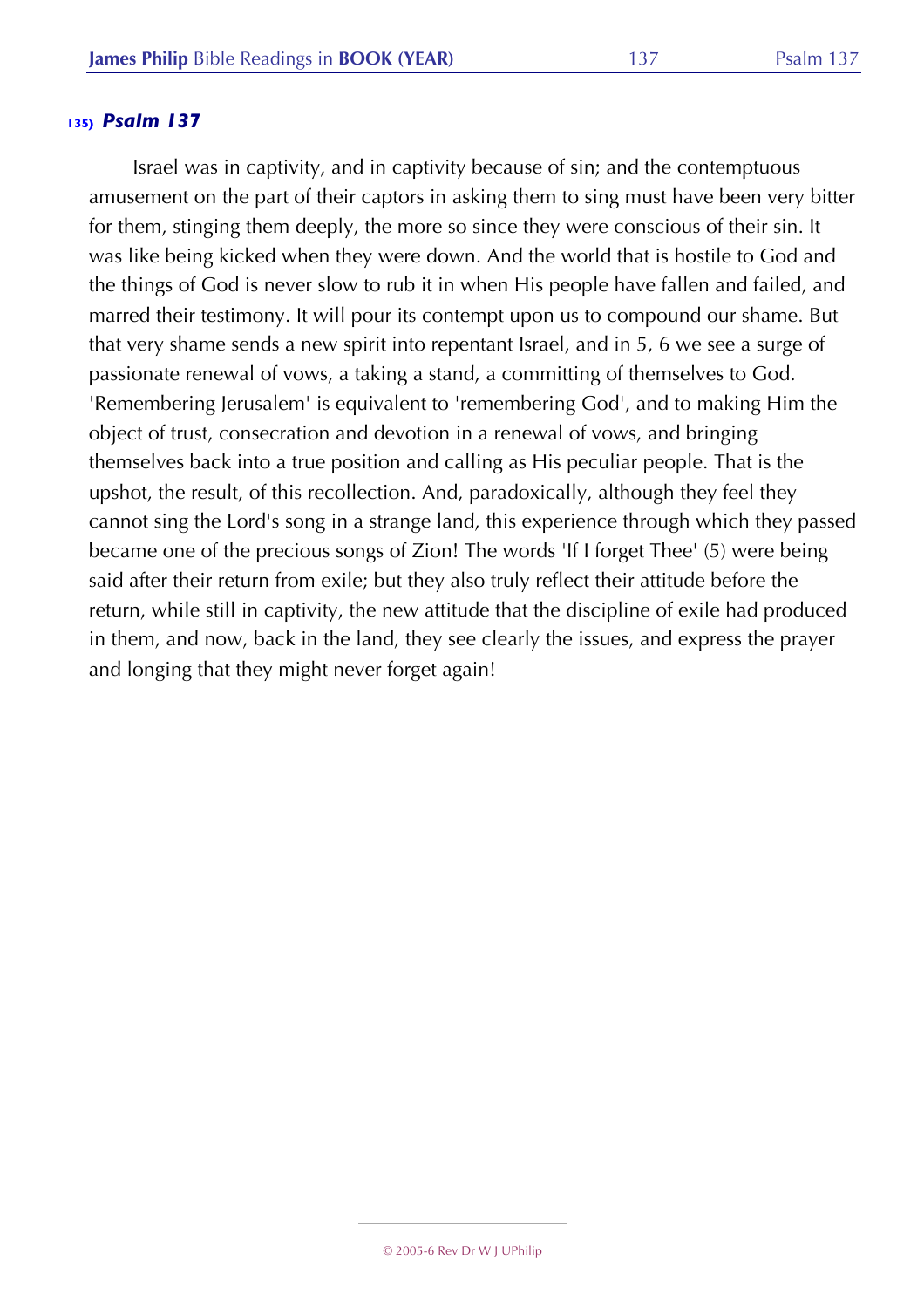It is noteworthy that 5, 6 constitute a twofold imprecation or curse that the Psalmist calls down on himself for unfaithfulness and sin, before ever he calls down imprecation and vengeance upon Edom and Babylon in 7-9. He does not spare himself in these judgments. This should be borne in mind in considering those others to be visited on Israel's enemies. If he, the Psalmist, was to be counted worthy of judgment if he forgot Jerusalem or continued to think lightly of her, so also were Edom and Babylon worthy of judgment for continued impenitence. That is the first point we need to consider in these difficult verses. The second is this: the Psalmist's words echo Isaiah's in Isa 13:16-18. He is simply taking up what had already been said about Babylon in that prophecy, and making it his own. Thirdly, this is not an isolated utterance. There are others of the same ilk in the Psalter, as for example, the closing words in Ps 139 (19 ff) of which James Denney says, "I cannot think that in a mind so great as that of the writer of this Psalm and one might even say in a work of art so perfect - there should be an unprovoked and sudden lapse into mere inconsistency. There must be a connexion in thought between these passionate words and what precedes. " Denney goes on to add, "Where the Psalmist is right, and where we must not fail beneath his insight, is in the clear perception that the reality of religion involves conflict - that what is going on among men in the world is a battle in which the cause of God is at stake - a battle, and not a sham fight. God is not in the same sense on both sides. It is not a game of draughts in which the same hand moves the blacks and the whites. It is a matter of life and death, and the Psalmist is in it for life and death, with his whole heart. So must everyone be who would prove what the presence of God in life means". That is something worth thinking about, is it not?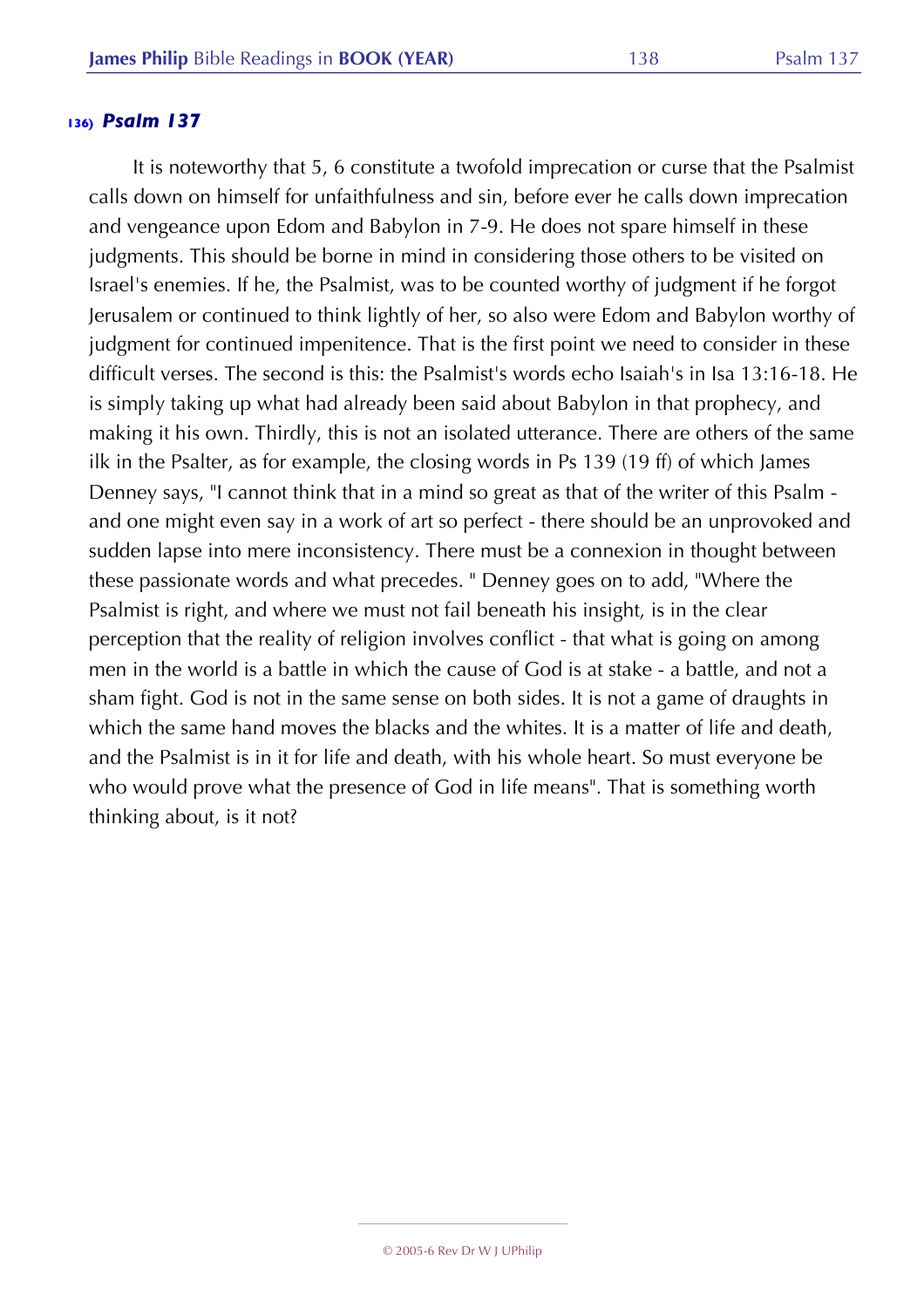There is considerable divergence of view as to the writer of this Psalm and the time in Old Testament history to which it refers, some following the ascription at the head of the Psalm and taking it as it claims to be - a Psalm of David - and others referring the deliverance mentioned in it to the restoration from the captivity, making it of a piece with the previous one. There is little doubt that the Psalm suits the latter interpretation, and one would have no great objection to this way of looking at it but for the fact that it has reference to David in its ascription. The application of a Psalm to one circumstance or another is very legitimate, but it is one thing so to do, and quite another to assert that this is why the Psalm was written. For our purposes, it will be sufficient to take it as a song in which the Psalmist praises the Lord for some unmentioned mercy that has been bestowed upon him. If we look at it at its simplest, we realise that there were different occasions when David could with real cause have sung the praises of this Psalm. We see, for example, from 3 that it was a time of trouble and stress, and we know from the historical record that David had his fill of these, especially in earlier days. But whatever the circumstance, it is clear that in it the Psalmist experienced a great deliverance that set his heart singing with joy and exultation. The phrase in 1 'before the gods' is a significant one, and has the force of 'in face of the false gods that abound'. It is as if he had said "Even in an hostile and alien environment will I sing Thy praise", for God's deliverance had taken place in such a context for him (cf Rom 8:37, "In all these things....more than conquerors").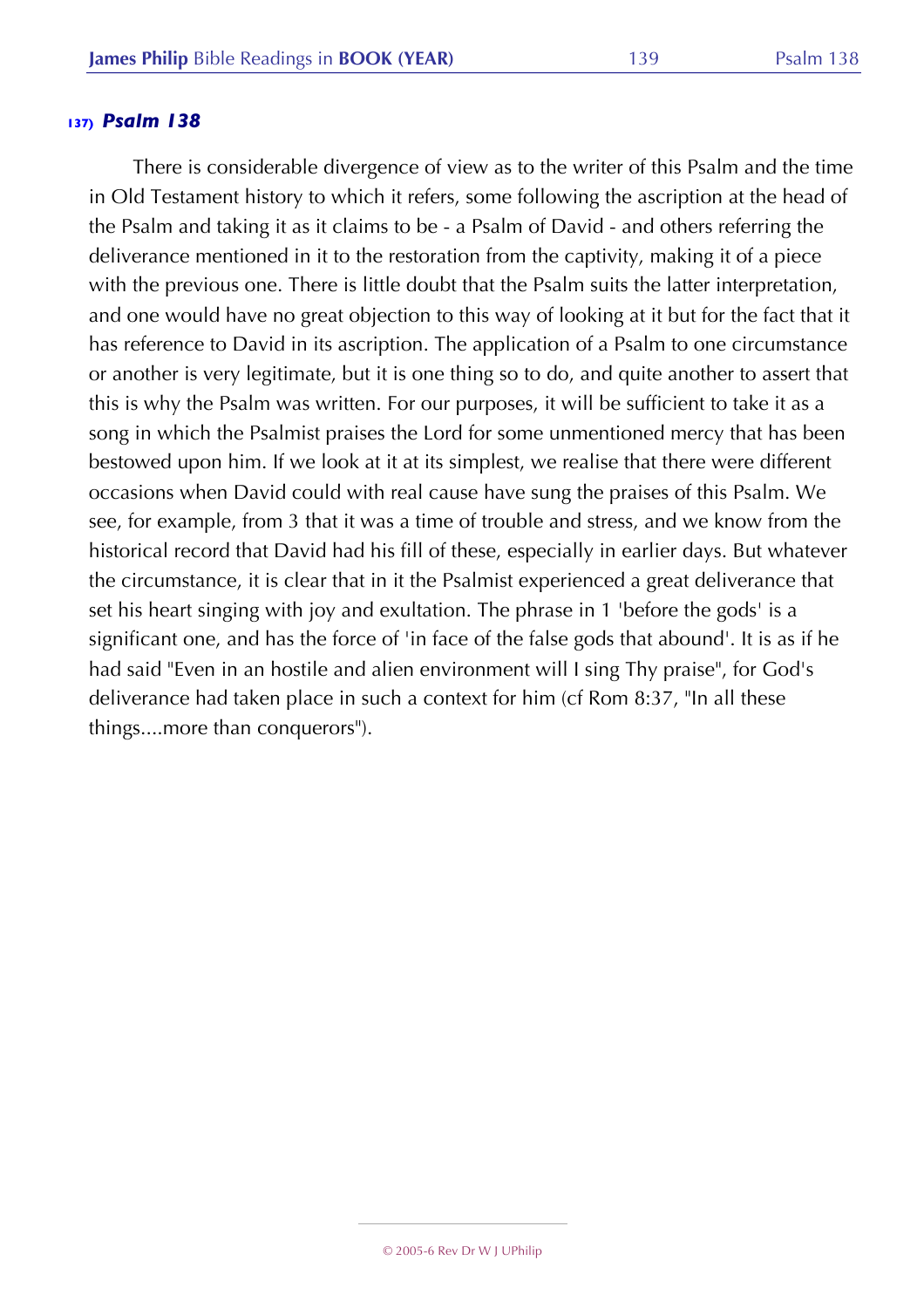We must now consider the important statement in 2b, "Thou hast magnified Thy word above all Thy Name". What can this mean? The modern versions, particularly the RSV and NIV, have taken the liberty of amending the text to give a different rendering from the AV, but the AV certainly follows the Hebrew original, and should be followed here. In the literal sense, of course, as has been said, "The name of God cannot be surpassed by any single act of His, since every single act is but a manifestation of that name'. But the Psalmist transcends the literal, for he has experienced something wonderful; and if 'word' here refers to the word of deliverance by which the Lord answered him (3), it is not surprising that that 'word' had surpassed anything that he had ever known of God up to that time. It is as if he were saying, "I know that Thou art a great and wonderful God, but this - this is the biggest thing that has ever happened to me!" (for a similar attitude cf Ps 55:1). As Maclaren puts it, "A heart amazed by the greatness of recent blessings is ever apt to think that they, glittering in fresh beauty, are greater, as they are nearer and newer, than the mercies which it has only heard of as of old. Today brings growing revelations of Jehovah to the waiting heart". One readily thinks of the wonderful statement in Acts 19:20, "So mightily grew the Word of God and prevailed", the Word became a bigger and greater thing - something surely impossible in the literal sense, but wonderfully real in spiritual experience, just as real as the experience described in 3b, which has been rendered "Thou didst embolden me with strength in my soul', and which we would in modern parlance interpret to mean 'made me walk ten-feet tall'. What a boost to one's spiritual morale!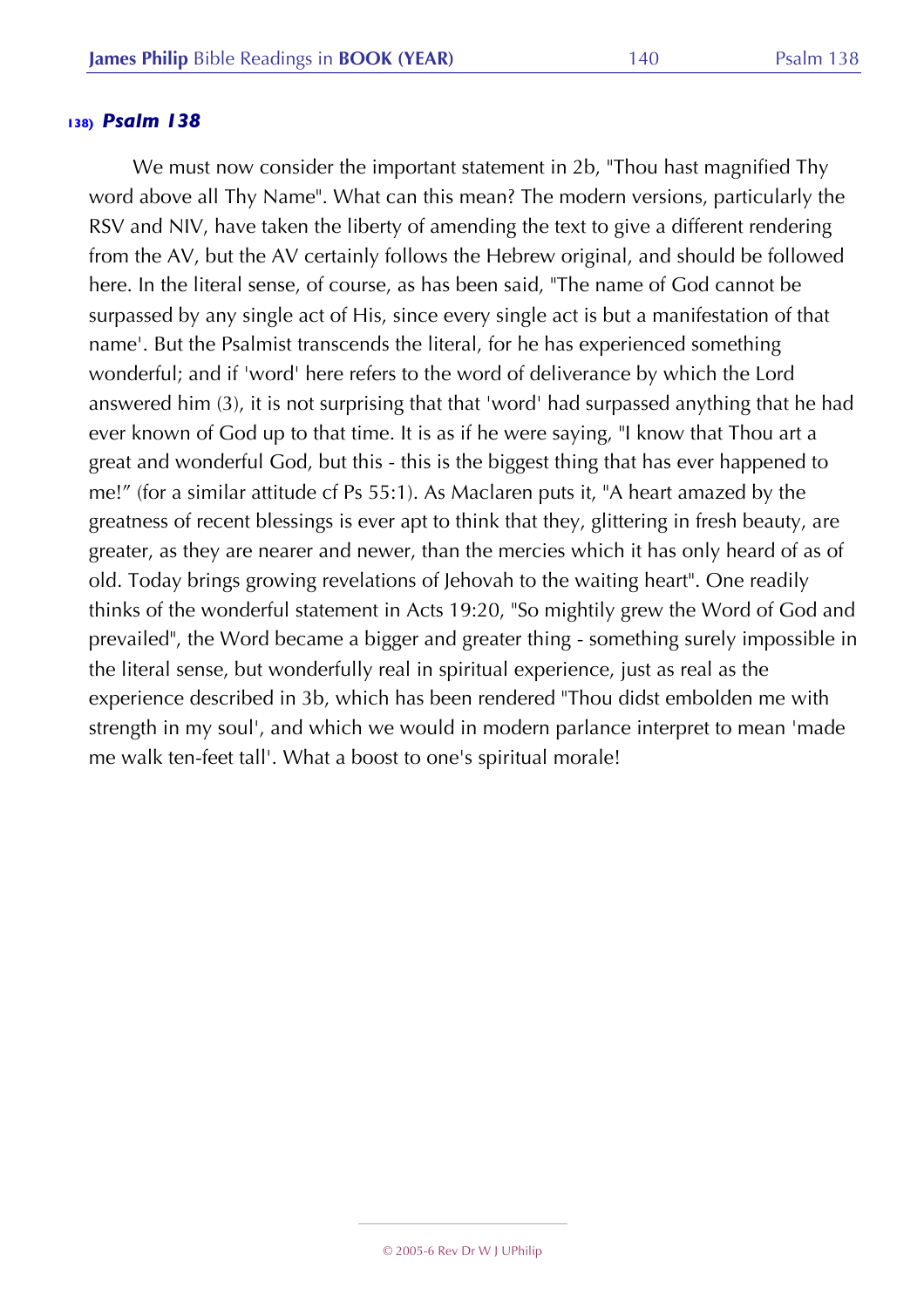Maclaren says, of 3b, "The consciousness of inbreathed strength welling up in his soul gave him lofty confidence to confront foes" - yes, and also equip him for what is described in 5-6, the bearing of the message to the world at large. This was Israel's true calling as the people of God, a light to lighten the Gentiles, not always or even often fulfilled, it is true; but it is significant that it was in the highest moments of praise, worship and exaltation that the truest realisation of what that calling was came home to David. But, as Kidner comments, "The vision of 5-6 waits to be realised, and times are hard", as 7,8 indicate. The Psalmist comes down to earth again in these verses, yes; but the previous verses are not a dream, they are reality even if only in the foretaste. And the fact that deliverance came on that particular occasion is an assurance to him that it will come on other occasions also. Past blessings, and the spirit of praise that is awakened by them, gives a great assurance in every kind of trouble. God's help is not exhausted in the deliverance wrought in 3: others, and even greater, are still to come. He controls all battles, all situations, and will not cease to be our Helper. Indeed, He 'will perfect that which concerneth' us. As the hymn says,

> The work which His goodness began, The arm of His strength will complete; His promise is Yea and Amen, And never was forfeited yet.

This is assurance indeed, and when this is given us we need never fear the ultimate outcome of any trial or pressure. As Paul puts it, "He which hath begun a good work in you will perform it until the day of Jesus Christ" (Phil 1:6).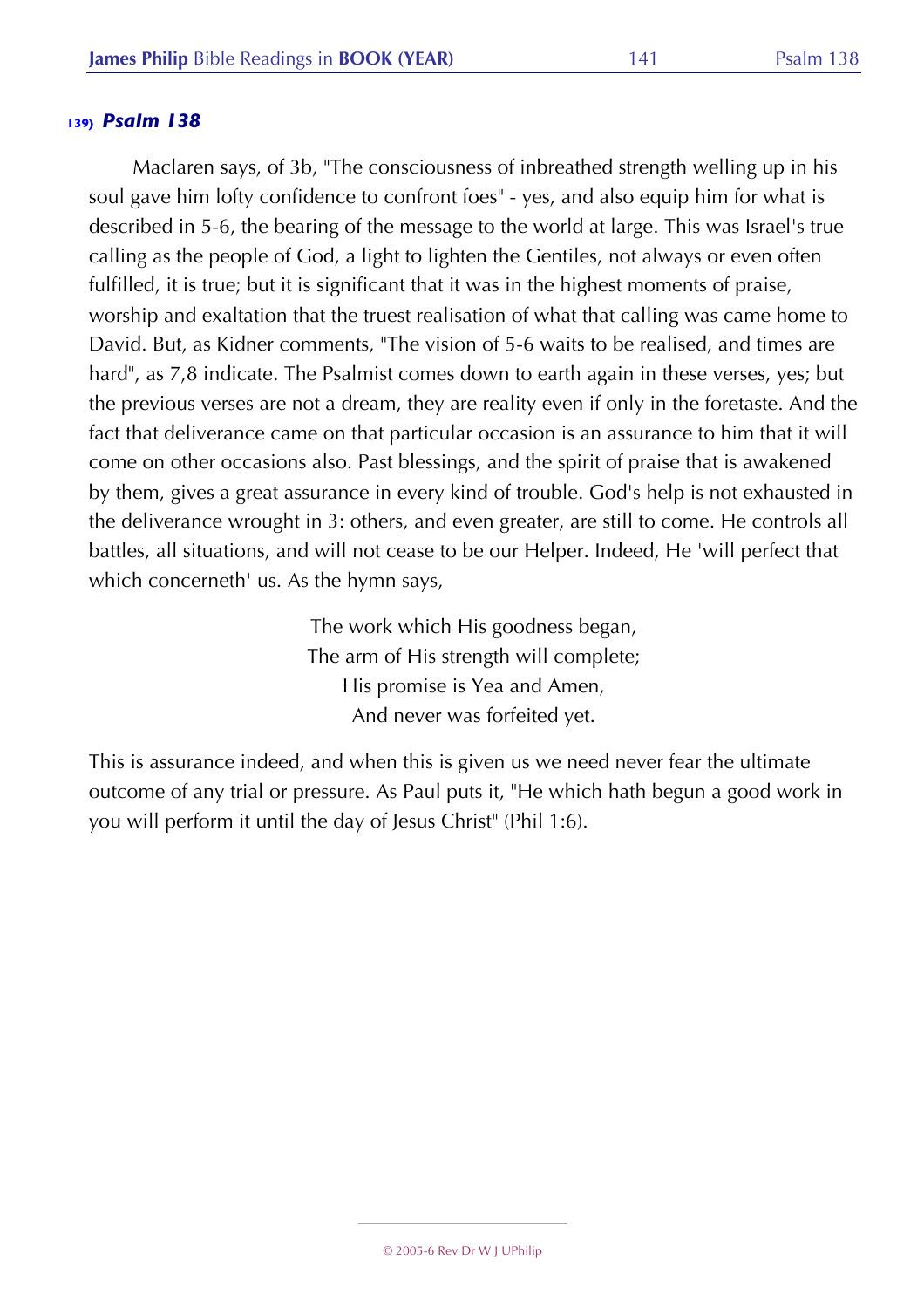On any estimate this is a truly wonderful Psalm, and one can appreciate Alexander Maclaren's view that it is 'the noblest utterance in the Psalter'. It comprises four regular stanzas, each of six verses: 1-6, God the all-seeing; 7-12, God the all-knowing; 13-18, God the all-creating; 19-25, God the all-holy. James Denney says of the first stanza: "We are apt to speak in this connexion of God's omniscience, but there is nothing about omniscience in the Psalm. Omniscience is an abstract noun, and abstract nouns are unequal to the intense feeling of the passage. The important thing in religion is not the belief that God is omniscient but the experience that God knows me, and it is on this the Psalmist dwells...." Maclaren echoes the same thought when he says that it is "not mere omniscience, but a knowledge which knows him altogether, nor mere omnipresence, but a knowledge which he can nowhere escape, not mere creative power, but a power which shaped him, that fill and thrill the Psalmist's soul." It is the kind of consciousness that touched the woman of Samaria at her conversion, as the unknown Divine love broke in upon her - "Come, see a man, which told me all things that ever I did" (John 4:29). To say 'God knows' is to say that He knows the worst about us - and still cares. It is wonderment here, not terror, that fills the soul in this awareness, and this is what the Psalmist expresses in the wonderful words with which the psalm opens. Well might he say in 6 that such knowledge is too wonderful for him. But, as we have sometimes said, what our minds cannot express our hearts may surely know, and this is exactly the message that the first stanza of the Psalm conveys.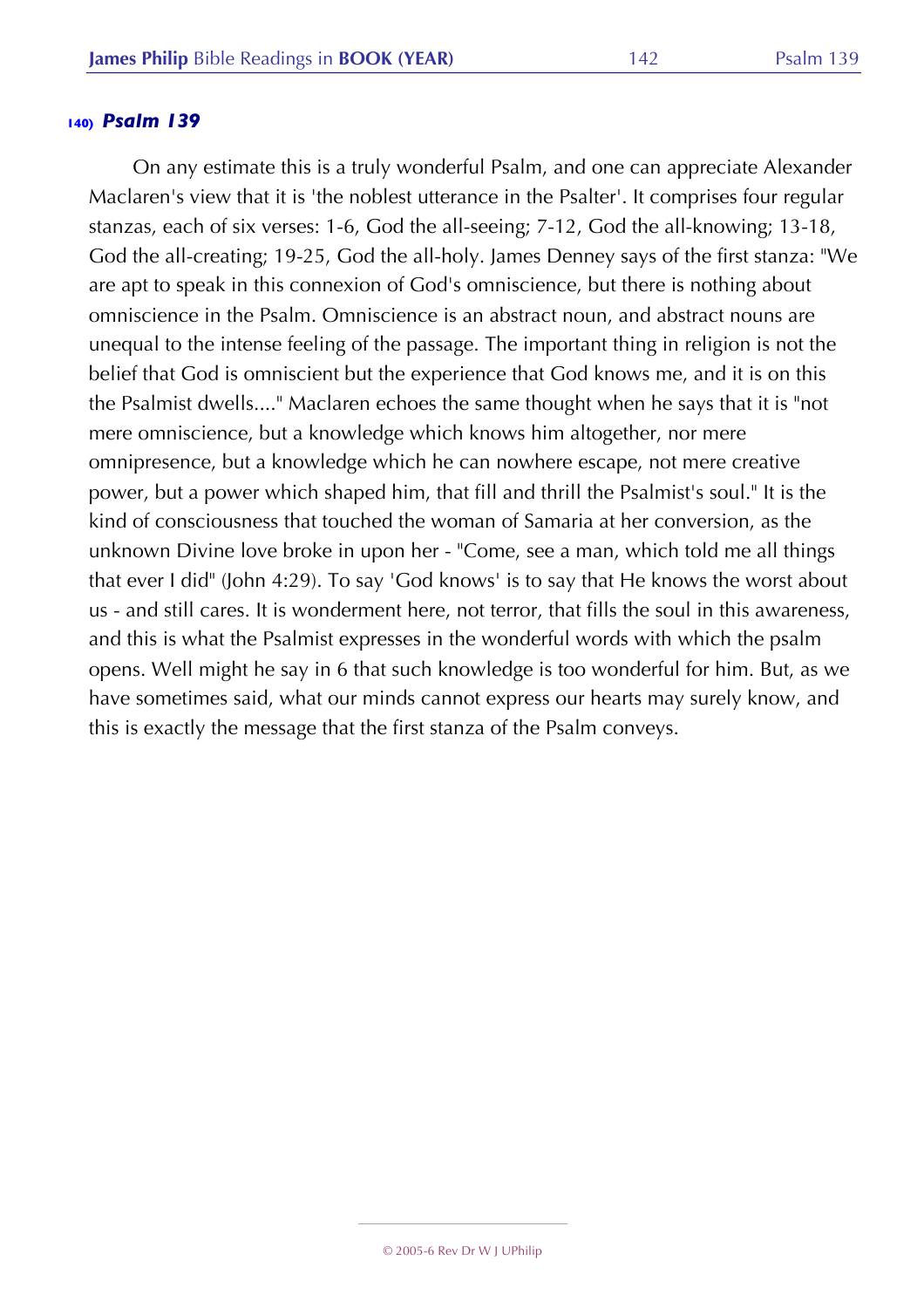If one's first reaction to the message of the opening stanza of the Psalm is the wonder expressed in 6, the second may be the urge to escape, which appears to animate the thoughts expressed in 7-12. It might be asked why anyone could wish to flee from the Presence of such a God, but this question underlines one of the great paradoxes and mysteries of human experience, which is that in spite of ourselves there is an instinctive desire within us to hide from God our sins. The truth of the matter is that we are made for God (this is the theme of the third stanza, 13-18), and even in our revolt against Him in our sin, we do not cease to be destined for Him, and this means that our experience oscillates between a desire to escape from Him on the one hand, and a longing for His peace on the other. The Psalmist becomes aware, in such an experience (and it is an experience as old as the Garden of Eden, when Adam and Eve tried to hide from the presence of the Lord and discovered they could not), that there is no escape from this incredibly vital and vibrant Presence, not even in hell itself. Indeed, if there could be escape from Him there, hell would somehow be bearable. It is because even there there is no escape from Him that hell is hell, for the essence of sin is to want away from God, and it is unbearable not to be away from Him. But we should not forget the other side of the paradox in this, which is that there is no circumstance in which this Omnipresent God does not stand with us. As truly as His presence confronts us, that presence also reassures us. For as our Creator He has a responsibility for us. He does not abandon the things He has made. He cares for us, as the crown of His creation, and He makes it His concern to look after our interests. He does not abdicate responsibility for us. This has further important implications for us which we shall look at in the next note.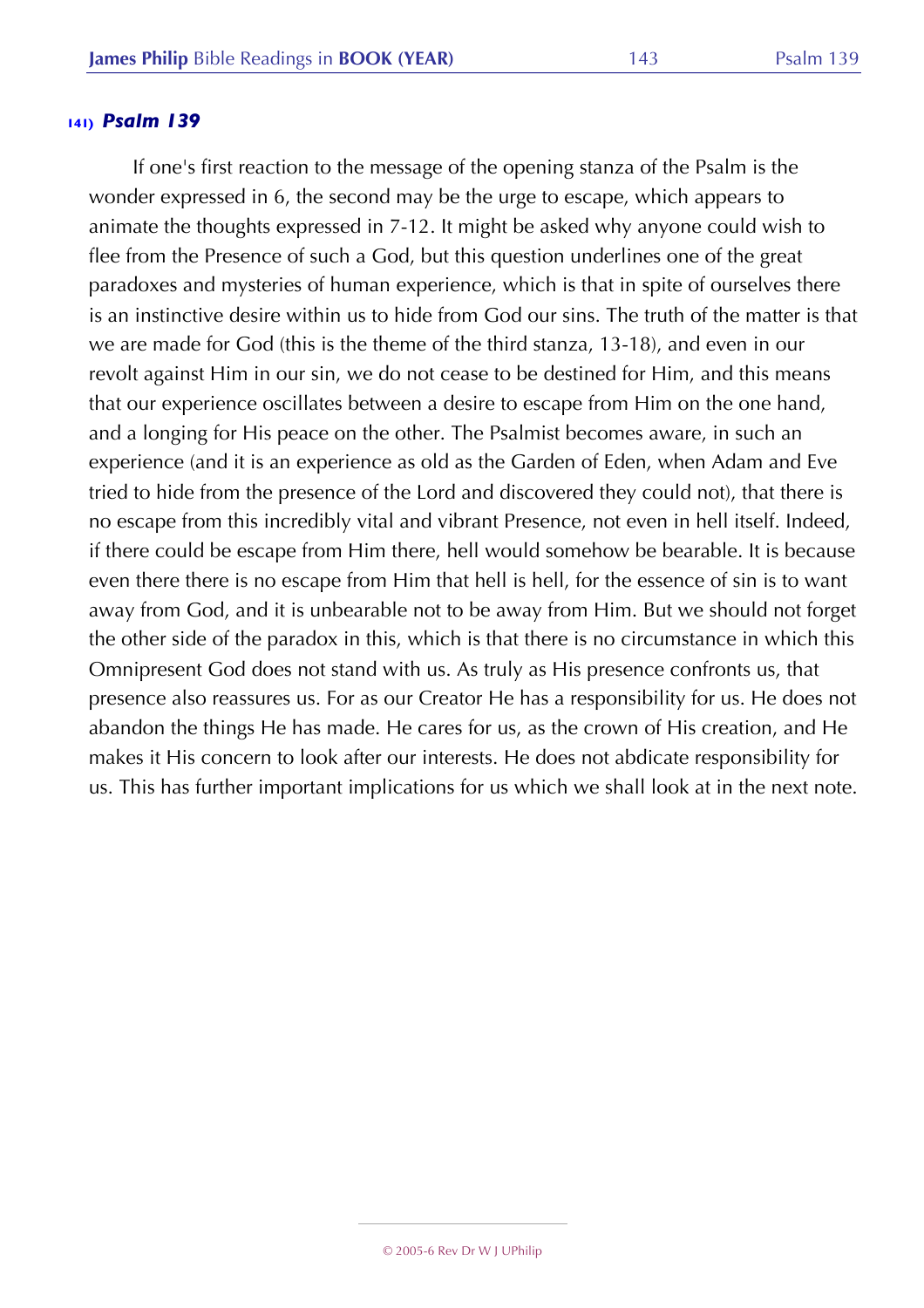Not only does God as Creator not abdicate responsibility for us, He has 'thoughts unto us' (17), thoughts of peace, not of evil (Jer 29:11). He has purposes of grace for us, taking us up and destining us to share His eternal glory. There is both comfort and challenge in this - comfort, in that His love will therefore never let us go, but also challenge in that there is a grim determination about the care of God for us. This is why we sometimes want to escape from Him, His care is too personal and inexorable, and His is a love that will not let us off, strong enough to resist pity for us until the Divine discipline does its gracious work in us. He is too faithful to His own to 'let up', He refuses to allow us to be anything less and lower than He has destined us to be and sees we can be.

The final stanza seems at first glance to breathe a spirit so different from the exalted strains of what has gone before it that it is dismissed by some as unworthy of the noble sentiments of the previous verses, a regrettable and unseemly lapse into a savage and inhuman temper. But this is a facile and superficial estimate. Denney says: "I cannot think that in a mind so great as that of the writer of this Psalm there should be an unprovoked and sudden lapse into mere inconsistency. There must be a connexion in thought between these passionate words and what precedes.... Where the Psalmist is right, and where we must not fall beneath his insight, is in the clear perception that the reality of religion involves conflict - that what is going on among men in the world is a battle in which the cause of God is at stake - a battle, and not a sham fight. God is not in the same sense on both sides. It is not a game of draughts in which the same hand moves the blacks and the whites. It is a matter of life and death, and the Psalmist is in it for life or death, with his whole heart." This view is confirmed in the beauty of the closing prayer of the Psalm (23, 24), in which far from shrinking from God's all-seeing eye he welcomes its searching gaze. He realises that the Divine love is a love to be utterly trusted. Do we see it this way?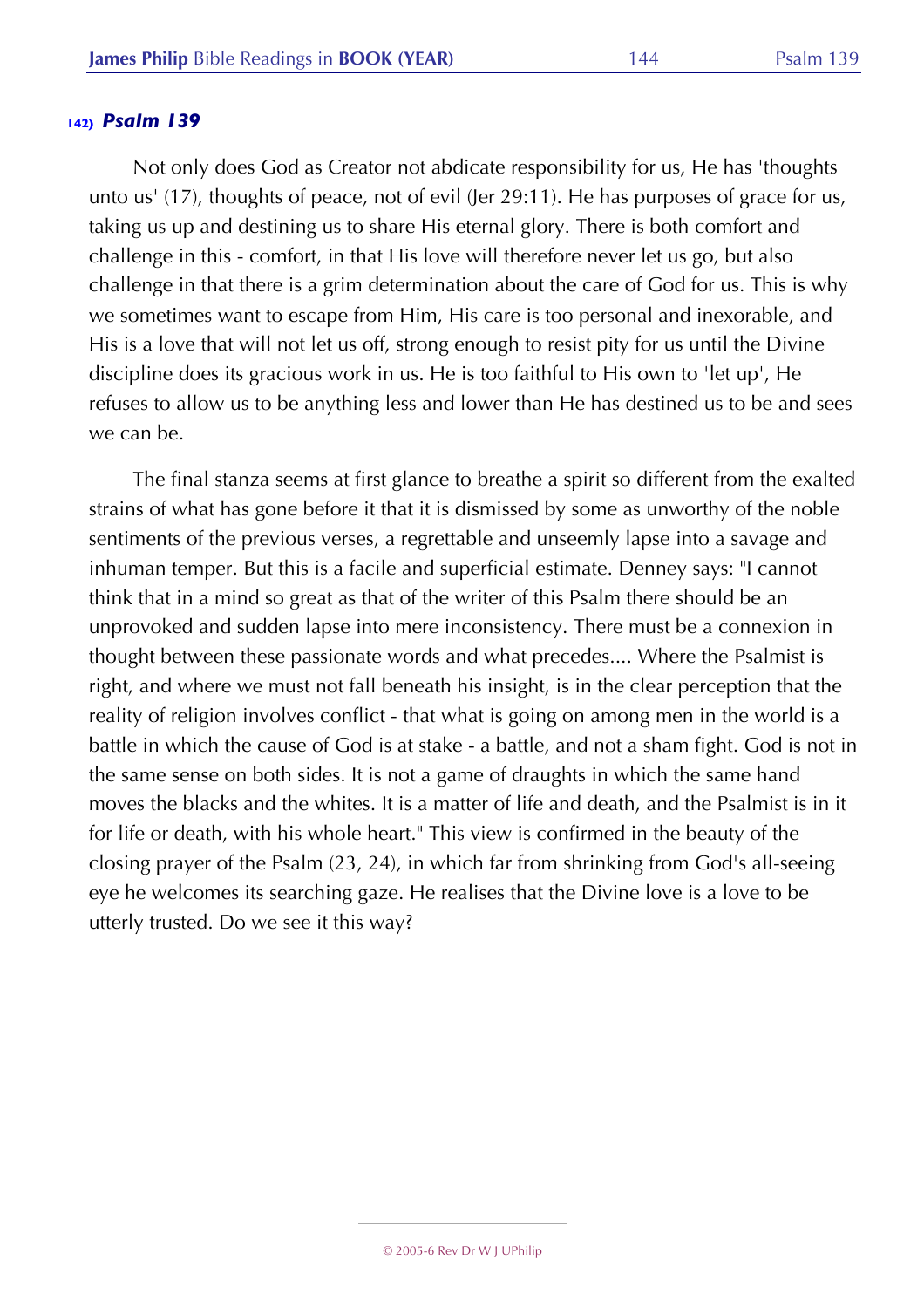This is one of several Psalms, which echo a deep sense of need and helplessness, and utter a cry to God for His aid in time of extremity. It follows the familiar pattern we have seen in many earlier Psalms of the development of a great confidence in God through having poured out the heart to Him. Hence, in 7, the consciousness of timely help, and in 12, 13 the glad assurance that God will vindicate. Another common ground it shares with earlier Psalms is the reality of the enemies, bearing witness to the truth that in the spiritual life there can be no such thing as an easy road. There is a war on, and times are often difficult. The fact of enemies in the Psalter has a simple and categorical explanation: one cannot take a stand for God (as the psalmist did) without encountering opposition and enmity. The kingdom of God is a divisive force. The particular kind of enmity here may be open to question, but there does seem to be a marked similarity to Psalm 65, a Psalm which unfolds a situation of politico/religious strife with the Psalmist representing the orthodox party, upholding ancient tradition, and his enemies the innovators whose attitude was to sit light to the traditional values of the faith. This is something of wide relevance and application to the present day, both in the contemporary revolt against authority and traditional morality and also in the reaction against conservative theological positions and traditional orthodoxy. When one thinks of the opposition, and the ridicule expressed towards evangelical testimony over the years, in spite of all the evidences of its fruitfulness and effectiveness, one can readily see how practical an application the Psalmist's words have - and how wonderfully encouraging also, for the Psalm is in effect saying to us, "If God be for us, who can be against us?"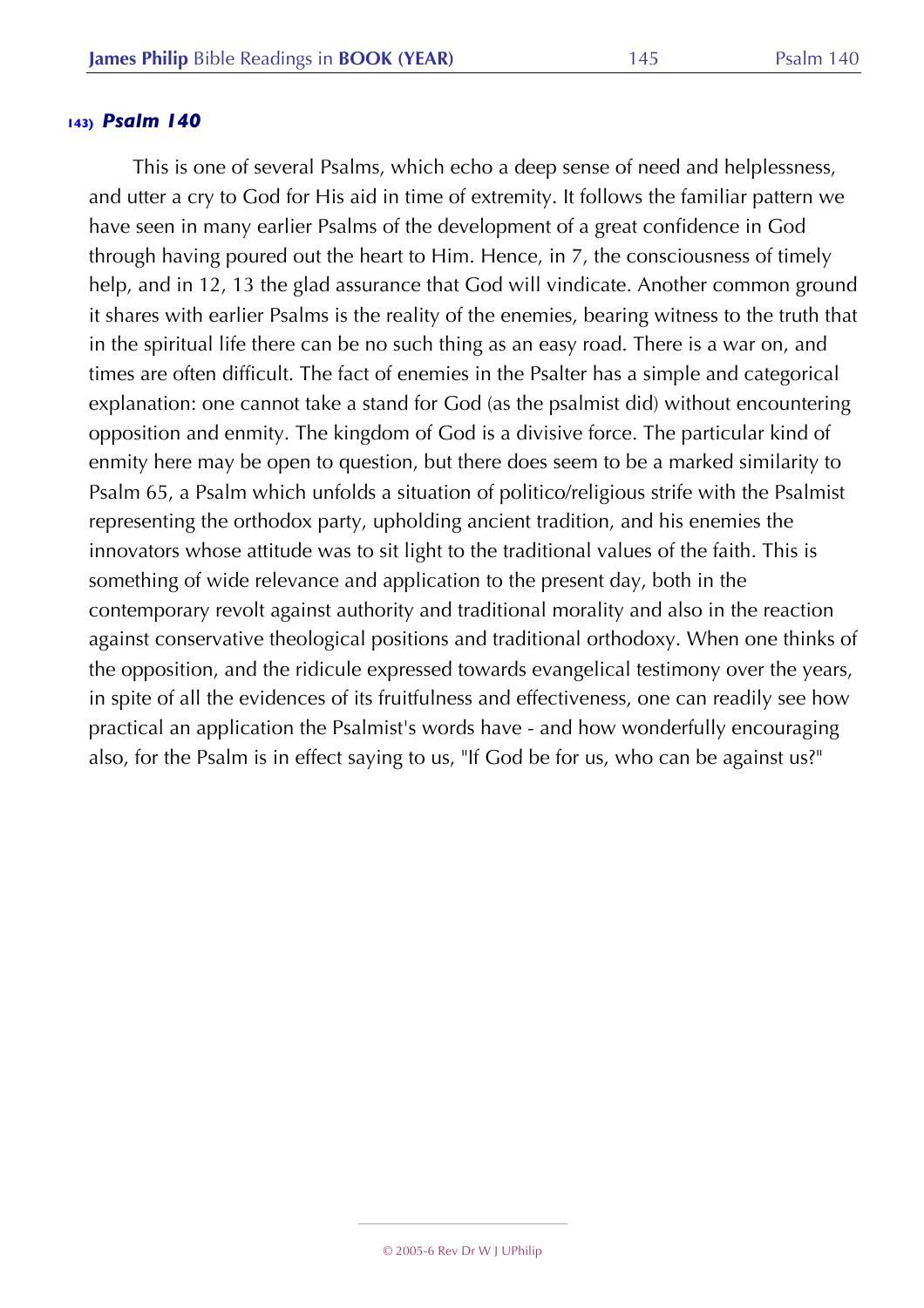The imprecations in 8-11 follow a similar pattern to those in other Psalms, and it will suffice on this occasion to repeat what we have said at other times. For one thing, the Psalmist is simply stating what he believes God would do, rather than giving expression to something he himself will do, to his enemies. Furthermore, it needs to be recognised that at times injustice is so hardening and impervious to better influence that there is nothing left except judgment. Also, to consider such imprecations as heathen and sub-Christian conveniently ignores the fact that the New Testament itself contains many evidences of judgment that would have to be included in such a condemnation. What do such critics make of the story of Ananias and Sapphira, for example (Acts 5:1 ff), or of the Pauline directives in 1 Cor 5:3 ff and 1 Tim 1:20 about delivering an unrepentant offender to Satan for the destruction of the flesh? Must they not be, to say the least, embarrassed by our Lord's words in Matt 18: 15 ff about 'binding and loosing'? We should not ever lose sight of the fact that so often in the imprecatory Psalms the Psalmist is appealing to God, not taking the law into his own hands, in the confidence that since vengeance belongs to Him, He will repay.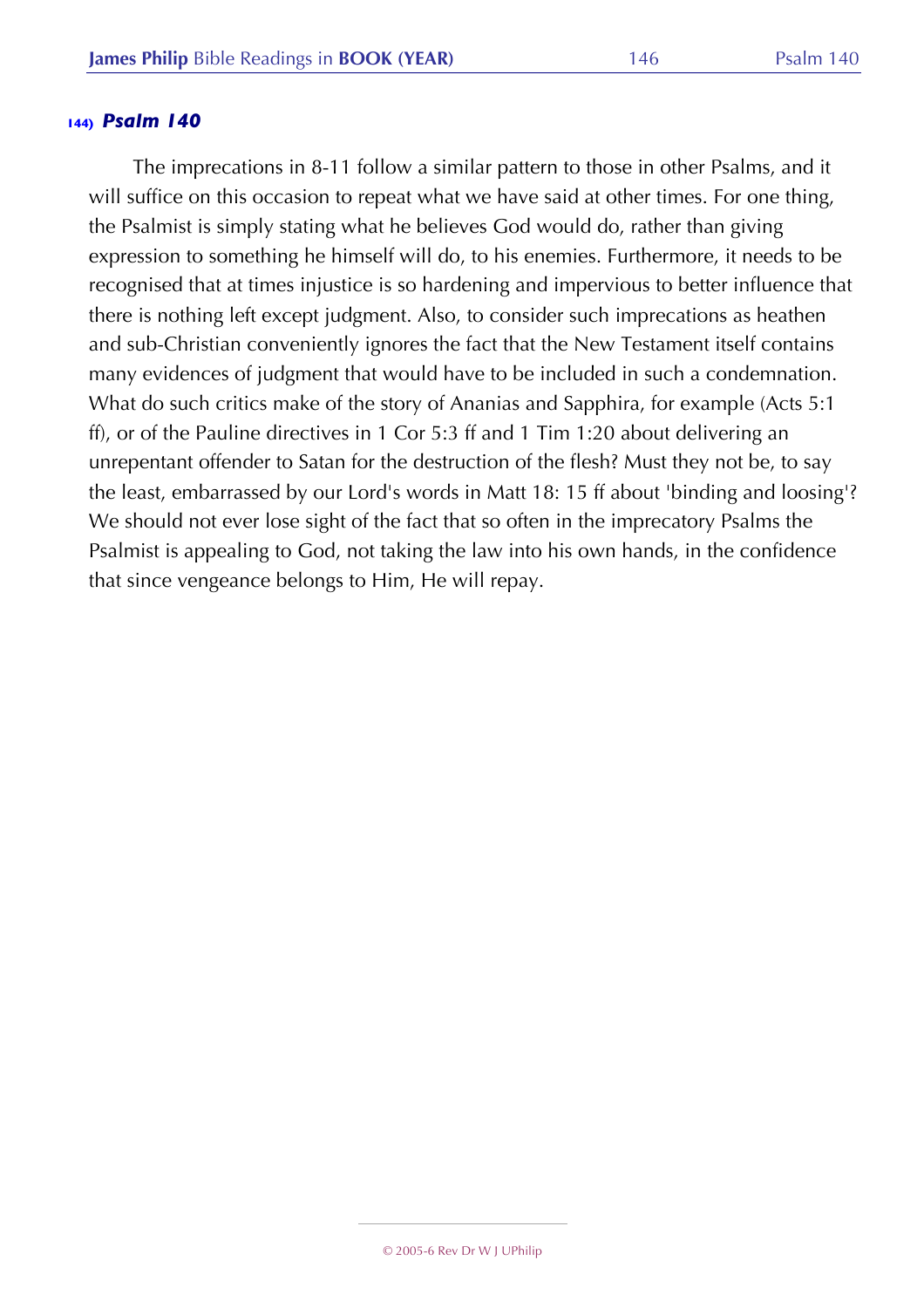The great value of the Psalm for us is that it tells us what to do when under pressure. In this regard three things may be underlined. The first is: speaking to God (6) - 'I said unto The Lord...' This is really an affirmation of faith: in an act of recollection the Psalmist realises afresh who he is. This is independent of any feelings he may have had at the time, and an exercise of faith and of will. Faith must fly in the face of all the dark denials our feelings may be making at the time. In the second place, in 7, the phrase 'Thou hast covered my head' represents a recollection of past deliverances. What God did once, He can do again, and the implication is: do it again, Lord". The actual imagery in the word 'covered' seems to be analogous to 'the helmet of salvation' (Eph 6:17), and if so it bears witness to the importance of right thinking about God. A mind constantly taken up with thoughts of our great salvation is a mind that will be kept safe from the onslaughts of the enemy. In the third place, in 12, the words 'I know' represent the end product of the assertion of faith. Faith grows with prayer and recollection - in the midst of the battle. For, of course, we must recognise that nothing is as yet changed in the Psalmist's situation: it is he who has changed, and the consciousness of dwelling in His presence is the one decisive reality for him.

> In heavenly love abiding, No change my heart shall fear; And safe is such confiding, For nothing changes here: The storm may roar without me, My heart may low be laid; But God is round about me, And can I be dismayed?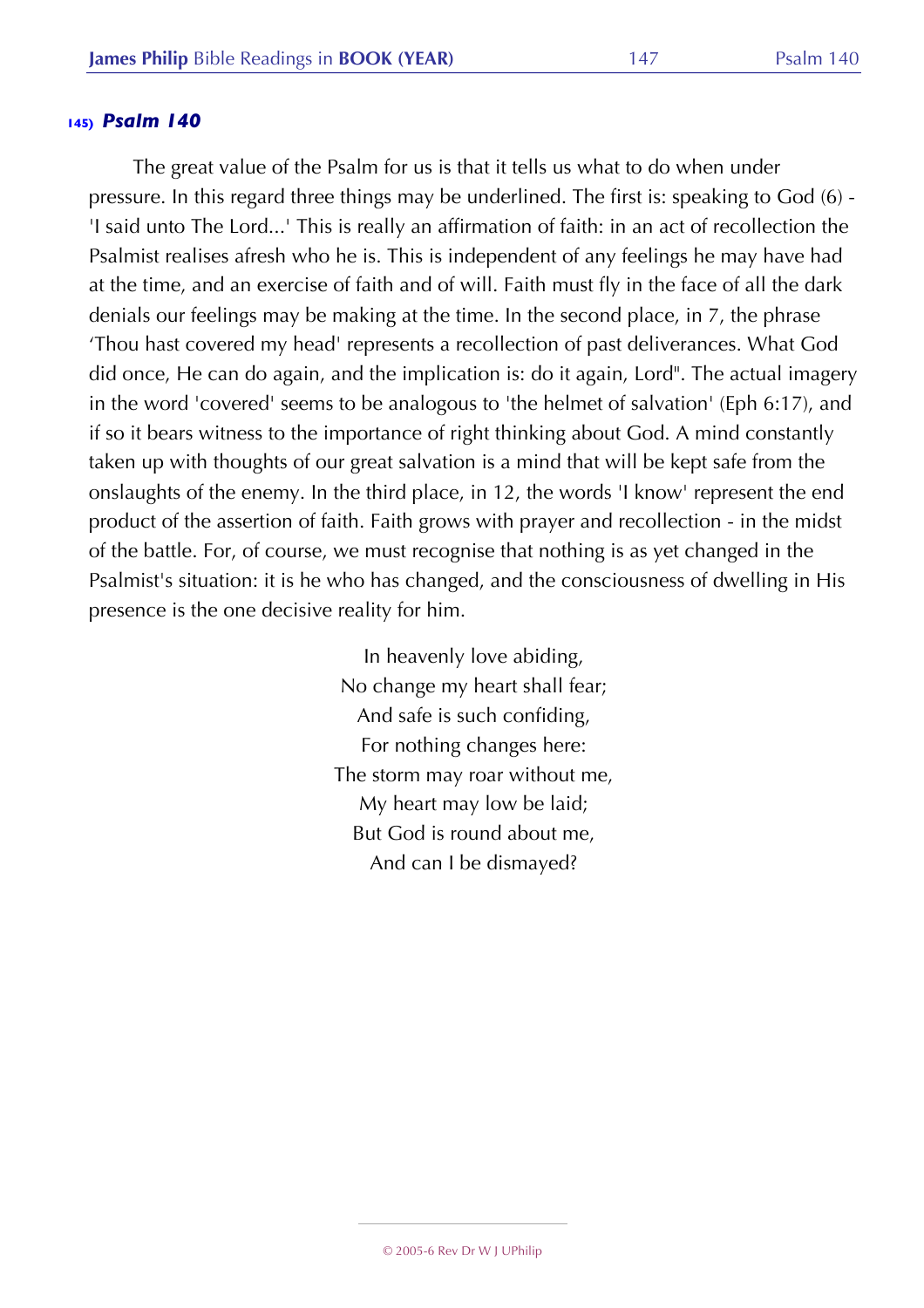Here is another Psalm, which echoes a deep sense of need and utters a cry to God for His aid. There have been differing interpretations of it. Some consider it as a penitential Psalm, uttered by one deeply conscious of his own shortcomings, and take 3- 5 as expressing or at least implying the nature of these shortcomings. Maclaren is nearer the mark, however, in suggesting it is a prayer for deliverance from temptation to sin in word or deed. "The Psalmist is not suffering from the hostility of the workers of iniquity, but dreads becoming infected by their sin". The temptation is, clearly, very real for him, and it is probably best to take the distress that is expressed as indicating, not so much falling into sin, as a very real temptation to do so. Perhaps what we should say is that this kind of sin (expressed in 3- 5) was a real fear for him, for he knew his weakness in that direction. This is indicated very graphically in 1, in the words 'make haste unto me'. Nor is this any meretricious cry, from someone suddenly caught out by temptation, living a superficial, complacent and low-level carnal life. Indeed, the very opposite is true, for we see in 2 that the Psalmist has got through to the inner reality of Temple worship. Not for him any mere outward religious observance, or the using of the ritual as an empty, even magical charm. Rather, he had got through to the very heart of Israel's religion. This is a truly spiritual man. The thought of prayer as incense is a very beautiful and moving one, and it conveys the idea that as a sweet smelling savour it gives pleasure to God, and is precious in His sight. We think far less of what our worship and praise mean to God than we ought - it is part of our 'earth-boundness' and mancentredness that we so often think of what it means, and does, for us.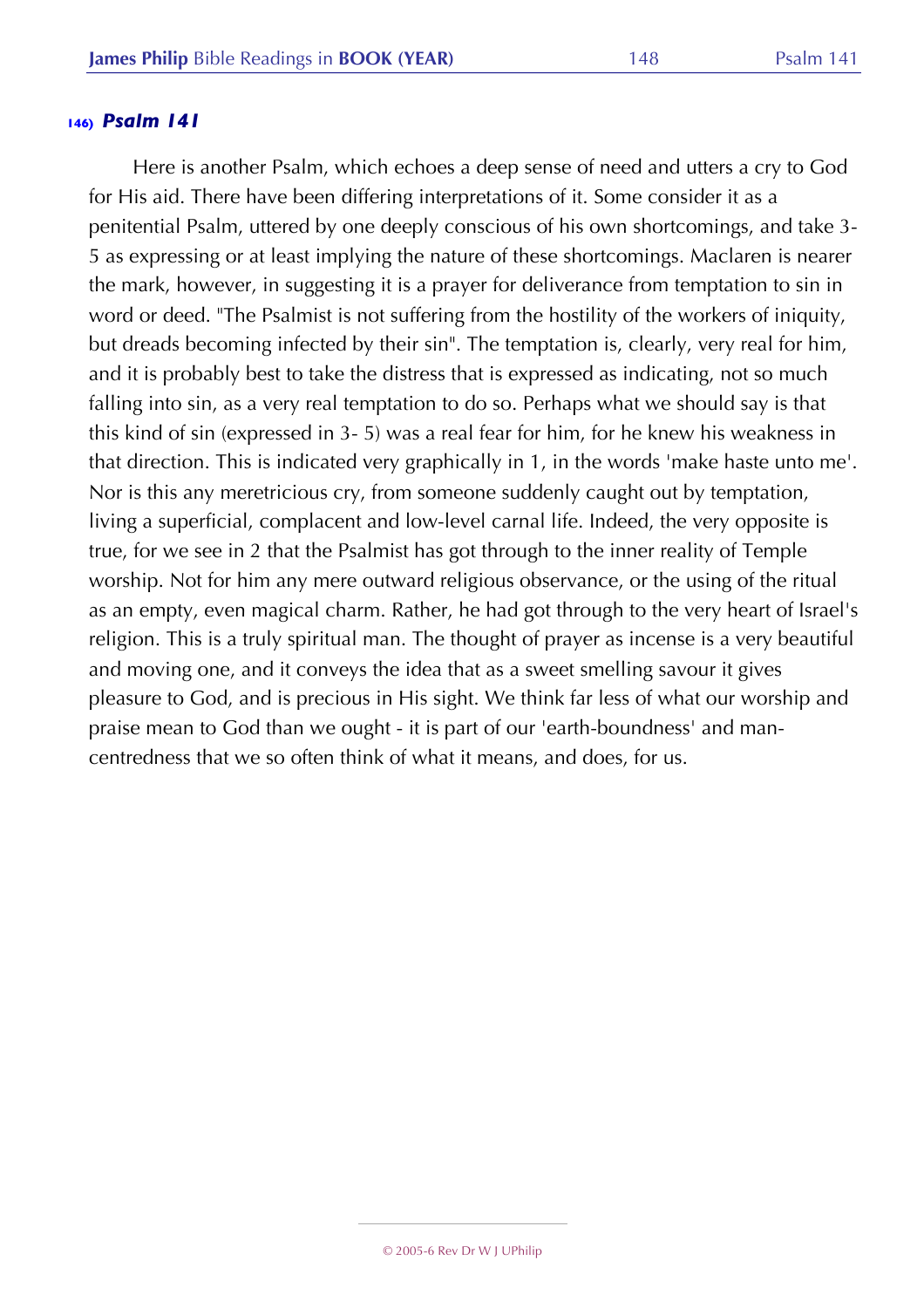Kidner finely and perceptively points out that the request in 3ff flows naturally from what is said in 2: "Out of the same mouth there must not flow blessing and cursing (cf 3) with James 3:9 ff); and if the house of God needed its guards and doorkeepers, how much more the man of God!" This works both ways, for on the one hand, prayer as incense (i.e. true prayer) is something that will exercise a restraining influence on Christian character and make a man a certain kind of person, while on the other, if cursing flows from our lips, it will but prove that our prayer is empty, false and hypocritical. Kidner suggests that the prayer in 5 is similar in emphasis to the words in the Lord's Prayer, "Lead us not into temptation", and thereby entrusts to God "the first springs of thought and will". There is something very important here. We sometimes quote the phrase - and surely rightly! - 'Resist beginnings'. This is the point at which resistance can be effective, for later on can be not only difficult but impossible. The reference to 'eating of their dainties' surely implies a degree of involvement that could be very dangerous for the believer, reminding one of Lot 'pitching his tent towards Sodom' and finally sitting in the gate. This is devastatingly relevant today in the kind of world we live in; it is precisely here that so many testimonies are lost and betrayed, and Christians hopelessly compromised. It is much safer (5) to be in the company of the righteous, even though this may well be uncomfortable and disturbing to our careless and compromising tendencies, for it will in the end bring a robustness to the spirit, like a walk on a crisp autumn day, with the wind blowing in your face and making you tingle. One commentator suggests that the implication in 5 seems to be that some godly friend has seen the danger the Psalmist is falling into, and bluntly challenges him about it. This is true to life: we resent home truths when they are unpleasant, but right people are prepared to take rebuke and correction. And when they do they are brought out into a large place, and become bigger people because of it.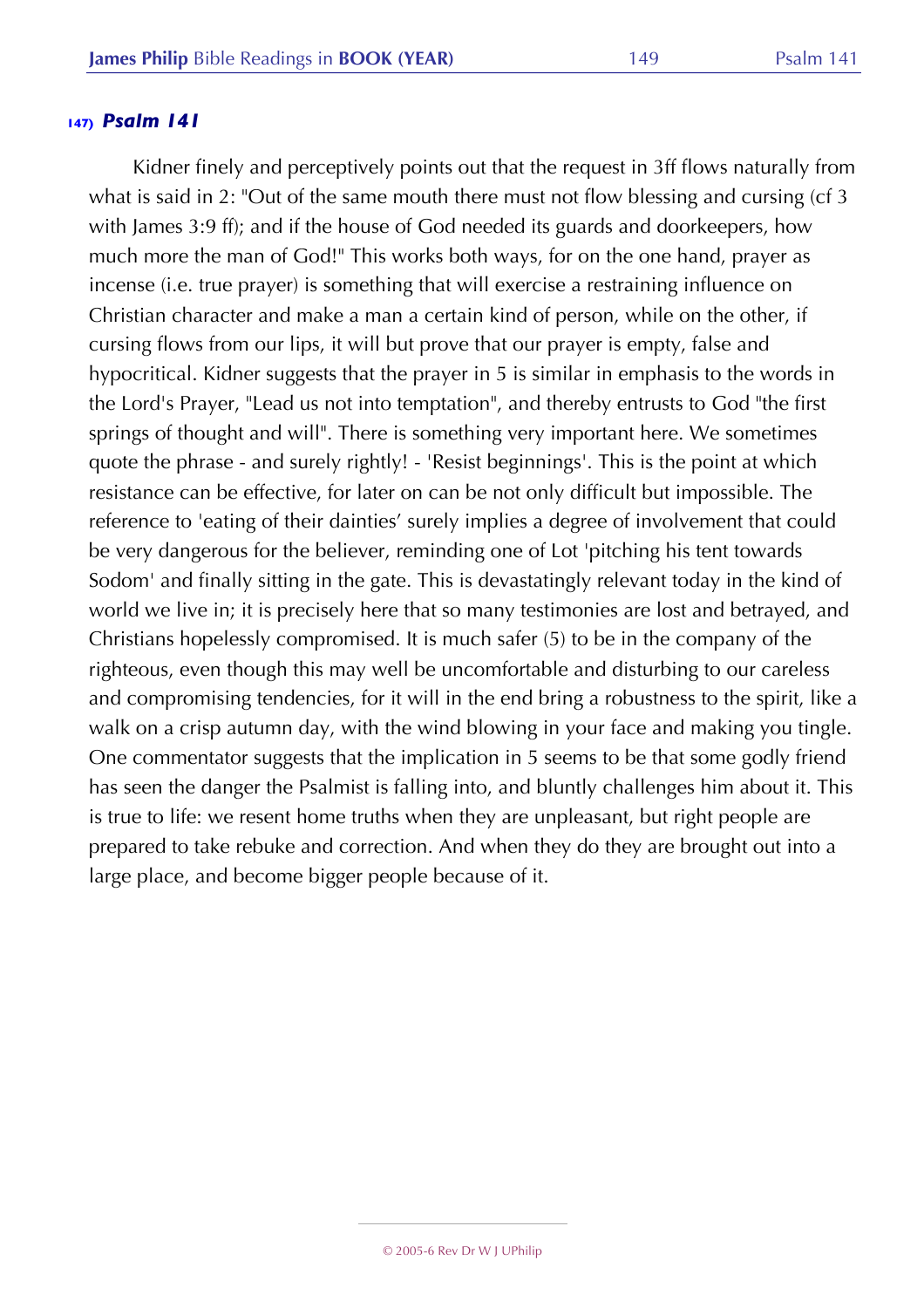The meaning in 6 seems to be that those led astray into opposition against the Psalmist will at last see the error of their opposition, when their 'leaders' ('judges', AV) are overthrown, and will now listen gladly to him. That is to say the stand of no compromise at last proves its point, and wins through to vindication. The final verses of the Psalm (7-10) speak of the triumph of faith. The reference to 'bones' in 7 calls to mind Ezekiel's famous vision of the valley of dry bones and the miracle of their being brought to be by the power of God, and the message here is very similar. When one's eyes are upon the Lord (8), as the Psalmist's were, not even the total devastation described in 7 can be regarded as beyond help or hope. It is rather wonderful to see how this man's faith lays hold upon God in the midst of his troubles. The danger is not yet over for him, and the pressures of evil men were still very much to the fore, with gins and snares (9) still a hazard for him. But his trust is in God. The word translated here (8) as 'trust' conveys the idea of 'refuge'. This indicates that faith is something active: the Psalmist runs to his shelter, and this (10) is his means of escape, slipping through the enemy's net with the help of God. A good illustration of this is found in 1 Sam 23:19-29 which describes one of David's dramatic escapes from the hand of Saul - how easy it was for God to deliver His servant as that story makes plain, He is more than able to render powerless the forces of evil arrayed against His people, and since this is so, these final verses of the Psalm must not so much be regarded as a despairing cry as an expression of confident hope in a God Who can do impossible things and turn the wrath of man to praise Him.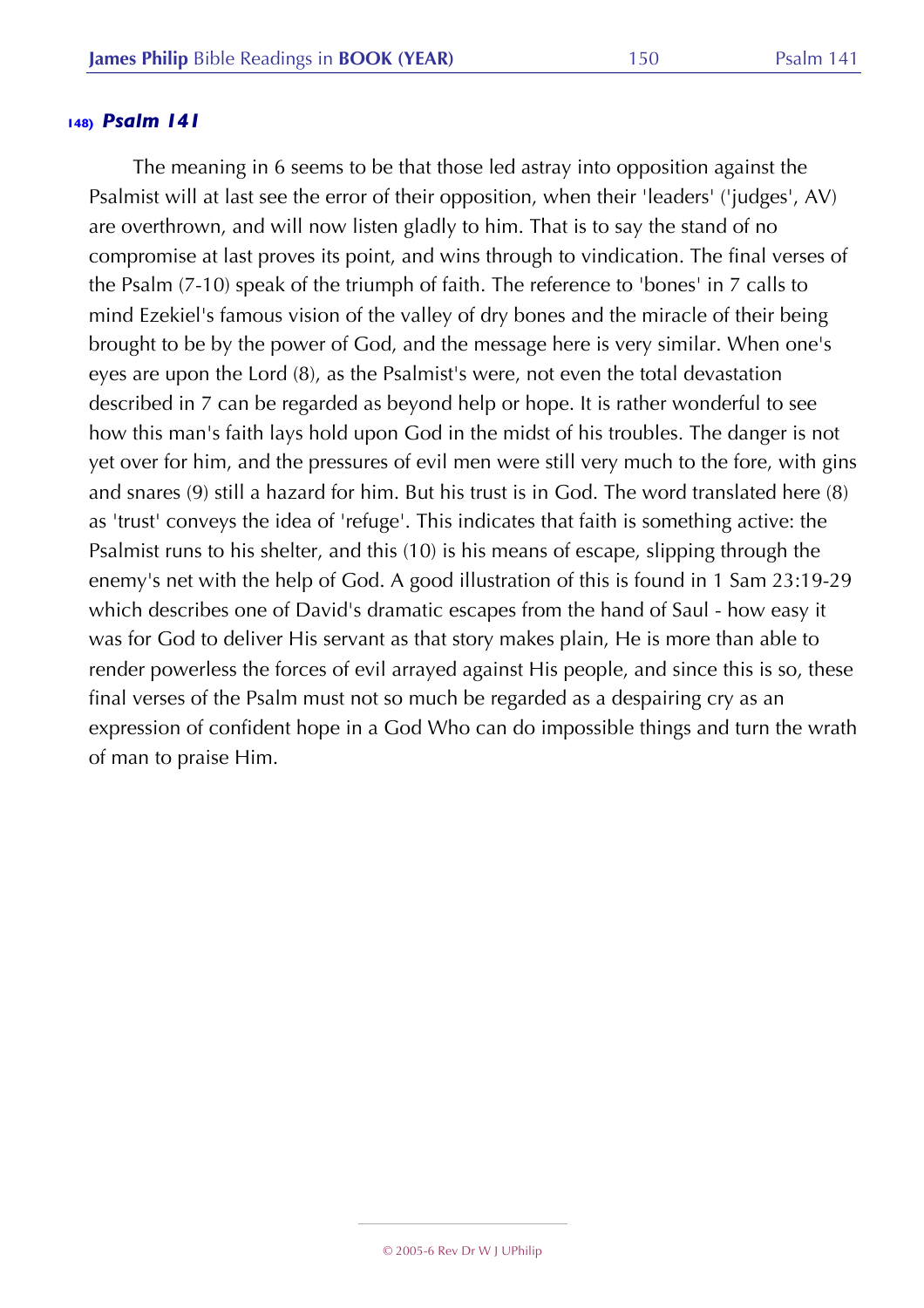Here is another in a series of Psalms full of urgent need and distress. It is brief in compass, but it has many lessons to teach us, particularly about the experience of feeling utterly helpless and alone in an alien world, with none to care, and none to hold out a helping hand. There are so many human circumstances through which we pass that can provide the framework for an understanding and appreciation of this Psalm and in which 'a cry for help' rings out - the 'being up against it', the 'inability to cope any longer, the 'overwhelming sense of desolation' that any number of different experiences bring upon us -heartbreak, sorrow, bereavement, loneliness, rejection, alienation -every verse contains its own particular anguish, expressing the extent of the psalmist's distress and need. There is a problem involved in determining the context of the psalm. Its title speaks of David 'being in the cave' - probably the cave of Adullam, his headquarters during the time when he was on the run from King Saul (cf Psalm 57, a companion piece). However, in 7 the Psalmist prays to be delivered out of prison'. If, then, David is 'in the cave', the 'prison' must be a figurative expression. Some scholars however take 'prison' literally and refer the Psalm to a situation in which the Psalmist has been the victim of a slanderous accusation in which he had been wrongfully imprisoned, possibly in relation to party-strife. Kidner, while taking the reference to David's circumstances, recognises that taking it the other way is "A useful reminder that the Psalms were (and are) for all to use and make their own". And he adds, "But in the first instance it is David who dares to visualize the day when he is no longer shunned or hunted, but thronged, or even crowned."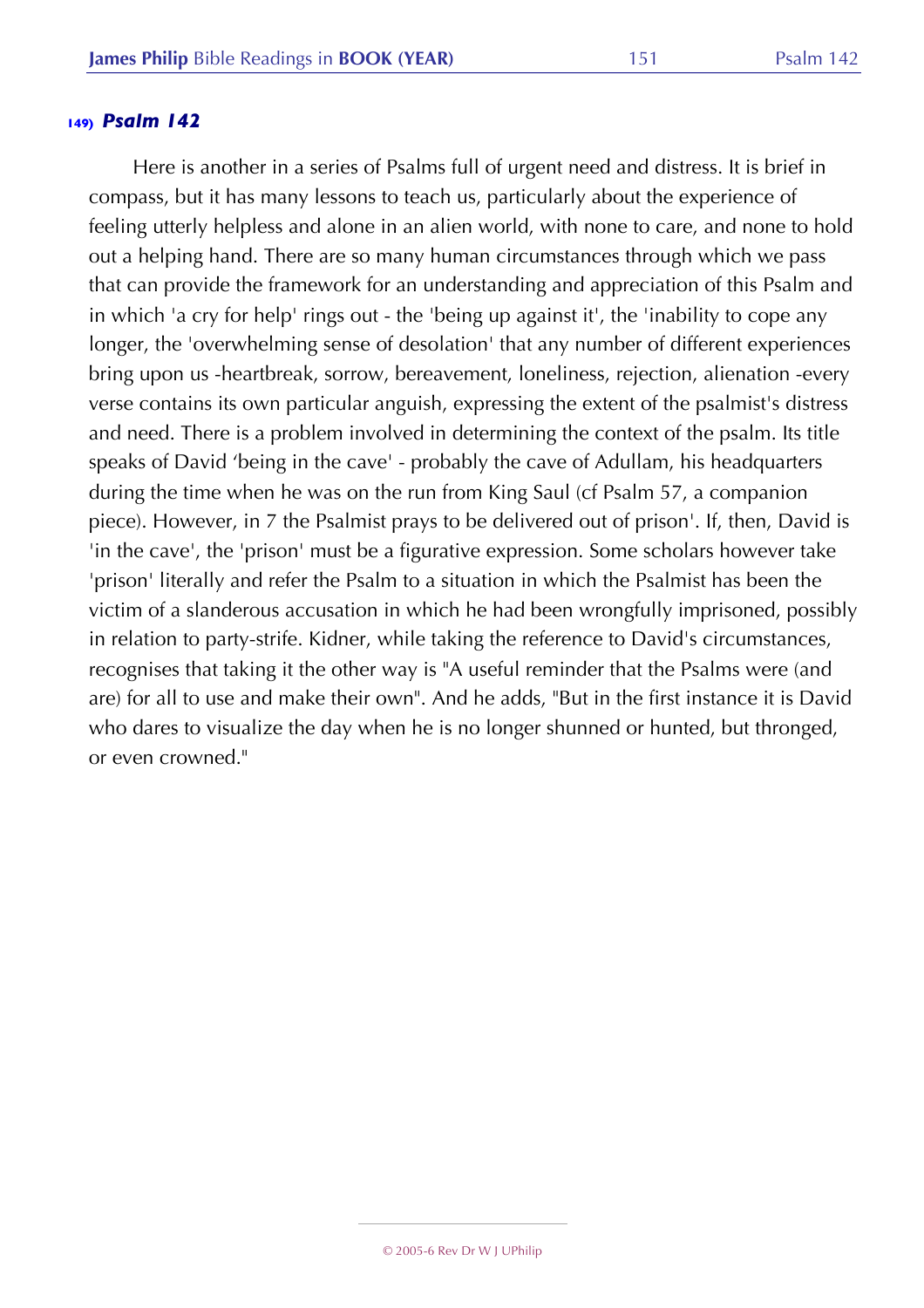The speaking out loud of the cry of need and the prayer, in 1, 2, is significant, and commentators have been quick to underline this. One says "the sound of one's own voice in prayer tends to realism and sincerity"; another says 'The outpouring of complaint is not meant to tell Jehovah what He does not know. It is for the complainer's relief, not for God's information". But there is a psychological advantage of putting trouble into words: "It then seems less threatening; we have its measure after we have stated it". This is very true: as long as it is nameless, it is unidentified, and therefore frightening; once we call it something, it is at least finite. Maclaren says, "Wonderful is the power of articulate utterance in defining, and often in diminishing, sorrow. Put into words, many a burden shrinks. Speaking his grief, many a man is calmed, and braced to endure". There is a problem in 3, in that the two parts of the verse do not seem to belong together in thought. One suggestion is that the first phrase in 3 should be linked with 2b, i.e. "I showed before Him my trouble when my spirit was overwhelmed within me". The rest of the verse would then read "but thou knewst my path, that in the way wherein I walked they laid a snare for me". But even if we take it as it stands in the AV there is still the contrast, a very reassuring one, that although his enemies laid a snare for him, God knows all about it. This is probably the better way to take the verse, namely, that there is the sense of being utterly overwhelmed, but also the knowledge and realisation that God knew his path, not only at that moment, but what it would be, and where it would be, in the future, including all the snares his enemies could lay for him. The path ahead, therefore, can know no problems for God. As the old hymn puts it,

> Jesus knows all about our troubles, He wilt guide till the day is done.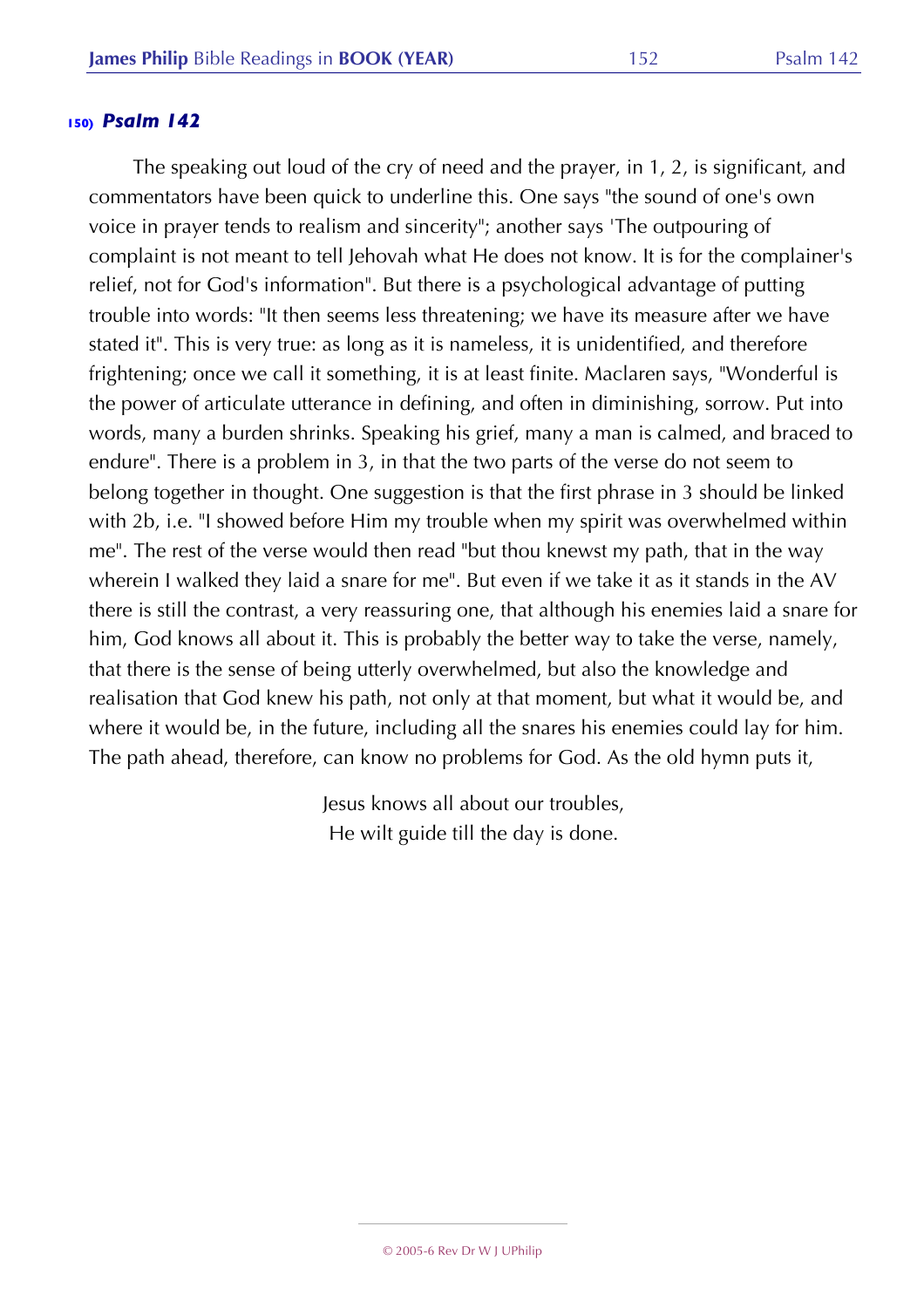The depth of the Psalmist's plight is underlined very graphically in 4. The words 'no man' are underlined twice, and this stands in contrast to what is said in the next verse (5) - no man - but there is God. No refuge in man, but He is our refuge and strength, a very present help in trouble. The desolation, however, expressed in 4 is very deep and extreme, but it has two results: first of all, his utter helplessness makes him fling himself into the arms of God (5). Secondly, the prayer in 6 passes into calmness, even when he is fully conscious of the peril, and the power of his enemies. He gets hold of God, and - something more - he becomes conscious of 'the righteous'. This can only mean that the earlier sense of being utterly on his own was mistaken. How often this is the case! One recalls Elijah's words, "I, even I only, am left....." But Elijah was wrong, for there were the 7,000 who had not bowed the knee to Baal. So it is here: the Psalmist was not alone; there were the righteous who, all along, it may be, had had him on their hearts and in their prayers, and who would gather to him. It is appropriate in this connection to remember what is said in 1 Sam 22:1, 2, which describe precisely such a gathering of the righteous to him: "....there were with him about four hundred men" and they were made into an army, that became the nucleus of his future kingdom. Well might Psalm 68:6 say, "God setteth the solitary in families: he bringeth out those which are bound with chains".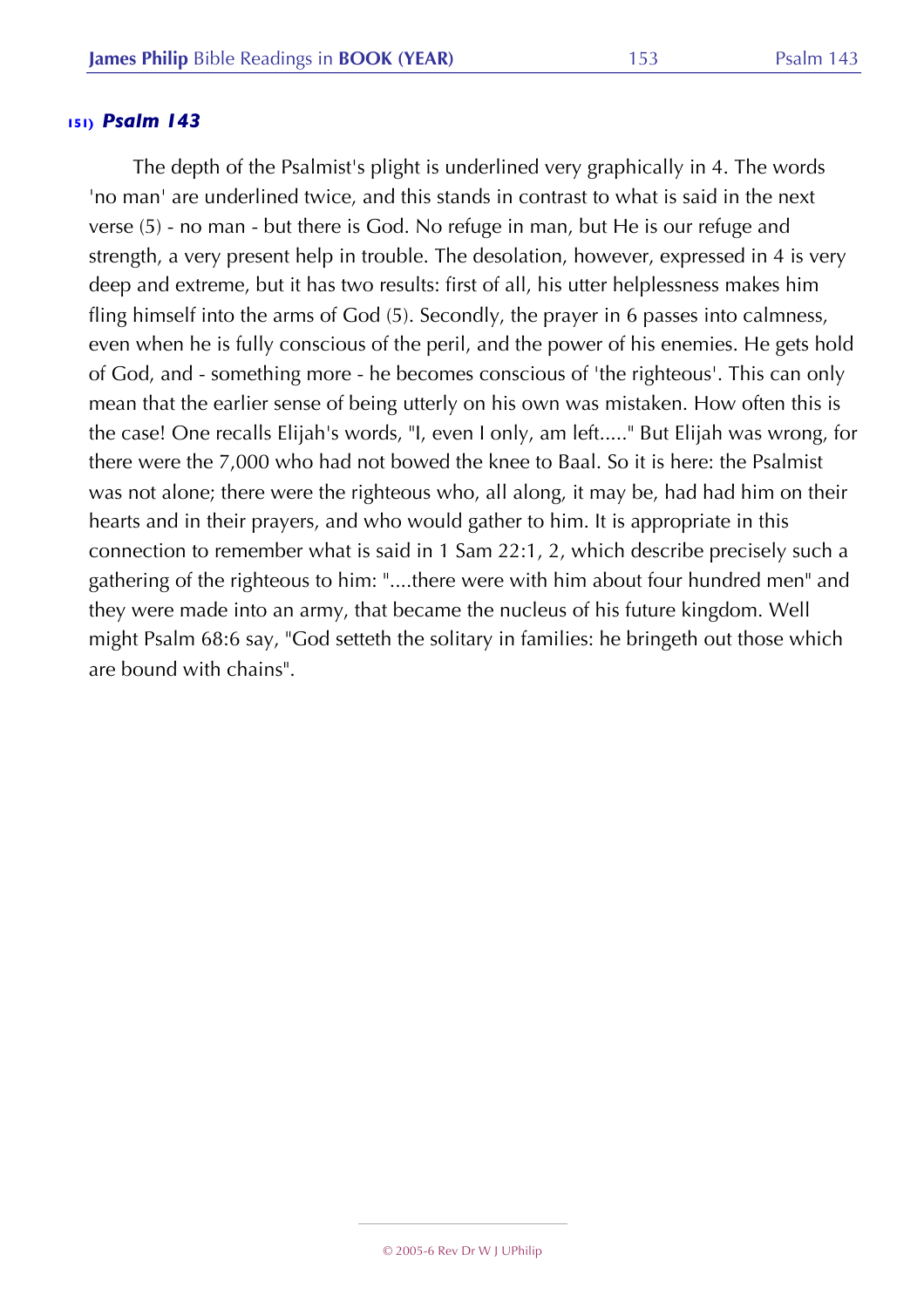Here is another Psalm similar in content and emphasis to the previous one, with common authorship and perhaps common experience. Interestingly enough, the word 'overwhelm' in 4 has been rendered 'wraps itself in gloom in me', or 'swathed in dark robes of melancholy'. This perhaps indicates the kind of dark experience referred to in the Psalm. There is one difference, however, from Psalm 142 - here (2,3) the Psalmist knows that his affliction is deserved. "His enemy could not have hunted and crushed him unless God had been thereby punishing him. His peril has forced home the penitent conviction of his sin, and therefore he must first have matters set right between him and God by Divine forgiveness" (Maclaren). This is clearly borne out by the 'For in 3: the enemies' acts were, to him, those of God's stern justice. And the 'dark robes of melancholy'' need to be related to this - not only the fact of having sinned, but also, even when forgiveness has followed confession, the distress and darkness that continue to oppress, either from the difficulty of accepting the divine forgiveness, or from the continuing sense of shame and upset at having 'blotted one's copy book'. The Psalm divides clearly into two sections, with 1-6 voicing the Psalmist's complaint, and 7-12 his prayer and petition. In turn, each of the two sections is divided into two parts: 1-3, the Psalmist's peril; 5-6, the Psalmist's feelings. Then, in the second section, 7-9 gives the Psalmist's cry for deliverance, and 10-12 the prayer for enlightenment and rehabilitation. This is a convenient way to study the Psalm and we shall look at the various sub-sections in the Notes that follow.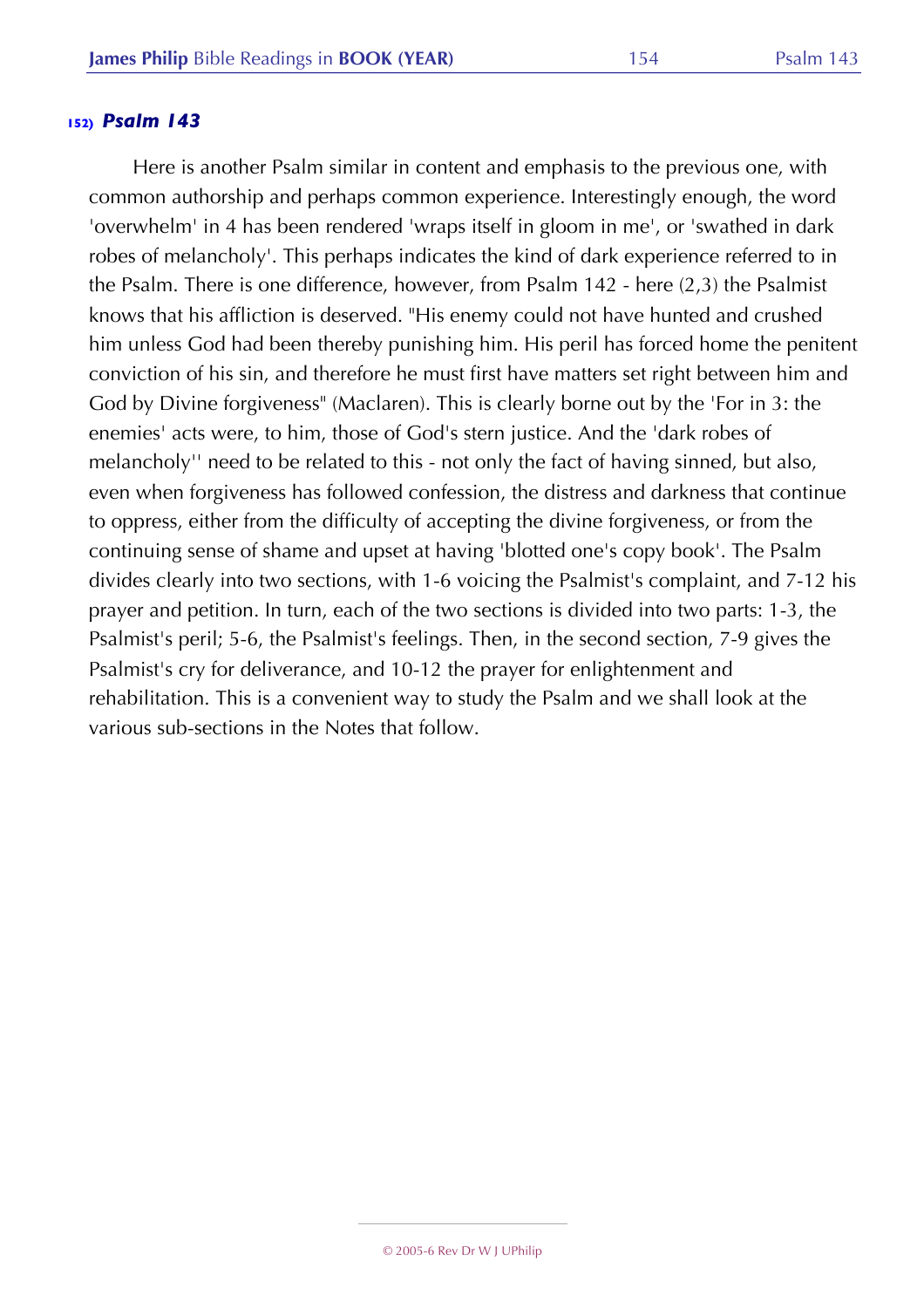The Psalmist makes the basis of his prayer God's faithfulness and righteousness (1). It is nothing in him, not even the urgency of his need, but something in God to which he appeals, and this is continued in 2 in the implicit cry for mercy. It is the doctrine of justification by grace alone that is in view, and this is graphically underlined in 3b, in which the Psalmist is in effect saying, "I am already as good as dead'. This is the predicament for which the justifying mercy of God is the alone remedy. In 4-6 the words he uses to describe his feelings are graphic indeed. Scholars tell us that the word 'overwhelmed' translates a Hebrew word which contains the thought of "dullness" and is used to describe the wick of a lamp which is but faintly glowing (cf "the dimly burning flax" in Isa 42:3). It also has the force of "indifference", or "torpor" caused by exhaustion. Maclaren says that the Psalmist's heart was "stunned or benumbed, so that it almost ceased to beat". This is surely an experience very common in times of acute and extreme stress, especially the sense of numbness. The question arises. What does one do in such a situation? What the Psalmist did is described in 5, and this is one of the very important lessons of the Psalm. As Maclaren puts it "He will compel his thoughts to take another direction, and call Memory in to fight Despair and feed Hope". This speaks of a spiritual exercise of the highest quality, for in fact what tends to happen in such a situation is that one becomes very preoccupied with one's burdens and problems, so much so that mind and consciousness becomes clouded and almost totally submerged by them. We brood, turning inward, and tend to become incapable of lifting up our heads. And it is often a tremendous act of will simply to give one's mind another direction and turn it to other things, and specifically "the days of old' - not, indeed, in the sense of fruitless nostalgia for other times and places but rather recollection of what God can do. Look what it did for the Psalmist in Ps 77:5, 6, 10, when he remembered 'the years of the right hand of the Most High". It is in this context that we must understand the longing expressed in 6, for it is a longing awakened by the remembrance of the "days of old".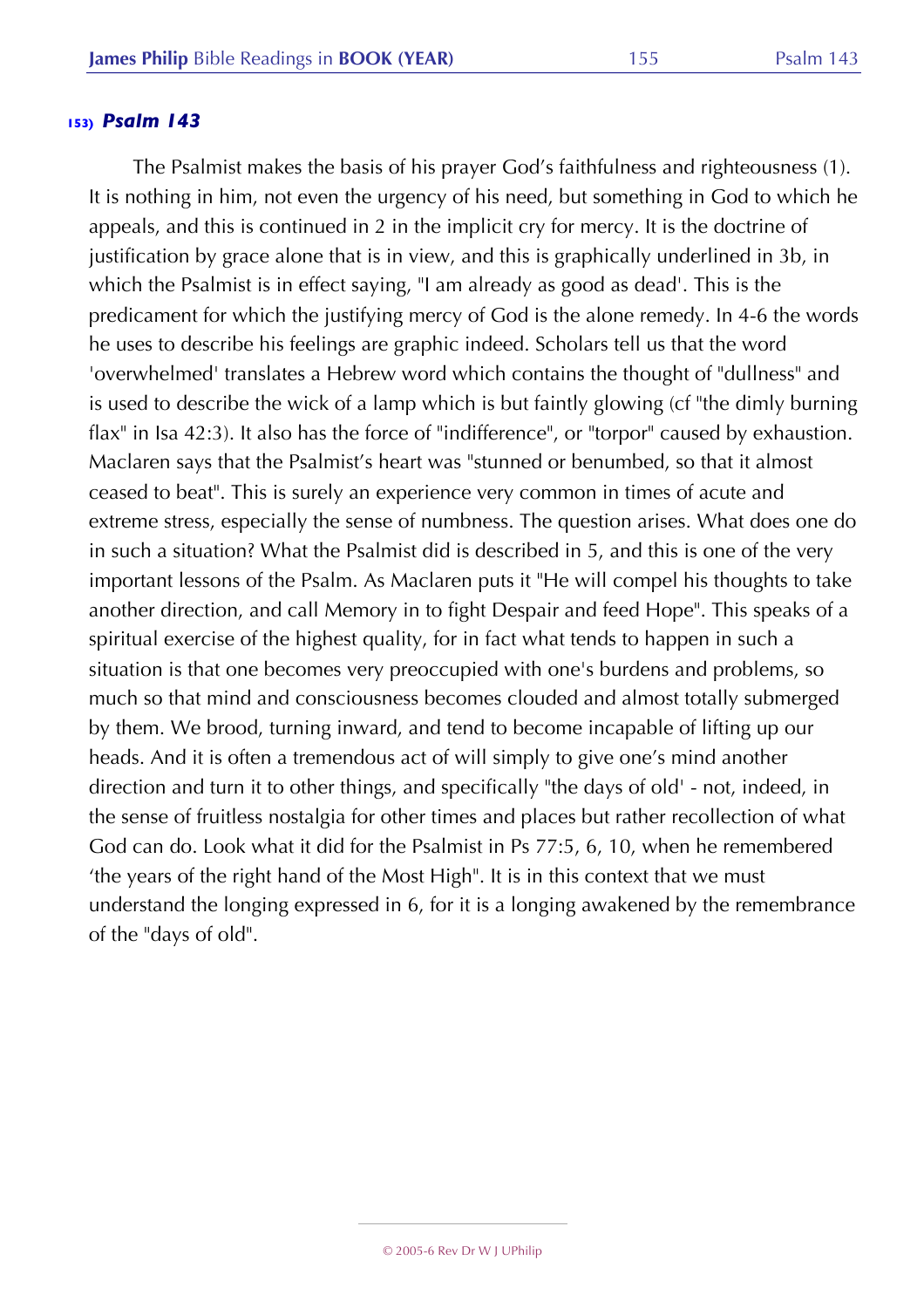The second main section of the Psalm (7-12) unfolds the Psalmist's prayer, first for deliverance (7-9), then for enlightenment and rehabilitation (10-12). In 7-9 there are four petitions, the first for the shining of God's face (7) and the consciousness of His love and tender care for him, for without this it is really despair for him. Secondly, there is the longing for the dawn (8). There seems to be a play with words here, for his time of affliction has been like a dark night, and he longs for the morning to come to end it. One readily recalls the words in Ps 30:5, "Joy cometh in the morning" and Ps 46:5, "God shall help her, and that right early", where the latter phrase has been elsewhere translated "when morning cometh". Thirdly, there is the prayer for guidance (8b), and practical direction in the way he should go; and fourthly, he prays for deliverance (9). It is noteworthy that throughout these petitions there is the clear assertion of his faith - "in Thee do I trust", "I lift up my soul unto Thee", "I flee unto Thee to hide me". Next follows his prayer for enlightenment and rehabilitation (10-12) - "Teach me", "lead me', "quicken me". Significantly, he is concerned not merely to know the Divine will, but to do it. But the obedience involved is something that can be taught only by God (ff Phil 2:13, "Both to will and to do of His good pleasure"). The prayer for guidance is different in 10; here, it is for "a level land" (land of uprightness, AV), one in which the Psalmist can walk freely, unhindered in doing God's will. The prayer for quickening (11) reminds us that without the imparting of Divine life "no teaching to do God's will can be assimilated, and no circumstances, however favourable, will conduce to doing it" (Maclaren). This, then, is what "remembering" (5) has done for the Psalmist. He has "remembered" to some purpose, and his soul has thereby been lifted to a higher plain. What a change, and what a desire now to cleave to the Lord!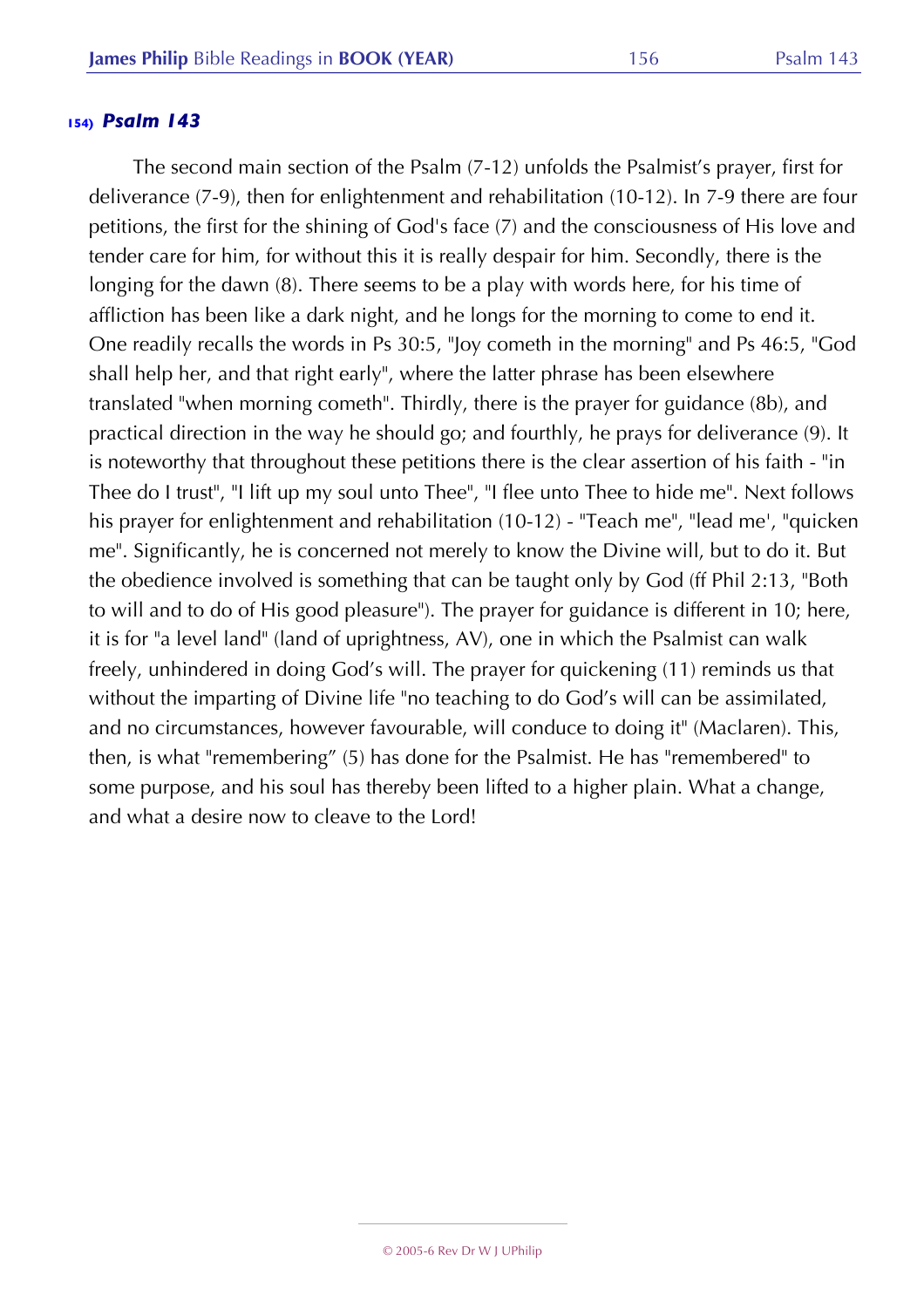Many commentators maintain that the theme and subject-matter of the last verses of this Psalm (12-15) is so different from that of 1-11 that it has to be regarded as part of a completely different Psalm, which some editor of the Psalm has, for his own reasons, tagged on to the earlier part (1-11). Even Maclaren takes this view, saying of 12-15 "It is completely unlike the former part, inasmuch as there the speaker is a war-like king praying for victory, while in the latter the nation sings of the tranquil blessings of peaceful expansion". But it is not necessary to suppose anything of the sort about this Psalm, for the connection between the picture in 12-15 of true prosperity, wellbeing and peace and what is said in 1-11 is a very real one, as we hope to show in these comments.

Most of the material in the first 11 verses is drawn from other Psalms, notably Psalm 18 (which see). And the point, both here and in Ps 18, is that the Psalmist lifted up his voice to God in prayer for deliverance in his distress. His eyes were upon the Lord, and for him prayer was the all-important thing. This is the force of the "quote' 'from Ps 8 in 3, 4 about the "nothingness" of man (cf also Ps 39:5) -mere human effort is helpless in face of the dangers and hazards of life, with enemies threatening us and looming over us. But where Ps 18 is a thanksgiving for what God did for the Psalmist in answer to his prayer - a wonderful Divine intervention - here, in Ps 144, it is a prayer for Divine intervention of the same sort to help him in his present distress and peril. As Kidner puts it, "Recollection is now the springboard for intercession (5 ff). Where Psalm 18 had looked back in wonder, this Psalm looks steadfastly up to heaven for a comparable act of rescue". And this is surely the message of the Psalm for today: if we want a better world, safe for our children, and prosperous in the best sense, as described in 12-15, we need to look to God to bring it about.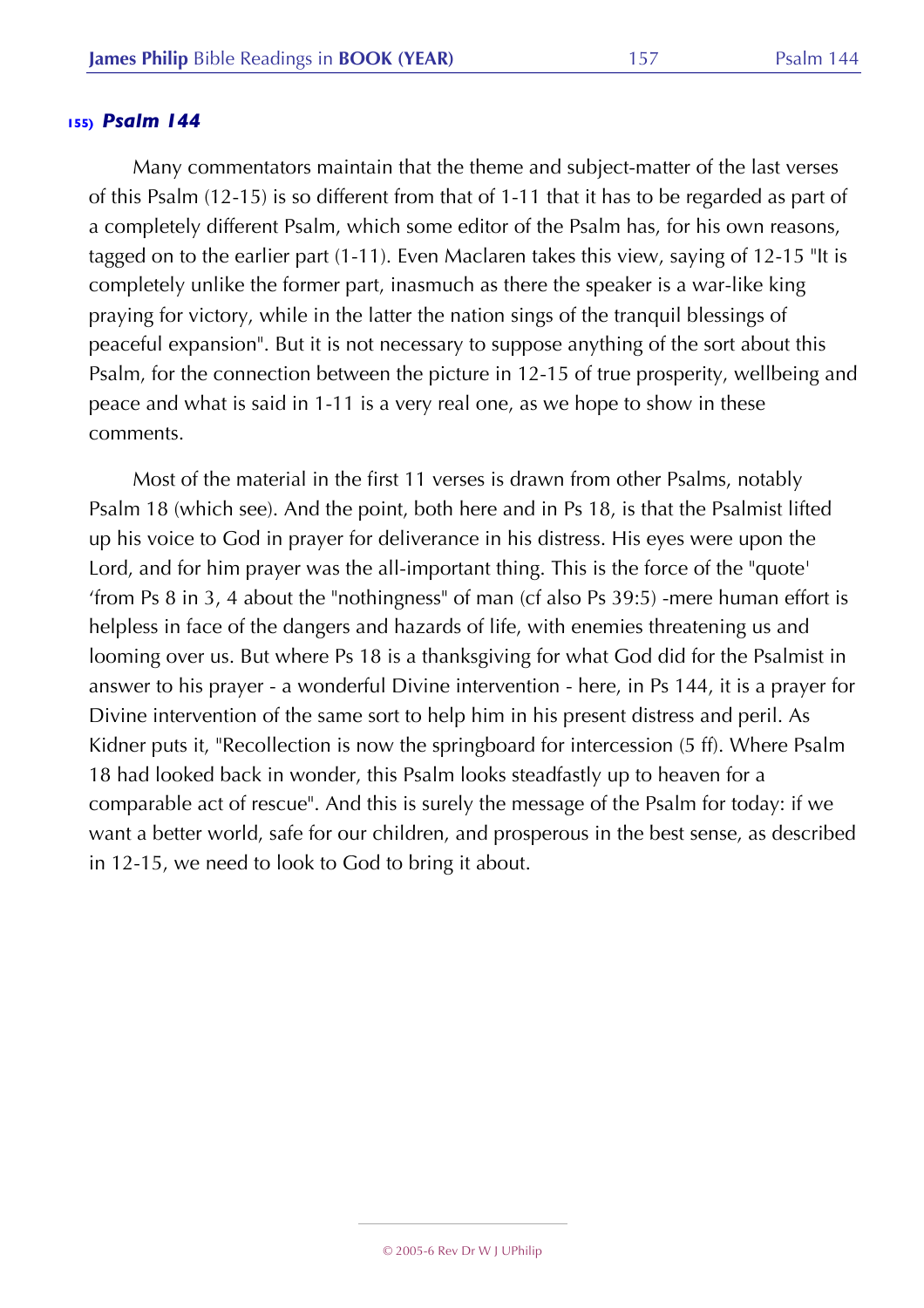The central emphasis of the Psalm is that prayer does do things and change things, and brings real power down from on high. It is the paramountcy of prayer - crying to God - rather than the useless and futile alternatives that make their shrill and strident cries to our society today, alternatives that have little time for God or the things of God, and little interest in any real spiritual or even moral dimension, but want the kind of society spoken of in the last verses of the Psalm without the one essential reality - God! One well-known and perceptive journalist has written, "Wars and weapons, even nuclear rockets, have their place in the providential scheme, and the way to confront them is not by protest, which is futile, but prayer". We would be better served by crowds thronging the churches and cathedrals of the land wanting to pray and cry to God, than by making protests, whether at the Houses of Parliament or Greenham Common or in any public thoroughfare of our cities. It is not without significance that the clerics who are most involved in the protest movement of our time do not seem to be very interested in the power of prayer or in organising mass prayer meetings and crying to God for His help. One of the great and compelling lessons of the Psalter, and not only this particular Psalm, is the belief in prayer as a force in history, and the picture it gives of the church at prayer to the Lord of history.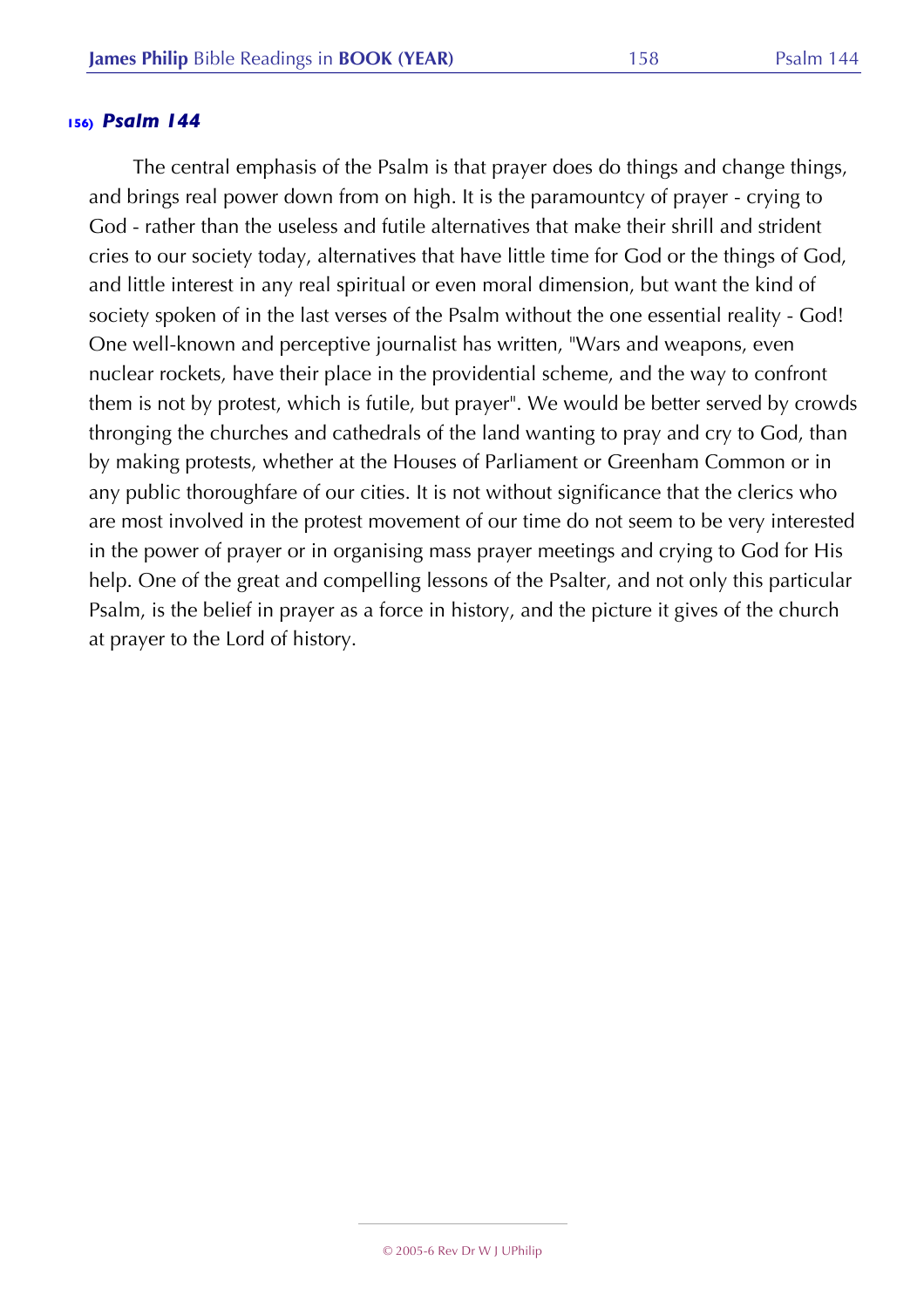In relation to what was said at the end of the previous note it needs to be said that one of the greatest needs in the life of the Church is to repent of its failure - our failure to be a praying force in the world and to cry to Him of whom it is said, "By terrible things in righteousness wilt thou answer us, O God of our salvation" (Ps 65:5). Prof. T.F. Torrance, in his book, "The Apocalypse Today", commenting on Rev 8:3-5, writes "What are the real master-powers behind the world and what are the deeper secrets of our destiny? Here is the astonishing answer: the prayer of the saints and the fire of God. That means that more potent, more powerful than all the dark and mighty powers let loose in the world, more powerful than anything else, is the power of prayer set ablaze by the fire of God and cast upon the earth. And so St John tells us he saw the angel take the censer which was filled with the prayers of the saints, kindle it with fire from God's altar, and then cast it upon the earth". And he goes on to express the longing that the Church really understood the power of prayer like this, since it is through prayer that the Spirit of God comes upon the Church in tongues of fire. This, then, is how we must understand the final verses of the Psalm (12-15). The picture of true peace and prosperity is possible of fulfilment only in relation to what is referred to in 1-11 - the coming down of God in power. The most important thing we can do for our young generation, and those yet to come, is to pray for national renewal. And the recovery of a faith in the power of prayer must be a necessary first step. Lord, teach us to pray.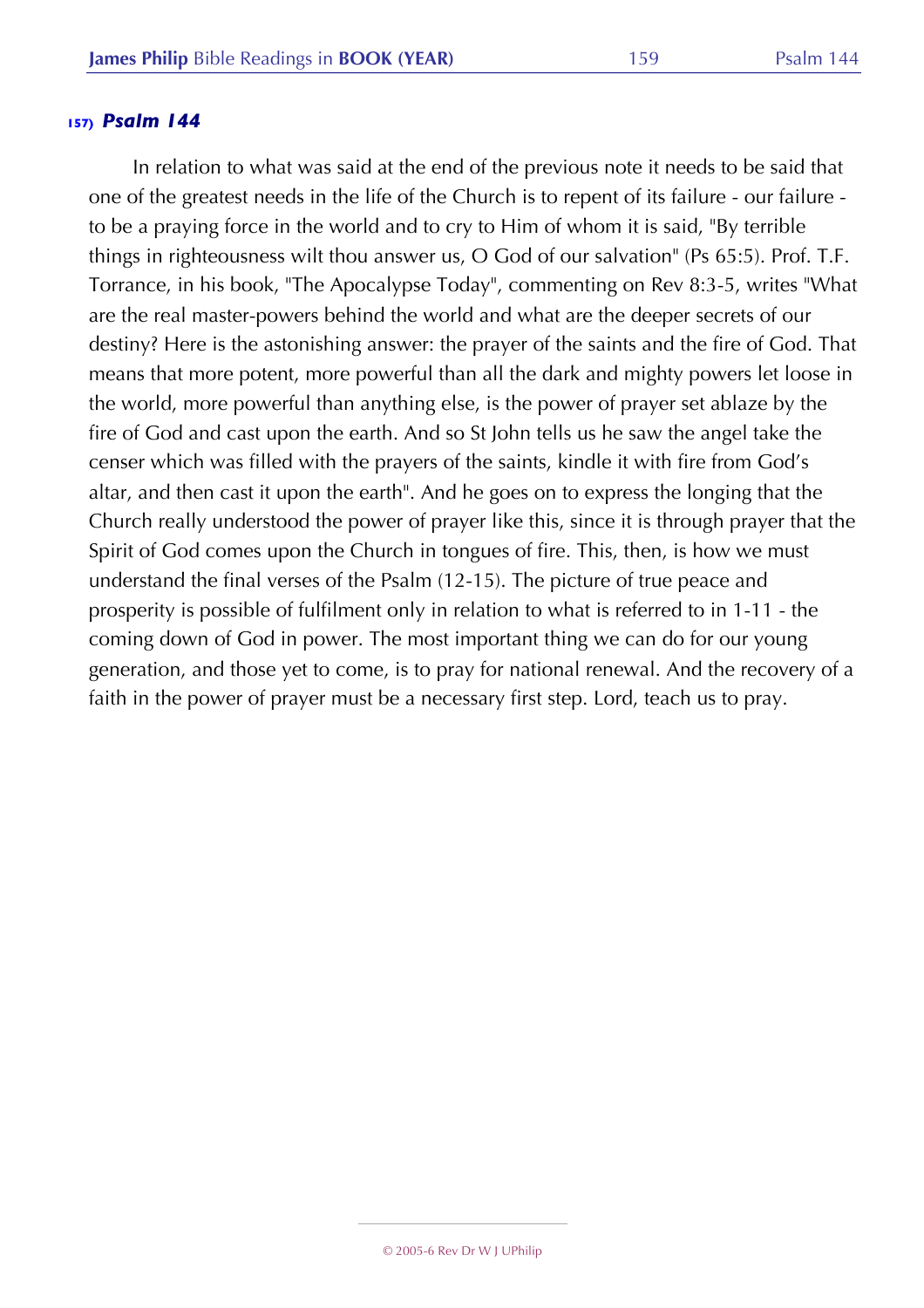This is an acrostic Psalm, that is, one with verses beginning with successive letters of the Hebrew alphabet with the exception of the letter "nun", which does not appear in the standard Hebrew text but ancient translations, and now a text from Qumran, according to Kidner, supply the missing verse, and the RSV and NIV both include it in a new 13b, "The Lord is faithful in all his words, and gracious in all his deeds". The Psalm celebrates the glories of the character and works of God from the fourfold point of view - His greatness (1-6); His goodness (7-10); His kingdom (11-13); and the universality of His beneficence (14-21). It is noteworthy that the emphasis in the Psalm is all Godward: it looks up at Him, rather than in at the Psalmist. This is so much a characteristic of the Psalm, even in those verses which deal with the Psalmist's inner conflicts, distresses and longings, for even in these, he still looks up to God as his refuge and help. This is a salutary and healthy emphasis, objective rather than subjective, God-centred rather than man-centred. This is true worship indeed. In the next place, we see, in 1-6, how the Psalmist's personal praise mingles with that of all generations of men. This is very significant. Elsewhere, the Psalmist says "O magnify the Lord with me, and let us exalt His name together (Ps 34:3). It is surely the recognition that, while it is right and proper to offer to God our personal praise, it must never remain solitary, but join with that of others, The need for worship to be corporate - "with all saints' (Eph 3:18) underlines the truth that God gives Himself without reserve to His people, and bestows His best and choicest blessings upon His Church, as distinct from individuals in that Church.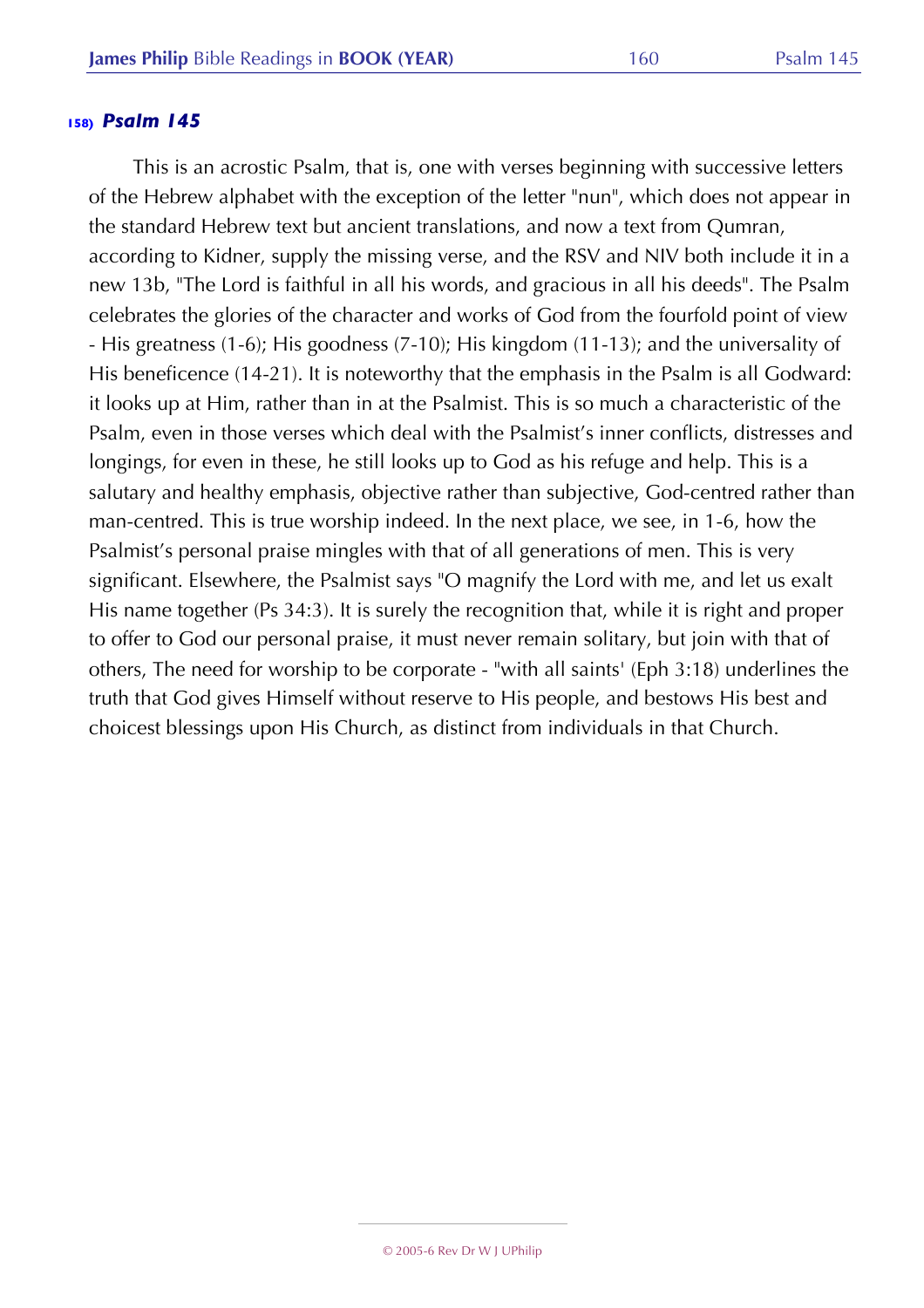The tone of the ascriptions of praise throughout the Psalm is reminiscent of the emphasis in so much of the New Testament in the words "blessed be the God and Father of our Lord Jesus Christ...." In the Epistles, the word "blessed' translates the Greek 'eulogetos' which means "speak well of". True praise and worship is ever "speaking well of God". It is surely one's delight and joy to speak well of someone you love (cf parents speaking of their children - sometimes this is inappropriate because it is excessive, but one understands the impulse and motive very well!). And if we love God, we shall want to speak well of Him and it will be our delight to do so. Nor shall we ever lack a basis on which to formulate our praise, for His mighty acts wrought for us in Christ must surely fill our hearts with gratitude and joy. In 7-10, it is the goodness of God that is celebrated, and this may well be linked with what has been said in 1-6, for His mighty acts in Christ are manifestations of His wonderful goodness. The Hebrew for "goodness" is translated in the Greek LXX by the word which means the "benignity" of God, of which Trench says that it is "a beautiful word, as it is the expression of a beautiful grace.... not a mere grace of word and countenance, but one pervading and penetrating the whole nature, mellowing there all which would have been harsh and austere; thus wine is "chrestos", which has been mellowed with age (Luke 5:39); Christ's yoke is 'chrestos', as having nothing harsh or galling about it (Matt 11:30)". The nature and quality of that goodness is unfolded in 8, which is almost a verbatim quote from Exod 34:6, which in turn follows upon the reference to the Divine goodness in Exod 33:19. What a picture of the God of the Old Testament this gives. Well might we think of Faber's words when we consider 9:

> There's wideness in God's mercy, Like the wideness of the sea;

> For the love of God is broader Than the measures of man's mind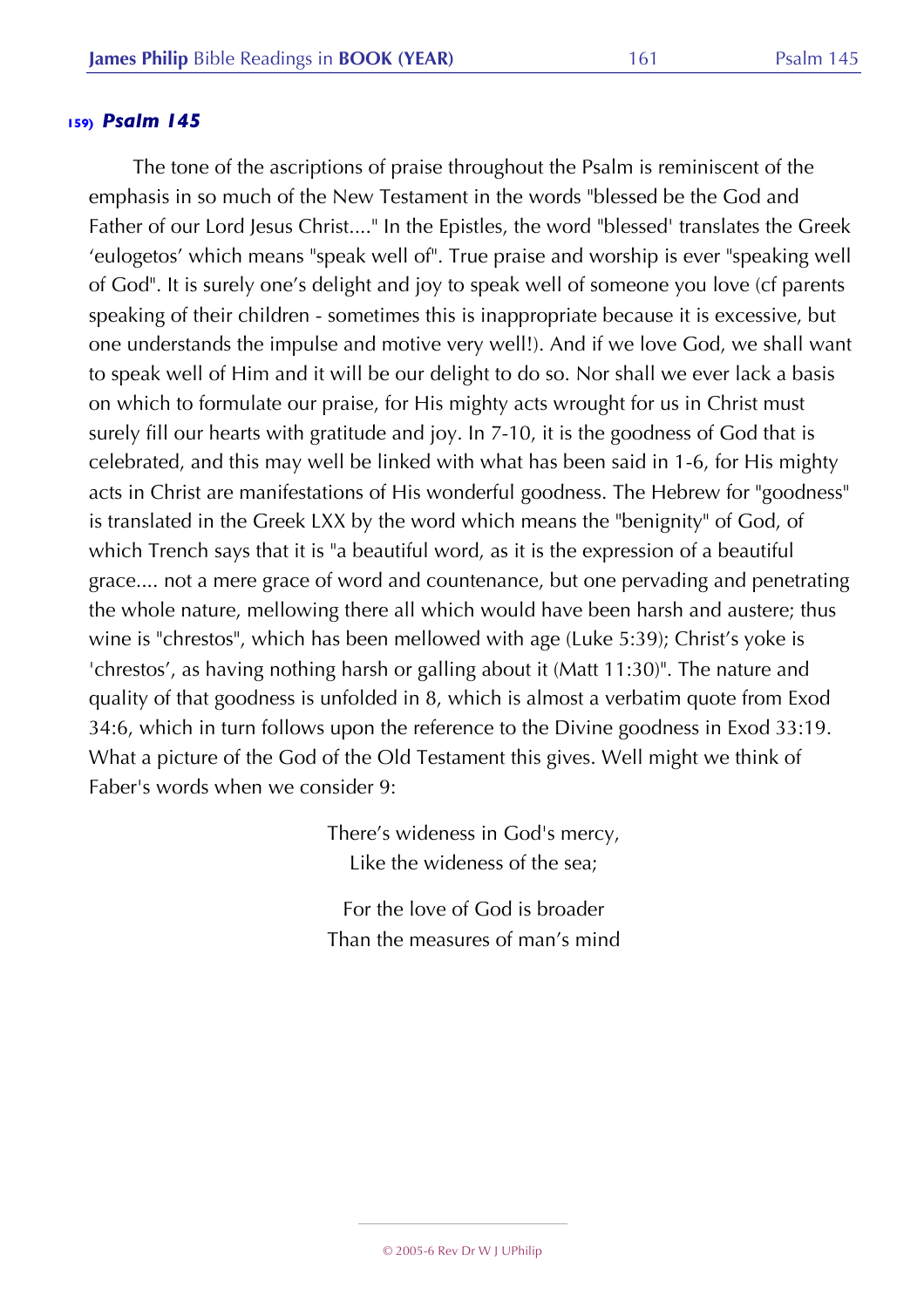The kingship and the kingdom of God are the theme in 11-13, and these verses parallel 1-6, with the majestic attributes of God in view - glory, power, mighty acts, everlasting dominion. How true Paul was to this concept in his preaching, in proclaiming "another king, one Jesus" (Acts 17:7). Finally, in 14-21, it is the universality of His beneficence. Concerning this the Psalmist says four things: first of all, there is help for the inadequate - "all that fall". It is God's power to revive lost hope and failed abilities that is in view here. Maclaren says, "The universality of man's weakness is pathetically testified by this verse. Those who are in the act of falling are upheld by Him; those who have fallen are helped to regain their footing. Universal sustaining and restoring grace are His". Secondly, this God provides food for all His creatures (15, 16). As Kidner puts it, "It is the Creator's generous joy in His world" that is underlined, and this is further confirmed in our Lord's words in the Sermon on the Mount, "Take no thought...." (Mat 5:45, 6:25 ff). Thirdly, this God is a God Who answers prayer, but we should note the qualifications laid down in 18, 19 - "all that call upon Him', and that call upon Him "in truth', fulfilling the desire of 'them that fear Him'. True fear of God gives direction and limitation to prayer. But, given the true relationship to Him, He is really the Hearer of prayer. Finally, there is protection for God's people (20). 'Preserveth' here means "watches over", and it is the guardian care of God that is in view (cf Ps 121). How much, in the light of all this, is there to praise Him for, and to speak well of Him (21 )!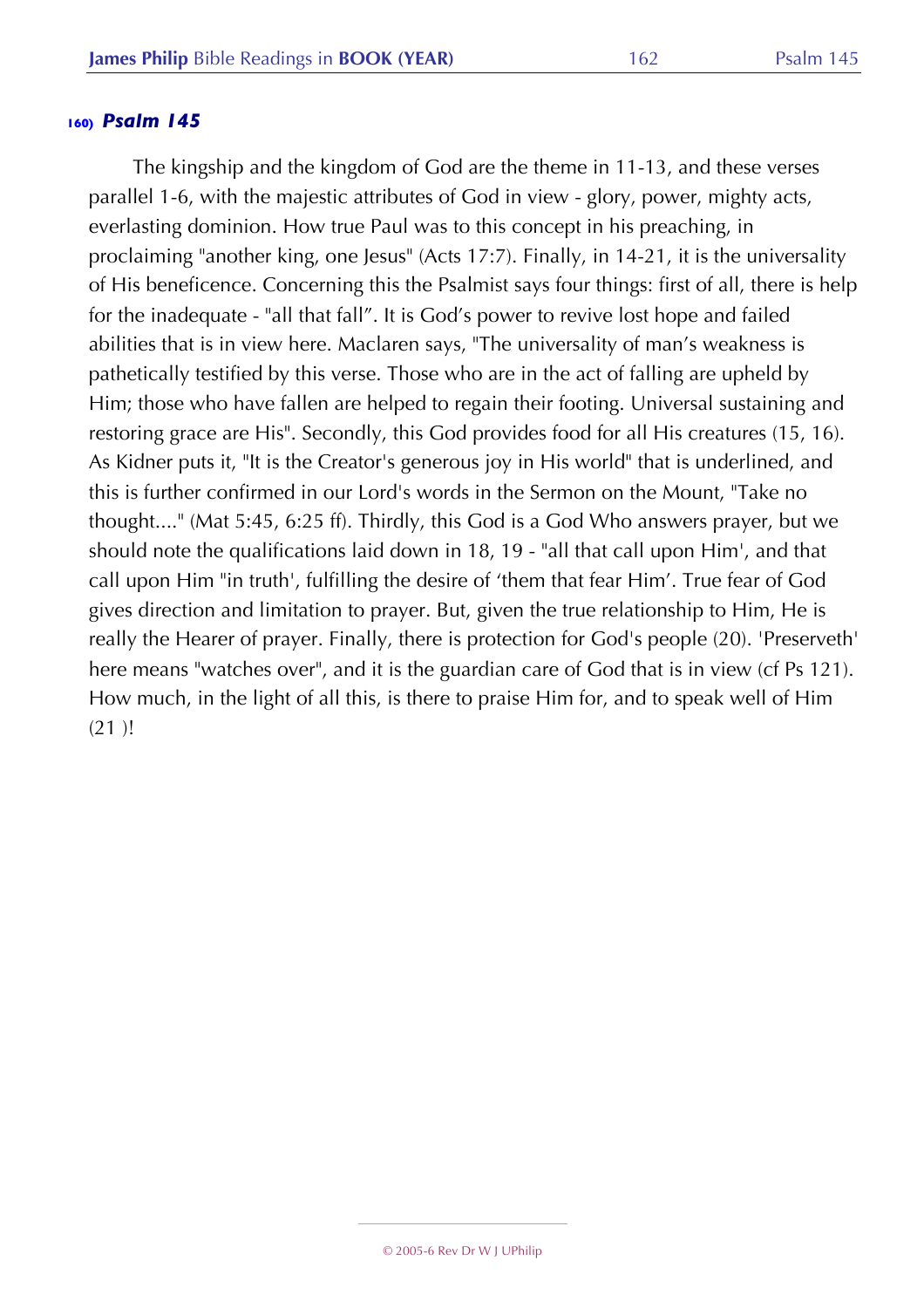The last five Psalms of the Psalter are Psalms of praise, each beginning and ending with "Hallelujah", "Praise ye the Lord". Kidner usefully comments, "In this respect, as in many others, the Psalms are a miniature of our story as a whole, which will end in unbroken blessing and delight". The emphasis in the first two verses is "a life-time of praise". These verses are undoubtedly the inspiration of Isaac Watts" great hymn, 'I'll praise my Maker while I've breath', and it would be a blessing and benediction to read through that entire hymn as a commentary on the psalmist's words. In 3,4 the warning not to trust in princes, coming at the outset of the Psalm seems to have a specific reference - a specific action, perhaps, on the part of Jewish rulers, some fairly prominent programme in politics which the Psalmist deprecates and sees as being futile. It surely does not need much imagination on our part to apply this to our own situation today one thinks of many initiatives, protest movements and the like, which proclaim that cause without any real reference to God, but rather leaning on the arm of flesh. This is the tragedy of our situation: man has no real and lasting help or solution to offer or give. These verses constitute a call by the Psalmist to refer the national situation to a spiritual dimension. The helplessness of mortal man stands in contrast to the reality of the help God gives, and this is unfolded in 5ff.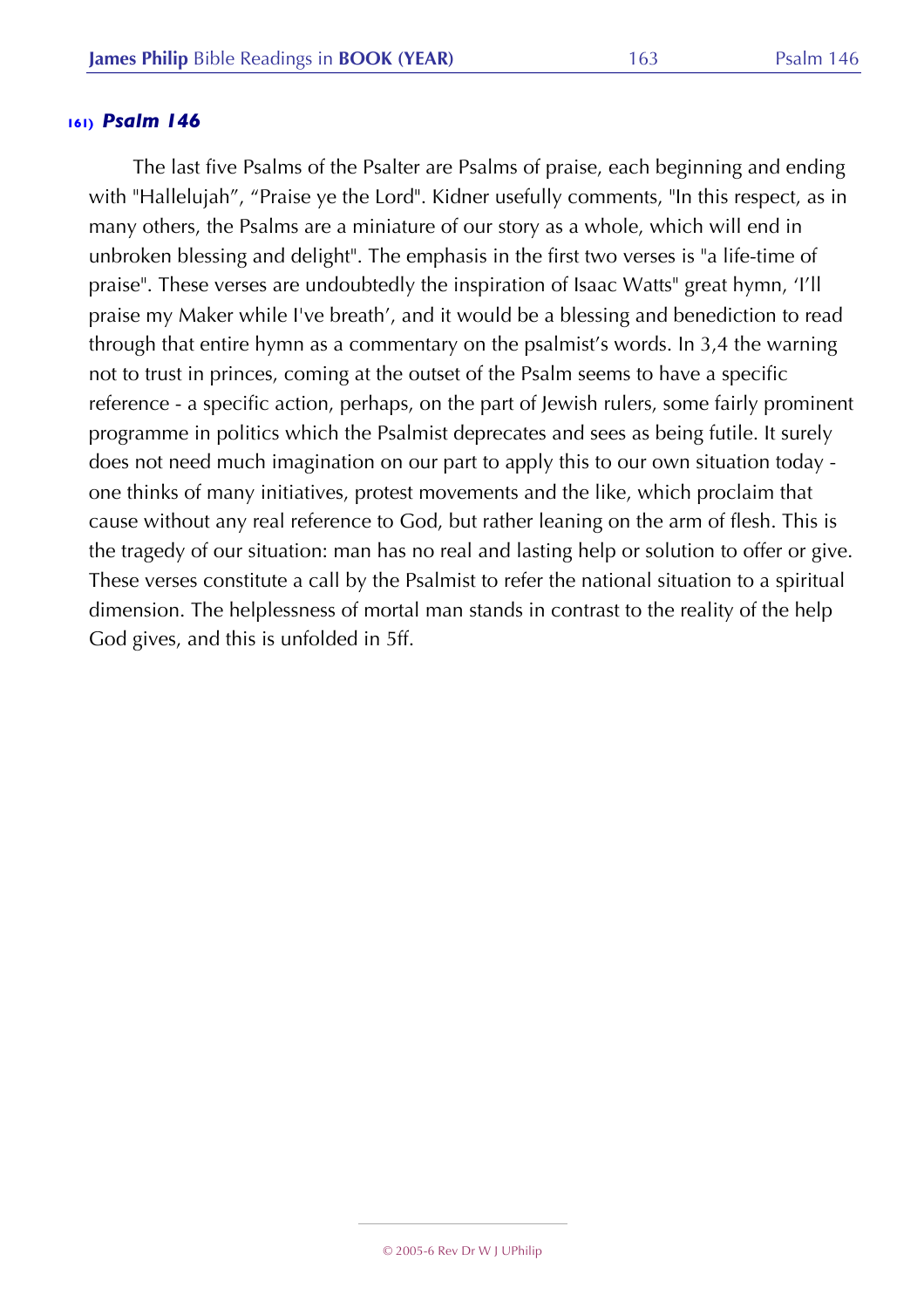We should note the juxtaposition of "help" and "hope" in 5. God can

be our help only when we have made Him our hope, and such a hope will never be put to shame. He is the Creator God (6), the world is His. And that creative power "necessarily implies care for that highest act of creation, man, and more especially for those among them who acknowledge Him as their Creator and are His worshippers" (Oesterley). There is another significant juxtaposition in 6b, 7a, in the words "truth" and "justice' (judgment, AV), and these express themselves as compassion and mercy for all who are in need. Nine Divine acts are underlined in these verses, which invite trust in Him. These are divided into two parts, first four participial phrases , in 6 and 7 – 'Who made heaven and earth', 'Who keeps truth forever', Who executes judgment", "Who gives food to the hungry": and these are followed by five statements about the Lord (7c-9): He 'looses the prisoners', "opens the eyes of the blind", 'raises those that are bowed down', loves the righteous', "preserves the strangers and relieves the fatherless and widow'. What a wonderful catalogue the Psalmist gives! Well might he say in 5, "Happy is he that hath the God of Jacob for his help". This statement is so rich and glorious that we shall look at it in detail in the next note.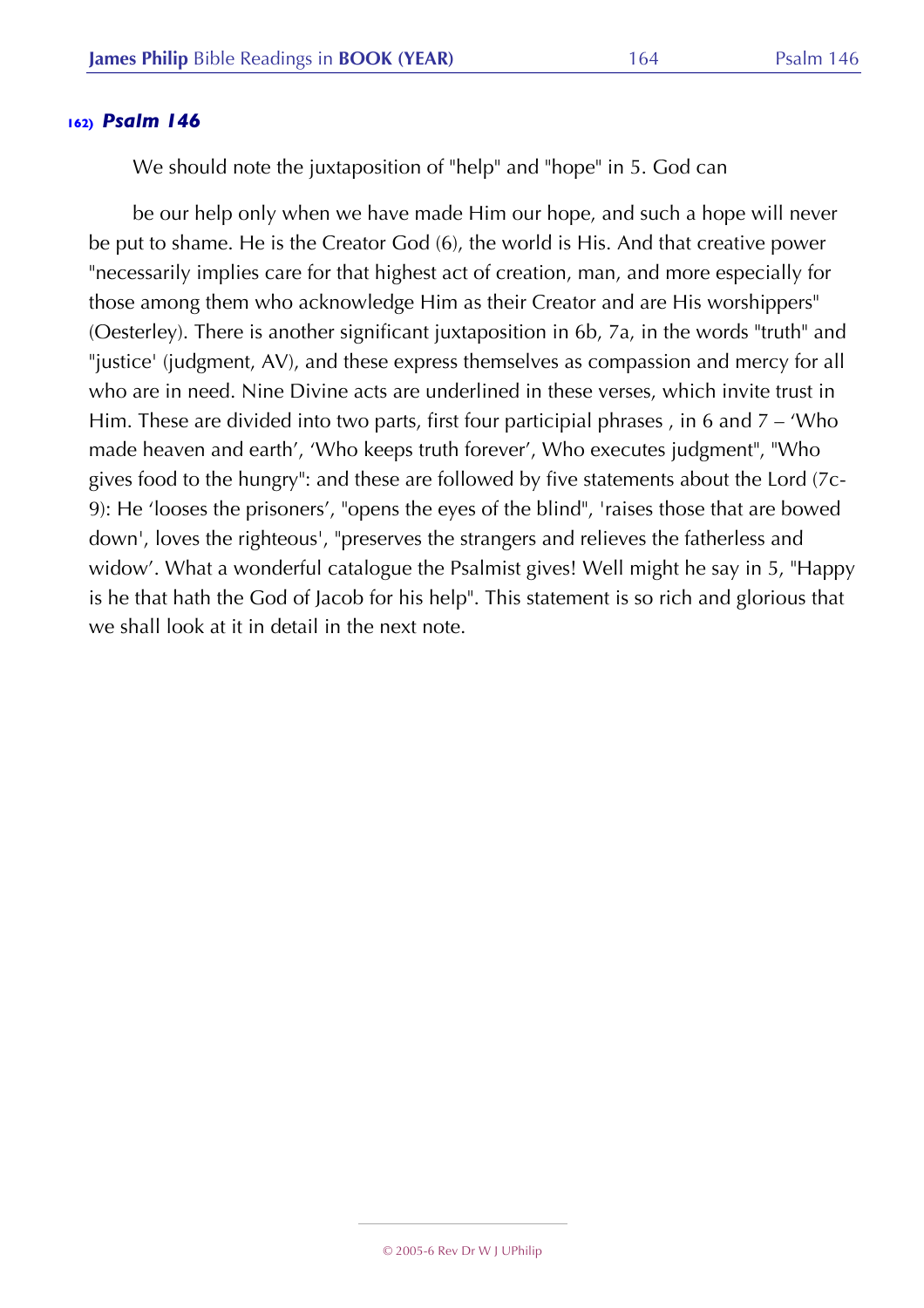The wonderful words in 5, "Happy is he that hath the God of Jacob for his help" naturally prompt us to think of that patriarch and the remarkable story of his life as recorded in Genesis, and God's gracious dealings with him. First of all, we may say that the God of Jacob is the God of those who have failed. In many respects, Jacob's life was for long periods one of failure - failure to rise to his high calling, to his vows of loyalty to God. Yet, God never let him go, but patiently dealt with him until His sovereign purpose was fulfilled in him. He is the God Who says, "Fear not, thou worm Jacob….behold I make thee.... new" (Isa 41:14, 15). In the second place, the God of Jacob is the God of Bethel, the God of those who are up against it, lonely, cast down, tormented with anxious care, not knowing what the future might hold, the God of the darknesses and bleaknesses of life, the God of the open heavens, Who makes the darkest time of trial a house of God to the soul. Is Jacob's God our God? And will He fail us? It cannot be. In the third place, the God of Jacob is the God of the covenant, Who caught Jacob up into the grand purpose of redemption, giving him a place and a part in that wonderful enterprise, and saying to him, "Behold, I am with thee....and will not leave thee, until I have done that which I have spoken to thee of" (Gen 28:15). And through his long pilgrimage how wonderfully that promise was fulfilled; God buffeted him, bruised him, rebuked him, humbled him, but He never let him go. And finally, the God of Jacob is a prayer-hearing God, a God Who allows Himself to be prevailed upon by the prayers of sinners. Jacob's intercession in Gen 32:9 ff stands for all time as the classic model of prayer, as he pleaded the covenant and the promises in his time of crisis and need: "Lord, Thou saidst...." He wrestled with God, and did battle with Him with a weapon which God Himself had put in his hand - the word of promise. The God of Jacob ever says "Put Me in remembrance....claim the promises I have given you, and they will be honoured. Concerning the work of my hands command ye Me". Well might the Psalmist say, "Happy is he that hath the God of Jacob for his help"!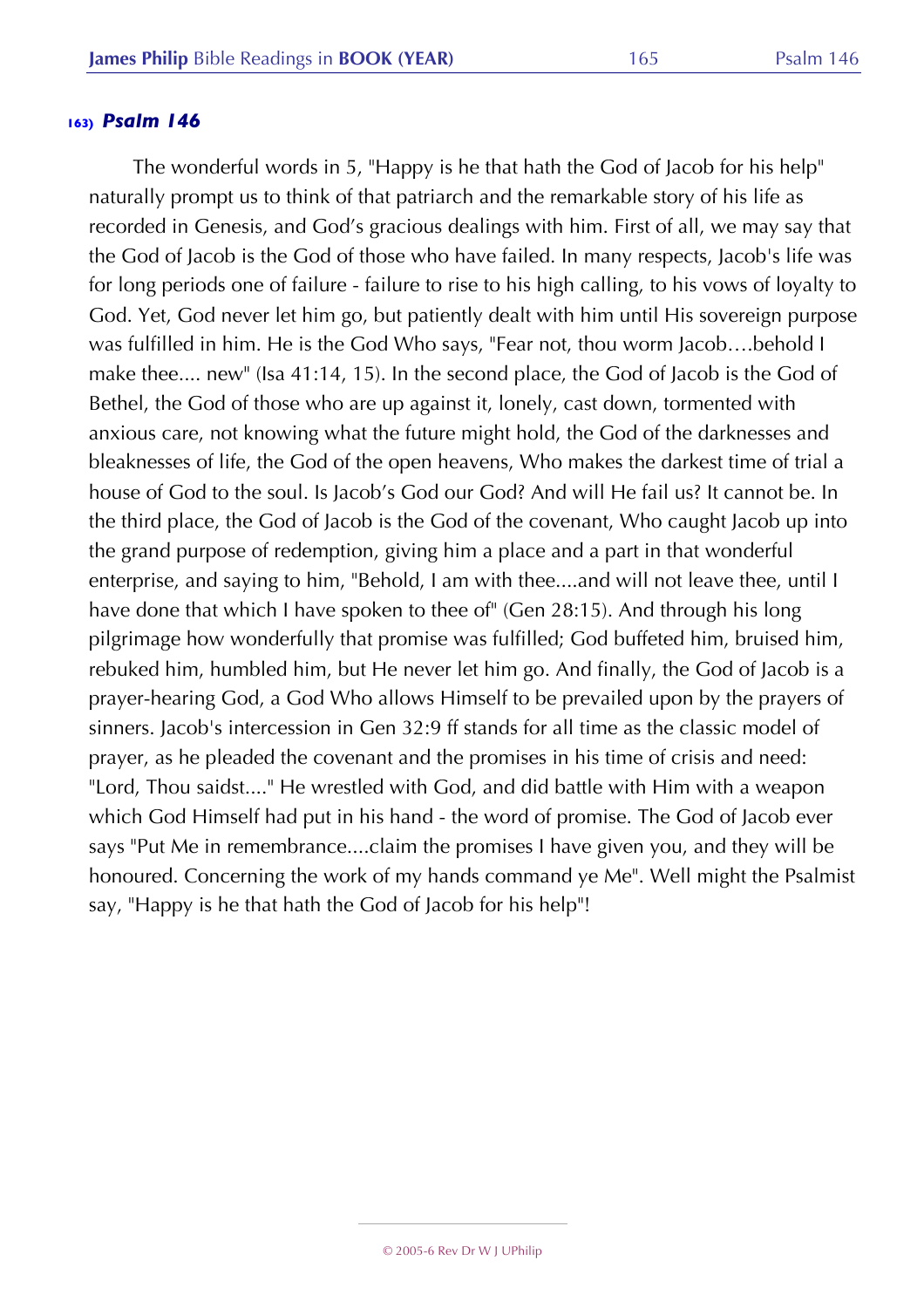This, the second of the "Hallelujah" Psalms, opens with a word commending praise as something in itself good and wholesome (cf 135:3, and the note on page 130, and the alternative renderings of the phrase "It is pleasant', which may refer not so much to the act of praise as the subject of praise, namely God and His great Dame. The American Standard Bible has "Sing praises to His Dame, for it is lovely"). The Psalm naturally divides into three stanzas, 1-6, 7-11 and 12-20. In the first stanza the Psalmist celebrates God's mercy to Israel in His redeeming love. Commentators point out that the reference to God building up Jerusalem naturally points to the time of the return from exile, with the walls of the city and the Temple going up again after long years of ruin and desolation. It is the hymn of a restored people. This kind of circumstance gives a new dimension of meaning to these well-known and well-loved words. And how wonderful this is, in relation to the hopes and longings our generation has had for God's redeeming power to be made known in the land, with heads broken through mourning for the lost glories of Zion, and wounds made by the continuing barrenness and declension all around. This is how the Psalm first spoke its message to God's people in their desolation, and this is how it speaks today in relation to the work of God. God is a God Who does build up the waste and desolate places. Let us therefore claim the promise for our day and generation. For the God Who gathered the outcasts of Israel and restored them to a renewed Jerusalem can do it again today for He is the same yesterday, today and forever. He is more than equal to the task!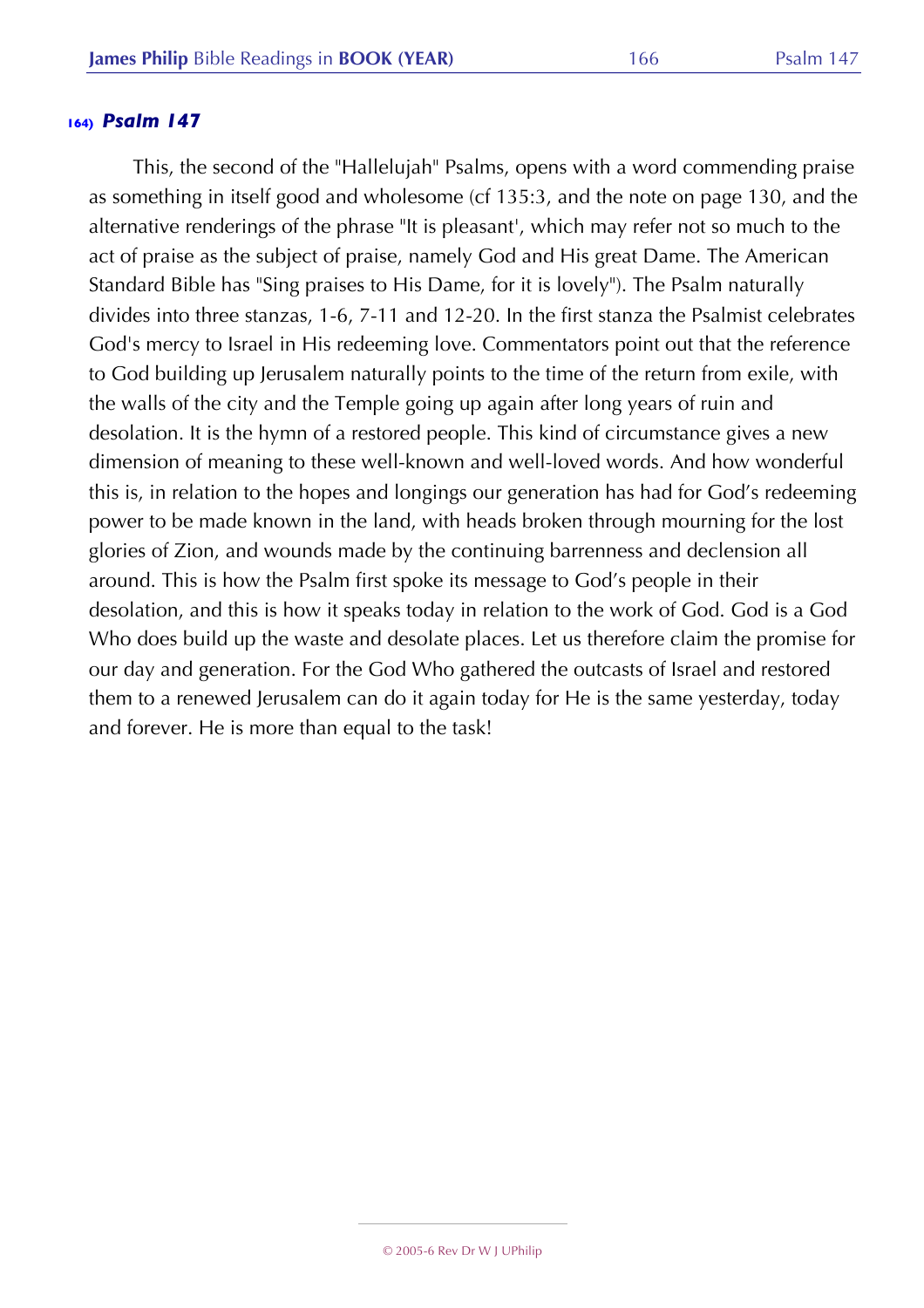In the second stanza (7-11) the Psalmist magnifies God's goodness in the physical phenomena by which all lowly creatures are provided for. Kidner comments on "the immense range of God's operations, equally wonderful for their vastness and their attention to detail", and adds "this is Divine care on a scale to evoke wonder and worship". The point made in 10, 11 seems to be that the Bountiful Giver represented here looks for a humble response of faith and trust from those who receive His bounty not demonstrations of prowess (cf Ps 33:16 ff), and Matt 6:25 ff, "Take no thought for your life...."). Maclaren says "The lesson is that reliance on one's own resources or might is sure to be smitten with confusion, while humble trust in God, which man alone of earth's creatures can exercise, is for him the condition of his receiving needed gifts. The beast gets its food, and it is enough that the young ravens should croak, but man has to 'fear Him" and to wait on His loving kindness". Such are the qualities that all God's dealings with the sons of men are concerned to arouse in their hearts, and those who show such qualities and responses of faith and trust may look with every confidence for his help. The Lord loves to be trusted.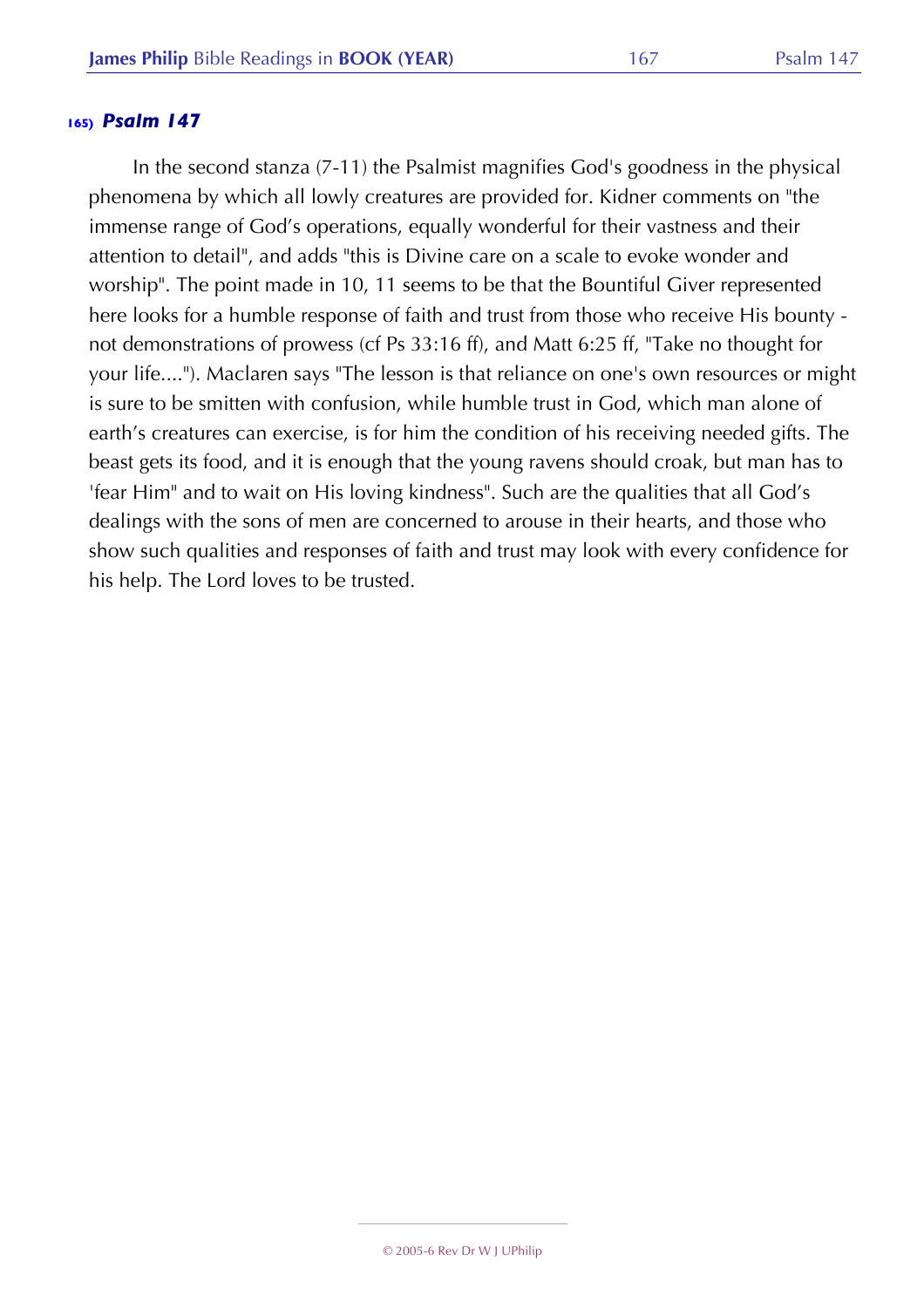The final stanza rehearses again the themes of the first two, but a stage further on. The fortifications of the restored city are now complete, and their strength gives security and peace to those within (13, 14). Security, spiritual help, concord and prosperity these are the basic requisites of any people. But how are these communicated to men? The rest of the stanza underlines the answer, in a very graphic and significant way - it is through the Word of the Lord (15, 18 19). The phrase in 15 "His word runneth very swiftly" is taken up by Paul in 2 Thess 3:1, where the apostle asks for prayer for this very thing to happen (see RSV rendering). The description of the action of the Divine Word in nature in these verses is impressive, and it reminds us of the emphasis in the book of Revelation on the twofold action of that word in society, judging and saving. Here is the Word of the Lord that sends the snow and the ice, and it is that same Word that melts the ice and snow. It is awesome to think of the operation of the Word of the Lord in today's society, in the convulsions, turmoil, the disturbance and the anarchy all around us. But it is that same Word that can repair the situation. This seems to be the force and significance of the final verses of the Psalm (19-20) - that Word is given to God's people, both as a privilege and also a responsibility and a stewardship to be fulfilled, for we as God's people are to go forth and proclaim that Word in faith and love to a world that desperately needs it.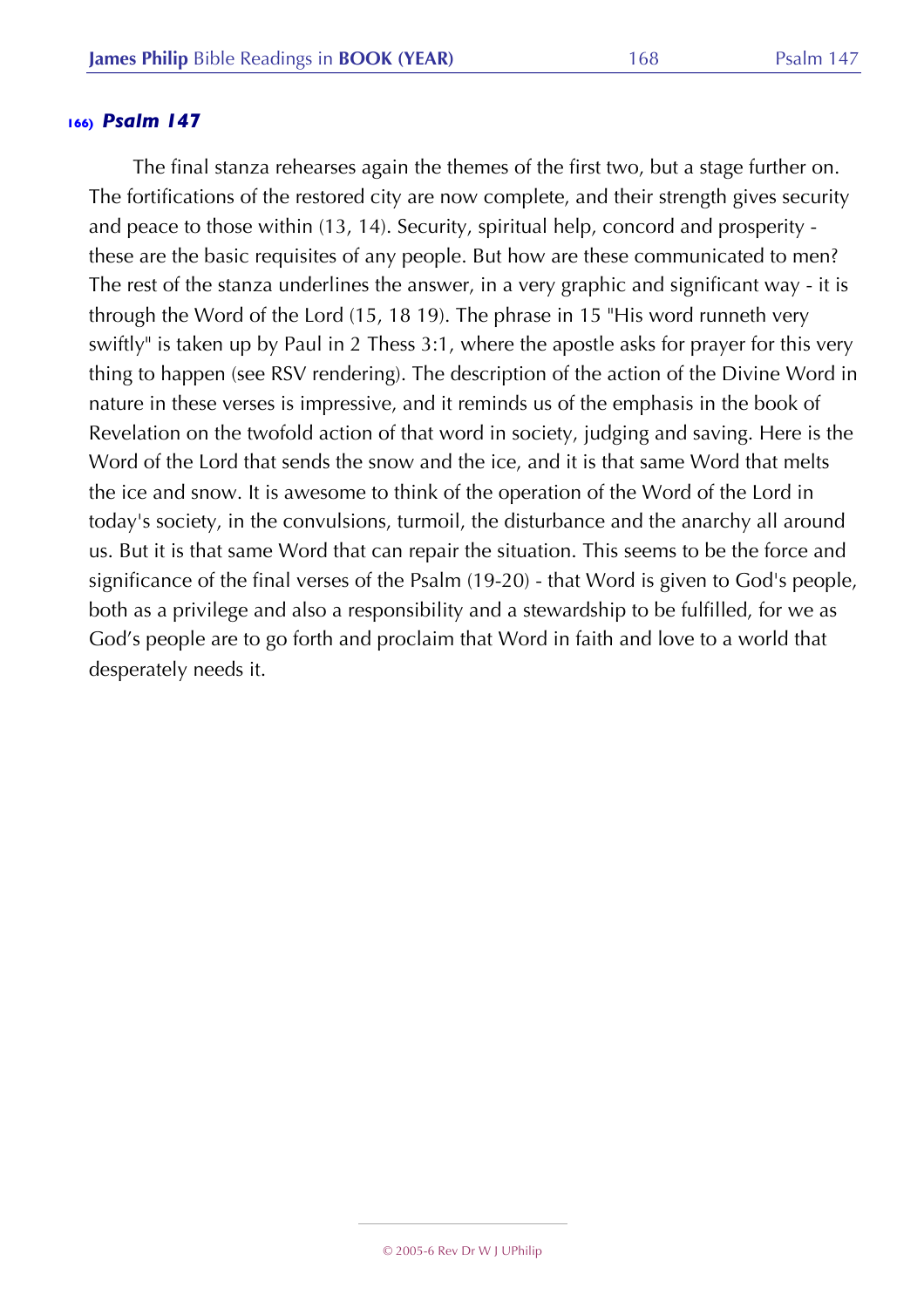This Psalm gives ample evidence of the truth that worship is what the universe is made for, and that the universe comes into its own when worship takes place. The call is to all creation to praise the Lord. There is a sense therefore in which this Psalm represents a consummation and it is well worth noting how this echoes - and is echoed by - the Apostle John's mighty words in Rev 5:13 (which see). John's song was based on the fact that the Lamb was slain for our redemption, and the same thought is expressed here in 14, "He hath exalted the horn of His people....a people near unto Him" (cf Luke 1:69). Maclaren finely says, "It may be maintained that this psalm is only a highly emotional and imaginative rendering of the truth that all God's works praise Him, whether consciously or not, but its correspondence with a line of thought which runs through Scripture from its first page to its last - namely, that, as man's sin subjected the creatures to "vanity", so his redemption shall be their glorifying -leads us to see prophetic anticipation, and not mere poetic rapture, in this summons pealed out to heights and depths, and all that lies between, to rejoice in what Jehovah has done for Israel". This is surely the proper key with which to unlock the message of the Psalm, which clearly divides into two parts, the first invoking praise from the heavens (1-6), and the second invoking praise from the earth (7-14). This is how we shall study it in the notes that follow.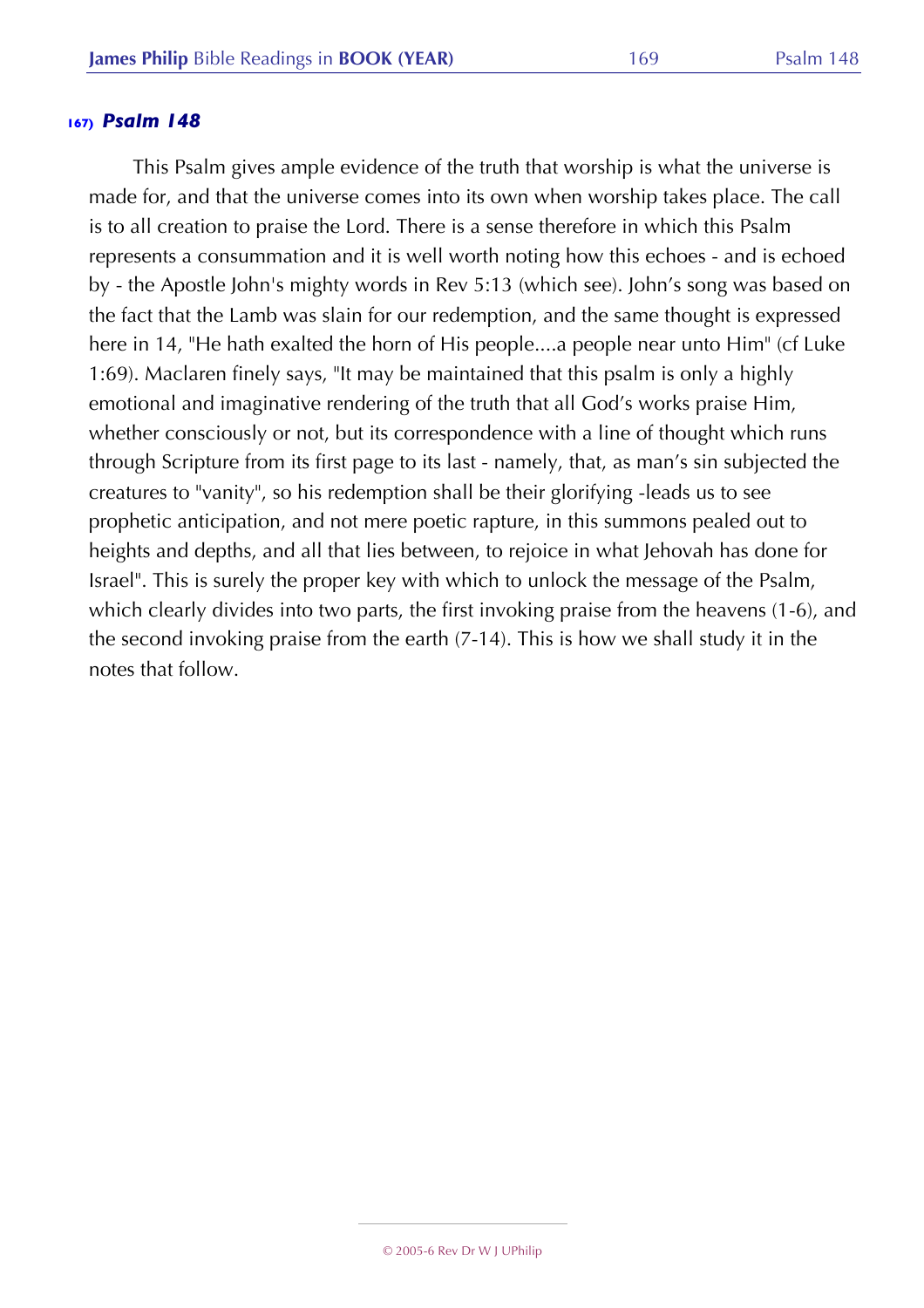In the first stanza (1-6) the general call to praise given in 1 is followed in 2-4 by particular mention of the various heavenly beings and bodies involved in that praise. It has been suggested that the angels in 2 are the "chorus-leaders' of the praise, and that the wonder of Israel's restoration (14) reveals to the angelic host new phases of the manifold wisdom of God. One readily thinks in this regard of Paul's words in Eph 3:10 and Peter's in 1 Pet 1:12 (which see). Also Paul's teaching in Rom 8:19 ff about the creation being subject to vanity because of man's sin, and waiting for a manifestation of the children of God in order to be delivered from the bondage of corruption at man's final redemption, has relevance here, in that every deliverance foreshadowing that further redemption awakens praise in the inanimate creation, as well as in the heavenly hosts (cf also Job 38:7, "When the morning stars sang together, and all the sons of God shouted for joy", and Luke 15:10, "There is joy in the presence of the angels of God over one sinner that repented"). The reason for the praise of the heavens is given in 5, 6 - God's creative act, His sustaining power, and the "law', the utterance of His will to which they conform. That is, they are called to praise God in the first instance simply by the fact of their existence, and by the fact that God has ordered their existence by His law, and set bounds upon them. Maclaren finely says, "In these starry depths obedience reigns; it is only on earth that a being lives who can and will break the merciful barriers of Jehovah's law. Therefore, from that untroubled region of perfect service comes a purer song of praise, though it can never have the pathetic harmonies of that which issues from rebels brought back to allegiance."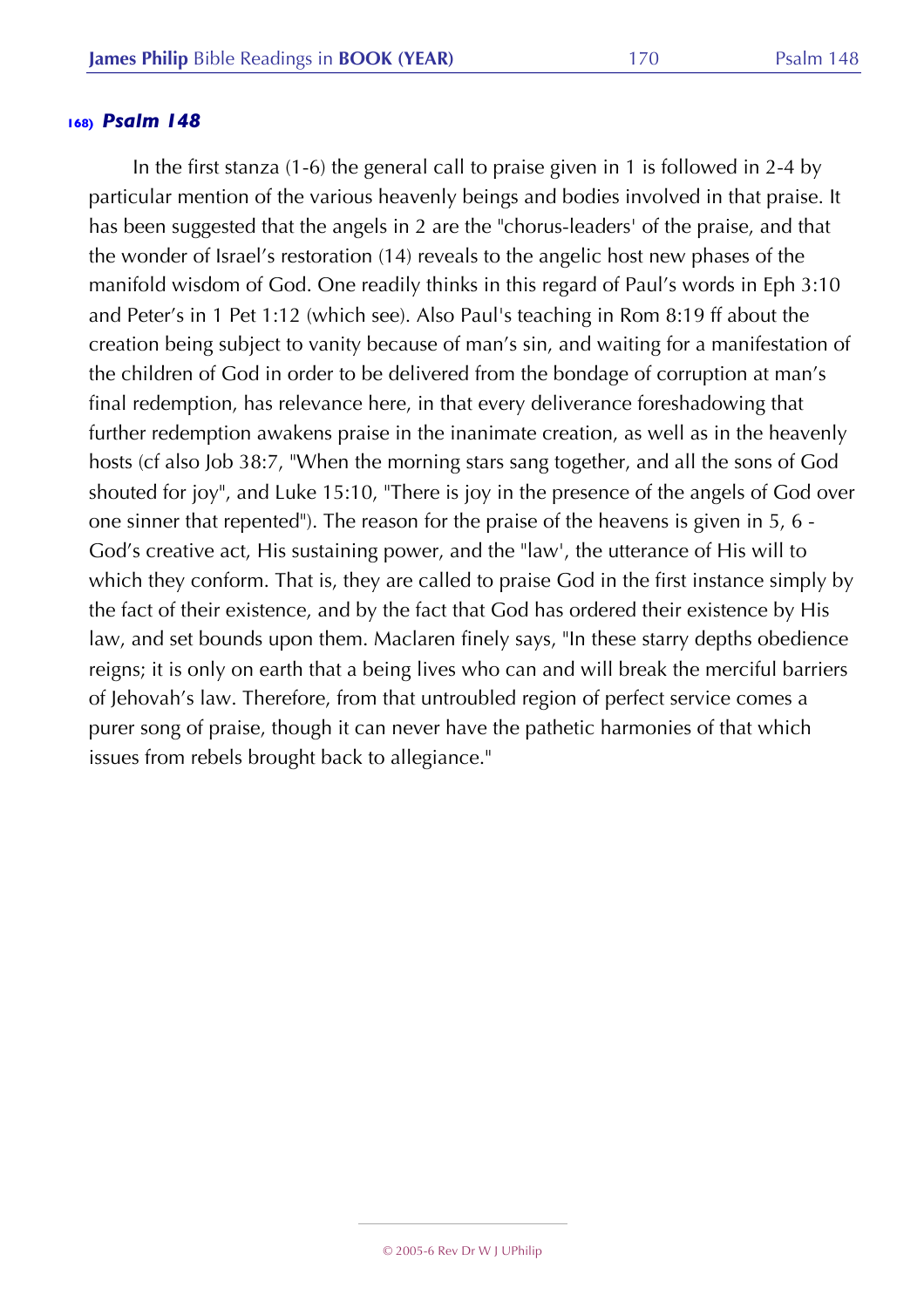In the second stanza (7-14) earth is called upon to re-echo the praise of heaven. Here, in contrast to the order in 1-6, the Psalmist begins with the lowest and meanest, and rises to the highest, man, and ultimately the people in covenant with God, namely Israel (and the Church). There is a parallelism between the two stanzas, with 5, 6 in the first corresponding with 13,14 in the second, each giving reasons for the praise being offered. In 7-10 the phenomena of nature are in view. The concept in 8b is very striking - the storms are God's servants, and when sent by Him they do His appointed work, in obedience to Him. Is it not a comfort to us to know that they are in His hands - they are His storms, as the Psalmist recognised also in Ps 42:7 (which see). Maclaren has a fine comment on 11, 12: "All men, without distinction of rank, age, or sex, have the same obligation and privilege of praise. Kings are most kingly when they cast their crowns before Him. Judges are wise when they sit as His vicegerents. The buoyant vigour of youth is purest when used with remembrance of the Creator; the maiden's voice is never so sweet as in hymns to Jehovah. The memories and feebleness of age are hallowed and strengthened by recognition of the God who can renew failing energy and soothe sad remembrances; and the child's opening powers are preserved from stain and distortion by drawing near to Him in whose praise the extremes of life find common ground." In 13,14 the reasons given for praise are important. Leopold finely says: "The basic thought is this: the destiny of Israel is so important, and what God had recently done for His people in their Restoration is of such vital importance to all nations and creatures that, if they grasped what it involved, they would be glad to add their praises to Israel's praises. Thus the Psalm closes with a jubilant "Alleluia"."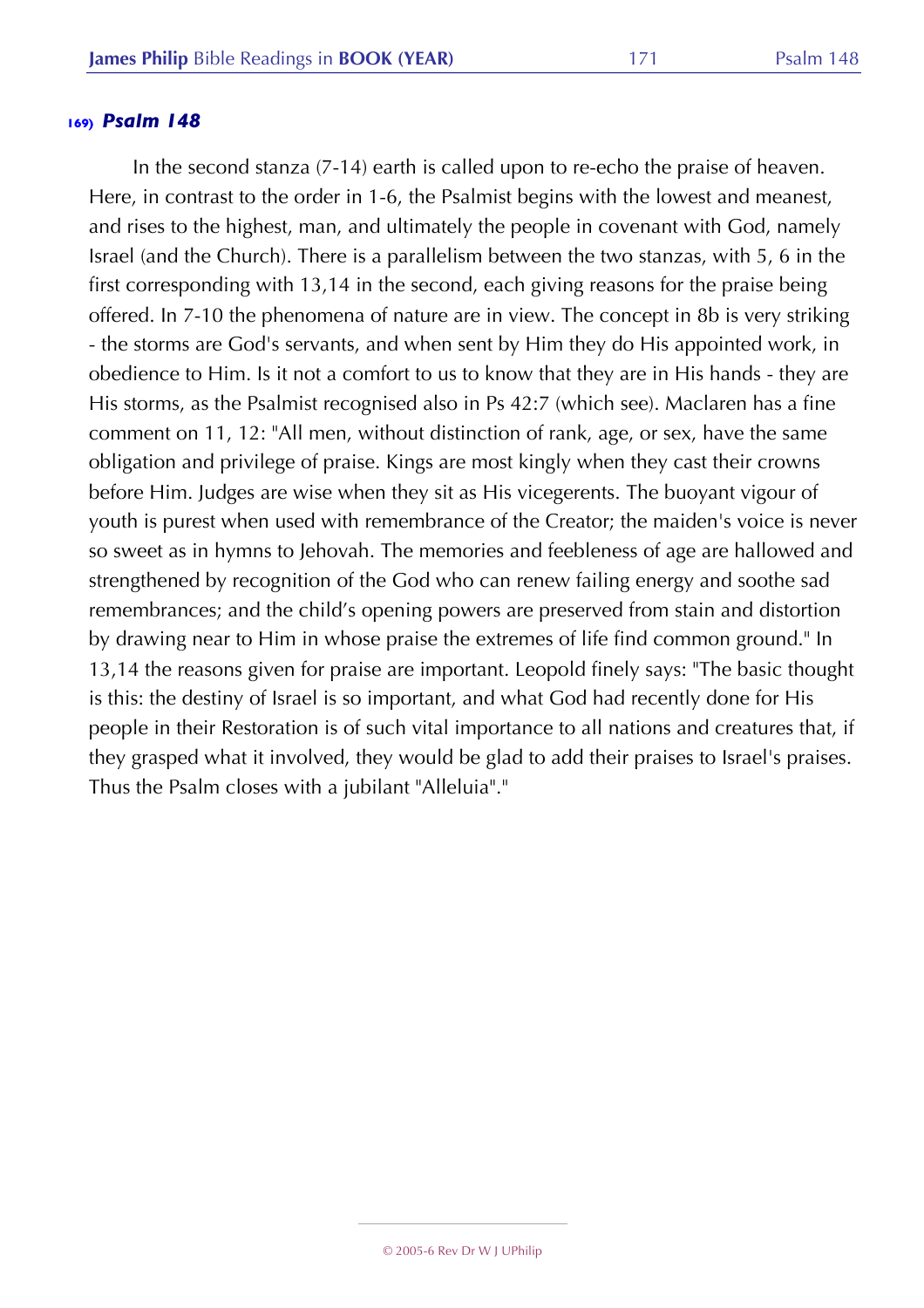This is a Psalm of celebration. In the first five verses we have a glorious picture of the church jubilant, singing to the Lord a new song (cf Pss 96 and 98). Scholars think it is a Psalm of the restoration from captivity in Babylon. It is certainly celebrating the fact that God had come to deliver His people. As Kidner says "A new song suggests a new situation, and this has all the marks of victory, including the time honoured way of celebrating it with dancing and timbrel." It is the exuberance of the praise that stands out here, rejoicing in His creatorhood and in His Kingship alike. The words in 2 "Be joyful in their king" remind us of the words in the Shorter Catechism about man's chief end being to glorify God and "enjoy Him forever", and of that remarkable expression in 1 Tim 6:15 when he speaks of God as "the blessed - or, happy - and only Potentate". Here is an excerpt from a note on these words: "To read "happy Potentate' here at first sounds out of place, if not irreverent, but if we pause to think for a moment, we find ourselves thinking, "Why should it be strange to think of Him as a happy God?" The reason why we do not is that He has revealed Himself in the Scriptures as so grimly in earnest dealing with sin that He has not had much time to laugh. But when sin is finally destroyed, as it will be, His true nature will surely become clear and evident, and His happiness will shine forth as the glorious and riotous thing it is. But there is something else also. Many of us can recall the grim and terrible days of the last world war when Britain stood alone against the might of Germany, when for long spells it was blood and toil, sweat and tears all the way. But even within that context, there were times when we could relax and smile. It is like this also in the war between God and evil. There are times, and they are very, very precious, when God takes time to relax with His people, times of sweet and happy fellowship when the tragedy of sin is left outside, and it is then that we have glimpses - that are also foretastes - of the happiness of God and the joy and delight that are in His holy heart.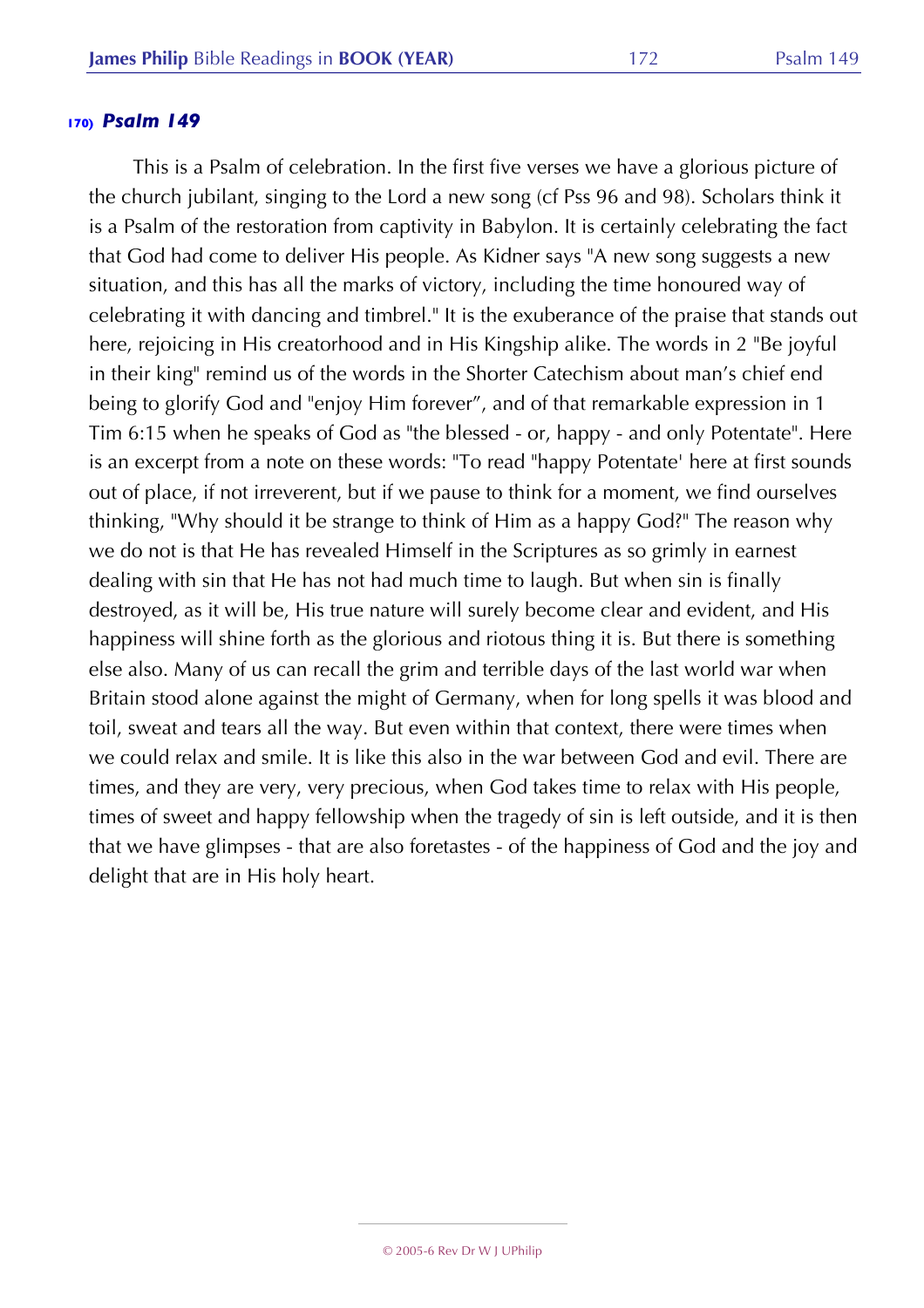What was said in the latter part of the previous note is underlined in the wonderful statement in 4 about the Lord taking pleasure in His people. This is beatitude beyond all our deserving or even understanding.

> That Thou shouldst love a worm like me And be the God Thou art, Is darkness to my intellect, But music to my heart.

In the Christmas festival we rejoice in the message of Emmanuel - God with us, and this verse underlines afresh the sheer wonder of that message, that He should want to be with us. The second part of the verse goes even further, for He touches nothing that He does not adorn, beautifying the meek with salvation. Here is beauty breaking through to touch our soiled lives. In this regard we may surely say that salvation is a beautiful thing. Well might the saints of God be joyful (5)! In 5b the phrase 'Sing aloud upon their beds' may have two ideas enshrined in it, one the fact of being able to lie down at night without fear and with a good conscience, in the enjoyment of the salvation of God and the other, that of reclining at a festal meal. Both are surely authentic expressions of the experience of salvation. Is this what Christmas means to us?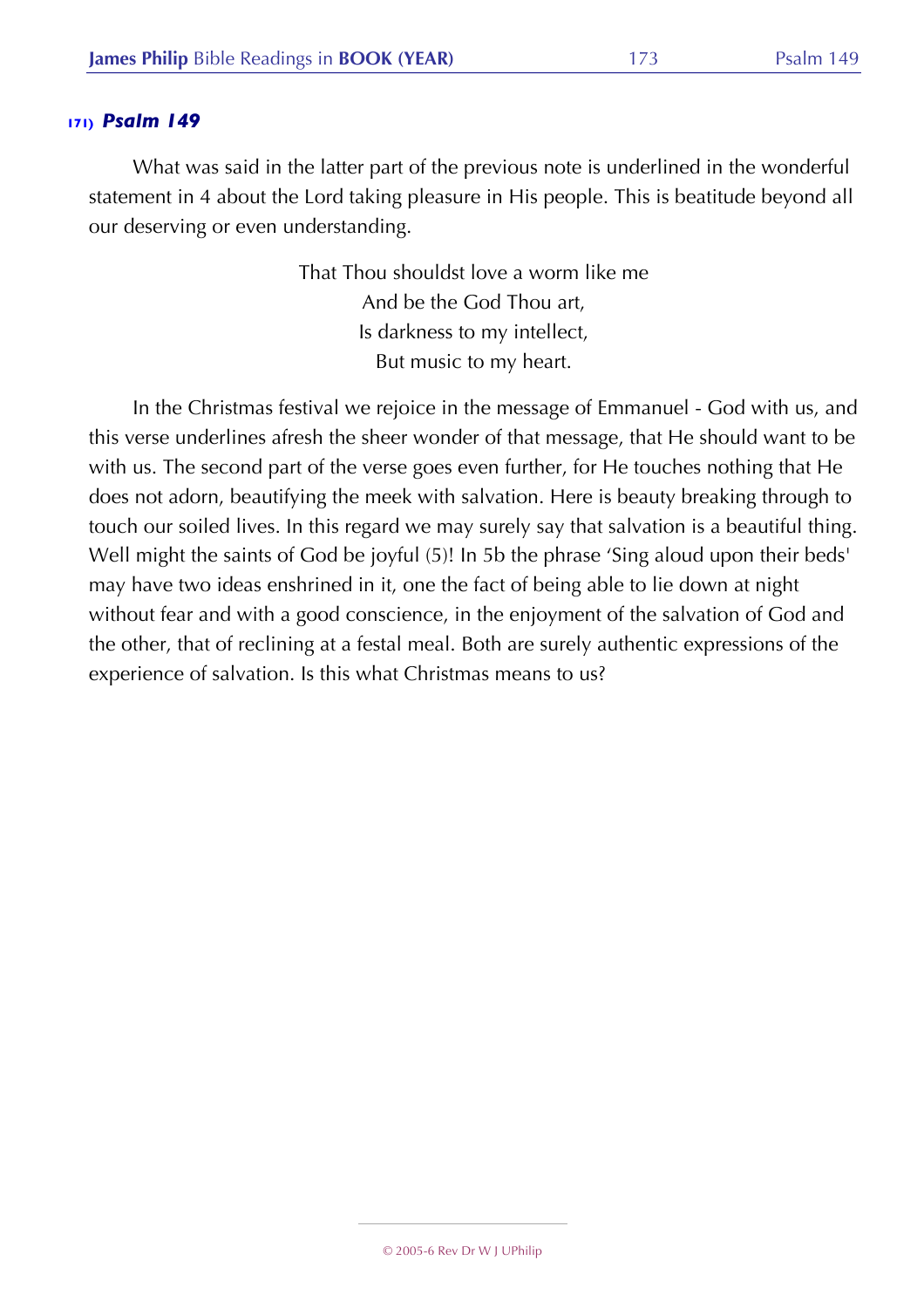We should note well what follows in the last four verses of the Psalm (6-9). The Church jubilant (1-5) now becomes the Church militant (6-9). Here is the idea of the holy war. This was Israel's calling, to be the instrument of the Divine purposes in bringing judgment upon the abandoned heathen nations. It is beside the point to criticise these verses as being less than Christian in spirit. The point is that, after the celebration of the victory of God, Israel was now fulfilling her calling, and doing what God wanted her to do. This is the effect of their rejoicing. Does our experience of the Divine salvation lead us to this, to fulfilling our calling and engaging in our warfare for the King of kings? We wrestle not against flesh and blood but against principalities and powers, and the weapons of our warfare are not carnal but mighty through God to the pulling down of strongholds - the weapons of prayer and the ministry of the Word -this is our two-edged sword, which brings into captivity every thought to the obedience of Christ. The Christian faith, truly understood, must lead to this, to engagement in the warfare of the gospel. And it remains true that those who are most committed to that warfare know most of the joy and sweetness of God's presence, and have most for which to praise Him. What the Psalmist says in 6 is the simple truth: Praise in the mouth and sword in the hand belong together.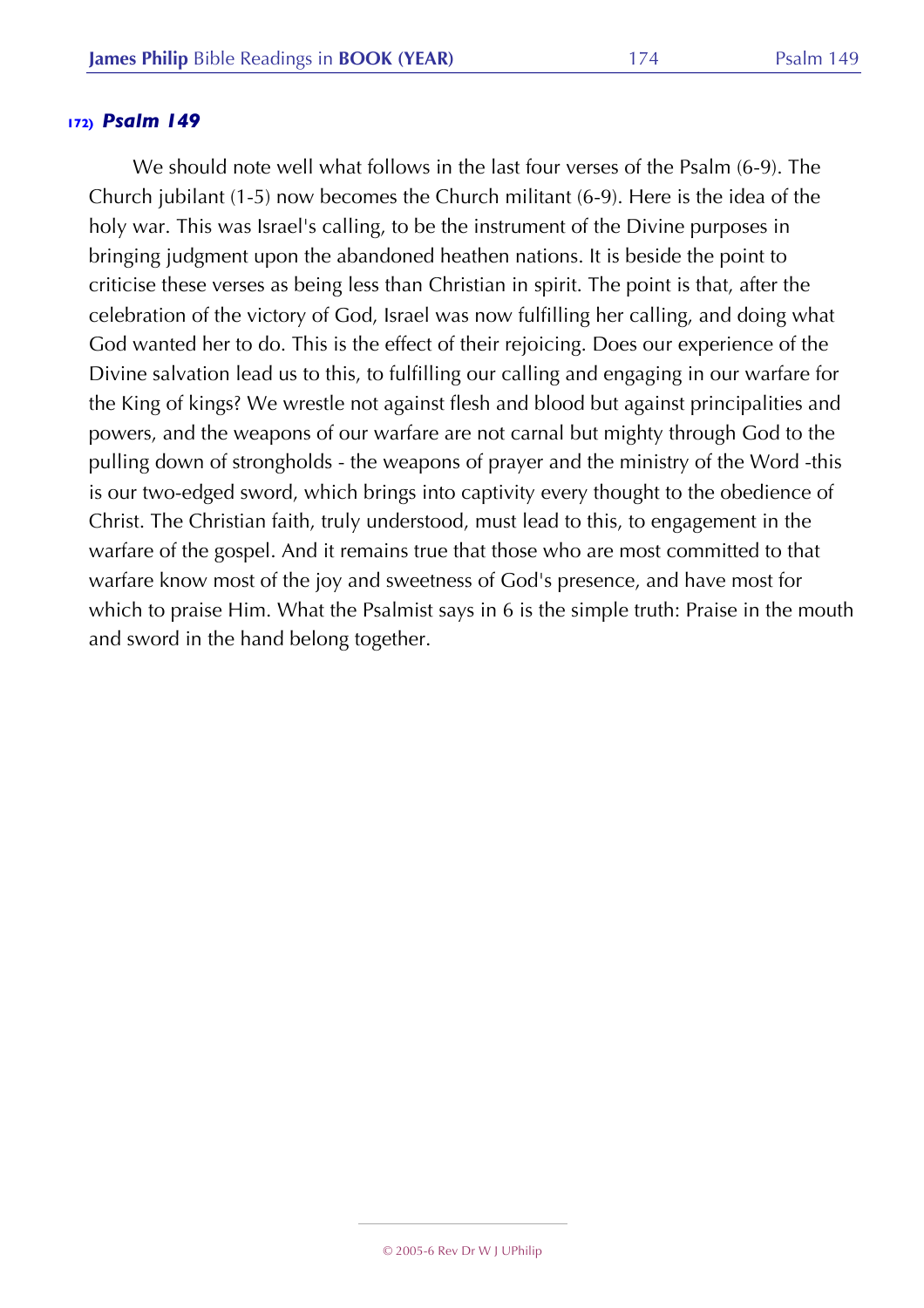This is a very fitting Psalm to stand at the end of the Psalter. When we began the study of the last five Psalms, we quoted Kidner as saying that they, including this one, 'are a miniature of our story as a whole, which will end in unbroken blessing and delight'. Maclaren's comment is "The Psalm is more than an artistic close of the Psalter; it is a prophecy of the last result of the devout life and, in its unclouded sunniness, as well as in its universality, it proclaims a certain end of the weary years for the individual and for the world". Commentators also point out that the ten-fold "Praise Him" seems symbolic of completeness, and this is a good point to make, surely, in the final Psalm of the Psalter. We should also notice the significance of the prepositions used throughout in the sanctuary, for his mighty acts, according to his greatness, with the sound of the trumpet, and everything that hath breath. This makes the praise very comprehensive, underlining where that praise is to take place, why it is to take place, how it is to take place and who is to participate in it. This is a useful and convenient way to study the Psalm, and we shall follow this outline in our final notes.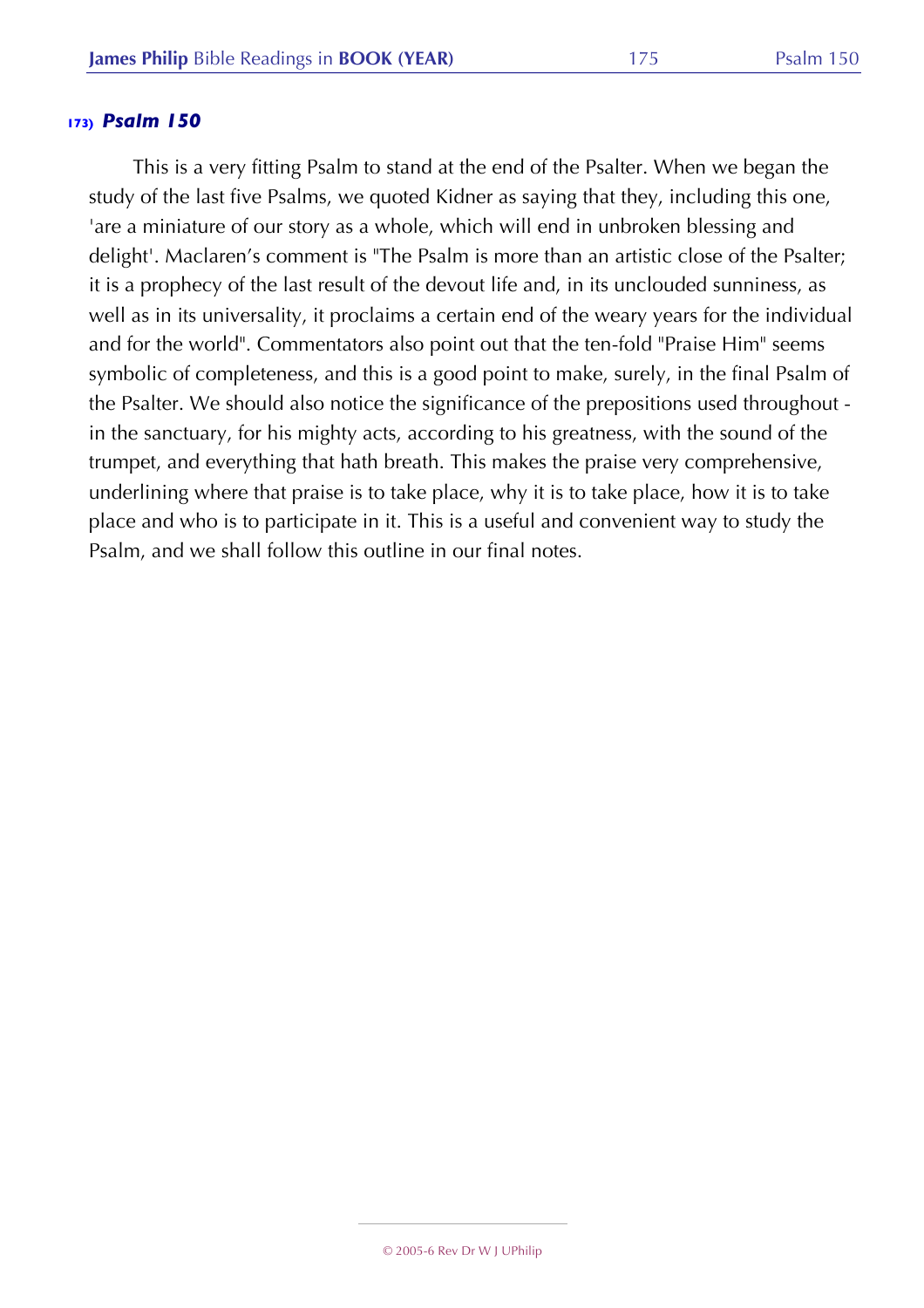We look first at where the praise is to take place (1): it is to be on earth (in His sanctuary) and in heaven (the firmament). It comes as a delightful surprise that this is the source of the hymn writer's words,

> Let earth and heaven agree, Angels and men be joined, To celebrate with me The Saviour of mankind.

This is the same note as is struck in the Book of Revelation, with heaven and earth joined together in praising the Lamb slain. As Kidner says, "Earth and heaven can be utterly at one in this. His glory fills the universe; His praise must do no less."

> Holy, holy, holy, Lord God of hosts! Heav'n and earth are full of Thee, Heaven and earth are praising Thee, O Lord most high!

As to why that praise is to take place (2) it is for what God is in Himself and what He has done for His people. These two things are always linked together, for it is because of what He is that He does what He does for us. It is because He is love that He gave Himself for our sins, and stretched out His hand to save us. We have already pointed out in the last four Psalms that God's deliverance from the captivity in Babylon has been in view, along with that previous deliverance in Israel's early history, from Egypt - and these were both occasions for the praise of Israel down the ages. But both alike simply foreshadow the still greater deliverance of Divine redemption, which is the fundamental source of all praise and worship. Well might we sing in His praise,

> For souls redeemed, for sins forgiven, For means of grace and hopes of heaven, Father, all praise to Thee be given, Who givest all.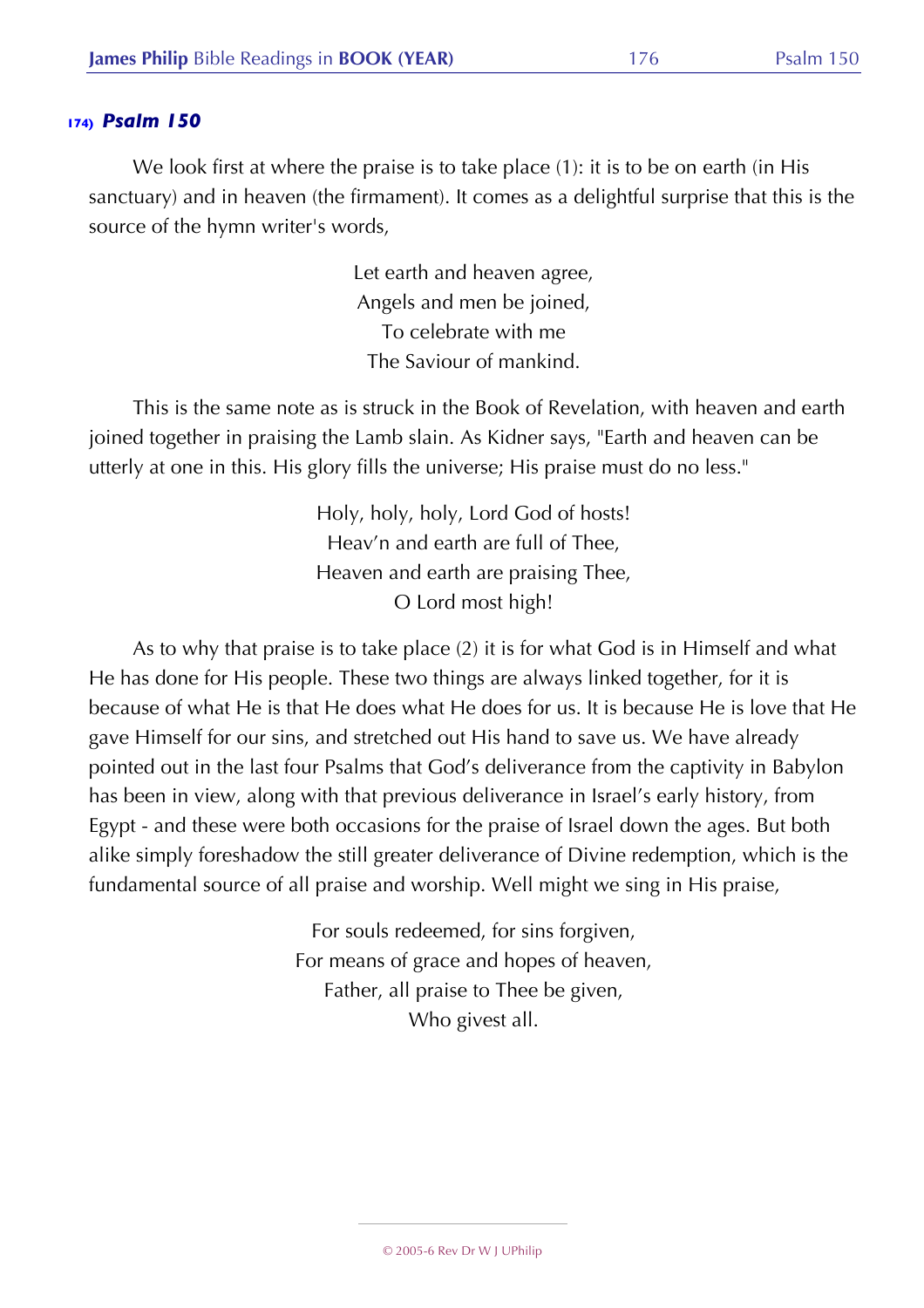The answer to the question as to how that praise is to be given is, as Kidner says, "with everything you have". Various sides of life are touched upon - great national and sacred occasions, joyful celebrations, simple music making - and, we should note, not only formal temple occasions but also everyday experiences:

> Fill Thou my life, O Lord my God, In every part with praise Praise in the common things of life, Its goings out and in.

How variegated was the praise of Israel is seen in the many different instruments employed. "Organ" in the AV is a mistranslation and the word should be 'pipe" or 'flute". We should bear in mind, however, that the usual church organ is designed to combine many instruments in one - reeds, horns, woodwinds, brass - all together in one harmonious whole. One wonders whether what is being suggested is that worship is a many-splendoured thing, needing many different expressions for its fulness, with no single instrument adequate in itself. At all events, we should realise that it is the spirit of the music, more than musical excellence that is in view (although, to be sure, when the spirit is right, the quality of the music will not be tawdry or unworthy).